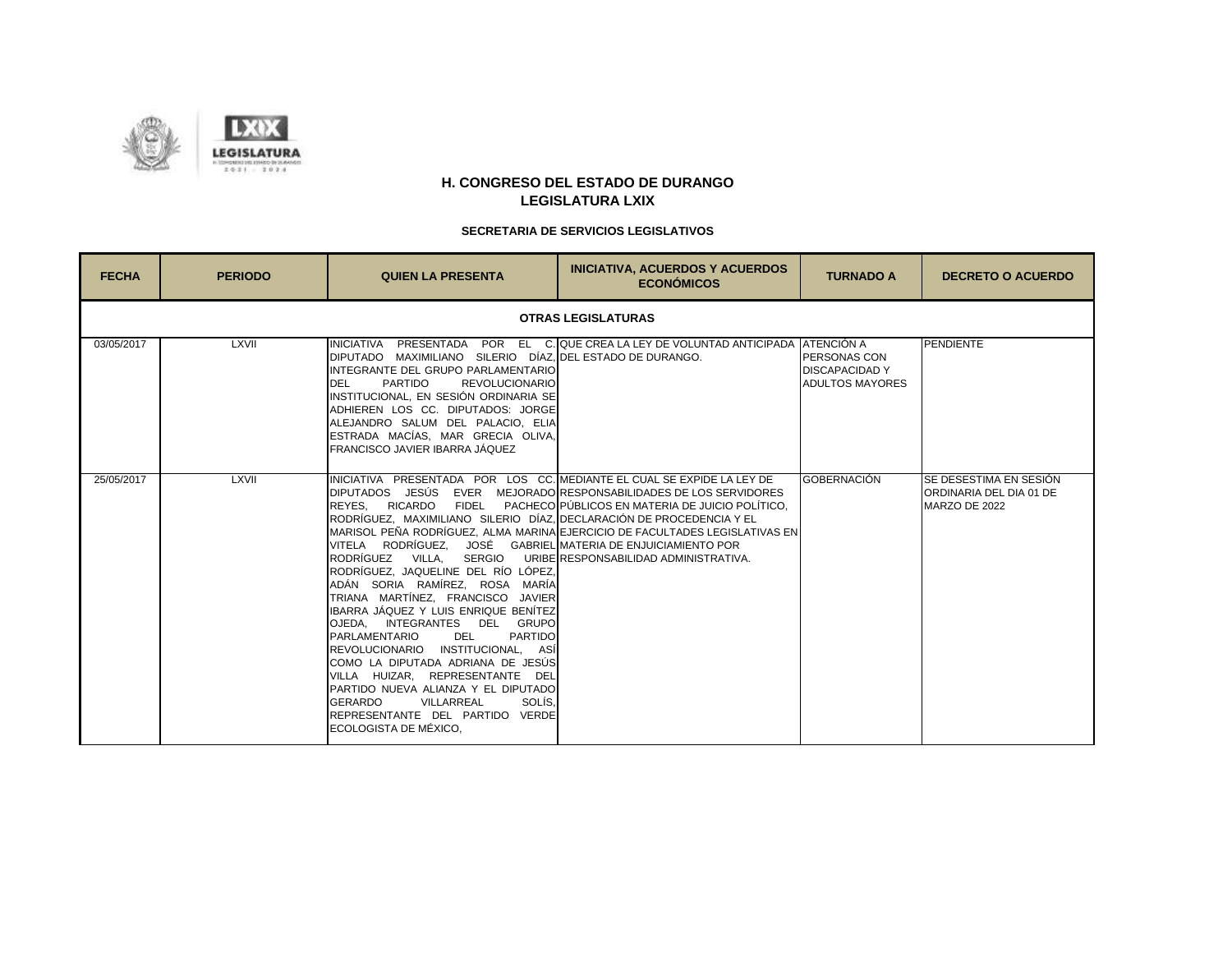

| <b>FECHA</b> | <b>PERIODO</b> | <b>QUIEN LA PRESENTA</b>                                                                                                                                                                                                                                                                                                                                                                                                                                                                                                                                                                               | <b>INICIATIVA, ACUERDOS Y ACUERDOS</b><br><b>ECONÓMICOS</b>                                                                                                                                                                                                                     | <b>TURNADO A</b>                                                                                                                                                                                                                                                                                                                                                                                                                                                                                                        | <b>DECRETO O ACUERDO</b>                                                                                    |
|--------------|----------------|--------------------------------------------------------------------------------------------------------------------------------------------------------------------------------------------------------------------------------------------------------------------------------------------------------------------------------------------------------------------------------------------------------------------------------------------------------------------------------------------------------------------------------------------------------------------------------------------------------|---------------------------------------------------------------------------------------------------------------------------------------------------------------------------------------------------------------------------------------------------------------------------------|-------------------------------------------------------------------------------------------------------------------------------------------------------------------------------------------------------------------------------------------------------------------------------------------------------------------------------------------------------------------------------------------------------------------------------------------------------------------------------------------------------------------------|-------------------------------------------------------------------------------------------------------------|
| 06/03/2018   | LXVII          | INICIATIVA PRESENTADA POR LOS CC.<br>DIPUTADOS: JORGE ALEJANDRO SALUM<br>DEL PALACIO. AUGUSTO FERNANDO<br>AVALOS LONGORIA, SILVIA PATRICIA<br>JIMÉNEZ DELGADO. RODOLFO DORADOR<br>PÉREZ GAVILÁN, GINA GERARDINA<br>CAMPUZANO GONZÁLEZ. JOSÉ ANTONIO<br>OCHOA RODRÍGUEZ Y ELIZABETH NÁPOLES ESTADO<br>GONZÁLEZ. INTEGRANTES DEL GRUPO<br>PARLAMENTARIO DEL PARTIDO ACCIÓN<br>NACIONAL: ASÍ COMO LAS DIPUTADAS ELIA<br>ESTRADA MACÍAS, MAR GRECIA OLIVA<br>GUERRERO Y ROSA ISELA DE LA ROCHA<br>NEVAREZ. DEL GRUPO PARLAMENTARIO<br>DEL PARTIDO DE LA REVOLUCIÓN<br>DEMOCRÁTICA DE LA LXVII LEGISLATURA. | POR EL QUE SE PROPONE REFORMAR Y<br>ADICIONAR DIVERSAS DISPOSICIONES A LA<br>CONSTITUCIÓN POLÍTICA DEL ESTADO LIBRE<br>Y SOBERANO DE DURANGO. LEY ORGÁNICA<br>DEL MUNICIPIO LIBRE DEL ESTADO DE<br>DURANGO, Y A LA LEY DE INSTITUCIONES Y<br>PROCEDIMIENTOS ELECTORALES PARA EL | COMISIÓN DE<br><b>PUNTOS</b><br>CONSTITUCIONALES,<br><b>EN LO REFERENTE A</b><br><b>LA REFORMAS Y</b><br><b>ADICIONES A LA</b><br><b>CONSTITUCIÓN</b><br>POLÍTICA DEL ESTADO<br><b>LIBRE Y SOBERANO</b><br>DE DURANGO, ASÍ<br>MISMO SE TURNA A LA<br><b>COMISIÓN DE</b><br>GOBERNACIÓN, LO<br><b>REFERENTE A LA LEY</b><br>ORGÁNICA DEL<br><b>MUNICIPIO LIBRE DEL</b><br><b>ESTADO DE</b><br>DURANGO, Y A LA LEY<br><b>DE INSTITUCIONES Y</b><br><b>PROCEDIMIENTOS</b><br><b>ELECTORALES PARA</b><br>EL ESTADO JUSTICIA | PROCEDASÉ CON BASE EN AL<br>ARTÍCULO 103 DE LA LEY<br>ORGÁNICA DEL CONGRESO DEL<br><b>ESTADO DE DURANGO</b> |
| 06/09/2018   | <b>LXVIII</b>  | MAR<br><b>GRECIA</b><br><b>OLIVA</b><br>INTEGRANTE DE LA LXVII LEGISLATURA,                                                                                                                                                                                                                                                                                                                                                                                                                                                                                                                            | INICIATIVA PRESENTADA POR LA C. DIP. QUE CONTIENE REFORMA A LOS ARTÍCULOS<br>GUERRERO, 134 Y 142 DEL CÓDIGO CIVIL PARA EL ESTADO<br>DE DURANGO.                                                                                                                                 | <b>JUSTICIA</b>                                                                                                                                                                                                                                                                                                                                                                                                                                                                                                         | <b>PENDIENTE</b>                                                                                            |
| 06/09/2018   | <b>LXVIII</b>  | INICIATIVA PRESENTADA POR LOS CC.<br>DIPUTADOS JOSÉ GABRIEL RODRÍGUEZ<br>VILLA Y RICARDO FIDEL PACHECO<br>RODRÍGUEZ. INTEGRANTE DEL GRUPO<br>PARLAMENTARIO DEL PARTIDO<br>REVOLUCIONARIO INSTITUCIONAL,<br>INTEGRANTES DEL GRUPO<br>PARLAMENTARIO DEL PARTIDO ACCIÓN<br>NACIONAL DE LA LXVII LEGISLATURA.                                                                                                                                                                                                                                                                                              | QUE CONTIENE ADICIÓN DE UN PARRAFO AL<br>ARTÍCULO 20 DE LA LEY DE INSTITUCIONES Y<br>PROCEDIMIENTOS ELECTORALES PARA EL<br><b>ESTADO DE DURANGO</b>                                                                                                                             | <b>GOBERNACIÓN</b>                                                                                                                                                                                                                                                                                                                                                                                                                                                                                                      | DECRETO 107, 03 DE MARZO DE<br>2022                                                                         |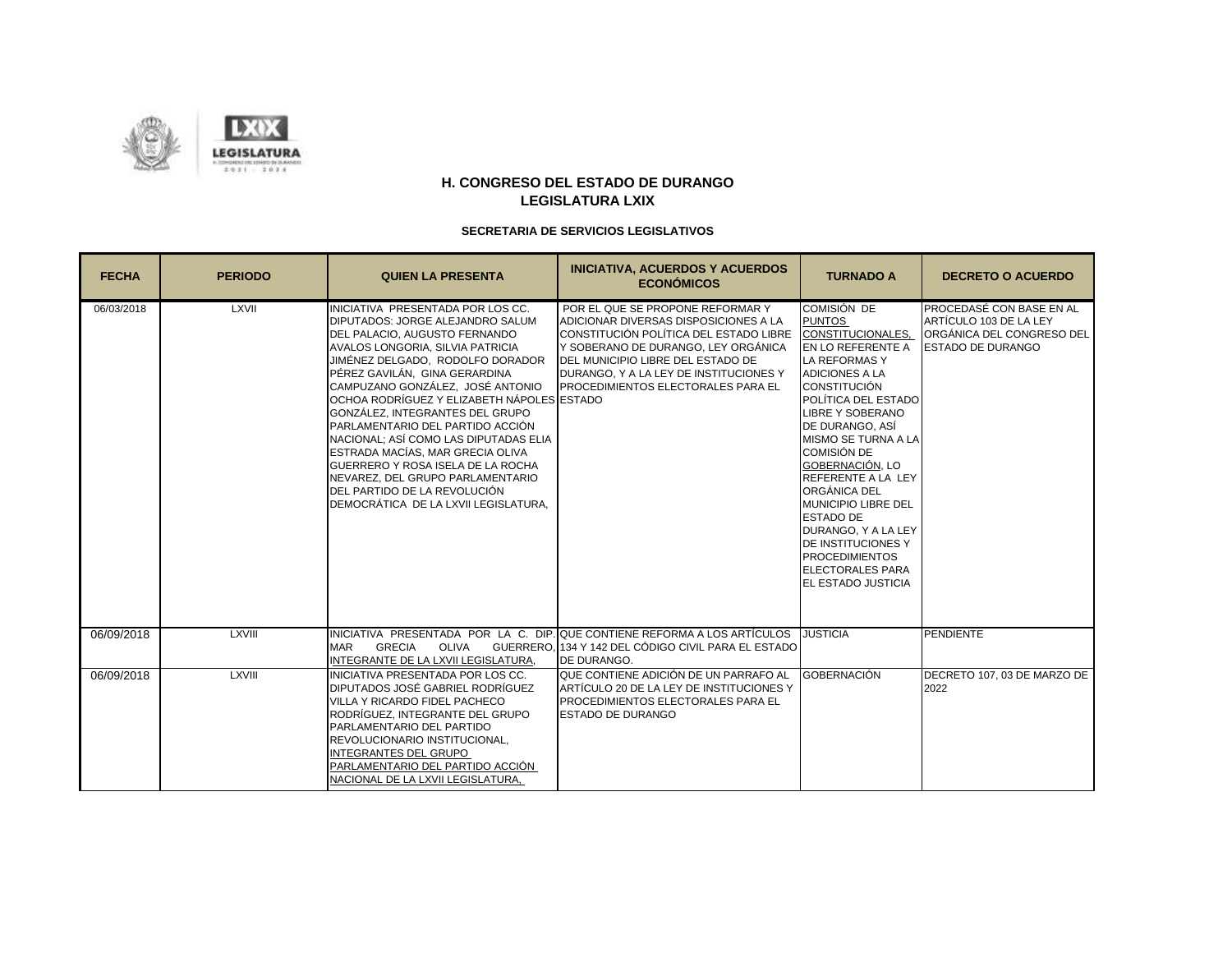

| <b>FECHA</b> | <b>PERIODO</b> | <b>QUIEN LA PRESENTA</b>                                                                                                                                                                                                                                                                                                                                                                                                                    | <b>INICIATIVA, ACUERDOS Y ACUERDOS</b><br><b>ECONÓMICOS</b>                                                                                                                                               | <b>TURNADO A</b>                                                                                         | <b>DECRETO O ACUERDO</b>                                                                                                                                                   |
|--------------|----------------|---------------------------------------------------------------------------------------------------------------------------------------------------------------------------------------------------------------------------------------------------------------------------------------------------------------------------------------------------------------------------------------------------------------------------------------------|-----------------------------------------------------------------------------------------------------------------------------------------------------------------------------------------------------------|----------------------------------------------------------------------------------------------------------|----------------------------------------------------------------------------------------------------------------------------------------------------------------------------|
| 11/09/2018   | <b>LXVIII</b>  | INICIATIVA PRESENTADA POR EL C. QUE CONTIENE REFORMAS A LA<br>DIPUTADO OTNIEL GARCÍA NAVARRO CONSTITUCIÓN POLÍTICA DE LOS ESTADOS<br>INTEGRANTE DEL GRUPO PARLAMENTARIO UNIDOS MEXICANOS.<br><b>PARTIDO</b><br><b>MOVIMIENTO</b><br>DE<br><b>DEL</b><br>REGENERACIÓN NACIONAL (MORENA),                                                                                                                                                     |                                                                                                                                                                                                           | <b>PUNTOS</b><br><b>CONSTITUCIONALES</b>                                                                 | PROCEDASE CON BASE AL<br>ARTÍCULO 103 DE LA LEY<br>ORGÁNICA DEL CONGRESO DEL<br>ESTADO DE DURANGO                                                                          |
| 02/10/2018   | <b>LXVIII</b>  | INICIATIVA PRESENTADA POR LOS CC.<br>DIPUTADOS LUIS IVÁN GURROLA VEGA.<br>OTNIEL GARCÍA NAVARRO Y NANCI<br>DEL GRUPO PARLAMENTARIO DEL PARTIDO MUNICIPIOS<br>MOVIMIENTO DE REGENERACIÓN<br>NACIONAL (MORENA),                                                                                                                                                                                                                               | POR EL CUAL SE CREA LA LEY PARA LA<br>REGULARIZACIÓN DE SALARIOS DE LOS<br>SERVIDORES PÚBLICOS DE LOS TRES<br>CAROLINA VÁSQUEZ LUNA, INTEGRANTES PODERES DEL ESTADO DE DURANGO Y LOS                      | TRABAJO, PREVISIÓN PENDIENTE<br>Y SEGURIDAD SOCIAL                                                       |                                                                                                                                                                            |
| 02/10/2018   | <b>LXVIII</b>  | INICIATIVA PRESENTADA POR LOS CC.<br>DIPUTADOS JUAN CARLOS MATURINO<br>MANZANERA, MARÍA ELENA GONZÁLEZ<br>RIVERA, DAVID RAMOS ZEPEDA, JOSÉ LUIS<br>ROCHA MEDINA Y JOSÉ ANTONIO OCHOA<br>RODRÍGUEZ, INTEGRANTE DEL GRUPO<br>PARLAMENTARIO DEL PARTIDO ACCIÓN<br>NACIONAL.                                                                                                                                                                    | QUE CONTIENE ADICIÓN A LA CONSTITUCIÓN PUNTOS<br>POLÍTICA DEL ESTADO LIBRE Y SOBERANO DE CONSTITUCIONALES Y 586, PENDIENTE RÉGIMEN,<br>DURANGO Y A LA LEY ORGÁNICA DEL<br>CONGRESO DEL ESTADO DE DURANGO. | RÉGIMEN,<br><b>REGLAMENTO Y</b><br><b>PRÁCTICAS</b><br><b>PARLAMENTARIAS</b>                             | 31 DE MAYO DE 2021, DECRETO<br><b>REGLAMENTO Y PRÁCTICAS</b><br><b>PARLAMENTARIAS</b>                                                                                      |
| 02/10/2018   | <b>LXVIII</b>  | INICIATIVA PRESENTADA POR LOS CC.<br>DIPUTADOS RIGOBERTO QUIÑONEZ<br>SAMANIEGO, CLAUDIA JULIETA DOMÍNGUEZ<br>ESPINOZA, CINTHIA LETICIA MARTELL<br>NEVAREZ Y MARIO ALFONSO DELGADO<br>MENDOZA. INTEGRANTES DEL GRUPO<br>PARLAMENTARIO DEL PARTIDO DEL<br>TRABAJO,                                                                                                                                                                            | QUE CONTIENE MODIFICACIÓN AL ARTICULO<br>41 FRACCIÓN II, INCISO A; DE LA<br>CONSTITUCIÓN POLÍTICA DE LOS ESTADOS<br>UNIDOS MEXICANOS                                                                      | <b>PUNTOS</b><br><b>CONSTITUCIONALES</b>                                                                 | PROCEDASE CON BASE AL<br>ARTÍCULO 103 DE LA LEY<br>ORGÁNICA DEL CONGRESO DEL<br>ESTADO DE DURANGO                                                                          |
| 02/10/2018   | <b>LXVIII</b>  | INICIATIVA PRESENTADA POR EL C. POR LA QUE SE REFORMAN Y ADICIONAN<br>DIPUTADO OTNIEL GARCÍA NAVARRO, DIVERSOS ARTÍCULOS A LA LEY DE<br>INTEGRANTE DEL GRUPO PARLAMENTARIO ADQUISICIONES, ARRENDAMIENTOS Y<br><b>PARTIDO</b><br><b>MOVIMIENTO</b><br>DEL<br>REGENERACIÓN NACIONAL (MORENA), SE LEY DE OBRAS PÚBLICAS DEL ESTADO DE<br>ADHIEREN LOS CC. DIPUTADOS: NANCIDURANGO.<br>CAROLINA VÁSQUEZ LUNA Y LUIS IVAN<br><b>GURROLA VEGA</b> | DE SERVICIOS DEL ESTADO DE DURANGO Y A LA DESARROLLO                                                                                                                                                      | HACIENDA,<br><b>PRESUPUESTO Y</b><br><b>CUENTA PÚBLICA Y</b><br><b>URBANO Y OBRAS</b><br><b>PÚBLICAS</b> | HACIENDA; SE DESECHA EN<br>SESIÓN ORDINARIA DEL DIA 24<br>DE MARZO DE 2021 (SEGUNDA).<br>DESARROLLO URBANO Y OBRAS<br>PÚBLICAS, SE DESESTIMA 29 DE<br><b>MARZO DE 2022</b> |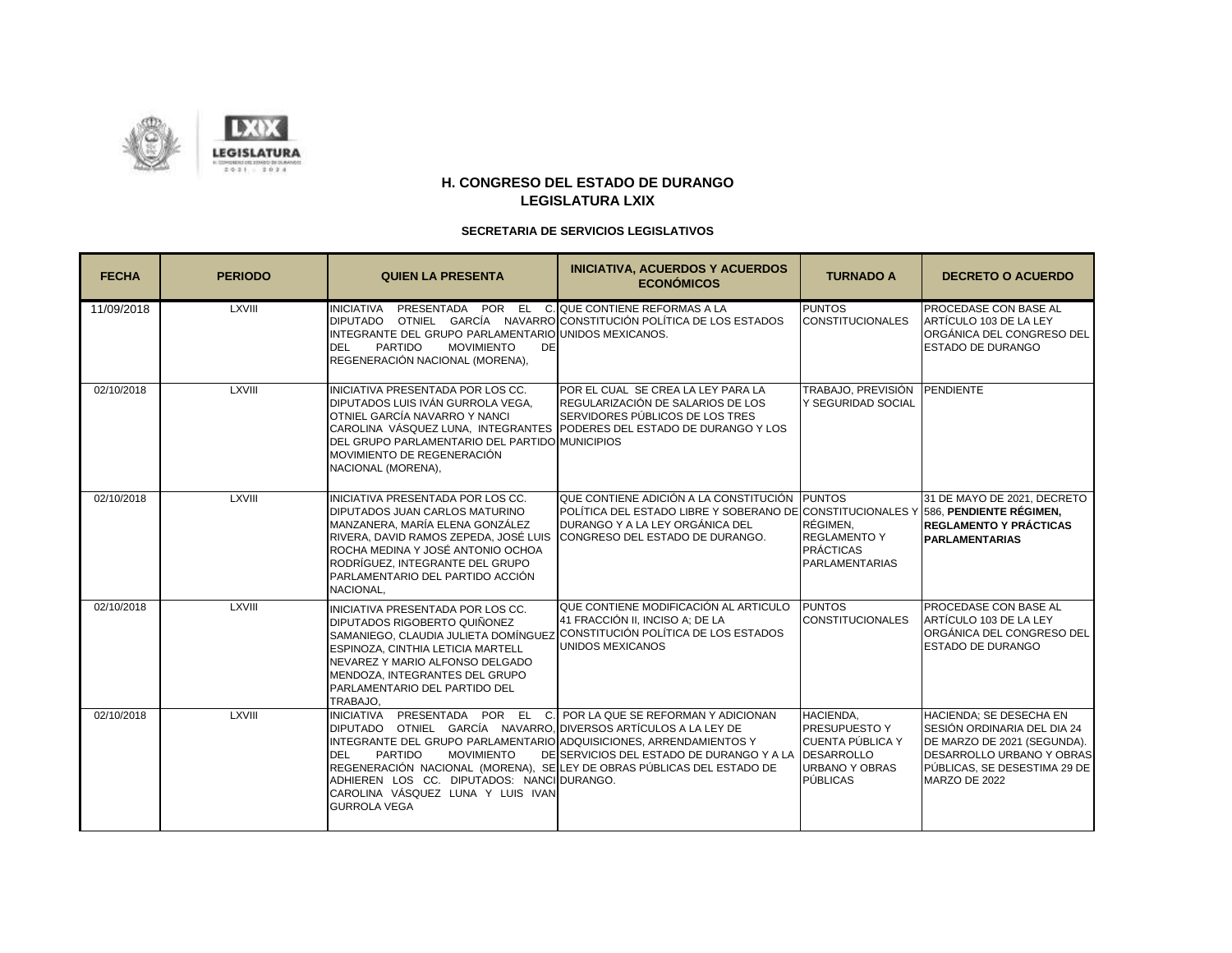

| <b>FECHA</b> | <b>PERIODO</b> | <b>QUIEN LA PRESENTA</b>                                                                                                                                                                                                                                                                                                                                                                                                                                                                                                                                                      | <b>INICIATIVA, ACUERDOS Y ACUERDOS</b><br><b>ECONÓMICOS</b>                                                                                                                                                                                                               | <b>TURNADO A</b>                                           | <b>DECRETO O ACUERDO</b>                                               |
|--------------|----------------|-------------------------------------------------------------------------------------------------------------------------------------------------------------------------------------------------------------------------------------------------------------------------------------------------------------------------------------------------------------------------------------------------------------------------------------------------------------------------------------------------------------------------------------------------------------------------------|---------------------------------------------------------------------------------------------------------------------------------------------------------------------------------------------------------------------------------------------------------------------------|------------------------------------------------------------|------------------------------------------------------------------------|
| 04/10/2018   | <b>LXVIII</b>  | IINICIATIVA PRESENTADA POR EL C.IQUE CONTIENE REFORMAS A LA LEY DE<br>DIPUTADO LUIS IVÁN GURROLA VEGA. ADQUISICIONES ARRENDAMIENTOS Y<br>INTEGRANTE DEL GRUPO PARLAMENTARIOISERVICIOS DEL ESTADO DE DURANGO.<br><b>PARTIDO</b><br><b>MOVIMIENTO</b><br><b>DEL</b><br>DE<br>REGENERACIÓN NACIONAL (MORENA), EN<br>SESIÓN ORDINARIA SE ADHIEREN LOS CC.<br>DIPUTADOS: PEDRO AMADOR CASTRO.<br>PABLO CÉSAR AGUILAR PALACIO, SANDRA<br>LILIA AMAYA ROSALES, ALEJANDRO<br>JURADO FLORES, KAREN FERNANDA<br>PÉREZ HERRERA, ELIA DEL CARMEN<br>TOVAR VALERO Y RAMÓN ROMÁN<br>VÁZQUEZ |                                                                                                                                                                                                                                                                           | HACIENDA.<br><b>PRESUPUESTO Y</b><br><b>CUENTA PÚBLICA</b> | SE DESESTIMA EN SESIÓN<br>ORDINARIA DEL DIA 02 DE<br>DICIEMBRE DE 2021 |
| 09/10/2018   | <b>LXVIII</b>  | <b>MOVIMIENTO</b><br><b>PARTIDO</b><br><b>DEL</b><br>REGENERACIÓN NACIONAL (MORENA),                                                                                                                                                                                                                                                                                                                                                                                                                                                                                          | INICIATIVA PRESENTADA POR EL C. QUE CONTIENE ADICIÓN A UN PÁRRAFO A LA GOBERNACIÓN<br>DIPUTADO OTNIEL GARCÍA NAVARRO, FRACCIÓN IX DEL INCISO D) DEL ARTICULO 33<br>INTEGRANTE DEL GRUPO PARLAMENTARIO DE LA LEY ORGÁNICA DEL MUNICIPIO LIBRE<br>DE DEL ESTADO DE DURANGO. |                                                            | SE DESESTIMA EN SESIÓN<br><b>ORDINARIA</b>                             |
| 09/10/2018   | <b>LXVIII</b>  | IINICIATIVA PRESENTADA POR LOS CC. POR EL CUAL SE CREA LA LEY<br>MARTÍNEZ.<br><b>ESTEBAN</b><br><b>VILLEGAS</b><br>VILLARREAL,<br><b>GABRIELA</b><br>HERNÁNDEZ LÓPEZ, FRANCISCO JAVIER<br>IBARRA JAQUEZ Y SONIA CATALINA<br>MERCADO GALLEGOS, INTEGRANTES DEL<br>GRUPO PARLAMENTARIO DEL PARTIDO<br>REVOLUCIONARIO INSTITUCIONAL,                                                                                                                                                                                                                                             | DIPUTADOS ALICIA GUADALUPE GAMBOA PREVENCIÓN, ATENCIÓN Y POSVENCION DEL<br>ALEJANDRO SUICIDIO EN EL ESTADO DE DURANGO.                                                                                                                                                    | DE SALUD PÚBLICA                                           | 24 DE MAYO DE 2022. DECRETO<br>140                                     |
| 18/10/2018   | <b>LXVIII</b>  | INICIATIVA PRESENTADA POR EL C.<br>DIPUTADO OTNIEL GARCÍA NAVARRO.<br>IINTEGRANTE DEL GRUPO PARLAMENTARIO IY SOBERANO DE DURANGO<br>DEL PARTIDO MOVIMIENTO DE<br>REGENERACIÓN NACIONAL (MORENA),                                                                                                                                                                                                                                                                                                                                                                              | <b>QUE CONTIENE REFORMA A LA</b><br>ICONSTITUCIÓN POLÍTICA DEL ESTADO LIBRE                                                                                                                                                                                               | <b>PUNTOS</b><br><b>CONSTITUCIONALES</b>                   | <b>PENDIENTE</b>                                                       |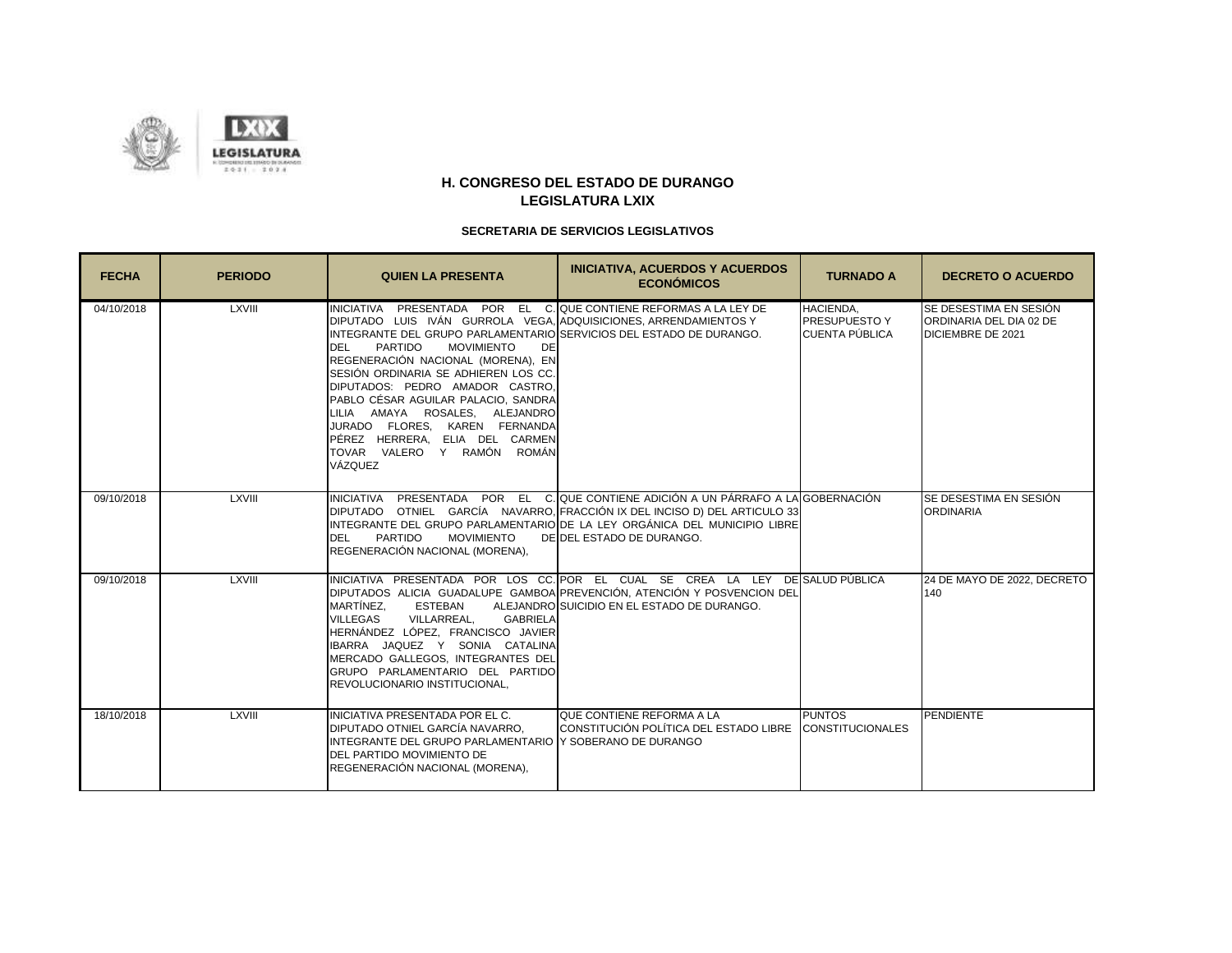



| <b>FECHA</b> | <b>PERIODO</b> | <b>QUIEN LA PRESENTA</b>                                                                                                                                                                                                                                                  | <b>INICIATIVA, ACUERDOS Y ACUERDOS</b><br><b>ECONÓMICOS</b>                                                                                                                                                                               | <b>TURNADO A</b>                                                                                                                                                                                                                                                                                                                                                     | <b>DECRETO O ACUERDO</b>                                                                                            |
|--------------|----------------|---------------------------------------------------------------------------------------------------------------------------------------------------------------------------------------------------------------------------------------------------------------------------|-------------------------------------------------------------------------------------------------------------------------------------------------------------------------------------------------------------------------------------------|----------------------------------------------------------------------------------------------------------------------------------------------------------------------------------------------------------------------------------------------------------------------------------------------------------------------------------------------------------------------|---------------------------------------------------------------------------------------------------------------------|
| 18/10/2018   | <b>LXVIII</b>  | INICIATIVA PRESENTADA POR EL C.<br>DIPUTADO OTNIEL GARCÍA NAVARRO.<br>INTEGRANTE DEL GRUPO PARLAMENTARIO<br>DEL PARTIDO MOVIMIENTO DE<br>REGENERACIÓN NACIONAL (MORENA),                                                                                                  | QUE CONTIENE LEY REGLAMENTARIA PARA<br>LA FORMULACIÓN DEL PRESUPUESTO<br>PARTICIPATIVO PARA EL ESTADO DE<br><b>DURANGO</b>                                                                                                                | HACIENDA,<br><b>PRESUPUESTO Y</b><br><b>CUENTA PÚBLICA</b>                                                                                                                                                                                                                                                                                                           | SE DESESTIMA EN SESIÓN<br>ORDINARIA DEL DIA 02 DE<br>DICIEMBRE DE 2021                                              |
| 23/10/2018   | <b>LXVIII</b>  | INICIATIVA PRESENTADA POR LA C.<br>DIPUTADA KAREN FERNANDA PÉREZ<br>HERRERA, INTEGRANTE DEL GRUPO<br>PARLAMENTARIO DEL PARTIDO<br>MOVIMIENTO DE REGENERACIÓN<br>NACIONAL (MORENA),                                                                                        | QUE CONTIENE REFORMA AL PÁRRAFO<br>SEGUNDO Y SE ADICIONA UN PÁRRAFO<br><b>TERCERO PARA RECORRER</b><br>SUBSECUENTEMENTE EL ULTIMO PÁRRAFO,<br>ESTO DEL ARTÍCULO 20 DE LA LEY DE<br><b>DESARROLLO SOCIAL PARA EL ESTADO DE</b><br>DURANGO. |                                                                                                                                                                                                                                                                                                                                                                      | DESARROLLO SOCIAL PROCEDASE CON BASE AL<br>ARTÍCULO 103 DE LA LEY<br>ORGÁNICA DEL CONGRESO DEL<br>ESTADO DE DURANGO |
| 23/10/2018   | <b>LXVIII</b>  | INICIATIVA PRESENTADA POR LOS CC.<br>DIPUTADOS JUAN CARLOS MATURINO<br>MANZANERA, MARÍA ELENA GONZÁLEZ<br>RIVERA. DAVID RAMOS ZEPEDA. JOSÉ LUIS<br>ROCHA MEDINA Y JOSÉ ANTONIO OCHOA<br>RODRÍGUEZ, INTEGRANTES DEL GRUPO<br>PARLAMENTARIO DEL PARTIDO ACCIÓN<br>NACIONAL, | POR EL QUE SE PROPONE INSCRIBIR CON<br>LETRAS DORADAS EL NOMBRE "GENERAL DE IDE EVALUACIÓN<br>DIVISIÓN JOSÉ DE JESÚS CLARK FLORES" EN<br>IEL MURO DE HONOR DEL SALÓN DE<br>SESIONES DEL H. CONGRESO DEL ESTADO<br>DE DURANGO.             | COMISIÓN ESPECIAL<br><b>INTEGRADA POR LOS</b><br>ICC. DIPUTADOS: LUIS<br>IVÁN GURROLA VEGA.<br>MARÍA ELENA<br>GONZÁLEZ RIVERA.<br><b>CLAUDIA JULIETA</b><br><b>DOMINGUEZ</b><br><b>ESPINOZA, GABRIELA</b><br>HERNÁNDEZ LÓPEZ Y<br><b>FRANCISCO JAVIER</b><br><b>IBARRA JÁQUEZ.</b><br>PRESIDENTE.<br><b>SECRETARIA Y</b><br><b>VOCALES</b><br><b>RESPECTIVAMENTE</b> | PENDIENTE                                                                                                           |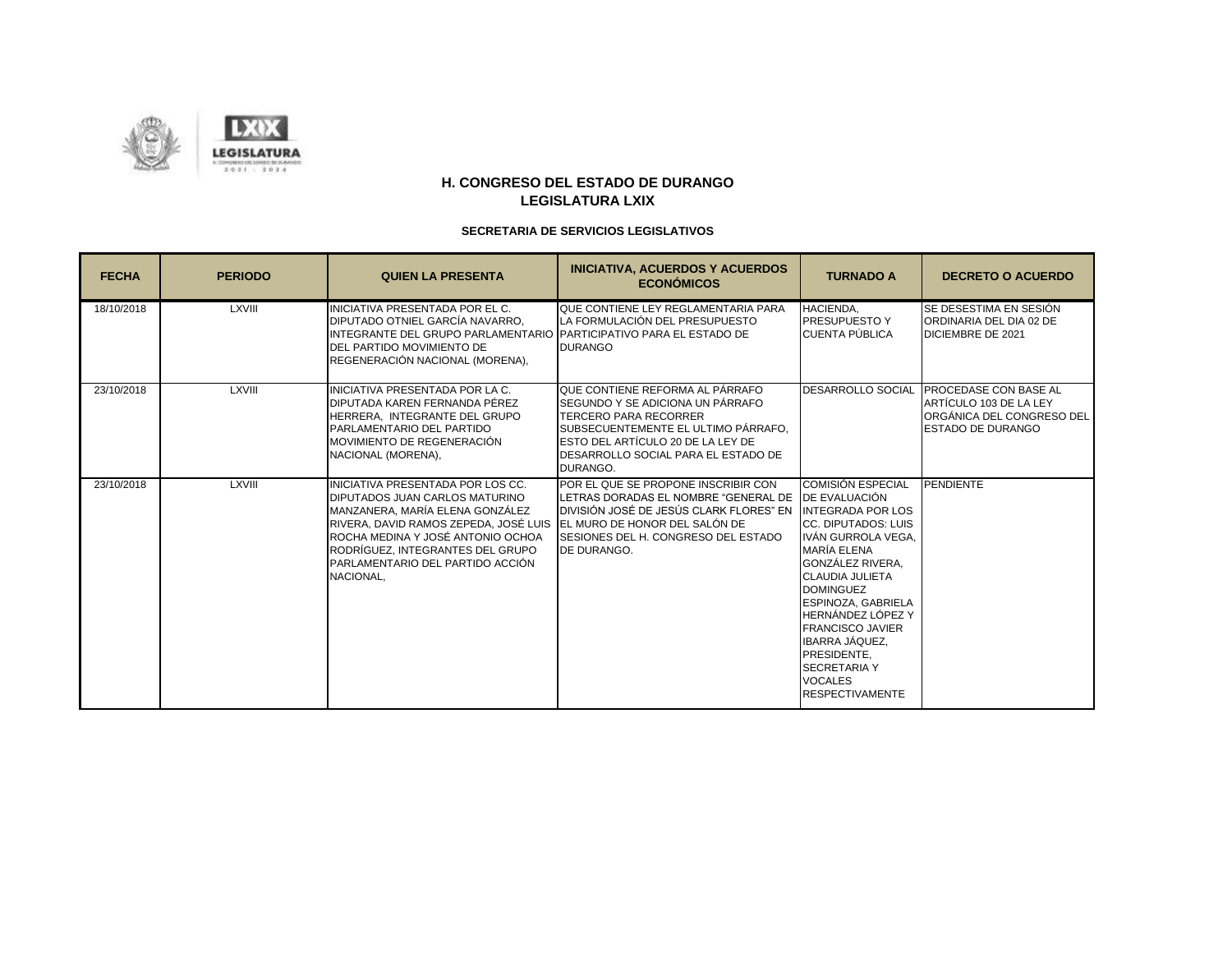

| <b>FECHA</b> | <b>PERIODO</b> | <b>QUIEN LA PRESENTA</b>                                                                                                                                                                                                                                                                                                                                                                                                                                       | <b>INICIATIVA, ACUERDOS Y ACUERDOS</b><br><b>ECONÓMICOS</b>                                                                              | <b>TURNADO A</b>                         | <b>DECRETO O ACUERDO</b>                                             |
|--------------|----------------|----------------------------------------------------------------------------------------------------------------------------------------------------------------------------------------------------------------------------------------------------------------------------------------------------------------------------------------------------------------------------------------------------------------------------------------------------------------|------------------------------------------------------------------------------------------------------------------------------------------|------------------------------------------|----------------------------------------------------------------------|
| 30/10/2018   | <b>LXVIII</b>  | INICIATIVA PRESENTADA POR LOS CC.<br>DIPUTADOS RIGOBERTO QUIÑONEZ<br>SAMANIEGO, CLAUDIA JULIETA DOMÍNGUEZ PUBLICA DEL ESTADO DE DURANGO<br>ESPINOZA. CINTHIA LETICIA MARTELL<br>NEVAREZ Y MARIO ALFONSO DELGADO<br>MENDOZA. INTEGRANTES DEL GRUPO<br>PARLAMENTARIO DEL PARTIDO DEL<br>TRABAJO. EN SESIÓN ORDINARIA SE<br>ADHIEREN LOS CC. DIPUTADOS: PEDRO<br>AMADOR CASTRO, OTNIEL GARCÍA<br>NAVARRO, LUIS IVÁN GURROLA VEGA Y<br>NANCI CAROLINA VÁSQUEZ LUNA | POR EL CUAL SE CREA LA LEY DE<br>TRANSPARENCIA DE LA CONTRATACIÓN                                                                        | <b>JUSTICIA</b>                          | <b>PENDIENTE</b>                                                     |
| 30/10/2018   | <b>LXVIII</b>  | INICIATIVA PRESENTADA POR LOS CC.<br>DIPUTADOS LUIS IVÁN GURROLA VEGA.<br>SANDRA LILIA AMAYA ROSALES. KAREN<br>FERNANDA PÉREZ HERRERA, RAMÓN<br>ROMÁN VÁZQUEZ, PABLO CESAR AGUILAR<br>PALACIO. ELIA DEL CARMEN TOVAR<br>VALERO. PEDRO AMADOR CASTRO, OTNIEL<br>GARCÍA NAVARRO, ALEJANDRO JURADO<br>FLORES Y NANCI CAROLINA VÁSQUEZ<br>LUNA. INTEGRANTES DEL GRUPO<br>PARLAMENTARIO DEL PARTIDO<br>MOVIMIENTO DE REGENERACIÓN<br>NACIONAL (MORENA),             | QUE CONTIENE LEY DEL FIDEICOMISO DE<br>PROMOCIÓN Y DESARROLLO DEL CINE DEL<br><b>ESTADO DE DURANGO</b>                                   | <b>TURISMOY</b><br><b>CINEMATOGRAFÍA</b> | SE DESESTIMA EN SESIÓN<br>ORDINARIA DEL DIA 14 DE<br>OCTUBRE DE 2021 |
| 06/11/2018   | <b>LXVIII</b>  | INICIATIVA PRESENTADA POR LOS CC.<br>DIPUTADOS ESTEBAN ALEJANDRO<br>VILLEGAS VILLARREAL, SONIA CATALINA<br>MERCADO GALLEGOS, GABRIELA<br>HERNÁNDEZ LÓPEZ. ALICIA GUADALUPE<br>GAMBOA MARTÍNEZ Y FRANCISCO JAVIER<br>IBARRA JÁQUEZ, INTEGRANTES DEL<br><b>GRUPO PARLAMENTARIO DEL PARTIDO</b><br>REVOLUCIONARIO INSTITUCIONAL,                                                                                                                                  | POR EL QUE SE ADICIONA UN ARTÍCULO 158<br>BIS 3 A LA LEY DE SALUD DEL ESTADO DE<br>DURANGO. EN MATERIA DEL REGISTRO<br>ESTATAL DE CÁNCER | SALUD PÚBLICA                            | <b>PENDIENTE</b>                                                     |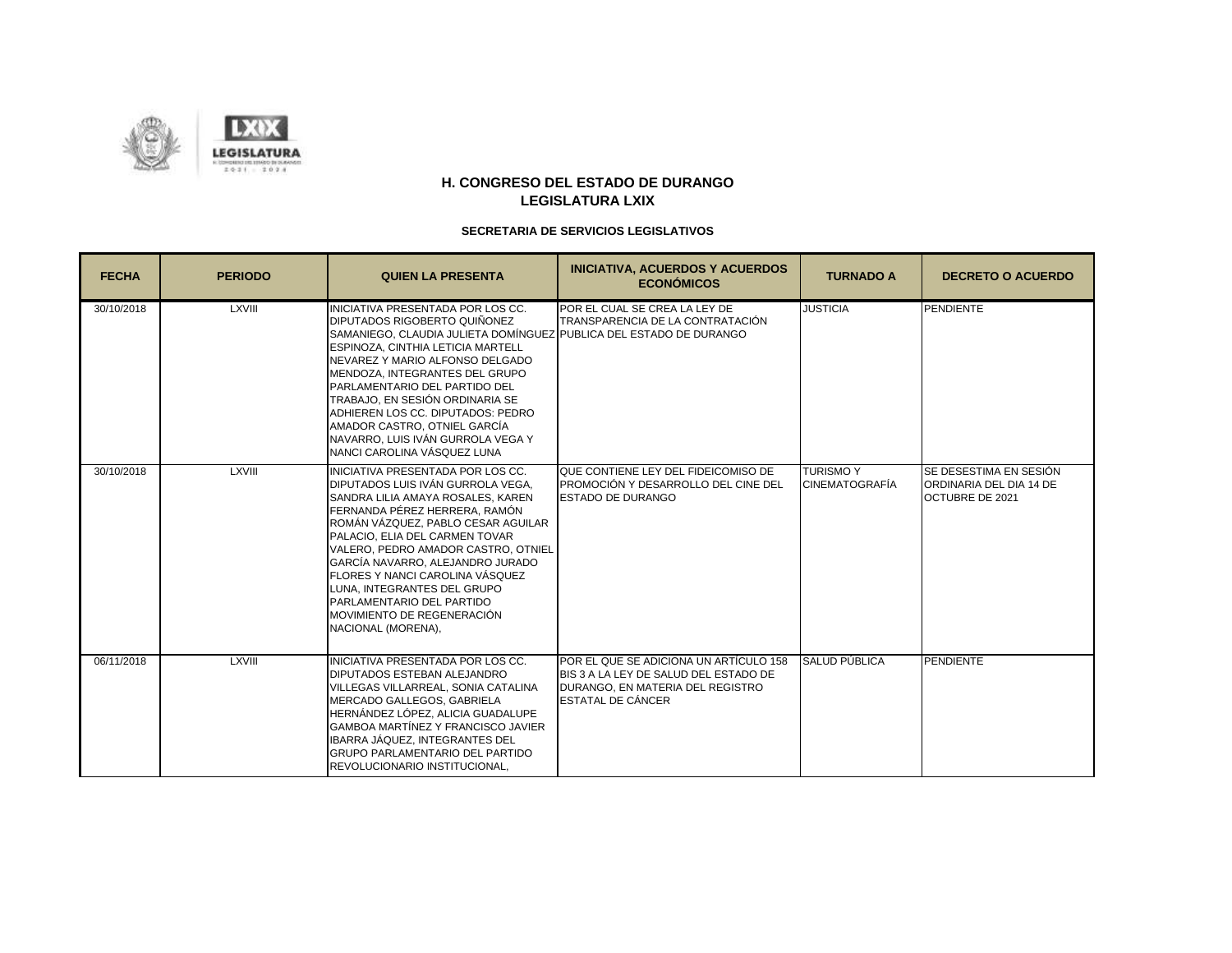

| <b>FECHA</b> | <b>PERIODO</b> | <b>QUIEN LA PRESENTA</b>                                                                                                                                                                                                                                                                                                                                                                                                                                                                                                                                                     | <b>INICIATIVA, ACUERDOS Y ACUERDOS</b><br><b>ECONÓMICOS</b>                                                                          | <b>TURNADO A</b>                                                                            | <b>DECRETO O ACUERDO</b>                                                                             |
|--------------|----------------|------------------------------------------------------------------------------------------------------------------------------------------------------------------------------------------------------------------------------------------------------------------------------------------------------------------------------------------------------------------------------------------------------------------------------------------------------------------------------------------------------------------------------------------------------------------------------|--------------------------------------------------------------------------------------------------------------------------------------|---------------------------------------------------------------------------------------------|------------------------------------------------------------------------------------------------------|
| 06/11/2018   | LXVIII         | INICIATIVA PRESENTADA POR LOS CC. POR EL QUE SE ADICIONA UNA FRACCIÓN X<br>DIPUTADOS SONIA CATALINA MERCADO AL ARTÍCULO 101, RECORRIENDO LAS<br>GALLEGOS.<br><b>ESTEBAN</b><br><b>VILLEGAS</b><br>VILLARREAL.<br>HERNÁNDEZ LÓPEZ. ALICIA GUADALUPE ELECTORALES PARA EL ESTADO DE<br>GAMBOA MARTÍNEZ Y FRANCISCO JAVIER DURANGO.<br>IBARRA JÁQUEZ, INTEGRANTES DEL<br>GRUPO PARLAMENTARIO DEL PARTIDO<br>REVOLUCIONARIO INSTITUCIONAL,                                                                                                                                        | ALEJANDRO SUBSECUENTES, DE LA LEY DE<br><b>GABRIELA INSTITUCIONES Y PROCEDIMIENTOS</b>                                               | GOBERNACIÓN                                                                                 | 14 DE DICIEMBRE DE 2021,<br>DECRETO 71                                                               |
| 06/11/2018   | <b>LXVIII</b>  | INICIATIVA PRESENTADA POR LOS CC. QUE CONTIENE REFORMAS Y ADICIONES A<br>SANDRA LILIA<br><b>DIPUTADOS</b><br>ROSALES. LUIS IVÁN GURROLA VEGA. CON DISCAPACIDAD EN EL ESTADO DE<br>KAREN FERNANDA PÉREZ HERRERA. DURANGO.<br>RAMÓN ROMÁN VÁZQUEZ, PABLO CESAR<br>AGUILAR PALACIO, ELIA DEL CARMEN<br>TOVAR VALERO, PEDRO AMADOR CASTRO,<br>OTNIEL GARCÍA NAVARRO, ALEJANDRO<br>JURADO FLORES Y NANCI CAROLINA<br>VÁSQUEZ LUNA, INTEGRANTES DEL GRUPO<br><b>PARLAMENTARIO</b><br>DEL<br><b>PARTIDO</b><br><b>REGENERACIÓN</b><br><b>MOVIMIENTO</b><br>DE<br>NACIONAL (MORENA), | AMAYA LA LEY DE INCLUSIÓN PARA LAS PERSONAS                                                                                          | <b>ATENCIÓN A</b><br><b>PERSONAS CON</b><br><b>DISCAPACIDAD Y</b><br><b>ADULTOS MAYORES</b> | <b>PENDIENTE</b>                                                                                     |
| 13/11/2018   | <b>LXVIII</b>  | INICIATIVA PRESENTADA POR LOS CC.<br>DIPUTADOS JUAN CARLOS MATURINO<br>MANZANERA, MARÍA ELENA GONZÁLEZ<br>RIVERA, DAVID RAMOS ZEPEDA, JOSÉ LUIS<br>ROCHA MEDINA Y JOSÉ ANTONIO OCHOA<br>RODRÍGUEZ, INTEGRANTES DEL GRUPO<br>PARLAMENTARIO DEL PARTIDO ACCIÓN<br>NACIONAL,                                                                                                                                                                                                                                                                                                    | QUE CONTIENE REFORMAS AL CÓDIGO<br>PENAL DEL ESTADO LIBRE Y SOBERANO DE<br>DURANGO. EN MATERIA DE OMISIÓN DE<br>CUIDADOS.            | <b>JUSTICIA</b>                                                                             | PROCEDASÉ CON BASE EN AL<br>ARTÍCULO 103 DE LA LEY<br>ORGÁNICA DEL CONGRESO DEL<br>ESTADO DE DURANGO |
| 13/11/2018   | <b>LXVIII</b>  | INICIATIVA PRESENTADAPOR LOS CC.<br>DIPUTADOS RIGOBERTO QUIÑONEZ<br>SAMANIEGO, CLAUDIA JULIETA DOMÍNGUEZ<br>ESPINOZA, CINTHIA LETICIA MARTELL<br>NEVAREZ Y MARIO ALFONSO DELGADO<br>MENDOZA, INTEGRANTES DEL GRUPO<br>PARLAMENTARIO DEL PARTIDO DEL<br>TRABAJO.                                                                                                                                                                                                                                                                                                              | QUE CONTIENE MODIFICACIONES AL<br>ARTICULO 102. APARTADO B: DE LA<br>CONSTITUCIÓN POLÍTICA DE LOS ESTADOS<br><b>UNIDOS MEXICANOS</b> | <b>PUNTOS</b><br><b>CONSTITUCIONALES</b>                                                    | PROCEDASE CON BASE AL<br>ARTÍCULO 103 DE LA LEY<br>ORGÁNICA DEL CONGRESO DEL<br>ESTADO DE DURANGO    |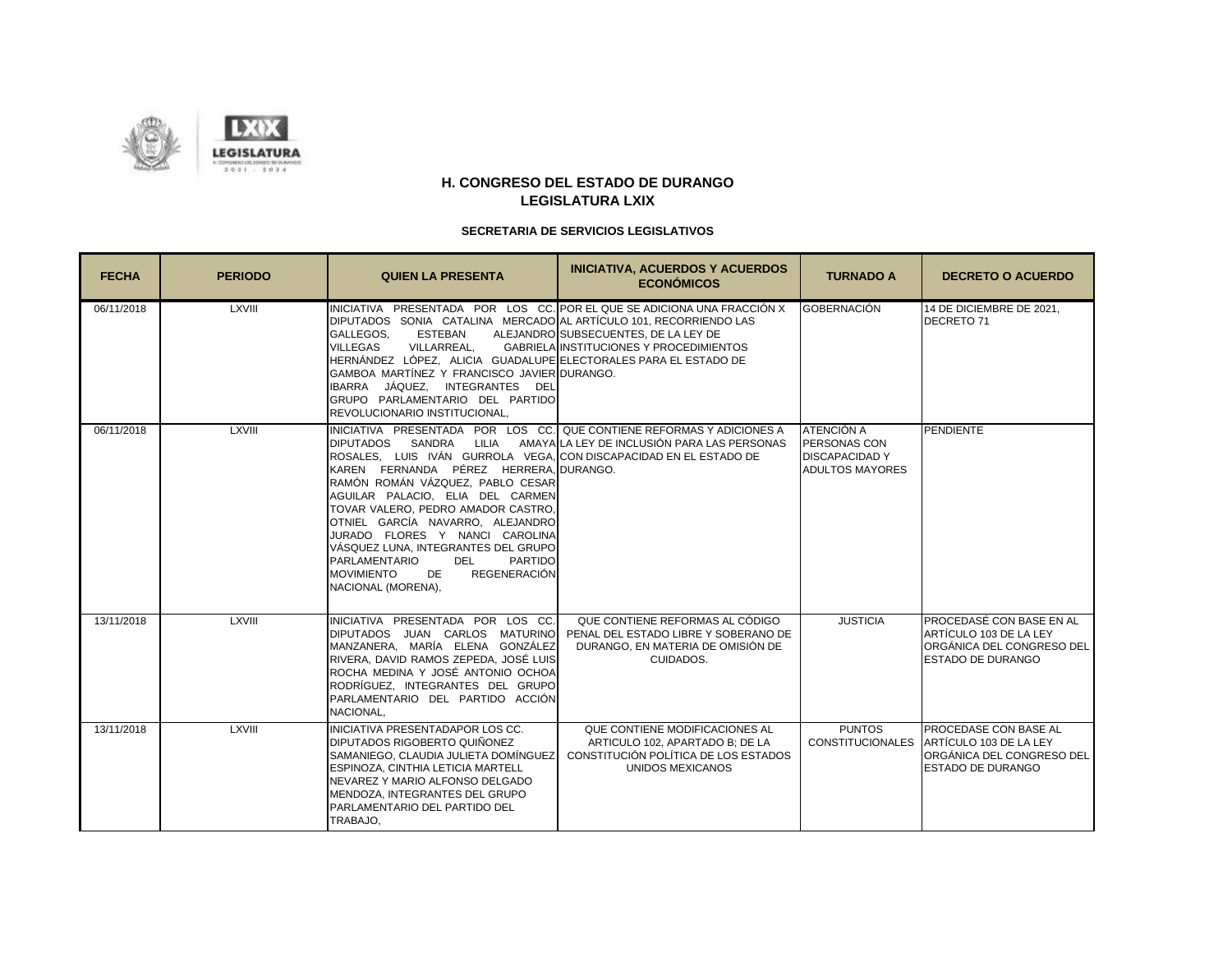

| <b>FECHA</b> | <b>PERIODO</b> | <b>QUIEN LA PRESENTA</b>                                                                                                                                                                                                                                                                                                                                                                                                                                                                                                                     | <b>INICIATIVA, ACUERDOS Y ACUERDOS</b><br><b>ECONÓMICOS</b>                                                                                | <b>TURNADO A</b>                 | <b>DECRETO O ACUERDO</b>                                                                                           |
|--------------|----------------|----------------------------------------------------------------------------------------------------------------------------------------------------------------------------------------------------------------------------------------------------------------------------------------------------------------------------------------------------------------------------------------------------------------------------------------------------------------------------------------------------------------------------------------------|--------------------------------------------------------------------------------------------------------------------------------------------|----------------------------------|--------------------------------------------------------------------------------------------------------------------|
| 20/11/2018   | <b>LXVIII</b>  | <b>INICIATIVA</b><br>PRESENTADAPOR<br>DIPUTADO GERARDO VILLARREAL SOLÍS. AMBIENTAL DEL ESTADO DE DURANGO.<br>REPRESENTANTE DEL PARTIDO VERDE<br>ECOLOGISTA DE MÉXICO, SE ADHIEREN<br>LOS CC. DIPUTADOS: CLAUDIA JULIETA<br>DOMINGUEZ ESPINOZA, SANDRA LILIA<br>AMAYA ROSALES. ESTEBAN VILLEGAS<br>VILLARREAL, ALICIA GUADALUPE GAMBOA<br>MARTÍNEZ, MARIO ALFONSO DELGADO<br>MENDOZA, ALEJANDRO JURADO FLORESS,<br>CINTHYA LETICIA MARTELL NEVÁREZ.<br>RAMÓN ROMÁN VÁZQUEZ. ELIA DEL<br>CARMEN TOVAR VALERO Y RIGOBERTO<br>QUIÑONEZ SAMANIEGO | EL C. QUE CONTIENE LEY DE RESPONSABILIDAD                                                                                                  | <b>ECOLOGÍA</b>                  | <b>PROCEDASÉ CON BASE EN AL</b><br>ARTÍCULO 103 DE LA LEY<br>ORGÁNICA DEL CONGRESO DEL<br><b>ESTADO DE DURANGO</b> |
| 20/11/2018   | LXVIII         | INICIATIVA PRESENTADAPOR EL C.<br>DIPUTADO OTNIEL GARCÍA NAVARRO.<br>INTEGRANTE DEL GRUPO PARLAMENTARIO ISISTEMA LOCAL ANTICORRUPCIÓN DEL<br>DEL PARTIDO MOVIMIENTO DE<br>REGENERACIÓN NACIONAL (MORENA), SE<br>ADHIEREN LOS CC. DIPUTADOS: NANCI<br>CAROLINA VÁSQUEZ LUNA Y LUIS IVÁN<br><b>GURROLA VEGA</b>                                                                                                                                                                                                                                | QUE CONTIENE REFORMA Y ADICIONA<br><b>DIVERSOS ARTÍCULOS DE LA LEY DEL</b><br>ESTADO DE DURANGO.                                           | ADMINISTRACIÓN<br><b>PÚBLICA</b> | <b>PROCEDASÉ CON BASE EN AL</b><br>ARTÍCULO 103 DE LA LEY<br>ORGÁNICA DEL CONGRESO DEL<br><b>ESTADO DE DURANGO</b> |
| 20/11/2018   | <b>LXVIII</b>  | <b>GABRIELA</b><br><b>DIPUTADOS</b><br>ÓPEZ, ESTEBAN ALEJANDRO VILLEGAS<br>VILLARREAL, ALICIA GUADALUPE GAMBOA<br>MARTÍNEZ, FRANCISCO JAVIER IBARRA<br>JÁQUEZ, Y SONIA CATALINA MERCADO<br>GALLEGOS, INTEGRANTES DEL GRUPO<br><b>PARLAMENTARIO</b><br><b>DEL</b><br><b>PARTIDO</b><br>REVOLUCIONARIO INSTITUCIONAL.                                                                                                                                                                                                                          | INICIATIVA PRESENTADA POR LOS CC. QUE CONTIENE REFORMA AL ARTICULO 71 DE SALUD PÚBLICA<br>HERNÁNDEZ LA LEY DE SALUD DEL ESTADO DE DURANGO. |                                  | <b>PENDIENTE</b>                                                                                                   |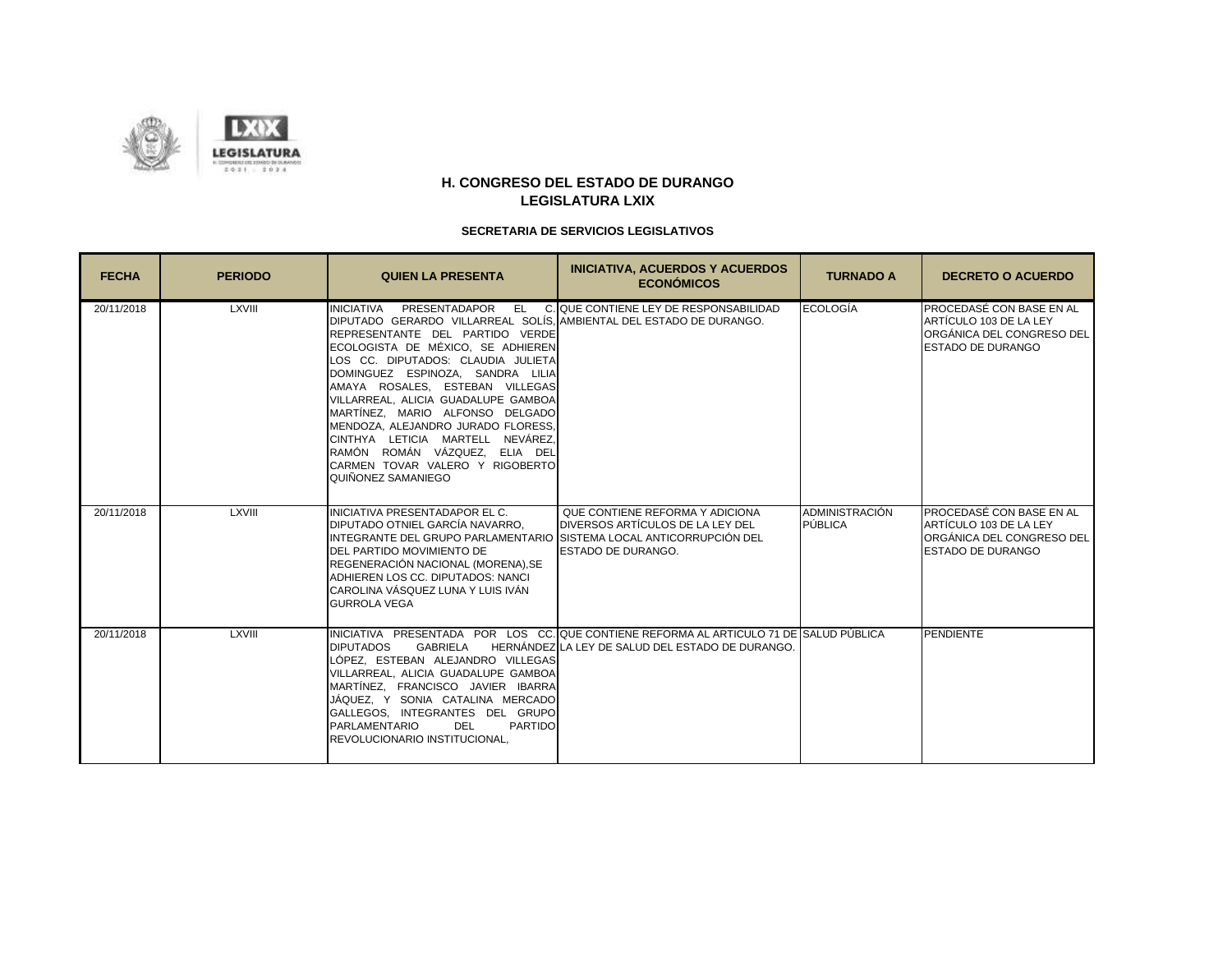

| <b>FECHA</b> | <b>PERIODO</b> | <b>QUIEN LA PRESENTA</b>                                                                                                                                                                                                                                                                                                                                                                                                                                                                                                                                                                                                                                                                                                                                                                                                       | <b>INICIATIVA, ACUERDOS Y ACUERDOS</b><br><b>ECONÓMICOS</b>                                                                                                                                                                                            | <b>TURNADO A</b>                         | <b>DECRETO O ACUERDO</b> |
|--------------|----------------|--------------------------------------------------------------------------------------------------------------------------------------------------------------------------------------------------------------------------------------------------------------------------------------------------------------------------------------------------------------------------------------------------------------------------------------------------------------------------------------------------------------------------------------------------------------------------------------------------------------------------------------------------------------------------------------------------------------------------------------------------------------------------------------------------------------------------------|--------------------------------------------------------------------------------------------------------------------------------------------------------------------------------------------------------------------------------------------------------|------------------------------------------|--------------------------|
| 22/11/2018   | <b>LXVIII</b>  | DIPUTADOS SANDRA LILIA<br>ROSALES. LUIS IVÁN GURROLA VEGA. ESTADOS UNIDOS MEXICANOS: Y DEL<br>KAREN FERNANDA PÉREZ HERRERA, ARTÍCULO TERCERO TRANSITORIO DEL<br>RAMÓN ROMÁN VÁZQUEZ, PABLO CESAR DECRETO POR EL QUE SE REFORMAN<br>AGUILAR PALACIO. ELIA DEL CARMENIDIVERSAS DISPOSICIONES DE LA<br><b>OTNIEL</b><br>CAROLINA VÁSQUEZ LUNA Y ALEJANDRO DESINDEXACIÓN DEL SALARÍO MÍNIMO.<br>JURADO FLORES. INTEGRANTES DEL<br>GRUPO PARLAMENTARIO DEL PARTIDO<br><b>REGENERACIÓN</b><br><b>MOVIMIENTO</b><br>DE<br>NACIONAL (MORENA), SE AHIEREN LOS CC.<br>DIPUTADOS: DAVID RAMOS ZEPEDA,<br><b>ESTEBAN</b><br>ALEJANDRO<br><b>VILLEGAS</b><br>VILLARREAL, CLAUDIA JULIETA DOMINGUEZ<br>ESPINOZA, FRANCISCO JAVIER IBARRA<br>JÁQUEZ. PEDRO AMADOR CASTRO.<br>GABRIELA HERNÁNDEZ<br>LÓPEZ<br>Y<br>RIGOBERTO QUIÑÓNEZ SAMANIEGO | INICIATIVA PRESENTADA POR LOS CC. QUE CONTIENE REFORMA AL ARTÍCULO 123<br>AMAYA DE LA CONSTITUCIÓN POLÍTICA DE LOS<br>TOVAR VALERO. PEDRO AMADOR CASTRO. CONSTITUCIÓN POLÍTICA DE LOS ESTADOS<br>GARCÍA NAVARRO, NANCI UNIDOS MEXICANOS, EN MATERIA DE | <b>PUNTOS</b><br><b>CONSTITUCIONALES</b> | <b>PENDIENTE</b>         |
| 22/11/2018   | <b>LXVIII</b>  | SANDRA LILIA<br><b>DIPUTADOS</b><br>ROSALES. LUIS IVÁN GURROLA VEGA. REVUELTAS.<br>KAREN FERNANDA PÉREZ HERRERA.<br>RAMÓN ROMÁN VÁZQUEZ, PABLO CESAR<br>AGUILAR PALACIO. ELIA DEL CARMEN<br>TOVAR VALERO, PEDRO AMADOR CASTRO,<br>GARCÍA NAVARRO,<br><b>OTNIEL</b><br><b>NANCI</b><br>CAROLINA VÁSQUEZ LUNA Y ALEJANDRO<br>JURADO FLORES, INTEGRANTES DEL<br>GRUPO PARLAMENTARIO DEL PARTIDO<br><b>MOVIMIENTO</b><br>DE<br><b>REGENERACIÓN</b><br>NACIONAL (MORENA),                                                                                                                                                                                                                                                                                                                                                           | INICIATIVA PRESENTADA POR LOS CC. QUE CONTIENE REFORMAS Y ADICIONES A LA CULTURA<br>AMAYA LEY QUE CREA EL FESTIVAL CULTURAL                                                                                                                            |                                          | <b>PENDIENTE</b>         |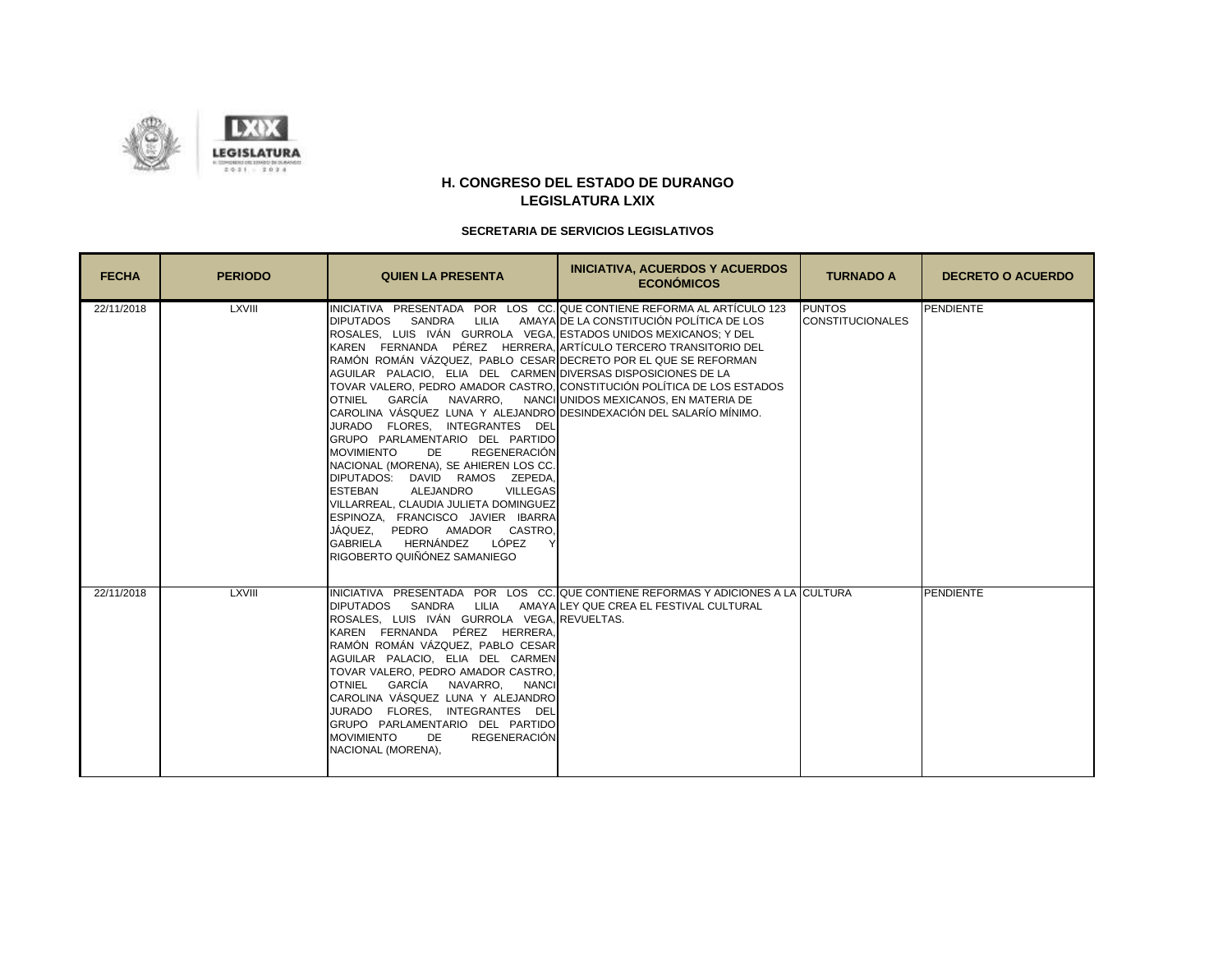

| <b>FECHA</b> | <b>PERIODO</b> | <b>QUIEN LA PRESENTA</b>                                                                                                                                                                                                                                                                                                                                                                                                                                                                                                                                                                                                                                                                                                                | <b>INICIATIVA, ACUERDOS Y ACUERDOS</b><br><b>ECONÓMICOS</b>                                                                                                                                          | <b>TURNADO A</b> | <b>DECRETO O ACUERDO</b>                                                                                                   |
|--------------|----------------|-----------------------------------------------------------------------------------------------------------------------------------------------------------------------------------------------------------------------------------------------------------------------------------------------------------------------------------------------------------------------------------------------------------------------------------------------------------------------------------------------------------------------------------------------------------------------------------------------------------------------------------------------------------------------------------------------------------------------------------------|------------------------------------------------------------------------------------------------------------------------------------------------------------------------------------------------------|------------------|----------------------------------------------------------------------------------------------------------------------------|
| 27/11/2018   | LXVIII         | INICIATIVA PRESENTADA POR LOS CC. QUE CONTIENE REFORMAS A DIVERSOS<br><b>DIPUTADOS</b><br><b>RIGOBERTO</b><br>SAMANIEGO. CLAUDIA JULIETA DOMÍNGUEZINUMERO 190 DE LA LXVII LEGISLATURA.<br>NEVAREZ Y MARIO ALFONSO DELGADO DE JULIO DE 2017. MEDIANTE EL CUAL SE<br>MENDOZA, INTEGRANTES DEL GRUPO CREA LA LEYORGÁNICA DE LA FISCALÍA<br>PARLAMENTARIO DEL PARTIDO DELLESPECIALIZADA EN COMBATE A LA<br>TRABAJO,                                                                                                                                                                                                                                                                                                                         | QUIÑONEZ ARTÍCULOS TRANSITORIOS DEL DECRETO<br>ESPINOZA. CINTHIA LETICIA MARTELL PUBLICADO EN EL PERIÓDICO OFICIAL EL 16<br>CORRUPCIÓN DEL ESTADO DE DURANGO.                                        | <b>JUSTICIA</b>  | <b>PENDIENTE</b>                                                                                                           |
| 06/12/2018   | LXVIII         | INICIATIVA PRESENTADA POR LOS CC. QUE CONTIENE REFORMAS Y ADICIONES A<br><b>DIPUTADOS</b><br>SANDRA<br>LILIA<br>ROSALES. LUIS IVÁN GURROLA VEGA. DESARROLLO_RURAL_SUSTENTABLE_DEL<br>KAREN FERNANDA PÉREZ HERRERA, ESTADODEDURANGO.<br>RAMÓN ROMÁN VÁZQUEZ. PABLO CESAR<br>AGUILAR PALACIO. ELIA DEL CARMEN<br>TOVAR VALERO. PEDRO AMADOR CASTRO.<br>OTNIEL GARCÍA NAVARRO, ALEJANDRO<br>JURADO FLORES, Y NANCY CAROLINA<br>VÁZQUEZ LUNA, INTEGRANTES DEL GRUPO<br><b>PARLAMENTARIO</b><br><b>DEL</b><br><b>PARTIDO</b><br><b>REGENERACIÓN</b><br><b>MOVIMIENTO</b><br>DE<br>NACIONAL (MORENA), EN SESIÓN SE<br>ADHIEREN LOS CC. DIPUTADOS: CLAUDIA<br><b>DOMINGUEZ</b><br>JULIETA<br><b>ESPINOZA</b><br>FRANCISCO JAVIER IBARRA JÁQUEZ | AMAYA DIVERSOS ARTÍCULOS DE LA LEY DE                                                                                                                                                                | Y GANADEROS      | ASUNTOS AGRÍCOLAS PROCEDASE CON BASE AL<br>ARTÍCULO 103 DE LA LEY<br>ORGÁNICA DEL CONGRESO DEL<br><b>ESTADO DE DURANGO</b> |
| 06/12/2018   | LXVIII         | INICIATIVA PRESENTADA POR LOS CC.<br>DIPUTADOS RIGOBERTO QUIÑONEZ<br>ESPINOZA. CINTHYA LETICIA MARTELL<br>NEVÁREZ Y MARIO ALFONSO DELGADO<br>ESPINOZA, INTEGRANTES DEL GRUPO<br>PARLAMENTARIO DEL PARTIDO DEL<br>TRABAJO.                                                                                                                                                                                                                                                                                                                                                                                                                                                                                                               | QUE CONTIENE REFORMA Y ADICIÓN AL<br>NUMERAL TERCERO DEL ARTÍCULO 148 DE LA CONSTITUCIONALES<br>SAMANIEGO, CLAUDIA JULIETA DOMÍNGUEZ CONSTITUCIÓN POLÍTICA DEL ESTADO LIBRE<br>Y SOBERANO DE DURANGO | <b>PUNTOS</b>    | PROCEDASE CON BASE AL<br>ARTÍCULO 103 DE LA LEY<br>ORGÁNICA DEL CONGRESO DEL<br><b>ESTADO DE DURANGO</b>                   |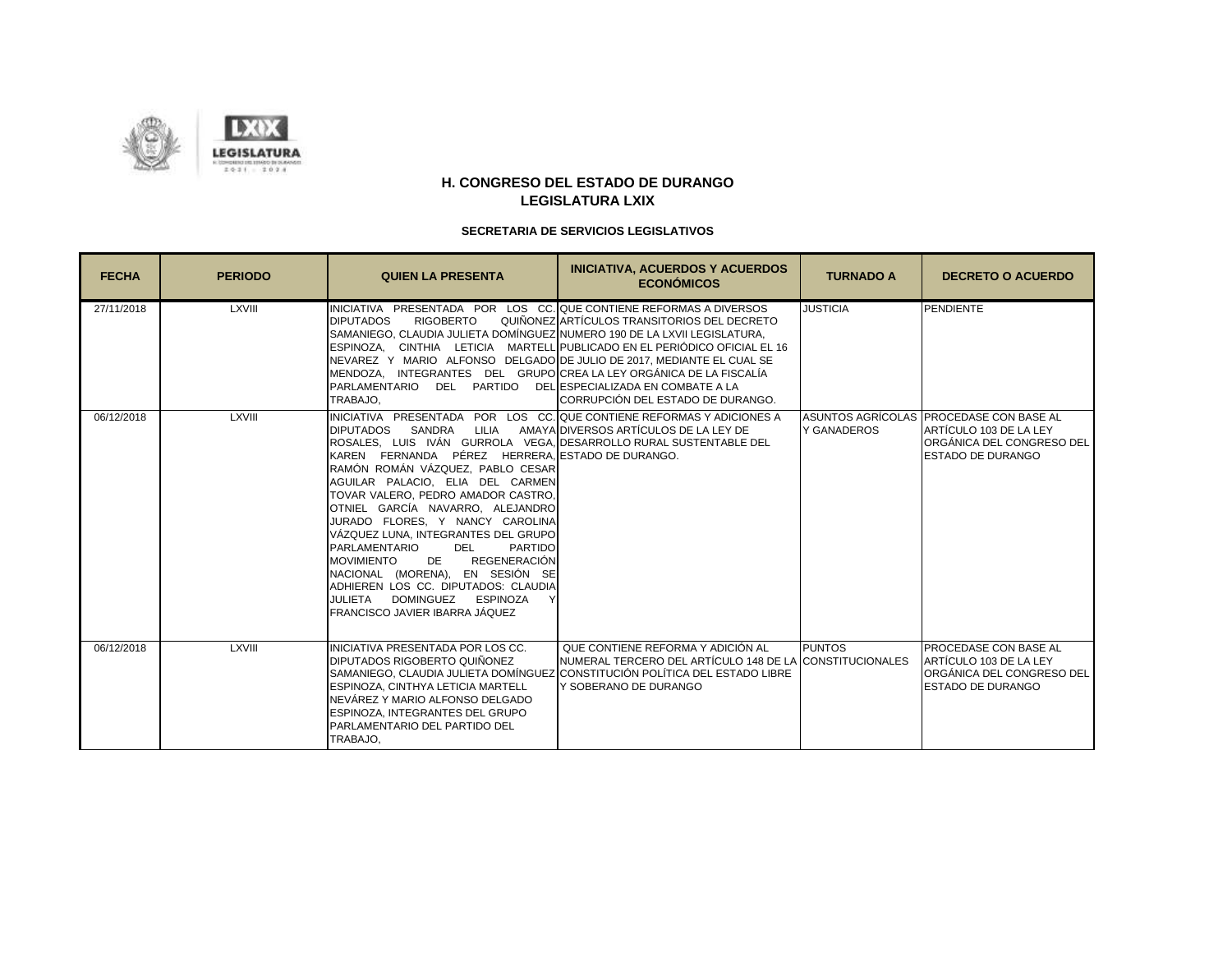

| <b>FECHA</b> | <b>PERIODO</b> | <b>QUIEN LA PRESENTA</b>                                                                                                                                                                                                                                                                                                                                                                                                                                                                                      | <b>INICIATIVA, ACUERDOS Y ACUERDOS</b><br><b>ECONÓMICOS</b>                                                                              | <b>TURNADO A</b>                                                                                                                                                                                                                                                                                                                                | <b>DECRETO O ACUERDO</b>                                                                                        |
|--------------|----------------|---------------------------------------------------------------------------------------------------------------------------------------------------------------------------------------------------------------------------------------------------------------------------------------------------------------------------------------------------------------------------------------------------------------------------------------------------------------------------------------------------------------|------------------------------------------------------------------------------------------------------------------------------------------|-------------------------------------------------------------------------------------------------------------------------------------------------------------------------------------------------------------------------------------------------------------------------------------------------------------------------------------------------|-----------------------------------------------------------------------------------------------------------------|
| 06/12/2018   | LXVIII         | INICIATIVA PRESENTADA POR LOS CC.<br>DIPUTADOS KAREN FERNANDA PÉREZ<br>HERRERA, SANDRA LILIA AMAYA ROSALES,<br>LUIS IVÁN GURROLA VEGA, RAMÓN ROMÁN CÓRDOBA.<br>VÁZQUEZ, PABLO CESAR AGUILAR<br>PALACIO, ELIA DEL CARMEN TOVAR<br>VALERO, PEDRO AMADOR CASTRO, OTNIEL<br>GARCÍA NAVARRO. ALEJANDRO JURADO<br>FLORES, Y NANCY CAROLINA VÁZQUEZ<br>LUNA. INTEGRANTES DEL GRUPO<br>PARLAMENTARIO DEL PARTIDO<br>MOVIMIENTO DE REGENERACIÓN<br>NACIONAL (MORENA),                                                  | POR EL QUE SE OTORGA LA MEDALLA AL<br>MÉRITO DEPORTIVO AL EXFUTBOLISTA<br>PROFESIONAL DURANGUENSE JAIME CORREA INTEGRADA POR LOS         | <b>COMISIÓN ESPECIAL</b><br>DE EVALUACIÓN<br>CC. DIPUTADOS: LUIS<br>IVÁN GURROLA VEGA,<br>MARÍA ELENA<br>GONZÁLEZ RIVERA.<br><b>CLAUDIA JULIETA</b><br><b>DOMINGUEZ</b><br><b>ESPINOZA, GABRIELA</b><br>HERNÁNDEZ LÓPEZ Y<br><b>FRANCISCO JAVIER</b><br><b>IBARRA JÁQUEZ.</b><br>PRESIDENTE,<br><b>SECRETARIA Y</b><br><b>VOCALES RESPECTIV</b> | <b>PROCEDASE CON BASE AL</b><br>ARTÍCULO 103 DE LA LEY<br>ORGÁNICA DEL CONGRESO DEL<br><b>ESTADO DE DURANGO</b> |
| 11/12/2018   | LXVIII         | INICIATIVA PRESENTADA POR LOS CC. QUE CONTIENE REFORMAS Y ADICIONAN<br>SANDRA LILIA<br><b>DIPUTADOS</b><br>KAREN FERNANDA PÉREZ HERRERA. DURANGO.<br>RAMÓN ROMÁN VÁZQUEZ, PABLO CESAR<br>AGUILAR PALACIO, ELIA DEL CARMEN<br>TOVAR VALERO, PEDRO AMADOR CASTRO,<br>OTNIEL GARCÍA NAVARRO, ALEJANDRO<br>JURADO FLORES, Y NANCY CAROLINA<br>VÁZQUEZ LUNA, INTEGRANTES DEL GRUPO<br><b>DEL</b><br><b>PARTIDO</b><br><b>PARLAMENTARIO</b><br><b>REGENERACIÓN</b><br><b>MOVIMIENTO</b><br>DE<br>NACIONAL (MORENA), | AMAYA DIVERSOS ARTÍCULOS DE LA CONSTITUCIÓN CONSTITUCIONALES<br>ROSALES. LUIS IVÁN GURROLA VEGA. POLÍTICA DEL ESTADO LIBRE Y SOBERANO DE | <b>PUNTOS</b>                                                                                                                                                                                                                                                                                                                                   | 31 DE MAYO DE 2022, DECRETO<br>154                                                                              |
| 11/12/2018   | LXVIII         | INICIATIVA PRESENTADA POR LOS CC.<br>DIPUTADOS RIGOBERTO QUIÑONEZ<br>SAMANIEGO, CLAUDIA JULIETA DOMÍNGUEZ Y SOBERANO DE DURANGO.<br>ESPINOZA, CINTHYA LETICIA MARTELL<br>NEVÁREZ Y MARIO ALFONSO DELGADO<br>MENDOZA. INTEGRANTES DEL GRUPO<br>PARLAMENTARIO DEL PARTIDO DEL<br>TRABAJO,                                                                                                                                                                                                                       | QUE CONTIENE REFORMAS A LA<br>CONSTITUCIÓN POLÍTICA DEL ESTADO LIBRE CONSTITUCIONALES                                                    | <b>PUNTOS</b>                                                                                                                                                                                                                                                                                                                                   | <b>PENDIENTE</b>                                                                                                |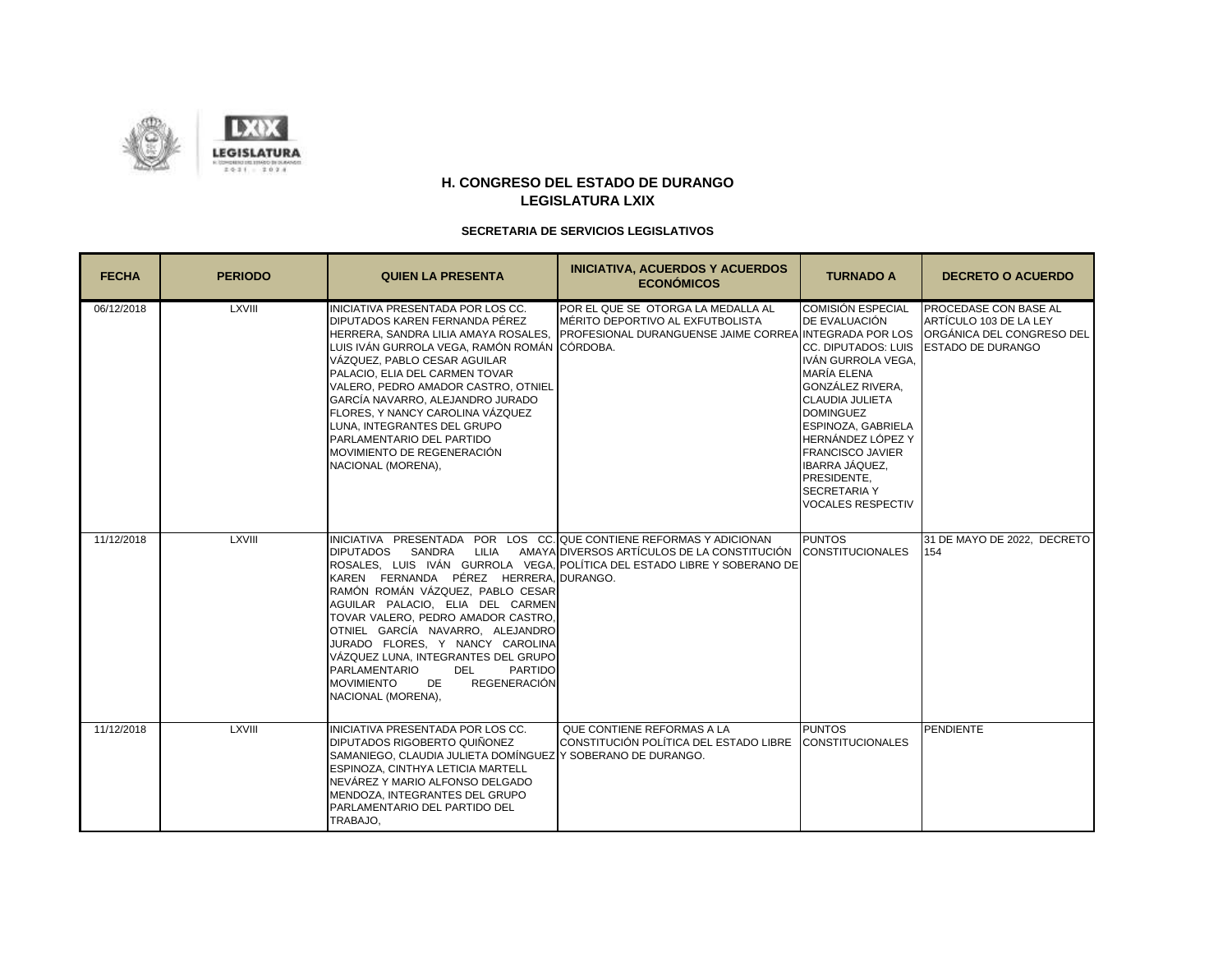



| <b>FECHA</b> | <b>PERIODO</b> | <b>QUIEN LA PRESENTA</b>                                                                                                                                                                                                                                                                                                                                                                                                                                                                                                                                  | <b>INICIATIVA, ACUERDOS Y ACUERDOS</b><br><b>ECONÓMICOS</b>                                                                                                                                                                     | <b>TURNADO A</b>                           | <b>DECRETO O ACUERDO</b>                                                                               |
|--------------|----------------|-----------------------------------------------------------------------------------------------------------------------------------------------------------------------------------------------------------------------------------------------------------------------------------------------------------------------------------------------------------------------------------------------------------------------------------------------------------------------------------------------------------------------------------------------------------|---------------------------------------------------------------------------------------------------------------------------------------------------------------------------------------------------------------------------------|--------------------------------------------|--------------------------------------------------------------------------------------------------------|
| 11/12/2018   | LXVIII         | <b>RIGOBERTO</b><br><b>DIPUTADOS</b><br>SAMANIEGO, CLAUDIA JULIETA DOMÍNGUEZ<br>ESPINOZA, CINTHYA LETICIA MARTELL<br>NEVÁREZ Y MARIO ALFONSO DELGADO<br>MENDOZA, INTEGRANTES DEL GRUPO<br>PARLAMENTARIO DEL PARTIDO DEL<br>TRABAJO, SE ADHIERE LA C. DIPUTADA<br>ELIA DEL CARMEN TOVAR VALERO.                                                                                                                                                                                                                                                            | INICIATIVA PRESENTADA POR LOS CC. QUE CONTIENE REFORMAS Y ADICIONES AL<br>QUIÑONEZ CÓDIGO CIVIL DEL ESTADO DE DURANGO.                                                                                                          | <b>JUSTICIA</b>                            | <b>PENDIENTE</b>                                                                                       |
| 13/12/2018   | LXVIII         | <b>RIGOBERTO</b><br><b>DIPUTADOS</b><br>ESPINOZA, CINTHYA LETICIA MARTELL DE DURANGO.<br>NEVÁREZ Y MARIO ALFONSO DELGADO<br>MENDOZA, INTEGRANTES DEL GRUPO<br>PARLAMENTARIO DEL PARTIDO DEL<br>TRABAJO.                                                                                                                                                                                                                                                                                                                                                   | INICIATIVA PRESENTADA POR LOS CC. POR EL QUE REFORMA Y ADICIONA EL RÉGIMEN,<br>QUIÑONEZ PÁRRAFO SEGUNDO DEL ARTÍCULO 86 DE LA REGLAMENTO<br>SAMANIEGO, CLAUDIA JULIETA DOMÍNGUEZ LEY ORGÁNICA DEL CONGRESO DEL ESTADO PRÁCTICAS | Υ<br><b>PARLAMENTARIAS</b>                 | <b>PENDIENTE</b>                                                                                       |
| 19/02/2019   | <b>LXVIII</b>  | INICIATIVA PRESENTADA POR EL DIPUTADO QUE CONTIENE REFORMAS Y ADICIONES A<br>OTNIEL GARCÍA NAVARRO. INTEGRANTE<br>MOVIMIENTO DE REGENERACIÓN<br>NACIONAL (MORENA),                                                                                                                                                                                                                                                                                                                                                                                        | DIVERSOS ARTÍCULOS DE LA LEY DE<br>DEL GRUPO PARLAMENTARIO DEL PARTIDO TRANSPORTES DEL ESTADO DE DURANGO Y LUUSTICIA<br>AL CÓDIGO PENAL DEL ESTADO LIBRE Y<br>SOBERANO DE DURANGO.                                              | <b>TRÁNSITO Y</b><br><b>TRANSPORTES, Y</b> | JUSTICIA: 02 DE OCTUBRE DE<br>2019. DECRETO 149.<br><b>IPENDIENTE TRÁNSITO Y</b><br><b>TRANSPORTES</b> |
| 19/02/2019   | <b>LXVIII</b>  | INICIATIVA PRESENTADA POR LOS CC. POR LA QUE SE EXPIDE LA LEY DE<br>DIPUTADOS SANDRA LILIA AMAYALAUSTERIDAD. DEL ESTADO DE DURANGO Y<br>ROSALES, LUIS IVÁN GURROLA VEGA, SUS MUNICIPIOS.<br>KAREN FERNANDA PÉREZ HERRERA,<br>RAMÓN ROMÁN VÁZQUEZ, PABLO CESAR<br>AGUILAR PALACIO, ELIA DEL CARMEN<br>TOVAR VALERO, PEDRO AMADOR CASTRO,<br>OTNIEL GARCÍA NAVARRO, NANCI<br>CAROLINA VÁSQUEZ LUNA Y ALEJANDRO<br>JURADO FLORES, INTEGRANTES DEL<br>GRUPO PARLAMENTARIO DEL PARTIDO<br><b>MOVIMIENTO</b><br>DE<br><b>REGENERACIÓN</b><br>NACIONAL (MORENA), |                                                                                                                                                                                                                                 | ADMINISTRACIÓN<br><b>PÚBLICA</b>           | PENDIENTE                                                                                              |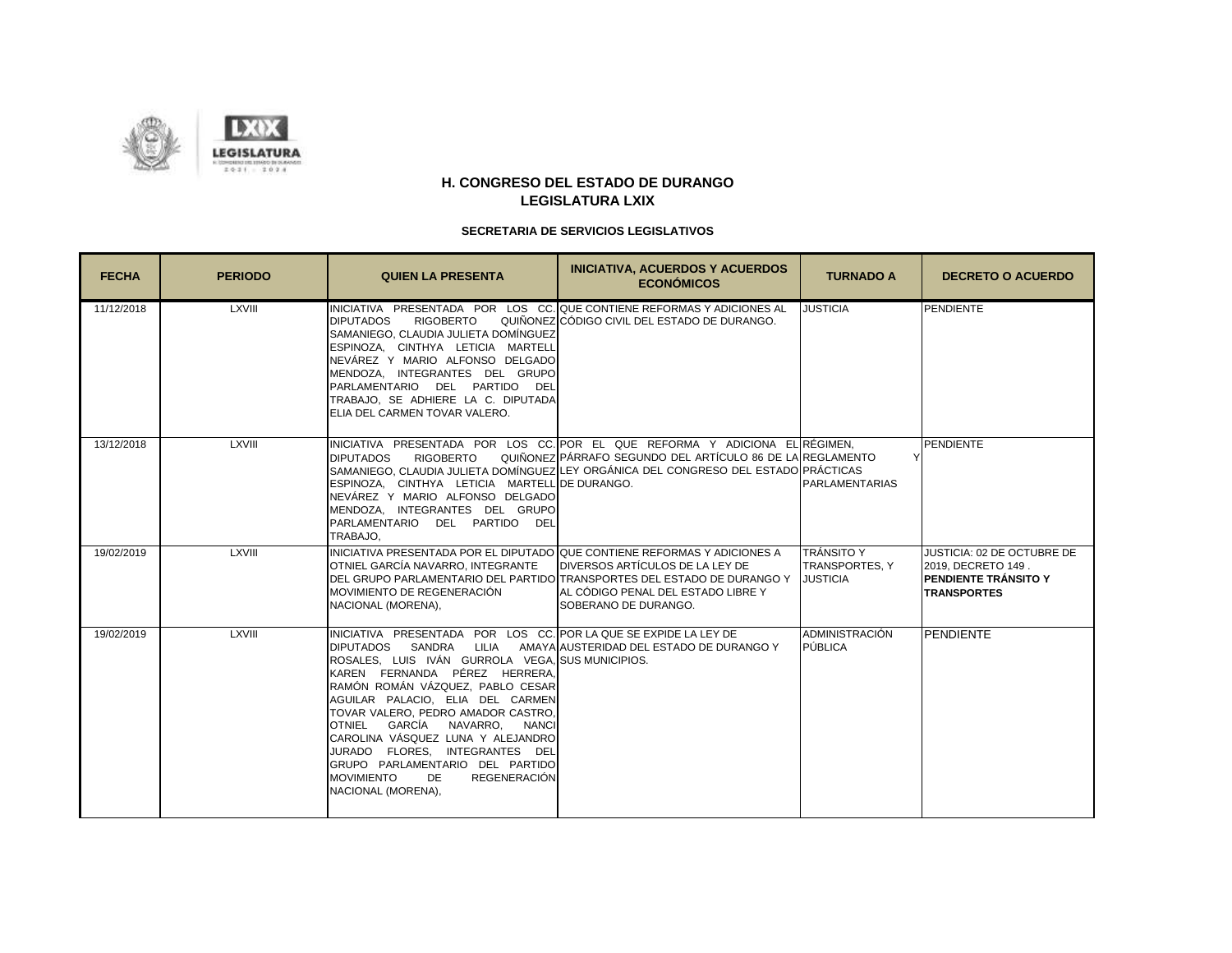

| <b>FECHA</b> | <b>PERIODO</b> | <b>QUIEN LA PRESENTA</b>                                                                                                                                                                                                                                                                                                                                                                                                                                                                               | <b>INICIATIVA, ACUERDOS Y ACUERDOS</b><br><b>ECONÓMICOS</b>                                                                                                                                                                                                                       | <b>TURNADO A</b>                         | <b>DECRETO O ACUERDO</b>                                                                                        |
|--------------|----------------|--------------------------------------------------------------------------------------------------------------------------------------------------------------------------------------------------------------------------------------------------------------------------------------------------------------------------------------------------------------------------------------------------------------------------------------------------------------------------------------------------------|-----------------------------------------------------------------------------------------------------------------------------------------------------------------------------------------------------------------------------------------------------------------------------------|------------------------------------------|-----------------------------------------------------------------------------------------------------------------|
| 19/02/2019   | <b>LXVIII</b>  | DIPUTADOS JUAN CARLOS MATURINO CÓDIGO PENAL DEL ESTADO LIBRE Y<br>MANZANERA, MARÍA ELENA GONZÁLEZ SOBERANO DE DURANGO Y A LA LEY DE<br>RIVERA, DAVID RAMOS ZEPEDA, JOSÉ LUIS TRANSPORTES PARA EL ESTADO DE<br>ROCHA MEDINA Y JOSÉ ANTONIO OCHOA DURANGO, EN MATERIA DE HOMICIDIO<br>RODRÍGUEZ, INTEGRANTES DEL GRUPO CULPOSO.<br>PARLAMENTARIO DEL PARTIDO ACCIÓN<br>NACIONAL,                                                                                                                         | INICIATIVA PRESENTADA POR LOS CC. QUE CONTIENE REFORMAS Y ADICIONES AL                                                                                                                                                                                                            | <b>Y TRANSPORTES</b>                     | JUSTICIA Y TRÁNSITO JUSTICIA: 02 DE OCTUBRE DE<br>2019, DECRETO 149. PENDIENTE<br><b>TRÁNSITO Y TRANSPORTES</b> |
| 26/02/2019   | <b>LXVIII</b>  | INICIATIVA_ENVIADA_POR_EL_C._DR._JOSÉIQUE CONTIENE LEY DE MOVILIDAD Y_<br>DEL ESTADO DE DURANGO.                                                                                                                                                                                                                                                                                                                                                                                                       | ROSAS AISPURO TORRES GOBERNADOR TRANSPORTE SUSTENTABLE DEL ESTADO DE TRANSPORTES<br>DURANGO.                                                                                                                                                                                      | <b>TRÁNSITO Y</b>                        | PENDIENTE                                                                                                       |
| 26/02/2019   | <b>LXVIII</b>  | DIPUTADOS JUAN CARLOS MATURINOICÓDIGO PENAL DEL ESTADO LIBRE Y<br>MANZANERA, MARÍA ELENA GONZÁLEZ SOBERANO DE DURANGO Y A LA LEY DEL<br>RIVERA, DAVID RAMOS ZEPEDA, JOSÉ LUIS SISTEMA LOCAL ANTICORRUPCIÓN DEL<br>ROCHA MEDINA Y JOSÉ ANTONIO OCHOA ESTADO DE DURANGO, EN MATERIA DE<br>RODRÍGUEZ, INTEGRANTES DEL GRUPO COMBATE A LA CORRUPCIÓN EN OBRA<br>PARLAMENTARIO DEL PARTIDO ACCIÓN PÚBLICA.<br>NACIONAL, EN SESIÓN ORDINARIA SE<br>ADHIEREN EL C. DIPUTADO ALEJANDRO<br><b>JURADO FLORES</b> | INICIATIVA PRESENTADA POR LOS CC. QUE CONTIENE REFORMAS Y ADICIONES AL                                                                                                                                                                                                            | <b>JUSTICIA</b>                          | <b>PENDIENTE</b>                                                                                                |
| 26/02/2019   | <b>LXVIII</b>  | <b>DIPUTADO</b><br>INTEGRANTE DEL GRUPO PARLAMENTARIO DE DURANGO.<br>DEL PARTIDO ACCIÓN NACIONAL. EN<br>SESIÓN ORDINARIA SE ADHIEREN LOS CC.<br>DIPUTADOS: PABLO CÉSAR AGUILAR<br>PALACIO. NANCI CAROLINA VÁSQUEZ LUNA.<br>RAMÓN ROMÁN VÁZQUEZ, ELIA DEL<br>CARMEN TOVAR VALERO. PEDRO AMADOR<br>CASTRO Y ALEJANDRO JURADO FLORES                                                                                                                                                                      | INICIATIVA PRESENTADA POR EL C.IQUE CONTIENE REFORMAS A LOS ARTÍCULOS IDERECHOS HUMANOS IPENDIENTE<br>DAVID RAMOS ZEPEDA. 134 Y 142 DEL CÓDIGO CÍVIL PARA EL ESTADO                                                                                                               |                                          |                                                                                                                 |
| 28/02/2019   | <b>LXVIII</b>  | HONORABLE CONGRESO DE LA UNIÓN,                                                                                                                                                                                                                                                                                                                                                                                                                                                                        | OFICIO No. D.G.P.L. 64-II-7-477.- ENVIADO EN EL CUAL ANEXAN LA MINUTA PROYECTO<br>POR LA CÁMARA DE DIPUTADOS DEL DE DECRETO POR EL QUE SE REFORMA EL<br>ARTÍCULO 19 DE LA CONSTITUCIÓN POLÍTICA<br>DE LOS ESTADOS UNIDOS MEXICANOS, EN<br>MATERIA DE PRISIÓN PREVENTIVA OFICIOSA. | <b>PUNTOS</b><br><b>CONSTITUCIONALES</b> | SE DESESTIMA EN SESIÓN<br>ORDINARIA DEL DIA 26 DE ABRIL<br>DE 2022                                              |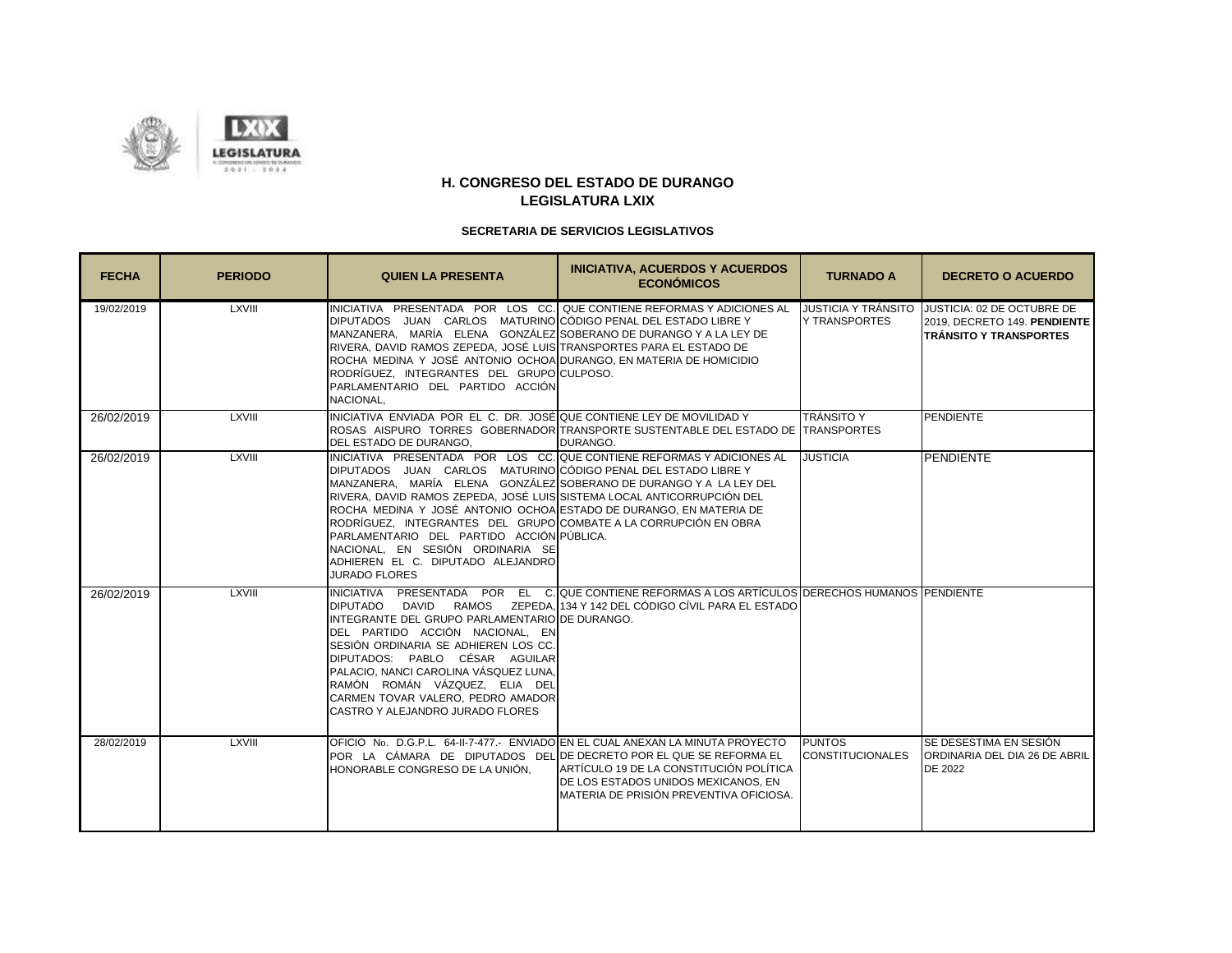

| <b>FECHA</b> | <b>PERIODO</b> | <b>QUIEN LA PRESENTA</b>                                                                                                                                                                                                                                                                                                                                                                                                                                                                                                                                                             | <b>INICIATIVA, ACUERDOS Y ACUERDOS</b><br><b>ECONÓMICOS</b>                     | <b>TURNADO A</b>                         | <b>DECRETO O ACUERDO</b>                                                                                 |
|--------------|----------------|--------------------------------------------------------------------------------------------------------------------------------------------------------------------------------------------------------------------------------------------------------------------------------------------------------------------------------------------------------------------------------------------------------------------------------------------------------------------------------------------------------------------------------------------------------------------------------------|---------------------------------------------------------------------------------|------------------------------------------|----------------------------------------------------------------------------------------------------------|
| 28/02/2019   | LXVIII         | IINICIATIVA PRESENTADA POR LOS CC. QUE CONTIENE REFORMA A LA<br>PABLO CESAR AGUILAR PALACIO, SANDRA Y SOBERANO DE DURANGO.<br>LILIA AMAYA ROSALES, KAREN FERNANDA<br>PÉREZ HERRERA.<br>RAMÓN ROMÁN<br>VÁZQUEZ, ELIA DEL CARMEN TOVAR<br>VALERO, PEDRO AMADOR CASTRO, OTNIEL<br>GARCÍA NAVARRO, ALEJANDRO JURADO<br>FLORES Y NANCI CAROLINA VÁSQUEZ<br><b>INTEGRANTES</b><br>DEL GRUPO<br>LUNA.<br><b>PARTIDO</b><br><b>PARLAMENTARIO</b><br><b>DEL</b><br><b>MOVIMIENTO</b><br><b>REGENERACIÓN</b><br>DE<br>NACIONAL (MORENA),                                                       | DIPUTADOS LUIS IVÁN GURROLA VEGA. CONSTITUCIÓN POLÍTICA DEL ESTADO LIBRE        | <b>PUNTOS</b><br><b>CONSTITUCIONALES</b> | PROCEDASÉ CON BASE EN AL<br>ARTÍCULO 103 DE LA LEY<br>ORGÁNICA DEL CONGRESO DEL<br>ESTADO DE DURANGO     |
| 05/03/2019   | <b>LXVIII</b>  | INICIATIVA PRESENTADA POR LOS CC. QUE CONTIENE REFORMAS Y ADICIONES A<br>DIPUTADOS – NANCL CAROLINA VÁSQUEZ DIVERSOS ARTÍCULOS A LA LEY DE<br>LUNA, PABLO CESAR AGUILAR PALACIO, TRANSPORTES PARA EL ESTADO DE<br>LUIS IVÁN GURROLA VEGA, KARENDURANGO.<br>FERNANDA PÉREZ HERRERA, RAMÓN<br>ROMÁN VÁZQUEZ, ELIA DEL CARMEN<br>TOVAR VALERO, PEDRO AMADOR CASTRO<br>ALEJANDRO<br><b>JURADO</b><br>FLORES.<br>Υ<br><b>GRUPO</b><br><b>DEL</b><br><b>INTEGRANTES</b><br><b>PARTIDO</b><br>PARLAMENTARIO<br>DEL.<br><b>MOVIMIENTO</b><br><b>REGENERACIÓN</b><br>DE<br>NACIONAL (MORENA), |                                                                                 | <b>TRÁNSITO Y</b><br><b>TRANSPORTES</b>  | PROCEDASE CON BASE AL<br>ARTICULO 103 DE LA LEY<br>ORGÁNICA DEL CONGRESO DEL<br><b>ESTADO DE DURANGO</b> |
| 12/03/2019   | <b>LXVIII</b>  | INICIATIVA PRESENTADA POR LOS CC.<br><b>DIPUTADOS ESTEBAN ALEJANDRO</b><br>VILLEGAS VILLARREAL, FRANCISCO JAVIER<br>IBARRA JÁQUEZ, ALICIA GUADALUPE<br>GAMBOA MARTÍNEZ. GABRIELA<br>HERNÁNDEZ LÓPEZ Y SONIA CATALINA<br><b>IMERCADO GALLEGOS. INTEGRANTES DEL</b><br><b>GRUPO PARLAMENTARIO DEL PARTIDO</b><br>REVOLUCIONARIO INSTITUCIONAL, SE<br>ADHIEREN LOS CC. DIPUTADOS RAMÓN<br>IROMÁN VÁZQUEZ Y ELIA DEL CARMEN<br><b>TOVAR VALERO</b>                                                                                                                                       | QUE CONTIENE LEY DE SALUD PÚBLICA DEL SALUD PÚBLICA<br><b>ESTADO DE DURANGO</b> |                                          | <b>PENDIENTE</b>                                                                                         |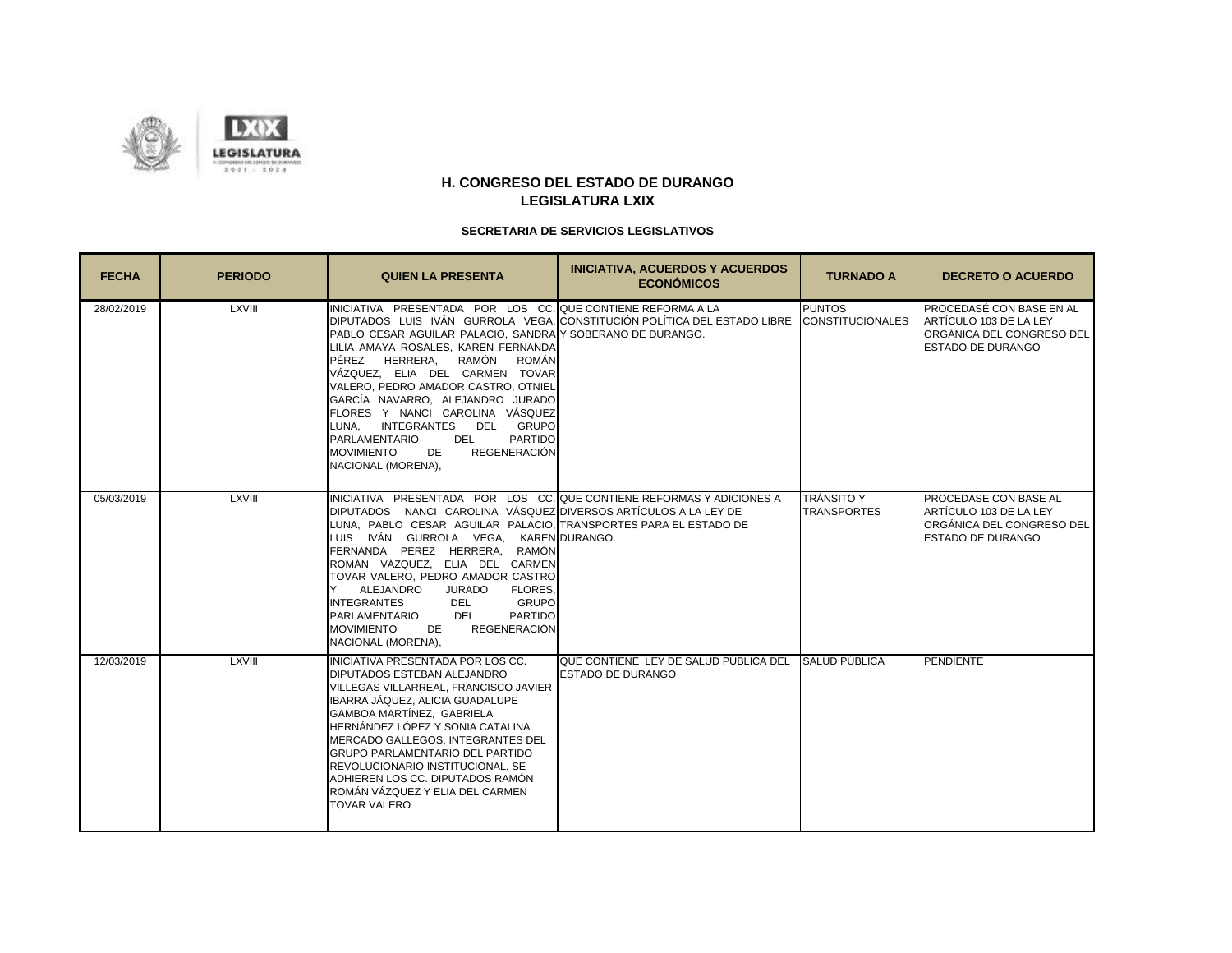

| <b>FECHA</b> | <b>PERIODO</b> | <b>QUIEN LA PRESENTA</b>                                                                                                                                                                                                                                                                                                                                                                                                                                                                                                                                                                                                                                     | <b>INICIATIVA, ACUERDOS Y ACUERDOS</b><br><b>ECONÓMICOS</b>                                                                         | <b>TURNADO A</b>                                                                                                      | <b>DECRETO O ACUERDO</b>           |
|--------------|----------------|--------------------------------------------------------------------------------------------------------------------------------------------------------------------------------------------------------------------------------------------------------------------------------------------------------------------------------------------------------------------------------------------------------------------------------------------------------------------------------------------------------------------------------------------------------------------------------------------------------------------------------------------------------------|-------------------------------------------------------------------------------------------------------------------------------------|-----------------------------------------------------------------------------------------------------------------------|------------------------------------|
| 20/03/2019   | <b>LXVIII</b>  | INICIATIVA PRESENTADA POR LOS CC. POR LA CUAL SE CREA LA LEY DE<br>DIPUTADOS CLAUDIA JULIETA DOMÍNGUEZ REMUNERACIONES DE LOS SERVIDORES<br>ESPINOZA, CINTHYA LETICIA MARTELL PÚBLICOS DEL ESTADO DE DURANGO.<br>NEVÁREZ Y MARIO ALFONSO DELGADO<br>MENDOZA, INTEGRANTES DEL GRUPO<br>PARLAMENTARIO DEL PARTIDO<br><b>DEL</b><br>TRABAJO, SE ADHIEREN LOS CC.<br>DIPUTADOS: RAMÓN ROMÁN VÁZQUEZ.<br>KAREN FERNANDA PÉREZ HERRERA,<br>ALEJANDRO JURADO FLORES, ELIA DEL<br>CARMEN TOVAR VALERO Y PEDRO<br><b>AMADOR CASTRO</b>                                                                                                                                 |                                                                                                                                     | <b>COMISIONES UNIDAS</b><br>DE ADMINISTRACIÓN<br>PÚBLICA Y HACIENDA,<br><b>PRESUPUESTO Y</b><br><b>CUENTA PÚBLICA</b> | PENDIENTE                          |
| 26/03/2019   | <b>LXVIII</b>  | INICIATIVA PRESENTADA POR LOS CC.<br><b>DIPUTADOS CINTHYA LETICIA MARTELL</b><br>INEVÁREZ. CLAUDIA JULIETA DOMÍNGUEZ<br>ESPINOZA Y MARIO ALFONSO DELGADO<br>MENDOZA INTEGRANTES DEL GRUPO<br>PARLAMENTARIO DEL PARTIDO DEL<br>TRABAJO: ASÍ COMO LOS CC. DIPUTADOS<br>PABLO CESAR AGUILAR PALACIO. LUIS IVÁN<br>GURROLA VEGA, SANDRA LILIA AMAYA<br>ROSALES. KAREN FERNANDA PÉREZ<br>HERRERA, NANCI CAROLINA VÁSQUEZ<br>LUNA, RAMÓN ROMÁN VÁZQUEZ, ELIA DEL<br>CARMEN TOVAR VALERO, PEDRO AMADOR<br>CASTRO Y ALEJANDRO JURADO FLORES,<br><b>INTEGRANTES DEL GRUPO</b><br><b>PARLAMENTARIO DEL PARTIDO</b><br>MOVIMIENTO DE REGENERACIÓN<br>NACIONAL (MORENA), | QUE CONTIENE REFORMAS Y ADICIONES A<br><b>IDIVERSOS ARTÍCULOS DE LA LEY DE</b><br><b>ITRANSPORTES PARA EL ESTADO DE</b><br>DURANGO. | <b>TRÁNSITO Y</b><br><b>TRANSPORTES</b>                                                                               | <b>PENDIENTE</b>                   |
| 26/03/2019   | <b>LXVIII</b>  | DIPUTADA SANDRA LILIA AMAYA ROSALES LA CONSTITUCIÓN POLÍTICA DEL ESTADO<br>INTEGRANTE DEL GRUPO PARLAMENTARIO LIBRE Y SOBERANO DE DURANGO.<br><b>DEL</b><br><b>PARTIDO</b><br><b>MOVIMIENTO</b><br>DE<br>REGENERACIÓN NACIONAL (MORENA), SE<br>ADHIERE LA C. DIPUTADA CLAUDIA JULIETA<br>DOMINGUEZ ESPINOZA                                                                                                                                                                                                                                                                                                                                                  | INICIATIVA PRESENTADA POR LA C. QUE CONTIENE REFORMA AL ARTÍCULO 98 DE PUNTOS.                                                      | <b>CONSTITUCIONALES</b>                                                                                               | 31 DE MAYO DE 2022. DECRETO<br>154 |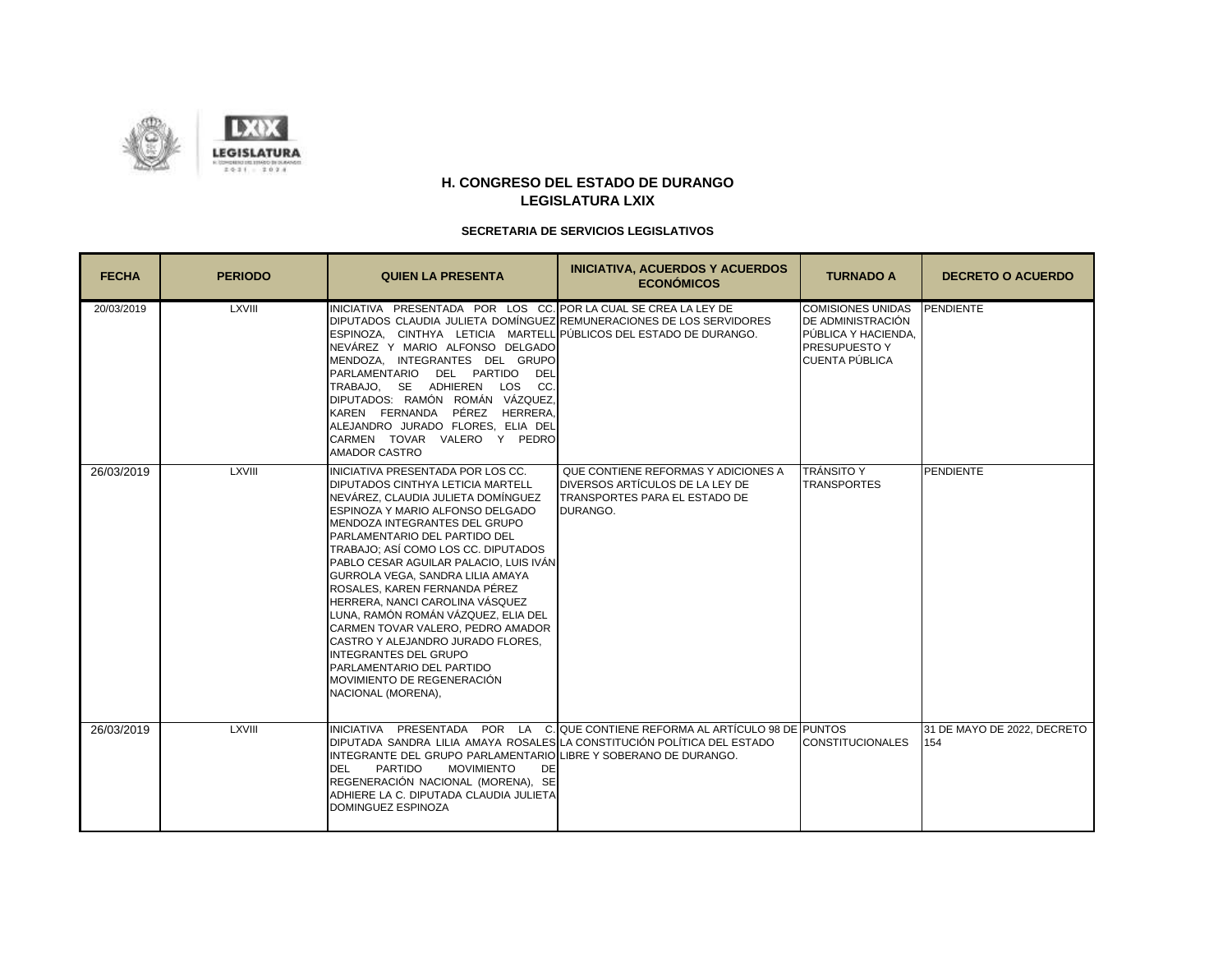

| <b>FECHA</b> | <b>PERIODO</b> | <b>QUIEN LA PRESENTA</b>                                                                                                                                                                                                                                                                                                                                                                                                                                                                                                                                                | <b>INICIATIVA, ACUERDOS Y ACUERDOS</b><br><b>ECONÓMICOS</b>                       | <b>TURNADO A</b>                                                                                               | <b>DECRETO O ACUERDO</b> |
|--------------|----------------|-------------------------------------------------------------------------------------------------------------------------------------------------------------------------------------------------------------------------------------------------------------------------------------------------------------------------------------------------------------------------------------------------------------------------------------------------------------------------------------------------------------------------------------------------------------------------|-----------------------------------------------------------------------------------|----------------------------------------------------------------------------------------------------------------|--------------------------|
| 02/04/2019   | LXVIII         | INICIATIVA PRESENTADA POR LOS CC. QUE CONTIENE REFORMA AL ARTICULO 262<br>DIPUTADOS PABLO CESAR AGUILARIDEL CÓDIGO CIVIL DEL ESTADO DE<br>PALACIO, LUIS IVÁN GURROLA VEGA, DURANGO.<br>SANDRA LILIA AMAYA ROSALES, KAREN<br>FERNANDA PÉREZ HERRERA, RAMÓN<br>ROMÁN VÁZQUEZ, ELIA DEL CARMEN<br>TOVAR VALERO, PEDRO AMADOR CASTRO,<br>NANCI CAROLINA VÁSQUEZ LUNA Y<br>ALEJANDRO<br><b>JURADO</b><br>FLORES.<br><b>GRUPO</b><br><b>INTEGRANTES</b><br>DEL.<br><b>DEL</b><br><b>PARTIDO</b><br><b>PARLAMENTARIO</b><br>MOVIMIENTO REGENERACIÓN NACIONAL<br>(MORENA),      |                                                                                   | <b>JUSTICIA</b>                                                                                                | PENDIENTE                |
| 04/04/2019   | <b>LXVIII</b>  | INICIATIVA PRESENTADA POR LOS CC. QUE CONTIENE REFORMAS Y ADICIONES A<br>MANZANERA, MARÍA ELENA GONZÁLEZ Y ADOLESCENTES DEL ESTADO DE<br>RIVERA, OCTAVIO FERNÁNDEZ ZAMORA, DURANGO, EN MATERIA DE DERECHOS DE<br>JOSÉ LUIS ROCHA MEDINA Y DAVID RAMOS MENORES EN SITUACIÓN DE ORFANDAD.<br>ZEPEDA. INTEGRANTES DEL GRUPO<br>PARLAMENTARIO DEL PARTIDO ACCIÓN<br>NACIONAL, SE ADHIEREN LOS CC.<br>DIPUTADOS: SANDRA LILIA AMAYA<br>ROSALES, RAMÓN ROMÁN VÁZQUEZ,<br>FRANCISCO JAVIER IBARRA JÁQUEZ. ELIA<br>DEL CARMEN TOVAR VALERO Y GERARDO<br><b>VILLARREAL SOLIS</b> | DIPUTADOS JUAN CARLOS MATURINO LA LEY DE LOS DERECHOS DE NIÑAS, NIÑOS             | <b>ASUNTOS</b><br><b>FAMILIARESY DE LOS DECRETO 58</b><br>DERECHOS DE NIÑAS.<br>NIÑOS Y<br><b>ADOLESCENTES</b> | 09 DE DICIEMBRE DE 2021. |
| 04/04/2019   | <b>LXVIII</b>  | INICIATIVA PRESENTADA POR LOS CC. QUE CONTIENE REFORMAS Y ADICIONES A<br>PALACIO, LUIS IVÁN GURROLA VEGA, PERSONAS CON LA CONDICIÓN DEL<br>SANDRA LILIA AMAYA ROSALES, KAREN ESPECTRO AUTISTA DEL ESTADO DE<br>FERNANDA PÉREZ HERRERA, RAMÓN DURANGO.<br>ROMÁN VÁZQUEZ, ELIA DEL CARMEN<br>TOVAR VALERO. PEDRO AMADOR CASTRO.<br>ALEJANDRO JURADO FLORES Y NANCI<br>CAROLINA VÁSQUEZ LUNA, INTEGRANTES<br>DEL GRUPO PARLAMENTARIO<br>DEL<br>PARTIDO MOVIMIENTO DE REGENERACIÓN<br>NACIONAL (MORENA),                                                                    | DIPUTADOS PABLO CESAR AGUILAR LA LEY PARA LA ATENCIÓN Y PROTECCIÓN A PERSONAS CON | ATENCIÓN A<br><b>DISCAPACIDAD Y</b><br><b>ADULTOS MAYORES</b>                                                  | <b>PENDIENTE</b>         |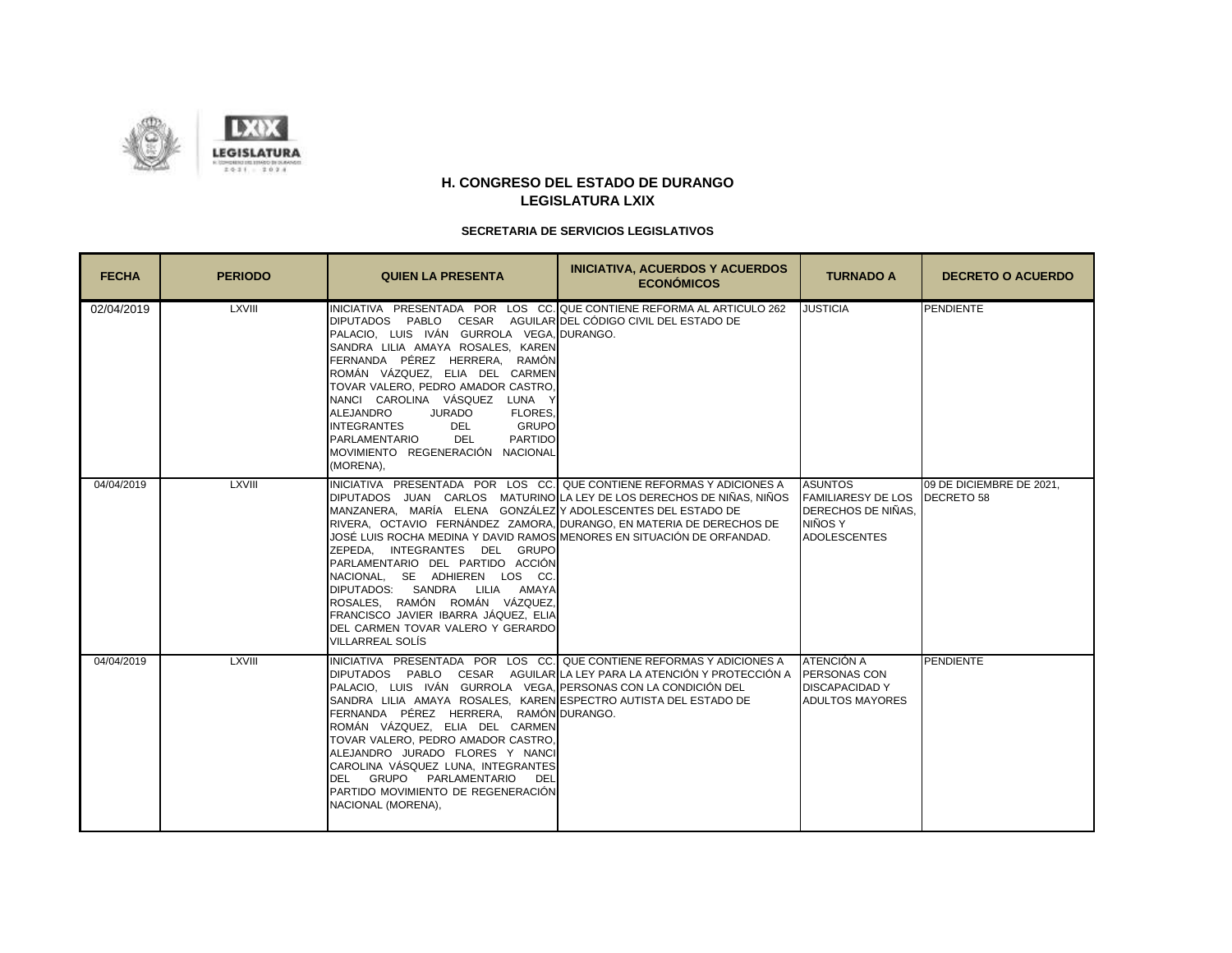

| <b>FECHA</b> | <b>PERIODO</b> | <b>QUIEN LA PRESENTA</b>                                                                                                                                                                                                                                                                                                                                                                                                                                                                                                                                                    | <b>INICIATIVA, ACUERDOS Y ACUERDOS</b><br><b>ECONÓMICOS</b>                                                                                                                                                                                                                                                                            | <b>TURNADO A</b>                                   | <b>DECRETO O ACUERDO</b>                                                                                    |
|--------------|----------------|-----------------------------------------------------------------------------------------------------------------------------------------------------------------------------------------------------------------------------------------------------------------------------------------------------------------------------------------------------------------------------------------------------------------------------------------------------------------------------------------------------------------------------------------------------------------------------|----------------------------------------------------------------------------------------------------------------------------------------------------------------------------------------------------------------------------------------------------------------------------------------------------------------------------------------|----------------------------------------------------|-------------------------------------------------------------------------------------------------------------|
| 24/04/2019   | <b>LXVIII</b>  | INICIATIVA PRESENTADA POR LOS CC. QUE CONTIENE REFORMAS AL ARTICULO 30<br>DIPUTADOS PABLO CESAR AGUILARIDE LA LEY DE LOS TRABAJADORES AL<br>PALACIO, LUIS IVÁN GURROLA VEGA, SERVICIO DE LOS TRES PODERES DEL<br>SANDRA LILIA AMAYA ROSALES. KAREN ESTADO DE DURANGO.<br>FERNANDA PÉREZ HERRERA, RAMÓN<br>ROMÁN VÁZQUEZ, ELIA DEL CARMEN<br>TOVAR VALERO. PEDRO AMADOR CASTRO.<br>NANCI CAROLINA VASQUEZ<br>LUNA.<br>ALEJANDRO JURADO FLORES Y JULIA<br>PERALTA GARCÍA, INTEGRANTES DEL<br>GRUPO PARLAMENTARIO DEL PARTIDO<br>MOVIMIENTO REGENERACIÓN NACIONAL<br>(MORENA), |                                                                                                                                                                                                                                                                                                                                        | TRABAJO, PREVISIÓN PENDIENTE<br>Y SEGURIDAD SOCIAL |                                                                                                             |
| 07/05/2019   | <b>LXVIII</b>  | RIVERA. OCTAVIO FERNÁNDEZ ZAMORA. CONCUBINATO.<br>JOSÉ LUIS ROCHA MEDINA Y DAVID RAMOS<br>ZEPEDA, INTEGRANTES DEL GRUPO<br>PARLAMENTARIO DEL PARTIDO ACCIÓN<br>NACIONAL.                                                                                                                                                                                                                                                                                                                                                                                                    | INICIATIVA PRESENTADA POR LOS CC. QUE CONTIENE REFORMAS Y ADICIONES AL<br>DIPUTADOS JUAN CARLOS MATURINO CÓDIGO CIVIL DEL ESTADO DE DURANGO, EN<br>MANZANERA, MARÍA ELENA GONZÁLEZ MATERIA DE DERECHOS SUCESORIOS EN EL                                                                                                                | <b>JUSTICIA</b>                                    | PROCEDASÉ CON BASE EN AL<br>ARTÍCULO 103 DE LA LEY<br>ORGÁNICA DEL CONGRESO DEL<br><b>ESTADO DE DURANGO</b> |
| 07/05/2019   | <b>LXVIII</b>  | INICIATIVA PRESENTADA POR LOS CC.<br>DIPUTADOS RIGOBERTO QUIÑONEZ<br>ESPINOZA, CINTHYA LETICIA MARTELL<br>NEVAREZ Y MARIO ALFONSO DELGADO<br>MENDOZA. INTEGRANTE DEL GRUPO<br>PARLAMENTARIO DEL PARTIDO DEL<br>TRABAJO, EN SESIÓN ORDINARIA SE<br>ADHIEREN LOS CC. DIPUTADOS:<br>ALEJANDRO JURADO FLORES Y ELIA DEL<br><b>CARMEN TOVAR VALERO</b>                                                                                                                                                                                                                           | QUE CONTIENE REFORMAS A LA LEY<br>ORGÁNICA DE LA FISCALÍA ESPECIALIZADA<br>SAMANIEGO, CLAUDIA JULIETA DOMÍNGUEZ EN COMBATE A LA CORRUPCIÓN DEL ESTADO<br>DE DURANGO Y A DIVERSOS ARTÍCULOS<br>TRANSITORIOS DEL DECRETO NUMERO 190<br>DE LXVII LEGISLATURA. PUBLICADO EN EL<br>PERIÓDICO OFICIAL No. 57 DE FECHA 16 DE<br>JULIO DE 2017 | <b>JUSTICIA</b>                                    | <b>PENDIENTE</b>                                                                                            |
| 14/05/2019   | <b>LXVIII</b>  | INICIATIVA PRESENTADA POR LOS CC.<br><b>DIPUTADOS JUAN CARLOS MATURINO</b><br>MANZANERA. MARÍA ELENA GONZÁLEZ<br>RIVERA, OCTAVIO FERNÁNDEZ ZAMORA.<br>JOSÉ LUIS ROCHA MEDINA Y DAVID RAMOS<br>ZEPEDA. INTEGRANTES DEL GRUPO<br>PARLAMENTARIO DEL PARTIDO ACCIÓN<br>NACIONAL,                                                                                                                                                                                                                                                                                                | QUE CONTIENE REFORMAS Y ADICIONES AL<br>ARTICULO 11 BIS. DE LA LEY DE SALUD DEL<br>ESTADO DE DURANGO, EN MATERIA DE<br>DERECHO DE OBJECIÓN DE CONCIENCIA.                                                                                                                                                                              | <b>SALUD PÚBLICA</b>                               | PROCEDASÉ CON BASE EN AL<br>ARTÍCULO 103 DE LA LEY<br>ORGÁNICA DEL CONGRESO DEL<br>ESTADO DE DURANGO        |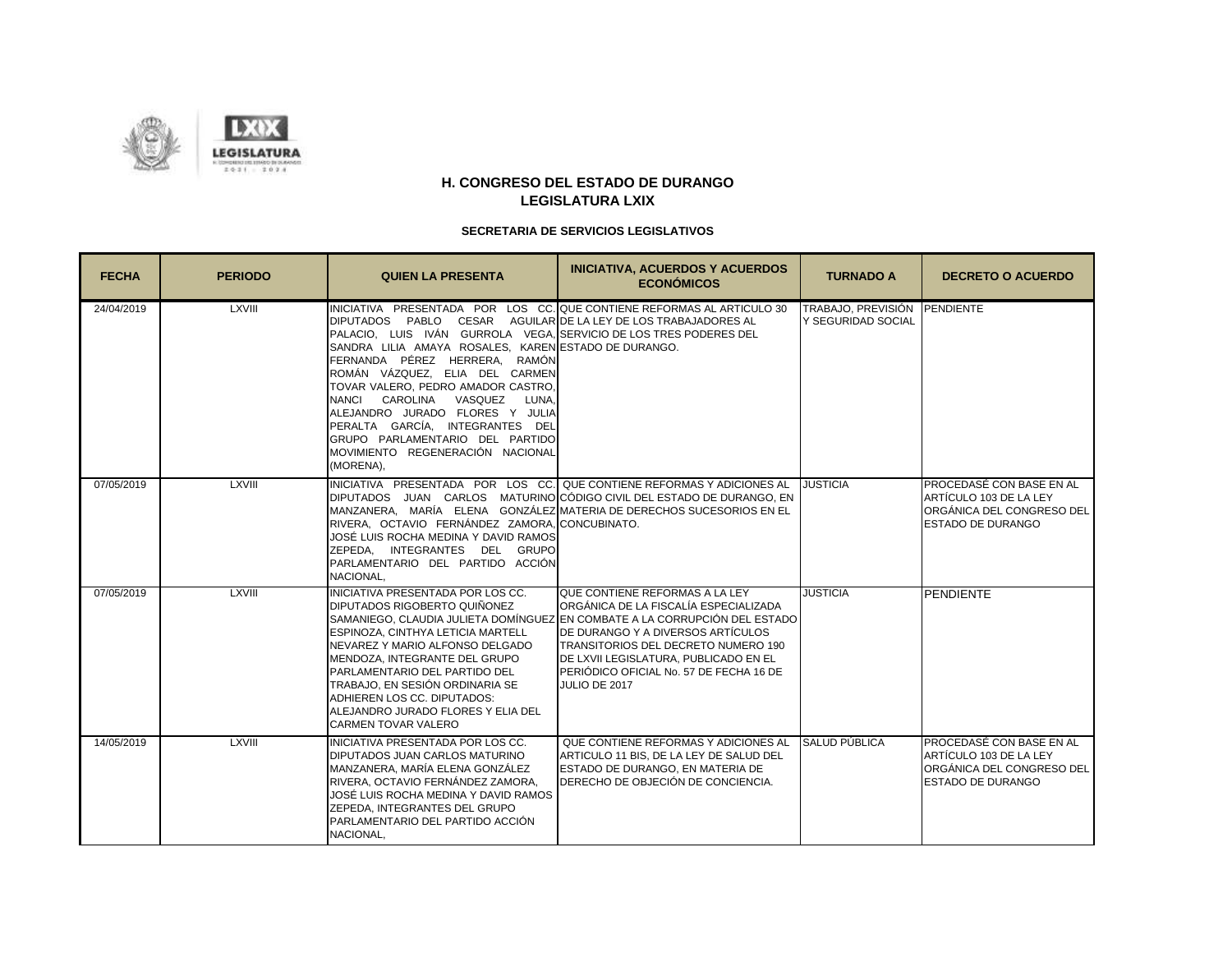

| <b>FECHA</b> | <b>PERIODO</b> | <b>QUIEN LA PRESENTA</b>                                                                                                                                                                                                                                                                                                                                                                                                                                     | <b>INICIATIVA, ACUERDOS Y ACUERDOS</b><br><b>ECONÓMICOS</b>                                                                                                                                                                                       | <b>TURNADO A</b> | <b>DECRETO O ACUERDO</b>             |
|--------------|----------------|--------------------------------------------------------------------------------------------------------------------------------------------------------------------------------------------------------------------------------------------------------------------------------------------------------------------------------------------------------------------------------------------------------------------------------------------------------------|---------------------------------------------------------------------------------------------------------------------------------------------------------------------------------------------------------------------------------------------------|------------------|--------------------------------------|
| 21/05/2019   | <b>LXVIII</b>  | INICIATIVA PRESENTADA POR LOS CC.<br><b>DIPUTADOS PABLO CESAR AGUILAR</b><br>PALACIO. LUIS IVÁN GURROLA VEGA.<br>SANDRA LILIA AMAYA ROSALES. KAREN<br>FERNANDA PÉREZ HERRERA, RAMÓN<br>ROMÁN VÁZQUEZ, ELIA DEL CARMEN<br>TOVAR VALERO, PEDRO AMADOR CASTRO,<br>NANCI CAROLINA VÁSQUEZ LUNA.<br>ALEJANDRO JURADO FLORES Y JULIA<br>PERALTA GARCÍA. INTEGRANTES DEL<br><b>GRUPO PARLAMENTARIO DEL PARTIDO</b><br>MOVIMIENTO REGENERACIÓN NACIONAL<br>(MORENA), | QUE CONTIENE REFORMAS AL ARTICULO 142 JJUSTICIA<br>IDEL CÓDIGO CIVIL DEL ESTADO DE<br>DURANGO.                                                                                                                                                    |                  | <b>PENDIENTE</b>                     |
| 28/05/2019   | <b>LXVIII</b>  | DIPUTADOS PABLO CESAR AGUILARIDELESTADO DE DURANGO.<br>PALACIO, LUIS IVÁN GURROLA VEGA,<br>SANDRA LILIA AMAYA ROSALES. KAREN<br>FERNANDA PÉREZ HERRERA, RAMÓN<br>ROMÁN VÁZQUEZ. ELIA DEL CARMEN<br>TOVAR VALERO, PEDRO AMADOR CASTRO,<br>ALEJANDRO JURADO FLORES, NANCI<br>CAROLINA VÁSQUEZ LUNA Y JULIA<br>PERALTA GARCÍA, INTEGRANTES DEL<br>GRUPO PARLAMENTARIO DEL PARTIDO<br>MOVIMIENTO REGENERACIÓN NACIONAL<br>(MORENA),                              | INICIATIVA PRESENTADA POR LOS CC. QUE CONTIENE ADICIONES AL CÓDIGO CIVIL                                                                                                                                                                          | <b>JUSTICIA</b>  | <b>PENDIENTE</b>                     |
| 31/05/2019   | <b>LXVIII</b>  | RIVERA. OCTAVIO FERNÁNDEZ ZAMORA.<br>JOSÉ LUIS ROCHA MEDINA Y DAVID RAMOS<br>ZEPEDA, INTEGRANTES DEL GRUPO<br>PARLAMENTARIO DEL PARTIDO ACCIÓN<br>NACIONAL, EN SESIÓN ORDINARIA SE<br>ADHIERE LA C. DIPUTADA NANCI CAROLINA<br>VÁSQUEZ LUNA                                                                                                                                                                                                                  | INICIATIVA PRESENTADA POR LOS CC. QUE CONTIENE REFORMAS Y ADICIONES A LA ITURISMO Y<br>DIPUTADOS JUAN CARLOS MATURINO LEY DE TURISMO DEL ESTADO DE DURANGO, CINEMATOGRAFÍA<br>MANZANERA. MARÍA ELENA GONZÁLEZIEN MATERIA DE TURISMO GASTRONÓMICO. |                  | 19 DE OCTUBRE DE 2021,<br>DECRETO 06 |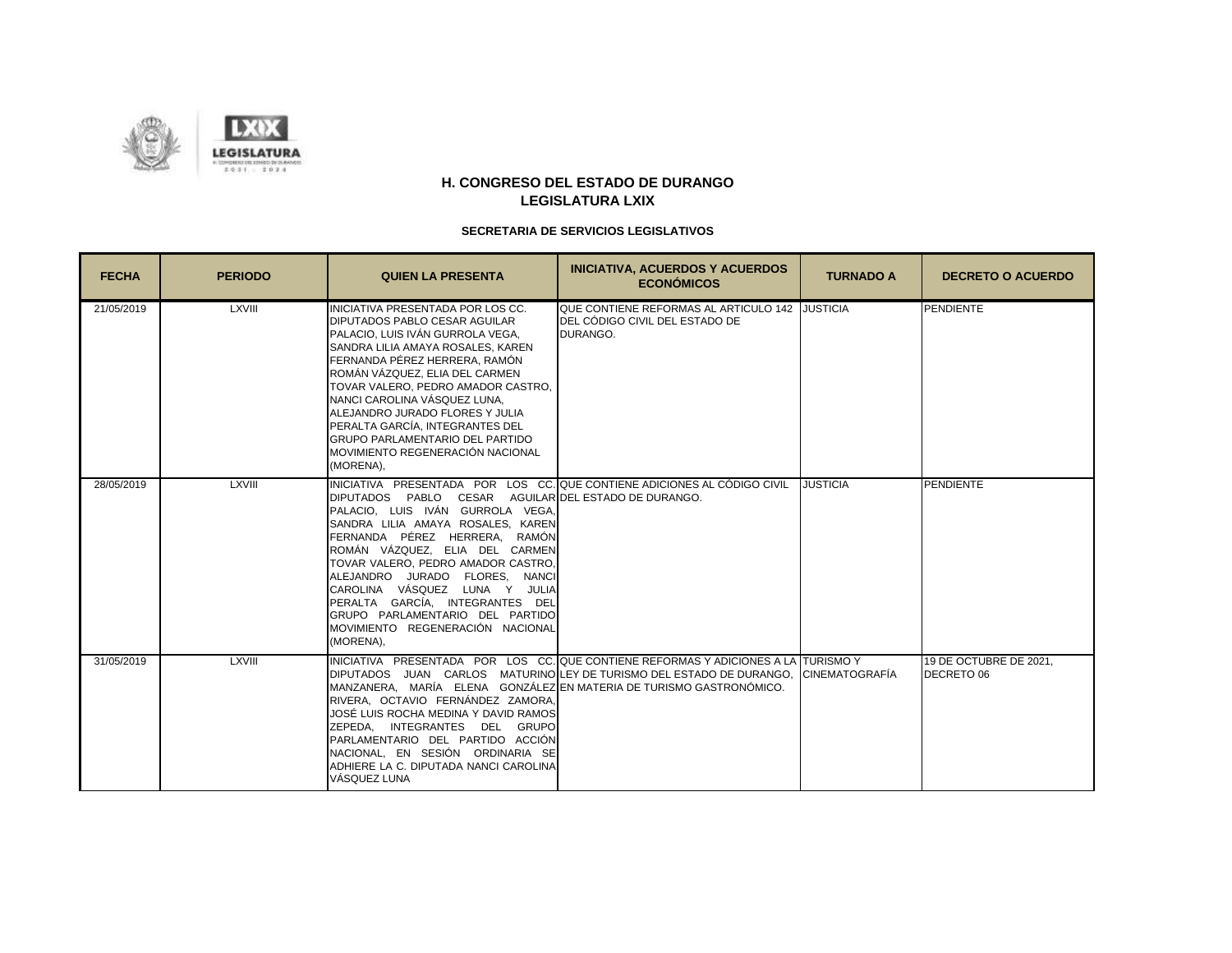

| <b>FECHA</b> | <b>PERIODO</b> | <b>QUIEN LA PRESENTA</b>                                                                                                                                                                                                                                                                                                                                                                                                                                                                           | <b>INICIATIVA, ACUERDOS Y ACUERDOS</b><br><b>ECONÓMICOS</b>                                                                                                                                                                                                      | <b>TURNADO A</b>                         | <b>DECRETO O ACUERDO</b>                                                                                    |
|--------------|----------------|----------------------------------------------------------------------------------------------------------------------------------------------------------------------------------------------------------------------------------------------------------------------------------------------------------------------------------------------------------------------------------------------------------------------------------------------------------------------------------------------------|------------------------------------------------------------------------------------------------------------------------------------------------------------------------------------------------------------------------------------------------------------------|------------------------------------------|-------------------------------------------------------------------------------------------------------------|
| 11/06/2019   | <b>LXVIII</b>  | INICIATIVA PRESENTADA POR LOS CC.<br><b>DIPUTADOS SONIA CATALINA MERCADO</b><br>GALLEGOS, ESTEBAN ALEJANDRO<br>VILLEGAS VILLARREAL, GABRIELA<br>HERNÁNDEZ LÓPEZ, ALICIA GUADALUPE<br>GAMBOA MARTÍNEZ Y FRANCISCO JAVIER<br><b>IBARRA JAQUEZ.</b>                                                                                                                                                                                                                                                   | QUE CONTIENE REFORMAS A DIVERSOS<br>ARTÍCULOS DE LA CONSTITUCIÓN POLÍTICA<br>DEL ESTADO LIBRE Y SOBERANO DE<br>DURANGO.                                                                                                                                          | <b>PUNTOS</b><br><b>CONSTITUCIONALES</b> | 31 DE MAYO DE 202, DECRETO<br>154                                                                           |
| 16/07/2019   | LXVIII         | OFICIO No. D.G.P.L. 64-II-6-0902 ENVIADO<br>POR LA CÁMARA DE DIPUTADOS DEL<br>HONORABLE CONGRESO DE LA UNION.                                                                                                                                                                                                                                                                                                                                                                                      | <b>IEN EL CUAL ANEXAN LA MINUTA PROYECTO</b><br>DE DECRETO POR EL QUE SE ADICIONA UN<br>APARTADO C AL ARTÍCULO 2º. DE LA<br><b>ICONSTITUCIÓN POLÍTICA DE LOS ESTADOS</b><br>UNIDOS MEXICANOS. EN MATERIA DE<br>PERSONAS, PUEBLOS Y COMUNIDADES<br>AFROMEXICANAS. | <b>PUNTOS</b><br><b>CONSTITUCIONALES</b> | SE DESESTIMA EN SESIÓN<br>ORDINARIA DEL DIA 26 DE ABRIL<br><b>DE 2022</b>                                   |
| 24/09/2019   | <b>LXVIII</b>  | MANZANERA, MARÍA ELENA GONZÁLEZIDE LOS TRES PODERES DEL ESTADO DE<br>JOSÉ<br><b>ANTONIO</b><br>RIVERA.<br>RODRÍGUEZ, JOSÉ LUIS ROCHA MEDINA Y VENCIDOS.<br>DAVID RAMOS ZEPEDA, INTEGRANTES DEL<br>GRUPO PARLAMENTARIO DEL PARTIDO<br>ACCIÓN NACIONAL.                                                                                                                                                                                                                                              | INICIATIVA PRESENTADA POR LOS CC. QUE CONTIENE REFORMA AL ARTÍCULO 65 DE TRABAJO, PREVISIÓN PENDIENTE<br>DIPUTADOS JUAN CARLOS MATURINO LA LEY DE LOS TRABAJADORES AL SERVICIO<br>OCHOA DURANGO, EN MATERIA DE SALARIOS                                          | Y SEGURIDAD SOCIAL                       |                                                                                                             |
| 25/09/2019   | <b>LXVIII</b>  | MANZANERA, MARÍA ELENA GONZÁLEZ EL ESTADO DE DURANGO, EN MATERIA DE<br>ANTONIO<br>RIVERA.<br>JOSÉ<br>RODRÍGUEZ, JOSÉ LUIS ROCHA MEDINA Y<br>DAVID RAMOS ZEPEDA, INTEGRANTES DEL<br>GRUPO PARLAMENTARIO DEL PARTIDO<br>ACCIÓN NACIONAL. EN SESIÓN ORDINARIA<br>SE ADHIREN LOS CC. DIPUTADOS CLAUDIA<br>JULIETA DOMINGUEZ ESPINOZA, CINTHYA<br>LETICIA MARTELL NEVÁREZ.<br><b>MARIO</b><br><b>ALFONSO</b><br><b>DELGADO</b><br>MENDOZA,<br>RIGOBERTO QUIÑONEZ SAMANIEGO Y<br>ALEJANDRO JURADO FLORES | INICIATIVA PRESENTADA POR LOS CC. QUE CONTIENE REFORMAS A LOS ARTÍCULOS TRÁNSITO Y<br>DIPUTADOS JUAN CARLOS MATURINO 46 Y 134 DE LA LEY DE TRANSPORTES PARA<br>OCHOA PROHIBICIÓN DE PROPAGANDA ELECTORAL.                                                        | <b>TRANSPORTES</b>                       | PROCEDASÉ CON BASE EN AL<br>ARTÍCULO 103 DE LA LEY<br>ORGÁNICA DEL CONGRESO DEL<br><b>ESTADO DE DURANGO</b> |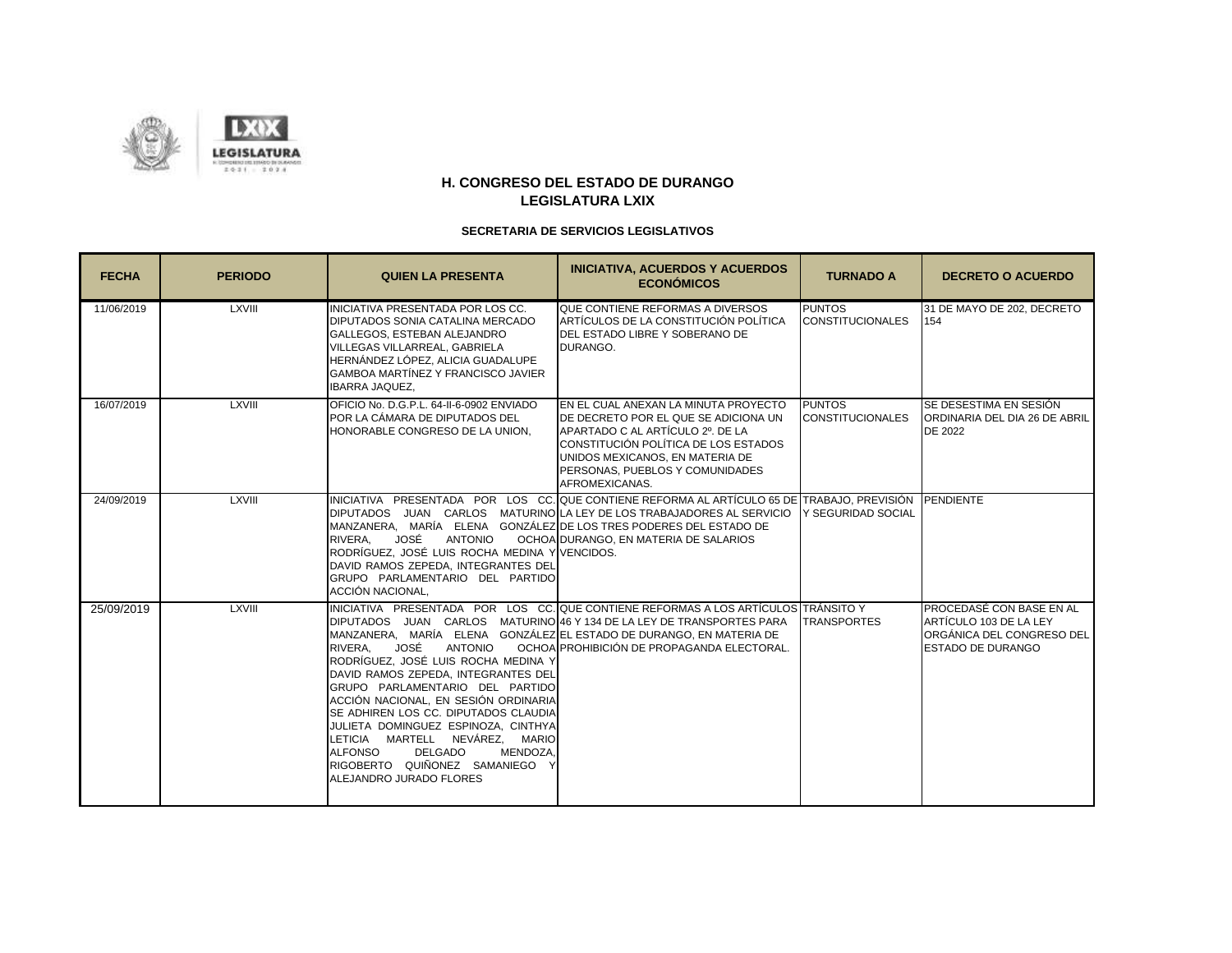

| <b>FECHA</b> | <b>PERIODO</b> | <b>QUIEN LA PRESENTA</b>                                                                                                                                                                                                                                                                                                                                                                                                                                                                                                                                                                                                                                                                           | <b>INICIATIVA, ACUERDOS Y ACUERDOS</b><br><b>ECONÓMICOS</b>                                                                                                                                     | <b>TURNADO A</b>                                                                              | <b>DECRETO O ACUERDO</b>                                                                                                     |
|--------------|----------------|----------------------------------------------------------------------------------------------------------------------------------------------------------------------------------------------------------------------------------------------------------------------------------------------------------------------------------------------------------------------------------------------------------------------------------------------------------------------------------------------------------------------------------------------------------------------------------------------------------------------------------------------------------------------------------------------------|-------------------------------------------------------------------------------------------------------------------------------------------------------------------------------------------------|-----------------------------------------------------------------------------------------------|------------------------------------------------------------------------------------------------------------------------------|
| 26/09/2019   | <b>LXVIII</b>  | DIPUTADOS PABLO CÉSAR AGUILARILA CONSTITUCIÓN POLÍTICA DEL ESTADO<br>PALACIO. LUIS IVÁN GURROLA VEGA. LIBRE Y SOBERANO DE DURANGO.<br>SANDRA LILIA AMAYA ROSALES. KAREN<br>FERNANDA PÉREZ HERRERA, RAMÓN<br>ROMÁN VÁZQUEZ, ELIA DEL CARMEN<br>TOVAR VALERO, PEDRO AMADOR CASTRO,<br>ALEJANDRO JURADO, OTNIEL GARCÍA<br>NAVARRO Y NANCI CAROLINA VÁZQUEZ<br>DEL GRUPO<br>LUNA.<br><b>INTEGRANTES</b><br><b>PARTIDO</b><br><b>PARLAMENTARIO</b><br><b>DEL</b><br>MOVIMIENTO REGENERACIÓN NACIONAL<br>(MORENA), SE ADHIEREN EN SESIÓN<br><b>ORDINARIA</b><br>ESTEBAN<br>ALEJANDRO<br><b>VILLEGAS</b><br><b>GERARDO</b><br>VILLARREAL.<br>VILLARREAL SOLÍS Y<br><b>RIGOBERTO</b><br>QUIÑÓNEZ SAMANIEGO | INICIATIVA PRESENTADA POR LOS CC. QUE CONTIENE REFORMA AL ARTICULO 20 DE PUNTOS                                                                                                                 | <b>CONSTITUCIONALES</b>                                                                       | PENDIENTE                                                                                                                    |
| 01/10/2019   | LXVIII         | INICIATIVA PRESENTADA POR LOS CC. QUE CONTIENE REFORMAS Y ADICIONES A<br>LILIA AMAYA ROSALES, KAREN FERNANDA<br>RAMÓN ROMÁN<br>PÉREZ HERRERA,<br>VÁZQUEZ, ELIA DEL CARMEN TOVAR<br>VALERO, PEDRO AMADOR CASTRO,<br>ALEJANDRO JURADO FLORES. OTNIEL<br>GARCÍA NAVARRO, Y NANCI CAROLINA<br>VÁSQUEZ LUNA, INTEGRANTES DEL GRUPO<br><b>PARLAMENTARIO</b><br><b>DEL</b><br><b>PARTIDO</b><br>MOVIMIENTO REGENERACIÓN NACIONAL<br>(MORENA),                                                                                                                                                                                                                                                             | DIPUTADOS LUIS IVÁN GURROLA VEGA DIVERSOS ARTÍCULOS DE LA LEY ORGÁNICA REGLAMENTO Y<br>PABLO CÉSAR AGUILAR PALACIO, SANDRA DEL CONGRESO DEL ESTADO DE DURANGO.                                  | RÉGIMEN.<br><b>PRÁCTICAS</b><br><b>PARLAMENTARIAS</b>                                         | <b>PENDIENTE</b>                                                                                                             |
| 01/10/2019   | <b>LXVIII</b>  | INICIATIVA PRESENTADA POR LOS CC.<br>DIPUTADOS JUAN CARLOS MATURINO<br>MANZANERA, MARÍA ELENA GONZÁLEZ<br>RIVERA, JOSÉ ANTONIO OCHOA<br>RODRÍGUEZ, JOSÉ LUIS ROCHA MEDINA Y<br>DAVID RAMOS ZEPEDA, INTEGRANTES DEL<br><b>GRUPO PARLAMENTARIO DEL PARTIDO</b><br>ACCIÓN NACIONAL.                                                                                                                                                                                                                                                                                                                                                                                                                   | QUE CONTIENE REFORMAS A LA<br>CONSTITUCIÓN POLÍTICA DEL ESTADO LIBRE<br>Y SOBERANO DE DURANGO Y A LA LEY<br>ORGÁNICA DEL CONGRESO DEL ESTADO DE<br>DURANGO, EN MATERIA DE PARIDAD DE<br>GÉNERO. | <b>PUNTOS</b><br>RÉGIMEN,<br><b>REGLAMENTO Y</b><br><b>PRÁCTICAS</b><br><b>PARLAMENTARIAS</b> | 31 DE MAYO DE 2021, DECRETO<br>CONSTITUCIONALES Y 585, PENDIENTE RÉGIMEN.<br>REGLAMENTO Y PRÁCTICAS<br><b>PARLAMENTARIAS</b> |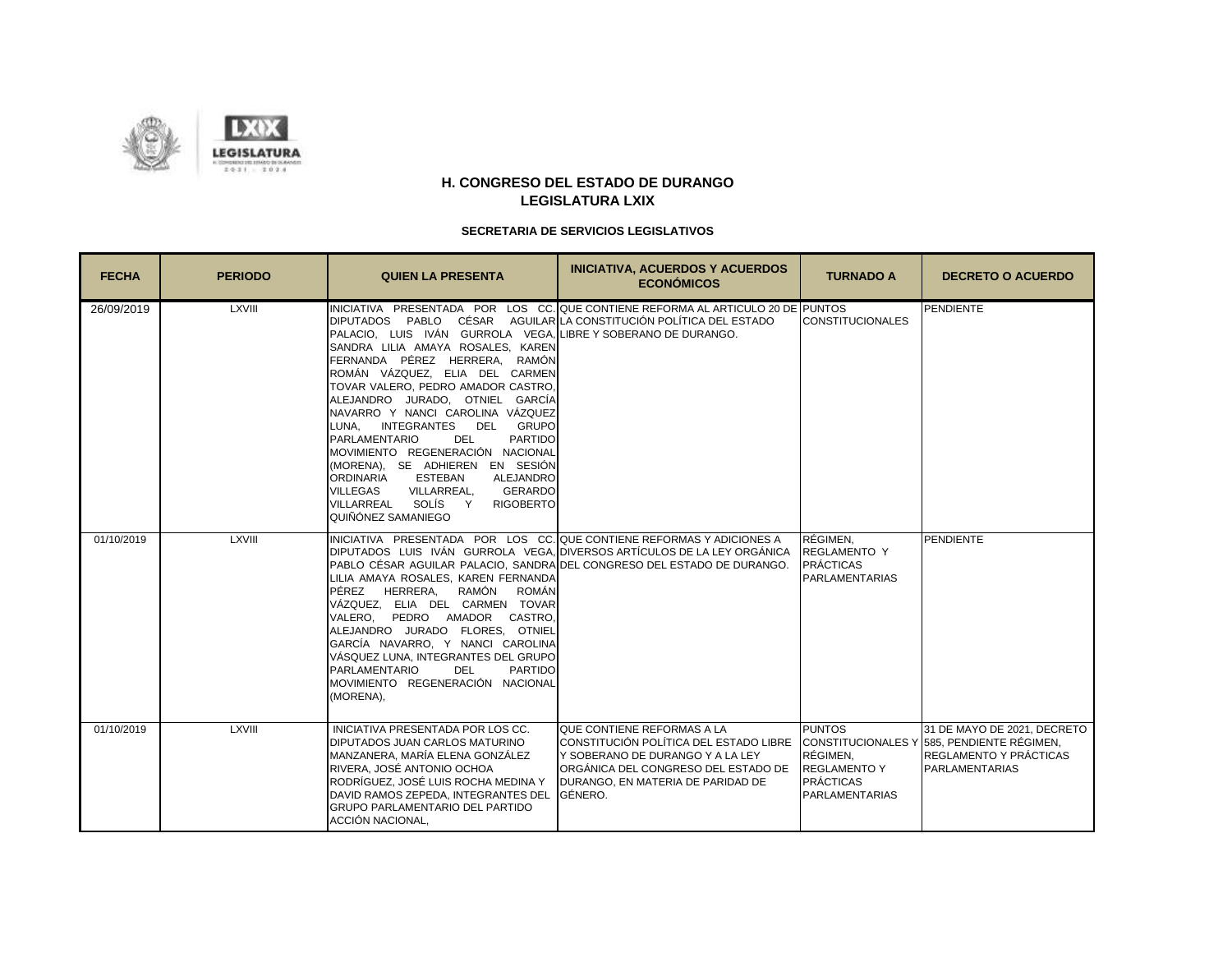

| <b>FECHA</b> | <b>PERIODO</b> | <b>QUIEN LA PRESENTA</b>                                                                                                                                                                                                                                                                                                                                                                                                                                            | <b>INICIATIVA, ACUERDOS Y ACUERDOS</b><br><b>ECONÓMICOS</b>                                                            | <b>TURNADO A</b>  | <b>DECRETO O ACUERDO</b>                                                           |
|--------------|----------------|---------------------------------------------------------------------------------------------------------------------------------------------------------------------------------------------------------------------------------------------------------------------------------------------------------------------------------------------------------------------------------------------------------------------------------------------------------------------|------------------------------------------------------------------------------------------------------------------------|-------------------|------------------------------------------------------------------------------------|
| 08/10/2019   | <b>LXVIII</b>  | <b>DIPUTADOS</b><br>PABLO<br>CESAR<br>PALACIO. LUIS IVÁN GURROLA VEGA. SOBERANO DE DURANGO.<br>SANDRA LILIA AMAYA ROSALES, KAREN<br>FERNANDA PÉREZ HERRERA, ELIA DEL<br>CARMEN TOVAR VALERO, PEDRO AMADOR<br>CASTRO. NANCI CAROLINA VÁSQUEZ LUNA.<br>ALEJANDRO JURADO FLORES Y OTNIEL<br>GARCÍA NAVARRO, INTEGRANTES DEL<br>GRUPO PARLAMENTARIO DEL PARTIDO<br>MOVIMIENTO REGENERACIÓN NACIONAL<br>(MORENA),                                                        | IINICIATIVA PRESENTADA POR LOS CC. QUE CONTIENE REFORMAS Y ADICIONES AL<br>AGUILAR CÓDIGO PENAL PARA EL ESTADO LIBRE Y | <b>JUSTICIA</b>   | SE DESESTIMA EN SESIÓN DEL<br>DIA 14 DE DICIEMBRE DE 2021                          |
| 15/10/2019   | LXVIII         | INICIATIVA PRESENTADA POR LOS CC.<br><b>DIPUTADOS PABLO CESAR AGUILAR</b><br>PALACIO, LUIS IVÁN GURROLA VEGA,<br><b>SANDRA LILIA AMAYA ROSALES. KAREN</b><br>FERNANDA PÉREZ HERRERA. RAMÓN<br>ROMÁN VÁZQUEZ. ELIA DEL CARMEN<br>TOVAR VALERO, PEDRO AMADOR CASTRO,<br>NANCI CAROLINA VÁSQUEZ LUNA.<br>ALEJANDRO JURADO FLORES Y OTNIEL<br>GARCÍA NAVARRO, INTEGRANTES DEL<br><b>GRUPO PARLAMENTARIO DEL PARTIDO</b><br>MOVIMIENTO REGENERACIÓN NACIONAL<br>(MORENA) | POR EL QUE SE ADICIONA EL ARTÍCULO 9<br>BIS 1. A LA LEY DE EDUCACIÓN DEL ESTADO<br><b>DE DURANGO</b>                   | EDUCACIÓN PÚBLICA | SE DESESTIMA EN SESIÓN DE<br>PERIODO EXTRAORDINARIO DEL<br>DIA 16 DE JUNIO DE 2021 |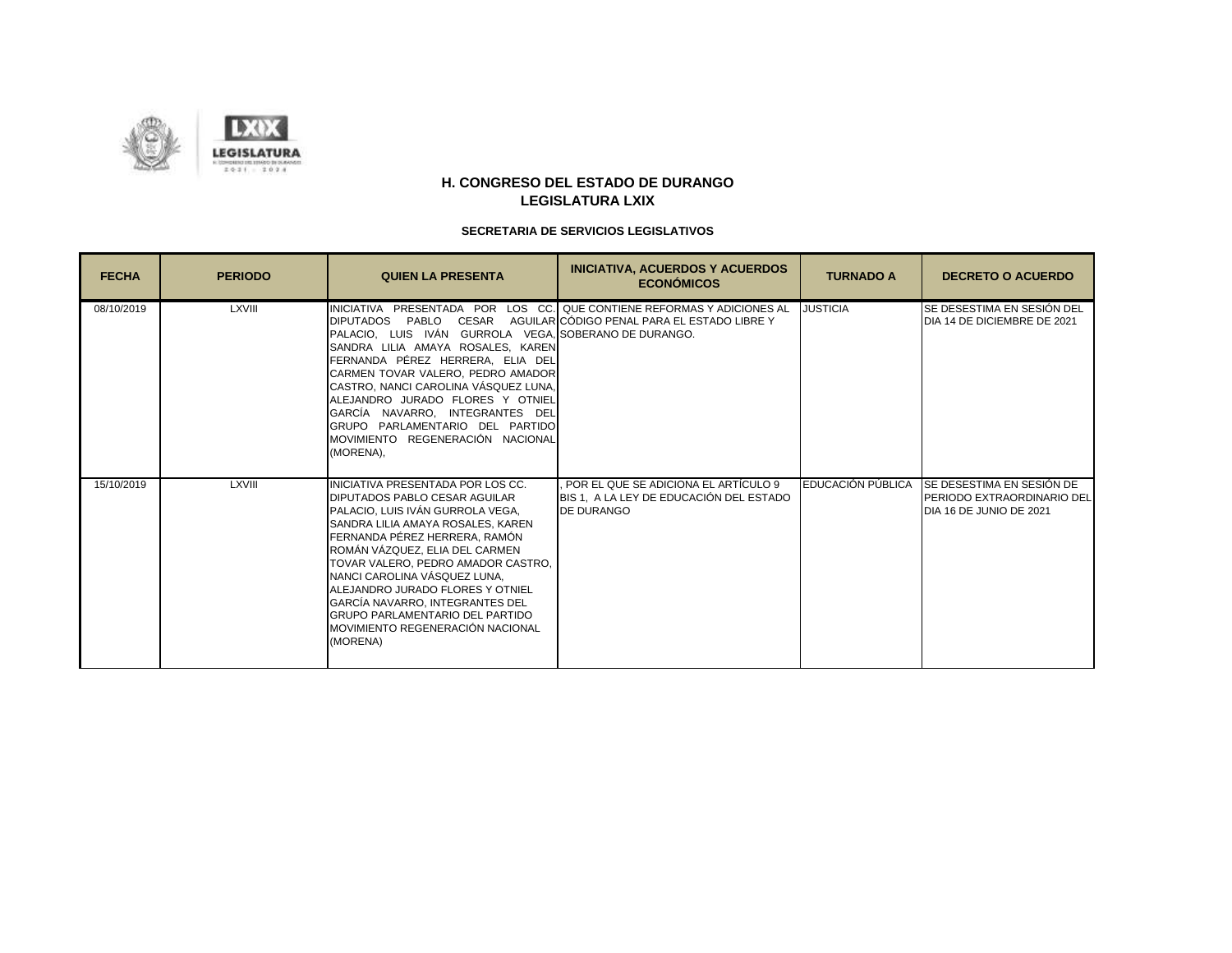

| <b>FECHA</b> | <b>PERIODO</b> | <b>QUIEN LA PRESENTA</b>                                                                                                                                                                                                                                                                                                                                                                                                                                                                                                                                                                                                                                                                                                                                           | <b>INICIATIVA, ACUERDOS Y ACUERDOS</b><br><b>ECONÓMICOS</b>                                                                                                                                                                         | <b>TURNADO A</b>                                                 | <b>DECRETO O ACUERDO</b>                                                                                                                                                     |
|--------------|----------------|--------------------------------------------------------------------------------------------------------------------------------------------------------------------------------------------------------------------------------------------------------------------------------------------------------------------------------------------------------------------------------------------------------------------------------------------------------------------------------------------------------------------------------------------------------------------------------------------------------------------------------------------------------------------------------------------------------------------------------------------------------------------|-------------------------------------------------------------------------------------------------------------------------------------------------------------------------------------------------------------------------------------|------------------------------------------------------------------|------------------------------------------------------------------------------------------------------------------------------------------------------------------------------|
| 30/10/2019   | <b>LXVIII</b>  | INICIATIVA PRESENTADA POR LOS CC. QUE CONTIENE REFORMAS A DIVERSOS<br><b>ESTEBAN</b><br><b>ALEJANDRO</b><br>VILLARREAL. ALICIA GUADALUPE GAMBOA ESTADO DE DURANGO Y A LA LEY DE<br>MARTÍNEZ. FRANCISCO JAVIER IBARRA EDUCACIÓN DEL ESTADO DE DURANGO.<br>JÁQUEZ Y SONIA CATALINA MERCADO<br>GALLEGOS. INTEGRANTES DEL GRUPO<br><b>PARLAMENTARIO</b><br><b>DEL</b><br><b>PARTIDO</b><br>REVOLUCIONARIO INSTITUCIONAL. EN<br>SESIÓN ORDINARIA SE ADHIEREN LOS CC.<br>DIPUTADOS: NANCI CAROLINA VÁZQUEZ<br>LUNA, MARÍA ELENA GONZÁLEZ RIVERA,<br>ELIA DEL CARMEN TOVAR VALERO. DAVID<br>RAMOS ZEPEDA, JUAN CARLOS MATURINO<br><b>CLAUDIA</b><br>MANZANERA,<br><b>JULIETA</b><br>DOMINGUEZ ESPINOZA, OTNIEL GARCÍA<br>NAVARRO Y KAREN FERNANDA PÉREZ<br><b>HERRERA</b> | DIPUTADOS GABRIELA HERNÁNDEZ LÓPEZ ARTÍCULOS DE LA LEY DE LOS DERECHOS DE Y DE LOS DERECHOS DESESTIMA EN SESIÓN DE<br>VILLEGAS NIÑAS, NIÑOS Y ADOLESCENTES EN EL                                                                    | DE NIÑAS, NIÑOS Y<br>ADOLESCENTES Y<br>EDUCACIÓN PÚBLICA         | ASUNTOS FAMILIARES EDUCACIÓN PÚBLICA. SE<br><b>PERIODO EXTRAORDINARIO DEL</b><br>DIA 16 DE JUNIO DE 2021.<br>ASUNTOS FAMILIARES. SE<br>DESESTIMA, 09 DE DICIEMBRE<br>DE 2021 |
| 05/11/2019   | <b>LXVIII</b>  | ALEJANDRO<br><b>ESTEBAN</b><br>VILLARREAL, ALICIA GUADALUPE GAMBOA ESTADO.<br>MARTÍNEZ, FRANCISCO JAVIER IBARRA<br>JÁQUEZ Y SONIA CATALINA MERCADO<br>GALLEGOS, INTEGRANTES DEL GRUPO<br><b>PARLAMENTARIO</b><br><b>PARTIDO</b><br><b>DEL</b><br>REVOLUCIONARIO INSTITUCIONAL.                                                                                                                                                                                                                                                                                                                                                                                                                                                                                     | INICIATIVA PRESENTADA POR LOS CC. QUE CONTIENE REFORMA AL ARTICULO 270 Y RÉGIMEN.<br>DIPUTADOS GABRIELA HERNÁNDEZ LÓPEZ. ADICIONA LOS ARTÍCULOS 276 BIS Y 276 TER<br>VILLEGAS DE LA LEY ORGÁNICA DEL CONGRESO DEL                   | <b>REGLAMENTO Y</b><br><b>PRÁCTICAS</b><br><b>PARLAMENTARIAS</b> | <b>PENDIENTE</b>                                                                                                                                                             |
| 05/11/2019   | <b>LXVIII</b>  | DIPUTADOS FRANCISCO JAVIER IBARRA DEL ARTICULO 115 Y EL NUMERAL 1 DEL<br>MARTÍNEZ, GABRIELA HERNÁNDEZ LÓPEZ Y ESTADO DE DURANGO.<br>SONIA CATALINA MERCADO GALLEGOS,<br><b>INTEGRANTES</b><br><b>DEL</b><br><b>GRUPO</b><br><b>PARTIDO</b><br><b>PARLAMENTARIO</b><br>DEL.<br>REVOLUCIONARIO INSTITUCIONAL.                                                                                                                                                                                                                                                                                                                                                                                                                                                        | INICIATIVA PRESENTADA POR LOS CC. IQUE CONTIENE REFORMA A LA FRACCIÓN VI.<br>JÁQUEZ, ESTEBAN ALEJANDRO VILLEGAS ARTICULO 234 DE LA LEY DE INSTITUCIONES<br>VILLARREAL, ALICIA GUADALUPE GAMBOA Y PROCEDIMIENTOS ELECTORALES PARA EL | <b>GOBERNACIÓN</b>                                               | SE DESESTIMA EN SESIÓN<br>ORDINARIA DEL DIA 01 DE<br>MARZO DE 2022                                                                                                           |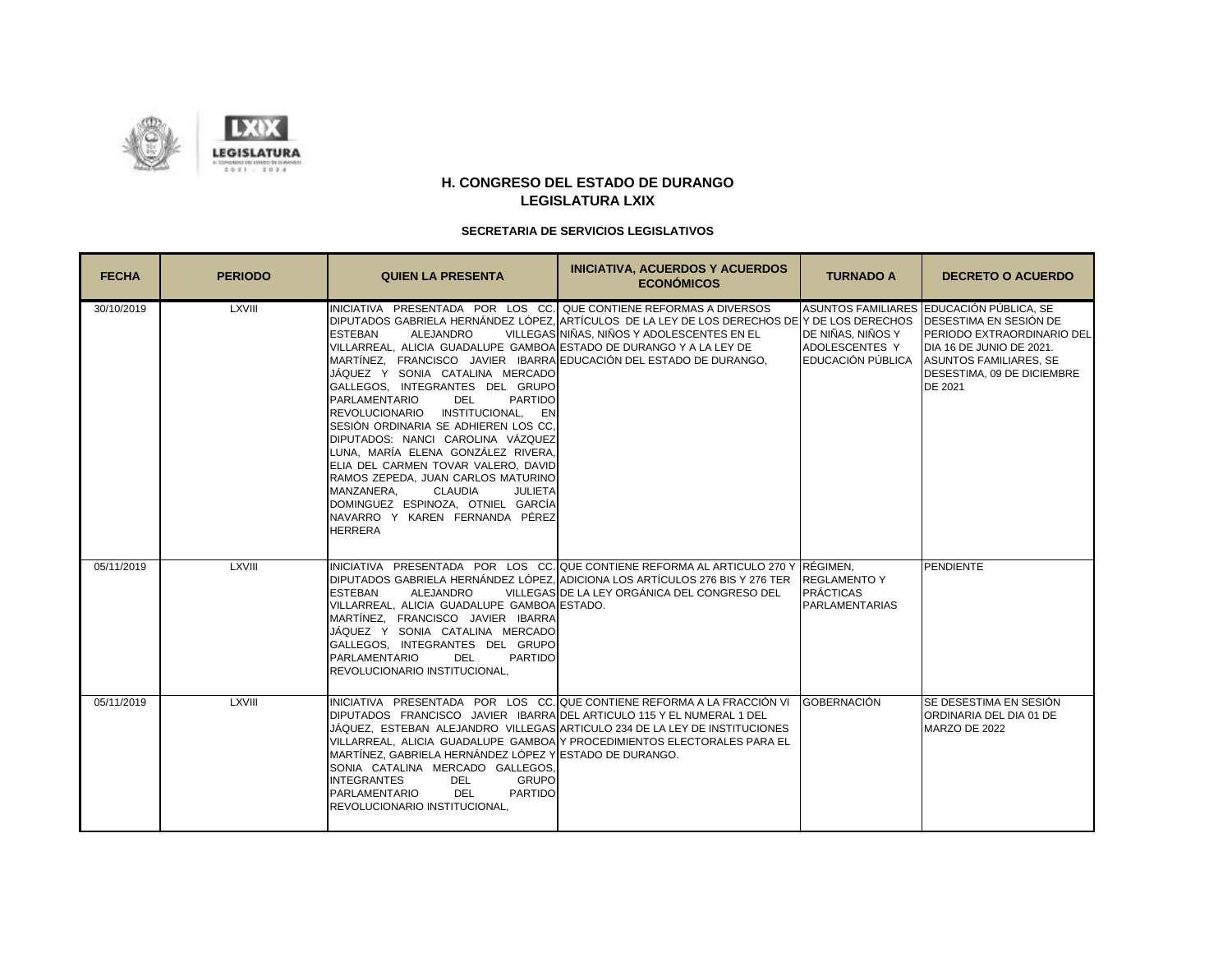

| <b>FECHA</b> | <b>PERIODO</b> | <b>QUIEN LA PRESENTA</b>                                                                                                                                                                                                                                                                                                                                                                                                                        | <b>INICIATIVA, ACUERDOS Y ACUERDOS</b><br><b>ECONÓMICOS</b>                                                                                                                                                                                                                                    | <b>TURNADO A</b> | <b>DECRETO O ACUERDO</b>                                               |
|--------------|----------------|-------------------------------------------------------------------------------------------------------------------------------------------------------------------------------------------------------------------------------------------------------------------------------------------------------------------------------------------------------------------------------------------------------------------------------------------------|------------------------------------------------------------------------------------------------------------------------------------------------------------------------------------------------------------------------------------------------------------------------------------------------|------------------|------------------------------------------------------------------------|
| 06/11/2019   | <b>LXVIII</b>  | ANTONIO<br>RIVERA.<br>JOSÉ<br>RODRÍGUEZ, JOSÉ LUIS ROCHA MEDINA Y RURAL.<br>DAVID RAMOS ZEPEDA, INTEGRANTES DEL<br>GRUPO PARLAMENTARIO DEL PARTIDO<br>ACCIÓN NACIONAL. EN SESIÓN ORDINARIA<br>SE ADHIEREN LOS CC. DIPUTADOS: PEDRO<br>AMADOR CASTRO. FRANCISCO JAVIER<br>IBARRA JÁQUEZ, GABRIELA HERNÁNDEZ<br>LÓPEZ, NANCI CAROLINA VÁZQUEZ LUNA Y<br>RAMÓN RAMÁN VÁZQUEZ                                                                       | INICIATIVA PRESENTADA POR LOS CC. QUE CONTIENE REFORMAS Y ADICIONES A LA ASUNTOS AGRÍCOLAS PENDIENTE<br>DIPUTADOS JUAN CARLOS MATURINO LEY DE DESARROLLO RURAL SUSTENTABLE<br>MANZANERA. MARÍA ELENA GONZÁLEZ PARA EL ESTADO DE DURANGO. EN MATERIA<br>OCHOAIDE DESARROLLO INTEGRAL DEL SECTOR | Y GANADEROS      |                                                                        |
| 06/11/2019   | LXVIII         | INICIATIVA PRESENTADA POR LOS CC.<br>DIPUTADOS SANDRA LILIA AMAYA<br>ROSALES. PABLO CESAR AGUILAR<br>PALACIO, LUIS IVÁN GURROLA VEGA,<br>KAREN FERNANDA PÉREZ HERRERA.<br>RAMÓN ROMÁN VÁZQUEZ, ELIA DEL<br>CARMEN TOVAR VALERO, PEDRO AMADOR<br>CASTRO, OTNIEL GARCÍA NAVARRO,<br>ALEJANDRO JURADO FLORES Y NANCI<br>CAROLINA VÁSQUEZ LUNA. INTEGRANTES<br>DEL GRUPO PARLAMENTARIO DEL PARTIDO<br>MOVIMIENTO REGENERACIÓN NACIONAL<br>(MORENA), | QUE CONTIENE REFORMAS Y ADICIONES A LA GOBERNACIÓN<br>LEY DE INSTITUCIONES Y PROCEDIMIENTOS<br>ELECTORALES PARA EL ESTADO DE<br><b>DURANGO</b>                                                                                                                                                 |                  | SE DESESTIMA EN SESIÓN<br>ORDINARIA DEL DIA 02 DE<br>DICIEMBRE DE 2021 |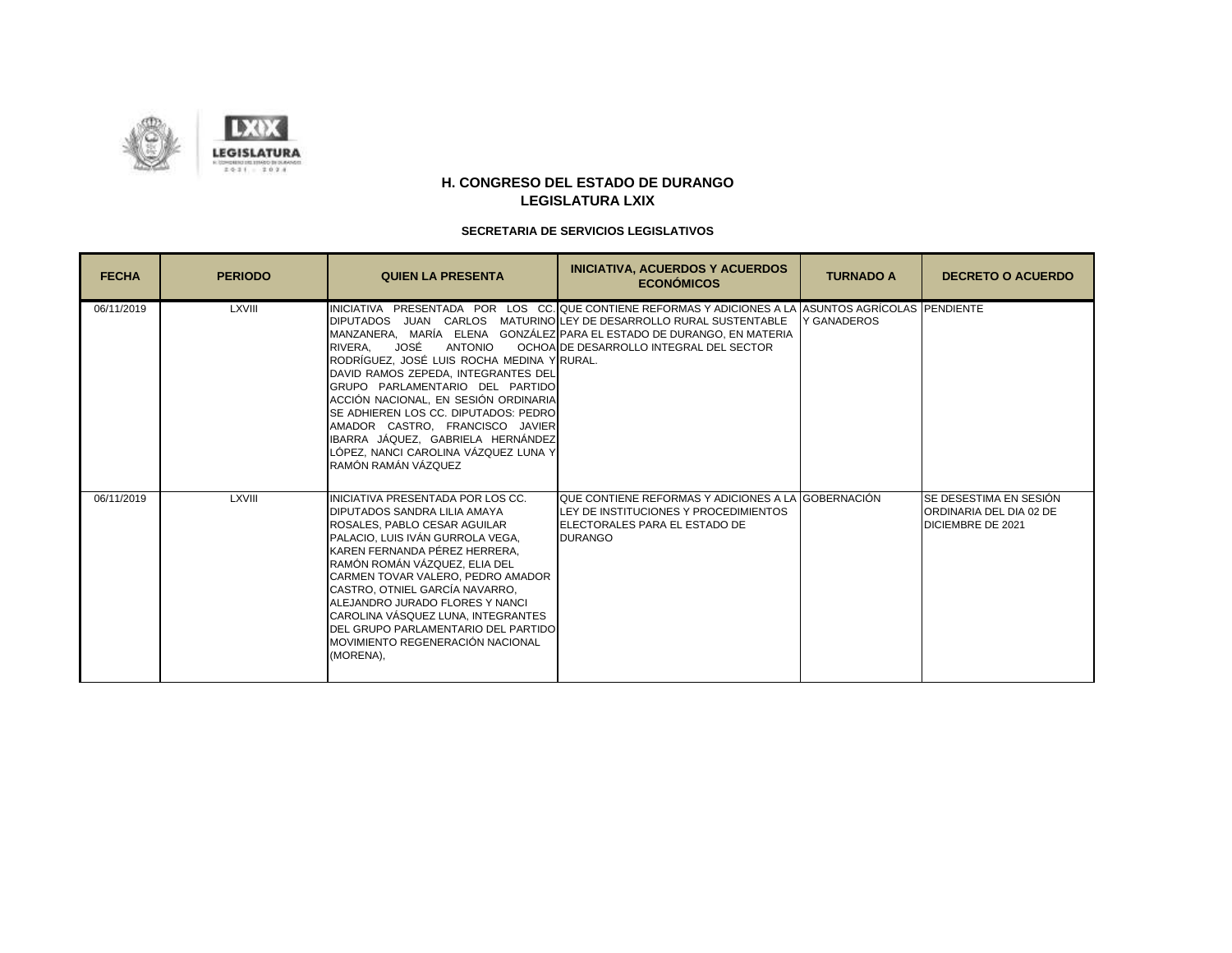

| <b>FECHA</b> | <b>PERIODO</b> | <b>QUIEN LA PRESENTA</b>                                                                                                                                                                                                                                                                                                                                                                                                                                                                                                                                                                                     | <b>INICIATIVA, ACUERDOS Y ACUERDOS</b><br><b>ECONÓMICOS</b>                                                                                          | <b>TURNADO A</b>                         | <b>DECRETO O ACUERDO</b>                                  |
|--------------|----------------|--------------------------------------------------------------------------------------------------------------------------------------------------------------------------------------------------------------------------------------------------------------------------------------------------------------------------------------------------------------------------------------------------------------------------------------------------------------------------------------------------------------------------------------------------------------------------------------------------------------|------------------------------------------------------------------------------------------------------------------------------------------------------|------------------------------------------|-----------------------------------------------------------|
| 06/11/2019   | LXVIII         | INICIATIVA PRESENTADA POR LOS CC.<br><b>DIPUTADOS PABLO CESAR AGUILAR</b><br>PALACIO, LUIS IVÁN GURROLA VEGA,<br>SANDRA LILIA AMAYA ROSALES, KAREN<br>FERNANDA PÉREZ HERRERA, RAMÓN<br>ROMÁN VÁZQUEZ. ELIA DEL CARMEN<br>TOVAR VALERO. PEDRO AMADOR CASTRO.<br>OTNIEL GARCÍA NAVARRO, ALEJANDRO<br>JURADO FLORES Y NANCI CAROLINA<br>VÁSQUEZ LUNA. INTEGRANTES DEL GRUPO<br>PARLAMENTARIO DEL PARTIDO<br>MOVIMIENTO REGENERACIÓN NACIONAL<br>(MORENA),                                                                                                                                                       | QUE CONTIENE REFORMA AL ARTÍCULO 66<br><b>IDE LA LEY DE INSTITUCIONES Y</b><br><b>PROCEDIMIENTOS ELECTORALES PARA EL</b><br><b>ESTADO DE DURANGO</b> | <b>GOBERNACIÓN</b>                       | 19 DE ABRIL DE 2022, DECRETO<br>122                       |
| 12/11/2019   | LXVIII         | INICIATIVA PRESENTADA POR LOS CC. POR EL QUE SE ADICIONA EL ARTÍCULO 26<br>DIPUTADOS FRANCISCO JAVIER IBARRAIBIS A LA LEY DE PROTECCIÓN A LA<br>GABRIELA<br>HERNÁNDEZ<br>VILLARREAL.<br>LÓPEZ, ALICIA GUADALUPE GAMBOA<br>MARTÍNEZ Y SONIA CATALINA MERCADO<br>GALLEGOS INTEGRANTES DEL GRUPO<br>PARLAMENTARIO<br>PARTIDO<br><b>DEL</b><br>REVOLUCIONARIO INSTITUCIONAL.<br>EN<br>SESIÓN ORDINARIA SE ADHIEREN LOS CC.<br>DIPUTADOS: MARÍA ELENA GONZÁLEZ<br>RIVERA, ELIA DEL CARMEN TOVAR VALERO,<br>SANDRA LILIA AMAYA ROSALES, CINTHYA<br>LETICIA MARTELL NEVÁREZ Y CLAUDIA<br>JULIETA DOMINGUEZ ESPINOZA | JÁQUEZ.  ESTEBAN  ALEJANDRO  VILLEGASIMATERNIDAD PARA EL ESTADO DE DURANGO. IDE NIÑAS. NIÑOS Y                                                       | Y DE LOS DERECHOS<br><b>ADOLESCENTES</b> | ASUNTOS FAMILIARES 09 DE DICIEMBRE DE 2021.<br>DECRETO 56 |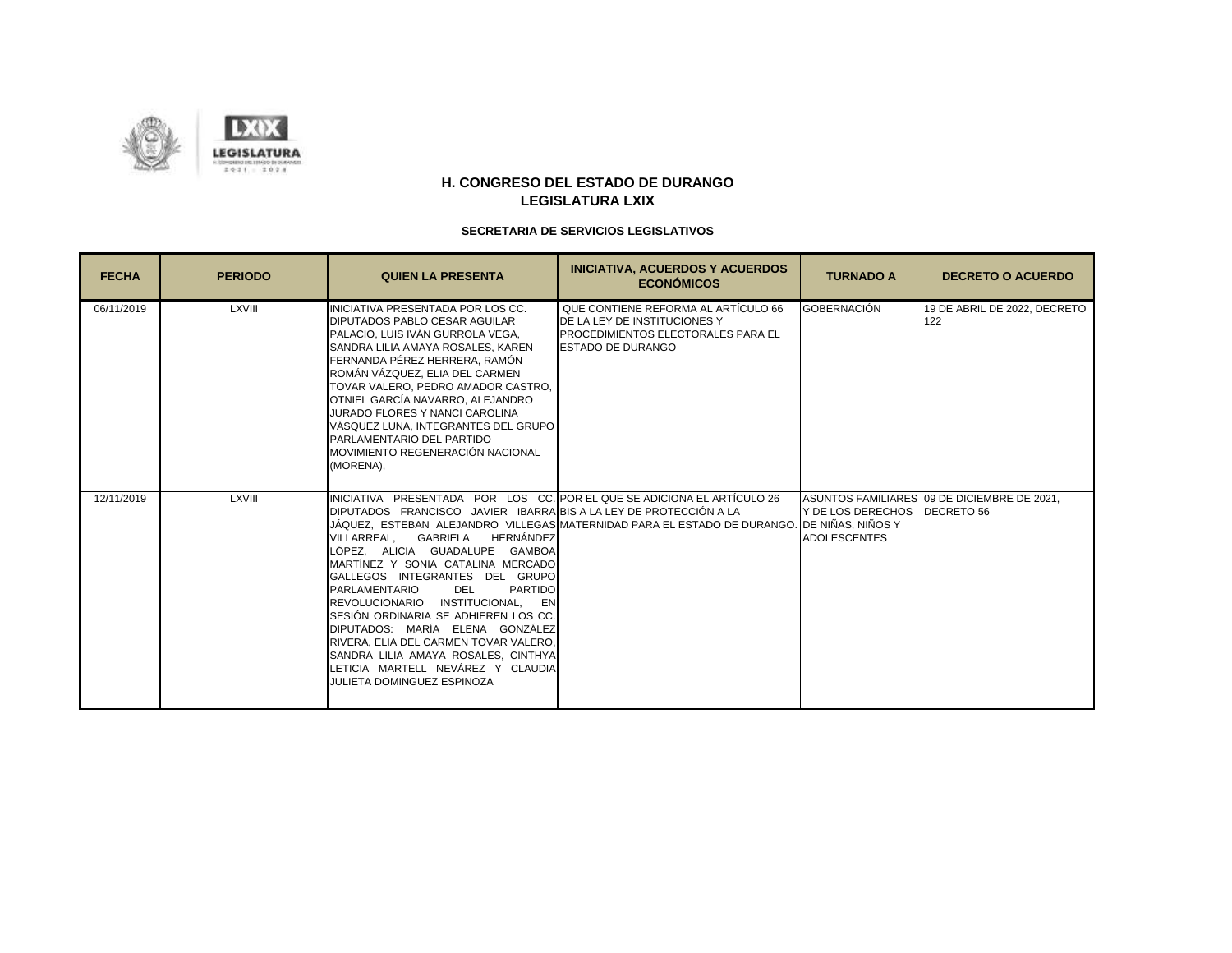

| <b>FECHA</b> | <b>PERIODO</b> | <b>QUIEN LA PRESENTA</b>                                                                                                                                                                                                                                                                                                                                                                                                                                        | <b>INICIATIVA, ACUERDOS Y ACUERDOS</b><br><b>ECONÓMICOS</b>                                                             | <b>TURNADO A</b> | <b>DECRETO O ACUERDO</b>                                  |
|--------------|----------------|-----------------------------------------------------------------------------------------------------------------------------------------------------------------------------------------------------------------------------------------------------------------------------------------------------------------------------------------------------------------------------------------------------------------------------------------------------------------|-------------------------------------------------------------------------------------------------------------------------|------------------|-----------------------------------------------------------|
| 12/11/2019   | LXVIII         | DIPUTADOS PABLO<br>CESAR<br>PALACIO. LUIS IVÁN GURROLA VEGA. LIBRE Y SOBERANO DE DURANGO.<br>SANDRA LILIA AMAYA ROSALES, KAREN<br>FERNANDA PÉREZ HERRERA,<br>RAMÓN<br>ROMÁN VÁZQUEZ, ELIA DEL CARMEN<br>TOVAR VALERO. PEDRO AMADOR CASTRO.<br>NANCI CAROLINA VÁSQUEZ LUNA Y OTNIEL<br>GARCÍA NAVARRO, ALEJANDRO JURADO<br>FLORES INTEGRANTES DEL GRUPO<br>PARLAMENTARIO<br><b>PARTIDO</b><br>DEL.<br>MOVIMIENTO REGENERACIÓN NACIONAL<br>(MORENA),              | INICIATIVA PRESENTADA POR LOS CC. POR EL QUE SE ADICIONA EL ARTICULO 219<br>AGUILAR BIS DEL CÓDIGO PENAL PARA EL ESTADO | <b>JUSTICIA</b>  | SE DESESTIMA EN SESIÓN DEL<br>DIA 14 DE DICIEMBRE DE 2021 |
| 12/11/2019   | LXVIII         | INICIATIVA PRESENTADA POR LOS CC. QUE CONTIENE REFORMAS Y ADICIONES A<br>DIPUTADOS PABLO<br>SANDRA LILIA AMAYA ROSALES, KAREN ESTADO DE DURANGO.<br>FERNANDA PÉREZ HERRERA.<br>RAMÓN<br>ROMÁN VÁZQUEZ, ELIA DEL CARMEN<br>TOVAR VALERO, PEDRO AMADOR CASTRO,<br>VÁSQUEZ<br>CAROLINA<br>NANCI<br>LUNA.<br>ALEJANDRO JURADO FLORES Y OTNIEL<br>GARCÍA NAVARRO INTEGRANTES DEL<br>GRUPO PARLAMENTARIO DEL PARTIDO<br>MOVIMIENTO REGENERACIÓN NACIONAL<br>(MORENA). | CESAR AGUILAR DIVERSOS ARTÍCULOS A LA LEY DE<br>PALACIO. LUIS IVÁN GURROLA VEGA PROTECCIÓN A LOS NO FUMADORES PARA EL   | SALUD PÚBLICA    | <b>PENDIENTE</b>                                          |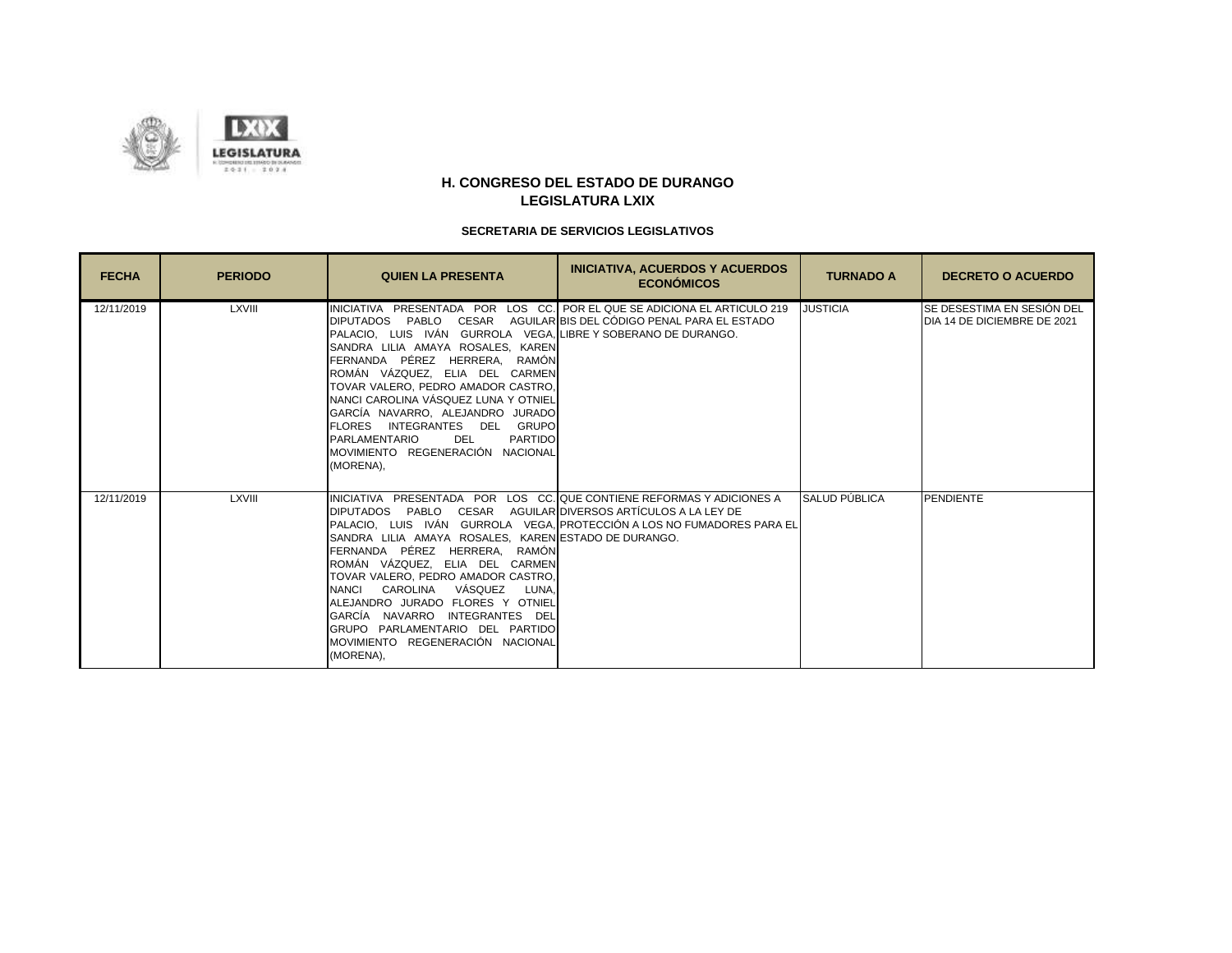

| <b>FECHA</b> | <b>PERIODO</b> | <b>QUIEN LA PRESENTA</b>                                                                                                                                                                                                                                                                                                                                                                                                                                                                                                                       | <b>INICIATIVA, ACUERDOS Y ACUERDOS</b><br><b>ECONÓMICOS</b>                                                                                                               | <b>TURNADO A</b>                                    | <b>DECRETO O ACUERDO</b> |
|--------------|----------------|------------------------------------------------------------------------------------------------------------------------------------------------------------------------------------------------------------------------------------------------------------------------------------------------------------------------------------------------------------------------------------------------------------------------------------------------------------------------------------------------------------------------------------------------|---------------------------------------------------------------------------------------------------------------------------------------------------------------------------|-----------------------------------------------------|--------------------------|
| 13/11/2019   | <b>LXVIII</b>  | INICIATIVA PRESENTADA POR LOS CC.<br>DIPUTADOS LUIS IVÁN GURROLA VEGA,<br>PABLO CESAR AGUILAR PALACIO, SANDRA<br>LILIA AMAYA ROSALES, KAREN FERNANDA<br>PÉREZ HERRERA, RAMÓN ROMÁN<br>VÁZQUEZ. ELIA DEL CARMEN TOVAR<br>VALERO, PEDRO AMADOR CASTRO, NANCI<br>CAROLINA VÁSQUEZ LUNA. ALEJANDRO<br>JURADO FLORES Y OTNIEL GARCÍA<br>NAVARRO. INTEGRANTES DEL GRUPO<br>PARLAMENTARIO DEL PARTIDO<br>MOVIMIENTO REGENERACIÓN NACIONAL<br>(MORENA), SEADHIERE EL C. DIPUTADO<br>DAVID RAMOS ZEPEDA                                                 | POR LA CUAL SE CREA LA LEY DEL FONDO<br>PARA EL DESARROLLO MUNICIPAL DEL<br><b>ESTADO DE DURANGO</b>                                                                      | HACIENDA.<br>PRESUPUESTO Y<br><b>CUENTA PÚBLICA</b> | <b>PENDIENTE</b>         |
| 13/11/2019   | <b>LXVIII</b>  | INICIATIVA PRESENTADA POR LOS CC.<br>DIPUTADOS PABLO CESAR AGUILAR<br>PALACIO. LUIS IVÁN GURROLA VEGA.<br>SANDRA LILIA AMAYA ROSALES. KAREN<br>FERNANDA PÉREZ HERRERA, RAMÓN<br>ROMÁN VÁZQUEZ, ELIA DEL CARMEN<br>TOVAR VALERO, PEDRO AMADOR CASTRO,<br>NANCI CAROLINA VÁSQUEZ LUNA.<br>ALEJANDRO JURADO FLORES Y OTNIEL<br>GARCÍA NAVARRO. INTEGRANTES DEL<br><b>GRUPO PARLAMENTARIO DEL PARTIDO</b><br>MOVIMIENTO REGENERACIÓN NACIONAL<br>(MORENA), EN SESIÓN ORDINARIA SE<br>ADHIERE LA C. DIPUTADA CLAUDIA JULIETA<br>DOMINGUEZ ESPINOZA. | POR EL CUAL SE ADICIONA UN PÁRRAFO<br>SÉPTIMO CON SUS RESPECTIVAS<br>FRACCIONES AL ARTÍCULO 63 DE LA LEY DE<br>LOS TRABAJADORES AL SERVICIO DE LOS<br><b>TRES PODERES</b> | TRABAJO, PREVISIÓN PENDIENTE<br>Y SEGURIDAD SOCIAL  |                          |
| 20/11/2019   | <b>LXVIII</b>  | INICIATIVA PRESENTADA POR LOS CC. POR EL QUE SE EXPIDE LA LEY PARA EL<br>MANZANERA, MARÍA ELENA GONZÁLEZ ESTADO DE DURANGO.<br>JOSÉ<br><b>ANTONIO</b><br><b>OCHOA</b><br>RIVERA.<br>RODRÍGUEZ Y DAVID RAMOS ZEPEDA.<br><b>INTEGRANTES</b><br>GRUPO<br><b>DEL</b><br>PARLAMENTARIO DEL PARTIDO ACCIÓN<br>NACIONAL,                                                                                                                                                                                                                              | DIPUTADOS JUAN CARLOS MATURINOIFOMENTO DEL USO DE LA BICICLETA EN EL                                                                                                      | <b>TRÁNSITO Y</b><br><b>TRANSPORTES</b>             | <b>PENDIENTE</b>         |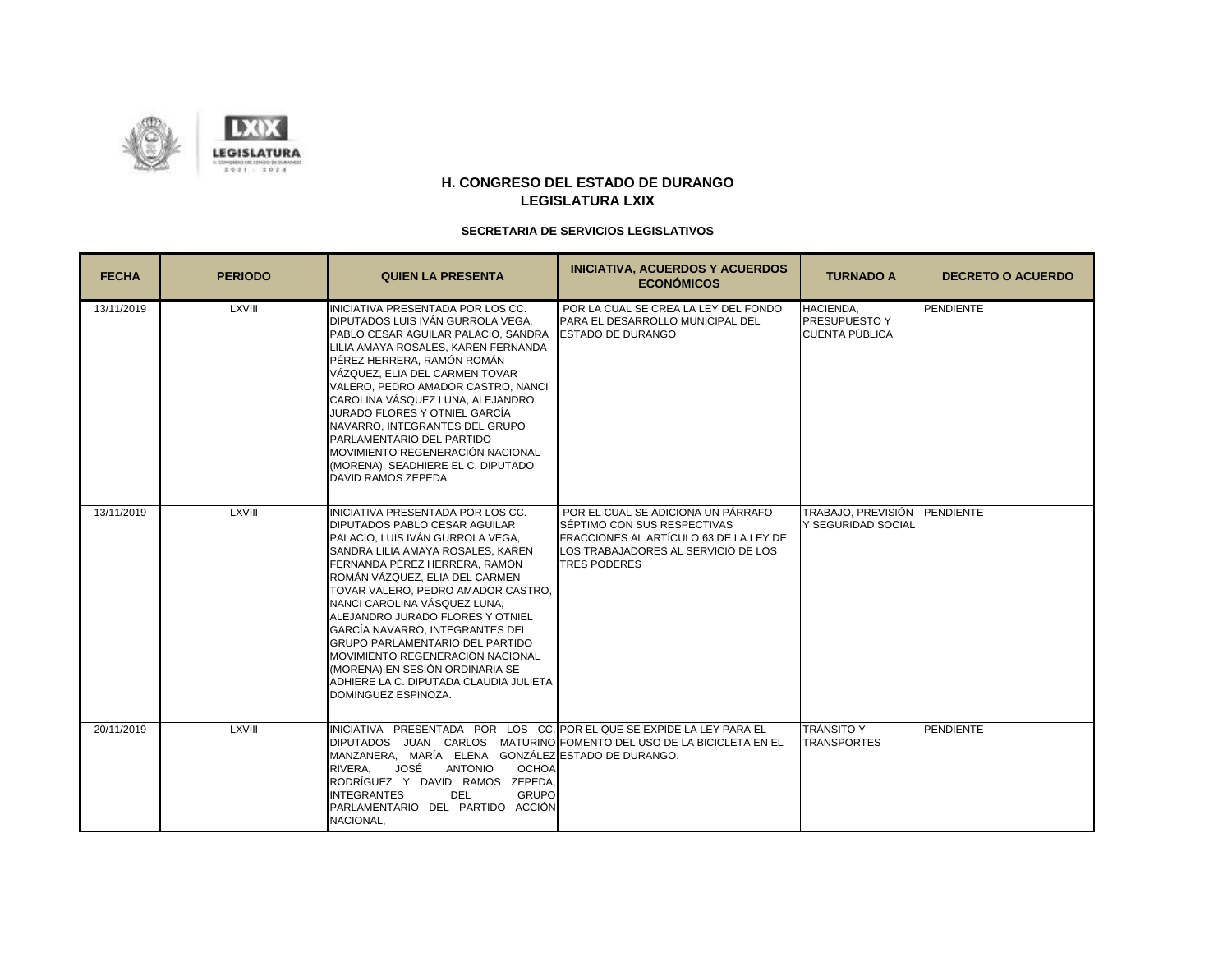

| <b>FECHA</b> | <b>PERIODO</b> | <b>QUIEN LA PRESENTA</b>                                                                                                                                                                                                                                                                                                                                                                                                                                       | <b>INICIATIVA, ACUERDOS Y ACUERDOS</b><br><b>ECONÓMICOS</b>                                                                                        | <b>TURNADO A</b> | <b>DECRETO O ACUERDO</b>                                                                             |
|--------------|----------------|----------------------------------------------------------------------------------------------------------------------------------------------------------------------------------------------------------------------------------------------------------------------------------------------------------------------------------------------------------------------------------------------------------------------------------------------------------------|----------------------------------------------------------------------------------------------------------------------------------------------------|------------------|------------------------------------------------------------------------------------------------------|
| 26/11/2019   | <b>LXVIII</b>  | INICIATIVA PRESENTADA POR LOS CC.<br><b>DIPUTADOS PABLO CESAR AGUILAR</b><br>PALACIO. LUIS IVÁN GURROLA VEGA.<br>ISANDRA LILIA AMAYA ROSALES. KAREN<br>FERNANDA PÉREZ HERRERA. RAMÓN<br>ROMÁN VÁZQUEZ, ELIA DEL CARMEN<br>TOVAR VALERO, PEDRO AMADOR CASTRO,<br>NANCI CAROLINA VÁSQUEZ LUNA,<br>ALEJANDRO JURADO FLORES Y OTNIEL<br>GARCÍA NAVARRO. INTEGRANTES DEL<br><b>GRUPO PARLAMENTARIO DEL PARTIDO</b><br>MOVIMIENTO REGENERACIÓN NACIONAL<br>(MORENA), | POR EL QUE SE ADICIONA UN PÁRRAFO<br>SEGUNDO AL ARTÍCULO 20 DEL CÓDIGO<br>PENAL PARA EL ESTADO LIBRE Y SOBERANO<br><b>DE DURANGO</b>               | <b>JUSTICIA</b>  | SE DESESTIMA EN SESIÓN DEL<br>DIA 14 DE DICIEMBRE DE 2021                                            |
| 26/11/2019   | <b>LXVIII</b>  | INICIATIVA PRESENTADA POR LOS CC.<br><b>DIPUTADOS SANDRA LILIA AMAYA</b><br>ROSALES, KAREN FERNANDA PÉREZ<br>HERRERA, ELIA DEL CARMEN TOVAR<br>VALERO, NANCI CAROLINA VÁSQUEZ LUNA,<br>PABLO CESAR AGUILAR PALACIO, LUIS IVÁN<br>GURROLA VEGA, RAMÓN ROMÁN VÁZQUEZ,<br>PEDRO AMADOR CASTRO, ALEJANDRO<br>JURADO FLORES Y OTNIEL GARCÍA<br>INAVARRO. INTEGRANTES DEL GRUPO<br>PARLAMENTARIO DEL PARTIDO<br>MOVIMIENTO REGENERACIÓN NACIONAL<br>(MORENA),        | QUE CONTIENE ADICIONES AL CÓDIGO PENAL JUSTICIA<br>DEL ESTADO LIBRE Y SOBERANO DE<br>DURANGO, EN MATERIA DE LESIONES<br>COMETIDAS CONTRA LA MUJER  |                  | <b>PENDIENTE</b>                                                                                     |
| 26/11/2019   | <b>LXVIII</b>  | INICIATIVA PRESENTADA POR LOS CC.<br><b>DIPUTADOS JUAN CARLOS MATURINO</b><br>MANZANERA. MARÍA ELENA GONZÁLEZ<br>RIVERA, JOSÉ ANTONIO OCHOA<br>RODRÍGUEZ Y DAVID RAMOS ZEPEDA,<br><b>INTEGRANTES DEL GRUPO</b><br>PARLAMENTARIO DEL PARTIDO ACCIÓN<br>NACIONAL,                                                                                                                                                                                                | QUE CONTIENE REFORMAS Y ADICIONES A<br>LA LEY DE SALUD DEL ESTADO DE DURANGO.<br>EN MATERIA DE CERTIFICADOS DE<br><b>DISCAPACIDAD Y NACIMIENTO</b> | SALUD PÚBLICA    | PROCEDASÉ CON BASE EN AL<br>ARTÍCULO 103 DE LA LEY<br>ORGÁNICA DEL CONGRESO DEL<br>ESTADO DE DURANGO |
| 03/12/2019   | <b>LXVIII</b>  | DIPUTADO GERARDO VILLARREAL SOLÍS. Y DEROGA UN SEGUNDO PÁRRAFO DEL<br>REPRESENTANTE DEL PARTIDO VERDE ARTICULO 277 DEL CÓDIGO CIVIL DEL<br>ECOLOGISTA DE MÉXICO.                                                                                                                                                                                                                                                                                               | INICIATIVA PRESENTADA POR EL C. QUE CONTIENE REFORMA A LA FRACCIÓN VI<br>ESTADO DE DURANGO.                                                        | <b>JUSTICIA</b>  | <b>PENDIENTE</b>                                                                                     |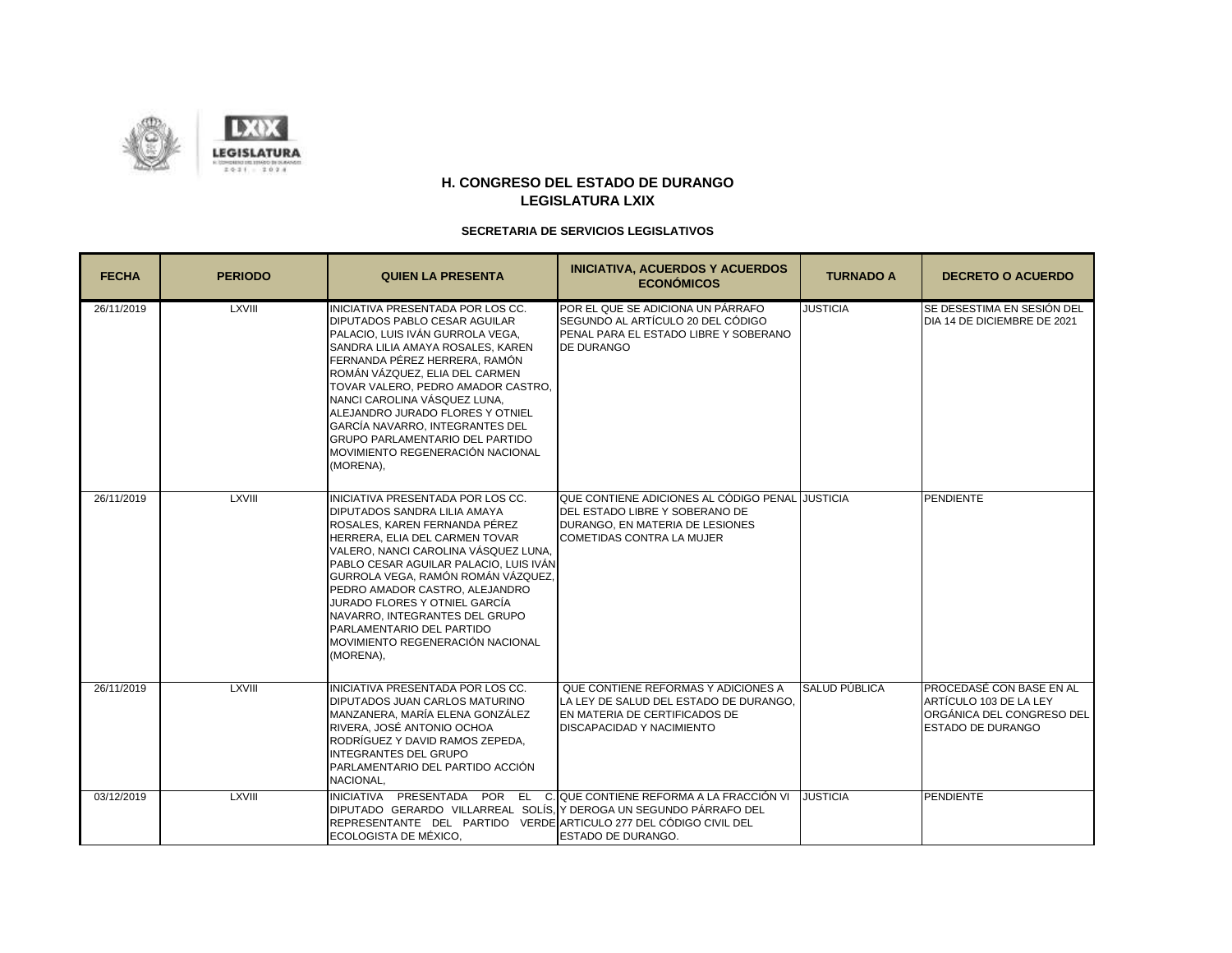

| <b>FECHA</b> | <b>PERIODO</b> | <b>QUIEN LA PRESENTA</b>                                                                                                                                                                                                                                                                                                                                                                                                                                                    | <b>INICIATIVA, ACUERDOS Y ACUERDOS</b><br><b>ECONÓMICOS</b>                                                   | <b>TURNADO A</b>   | <b>DECRETO O ACUERDO</b>           |
|--------------|----------------|-----------------------------------------------------------------------------------------------------------------------------------------------------------------------------------------------------------------------------------------------------------------------------------------------------------------------------------------------------------------------------------------------------------------------------------------------------------------------------|---------------------------------------------------------------------------------------------------------------|--------------------|------------------------------------|
| 03/12/2019   | <b>LXVIII</b>  | INICIATIVA PRESENTADA POR LOS CC.<br><b>DIPUTADOS RIGOBERTO QUIÑONEZ</b><br>SAMANIEGO, CLAUDIA JULIETA DOMÍNGUEZ SOBERANO DE DURANGO<br><b>IESPINOZA. CINTHYA LETICIA MARTELL</b><br>NEVAREZ Y MARIO ALFONSO DELGADO<br><b>IMENDOZA. INTEGRANTES DEL GRUPO</b><br>PARLAMENTARIO DEL PARTIDO DEL<br>TRABAJO, EN SESIÓN ORDINARIA SE<br>ADHIEREN LOS CC. DIPUTADOS: PEDRO<br>AMADOR CASTRO, RAMÓN ROMÁN<br>VÁZQUEZ Y GABRIELA HERNÁNDEZ LÓPEZ                                 | QUE CONTIENE REFORMA AL ARTICULO 275<br>BIS DEL CÓDIGO PENAL DEL ESTADO LIBRE Y                               | <b>JUSTICIA</b>    | <b>PENDIENTE</b>                   |
| 04/12/2019   | <b>LXVIII</b>  | INICIATIVA PRESENTADA POR LOS CC.<br><b>DIPUTADOS OTNIEL GARCÍA NAVARRO.</b><br>LUIS IVÁN GURROLA VEGA. SANDRA LILIA<br>AMAYA ROSALES, KAREN FERNANDA<br>PÉREZ HERRERA. RAMÓN ROMÁN<br>VÁZQUEZ, ELIA DEL CARMEN TOVAR<br>VALERO. PABLO CESAR AGUILAR PALACIO.<br><b>PEDRO AMADOR CASTRO, NANCI</b><br><b>CAROLINA VÁSQUEZ LUNA Y ALEJANDRO</b><br>JURADO FLORES. INTEGRANTES DEL<br><b>GRUPO PARLAMENTARIO DEL PARTIDO</b><br>MOVIMIENTO REGENERACIÓN NACIONAL<br>(MORENA). | QUE CONTIENE REFORMAS Y ADICIONES A<br>LOS ARTÍCULOS 10 Y 33 DE LA LEY DEL<br>NOTARIADO DEL ESTADO DE DURANGO | <b>GOBERNACIÓN</b> | 31 DE MAYO DE 2022. DECRETO<br>144 |
| 11/12/2019   | <b>LXVIII</b>  | INICIATIVA PRESENTADA POR LOS CC.<br>DIPUTADOS RIGOBERTO QUIÑONEZ<br>SAMANIEGO. CLAUDIA JULIETA DOMÍNGUEZ PROCEDIMIENTOS ELECTORALES PARA EL<br>ESPINOZA, CINTHYA LETICIA MARTELL<br>INEVAREZ Y MARIO ALFONSO DELGADO<br>MENDOZA, INTEGRANTES DEL GRUPO<br>PARLAMENTARIO DEL PARTIDO DEL<br>TRABAJO.                                                                                                                                                                        | QUE CONTIENE REFORMA AL ARTÍCULO 147<br><b>DE LA LEY DE INSTITUCIONES Y</b><br><b>IESTADO DE DURANGO</b>      | <b>GOBERNACIÓN</b> | <b>PENDIENTE</b>                   |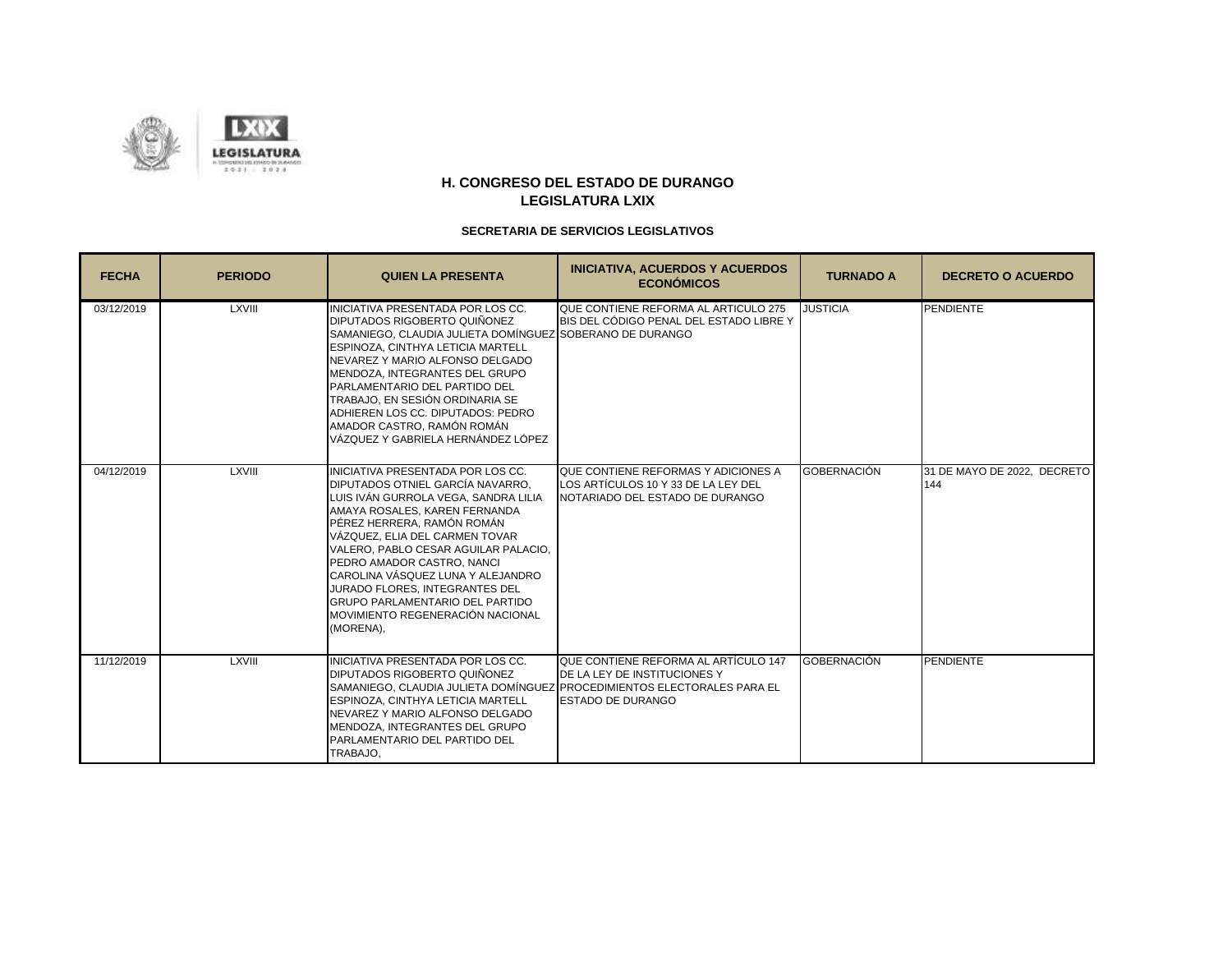

| <b>FECHA</b> | <b>PERIODO</b> | <b>QUIEN LA PRESENTA</b>                                                                                                                                                                                                                                                                                                                                            | <b>INICIATIVA, ACUERDOS Y ACUERDOS</b><br><b>ECONÓMICOS</b>                                                                                                                                                                    | <b>TURNADO A</b>                                                                                                                                                                                                                                                                                                                           | <b>DECRETO O ACUERDO</b> |
|--------------|----------------|---------------------------------------------------------------------------------------------------------------------------------------------------------------------------------------------------------------------------------------------------------------------------------------------------------------------------------------------------------------------|--------------------------------------------------------------------------------------------------------------------------------------------------------------------------------------------------------------------------------|--------------------------------------------------------------------------------------------------------------------------------------------------------------------------------------------------------------------------------------------------------------------------------------------------------------------------------------------|--------------------------|
| 14/01/2020   | <b>LXVIII</b>  | DIPUTADOS JUAN CARLOS MATURINO RECONOCIMIENTO PÚBLICO Y<br>MANZANERA. MARÍA ELENA GONZÁLEZICONDECORACIÓN "MEDALLA FRANCISCO<br>RIVERA.<br>JOSÉ<br>ANTONIO<br>RODRÍGUEZ, JOSÉ LUIS ROCHA MEDINA Y MENONITAS DEL ESTADO DE DURANGO.<br>DAVID RAMOS ZEPEDA, INTEGRANTES DEL<br>GRUPO PARLAMENTARIO DEL PARTIDO<br>ACCIÓN NACIONAL.                                     | INICIATIVA PRESENTADA POR LOS CC. QUE CONTIENE PROPUESTA PARA OTORGAR COMISIÓN ESPECIAL<br>OCHOA GONZÁLEZ DE LA VEGA", A LAS COLONIAS                                                                                          | <b>INTEGRADA POR LOS</b><br>CC. DIPUTADOS: JOSE<br>LUIS ROCHA MEDINA.<br>PABLO CÉSAR<br>AGUILAR PALACIO,<br><b>CLAUDIA JULIETA</b><br><b>DOMINGUEZ</b><br><b>ESPINOZA, SONIA</b><br><b>CATALINA MERCADO</b><br><b>GALLEGOS Y PEDRO</b><br>AMADOR CASTRO.<br>PRESIDENTE.<br><b>SECRETARIO Y</b><br><b>VOCALES</b><br><b>RESPECTIVAMENTE</b> | <b>PENDIENTE</b>         |
| 14/01/2020   | LXVIII         | PALACIO. LUIS IVÁN GURROLA VEGA. ASEGURADOS DECOMISADOS O<br>FERNANDA PÉREZ HERRERA, RAMÓN<br>ROMÁN VÁZQUEZ, ELIA DEL CARMEN<br>TOVAR VALERO. PEDRO AMADOR CASTRO.<br>CAROLINA VÁSQUEZ<br>NANCI<br>LUNA.<br>ALEJANDRO JURADO FLORES Y OTNIEL<br>GARCÍA NAVARRO, INTEGRANTES DEL<br>GRUPO PARLAMENTARIO DEL PARTIDO<br>MOVIMIENTO REGENERACIÓN NACIONAL<br>(MORENA), | INICIATIVA PRESENTADA POR LOS CC. QUE CONTIENE REFORMAS Y ADICIONES A<br>DIPUTADOS PABLO CÉSAR AGUILARILA LEY PARA LA ADMINISTRACIÓN DE BIENES PUBLICA<br>SANDRA LILIA AMAYA ROSALES, KAREN ABANDONADOS DEL ESTADO DE DURANGO. | ADMINISTRACIÓN                                                                                                                                                                                                                                                                                                                             | <b>PENDIENTE</b>         |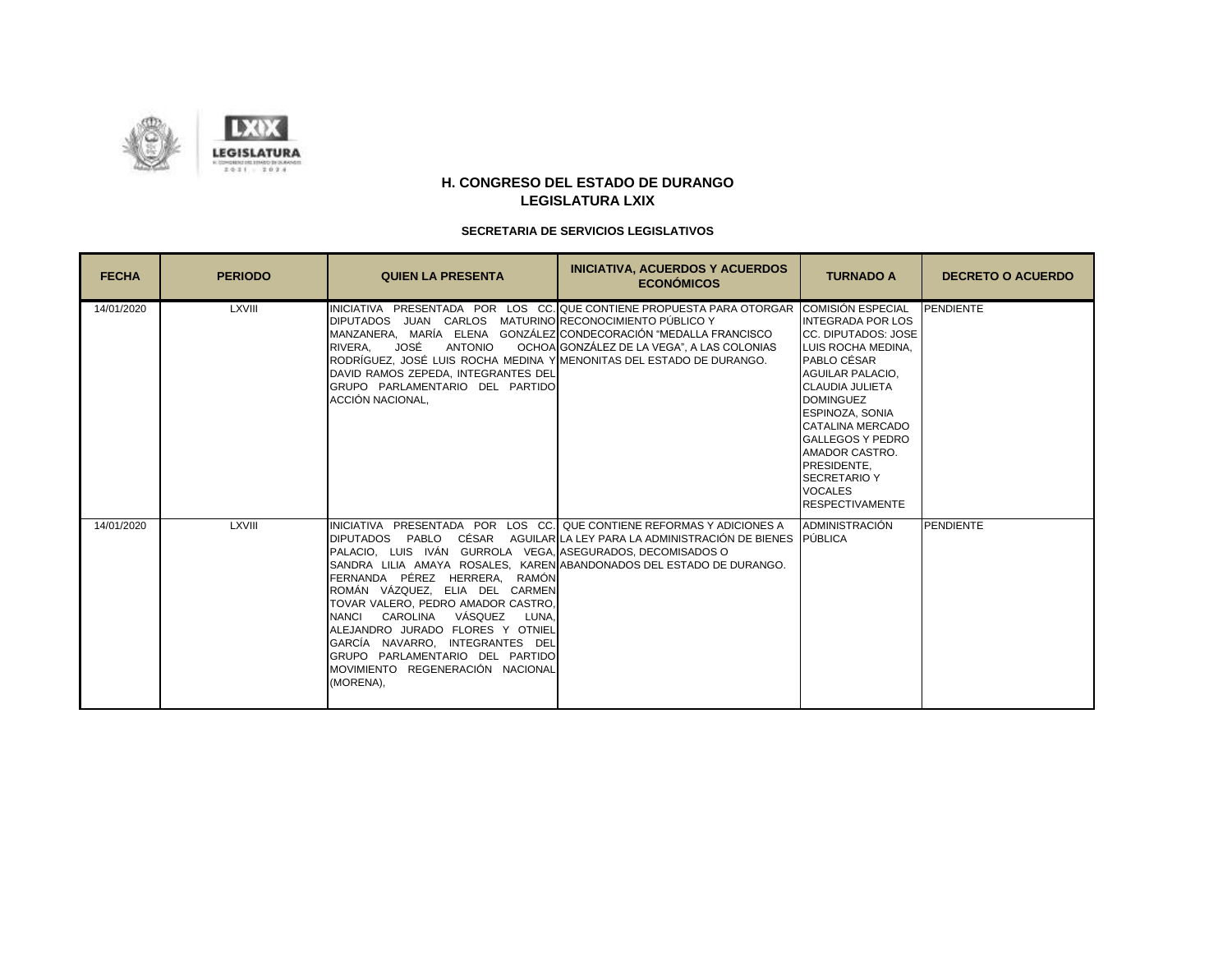

| <b>FECHA</b> | <b>PERIODO</b> | <b>QUIEN LA PRESENTA</b>                                                                                                                                                                                                                                                                                                                                                                                                                                                                                                                                                                                                                                                                                                     | <b>INICIATIVA, ACUERDOS Y ACUERDOS</b><br><b>ECONÓMICOS</b>                                             | <b>TURNADO A</b> | <b>DECRETO O ACUERDO</b>                                                                                                      |
|--------------|----------------|------------------------------------------------------------------------------------------------------------------------------------------------------------------------------------------------------------------------------------------------------------------------------------------------------------------------------------------------------------------------------------------------------------------------------------------------------------------------------------------------------------------------------------------------------------------------------------------------------------------------------------------------------------------------------------------------------------------------------|---------------------------------------------------------------------------------------------------------|------------------|-------------------------------------------------------------------------------------------------------------------------------|
| 18/02/2020   | LXVIII         | INICIATIVA PRESENTADA POR LOS CC.<br>DIPUTADOS SANDRA LILIA AMAYA<br>ROSALES. LUIS IVÁN GURROLA VEGA.<br>KAREN FERNANDA PÉREZ HERRERA.<br>PABLO CÉSAR AGUILAR PALACIO. RAMÓN<br>ROMÁN VÁZQUEZ, ELIA DEL CARMEN<br>TOVAR VALERO. PEDRO AMADOR CASTRO.<br>ALEJANDRO JURADO FLORES, OTNIEL<br>GARCÍA NAVARRO Y NANCI CAROLINA<br>VÁSQUEZ LUNA. INTEGRANTES DEL GRUPO<br>PARLAMENTARIO DEL PARTIDO<br>MOVIMIENTO REGENERACIÓN NACIONAL<br>(MORENA), EN SESIÓN ORDINARIA SE<br>ADHIEREN LOS CC. DIPUTADOS: CLAUDIA<br>JULIETA DOMINGUEZ ESPINOZA, CINTHYA<br>LETICIA MARTELL NEVÁREZ, ALICIA<br>GUADALUPE GAMBOA MARTÍNEZ.<br>GERARDO VILLARREAL SOLÍS, FRANCISCO<br>JAVIER IBARRA JÁQUEZ Y MARÍA ELENA<br><b>GONZÁLEZ RIVERA</b> | POR EL QUE SE ADICIONA UN ARTÍCULO 172<br>BIS AL CÓDIGO PENAL DEL ESTADO LIBRE Y<br>SOBERANO DE DURANGO | <b>JUSTICIA</b>  | 26 DE ABRIL DE 2022, DECRETO<br>130                                                                                           |
| 18/02/2020   | LXVIII         | INICIATIVA PRESENTADA POR EL C. QUE CONTIENE REFORMAS Y ADICIONES A<br>DIPUTADO GERARDO VILLARREAL SOLÍS. DIVERSOS ARTÍCULOS DE LA LEY DE LAS<br>ECOLOGISTA DE MÉXICO, SE ADHIEREN ESTADO DE DURANGO, EN MATERIA DE<br>LOS CC. DIPUTADOS: ESTEBAN ALEJANDROÍÓRDENES DE PROTECCIÓN.<br>VILLARREAL.<br><b>VILLEGAS</b><br><b>GABRIELA</b><br>HERNÁNDEZ LÓPEZ, FRANCISCO JAVIER<br>IBARRA JÁQUEZ, SANDRA LILIA AMAYA<br>ROSALES, NANCI CAROLINA VÁSQUEZ<br>LUNA. MARIA ELENA GONZÁLEZ RIVERA Y<br>ALICIA GUADALUPE GAMBOA MARTÍNEZ                                                                                                                                                                                              | REPRESENTANTE DEL PARTIDO VERDE MUJERES PARA UNA VIDA SIN VIOLENCIA DEL                                 |                  | IGUALDAD Y GÉNERO PROCEDASÉ CON BASE EN AL<br>ARTÍCULO 103 DE LA LEY<br>ORGÁNICA DEL CONGRESO DEL<br><b>ESTADO DE DURANGO</b> |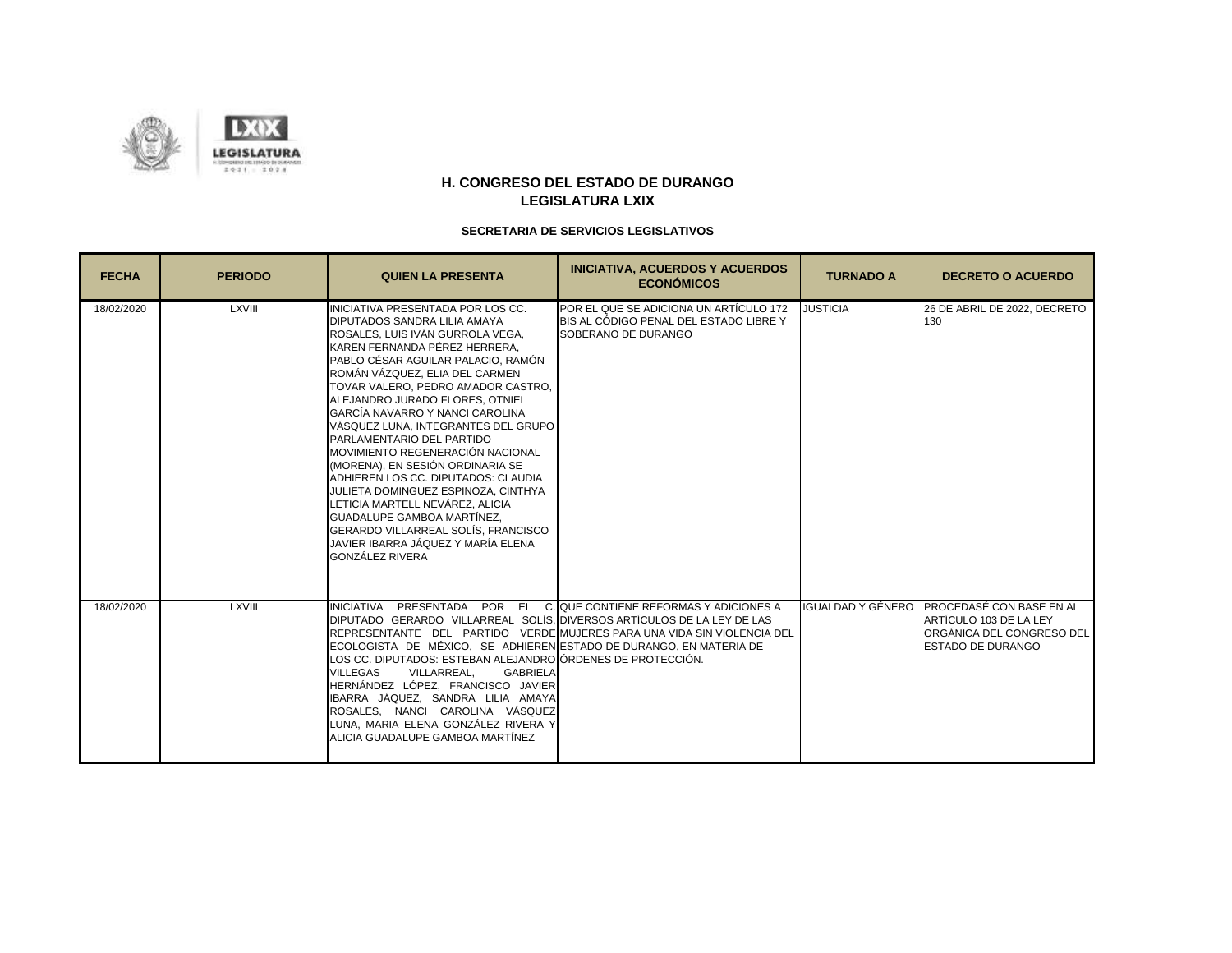

| <b>FECHA</b> | <b>PERIODO</b> | <b>QUIEN LA PRESENTA</b>                                                                                                                                                                                                                                                                                                                                                                                                                        | <b>INICIATIVA, ACUERDOS Y ACUERDOS</b><br><b>ECONÓMICOS</b>                                                          | <b>TURNADO A</b>        | <b>DECRETO O ACUERDO</b>                                                                                           |
|--------------|----------------|-------------------------------------------------------------------------------------------------------------------------------------------------------------------------------------------------------------------------------------------------------------------------------------------------------------------------------------------------------------------------------------------------------------------------------------------------|----------------------------------------------------------------------------------------------------------------------|-------------------------|--------------------------------------------------------------------------------------------------------------------|
| 25/02/2020   | <b>LXVIII</b>  | INICIATIVA PRESENTADA POR LOS CC.<br>DIPUTADOS SANDRA LILIA AMAYA<br>ROSALES. LUIS IVÁN GURROLA VEGA.<br>KAREN FERNANDA PÉREZ HERRERA,<br>PABLO CÉSAR AGUILAR PALACIO. RAMÓN<br>ROMÁN VÁZQUEZ. ELIA DEL CARMEN<br>TOVAR VALERO, PEDRO AMADOR CASTRO,<br>ALEJANDRO JURADO FLORES. OTNIEL<br>GARCÍA NAVARRO Y NANCI CAROLINA<br>VÁSQUEZ LUNA. INTEGRANTES DEL GRUPO<br>PARLAMENTARIO DEL PARTIDO<br>MOVIMIENTO REGENERACIÓN NACIONAL<br>(MORENA), | QUE CONTIENE REFORMA AL ARTÍCULO 39 DE PUNTOS<br>LA CONSTITUCIÓN POLÍTICA DEL ESTADO<br>LIBRE Y SOBERANO DE DURANGO  | <b>CONSTITUCIONALES</b> | PENDIENTE                                                                                                          |
| 03/03/2020   | <b>LXVIII</b>  | INICIATIVA PRESENTADA POR LOS CC.<br>DIPUTADOS RIGOBERTO QUIÑONEZ<br>SAMANIEGO, CLAUDIA JULIETA DOMÍNGUEZ ESTADO LIBRE Y SOBERANO DE DURANGO<br>ESPINOZA. CINTHYA LETICIA MARTELL<br>NEVAREZ Y MARIO ALFONSO DELGADO<br>MENDOZA, INTEGRANTE DEL GRUPO<br>PARLAMENTARIO DEL PARTIDO DEL<br>TRABAJO. EN SESIÓN ORDINARIA SE<br>ADHIERE LA C. DIPUTADA ELIA DEL<br>CARMEN TOVAR VALERO                                                             | QUE CONTIENE REFORMAS Y ADICIONES AL<br>ARTÍCULO 286 DEL CÓDIGO PENAL DEL                                            | <b>JUSTICIA</b>         | SE DESESTIMA EN SESIÓN DEL<br>DIA 14 DE DICIEMBRE DE 2021                                                          |
| 10/03/2020   | LXVIII         | INICIATIVA PRESENTADA POR LOS CC.<br>DIPUTADOS OTNIEL GARCÍA NAVARRO.<br>KAREN FERNANDA PÉREZ HERRERA, LUIS<br>IVÁN GURROLA VEGA. PABLO CÉSAR<br>AGUILAR PALACIO. SANDRA LILIA AMAYA<br>ROSALES. RAMÓN ROMÁN VÁZQUEZ. ELIA<br>DEL CARMEN TOVAR VALERO. PEDRO<br>AMADOR CASTRO, ALEJANDRO JURADO<br>FLORES Y NANCI CAROLINA VÁSQUEZ<br>LUNA, INTEGRANTES DEL GRUPO<br>PARLAMENTARIO DEL PARTIDO<br>MOVIMIENTO REGENERACIÓN NACIONAL<br>(MORENA), | QUE CONTIENE REFORMA AL ARTÍCULO 82 DE PUNTOS<br>LA CONSTITUCIÓN POLÍTICA DEL ESTADO<br>LIBRE Y SOBERANO DE DURANGO. | <b>CONSTITUCIONALES</b> | <b>PROCEDASÉ CON BASE EN AL</b><br>ARTÍCULO 103 DE LA LEY<br>ORGÁNICA DEL CONGRESO DEL<br><b>ESTADO DE DURANGO</b> |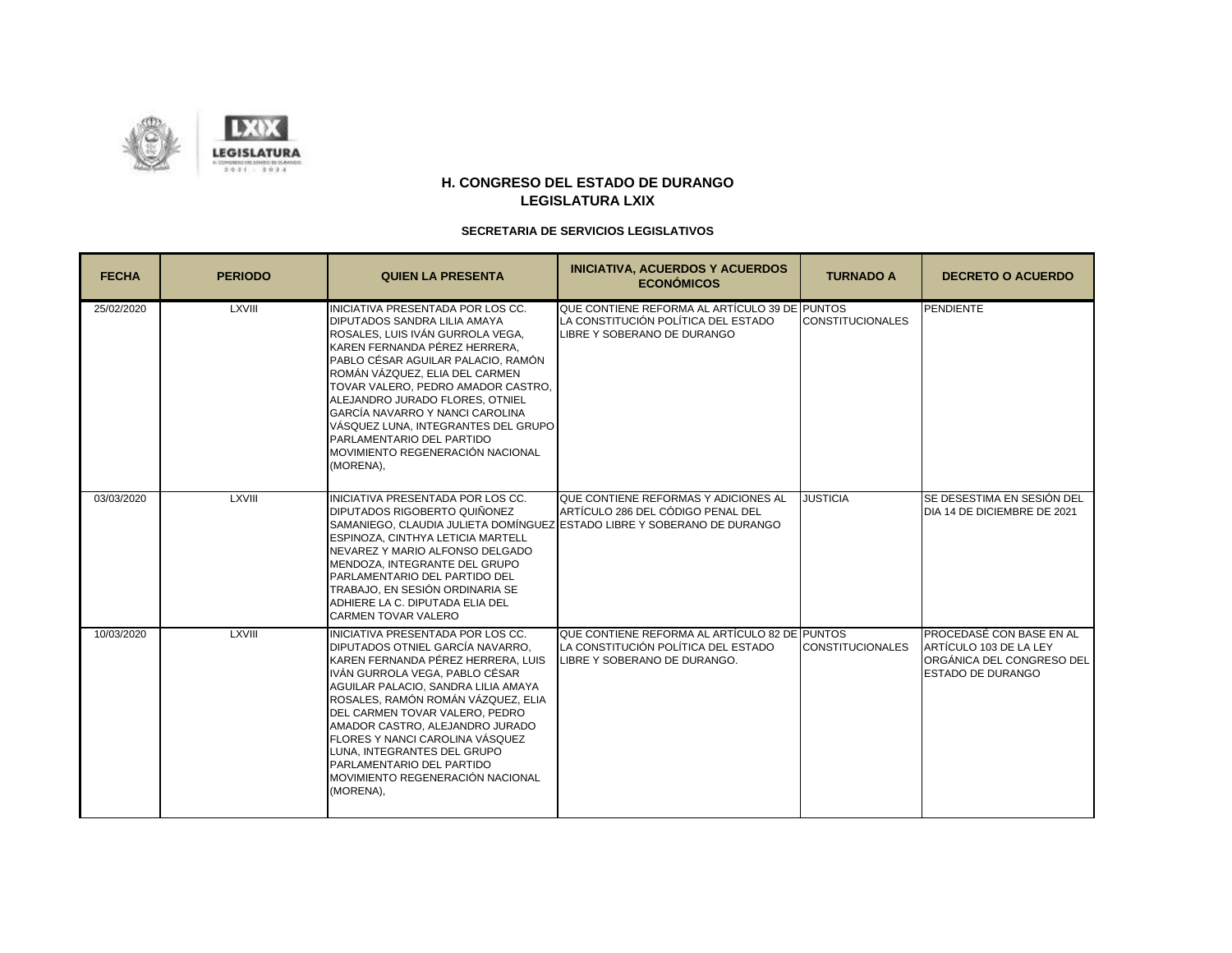

| <b>FECHA</b> | <b>PERIODO</b> | <b>QUIEN LA PRESENTA</b>                                                                                                                                                                                                                                                                                                                                                                                                                               | <b>INICIATIVA, ACUERDOS Y ACUERDOS</b><br><b>ECONÓMICOS</b>                                                                                                                                                                     | <b>TURNADO A</b>                                                                     | <b>DECRETO O ACUERDO</b>               |
|--------------|----------------|--------------------------------------------------------------------------------------------------------------------------------------------------------------------------------------------------------------------------------------------------------------------------------------------------------------------------------------------------------------------------------------------------------------------------------------------------------|---------------------------------------------------------------------------------------------------------------------------------------------------------------------------------------------------------------------------------|--------------------------------------------------------------------------------------|----------------------------------------|
| 10/03/2020   | <b>LXVIII</b>  | INICIATIVA PRESENTADA POR LOS CC.<br>DIPUTADOS SANDRA LILIA AMAYA<br>ROSALES, LUIS IVÁN GURROLA VEGA,<br>KAREN FERNANDA PÉREZ HERRERA.<br>PABLO CÉSAR AGUILAR PALACIO. RAMÓN<br>ROMÁN VÁZQUEZ, ELIA DEL CARMEN<br>TOVAR VALERO. PEDRO AMADOR CASTRO.<br>ALEJANDRO JURADO FLORES, OTNIEL<br>GARCÍA NAVARRO Y NANCI CAROLINA<br>VÁSQUEZ LUNA, INTEGRANTES DEL GRUPO<br>PARLAMENTARIO DEL PARTIDO<br>MOVIMIENTO REGENERACIÓN NACIONAL<br>(MORENA),        | QUE CONTIENE ADICIONES A LOS ARTÍCULO 5 JJUSTICIA<br>Y 21 BIS DE LA LEY ORGÁNICA DE LA FISCALÍA<br><b>IGENERAL DEL ESTADO DE DURANGO</b>                                                                                        |                                                                                      | <b>PENDIENTE</b>                       |
| 10/03/2020   | <b>LXVIII</b>  | <b>INICIATIVA PRESENTADA POR LOS CC.</b><br>DIPUTADOS PABLO CÉSAR AGUILAR<br>PALACIO. SANDRA LILIA AMAYA ROSALES.<br>LUIS IVÁN GURROLA VEGA, KAREN<br>FERNANDA PÉREZ HERRERA, RAMÓN<br>ROMÁN VÁZQUEZ, ELIA DEL CARMEN<br>TOVAR VALERO, PEDRO AMADOR CASTRO,<br>ALEJANDRO JURADO FLORES, OTNIEL<br>GARCÍA NAVARRO Y NANCI CAROLINA<br>VÁSQUEZ LUNA. INTEGRANTES DEL GRUPO<br>PARLAMENTARIO DEL PARTIDO<br>MOVIMIENTO REGENERACIÓN NACIONAL<br>(MORENA), | QUE CONTIENE REFORMAS Y ADICIONES AL<br>ARTÍCULO 28 DEL CÓDIGO PENAL DEL<br>ESTADO LIBRE Y SOBERANO DE DURANGO,<br>EN MATERIA DE LEGÍTIMA DEFENSA                                                                               | <b>JUSTICIA</b>                                                                      | 14 DE DICIEMBRE DE 2021.<br>DECRETO 78 |
| 11/03/2020   | LXVIII         | INICIATIVA PRESENTADA POR LOS CC.<br>DIPUTADOS JUAN CARLOS MATURINO<br>MANZANERA. MARÍA ELENA GONZÁLEZ<br>RIVERA, JOSÉ ANTONIO OCHOA<br>RODRÍGUEZ, JOSÉ LUIS ROCHA MEDINA Y<br>DAVID RAMOS ZEPEDA, INTEGRANTES DEL<br><b>GRUPO PARLAMENTARIO DEL PARTIDO</b><br>ACCIÓN NACIONAL.                                                                                                                                                                       | QUE CONTIENE REFORMAS Y ADICIONES AL<br>ARTÍCULO 37 DE LA LEY QUE CREA EL<br>INSTITUTO PARA EL DESARROLLO INTEGRAL<br><b>IDEL ADULTO MAYOR DEL ESTADO DE</b><br>DURANGO, EN MATERIA DE ATRIBUCIONES DE<br><b>LOS MUNICIPIOS</b> | <b>ATENCIÓN A</b><br>PERSONAS CON<br><b>DISCAPACIDAD Y</b><br><b>ADULTOS MAYORES</b> | 30 DE NOVIEMBRE DE 2021.<br>DECRETO 24 |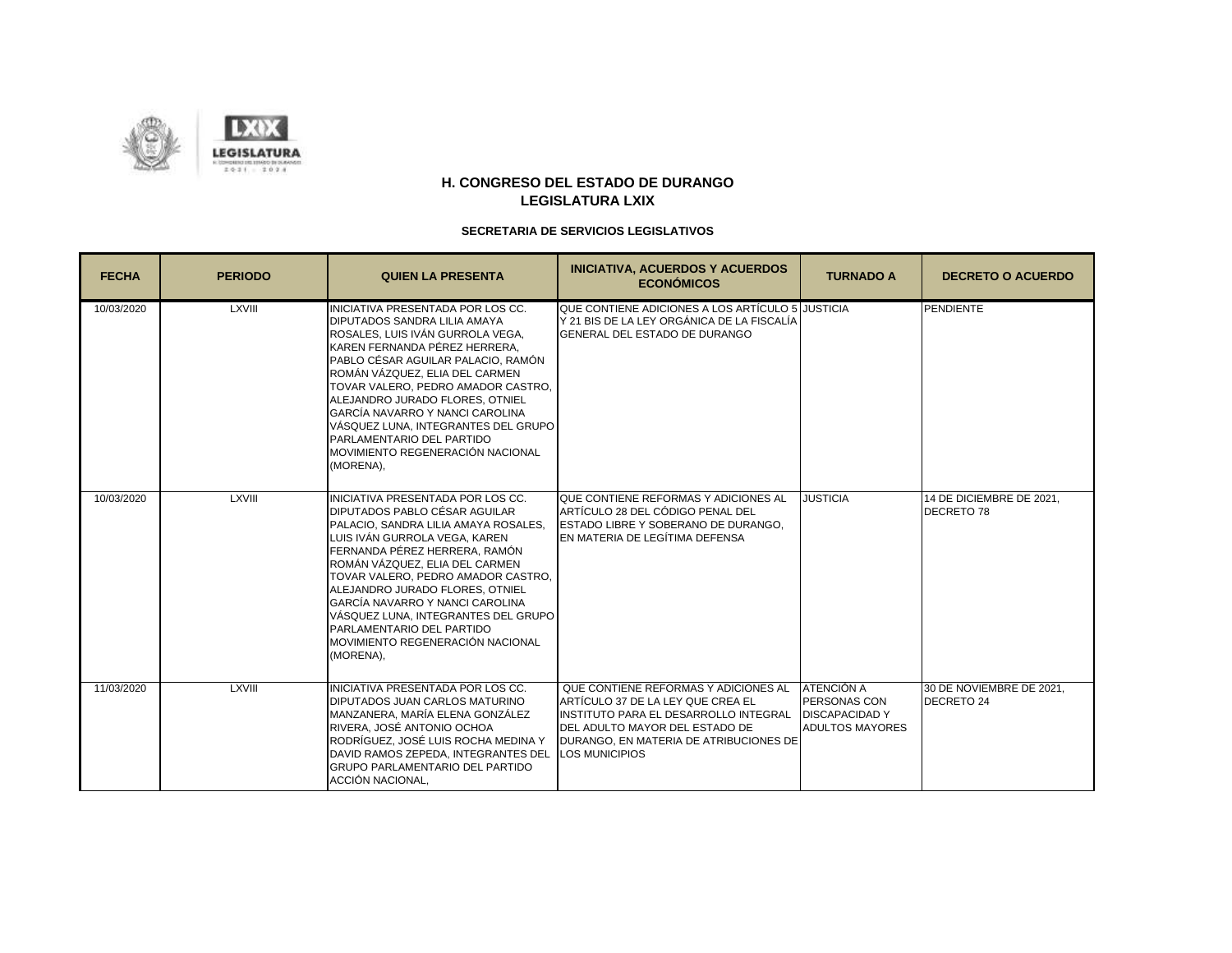

| <b>FECHA</b> | <b>PERIODO</b> | <b>QUIEN LA PRESENTA</b>                                                                                                                                                                                                                                                                                                                                                                                                                        | <b>INICIATIVA, ACUERDOS Y ACUERDOS</b><br><b>ECONÓMICOS</b>                                                                                                                                                                | <b>TURNADO A</b>                              | <b>DECRETO O ACUERDO</b>               |
|--------------|----------------|-------------------------------------------------------------------------------------------------------------------------------------------------------------------------------------------------------------------------------------------------------------------------------------------------------------------------------------------------------------------------------------------------------------------------------------------------|----------------------------------------------------------------------------------------------------------------------------------------------------------------------------------------------------------------------------|-----------------------------------------------|----------------------------------------|
| 13/04/2020   | <b>LXVIII</b>  | INICIATIVA PRESENTADA POR LOS CC.<br>DIPUTADOS ESTEBAN ALEJANDRO<br>VILLEGAS VILLARREAL, SONIA CATALINA<br>MERCADO GALLEGOS, GABRIELA<br>HERNÁNDEZ LÓPEZ, ALICIA GUADALUPE<br>GAMBOA MARTÍNEZ Y FRANCISCO JAVIER<br>IBARRA JÁQUEZ, INTEGRANTES DEL<br><b>GRUPO PARLAMENTARIO DEL PARTIDO</b><br>REVOLUCIONARIO INSTITUCIONAL.                                                                                                                   | QUE CONTIENE REFORMA AL ARTÍCULO 1992 UNIDAS JUSTICIA Y<br>DEL CÓDIGO CIVIL DEL ESTADO DE<br>DURANGO. EN MATERIA DE MEDIDAS<br>PALIATIVAS POR LA CONTINGENCIA<br><b>SANITARIA</b>                                          | <b>ADMINISTRACIÓN</b><br><b>PÚBLICA</b>       | <b>PENDIENTE</b>                       |
| 13/04/2020   | <b>LXVIII</b>  | INICIATIVA PRESENTADA POR LOS CC.<br>DIPUTADOS LUIS IVÁN GURROLA VEGA.<br>KAREN FERNANDA PÉREZ HERRERA.<br>PABLO CÉSAR AGUILAR PALACIO, SANDRA<br>LILIA AMAYA ROSALES. RAMÓN ROMÁN<br>VÁZQUEZ. ELIA DEL CARMEN TOVAR<br>VALERO. PEDRO AMADOR CASTRO.<br>ALEJANDRO JURADO FLORES, OTNIEL<br>GARCÍA NAVARRO Y NANCI CAROLINA<br>VÁSQUEZ LUNA, INTEGRANTES DEL GRUPO<br>PARLAMENTARIO DEL PARTIDO<br>MOVIMIENTO REGENERACIÓN NACIONAL<br>(MORENA), | QUE CONTIENE ADICIÓN DEL ARTÍCULO 23 BISÍTRABAJO. PREVISIÓN TPENDIENTE<br>A LA LEY DE LOS TRABAJADORES AL<br>SERVICIO DE LOS TRES PODERES DEL<br><b>ESTADO DE DURANGO</b>                                                  | Y SEGURIDAD SOCIAL                            |                                        |
| 13/04/2020   | <b>LXVIII</b>  | INICIATIVA PRESENTADA POR LOS CC.<br>DIPUTADOS JUAN CARLOS MATURINO<br>MANZANERA. MARÍA ELENA GONZÁLEZ<br>RIVERA. JOSÉ ANTONIO OCHOA<br>RODRÍGUEZ. JOSÉ LUIS ROCHA MEDINA Y<br>DAVID RAMOS ZEPEDA, INTEGRANTES DEL<br><b>GRUPO PARLAMENTARIO DEL PARTIDO</b><br>ACCIÓN NACIONAL.                                                                                                                                                                | QUE CONTIENE REFORMAS Y ADICIONES A LA ATENCIÓN A<br>LEY QUE CREA EL INSTITUTO PARA EL<br>DESARROLLO INTEGRAL DEL ADULTO MAYOR DISCAPACIDAD Y<br>DEL ESTADO DE DURANGO.EN MATERIA DE<br><b>DERECHOS DE ADULTOS MAYORES</b> | <b>PERSONAS CON</b><br><b>ADULTOS MAYORES</b> | 30 DE NOVIEMBRE DE 2021,<br>DECRETO 25 |
| 28/04/2020   | <b>LXVIII</b>  | INICIATIVA ENVIADA POR EL C. DR. JOSÉ QUE CONTIENE REFORMAS ADICIONES Y<br>ROSAS AISPURO TORRES. GOBERNADOR DEROGACIONES AL CÓDIGO PENAL DEL<br>DEL ESTADO DE DURANGO.                                                                                                                                                                                                                                                                          | ESTADO LIBRE Y SOBERANO DE DURANGO.                                                                                                                                                                                        | <b>JUSTICIA</b>                               | <b>PENDIENTE</b>                       |
| 28/04/2020   | LXVIII         | ROSAS AISPURO TORRES, GOBERNADOR CÓDIGO CIVIL DEL ESTADO DE DURANGO.<br>DEL ESTADO DE DURANGO.                                                                                                                                                                                                                                                                                                                                                  | INICIATIVA ENVIADA POR EL C. DR. JOSÉ QUE CONTIENE REFORMAS Y ADICIONES AL                                                                                                                                                 | <b>JUSTICIA</b>                               | <b>PENDIENTE</b>                       |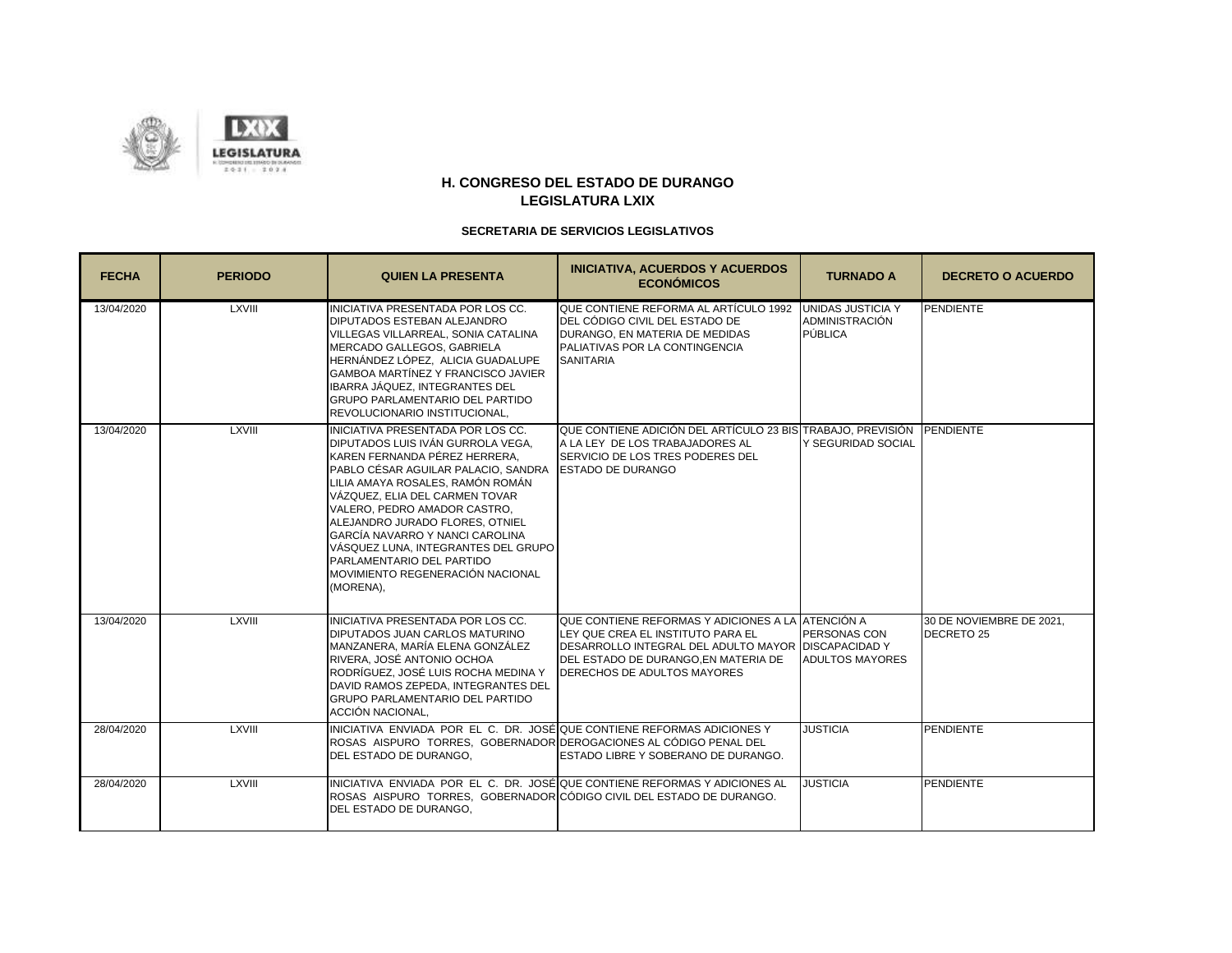

| <b>FECHA</b> | <b>PERIODO</b> | <b>QUIEN LA PRESENTA</b>                                                                                                                                                                                                                                                                                                                                                                                                                        | <b>INICIATIVA, ACUERDOS Y ACUERDOS</b><br><b>ECONÓMICOS</b>                                                                                                                                                              | <b>TURNADO A</b>                   | <b>DECRETO O ACUERDO</b>                                               |
|--------------|----------------|-------------------------------------------------------------------------------------------------------------------------------------------------------------------------------------------------------------------------------------------------------------------------------------------------------------------------------------------------------------------------------------------------------------------------------------------------|--------------------------------------------------------------------------------------------------------------------------------------------------------------------------------------------------------------------------|------------------------------------|------------------------------------------------------------------------|
| 28/04/2020   | <b>LXVIII</b>  | INICIATIVA ENVIADA POR EL C. DR. JOSÉ QUE CONTIENE REFORMAS ADICIONES Y<br>ROSAS AISPURO TORRES, GOBERNADOR DEROGACIONES A LA LEY DEL INSTITUTO<br>DEL ESTADO DE DURANGO.                                                                                                                                                                                                                                                                       | <b>ESTATAL DE LAS MUJERES.</b>                                                                                                                                                                                           | IGUALDAD Y GÉNERO PENDIENTE        |                                                                        |
| 28/04/2020   | <b>LXVIII</b>  | ROSAS AISPURO TORRES. GOBERNADOR LEY DE LAS MUJERES PARA UNA VIDA SIN<br>DEL ESTADO DE DURANGO.                                                                                                                                                                                                                                                                                                                                                 | INICIATIVA ENVIADA POR EL C. DR. JOSÉ QUE CONTIENE REFORMAS Y ADICIONES A LA IGUALDAD Y GÉNERO PENDIENTE<br>VIOLENCIA.                                                                                                   |                                    |                                                                        |
| 28/04/2020   | <b>LXVIII</b>  | INICIATIVA PRESENTADA POR LOS CC.<br>DIPUTADOS SANDRA LILIA AMAYA<br>ROSALES. LUIS IVÁN GURROLA VEGA.<br>KAREN FERNANDA PÉREZ HERRERA.<br>PABLO CÉSAR AGUILAR PALACIO, RAMÓN<br>ROMÁN VÁZQUEZ. ELIA DEL CARMEN<br>TOVAR VALERO. PEDRO AMADOR CASTRO.<br>ALEJANDRO JURADO FLORES, OTNIEL<br>GARCÍA NAVARRO Y NANCI CAROLINA<br>VÁSQUEZ LUNA, INTEGRANTES DEL GRUPO<br>PARLAMENTARIO DEL PARTIDO<br>MOVIMIENTO REGENERACIÓN NACIONAL<br>(MORENA), | QUE CONTIENE ADICIÓN DE UN PÁRRAFO<br>SEGUNDO AL ARTÍCULO 12 BIS Y ADICIÓN DE IPRESUPUESTO Y<br>UN ARTÍCULO 25 BIS, AMBOS DE LA LEY DE<br>HACIENDA DEL ESTADO DE DURANGO.                                                | HACIENDA.<br><b>CUENTA PÚBLICA</b> | SE DESESTIMA EN SESIÓN<br>ORDINARIA DEL DIA 02 DE<br>DICIEMBRE DE 2021 |
| 28/04/2020   | <b>LXVIII</b>  | DIPUTADOS SANDRA LILIA<br>KAREN FERNANDA PÉREZ HERRERA. PODERES DEL ESTADO DE DURANGO.<br>PABLO CÉSAR AGUILAR PALACIO, RAMÓN<br>ROMÁN VÁZQUEZ. ELIA DEL CARMEN<br>TOVAR VALERO, PEDRO AMADOR CASTRO,<br>ALEJANDRO JURADO FLORES, OTNIEL<br>GARCÍA NAVARRO Y NANCI CAROLINA<br>VÁSQUEZ LUNA, INTEGRANTES DEL GRUPO<br>PARLAMENTARIO<br><b>DEL</b><br>PARTIDO<br>MOVIMIENTO REGENERACIÓN NACIONAL<br>(MORENA),                                    | INICIATIVA PRESENTADA POR LOS CC. QUE CONTIENE ADICIÓN DE LA FRACCIÓN XIVITRABAJO. PREVISIÓN PENDIENTE<br>AMAYA AL ARTÍCULO 55 DE LA LEY DE LOS<br>ROSALES. LUIS IVÁN GURROLA VEGA. TRABAJADORES AL SERVICIO DE LOS TRES | Y SEGURIDAD SOCIAL                 |                                                                        |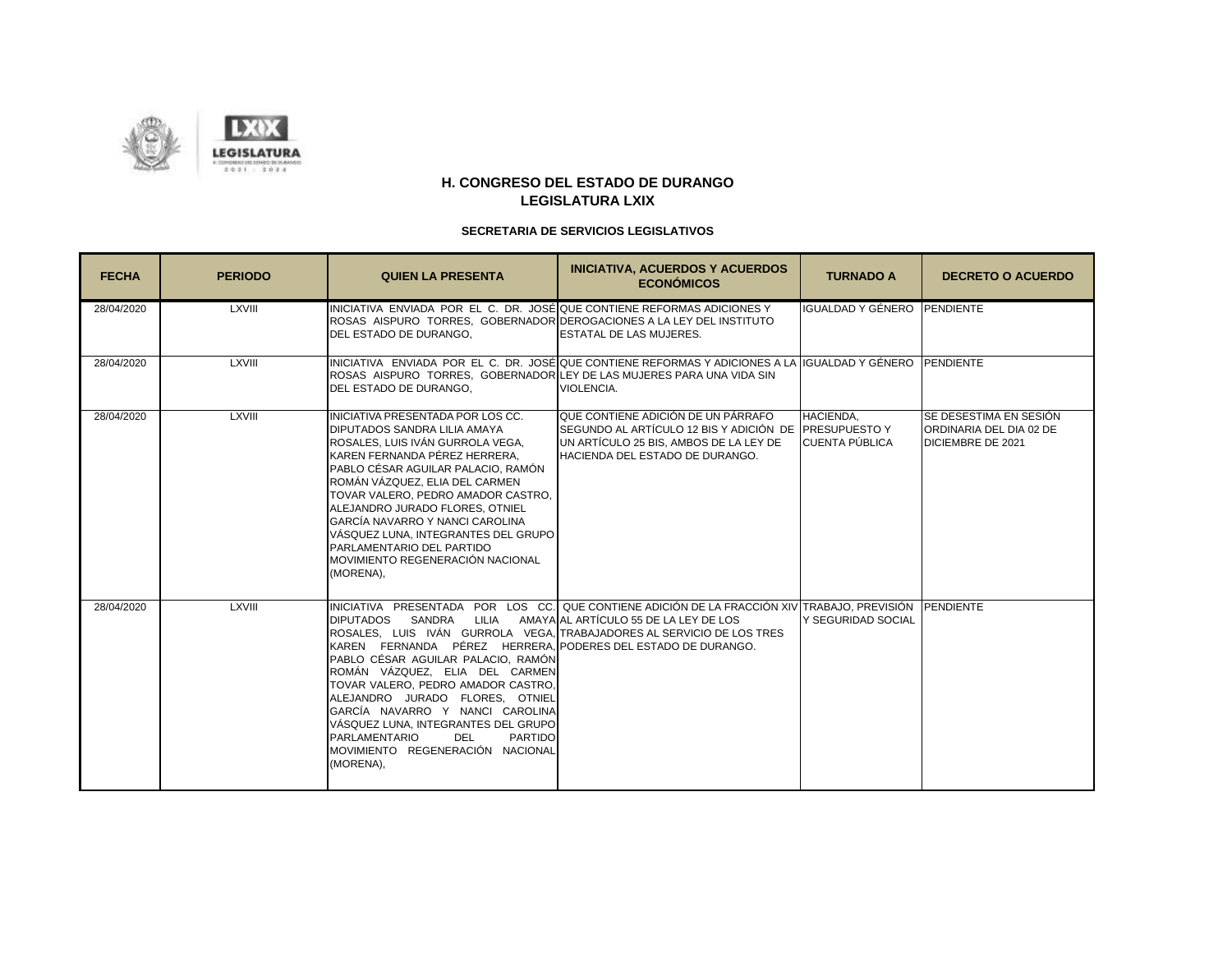

| <b>FECHA</b> | <b>PERIODO</b> | <b>QUIEN LA PRESENTA</b>                                                                                                                                                                                                                                                                                                                                                                                                                        | <b>INICIATIVA, ACUERDOS Y ACUERDOS</b><br><b>ECONÓMICOS</b>                                                    | <b>TURNADO A</b>                        | <b>DECRETO O ACUERDO</b>                                                                                 |
|--------------|----------------|-------------------------------------------------------------------------------------------------------------------------------------------------------------------------------------------------------------------------------------------------------------------------------------------------------------------------------------------------------------------------------------------------------------------------------------------------|----------------------------------------------------------------------------------------------------------------|-----------------------------------------|----------------------------------------------------------------------------------------------------------|
| 05/05/2020   | LXVIII         | INICIATIVA PRESENTADA POR LOS CC.<br>DIPUTADOS SANDRA LILIA AMAYA<br>ROSALES, LUIS IVÁN GURROLA VEGA,<br>KAREN FERNANDA PÉREZ HERRERA,<br>PABLO CÉSAR AGUILAR PALACIO, RAMÓN<br>ROMÁN VÁZQUEZ, ELIA DEL CARMEN<br>TOVAR VALERO, PEDRO AMADOR CASTRO,<br>ALEJANDRO JURADO FLORES, OTNIEL<br>GARCÍA NAVARRO Y NANCI CAROLINA<br>VÁSQUEZ LUNA. INTEGRANTES DEL GRUPO<br>PARLAMENTARIO DEL PARTIDO<br>MOVIMIENTO REGENERACIÓN NACIONAL<br>(MORENA), | QUE CONTIENE ADICIÓN DEL ARTÍCULO 27<br>IBIS AL CÓDIGO PENAL DEL ESTADO LIBRE Y<br><b>ISOBERANO DE DURANGO</b> | <b>JUSTICIA</b>                         | PROCEDASE CON BASE AL<br>ARTÍCULO 103 DE LA LEY<br>ORGÁNICA DEL CONGRESO DEL<br><b>ESTADO DE DURANGO</b> |
| 05/05/2020   | LXVIII         | INICIATIVA PRESENTADA POR LOS CC.<br>DIPUTADOS RIGOBERTO QUIÑONEZ<br>SAMANIEGO, CLAUDIA JULIETA DOMÍNGUEZ DE DURANGO<br>ESPINOZA, CINTHYA LETICIA MARTELL<br>NEVAREZ Y MARIO ALFONSO DELGADO<br>MENDOZA, INTEGRANTES DEL GRUPO<br>PARLAMENTARIO DEL PARTIDO DEL<br>TRABAJO,                                                                                                                                                                     | QUE CONTIENE REFORMAS Y ADICIONES A<br>LA LEY DE TRANSPORTES PARA EL ESTADO                                    | <b>TRÁNSITO Y</b><br><b>TRANSPORTES</b> | <b>PENDIENTE</b>                                                                                         |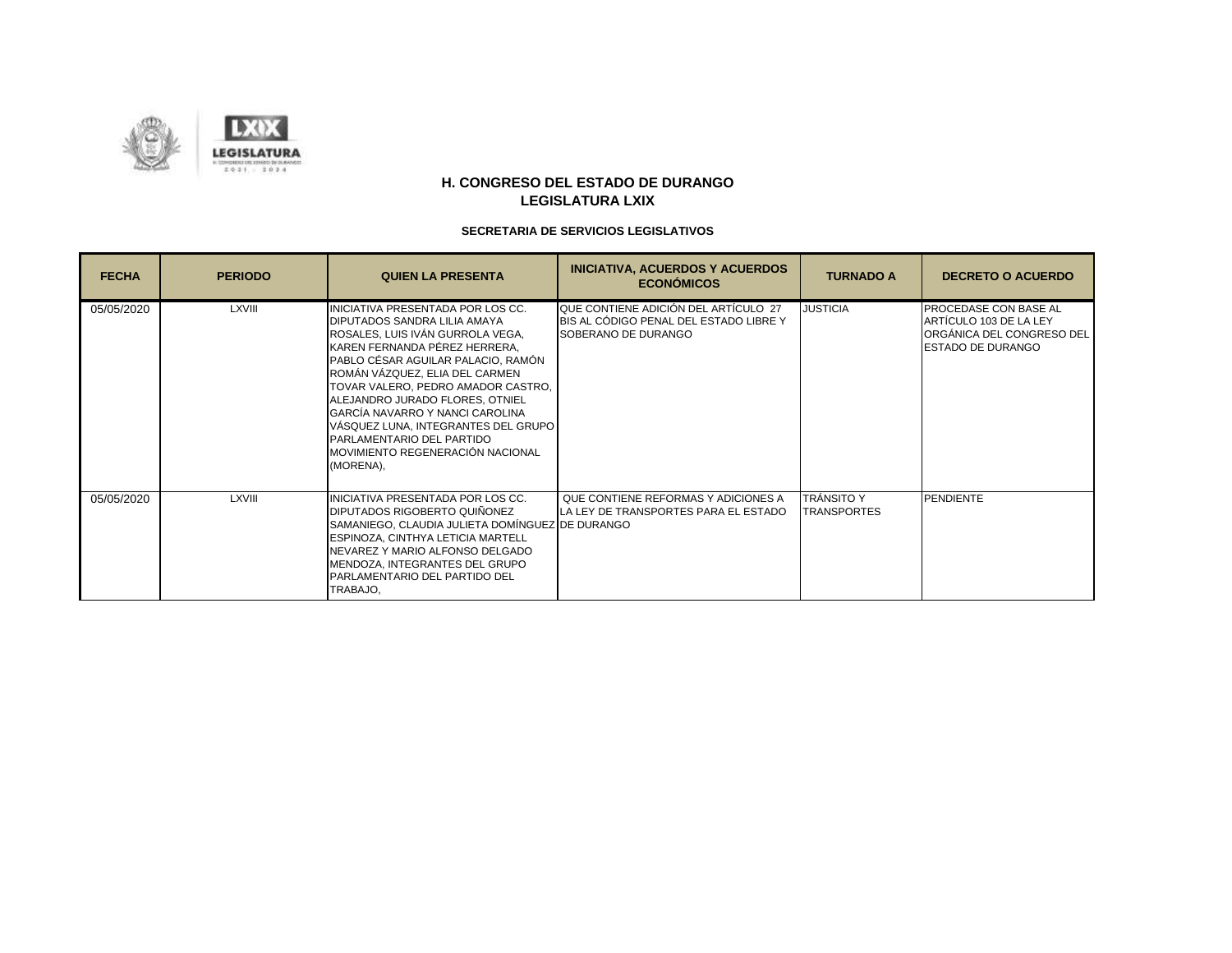

| <b>FECHA</b> | <b>PERIODO</b> | <b>QUIEN LA PRESENTA</b>                                                                                                                                                                                                                                                                                                                                                                                                                                                                                                                                                                                                                                                                       | <b>INICIATIVA, ACUERDOS Y ACUERDOS</b><br><b>ECONÓMICOS</b>                                                                                                | <b>TURNADO A</b>   | <b>DECRETO O ACUERDO</b>               |
|--------------|----------------|------------------------------------------------------------------------------------------------------------------------------------------------------------------------------------------------------------------------------------------------------------------------------------------------------------------------------------------------------------------------------------------------------------------------------------------------------------------------------------------------------------------------------------------------------------------------------------------------------------------------------------------------------------------------------------------------|------------------------------------------------------------------------------------------------------------------------------------------------------------|--------------------|----------------------------------------|
| 12/05/2020   | <b>LXVIII</b>  | INICIATIVA PRESENTADA POR LOS CC.<br>DIPUTADOS SANDRA LILIA AMAYA<br>ROSALES. LUIS IVÁN GURROLA VEGA.<br>PABLO CÉSAR AGUILAR PALACIO, KAREN<br>FERNANDA PÉREZ HERRERA, RAMÓN<br>ROMÁN VÁZQUEZ, ELIA DEL CARMEN<br>TOVAR VALERO, PEDRO AMADOR CASTRO,<br>NANCI CAROLINA VÁSQUEZ LUNA.<br>ALEJANDRO JURADO FLORES Y OTNIEL<br>GARCÍA NAVARRO. INTEGRANTES DEL<br><b>GRUPO PARLAMENTARIO DEL PARTIDO</b><br>MOVIMIENTO REGENERACIÓN NACIONAL<br>(MORENA) Y LOS CC. DIPUTADOS<br>RIGOBERTO QUIÑONEZ SAMANIEGO.<br>CLAUDIA JULIETA DOMÍNGUEZ ESPINOZA.<br>CINTHYA LETICIA MARTELL NEVAREZ Y<br>MARIO ALFONSO DELGADO MENDOZA.<br>INTEGRANTES DEL GRUPO<br>PARLAMENTARIO DEL PARTIDO DEL<br>TRABAJO, | QUE CONTIENE REFORMA A LA FRACCIÓN II<br>DEL ARTÍCULO 79 DE LA LEY DE EJECUCIÓN<br><b>IDE PENAS Y MEDIDAS DE SEGURIDAD DEL</b><br><b>ESTADO DE DURANGO</b> | <b>JUSTICIA</b>    | DECRETO 101, 03 DE MARZO DE<br>2022    |
| 12/05/2020   | <b>LXVIII</b>  | DIPUTADOS JUAN CARLOS MATURINO DEL ARTÍCULO 174 BIS DEL CÓDIGO PENAL<br>MANZANERA, MARÍA ELENA GONZÁLEZ DEL ESTADO LIBRE Y SOBERANO DE<br>JOSÉ<br>RIVERA.<br>ANTONIO<br>RODRÍGUEZ, JOSÉ LUIS ROCHA MEDINA Y FEMINICIDIO.<br>DAVID RAMOS ZEPEDA. INTEGRANTES DEL<br>GRUPO PARLAMENTARIO DEL PARTIDO<br>ACCIÓN NACIONAL.                                                                                                                                                                                                                                                                                                                                                                         | INICIATIVA PRESENTADA POR LOS CC. QUE CONTIENE REFORMA A LA FRACCIÓN III<br>OCHOA DURANGO, EN MATERIA DEL DELITO DE                                        | <b>JUSTICIA</b>    | 14 DE DICIEMBRE DE 2021,<br>DECRETO 81 |
| 12/05/2020   | <b>LXVIII</b>  | INICIATIVA PRESENTADA POR LOS CC.<br>DIPUTADOS RIGOBERTO QUIÑONEZ<br>SAMANIEGO, CLAUDIA JULIETA DOMÍNGUEZ INSTITUCIONES Y PROCEDIMIENTOS<br>ESPINOZA, CINTHYA LETICIA MARTELL<br>NEVAREZ Y MARIO ALFONSO DELGADO<br>MENDOZA, INTEGRANTES DEL GRUPO<br>PARLAMENTARIO DEL PARTIDO DEL<br>TRABAJO,                                                                                                                                                                                                                                                                                                                                                                                                | QUE CONTIENE REFORMA Y ADICIÓN DE UN<br>NUMERAL III AL ARTICULO 64 DE LA LEY DE<br><b>IELECTORALES PARA EL ESTADO DE</b><br><b>DURANGO</b>                 | <b>GOBERNACIÓN</b> | DECRETO 109, 03 DE MARZO DE<br>2022    |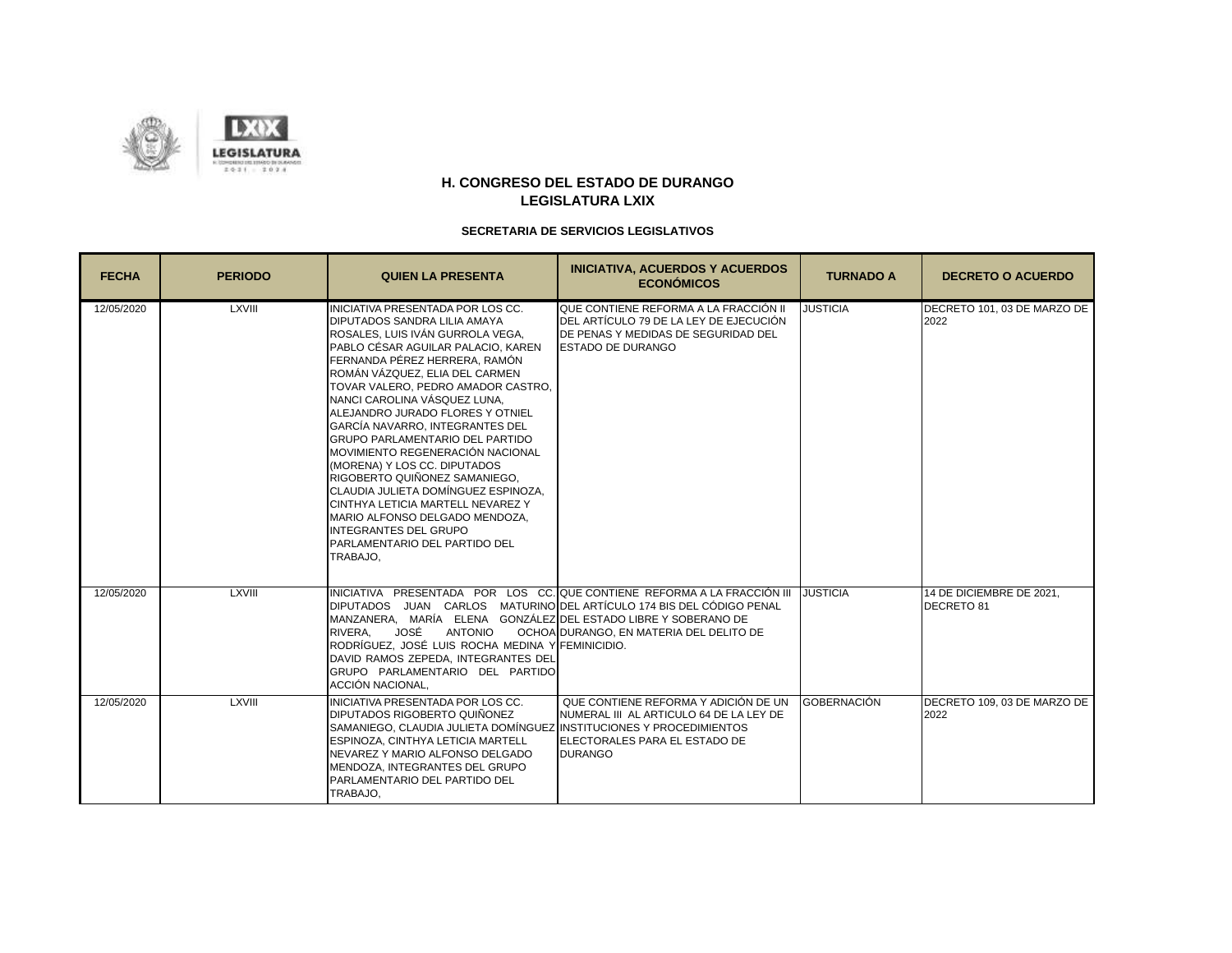

| <b>FECHA</b> | <b>PERIODO</b> | <b>QUIEN LA PRESENTA</b>                                                                                                                                                                                                                                                                                                                                                                                                                                                                   | <b>INICIATIVA, ACUERDOS Y ACUERDOS</b><br><b>ECONÓMICOS</b>                                                                                                                                                                                                                                                                                                                                                                 | <b>TURNADO A</b>                         | <b>DECRETO O ACUERDO</b>                                                                                 |
|--------------|----------------|--------------------------------------------------------------------------------------------------------------------------------------------------------------------------------------------------------------------------------------------------------------------------------------------------------------------------------------------------------------------------------------------------------------------------------------------------------------------------------------------|-----------------------------------------------------------------------------------------------------------------------------------------------------------------------------------------------------------------------------------------------------------------------------------------------------------------------------------------------------------------------------------------------------------------------------|------------------------------------------|----------------------------------------------------------------------------------------------------------|
| 19/05/2020   | <b>LXVIII</b>  | INICIATIVA PRESENTADA POR LOS CC. QUE CONTIENE REFORMAS A LA FRACCIÓN<br>DIPUTADOS ALICIA GUADALUPE GAMBOA CUATRO DEL ARTÍCULO 5 Y LA FRACCIÓN<br>MARTÍNEZ.<br>ESTEBAN<br><b>VILLEGAS</b><br>VILLARREAL.<br>HERNÁNDEZ LÓPEZ. FRANCISCO JAVIER ELECTORALES PARA EL ESTADO DE<br>BARRA JÁQUEZ Y SONIA CATALINA DURANGO, EN MATERIA DE VIOLENCIA<br>MERCADO GALLEGOS, INTEGRANTES DEL POLÍTICA EN RAZÓN DE GÉNERO.<br>GRUPO PARLAMENTARIO DEL PARTIDO<br><b>REVOLUCIONARIO INSTITUCIONAL.</b> | ALEJANDRO UNO DEL ARTÍCULO 198 DE LA LEY DE<br>GABRIELA INSTITUCIONES Y PROCEDIMIENTOS                                                                                                                                                                                                                                                                                                                                      | <b>GOBERNACIÓN</b>                       | SE DESESTIMA EN SESIÓN<br>ORDINARIA DEL DIA 14 DE<br>DICIEMBRE DE 2021                                   |
| 19/05/2020   | <b>LXVIII</b>  | INICIATIVA PRESENTADA POR LOS CC. QUE CONTIENE REFORMA Y ADICIONES AL<br><b>DIPUTADOS</b><br><b>RIGOBERTO</b><br>ESPINOZA, CINTHYA LETICIA MARTELLOURANGO.<br>NEVAREZ Y MARIO ALFONSO DELGADO<br>MENDOZA, INTEGRANTES DEL GRUPO<br>PARLAMENTARIO DEL PARTIDO DEL<br>TRABAJO.                                                                                                                                                                                                               | QUIÑONEZ ARTÍCULO PRIMERO DE LA CONSTITUCIÓN<br>SAMANIEGO, CLAUDIA JULIETA DOMÍNGUEZ POLÍTICA DEL ESTADO LIBRE Y SOBERANO DE                                                                                                                                                                                                                                                                                                | <b>PUNTOS</b><br><b>CONSTITUCIONALES</b> | PROCEDASE CON BASE AL<br>ARTÍCULO 103 DE LA LEY<br>ORGÁNICA DEL CONGRESO DEL<br><b>ESTADO DE DURANGO</b> |
| 26/05/2020   | <b>LXVIII</b>  | INICIATIVA PRESENTADA POR EL C. DR.<br>JOSÉ ROSAS AISPURO TORRES.<br>GOBERNADOR DEL ESTADO DE DURANGO.                                                                                                                                                                                                                                                                                                                                                                                     | EN LA CUAL SOLICITA AUTORIZACIÓN PARA<br>QUE EL GOBIERNO DEL ESTADO DE<br>DURANGO, ENAJENE A TÍTULO GRATUITO UNA CUENTA PÚBLICA<br>SUPERFICIE DE 2,950.76 METROS<br><b>CUADRADOS DEL PREDIO</b><br>CORRESPONDIENTE A LA PARROQUIA DE SAN<br>ANTONIO DE PADUA, UBICADO EN CALLE DEL<br>GAVILÁN S/N. FRACCIONAMIENTO REAL DEL<br>MEZQUITAL DE LA CIUDAD DE DURANGO.<br>DGO., A FAVOR DE LA ARQUIDIOCESIS DE<br><b>DURANGO</b> | HACIENDA.<br>PRESUPUESTO Y               | <b>PENDIENTE</b>                                                                                         |
| 29/05/2020   | LXVIII         | IINICIATIVA PRESENTADA POR EL C.IQUE.CONTIENE.REFORMAS.Y.ADICIONES.A.<br>DIPUTADO GERARDO VILLARREAL SOLÍS. DIVERSAS DISPOSICIONES DE LA LEY DE<br>REPRESENTANTE DEL PARTIDO VERDE RESPONSABILIDADES DE LOS SERVIDORES<br>ECOLOGÍSTA DE MÉXICO,                                                                                                                                                                                                                                            | PÚBLICOS EN MATERIA DE JUICIO POLÍTICO,<br>DECLARACIÓN DE PROCEDENCIA Y EL<br>EJERCICIO DE FACULTADES LEGISLATIVAS EN<br>MATERIA DE ENJUICIAMIENTO POR<br>RESPONSABILIDADES PÚBLICAS.                                                                                                                                                                                                                                       | RESPONSABILIDADES PENDIENTE              |                                                                                                          |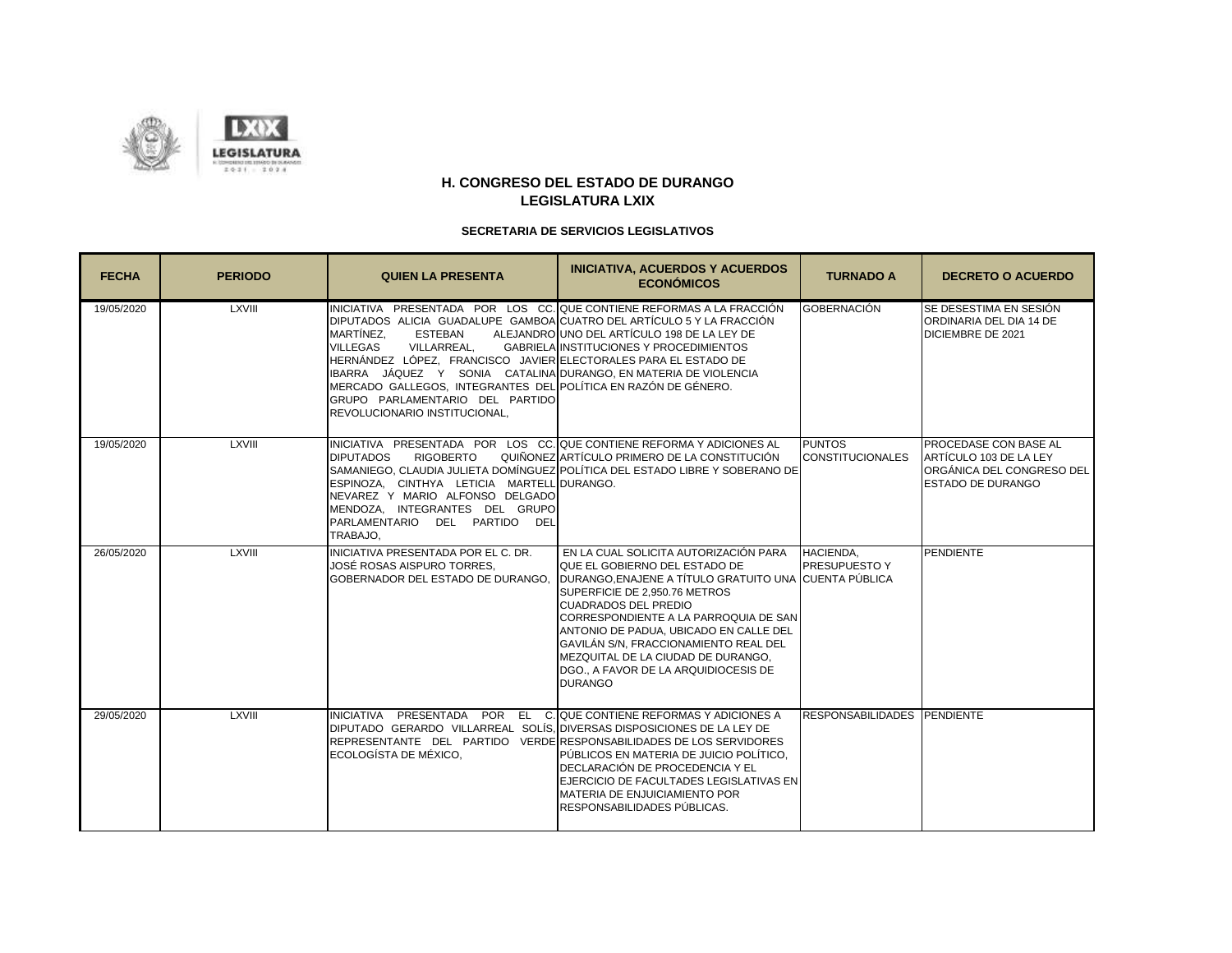

| <b>FECHA</b> | <b>PERIODO</b> | <b>QUIEN LA PRESENTA</b>                                                                                                                                                                                                                                                                                                                                                                                                                                                                                                                                                                                                                       | <b>INICIATIVA, ACUERDOS Y ACUERDOS</b><br><b>ECONÓMICOS</b>                                                                                                                                                                                                                                                                                                                                                                 | <b>TURNADO A</b>                                | <b>DECRETO O ACUERDO</b> |
|--------------|----------------|------------------------------------------------------------------------------------------------------------------------------------------------------------------------------------------------------------------------------------------------------------------------------------------------------------------------------------------------------------------------------------------------------------------------------------------------------------------------------------------------------------------------------------------------------------------------------------------------------------------------------------------------|-----------------------------------------------------------------------------------------------------------------------------------------------------------------------------------------------------------------------------------------------------------------------------------------------------------------------------------------------------------------------------------------------------------------------------|-------------------------------------------------|--------------------------|
| 29/05/2020   | <b>LXVIII</b>  | <b>RIGOBERTO</b><br><b>DIPUTADOS</b><br>ISAMANIEGO. CLAUDIA JULIETA DOMÍNGUEZILA CONSTITUCIÓN POLÍTICA DEL ESTADO<br>PARLAMENTARIO<br>DEL<br>TRABAJO Y POR LOS CC. DIPUTADOS ESTADO DE DURANGO<br>SANDRA LILIA AMAYA ROSALES, LUIS IVAN<br>GURROLA VEGA, PABLO CÉSAR AGUILAR<br>PALACIO. KAREN FERNANDA PÉREZI<br>HERRERA, RAMÓN ROMÁN VÁZQUEZ, ELIA<br>DEL CARMEN TOVAR VALERO, PEDRO<br>CASTRO, NANCI CAROLINA<br>AMADOR<br>VÁSQUEZ LUNA, ALEJANDRO JURADO<br>FLORES Y OTNIEL GARCÍA NAVARRO,<br><b>INTEGRANTES</b><br><b>GRUPO</b><br>DEL<br><b>DEL</b><br><b>PARTIDO</b><br>PARLAMENTARIO<br>MOVIMIENTO REGENERACIÓN NACIONAL<br>(MORENA), | INICIATIVA PRESENTADA POR LOS CC. QUE CONTIENE REFORMAS A LOS ARTÍCULO PUNTOS<br>QUIÑONEZ 63, 66, 70 Y ADICIONA EL ARTÍCULO 68 BIS A<br>ESPINOZA, CINTHYA LETICIA MARTELL LIBRE Y SOBERANO DE DURANGO, ASÍ COMO<br>NEVAREZ Y MARIO ALFONSO DELGADOIREFORMA DE LOS ARTÍCULOS 32 BIS. 82. 88.<br>MENDOZA, INTEGRANTES DEL GRUPO 280, 281 Y 282 DE LA LEY DE INSTITUCIONES Y<br>PARTIDO DELIPROCEDIMIENTOS ELECTORALES PARA EL | <b>CONSTITUCIONALES Y</b><br><b>GOBERNACIÓN</b> | <b>PENDIENTE</b>         |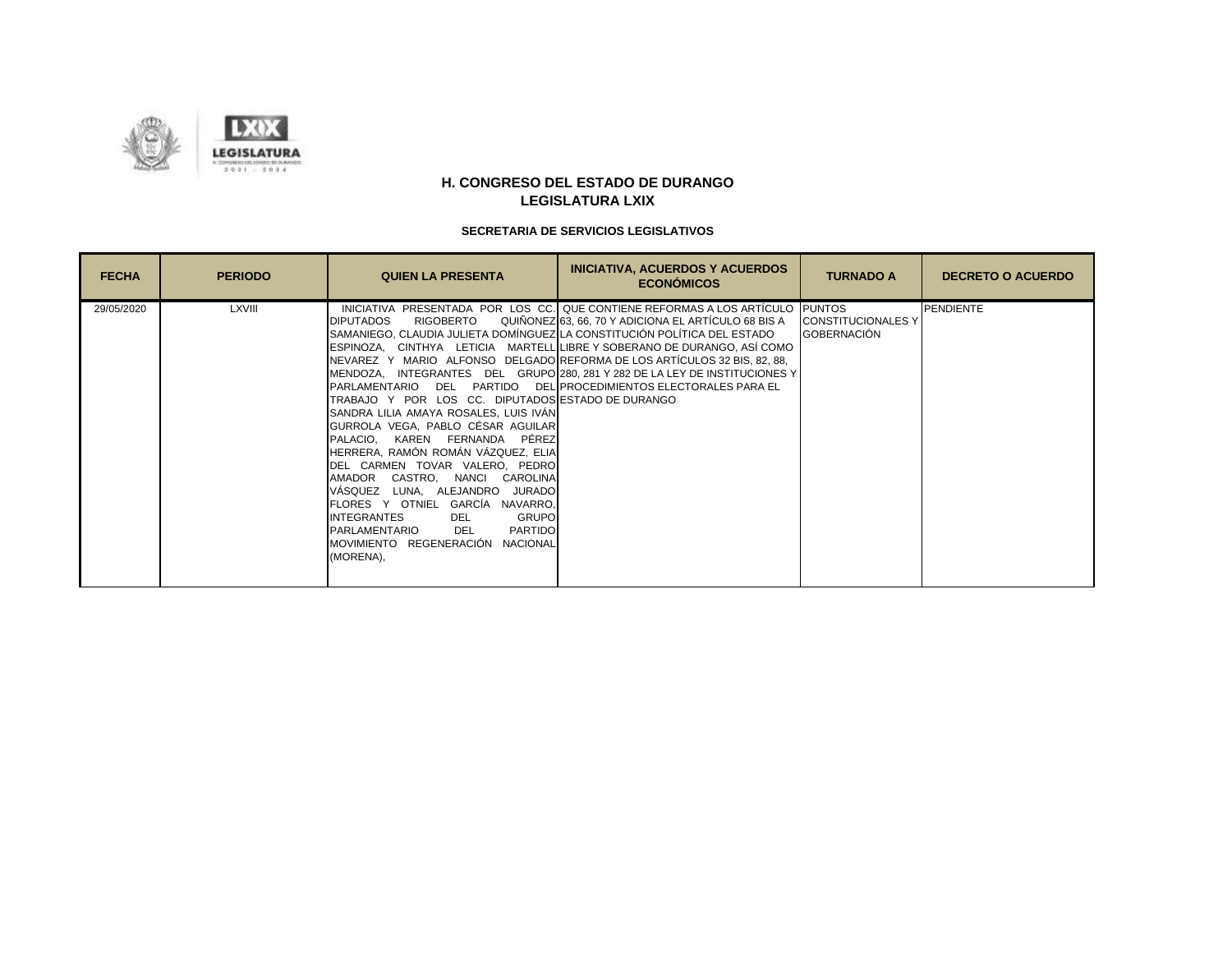

| <b>FECHA</b> | <b>PERIODO</b> | <b>QUIEN LA PRESENTA</b>                                                                                                                                                                                                                                                                                                                                                                                                                                                                                                                                                                                                                                                                                                                                                                                                                                          | <b>INICIATIVA, ACUERDOS Y ACUERDOS</b><br><b>ECONÓMICOS</b>                                                                                                                  | <b>TURNADO A</b>                          | <b>DECRETO O ACUERDO</b> |
|--------------|----------------|-------------------------------------------------------------------------------------------------------------------------------------------------------------------------------------------------------------------------------------------------------------------------------------------------------------------------------------------------------------------------------------------------------------------------------------------------------------------------------------------------------------------------------------------------------------------------------------------------------------------------------------------------------------------------------------------------------------------------------------------------------------------------------------------------------------------------------------------------------------------|------------------------------------------------------------------------------------------------------------------------------------------------------------------------------|-------------------------------------------|--------------------------|
| 29/05/2020   | LXVIII         | INICIATIVA PRESENTADA POR LOS CC.<br>DIPUTADOS RIGOBERTO QUIÑONEZ<br>ISAMANIEGO. CLAUDIA JULIETA DOMÍNGUEZIDE TURISMO DEL ESTADO DE DURANGO.<br>ESPINOZA, CINTHYA LETICIA MARTELL<br>NEVAREZ Y MARIO ALFONSO DELGADO<br>MENDOZA. INTEGRANTES DEL GRUPO<br>PARLAMENTARIO DEL PARTIDO DEL<br>TRABAJO Y POR LOS CC. DIPUTADOS<br>SANDRA LILIA AMAYA ROSALES, LUIS IVÁN<br>GURROLA VEGA. PABLO CÉSAR AGUILAR<br>PALACIO, KAREN FERNANDA PÉREZ<br>HERRERA. RAMÓN ROMÁN VÁZQUEZ. ELIA<br>DEL CARMEN TOVAR VALERO. PEDRO<br>AMADOR CASTRO, NANCI CAROLINA<br>VÁSQUEZ LUNA, ALEJANDRO JURADO<br>FLORES Y OTNIEL GARCÍA NAVARRO.<br><b>INTEGRANTES DEL GRUPO</b><br>PARLAMENTARIO DEL PARTIDO<br>MOVIMIENTO REGENERACIÓN NACIONAL<br>(MORENA). EN SESIÓN ORDINARIA SE<br>ADHIEREN LOS CC. DIPUTADOS: ESTEBAN<br>ALEJADRO VILLEGAS VILLARREAL Y<br>GABRIELA HERNÁNDEZ LÓPEZ | QUE CONTIENE ADICIÓN DEL ARTÍCULO 65<br>BIS Y REFORMA AL ARTICULO 70 DE LA LEY                                                                                               | <b>TURISMO Y</b><br><b>CINEMATOGRAFÍA</b> | <b>PENDIENTE</b>         |
| 09/06/2020   | LXVIII         | INICIATIVA PRESENTADA POR LOS CC.<br>DIPUTADOS JUAN CARLOS MATURINO<br>MANZANERA. MARÍA ELENA GONZÁLEZ<br>RIVERA. JOSÉ ANTONIO OCHOA<br>RODRÍGUEZ. JOSE LUIS ROCHA MEDINA Y<br>DAVID RAMOS ZEPEDA. INTEGRANTES DEL<br><b>GRUPO PARLAMENTARIO DEL PARTIDO</b><br>ACCIÓN NACIONAL.                                                                                                                                                                                                                                                                                                                                                                                                                                                                                                                                                                                  | QUE CONTIENE REFORMAS A DIVERSOS<br>ARTÍCULOS DE LA LEY DE SALUD DEL<br>ESTADO DE DURANGO. EN MATERIA DE<br>ATRIBUCIONES DE LOS AYUNTAMIENTOS EN<br><b>EL RUBRO DE SALUD</b> | SALUD PÚBLICA                             | <b>PENDIENTE</b>         |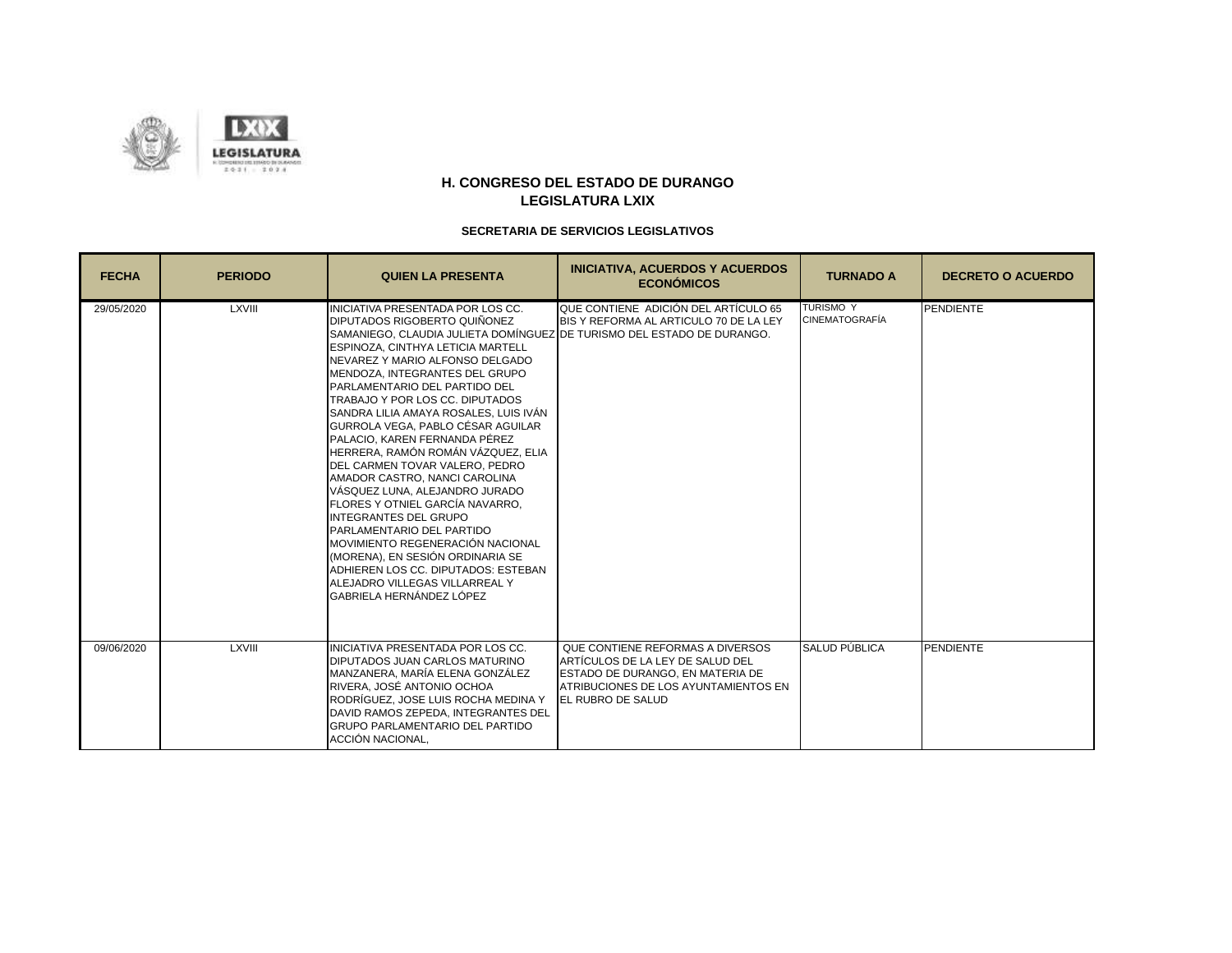

| <b>FECHA</b> | <b>PERIODO</b> | <b>QUIEN LA PRESENTA</b>                                                                                                                                                                                                                                                                                                                                                                                                                                                                                                                                                                                                                                                                      | <b>INICIATIVA, ACUERDOS Y ACUERDOS</b><br><b>ECONÓMICOS</b>                                                  | <b>TURNADO A</b>   | <b>DECRETO O ACUERDO</b> |
|--------------|----------------|-----------------------------------------------------------------------------------------------------------------------------------------------------------------------------------------------------------------------------------------------------------------------------------------------------------------------------------------------------------------------------------------------------------------------------------------------------------------------------------------------------------------------------------------------------------------------------------------------------------------------------------------------------------------------------------------------|--------------------------------------------------------------------------------------------------------------|--------------------|--------------------------|
| 30/06/2020   | <b>LXVIII</b>  | INICIATIVA PRESENTADA POR LOS CC.<br>DIPUTADOS SANDRA LILIA AMAYA<br>ROSALES. LUIS IVÁN GURROLA VEGA.<br>PABLO CÉSAR AGUILAR PALACIO, KAREN<br>FERNANDA PÉREZ HERRERA. RAMÓN<br>ROMÁN VÁZQUEZ. ELIA DEL CARMEN<br>TOVAR VALERO. PEDRO AMADOR CASTRO.<br>NANCI CAROLINA VÁSQUEZ LUNA.<br>ALEJANDRO JURADO FLORES Y OTNIEL<br>GARCÍA NAVARRO. INTEGRANTES DEL<br><b>GRUPO PARLAMENTARIO DEL PARTIDO</b><br>MOVIMIENTO REGENERACIÓN NACIONAL Y<br>POR LOS CC. DIPUTADOS RIGOBERTO<br>QUIÑONEZ SAMANIEGO, CLAUDIA JULIETA<br>DOMÍNGUEZ ESPINOZA. CINTHYA LETICIA<br>MARTELL NEVAREZ Y MARIO ALFONSO<br>DELGADO MENDOZA. INTEGRANTES DEL<br><b>GRUPO PARLAMENTARIO DEL PARTIDO DEL</b><br>TRABAJO, | QUE CONTIENE REFORMAS A DIVERSOS<br>IARTÍCULOS DE LA LEY DE SALUD DEL<br><b>ESTADO DE DURANGO</b>            | SALUD PÚBLICA      | PENDIENTE                |
| 04/08/2020   | <b>LXVIII</b>  | DIPUTADOS JUAN CARLOS MATURINO DIVERSOS ARTÍCULOS DE LA LEY DE<br>MANZANERA. MARÍA ELENA GONZÁLEZIINSTITUCIONES Y PROCEDIMIENTOS<br>RIVERA.<br>JOSÉ<br>ANTONIO<br>RODRÍGUEZ, JOSÉ LUIS ROCHA MEDINA Y DURANGO, EN MATERIA ELECTORAL<br>DAVID RAMOS ZEPEDA. INTEGRANTES DEL<br>GRUPO PARLAMENTARIO DEL PARTIDO<br>ACCIÓN NACIONAL,                                                                                                                                                                                                                                                                                                                                                             | INICIATIVA PRESENTADA POR LOS CC. QUE CONTIENE REFORMAS Y ADICIONES A<br>OCHOA ELECTORALES PARA EL ESTADO DE | <b>GOBERNACIÓN</b> | <b>PENDIENTE</b>         |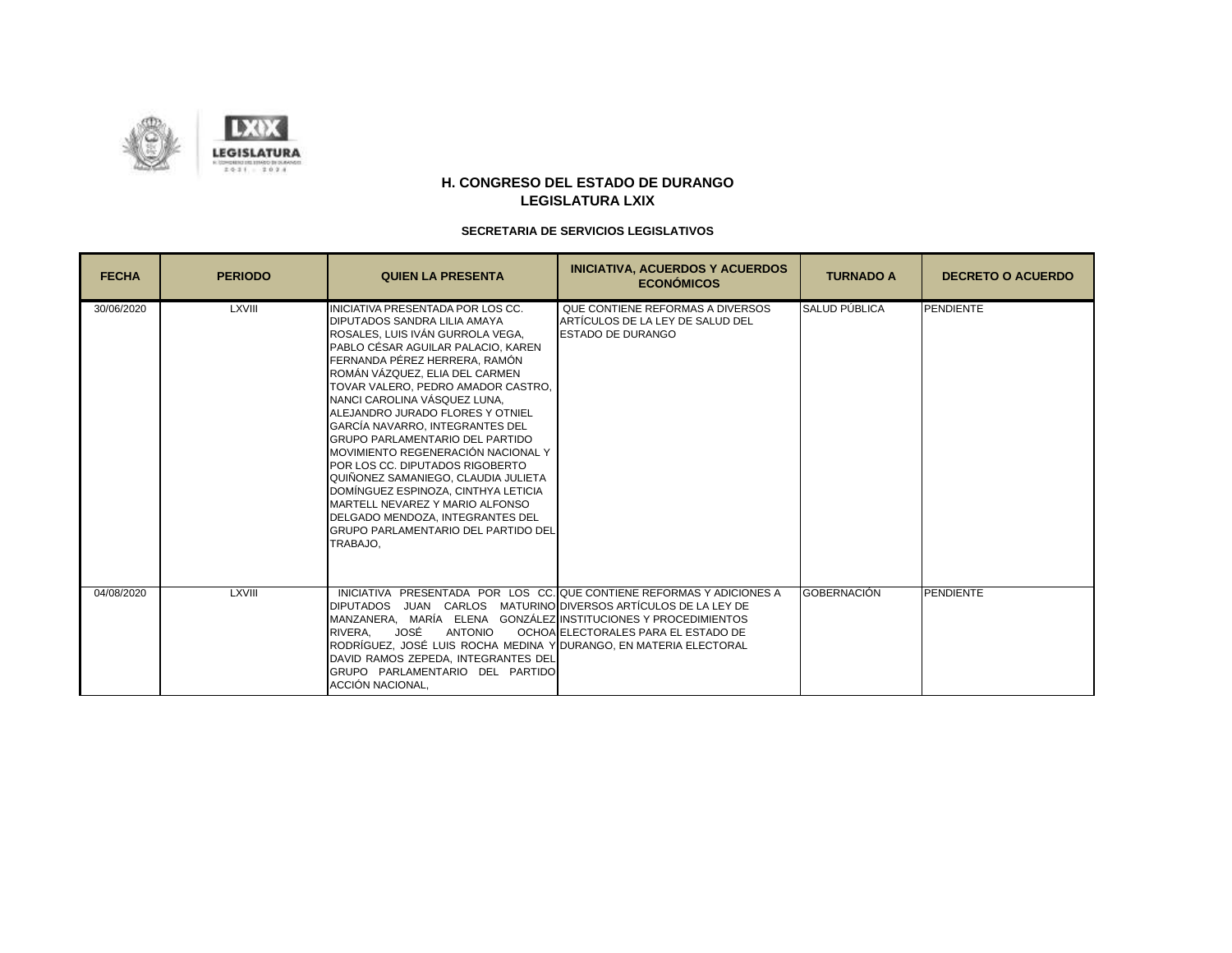

| <b>FECHA</b> | <b>PERIODO</b> | <b>QUIEN LA PRESENTA</b>                                                                                                                                                                                                                                                                                                                                                                                                                                                                                                                                                   | <b>INICIATIVA, ACUERDOS Y ACUERDOS</b><br><b>ECONÓMICOS</b>                  | <b>TURNADO A</b> | <b>DECRETO O ACUERDO</b> |
|--------------|----------------|----------------------------------------------------------------------------------------------------------------------------------------------------------------------------------------------------------------------------------------------------------------------------------------------------------------------------------------------------------------------------------------------------------------------------------------------------------------------------------------------------------------------------------------------------------------------------|------------------------------------------------------------------------------|------------------|--------------------------|
| 08/09/2020   | <b>LXVIII</b>  | INICIATIVA PRESENTADA POR LOS CC.<br>DIPUTADOS SANDRA LILIA AMAYA<br>ROSALES. LUIS IVÁN GURROLA VEGA.<br>KAREN FERNANDA PÉREZ HERRERA,<br>PABLO CÉSAR AGUILAR PALACIO, RAMÓN<br>ROMÁN VÁZQUEZ. ELIA DEL CARMEN<br>TOVAR VALERO, PEDRO AMADOR CASTRO,<br>NANCI CAROLINA VÁSQUEZ LUNA,<br>ALEJANDRO JURADO FLORES, OTNIEL<br>GARCÍA NAVARRO. RIGOBERTO QUIÑONEZ<br>SAMANIEGO, CLAUDIA JULIETA DOMÍNGUEZ<br>ESPINOZA, CINTHYA LETICIA MARTELL<br>NEVÁREZ Y MARIO ALFONSO DELGADO<br>MENDOZA, INTEGRANTES DE LA COALICIÓN<br>PARLAMENTARIA "CUARTA<br>TRANSFORMACIÓN",         | QUE CONTIENE REFORMAS Y ADICIONES A<br>LA LEY DE SALUD DEL ESTADO DE DURANGO | SALUD PÚBLICA    | PENDIENTE                |
| 08/09/2020   | <b>LXVIII</b>  | INICIATIVA PRESENTADA POR LOS CC.<br><b>DIPUTADOS SANDRA LILIA AMAYA</b><br>ROSALES. LUIS IVÁN GURROLA VEGA.<br>KAREN FERNANDA PÉREZ HERRERA.<br>PABLO CÉSAR AGUILAR PALACIO. RAMÓN<br>ROMÁN VÁZQUEZ. ELIA DEL CARMEN<br>TOVAR VALERO, PEDRO AMADOR CASTRO,<br>NANCI CAROLINA VÁSQUEZ LUNA.<br>ALEJANDRO JURADO FLORES . OTNIEL<br>GARCÍA NAVARRO, RIGOBERTO QUIÑONEZ<br>SAMANIEGO. CLAUDIA JULIETA DOMÍNGUEZ<br>ESPINOZA. CINTHYA LETICIA MARTELL<br>NEVÁREZ Y MARIO ALFONSO DELGADO<br>MENDOZA, INTEGRANTES DE LA COALICIÓN<br>PARLAMENTARIA "CUARTA<br>TRANSFORMACIÓN". | QUE CONTIENE REFORMAS Y ADICIONES AL<br>ICÓDIGO CIVIL DEL ESTADO DE DURANGO  | <b>JUSTICIA</b>  | <b>PENDIENTE</b>         |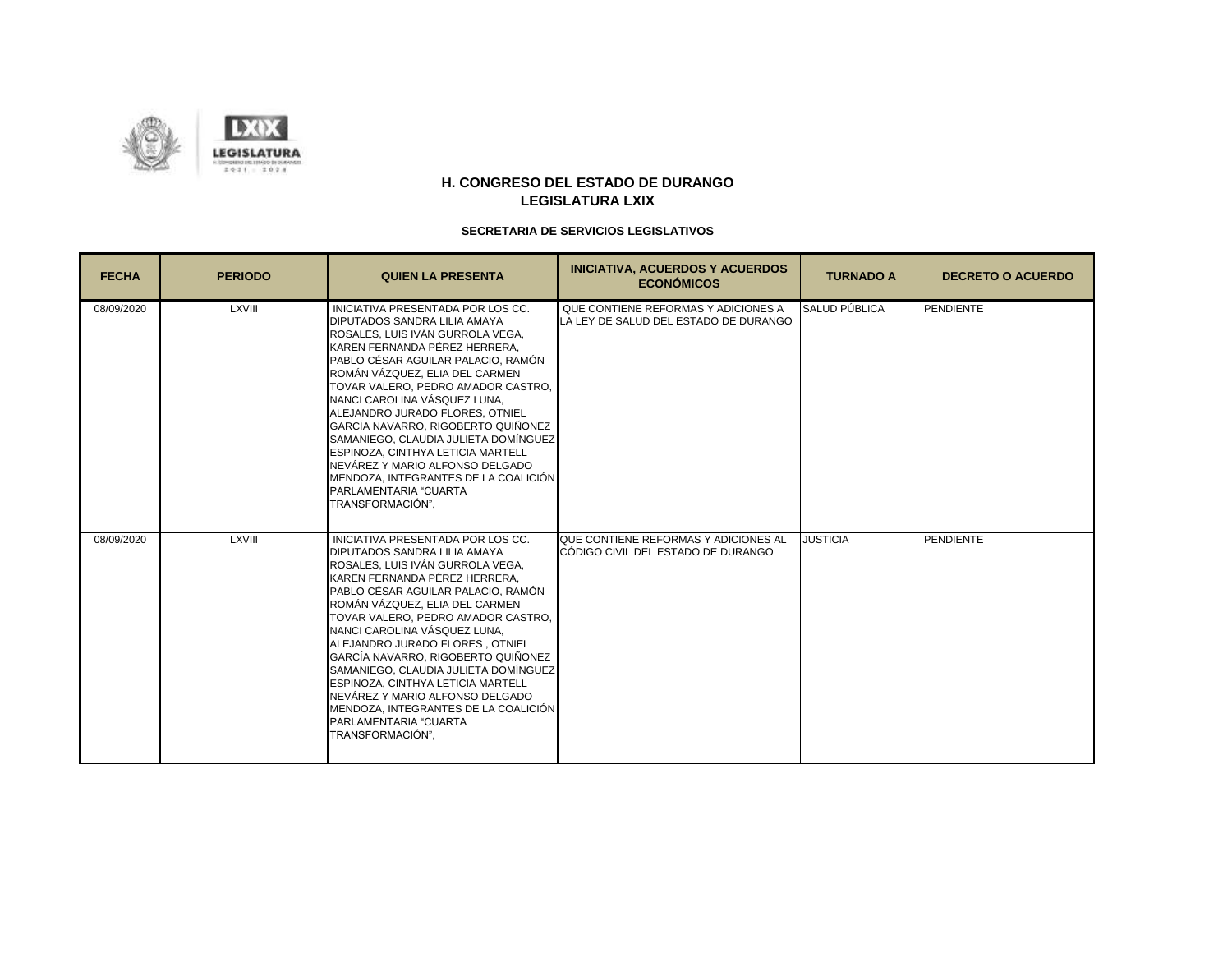

| <b>FECHA</b> | <b>PERIODO</b> | <b>QUIEN LA PRESENTA</b>                                                                                                                                                                                                                                                                                                                                                                                                                                                                                                                                                                                                                                                  | <b>INICIATIVA, ACUERDOS Y ACUERDOS</b><br><b>ECONÓMICOS</b>                                                                                                                                                                   | <b>TURNADO A</b>                                              | <b>DECRETO O ACUERDO</b>                                                                                                                             |
|--------------|----------------|---------------------------------------------------------------------------------------------------------------------------------------------------------------------------------------------------------------------------------------------------------------------------------------------------------------------------------------------------------------------------------------------------------------------------------------------------------------------------------------------------------------------------------------------------------------------------------------------------------------------------------------------------------------------------|-------------------------------------------------------------------------------------------------------------------------------------------------------------------------------------------------------------------------------|---------------------------------------------------------------|------------------------------------------------------------------------------------------------------------------------------------------------------|
| 10/09/2020   | <b>LXVIII</b>  | INICIATIVA PRESENTADA POR LOS CC.<br>DIPUTADOS LUIS IVÁN GURROLA VEGA.<br>SANDRA LILIA AMAYA ROSALES, KAREN<br>FERNANDA PÉREZ HERRERA, PABLO<br>CÉSAR AGUILAR PALACIO, RAMÓN ROMÁN<br>VÁZQUEZ. ELIA DEL CARMEN TOVAR<br>VALERO. PEDRO AMADOR CASTRO. NANCI<br>CAROLINA VÁSQUEZ LUNA. ALEJANDRO<br>JURADO FLORES, OTNIEL GARCÍA<br>NAVARRO, RIGOBERTO QUIÑONEZ<br>SAMANIEGO, CLAUDIA JULIETA DOMÍNGUEZ<br>ESPINOZA. CINTHYA LETICIA MARTELL<br>NEVÁREZ Y MARIO ALFONSO DELGADO<br>MENDOZA, INTEGRANTES DE LA COALICIÓN<br>PARLAMENTARIA "CUARTA<br>TRANSFORMACIÓN", EN SESIÓN ORDINARIA<br>SE ADHIERE LA C. DIPUTADA GERARDO<br><b>VILLARREAL SOLIS</b>                    | QUE CONTIENE REFORMAS A LOS ARTÍCULOS PUNTOS<br>83 Y 98. FRACCIÓN XXVIII DE LA<br>CONSTITUCIÓN POLÍTICA DEL ESTADO LIBRE<br>Y SOBERANO DE DURANGO                                                                             | <b>CONSTITUCIONALES</b>                                       | <b>PROCEDASÉ CON BASE EN AL</b><br>ARTÍCULO 103 DE LA LEY<br>ORGÁNICA DEL CONGRESO DEL<br><b>ESTADO DE DURANGO</b>                                   |
| 10/09/2020   | <b>LXVIII</b>  | INICIATIVA PRESENTADA POR LOS CC.<br>DIPUTADOS RIGOBERTO QUIÑONEZ<br>ESPINOZA, CINTHYA LETICIA MARTELL<br>NEVÁREZ, MARIO ALFONSO DELGADO<br>MENDOZA, SANDRA LILIA AMAYA ROSALES,<br>LUIS IVÁN GURROLA VEGA, KAREN<br>FERNANDA PÉREZ HERRERA. PABLO<br>CÉSAR AGUILAR PALACIO, RAMÓN ROMÁN<br>VÁZQUEZ, ELIA DEL CARMEN TOVAR<br>VALERO, PEDRO AMADOR CASTRO, NANCI<br>CAROLINA VÁSQUEZ LUNA, ALEJANDRO<br>JURADO FLORES Y OTNIEL GARCÍA<br>NAVARRO, INTEGRANTES DE LA COALICIÓN<br>PARLAMENTARIA "CUARTA<br>TRANSFORMACIÓN". EN SESIÓN ORDINARIA<br>SE ADHIEREN LOS CC. DIPUTADOS: ALICIA<br>GUADALUPE GAMBOA MARTÍNEZ,<br>GABRIELA HERNÁNDEZ LÓPEZ Y DAVID<br>RAMOS ZEPEDA | QUE CONTIENE ADICIONES A LA LEY DE LOS<br>DERECHOS DE NIÑAS, NIÑOS Y<br>SAMANIEGO. CLAUDIA JULIETA DOMÍNGUEZ ADOLESCENTES DEL ESTADO DE DURANGO Y IDE NIÑAS. NIÑOS Y<br>AL CÓDIGO PENAL DEL ESTADO LIBRE Y<br><b>SOBERANO</b> | Y DE LOS DERECHOS<br><b>ADOLESCENTES Y</b><br><b>JUSTICIA</b> | ASUNTOS FAMILIARES ASUNTOS FAMILIARES; 14 DE<br>DICIEMBRE DE 2021, DECRETO<br>73. JUSTICIA. SE DESESTIMA EN<br>SESIÓN DEL DIA 26 DE ABRIL DE<br>2022 |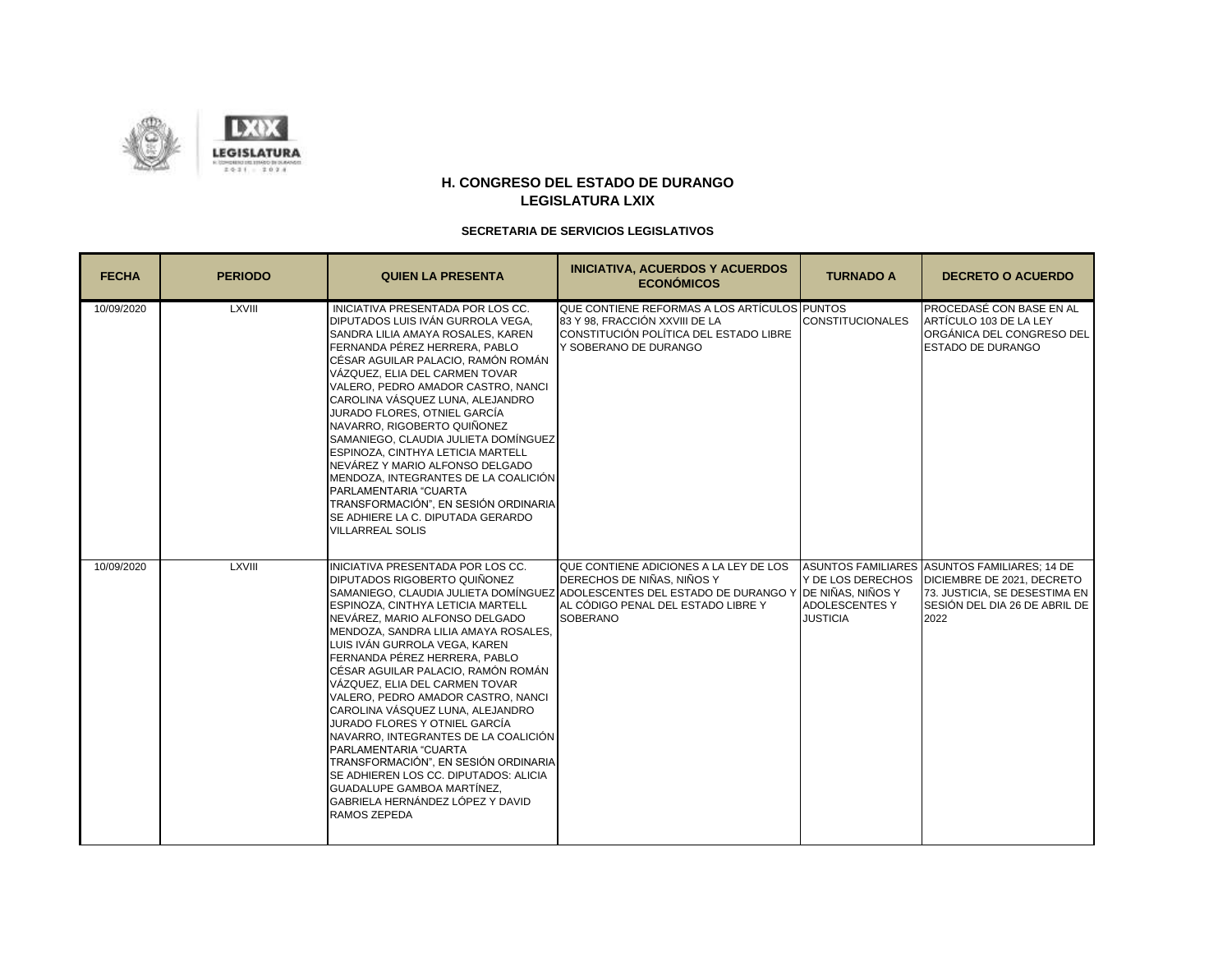

| <b>FECHA</b> | <b>PERIODO</b> | <b>QUIEN LA PRESENTA</b>                                                                                                                                                                                                                                                                                                                                                                                                                                                                                                                                           | <b>INICIATIVA, ACUERDOS Y ACUERDOS</b><br><b>ECONÓMICOS</b>                                                                                                                                                                                                                 | <b>TURNADO A</b>                                                                              | <b>DECRETO O ACUERDO</b>                                                      |
|--------------|----------------|--------------------------------------------------------------------------------------------------------------------------------------------------------------------------------------------------------------------------------------------------------------------------------------------------------------------------------------------------------------------------------------------------------------------------------------------------------------------------------------------------------------------------------------------------------------------|-----------------------------------------------------------------------------------------------------------------------------------------------------------------------------------------------------------------------------------------------------------------------------|-----------------------------------------------------------------------------------------------|-------------------------------------------------------------------------------|
| 06/10/2020   | <b>LXVIII</b>  | INICIATIVA PRESENTADA POR LOS CC.<br>DIPUTADOS SANDRA LILIA AMAYA<br>ROSALES. LUIS IVÁN GURROLA VEGA.<br>KAREN FERNANDA PÉREZ HERRERA,<br>PABLO CÉSAR AGUILAR PALACIO. RAMÓN<br>ROMÁN VÁZQUEZ. ELIA DEL CARMEN<br>TOVAR VALERO. PEDRO AMADOR CASTRO.<br>NANCI CAROLINA VÁSQUEZ LUNA,                                                                                                                                                                                                                                                                               | POR EL QUE SE ADICIONA EL ARTÍCULO 26<br>BIS A LA LEY DE TURISMO DEL ESTADO DE<br>DURANGO. ASÍ COMO UN SEGUNDO PÁRRAFO TRÁNSITO Y<br>A LA FRACCIÓN VII DEL ARTÍCULO 4 DE LA LEY TRANSPORTES<br>DE TRANSPORTES PARA EL ESTADO DE<br><b>DURANGO</b>                           | <b>TURISMOY</b><br><b>CINEMATOGRAFÍA Y</b>                                                    | <b>TRÁNSITO Y TRANSPORTES:</b><br>DECRETO 116, 24 DE MARZO DE<br>2022         |
| 13/10/2020   | LXVIII         | INICIATIVA PRESENTADA POR EL C.<br>DIPUTADO GERARDO VILLARREAL SOLÍS,<br>REPRESENTANTE DEL PARTIDO VERDE<br>ECOLOGISTA DE MÉXICO.                                                                                                                                                                                                                                                                                                                                                                                                                                  | POR EL QUE SE ADICIONA UNA FRACCIÓN<br>XXVII BIS AL ARTÍCULO 2 Y SE REFORMA EL<br>ARTÍCULO 54 DE LA LEY DE DISCIPLINA<br>FINANCIERA Y DE RESPONSABILIDAD<br>HACENDARIA DEL ESTADO DE DURANGO Y<br>SUS MUNICIPIOS, EN MATERIA DE INVERSIÓN<br>PÚBLICA PRODUCTIVA SUSTENTABLE | HACIENDA.<br><b>PRESUPUESTO Y</b><br><b>CUENTA PÚBLICA</b>                                    | SE DESESTIMA EN SESIÓN<br>ORDINARIA DEL DIA 02 DE<br><b>DICIEMBRE DE 2021</b> |
| 13/10/2020   | LXVIII         | INICIATIVA PRESENTADA POR LOS CC.<br>DIPUTADOS SANDRA LILIA AMAYA<br>ROSALES. LUIS IVÁN GURROLA VEGA.<br>PABLO CÉSAR AGUILAR PALACIO, KAREN<br>FERNANDA PÉREZ HERRERA. RAMÓN<br>ROMÁN VÁZQUEZ. ELIA DEL CARMEN<br>TOVAR VALERO, PEDRO AMADOR CASTRO,<br>NANCI CAROLINA VÁSQUEZ LUNA,<br>ALEJANDRO JURADO FLORES, OTNIEL<br>GARCÍA NAVARRO, RIGOBERTO QUIÑONEZ<br>SAMANIEGO, CLAUDIA JULIETA DOMÍNGUEZ<br>ESPINOZA, CINTHYA LETICIA MARTELL<br>NEVÁREZ Y MARIO ALFONSO DELGADO<br>MENDOZA. INTEGRANTES DE LA COALICIÓN<br>PARLAMENTARIA "CUARTA<br>TRANSFORMACIÓN". | POR EL CUAL SE EXPIDE LA LEY PARA LA<br>PROTECCIÓN A LAS MUJERES JEFAS DE<br>FAMILIA EN EL ESTADO DE DURANGO                                                                                                                                                                | ASUNTOS FAMILIARES PENDIENTE<br>Y DE LOS DERECHOS<br>DE NIÑAS, NIÑOS Y<br><b>ADOLESCENTES</b> |                                                                               |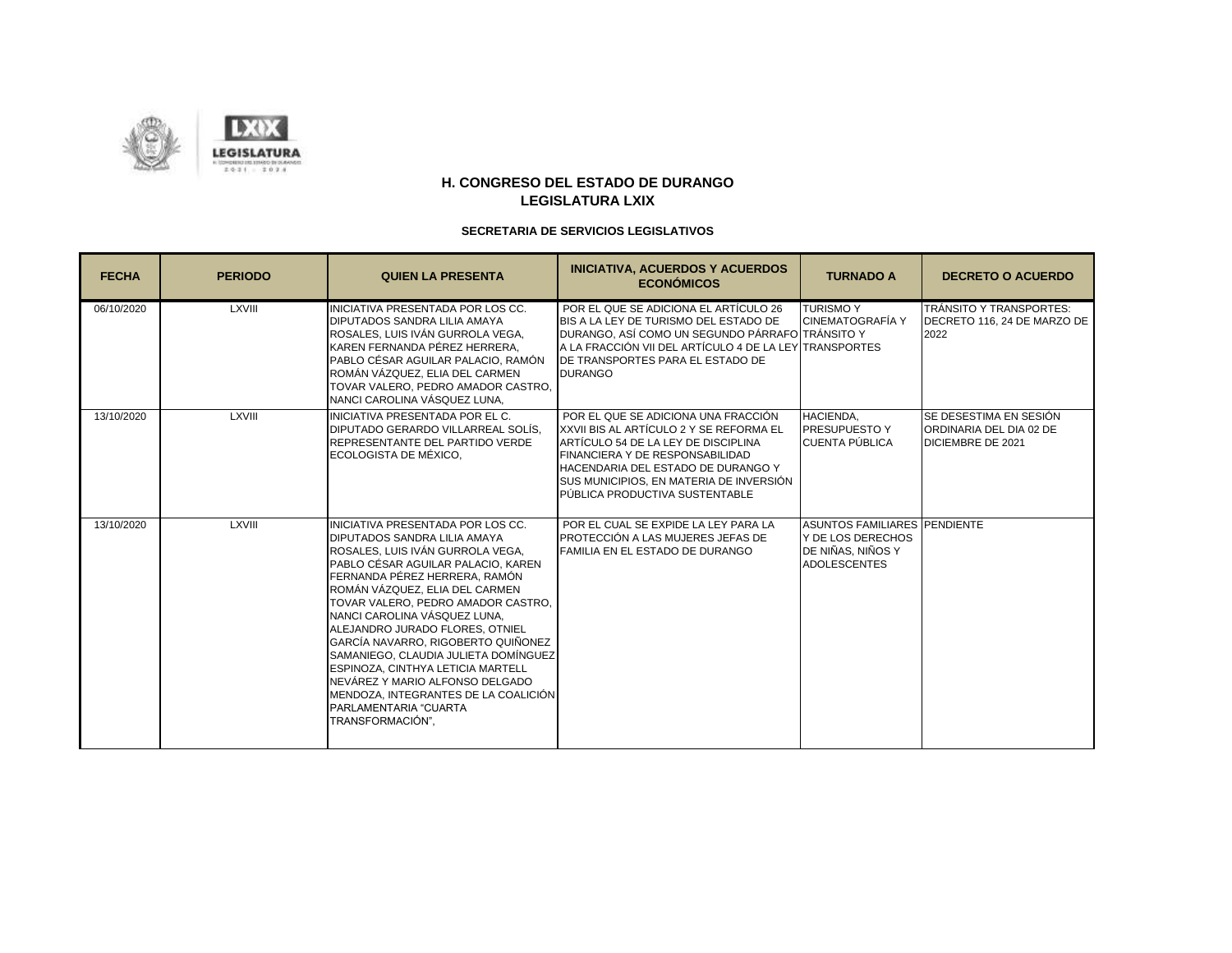

| <b>FECHA</b> | <b>PERIODO</b> | <b>QUIEN LA PRESENTA</b>                                                                                                                                                                                                                                                                                                                                                                                                                                                                                                                                                                            | <b>INICIATIVA, ACUERDOS Y ACUERDOS</b><br><b>ECONÓMICOS</b>                                                                                                                        | <b>TURNADO A</b>                                                                                        | <b>DECRETO O ACUERDO</b> |
|--------------|----------------|-----------------------------------------------------------------------------------------------------------------------------------------------------------------------------------------------------------------------------------------------------------------------------------------------------------------------------------------------------------------------------------------------------------------------------------------------------------------------------------------------------------------------------------------------------------------------------------------------------|------------------------------------------------------------------------------------------------------------------------------------------------------------------------------------|---------------------------------------------------------------------------------------------------------|--------------------------|
| 13/10/2020   | <b>LXVIII</b>  | <b>INICIATIVA PRESENTADA POR LOS CC.</b><br>DIPUTADOS RIGOBERTO QUIÑONEZ<br>SAMANIEGO. CLAUDIA JULIETA DOMÍNGUEZ PARA EL ESTADO DE DURANGO<br>ESPINOZA, CINTHYA LETICIA MARTELL<br>NEVÁREZ. MARIO ALFONSO DELGADO<br>MENDOZA. SANDRA LILIA AMAYA ROSALES.<br>LUIS IVÁN GURROLA VEGA, KAREN<br>FERNANDA PÉREZ HERRERA. PABLO<br>CÉSAR AGUILAR PALACIO, RAMÓN ROMÁN<br>VÁZQUEZ. ELIA DEL CARMEN TOVAR<br>VALERO. PEDRO AMADOR CASTRO. NANCI<br>CAROLINA VÁSQUEZ LUNA, ALEJANDRO<br>JURADO FLORES Y OTNIEL GARCÍA<br>NAVARRO, INTEGRANTES DE LA COALICIÓN<br>PARLAMENTARIA "CUARTA<br>TRANSFORMACIÓN". | QUE CONTIENE MODIFICACIÓN AL ARTÍCULO<br>6 FRACCIÓN VI DE LA LEY DE ADOPCIONES                                                                                                     | ASUNTOS FAMILIARES SE DESESTIMA. 09 DE<br>Y DE LOS DERECHOS<br>DE NIÑAS. NIÑOS Y<br><b>ADOLESCENTES</b> | <b>DICIEMBRE DE 2021</b> |
| 14/10/2020   | LXVIII         | INICIATIVA PRESENTADA POR LOS CC.<br>DIPUTADOS SANDRA LILIA AMAYA<br>ROSALES. LUIS IVÁN GURROLA VEGA.<br>PABLO CÉSAR AGUILAR PALACIO, KAREN<br>FERNANDA PÉREZ HERRERA, RAMÓN<br>ROMÁN VÁZQUEZ. ELIA DEL CARMEN<br>TOVAR VALERO, PEDRO AMADOR CASTRO,<br>ALEJANDRO JURADO FLORES, OTNIEL<br>GARCÍA NAVARRO, NANCI CAROLINA<br>VÁSQUEZ LUNA. RIGOBERTO QUIÑONEZ<br>SAMANIEGO. CLAUDIA JULIETA DOMÍNGUEZ<br>ESPINOZA, CINTHYA LETICIA MARTELL<br>NEVÁREZ Y MARIO ALFONSO DELGADO<br>MENDOZA, INTEGRANTES DE LA COALICIÓN<br>PARLAMENTARIA "CUARTA<br>TRANSFORMACIÓN".                                  | <b>POR EL QUE SE ADICIONA UN NUEVO</b><br>PÁRRAFO SEXTO Y SE RECORREN LOS<br>SUBSECUENTES DEL ARTÍCULO 13 DE LA<br>CONSTITUCIÓN POLÍTICA DEL ESTADO LIBRE<br>Y SOBERANO DE DURANGO | <b>PUNTOS</b><br><b>CONSTITUCIONALES</b>                                                                | <b>PENDIENTE</b>         |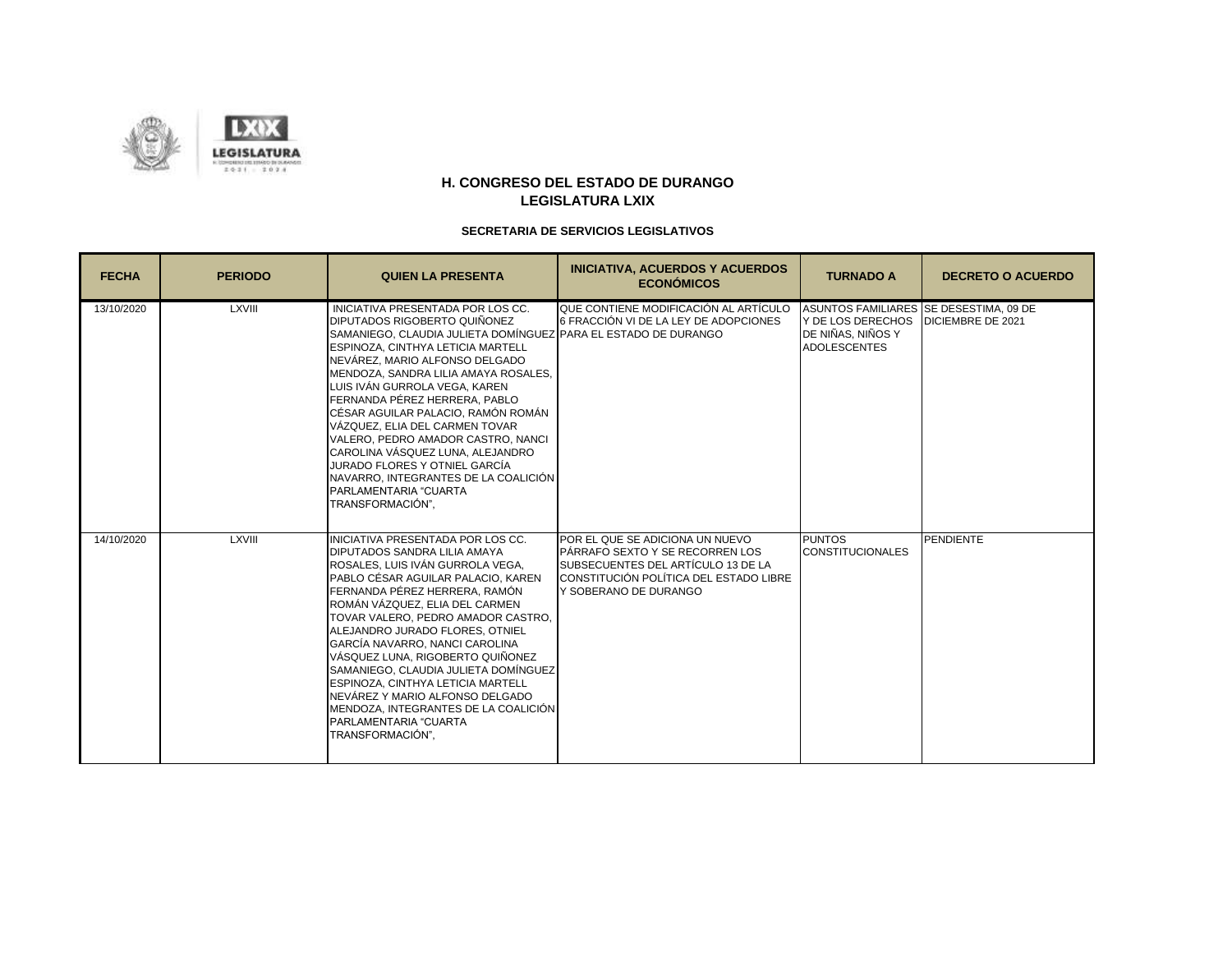

| <b>FECHA</b> | <b>PERIODO</b> | <b>QUIEN LA PRESENTA</b>                                                                                                                                                                                                                                                                                                                                                                                                                                                                                                                                                                                                                                     | <b>INICIATIVA, ACUERDOS Y ACUERDOS</b><br><b>ECONÓMICOS</b>                                                                  | <b>TURNADO A</b> | <b>DECRETO O ACUERDO</b>                                                                   |
|--------------|----------------|--------------------------------------------------------------------------------------------------------------------------------------------------------------------------------------------------------------------------------------------------------------------------------------------------------------------------------------------------------------------------------------------------------------------------------------------------------------------------------------------------------------------------------------------------------------------------------------------------------------------------------------------------------------|------------------------------------------------------------------------------------------------------------------------------|------------------|--------------------------------------------------------------------------------------------|
| 14/10/2020   | <b>LXVIII</b>  | INICIATIVA PRESENTADA POR LOS CC.<br>DIPUTADOS SANDRA LILIA AMAYA<br>ROSALES. LUIS IVÁN GURROLA VEGA.<br>KAREN FERNANDA PÉREZ HERRERA.<br>PABLO CÉSAR AGUILAR PALACIO. RAMÓN<br>ROMÁN VÁZQUEZ. ELIA DEL CARMEN<br>TOVAR VALERO. PEDRO AMADOR CASTRO.<br>NANCI CAROLINA VÁSQUEZ LUNA.<br>ALEJANDRO JURADO FLORES. OTNIEL<br>GARCÍA NAVARRO. RIGOBERTO QUIÑONEZ<br>SAMANIEGO, CLAUDIA JULIETA DOMÍNGUEZ<br>ESPINOZA. CINTHYA LETICIA MARTELL<br>NEVÁREZ Y MARIO ALFONSO DELGADO<br>MENDOZA. INTEGRANTES DE LA COALICIÓN<br>PARLAMENTARIA "CUARTA<br>TRANSFORMACIÓN".                                                                                           | QUE CONTIENE REFORMA AL SEGUNDO<br>PÁRRAFO DEL ARTÍCULO 6° DE LA LEY<br>ORGÁNICA DEL PODER JUDICIAL DEL ESTADO<br>DE DURANGO | <b>JUSTICIA</b>  | PENDIENTE                                                                                  |
| 20/10/2020   | LXVIII         | INICIATIVA PRESENTADA POR LOS CC. POR EL QUE SE ADICIONA UN TERCER<br>SANDRA LILIA<br><b>DIPUTADOS</b><br>ROSALES. LUIS IVÁN GURROLA VEGA SEGURIDAD PÚBLICA PARA EL ESTADO DE<br>PABLO CÉSAR AGUILAR PALACIO, KAREN DURANGO.<br>FERNANDA PÉREZ HERRERA, RAMÓN<br>ROMÁN VÁZQUEZ, ELIA DEL CARMEN<br>TOVAR VALERO, PEDRO AMADOR CASTRO,<br>ALEJANDRO JURADO FLORES, OTNIEL<br>GARCÍA NAVARRO, NANCI CAROLINA<br>VÁSQUEZ LUNA, RIGOBERTO QUIÑONEZ<br>SAMANIEGO, CLAUDIA JULIETA DOMÍNGUEZ<br>ESPINOZA, CINTHYA LETICIA MARTELL<br>NEVÁREZ Y MARIO ALFONSO DELGADO<br>MENDOZA, INTEGRANTES DE LA COALICIÓN<br><b>PARLAMENTARIA</b><br>"CUARTA<br>TRANSFORMACIÓN" | AMAYA PÁRRAFO AL ARTÍCULO 8 DE LA LEY DE                                                                                     |                  | SEGURIDAD PÚBLICA ISE DESESTIMA EN SESIÓN<br>ORDINARIA DEL DIA 30 DE<br>SEPTIEMBRE DE 2021 |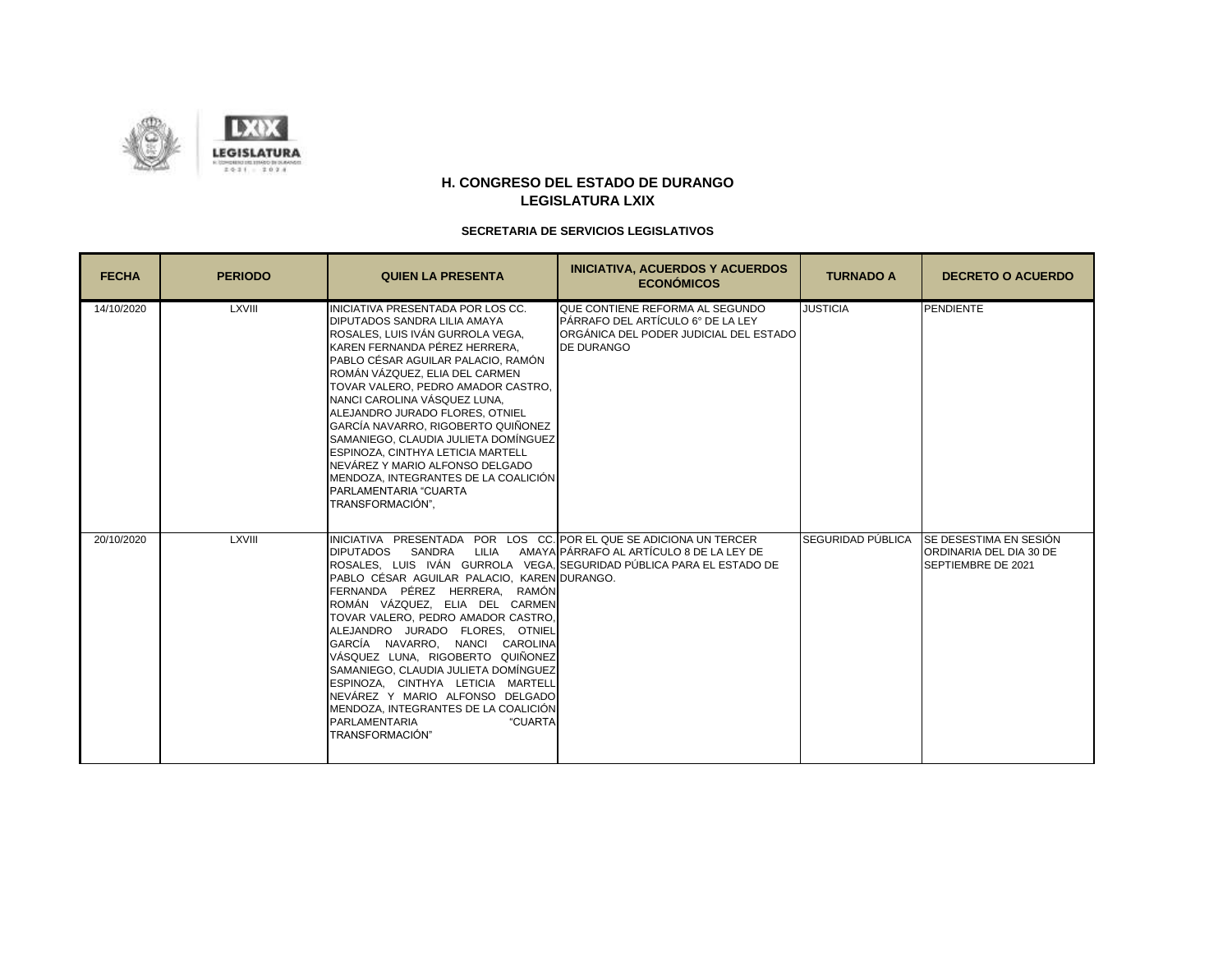

| <b>FECHA</b> | <b>PERIODO</b> | <b>QUIEN LA PRESENTA</b>                                                                                                                                                                                                                                                                                                                                                                                                                                                                                                                                                                                        | <b>INICIATIVA, ACUERDOS Y ACUERDOS</b><br><b>ECONÓMICOS</b>                                                                                                      | <b>TURNADO A</b>                         | <b>DECRETO O ACUERDO</b> |
|--------------|----------------|-----------------------------------------------------------------------------------------------------------------------------------------------------------------------------------------------------------------------------------------------------------------------------------------------------------------------------------------------------------------------------------------------------------------------------------------------------------------------------------------------------------------------------------------------------------------------------------------------------------------|------------------------------------------------------------------------------------------------------------------------------------------------------------------|------------------------------------------|--------------------------|
| 20/10/2020   | <b>LXVIII</b>  | INICIATIVA PRESENTADA POR LOS CC.<br>DIPUTADOS SANDRA LILIA AMAYA<br>ROSALES, LUIS IVÁN GURROLA VEGA,<br>PABLO CÉSAR AGUILAR PALACIO, KAREN<br>FERNANDA PÉREZ HERRERA, RAMÓN<br>ROMÁN VÁZQUEZ, ELIA DEL CARMEN<br>TOVAR VALERO. PEDRO AMADOR CASTRO.<br>ALEJANDRO JURADO FLORES, OTNIEL<br>GARCÍA NAVARRO, NANCI CAROLINA<br>VÁSQUEZ LUNA. RIGOBERTO QUIÑONEZ<br>SAMANIEGO, CLAUDIA JULIETA DOMÍNGUEZ<br>ESPINOZA. CINTHYA LETICIA MARTELL<br>NEVÁREZ Y MARIO ALFONSO DELGADO<br>MENDOZA, INTEGRANTES DE LA COALICIÓN<br>PARLAMENTARIA "CUARTA<br>TRANSFORMACIÓN".                                              | QUE CONTIENE REFORMA AL ARTÍCULO 19 Y<br>SE ADICIONA UN PÁRRAFO SEGUNDO A LA<br>CONSTITUCIÓN POLÍTICA DEL ESTADO LIBRE<br>Y SOBERANO DE DURANGO                  | <b>PUNTOS</b><br><b>CONSTITUCIONALES</b> | PENDIENTE                |
| 20/10/2020   | <b>LXVIII</b>  | INICIATIVA PRESENTADA POR LOS CC.<br>DIPUTADOS SANDRA LILIA AMAYA<br>ROSALES. LUIS IVÁN GURROLA VEGA.<br>PABLO CÉSAR AGUILAR PALACIO, KAREN<br>FERNANDA PÉREZ HERRERA. RAMÓN<br>ROMÁN VÁZQUEZ. ELIA DEL CARMEN<br>TOVAR VALERO, PEDRO AMADOR CASTRO,<br>ALEJANDRO JURADO FLORES, OTNIEL<br>GARCÍA NAVARRO, NANCI CAROLINA<br>VÁSQUEZ LUNA, RIGOBERTO QUIÑONEZ<br>SAMANIEGO, CLAUDIA JULIETA DOMÍNGUEZ<br>ESPINOZA. CINTHYA LETICIA MARTELL<br>NEVÁREZ Y MARIO ALFONSO DELGADO<br>MENDOZA, INTEGRANTES DE LA COALICIÓN<br>PARLAMENTARIA "CUARTA<br>TRANSFORMACIÓN". SE ADHIERE EL<br>DIPUTADO DAVID RAMOS ZEPEDA | QUE CONTIENE REFORMA AL SEGUNDO<br>PÁRRAFO Y SE ADICIONA UN PÁRRAFO<br>TERCERO AL ARTÍCULO 338 DEL CÓDIGO<br>PENAL PARA EL ESTADO LIBRE Y SOBERANO<br>DE DURANGO | <b>JUSTICIA</b>                          | <b>PENDIENTE</b>         |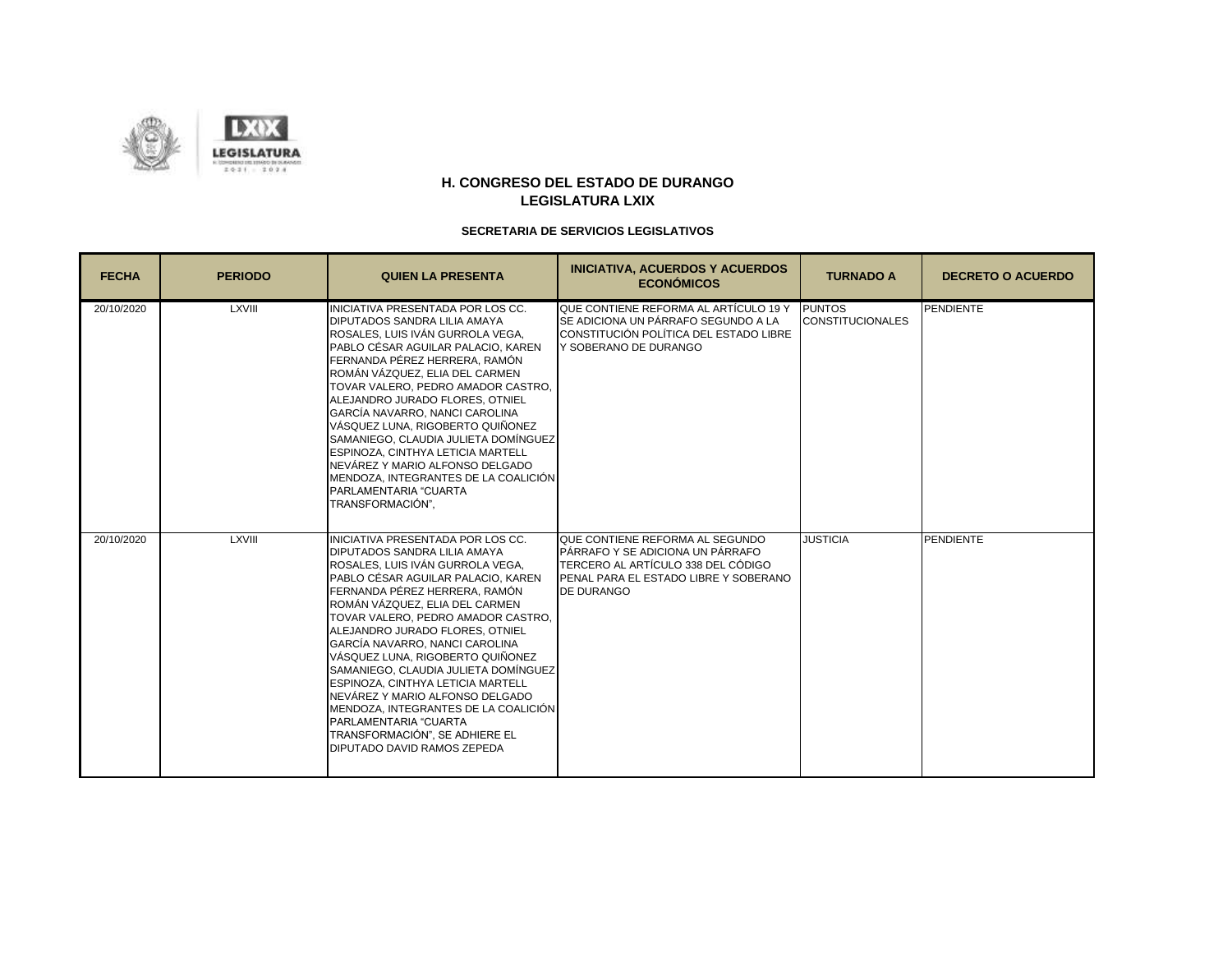

| <b>FECHA</b> | <b>PERIODO</b> | <b>QUIEN LA PRESENTA</b>                                                                                                                                                                                                                                                                                                                                                                                                                                                                                                                                                                                                                           | <b>INICIATIVA, ACUERDOS Y ACUERDOS</b><br><b>ECONÓMICOS</b>                                                                   | <b>TURNADO A</b> | <b>DECRETO O ACUERDO</b> |
|--------------|----------------|----------------------------------------------------------------------------------------------------------------------------------------------------------------------------------------------------------------------------------------------------------------------------------------------------------------------------------------------------------------------------------------------------------------------------------------------------------------------------------------------------------------------------------------------------------------------------------------------------------------------------------------------------|-------------------------------------------------------------------------------------------------------------------------------|------------------|--------------------------|
| 21/10/2020   | LXVIII         | INICIATIVA PRESENTADA POR LOS CC. POR LA QUE SE EXPIDE LA LEY PARA LA<br><b>DIPUTADOS</b><br>SANDRA<br>LILIA<br>ROSALES, LUIS IVÁN GURROLA VEGA, PARA EL ESTADO DE DURANGO.<br>PABLO CÉSAR AGUILAR PALACIO, KAREN<br>FERNANDA PÉREZ HERRERA, RAMÓN<br>ROMÁN VÁZQUEZ, ELIA DEL CARMEN<br>TOVAR VALERO, PEDRO AMADOR CASTRO,<br>ALEJANDRO JURADO FLORES, OTNIEL<br>GARCÍA NAVARRO, NANCI CAROLINA<br>VÁSQUEZ LUNA, RIGOBERTO QUIÑONEZ<br>SAMANIEGO, CLAUDIA JULIETA DOMÍNGUEZ<br>ESPINOZA, CINTHYA LETICIA MARTELL<br>NEVÁREZ Y MARIO ALFONSO DELGADO<br>MENDOZA, INTEGRANTES DE LA COALICIÓN<br><b>PARLAMENTARIA</b><br>"CUARTA<br>TRANSFORMACIÓN", | AMAYA ATENCIÓN INTEGRAL DEL CÁNCER DE MAMA                                                                                    | SALUD PÚBLICA    | PENDIENTE                |
| 27/10/2020   | LXVIII         | <b>INICIATIVA PRESENTADA POR LOS CC.</b><br>DIPUTADOS SANDRA LILIA AMAYA<br>ROSALES. LUIS IVÁN GURROLA VEGA.<br>PABLO CÉSAR AGUILAR PALACIO. KAREN<br>FERNANDA PÉREZ HERRERA, RAMÓN<br>ROMÁN VÁZQUEZ. ELIA DEL CARMEN<br>TOVAR VALERO, PEDRO AMADOR CASTRO,<br>NANCI CAROLINA VÁSQUEZ LUNA.<br>ALEJANDRO JURADO FLORES, OTNIEL<br>GARCÍA NAVARRO, RIGOBERTO QUIÑONEZ<br>SAMANIEGO. CLAUDIA JULIETA DOMÍNGUEZ<br>ESPINOZA, CINTHYA LETICIA MARTELL<br>NEVÁREZ Y MARIO ALFONSO DELGADO<br>MENDOZA, INTEGRANTES DE LA COALICIÓN<br>PARLAMENTARIA "CUARTA<br>TRANSFORMACIÓN",                                                                          | QUE CONTIENE REFORMA AL SEGUNDO<br>PÁRRAFO DEL ARTÍCULO 81 DE LA LEY<br>ORGÁNICA DEL PODER JUDICIAL DEL ESTADO<br>DE DURANGO. | <b>JUSTICIA</b>  | PENDIENTE                |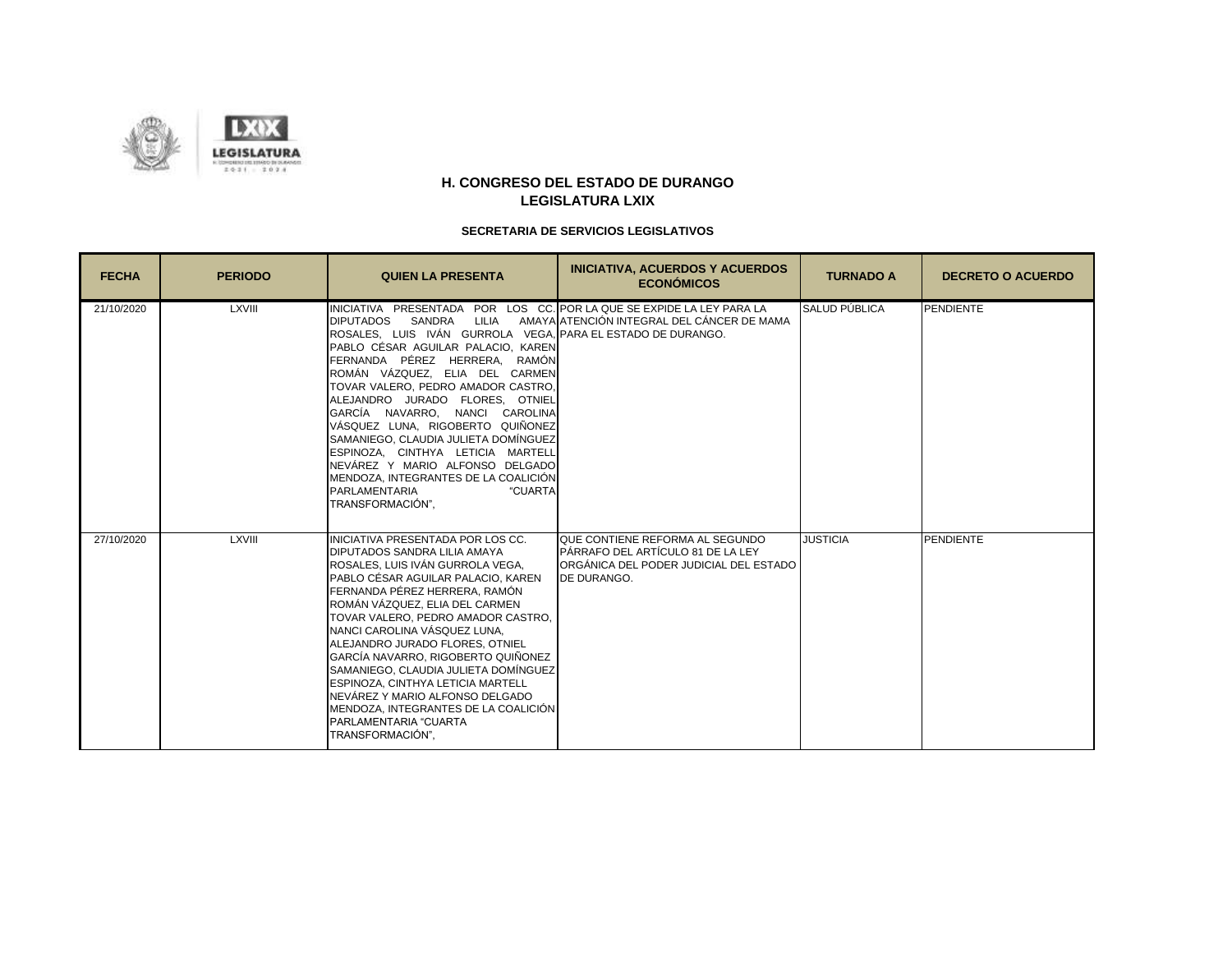

| <b>FECHA</b> | <b>PERIODO</b> | <b>QUIEN LA PRESENTA</b>                                                                                                                                                                                                                                                                                                                        | <b>INICIATIVA, ACUERDOS Y ACUERDOS</b><br><b>ECONÓMICOS</b>                                                                                                                                               | <b>TURNADO A</b>                           | <b>DECRETO O ACUERDO</b> |
|--------------|----------------|-------------------------------------------------------------------------------------------------------------------------------------------------------------------------------------------------------------------------------------------------------------------------------------------------------------------------------------------------|-----------------------------------------------------------------------------------------------------------------------------------------------------------------------------------------------------------|--------------------------------------------|--------------------------|
| 28/10/2020   | LXVIII         | INICIATIVA PRESENTADA POR LOS CC.<br><b>DIPUTADOS SANDRA LILIA AMAYA</b><br>ROSALES. LUIS IVÁN GURROLA VEGA.<br>PABLO CÉSAR AGUILAR PALACIO, KAREN<br>FERNANDA PÉREZ HERRERA, RAMÓN<br>ROMÁN VÁZQUEZ. ELIA DEL CARMEN<br>TOVAR VALERO. PEDRO AMADOR CASTRO.<br>NANCI CAROLINA VÁSQUEZ LUNA.<br>ALEJANDRO JURADO FLORES. OTNIEL                  | POR EL QUE SE REFORMA EL ÚLTIMO<br>PÁRRAFO DEL ARTÍCULO 29 Y SE ADICIONAN<br>DIVERSAS FRACCIONES AL ARTÍCULO 30 DE<br>LA LEY DE DESARROLLO RURAL<br>SUSTENTABLE PARA EL ESTADO DE<br>DURANGO.             | ASUNTOS AGRÍCOLAS PENDIENTE<br>Y GANADEROS |                          |
| 28/10/2020   | LXVIII         | GARCÍA NAVARRO, RICORERTO OLINIONEZ.<br>INICIATIVA PRESENTADA POR LOS CC.<br>DIPUTADOS JUAN CARLOS MATURINO<br>MANZANERA, MARÍA ELENA GONZÁLEZ<br>RIVERA, JOSÉ ANTONIO OCHOA<br>RODRÍGUEZ, JOSÉ LUIS ROCHA MEDINA Y<br>DAVID RAMOS ZEPEDA, INTEGRANTES DEL<br><b>GRUPO PARLAMENTARIO DEL PARTIDO</b><br>ACCIÓN NACIONAL.                        | QUE CONTIENE REFORMAS A LOS ARTÍCULOS LASUNTOS AGRÍCOLAS I PENDIENTE<br>2. 7 Y 82. TODOS DE LA LEY DE DESARROLLO<br>RURAL SUSTENTABLE PARA EL ESTADO DE<br>DURANGO, EN MATERIA DE AGRICULTURA.            | <b>Y GANADEROS</b>                         |                          |
| 10/11/2020   | LXVIII         | INICIATIVA PRESENTADA POR LOS CC.<br>DIPUTADOS JUAN CARLOS MATURINO<br>MANZANERA, MARÍA ELENA GONZÁLEZ<br>RIVERA, JOSÉ ANTONIO OCHOA<br>RODRÍGUEZ. JOSÉ LUIS ROCHA MEDINA Y<br>DAVID RAMOS ZEPEDA, INTEGRANTES DEL<br><b>GRUPO PARLAMENTARIO DEL PARTIDO</b><br>ACCIÓN NACIONAL. SE ADHIERE EL C.<br>DIPUTADO FRANCISCO JAVIER IBARRA<br>JÁQUEZ | QUE CONTIENE REFORMA AL ARTÍCULO 69 DE ATENCIÓN A<br>LA LEY QUE CREA EL INSTITUTO DE<br>ATENCIÓN Y PROTECCIÓN AL MIGRANTE Y SU<br>FAMILIA DEL ESTADO DE DURANGO. EN<br>MATERIA DE ASISTENCIA A MIGRANTES. | <b>MIGRANTES</b>                           | PENDIENTE                |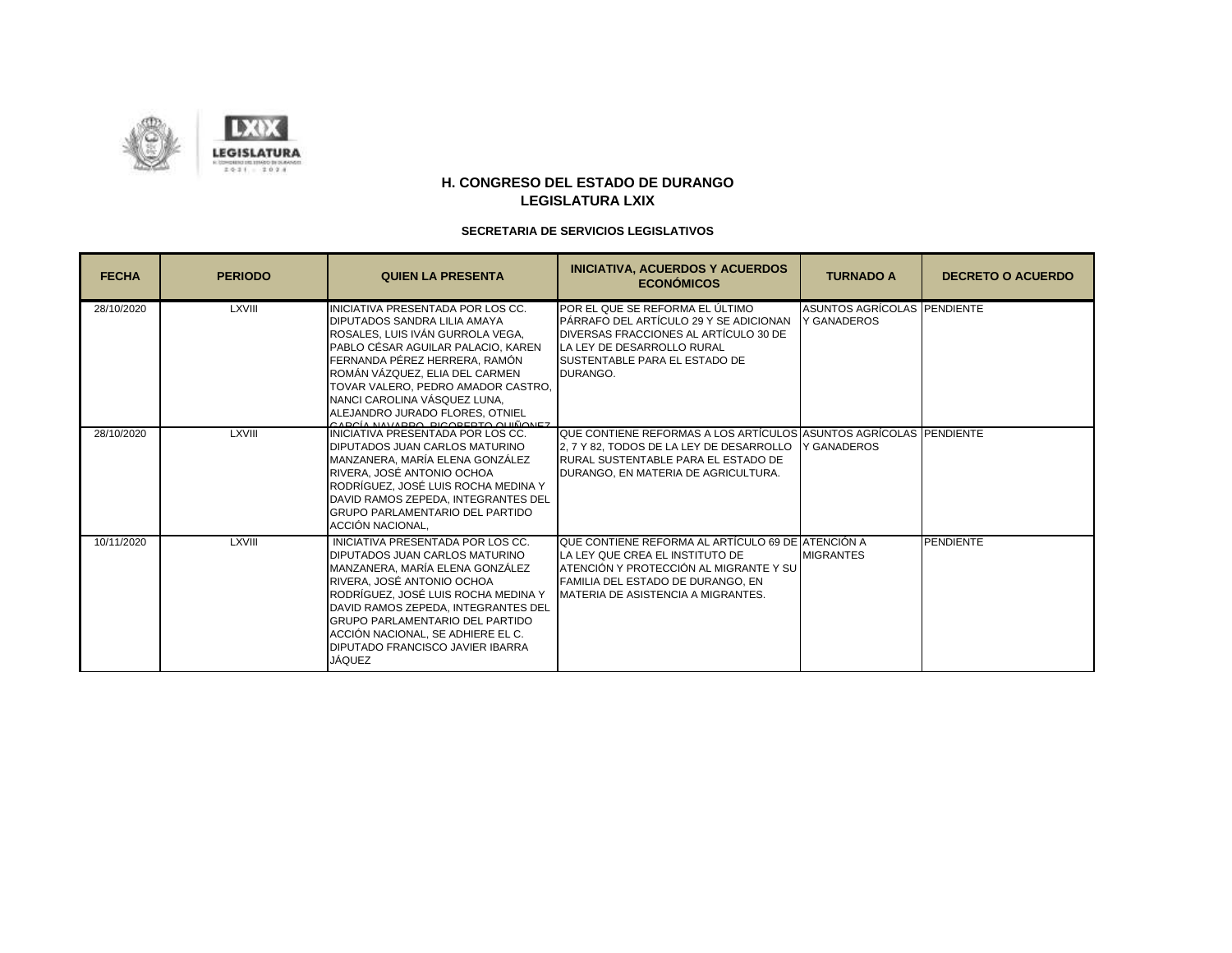

| <b>FECHA</b> | <b>PERIODO</b> | <b>QUIEN LA PRESENTA</b>                                                                                                                                                                                                                                                                                                                                                                                                                                                                                                                                                                                                         | <b>INICIATIVA, ACUERDOS Y ACUERDOS</b><br><b>ECONÓMICOS</b>                                                                                                                                                                                                                                                               | <b>TURNADO A</b>                                           | <b>DECRETO O ACUERDO</b>                                                       |
|--------------|----------------|----------------------------------------------------------------------------------------------------------------------------------------------------------------------------------------------------------------------------------------------------------------------------------------------------------------------------------------------------------------------------------------------------------------------------------------------------------------------------------------------------------------------------------------------------------------------------------------------------------------------------------|---------------------------------------------------------------------------------------------------------------------------------------------------------------------------------------------------------------------------------------------------------------------------------------------------------------------------|------------------------------------------------------------|--------------------------------------------------------------------------------|
| 10/11/2020   | LXVIII         | INICIATIVA PRESENTADA POR LOS CC.<br>DIPUTADOS SANDRA LILIA AMAYA<br>ROSALES. LUIS IVÁN GURROLA VEGA.<br>PABLO CÉSAR AGUILAR PALACIO, KAREN<br>FERNANDA PÉREZ HERRERA. RAMÓN<br>ROMÁN VÁZQUEZ. ELIA DEL CARMEN<br>TOVAR VALERO. PEDRO AMADOR CASTRO.<br>NANCI CAROLINA VÁSQUEZ LUNA.<br>ALEJANDRO JURADO FLORES. OTNIEL<br>GARCÍA NAVARRO. RIGOBERTO QUIÑONEZ<br>SAMANIEGO, CLAUDIA JULIETA DOMÍNGUEZ<br>ESPINOZA. CINTHYA LETICIA MARTELL<br>NEVÁREZ Y MARIO ALFONSO DELGADO<br>MENDOZA, INTEGRANTES DE LA COALICIÓN<br>PARLAMENTARIA "CUARTA<br>TRANSFORMACIÓN".                                                               | QUE CONTIENE REFORMA A LA FRACCIÓN II.<br>DEL ARTÍCULO 58 DE LA LEY DE HACIENDA<br>DEL ESTADO DE DURANGO                                                                                                                                                                                                                  | HACIENDA.<br><b>PRESUPUESTO Y</b><br><b>CUENTA PÚBLICA</b> | SE DESESTIMA EN SESIÓN<br>ORDINARIA DEL DIA 02 DE<br><b>DICIEMBRE DE 2021</b>  |
| 10/11/2020   | <b>LXVIII</b>  | INICIATIVA PRESENTADA POR LOS CC. POR LA QUE AUTORIZA A LOS MUNICIPIOS<br><b>DIPUTADOS</b><br>SANDRA<br>LILIA<br>PABLO CÉSAR AGUILAR PALACIO, KAREN 100% DEL PAGO DE LOS DERECHOS Y/O<br>ROMÁN VÁZQUEZ. ELIA DEL CARMENICOMO DE INHUMACIONES Y PERMISO DE<br>TOVAR VALERO, PEDRO AMADOR CASTRO, CREMACIÓN RELACIONADOS CON LA<br>CAROLINA VÁSQUEZ<br><b>NANCI</b><br>GARCÍA NAVARRO, RIGOBERTO QUIÑONEZ COVID-19.<br>SAMANIEGO. CLAUDIA JULIETA DOMÍNGUEZ<br>ESPINOZA, CINTHYA LETICIA MARTELL<br>NEVÁREZ Y MARIO ALFONSO DELGADO<br>MENDOZA, INTEGRANTES DE LA COALICIÓN<br><b>PARLAMENTARIA</b><br>"CUARTA<br>TRANSFORMACIÓN", | AMAYA DEL ESTADO DE DURANGO QUE DETERMINEN PRESUPUESTO Y<br>ROSALES, LUIS IVÁN GURROLA VEGA, ACOGERSE AL MISMO, CONDONAR HASTA EL<br>FERNANDA PÉREZ HERRERA, RAMÓN PRODUCTOS POR ACTAS DE DEFUNCIÓN, ASÍ<br>LUNA. DISPOSICIÓN FINAL DE LOS RESTOS<br>ALEJANDRO JURADO FLORES. OTNIEL HUMANOS DERIVADOS DE LA PANDEMIA DEL | HACIENDA,<br><b>CUENTA PÚBLICA</b>                         | ISE DESESTIMA EN SESIÓN<br>ORDINARIA DEL DIA 02 DE<br><b>DICIEMBRE DE 2021</b> |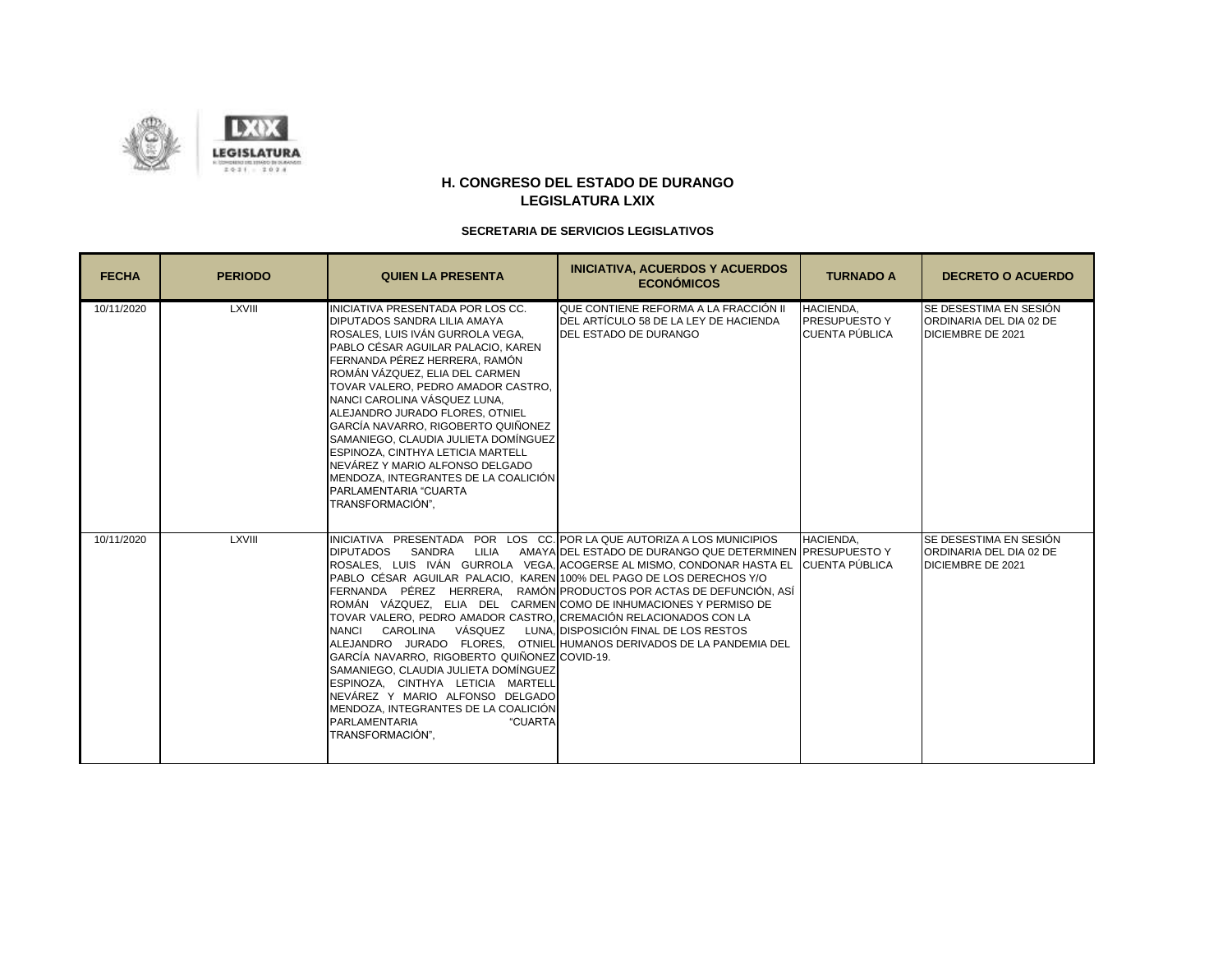

| <b>FECHA</b> | <b>PERIODO</b> | <b>QUIEN LA PRESENTA</b>                                                                                                                                                                                                                                                                                                                                                                                                                                                                                                                                                    | <b>INICIATIVA, ACUERDOS Y ACUERDOS</b><br><b>ECONÓMICOS</b>                                                                                                                   | <b>TURNADO A</b> | <b>DECRETO O ACUERDO</b> |
|--------------|----------------|-----------------------------------------------------------------------------------------------------------------------------------------------------------------------------------------------------------------------------------------------------------------------------------------------------------------------------------------------------------------------------------------------------------------------------------------------------------------------------------------------------------------------------------------------------------------------------|-------------------------------------------------------------------------------------------------------------------------------------------------------------------------------|------------------|--------------------------|
| 18/11/2020   | <b>LXVIII</b>  | INICIATIVA PRESENTADA POR LOS CC.<br><b>DIPUTADOS JUAN CARLOS MATURINO</b><br>MANZANERA, MARÍA ELENA GONZÁLEZ<br>RIVERA, JOSÉ ANTONIO OCHOA<br>RODRÍGUEZ. JOSÉ LUIS ROCHA MEDINA Y<br>DAVID RAMOS ZEPEDA. INTEGRANTES DEL<br><b>GRUPO PARLAMENTARIO DEL PARTIDO</b><br>ACCIÓN NACIONAL,                                                                                                                                                                                                                                                                                     | QUE CONTIENE REFORMA AL ARTÍCULO 5 DE<br>LA LEY PARA EL CONTROL DE BEBIDAS CON<br>CONTENIDO ALCOHÓLICO DEL ESTADO DE<br>DURANGO, EN MATERIA DE PROGRAMAS DE<br>SALUD PÚBLICA. | SALUD PÚBLICA    | PENDIENTE                |
| 18/11/2020   | LXVIII         | INICIATIVA PRESENTADA POR LOS CC.<br><b>DIPUTADOS SANDRA LILIA AMAYA</b><br>ROSALES, LUIS IVÁN GURROLA VEGA,<br>PABLO CÉSAR AGUILAR PALACIO, KAREN<br>FERNANDA PÉREZ HERRERA, RAMÓN<br>ROMÁN VÁZQUEZ, ELIA DEL CARMEN<br>TOVAR VALERO. PEDRO AMADOR CASTRO.<br>INANCI CAROLINA VÁSQUEZ LUNA.<br>ALEJANDRO JURADO FLORES, OTNIEL<br>GARCÍA NAVARRO, RIGOBERTO QUIÑONEZ<br>SAMANIEGO. CLAUDIA JULIETA DOMÍNGUEZ<br>ESPINOZA, CINTHYA LETICIA MARTELL<br>INEVÁREZ Y MARIO ALFONSO DELGADO<br>MENDOZA. INTEGRANTES DE LA COALICIÓN<br>PARLAMENTARIA "CUARTA<br>TRANSFORMACIÓN", | POR EL QUE SE ADICIONA UN SEGUNDO<br>PÁRRAFO AL ARTÍCULO 56 DE LA LEY PARA LA<br>PREVENCIÓN Y GESTIÓN INTEGRAL DE<br><b>RESIDUOS DEL ESTADO DE DURANGO</b>                    | <b>ECOLOGÍA</b>  | <b>PENDIENTE</b>         |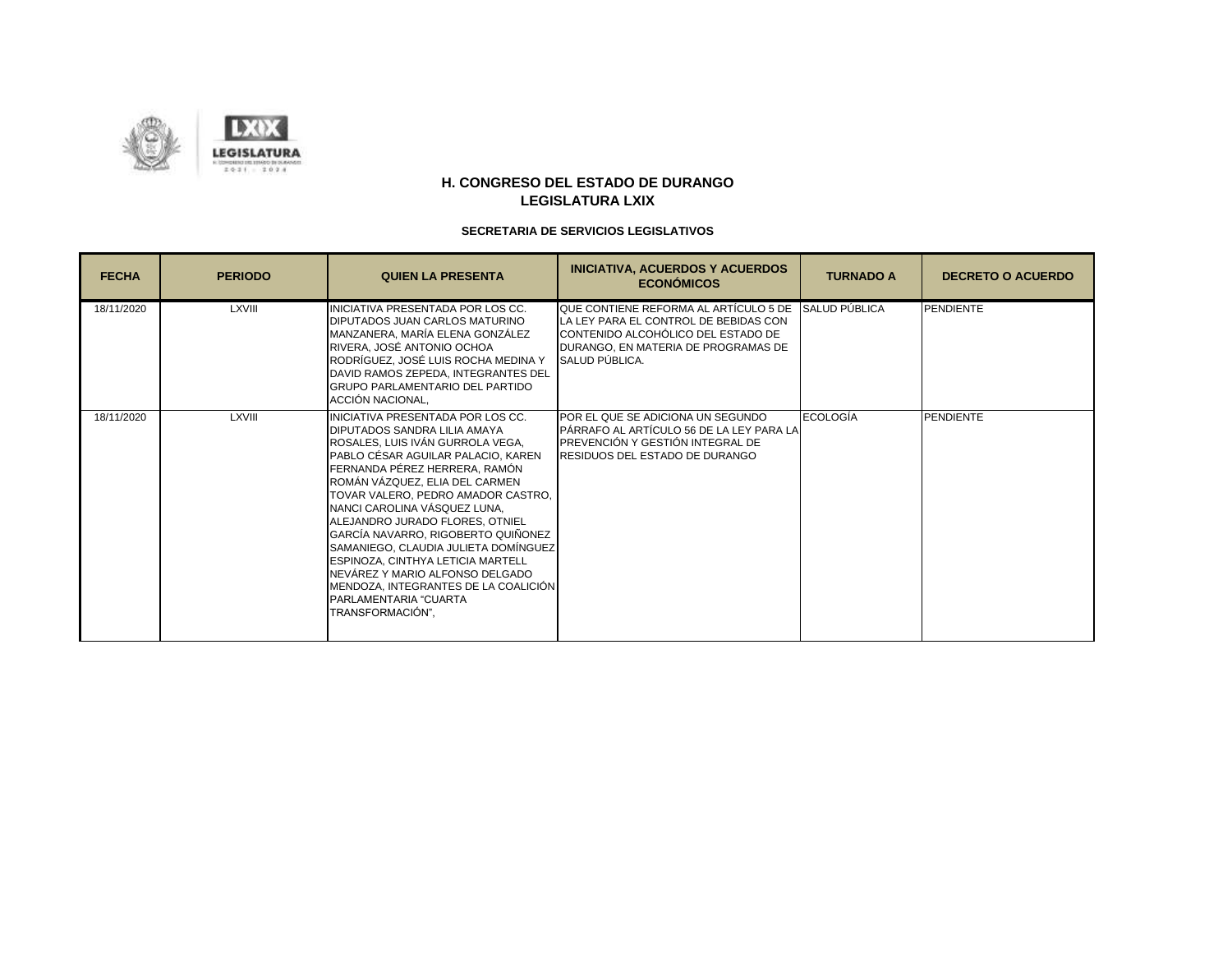

| <b>FECHA</b> | <b>PERIODO</b> | <b>QUIEN LA PRESENTA</b>                                                                                                                                                                                                                                                                                                                                                                                                                                                                                                                                                   | <b>INICIATIVA, ACUERDOS Y ACUERDOS</b><br><b>ECONÓMICOS</b>                                                                                                                                                                | <b>TURNADO A</b>                                                                                                                                                                                                        | <b>DECRETO O ACUERDO</b>                                                                                                                                 |
|--------------|----------------|----------------------------------------------------------------------------------------------------------------------------------------------------------------------------------------------------------------------------------------------------------------------------------------------------------------------------------------------------------------------------------------------------------------------------------------------------------------------------------------------------------------------------------------------------------------------------|----------------------------------------------------------------------------------------------------------------------------------------------------------------------------------------------------------------------------|-------------------------------------------------------------------------------------------------------------------------------------------------------------------------------------------------------------------------|----------------------------------------------------------------------------------------------------------------------------------------------------------|
| 18/11/2020   | LXVIII         | INICIATIVA PRESENTADA POR LOS CC.<br>DIPUTADOS SANDRA LILIA AMAYA<br>ROSALES. LUIS IVÁN GURROLA VEGA.<br>PABLO CÉSAR AGUILAR PALACIO, KAREN<br>FERNANDA PÉREZ HERRERA. RAMÓN<br>ROMÁN VÁZQUEZ. ELIA DEL CARMEN<br>TOVAR VALERO, PEDRO AMADOR CASTRO,<br>NANCI CAROLINA VÁSQUEZ LUNA.<br>ALEJANDRO JURADO FLORES, OTNIEL<br>GARCÍA NAVARRO. RIGOBERTO QUIÑONEZ<br>SAMANIEGO, CLAUDIA JULIETA DOMÍNGUEZ<br>ESPINOZA. CINTHYA LETICIA MARTELL<br>NEVÁREZ Y MARIO ALFONSO DELGADO<br>MENDOZA, INTEGRANTES DE LA COALICIÓN<br>PARLAMENTARIA "CUARTA<br>TRANSFORMACIÓN",         | QUE CONTIENE REFORMAS Y ADICIONES A LA VIGILANCIA DE LA<br>LEY DE FISCALIZACIÓN SUPERIOR DEL<br><b>ESTADO DE DURANGO</b>                                                                                                   | <b>ENTIDAD DE</b><br><b>AUDITORIA SUPERIOR</b><br>DEL ESTADO. EN<br>SESIÓN DEL DÍA 01 DE<br><b>DICIEMBRE SE</b><br>ORDENA SU RETURNO<br>A LA COMISIÓN DE<br><b>HACIENDA.</b><br><b>PRESUPUESTO Y</b><br>CUENTA PÚBLICA. | <b>PENDIENTE</b>                                                                                                                                         |
| 18/11/2020   | <b>LXVIII</b>  | INICIATIVA PRESENTADA POR LOS CC.<br>DIPUTADOS SANDRA LILIA AMAYA<br>ROSALES. LUIS IVÁN GURROLA VEGA.<br>PABLO CÉSAR AGUILAR PALACIO. KAREN<br>FERNANDA PÉREZ HERRERA, RAMÓN<br>ROMÁN VÁZQUEZ. ELIA DEL CARMEN<br>TOVAR VALERO, PEDRO AMADOR CASTRO, DURANGO<br>NANCI CAROLINA VÁSQUEZ LUNA.<br>ALEJANDRO JURADO FLORES, OTNIEL<br>GARCÍA NAVARRO, RIGOBERTO QUIÑONEZ<br>SAMANIEGO. CLAUDIA JULIETA DOMÍNGUEZ<br>ESPINOZA, CINTHYA LETICIA MARTELL<br>NEVÁREZ Y MARIO ALFONSO DELGADO<br>MENDOZA. INTEGRANTES DE LA COALICIÓN<br>PARLAMENTARIA "CUARTA<br>TRANSFORMACIÓN". | QUE CONTIENE ADICIÓN AL ARTÍCULO 126<br>PÁRRAFO SEGUNDO DE LA LEY DE<br>PROTECCIÓN CIVIL DEL ESTADO DE<br>DURANGO. ASÍ COMO ADICIÓN AL ARTÍCULO<br>149 SEGUNDO PÁRRAFO DE LA LEY DE<br>DESARROLLO URBANO PARA EL ESTADO DE | <b>PROTECCIÓN CÍVIL Y</b><br><b>DESARROLLO</b><br><b>URBANO Y OBRAS</b><br><b>PÚBLICAS</b>                                                                                                                              | <b>DESARROLLO URBANO Y</b><br>OBRAS PÚBLICAS. SE<br>DESESTIMA EN SESIÓN<br>ORDINARIA DEL DIA 12 DE MAYO<br>DE 2021. PENDIENTE<br><b>PROTECCIÓN CÍVIL</b> |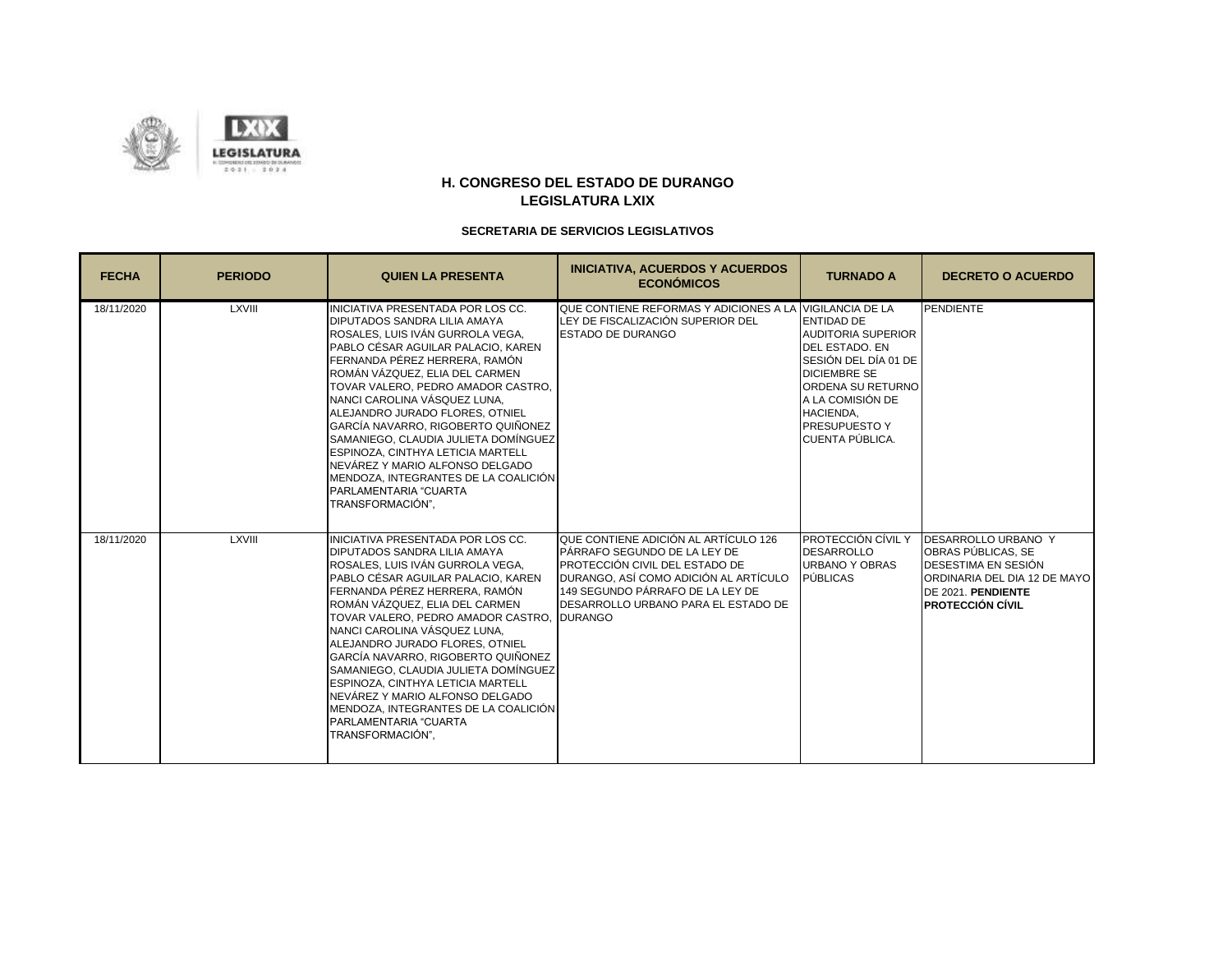

| <b>FECHA</b> | <b>PERIODO</b> | <b>QUIEN LA PRESENTA</b>                                                                                                                                                                                                                                                                                                                                                                                                                                                                                                                                                   | <b>INICIATIVA, ACUERDOS Y ACUERDOS</b><br><b>ECONÓMICOS</b>                                                                                                                                                                                  | <b>TURNADO A</b>  | <b>DECRETO O ACUERDO</b>                                                                                        |
|--------------|----------------|----------------------------------------------------------------------------------------------------------------------------------------------------------------------------------------------------------------------------------------------------------------------------------------------------------------------------------------------------------------------------------------------------------------------------------------------------------------------------------------------------------------------------------------------------------------------------|----------------------------------------------------------------------------------------------------------------------------------------------------------------------------------------------------------------------------------------------|-------------------|-----------------------------------------------------------------------------------------------------------------|
| 24/11/2020   | <b>LXVIII</b>  | INICIATIVA PRESENTADA POR LOS CC.<br>DIPUTADOS SANDRA LILIA AMAYA<br>ROSALES. LUIS IVÁN GURROLA VEGA.<br>PABLO CÉSAR AGUILAR PALACIO. KAREN<br>FERNANDA PÉREZ HERRERA. RAMÓN<br>ROMÁN VÁZQUEZ. ELIA DEL CARMEN<br>TOVAR VALERO. PEDRO AMADOR CASTRO. DURANGO<br>NANCI CAROLINA VÁSQUEZ LUNA.<br>ALEJANDRO JURADO FLORES. OTNIEL<br>GARCÍA NAVARRO, RIGOBERTO QUIÑONEZ<br>SAMANIEGO, CLAUDIA JULIETA DOMÍNGUEZ<br>ESPINOZA. CINTHYA LETICIA MARTELL<br>NEVÁREZ Y MARIO ALFONSO DELGADO<br>MENDOZA, INTEGRANTES DE LA COALICIÓN<br>PARLAMENTARIA "CUARTA<br>TRANSFORMACIÓN", | POR EL QUE SE ADICIONA LA FRACCIÓN VIII<br>AL ARTÍCULO 122; SE REFORMA LA FRACCIÓN<br>I DEL ARTÍCULO 123; SE ADICIONA LA<br>FRACCIÓN VII AL ARTÍCULO 124 Y SE<br>REFORMA LA FRACCIÓN II DEL ARTÍCULO 142<br>DE LA LEY DE SALUD DEL ESTADO DE | SALUD PÚBLICA     | <b>PENDIENTE</b>                                                                                                |
| 24/11/2020   | LXVIII         | INICIATIVA PRESENTADA POR LOS CC.<br>DIPUTADOS SANDRA LILIA AMAYA<br>ROSALES, LUIS IVÁN GURROLA VEGA,<br>PABLO CÉSAR AGUILAR PALACIO, KAREN<br>FERNANDA PÉREZ HERRERA, RAMÓN<br>ROMÁN VÁZQUEZ. ELIA DEL CARMEN<br>TOVAR VALERO, PEDRO AMADOR CASTRO,<br>NANCI CAROLINA VÁSQUEZ LUNA.<br>ALEJANDRO JURADO FLORES. OTNIEL<br>GARCÍA NAVARRO, RIGOBERTO QUIÑONEZ<br>SAMANIEGO. CLAUDIA JULIETA DOMÍNGUEZ<br>ESPINOZA, CINTHYA LETICIA MARTELL<br>NEVÁREZ Y MARIO ALFONSO DELGADO<br>MENDOZA. INTEGRANTES DE LA COALICIÓN<br>PARLAMENTARIA "CUARTA<br>TRANSFORMACIÓN".         | POR EL QUE SE ADICIONA EL ARTÍCULO 61<br><b>BIS DEL CAPÍTULO XVII DEL REGISTRO</b><br>ESTATAL DE VÍCTIMAS, DE LA LEY DE<br>VÍCTIMAS DEL ESTADO DE DURANGO                                                                                    | SEGURIDAD PÚBLICA | <b>PROCEDASE CON BASE AL</b><br>ARTÍCULO 103 DE LA LEY<br>ORGÁNICA DEL CONGRESO DEL<br><b>ESTADO DE DURANGO</b> |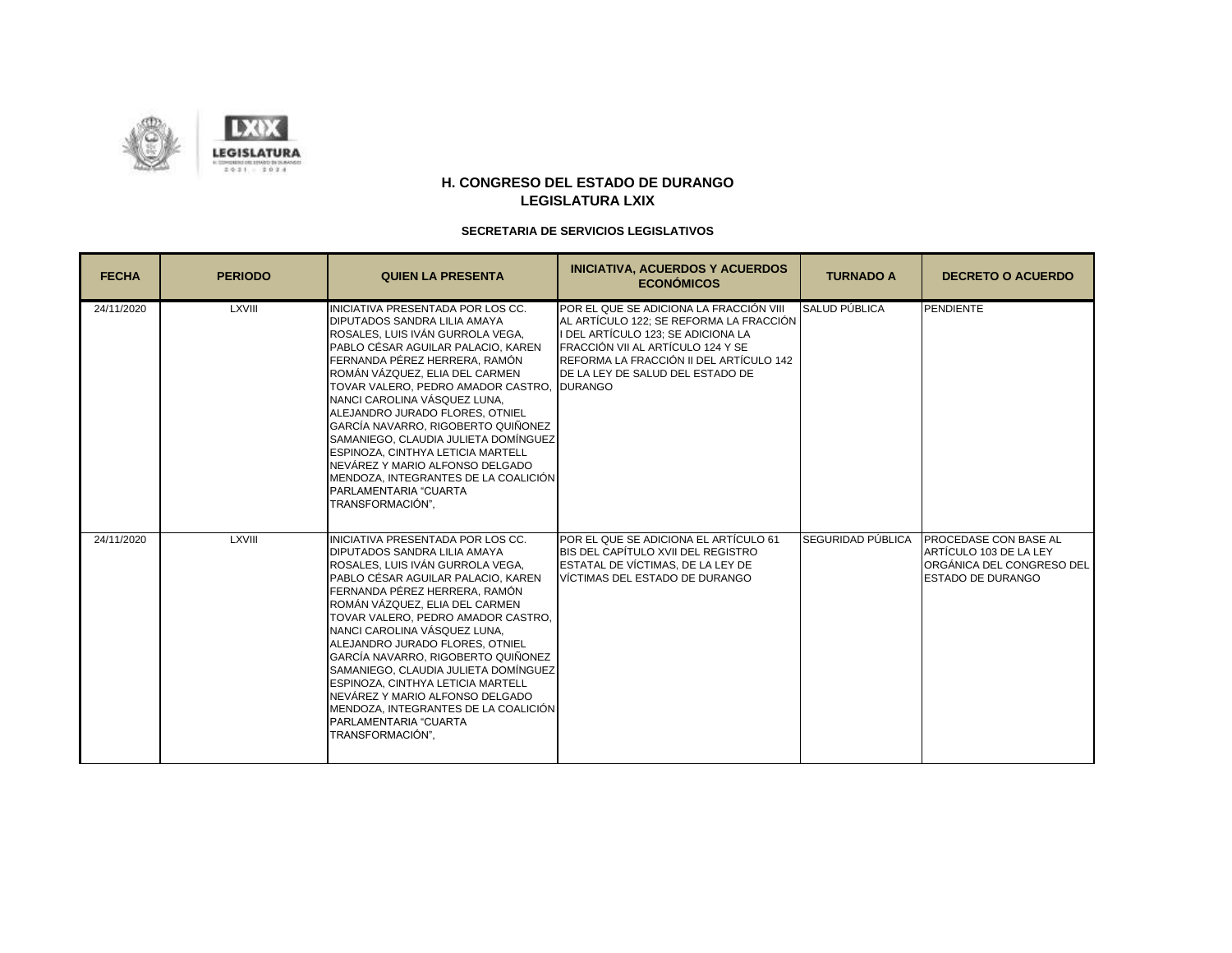

| <b>FECHA</b> | <b>PERIODO</b> | <b>QUIEN LA PRESENTA</b>                                                                                                                                                                                                                                                                                                                                                                                                                                                                                                                                                   | <b>INICIATIVA, ACUERDOS Y ACUERDOS</b><br><b>ECONÓMICOS</b>                                                                                                                                                                                                                                                                                                                | <b>TURNADO A</b>                                              | <b>DECRETO O ACUERDO</b>                                                                                |
|--------------|----------------|----------------------------------------------------------------------------------------------------------------------------------------------------------------------------------------------------------------------------------------------------------------------------------------------------------------------------------------------------------------------------------------------------------------------------------------------------------------------------------------------------------------------------------------------------------------------------|----------------------------------------------------------------------------------------------------------------------------------------------------------------------------------------------------------------------------------------------------------------------------------------------------------------------------------------------------------------------------|---------------------------------------------------------------|---------------------------------------------------------------------------------------------------------|
| 01/12/2020   | <b>LXVIII</b>  | INICIATIVA PRESENTADA POR LOS CC.<br><b>DIPUTADOS JUAN CARLOS MATURINO</b><br>MANZANERA, MARÍA ELENA GONZÁLEZ<br>RIVERA, JOSÉ ANTONIO OCHOA<br>RODRÍGUEZ, JOSÉ LUIS ROCHA MEDINA Y<br>DAVID RAMOS ZEPEDA, INTEGRANTES DEL<br><b>GRUPO PARLAMENTARIO DEL PARTIDO</b><br>ACCIÓN NACIONAL,                                                                                                                                                                                                                                                                                    | QUE CONTIENE REFORMA AL ARTÍCULO 2 DE<br>LA LEY DE DESARROLLO RURAL<br>SUSTENTABLE PARA EL ESTADO DE<br>DURANGO: ASÍ MISMO REFORMAS A LOS<br>ARTÍCULOS 734 Y 2334 AMBOS DEL CÓDIGO<br>CÍVIL VIGENTE, EN MATERIA DE TIERRAS<br><b>OCIOSAS</b>                                                                                                                               | Y GANADEROS Y<br><b>JUSTICIA</b>                              | ASUNTOS AGRÍCOLAS 25 DE MAYO DE 2021. DECRETO<br>565. PENDIENTE ASUNTOS<br><b>AGRÍCOLAS Y GANADEROS</b> |
| 01/12/2020   | <b>LXVIII</b>  | INICIATIVA PRESENTADA POR LOS CC.<br><b>DIPUTADOS JUAN CARLOS MATURINO</b><br>MANZANERA, MARÍA ELENA GONZÁLEZ<br>RIVERA, JOSÉ ANTONIO OCHOA<br>RODRÍGUEZ, JOSÉ LUIS ROCHA MEDINA Y<br>DAVID RAMOS ZEPEDA, INTEGRANTES DEL<br><b>GRUPO PARLAMENTARIO DEL PARTIDO</b><br>ACCIÓN NACIONAL.                                                                                                                                                                                                                                                                                    | QUE CONTIENE REFORMA A LA FRACCIÓN XXI ASUNTOS FAMILIARES SE DESESTIMA, 09 DE<br>DEL ARTÍCULO 5 RECORRIENDOSE LAS<br>SUBSECUENTES, LA FRACCIÓN V DEL<br>ARTÍCULO 32 Y LA FRACCIÓN XVI DEL<br>ARTÍCULO 72. TODOS DE LA LEY DE LOS<br>DERECHOS DE LAS NIÑAS, NIÑOS Y<br>ADOLESCENTES DEL ESTADO DE DURANGO.<br>EN MATERIA DE REGISTRO DE AGRESORES<br><b>CONTRA MENORES.</b> | Y DE LOS DERECHOS<br>DE NIÑAS, NIÑOS Y<br><b>ADOLESCENTES</b> | DICIEMBRE DE 2021                                                                                       |
| 01/12/2020   | <b>LXVIII</b>  | INICIATIVA PRESENTADA POR LOS CC.<br><b>DIPUTADOS JUAN CARLOS MATURINO</b><br>MANZANERA, MARÍA ELENA GONZÁLEZ<br>RIVERA, JOSÉ ANTONIO OCHOA<br>RODRÍGUEZ, JOSÉ LUIS ROCHA MEDINA Y<br>DAVID RAMOS ZEPEDA, INTEGRANTES DEL<br><b>GRUPO PARLAMENTARIO DEL PARTIDO</b><br>ACCIÓN NACIONAL.                                                                                                                                                                                                                                                                                    | QUE CONTIENE REFORMAS A LOS ARTÍCULOS JUSTICIA<br>2312, 2313 Y 2336 TODOS DEL CÓDIGO CIVIL<br>VIGENTE EN EL ESTADO DE DURANGO, EN<br>MATERIA DE TEORÍA DE LA IMPREVISIÓN EN<br><b>ARRENDAMIENTO</b>                                                                                                                                                                        |                                                               | 14 DE DICIEMBRE DE 2021.<br>DECRETO 80                                                                  |
| 01/12/2020   | <b>LXVIII</b>  | INICIATIVA PRESENTADA POR LOS CC.<br><b>DIPUTADOS SANDRA LILIA AMAYA</b><br>ROSALES, LUIS IVÁN GURROLA VEGA,<br>PABLO CÉSAR AGUILAR PALACIO, KAREN<br>FERNANDA PÉREZ HERRERA. RAMÓN<br>ROMÁN VÁZQUEZ, ELIA DEL CARMEN<br>TOVAR VALERO. PEDRO AMADOR CASTRO.<br>NANCI CAROLINA VÁSQUEZ LUNA.<br>ALEJANDRO JURADO FLORES, OTNIEL<br>GARCÍA NAVARRO. RIGOBERTO QUIÑONEZ<br>SAMANIEGO, CLAUDIA JULIETA DOMÍNGUEZ<br>ESPINOZA, CINTHYA LETICIA MARTELL<br>NEVÁREZ Y MARIO ALFONSO DELGADO<br>IMENDOZA. INTEGRANTES DE LA COALICIÓN<br>PARLAMENTARIA "CUARTA<br>TRANSFORMACIÓN". | QUE CONTIENE REFORMA AL PÁRRAFO<br>XXXVII DEL ARTÍCULO 98 RECORRIENDO<br>SUBSECUENTEMENTE LOS DEMÁS DE LA<br>CONSTITUCIÓN POLÍTICA DEL ESTADO LIBRE<br>Y SOBERANO DE DURANGO                                                                                                                                                                                               | <b>PUNTOS</b><br><b>CONSTITUCIONALES</b>                      | PENDIENTE                                                                                               |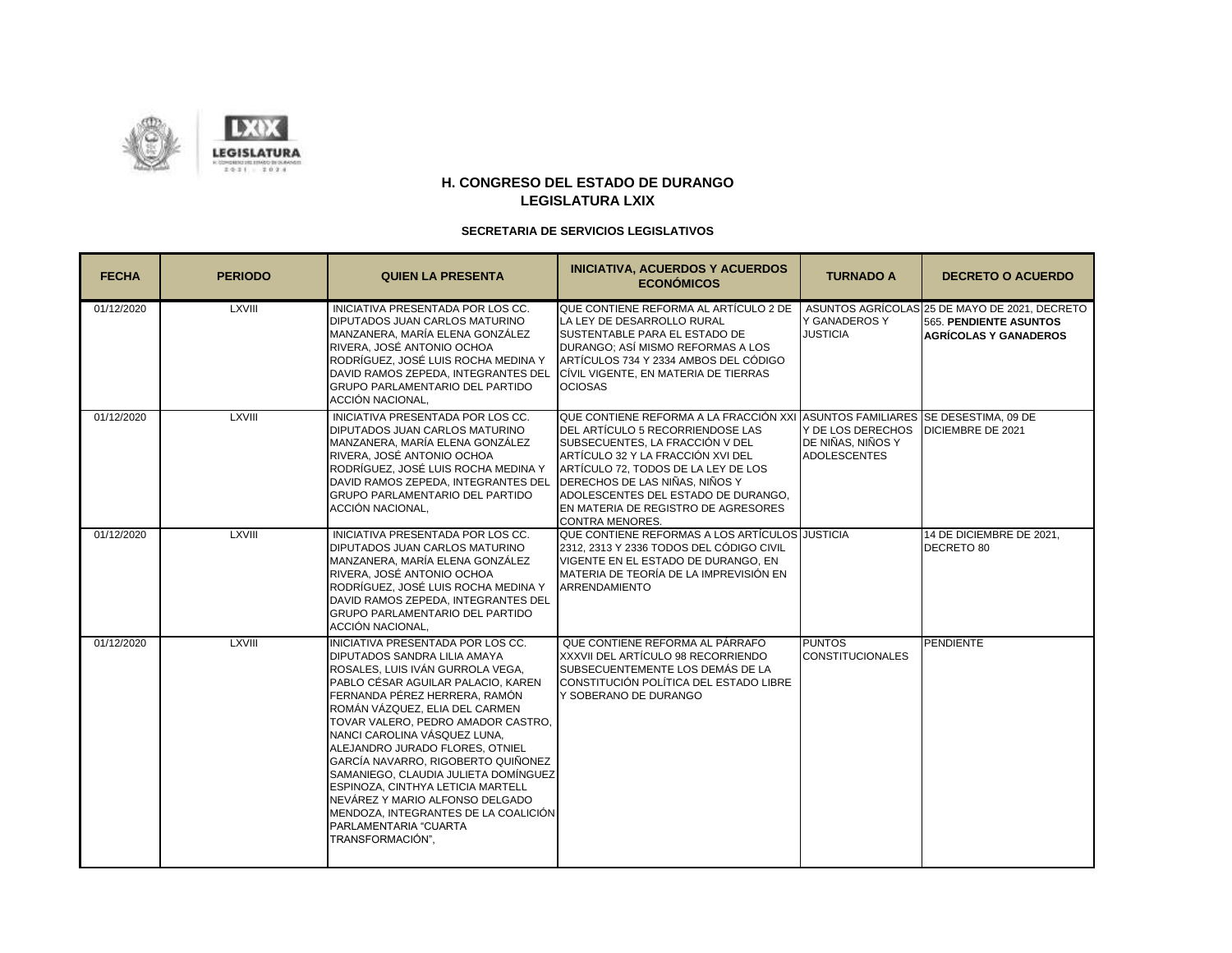

| <b>FECHA</b> | <b>PERIODO</b> | <b>QUIEN LA PRESENTA</b>                                                                                                                                                                                                                                                                                                                                                                                                                                                                                                                                                                                     | <b>INICIATIVA, ACUERDOS Y ACUERDOS</b><br><b>ECONÓMICOS</b>                                                                                                                                           | <b>TURNADO A</b> | <b>DECRETO O ACUERDO</b>                                                                                 |
|--------------|----------------|--------------------------------------------------------------------------------------------------------------------------------------------------------------------------------------------------------------------------------------------------------------------------------------------------------------------------------------------------------------------------------------------------------------------------------------------------------------------------------------------------------------------------------------------------------------------------------------------------------------|-------------------------------------------------------------------------------------------------------------------------------------------------------------------------------------------------------|------------------|----------------------------------------------------------------------------------------------------------|
| 08/12/2020   | <b>LXVIII</b>  | INICIATIVA PRESENTADA POR LOS CC. QUE CONTIENE REFORMA AL PÁRRAFO<br>SANDRA<br><b>LILIA</b><br><b>DIPUTADOS</b><br>PABLO CÉSAR AGUILAR PALACIO, KAREN DURANGO.<br>FERNANDA PÉREZ HERRERA, RAMÓN<br>ROMÁN VÁZQUEZ, ELIA DEL CARMEN<br>TOVAR VALERO, PEDRO AMADOR CASTRO,<br>CAROLINA VÁSQUEZ<br><b>NANCI</b><br>LUNA.<br>ALEJANDRO JURADO FLORES, OTNIEL<br>GARCÍA NAVARRO, RIGOBERTO QUIÑONEZ<br>SAMANIEGO, CLAUDIA JULIETA DOMÍNGUEZ<br>ESPINOZA, CINTHYA LETICIA MARTELL<br>NEVÁREZ Y MARIO ALFONSO DELGADO<br>MENDOZA, INTEGRANTES DE LA COALICIÓN<br><b>PARLAMENTARIA</b><br>"CUARTA<br>TRANSFORMACIÓN", | AMAYA PRIMERO DEL ARTÍCULO 177 DEL CÓDIGO<br>ROSALES. LUIS IVÁN GURROLA VEGA. PENAL DEL ESTADO LIBRE Y SOBERANO DE                                                                                    | <b>JUSTICIA</b>  | PROCEDASE CON BASE AL<br>ARTÍCULO 103 DE LA LEY<br>ORGÁNICA DEL CONGRESO DEL<br><b>ESTADO DE DURANGO</b> |
| 08/12/2020   | LXVIII         | INICIATIVA PRESENTADA POR LOS CC.<br>DIPUTADOS SANDRA LILIA AMAYA<br>ROSALES. LUIS IVÁN GURROLA VEGA.<br>PABLO CÉSAR AGUILAR PALACIO, KAREN<br>FERNANDA PÉREZ HERRERA, RAMÓN<br>ROMÁN VÁZQUEZ. ELIA DEL CARMEN<br>TOVAR VALERO, PEDRO AMADOR CASTRO,<br>NANCI CAROLINA VÁSQUEZ LUNA.<br>ALEJANDRO JURADO FLORES, OTNIEL<br>GARCÍA NAVARRO, RIGOBERTO QUIÑONEZ<br>SAMANIEGO. CLAUDIA JULIETA DOMÍNGUEZ<br>ESPINOZA, CINTHYA LETICIA MARTELL<br>NEVÁREZ Y MARIO ALFONSO DELGADO<br>MENDOZA, INTEGRANTES DE LA COALICIÓN<br>PARLAMENTARIA "CUARTA<br>TRANSFORMACIÓN".                                           | <b>POR EL QUE SE ADICIONA UN SEGUNDO</b><br>PÁRRAFO A LA FRACCIÓN VIII DEL ARTÍCULO<br>277 Y SE ADICIONA UN CUARTO PÁRRAFO AL<br>ARTÍCULO 412, AMBOS DEL CÓDIGO CIVIL DEL<br><b>ESTADO DE DURANGO</b> | <b>JUSTICIA</b>  | <b>PENDIENTE</b>                                                                                         |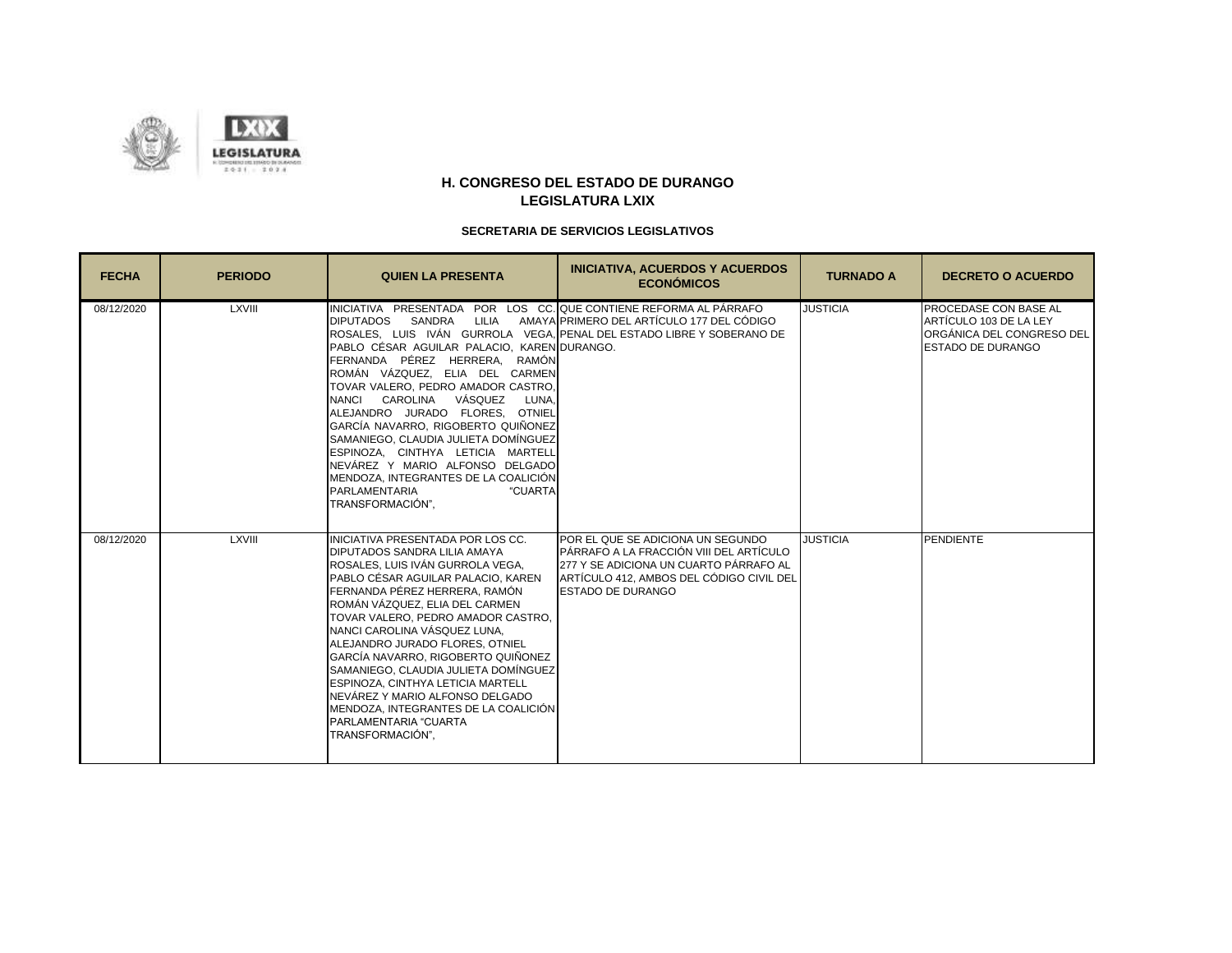

| <b>FECHA</b> | <b>PERIODO</b> | <b>QUIEN LA PRESENTA</b>                                                                                                                                                                                                                                                                                                                                                                                                                                                                                                                                         | <b>INICIATIVA, ACUERDOS Y ACUERDOS</b><br><b>ECONÓMICOS</b>                                                                                                                                                                                                                                                                                                                       | <b>TURNADO A</b>                             | <b>DECRETO O ACUERDO</b>             |
|--------------|----------------|------------------------------------------------------------------------------------------------------------------------------------------------------------------------------------------------------------------------------------------------------------------------------------------------------------------------------------------------------------------------------------------------------------------------------------------------------------------------------------------------------------------------------------------------------------------|-----------------------------------------------------------------------------------------------------------------------------------------------------------------------------------------------------------------------------------------------------------------------------------------------------------------------------------------------------------------------------------|----------------------------------------------|--------------------------------------|
| 08/12/2020   | <b>LXVIII</b>  | INICIATIVA PRESENTADA POR LOS CC.<br>DIPUTADOS RIGOBERTO QUIÑONEZ<br>ESPINOZA, CINTHYA LETICIA MARTELL<br>NEVÁREZ. MARIO ALFONSO DELGADO<br>MENDOZA. SANDRA LILIA AMAYA ROSALES.  ADICIONES A LA LEY DEL NOTARIADO PARA<br>LUIS IVÁN GURROLA VEGA. PABLO CÉSAR<br>AGUILAR PALACIO, KAREN FERNANDA<br>PÉREZ HERRERA, RAMÓN ROMÁN<br>VÁZQUEZ. ELIA DEL CARMEN TOVAR<br>VALERO, PEDRO AMADOR CASTRO, NANCI<br>CAROLINA VÁSQUEZ LUNA. ALEJANDRO<br>JURADO FLORES, OTNIEL GARCÍA<br>NAVARRO. INTEGRANTES DE LA COALICIÓN<br>PARLAMENTARIA "CUARTA<br>TRANSFORMACIÓN", | QUE CONTIENE MODIFICACIÓN AL ARTICULO<br>2 FRACCIÓN I INCISOS A), B), C), E) Y<br>SAMANIEGO, CLAUDIA JULIETA DOMÍNGUEZ FRACCIÓN III DE LA LEY DE ARANCEL DE LOS<br>NOTARIOS PÚBLICOS DEL ESTADO DE<br>DURANGO. ASÍ COMO REFORMAS Y<br><b>EL ESTADO DE DURANGO</b>                                                                                                                 | <b>GOBERNACIÓN</b>                           | PENDIENTE                            |
| 12/01/2021   | <b>LXVIII</b>  | INICIATIVA .- ENVIADA POR EL C.<br>PRESIDENTE MUNICIPAL DEL R.<br>AYUNTAMIENTO DE LERDO, DGO.,                                                                                                                                                                                                                                                                                                                                                                                                                                                                   | EN LA CUAL SOLICITA AUTORIZACIÓN PARA<br>LLEVAR A CABO UN COMODATO QUE<br>SOBREPASE EL PERIODO DE LA<br>ADMINISTRACIÓN CONSTITUCIONAL 2019-<br>2022, EN FAVOR DE LA ASOCIACIÓN<br>DENOMINADA EMPRESARIOS LERDENSES A.C.<br>(ELAC). DEL INMUEBLE PROPIEDAD DEL<br>MUNICIPIO DE LERDO. UBICADO EN AV.<br>COAHUILA Y CALLE CHIHUAHUA, COLONIA 5<br>DE MAYO, DE CIUDAD LERDO, DURANGO | HACIENDA.<br>PRESUPUESTO Y<br>CUENTA PÚBLICA | SE DESESTIMA, 29 DE MARZO<br>DE 2022 |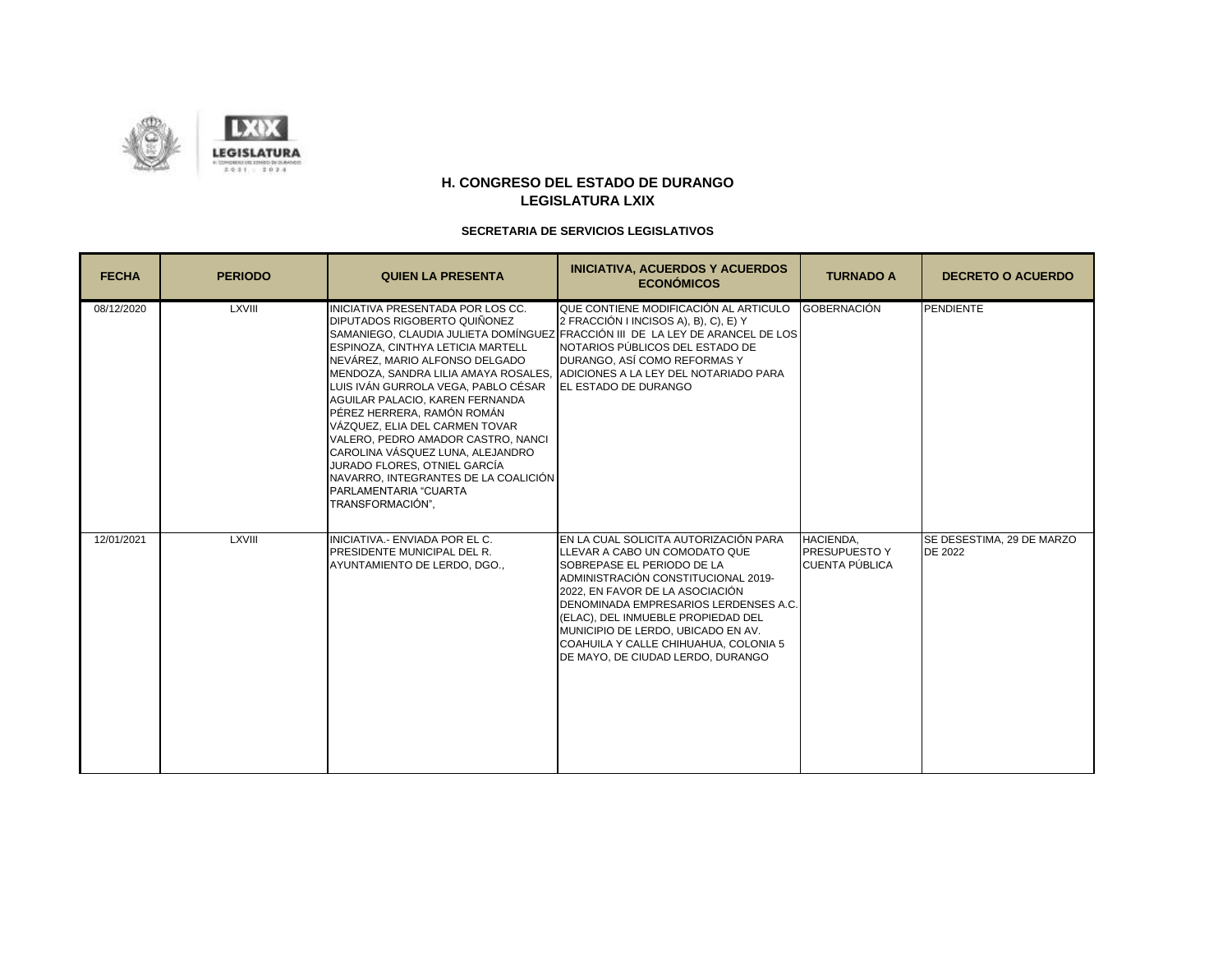

| <b>FECHA</b> | <b>PERIODO</b> | <b>QUIEN LA PRESENTA</b>                                                                                                                                                                                                                                                                                                                                                                                                                                                      | <b>INICIATIVA, ACUERDOS Y ACUERDOS</b><br><b>ECONÓMICOS</b>                                                                                                                                                                                                                              | <b>TURNADO A</b>                              | <b>DECRETO O ACUERDO</b>               |
|--------------|----------------|-------------------------------------------------------------------------------------------------------------------------------------------------------------------------------------------------------------------------------------------------------------------------------------------------------------------------------------------------------------------------------------------------------------------------------------------------------------------------------|------------------------------------------------------------------------------------------------------------------------------------------------------------------------------------------------------------------------------------------------------------------------------------------|-----------------------------------------------|----------------------------------------|
| 19/01/2021   | <b>LXVIII</b>  | INICIATIVA PRESENTADA POR LOS CC.<br>DIPUTADOS SANDRA LILIA AMAYA<br>ROSALES. LUIS IVÁN GURROLA VEGA.<br>PABLO CÉSAR AGUILAR PALACIO, KAREN<br>FERNANDA PÉREZ HERRERA. RAMÓN<br>ROMÁN VÁZQUEZ, ELIA DEL CARMEN<br>TOVAR VALERO. PEDRO AMADOR CASTRO.<br>NANCI CAROLINA VÁSQUEZ LUNA.<br>ALEJANDRO JURADO FLORES, OTNIEL<br>GARCÍA NAVARRO. RIGOBERTO QUIÑONEZ<br>SAMANIEGO, CLAUDIA JULIETA DOMÍNGUEZ<br>ESPINOZA. CINTHYA LETICIA MARTELL<br>NEVÁREZ Y MARIO ALFONSO DELGADO | QUE CONTIENE ADICIÓN DE LOS ARTÍCULOS<br>23 BIS, 23 TER, 23 QUATER, 23 QUINQUIES A<br>LA LEY DE LOS TRABAJADORES AL SERVICIO<br>DE LOS TRES PODERES DEL ESTADO DE<br><b>DURANGO</b>                                                                                                      | TRABAJO, PREVISIÓN<br>Y SEGURIDAD SOCIAL      | PENDIENTE                              |
| 26/01/2021   | <b>LXVIII</b>  | INICIATIVA PRESENTADA POR LOS CC.<br>DIPUTADOS JUAN CARLOS MATURINO<br>MANZANERA. MARÍA ELENA GONZÁLEZ<br>RIVERA. JOSÉ ANTONIO OCHOA<br>RODRÍGUEZ. JOSÉ LUIS ROCHA MEDINA Y<br>DAVID RAMOS ZEPEDA, INTEGRANTES DEL<br><b>GRUPO PARLAMENTARIO DEL PARTIDO</b><br>ACCIÓN NACIONAL.                                                                                                                                                                                              | QUE CONTIENE REFORMA AL ARTÍCULO 265<br>TER DEL CÓDIGO PENAL DEL ESTADO LIBRE Y<br>SOBERANO DE DURANGO. EN MATERIA DE<br>LUCRO INMODERADO EN INSUMOS MÉDICOS.                                                                                                                            | <b>JUSTICIA</b>                               | 26 DE ABRIL DE 2022. DECRETO<br>127    |
| 26/01/2021   | <b>LXVIII</b>  | INICIATIVA PRESENTADA POR LOS CC.<br>DIPUTADOS JUAN CARLOS MATURINO<br>MANZANERA. MARÍA ELENA GONZÁLEZ<br>RIVERA, JOSÉ ANTONIO OCHOA<br>RODRÍGUEZ. JOSÉ LUIS ROCHA MEDINA Y<br>DAVID RAMOS ZEPEDA, INTEGRANTES DEL<br><b>GRUPO PARLAMENTARIO DEL PARTIDO</b><br>ACCIÓN NACIONAL.                                                                                                                                                                                              | QUE CONTIENE REFORMAS A LOS ARTÍCULOS ATENCIÓN A<br>28.29.30.31.32 Y 33 DE LA LEY DE INCLUSIÓN<br>PARA LAS PERSONAS CON DISCAPACIDAD EN DISCAPACIDAD Y<br>EL ESTADO DE DURANGO, EN MATERIA DE<br>DERECHOS LABORALES.                                                                     | <b>PERSONAS CON</b><br><b>ADULTOS MAYORES</b> | 30 DE NOVIEMBRE DE 2021,<br>DECRETO 26 |
| 09/02/2021   | <b>LXVIII</b>  | INICIATIVA PRESENTADA POR LOS CC.<br>DIPUTADOS JUAN CARLOS MATURINO<br>MANZANERA, MARÍA ELENA GONZÁLEZ<br>RIVERA. JOSÉ ANTONIO OCHOA<br>RODRÍGUEZ, JOSÉ LUIS ROCHA MEDINA Y<br>DAVID RAMOS ZEPEDA. INTEGRANTES DEL<br><b>GRUPO PARLAMENTARIO DEL PARTIDO</b><br>ACCIÓN NACIONAL,                                                                                                                                                                                              | QUE CONTIENE REFORMAS A LOS ARTÍCULOS ASUNTOS FAMILIARES 09 DE DICIEMBRE DE 2021,<br>72 Y 73 DE LA LEY DE LOS DERECHOS DE LAS IY DE LOS DERECHOS<br>NIÑAS, NIÑOS Y ADOLESCENTES DEL ESTADO DE NIÑAS, NIÑOS Y<br>DE DURANGO. EN MATERIA DE PREVENCIÓN<br>Y DENUNCIA DEL MALTRATO INFANTIL | <b>ADOLESCENTE</b>                            | DECRETO 59                             |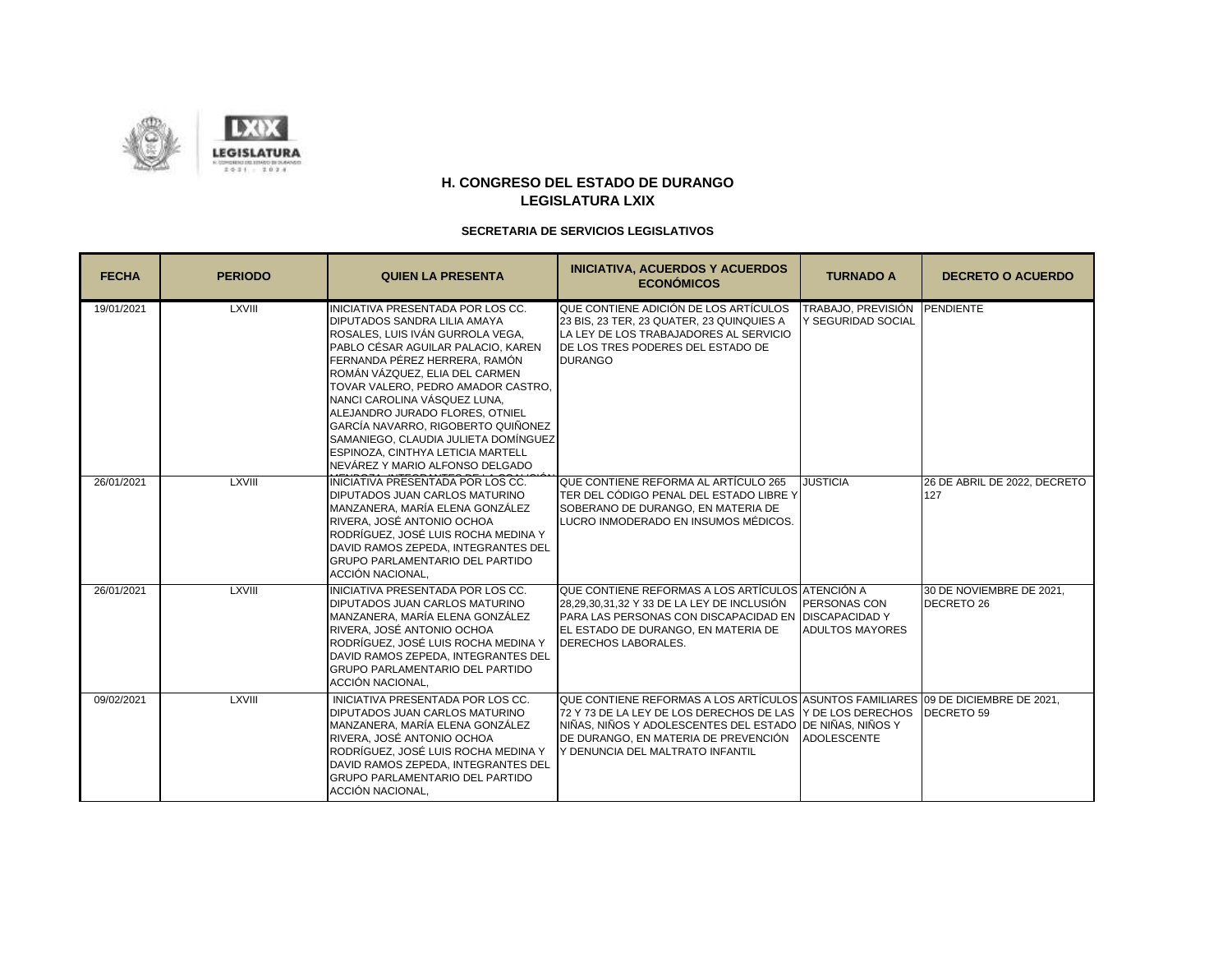

| <b>FECHA</b> | <b>PERIODO</b> | <b>QUIEN LA PRESENTA</b>                                                                                                                                                                                                                                                                                                                                                                                                                                                                                                                                                     | <b>INICIATIVA, ACUERDOS Y ACUERDOS</b><br><b>ECONÓMICOS</b>                                                                                                                                              | <b>TURNADO A</b>                        | <b>DECRETO O ACUERDO</b> |
|--------------|----------------|------------------------------------------------------------------------------------------------------------------------------------------------------------------------------------------------------------------------------------------------------------------------------------------------------------------------------------------------------------------------------------------------------------------------------------------------------------------------------------------------------------------------------------------------------------------------------|----------------------------------------------------------------------------------------------------------------------------------------------------------------------------------------------------------|-----------------------------------------|--------------------------|
| 16/02/2021   | <b>LXVIII</b>  | INICIATIVA PRESENTADA POR LOS CC.<br><b>DIPUTADOS JUAN CARLOS MATURINO</b><br>MANZANERA, MARÍA ELENA GONZÁLEZ<br>RIVERA, JOSÉ ANTONIO OCHOA<br>RODRÍGUEZ. JOSÉ LUIS ROCHA MEDINA Y<br>DAVID RAMOS ZEPEDA, INTEGRANTES DEL<br><b>GRUPO PARLAMENTARIO DEL PARTIDO</b><br>ACCIÓN NACIONAL,                                                                                                                                                                                                                                                                                      | QUE CONTIENE REFORMA AL SEGUNDO<br>PÁRRAFO DEL ARTÍCULO 9 DE LA LEY<br>ESTATAL DE PREVENCIÓN Y ELIMINACIÓN DE<br>LA DISCRIMINACIÓN, EN MATERIA DE<br>AMPLIACIÓN DEL CONCEPTO DE<br><b>DISCRIMINACIÓN</b> | <b>DERECHOS HUMANOS PENDIENTE</b>       |                          |
| 16/02/2021   | <b>LXVIII</b>  | INICIATIVA PRESENTADA POR LOS CC.<br><b>DIPUTADOS SANDRA LILIA AMAYA</b><br>ROSALES, LUIS IVÁN GURROLA VEGA,<br>PABLO CÉSAR AGUILAR PALACIO, KAREN<br>FERNANDA PÉREZ HERRERA, RAMÓN<br>ROMÁN VÁZQUEZ, CLAUDIA ISELA ORTEGA<br>CASTAÑEDA, PEDRO AMADOR CASTRO,<br>NANCI CAROLINA VÁSQUEZ LUNA.<br>ALEJANDRO JURADO FLORES, OTNIEL<br>GARCÍA NAVARRO, RIGOBERTO QUIÑONEZ<br>SAMANIEGO, CLAUDIA JULIETA DOMÍNGUEZ<br>ESPINOZA, CINTHYA LETICIA MARTELL<br>INEVÁREZ Y MARIO ALFONSO DELGADO<br>MENDOZA. INTEGRANTES DE LA COALICIÓN<br>PARLAMENTARIA "CUARTA<br>TRANSFORMACIÓN", | QUE CONTIENE REFORMA A LA FRACCIÓN II.<br>DEL ARTÍCULO 48 DE LA LEY DE TRÁNSITO<br>PARA LOS MUNICIPIOS DEL ESTADO DE<br><b>DURANGO</b>                                                                   | <b>TRÁNSITO Y</b><br><b>TRANSPORTES</b> | <b>PENDIENTE</b>         |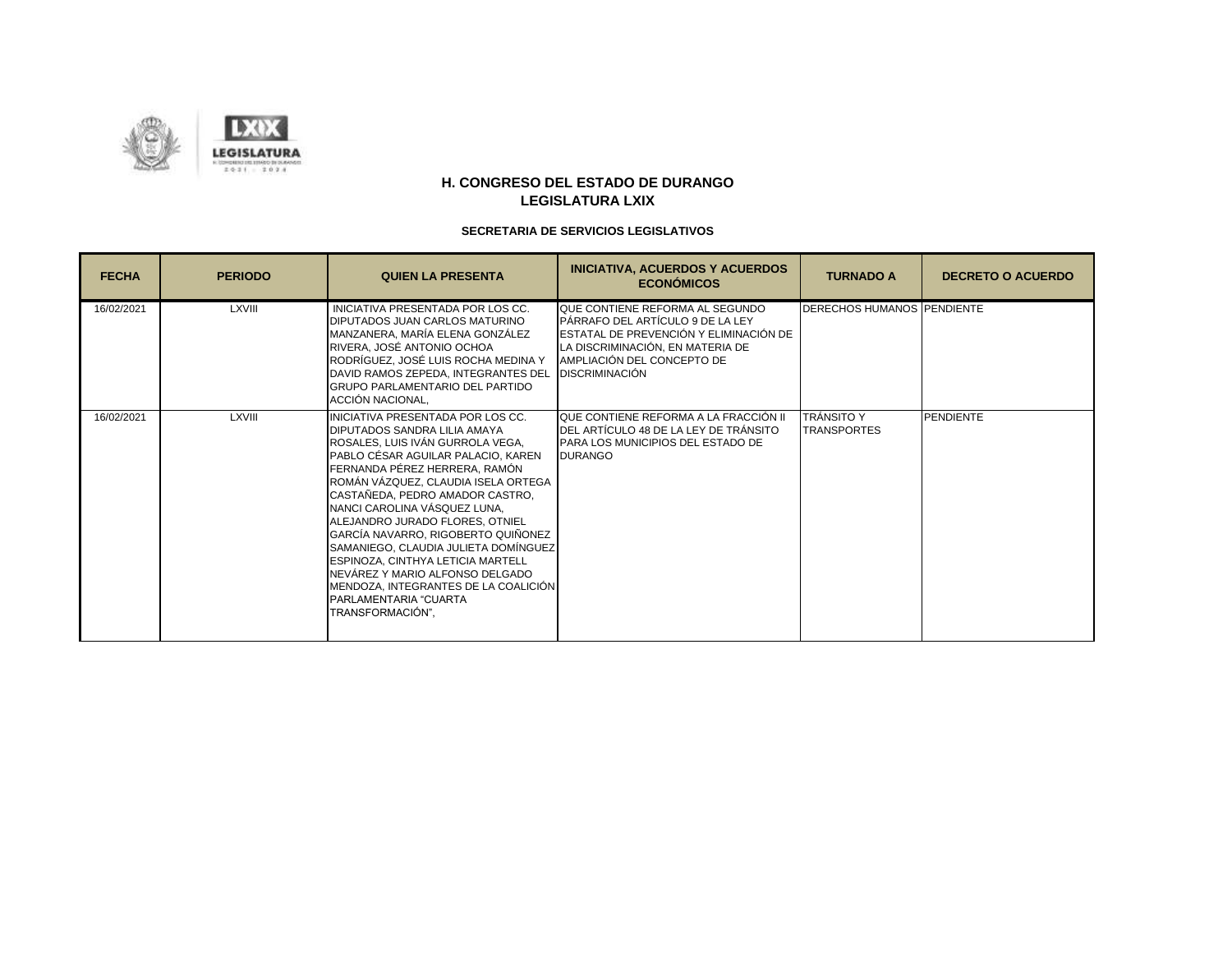

| <b>FECHA</b> | <b>PERIODO</b> | <b>QUIEN LA PRESENTA</b>                                                                                                                                                                                                                                                                                                                                                                                                                                                                                                                                                                           | <b>INICIATIVA, ACUERDOS Y ACUERDOS</b><br><b>ECONÓMICOS</b>                                                                                                                                                                | <b>TURNADO A</b> | <b>DECRETO O ACUERDO</b>                                                                          |
|--------------|----------------|----------------------------------------------------------------------------------------------------------------------------------------------------------------------------------------------------------------------------------------------------------------------------------------------------------------------------------------------------------------------------------------------------------------------------------------------------------------------------------------------------------------------------------------------------------------------------------------------------|----------------------------------------------------------------------------------------------------------------------------------------------------------------------------------------------------------------------------|------------------|---------------------------------------------------------------------------------------------------|
| 16/02/2021   | LXVIII         | INICIATIVA PRESENTADA POR LOS CC.<br>DIPUTADOS SANDRA LILIA AMAYA<br>ROSALES. LUIS IVÁN GURROLA VEGA.<br>PABLO CÉSAR AGUILAR PALACIO, KAREN<br>FERNANDA PÉREZ HERRERA, RAMÓN<br>ROMÁN VÁZQUEZ, CLAUDIA ISELA ORTEGA<br>CASTAÑEDA. PEDRO AMADOR CASTRO.<br>NANCI CAROLINA VÁSQUEZ LUNA.<br>ALEJANDRO JURADO FLORES, OTNIEL<br>GARCÍA NAVARRO. RIGOBERTO QUIÑONEZ<br>SAMANIEGO, CLAUDIA JULIETA DOMÍNGUEZ<br>ESPINOZA. CINTHYA LETICIA MARTELL<br>NEVÁREZ Y MARIO ALFONSO DELGADO<br>MENDOZA, INTEGRANTES DE LA COALICIÓN<br>PARLAMENTARIA "CUARTA<br>TRANSFORMACIÓN".                               | POR EL QUE SE ADICIONA EL SEGUNDO<br>PÁRRAFO A LA FRACCIÓN III AL ARTÍCULO<br>270, AL CÓDIGO PENAL PARA EL ESTADO DE<br>DURANGO.                                                                                           | <b>JUSTICIA</b>  | <b>PENDIENTE</b>                                                                                  |
| 02/03/2021   | <b>LXVIII</b>  | SANDRA LILIA<br><b>DIPUTADOS</b><br>ROSALES. LUIS IVÁN GURROLA VEGA. 16 Y SE REFORMA LA FRACCIÓN I DEL<br>PABLO CÉSAR AGUILAR PALACIO, KAREN ARTÍCULO 18, A LA LEY DE LAS MUJERES<br>ROMÁN VÁZQUEZ, CLAUDIA ISELA ORTEGA DE DURANGO.<br>CASTAÑEDA, PEDRO AMADOR CASTRO,<br>VÁSQUEZ LUNA,<br>NANCI CAROLINA<br>ALEJANDRO JURADO FLORES. OTNIEL<br>GARCÍA NAVARRO, RIGOBERTO QUIÑONEZ<br>SAMANIEGO, CLAUDIA JULIETA DOMÍNGUEZ<br>ESPINOZA, CINTHYA LETICIA MARTELL<br>NEVÁREZ Y MARIO ALFONSO DELGADO<br>MENDOZA, INTEGRANTES DE LA COALICIÓN<br><b>PARLAMENTARIA</b><br>"CUARTA<br>TRANSFORMACIÓN", | INICIATIVA PRESENTADA POR LOS CC. POR EL QUE SE ADICIONA LA FRACCIÓN XXIII I IGUALDAD DE<br>AMAYA AL ARTÍCULO 4, LA FRACCIÓN IX AL ARTÍCULO GÉNERO<br>FERNANDA PÉREZ HERRERA, RAMÓN PARA UNA VIDA SIN VIOLENCIA DEL ESTADO |                  | PROCEDASE CON BASE AL<br>ARTÍCULO 103 DE LA LEY<br>ORGÁNICA DEL CONGRESO DEL<br>ESTADO DE DURANGO |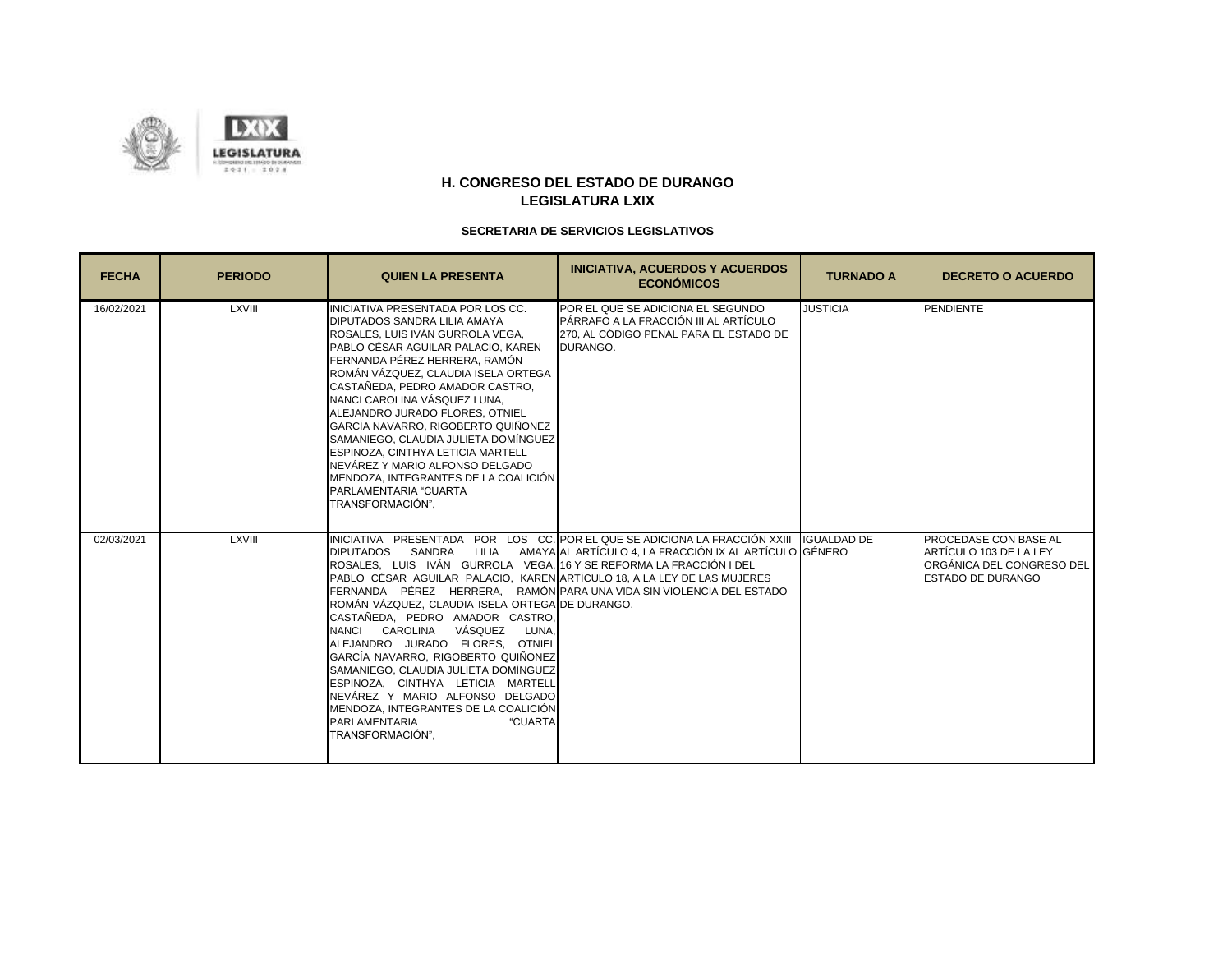

| <b>FECHA</b> | <b>PERIODO</b> | <b>QUIEN LA PRESENTA</b>                                                                                                                                                                                                                                                                                                                                                                                                                                                                                                                                                         | <b>INICIATIVA, ACUERDOS Y ACUERDOS</b><br><b>ECONÓMICOS</b>                                                                                                                                                                                                                                                                                                                                                                                             | <b>TURNADO A</b>                                              | <b>DECRETO O ACUERDO</b>                                |
|--------------|----------------|----------------------------------------------------------------------------------------------------------------------------------------------------------------------------------------------------------------------------------------------------------------------------------------------------------------------------------------------------------------------------------------------------------------------------------------------------------------------------------------------------------------------------------------------------------------------------------|---------------------------------------------------------------------------------------------------------------------------------------------------------------------------------------------------------------------------------------------------------------------------------------------------------------------------------------------------------------------------------------------------------------------------------------------------------|---------------------------------------------------------------|---------------------------------------------------------|
| 02/03/2021   | LXVIII         | <b>SANDRA</b><br><b>DIPUTADOS</b><br>LILIA<br>ROSALES, LUIS IVÁN GURROLA VEGA, ESTADO DE DURANGO.<br>PABLO CÉSAR AGUILAR PALACIO, KAREN<br>FERNANDA PÉREZ HERRERA, RAMÓN<br>ROMÁN VÁZQUEZ, CLAUDIA ISELA ORTEGA<br>CASTAÑEDA, PEDRO AMADOR CASTRO,<br>VÁSQUEZ<br>NANCI CAROLINA<br>LUNA.<br>ALEJANDRO JURADO FLORES, OTNIEL<br>GARCÍA NAVARRO, RIGOBERTO QUIÑONEZ<br>SAMANIEGO, CLAUDIA JULIETA DOMÍNGUEZ<br>ESPINOZA, CINTHYA LETICIA MARTELL<br>NEVÁREZ Y MARIO ALFONSO DELGADO<br>MENDOZA, INTEGRANTES DE LA COALICIÓN<br><b>PARLAMENTARIA</b><br>"CUARTA<br>TRANSFORMACIÓN". | INICIATIVA PRESENTADA POR LOS CC. POR LA QUE SE EXPIDE LA LEY EN MATERIA<br>AMAYAIDE DESAPARICIÓN DE PERSONAS PARA EL                                                                                                                                                                                                                                                                                                                                   | <b>JUSTICIA</b>                                               | <b>PENDIENTE</b>                                        |
| 03/03/2021   | LXVIII         | INICIATIVA PRESENTADA POR LOS CC.<br>DIPUTADOS JUAN CARLOS MATURINO<br>MANZANERA. MARÍA ELENA GONZÁLEZ<br>RIVERA. JOSÉ ANTONIO OCHOA<br>RODRÍGUEZ, JOSÉ LUIS ROCHA MEDINA Y<br>DAVID RAMOS ZEPEDA, INTEGRANTES DEL<br><b>GRUPO PARLAMENTARIO DEL PARTIDO</b><br>ACCIÓN NACIONAL.                                                                                                                                                                                                                                                                                                 | QUE CONTIENE REFORMAS A LOS ARTÍCULOS IIGUALDAD DE<br>5.6 Y 10 DE LA LEY DE IGUALDAD ENTRE<br>HOMBRES Y MUJERES DEL ESTADO DE<br>DURANGO. EN MATERIA DEL CONCEPTO DE<br><b>DISCRIMINACIÓN EN LA LEY</b>                                                                                                                                                                                                                                                 | <b>GÉNERO</b>                                                 | DECRETO 110, 03 DE MARZO DE<br>2022                     |
| 09/03/2021   | <b>LXVIII</b>  | ELECTORAL DEL ESTADO DE DURANGO.                                                                                                                                                                                                                                                                                                                                                                                                                                                                                                                                                 | INICIATIVA PRESENTADA POR EL TRIBUNAL EN LA CUAL PROPONEN REFORMA, ADICIÓN Y COMISIONES DE<br><b>DEROGA DIVERSAS DISPOSICIONES DE LA</b><br>CONSTITUCIÓN POLÍTICA DEL ESTADO LIBRE<br>Y SOBERANO DE DURANGO Y DIVERSOS<br>ARTÍCULOS DE LA LEY DE INSTITUCIONES Y<br><b>PROCEDIMIENTOS ELECTORALES PARA EL</b><br>ESTADO DE DURANGO Y LEY DE MEDIOS DE<br>IMPUGNACIÓN EN MATERIA ELECTORAL Y DE<br>PARTICIPACIÓN CIUDADANA PARA EL ESTADO<br>DE DURANGO. | <b>PUNTOS</b><br>CONSTITUCIONALES Y 132<br><b>GOBERNACIÓN</b> | PUNTOS CONSTITUCIONALES:<br>04 DE MAYO DE 2022, DECRETO |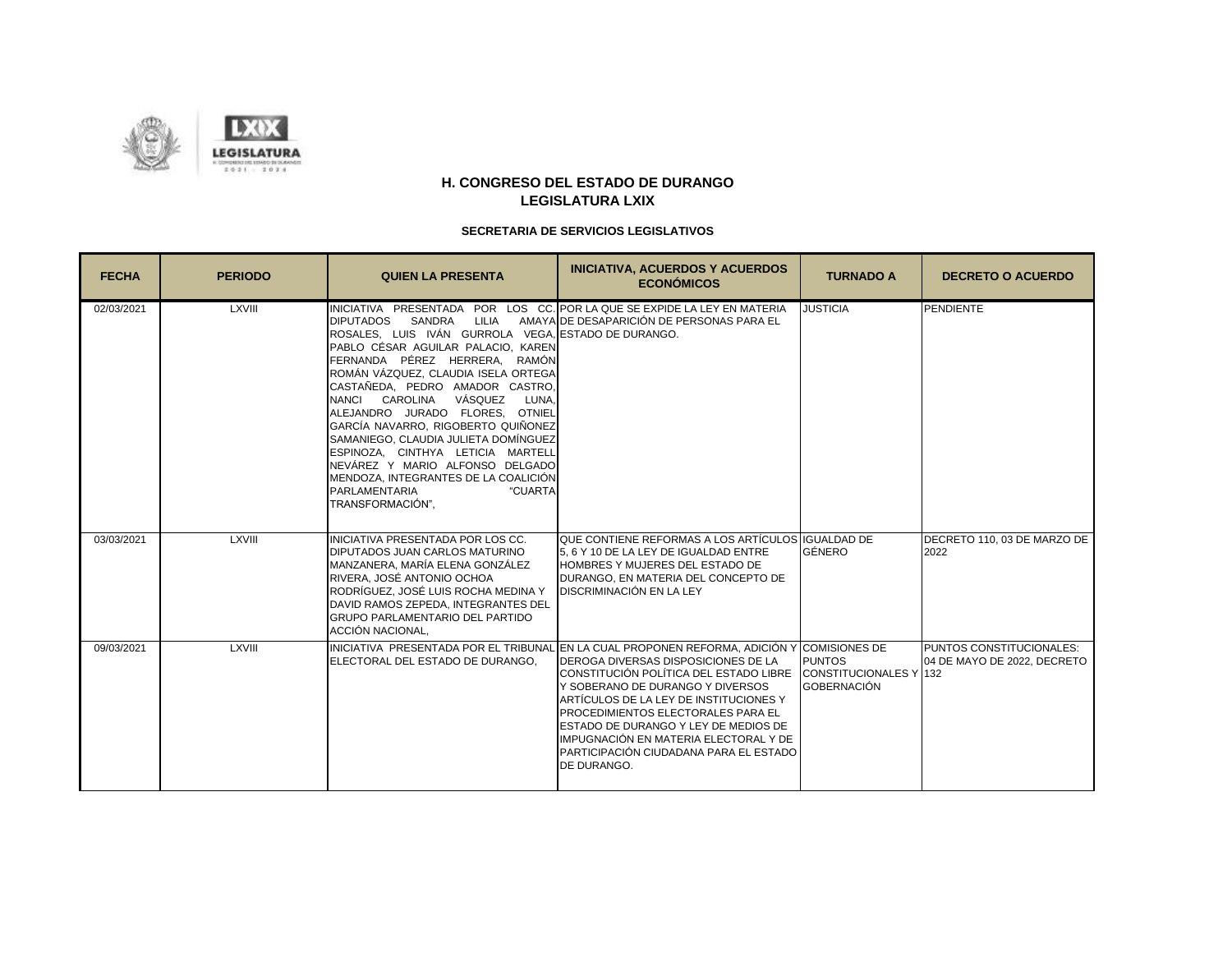

| <b>FECHA</b> | <b>PERIODO</b> | <b>QUIEN LA PRESENTA</b>                                                                                                                                                                                                                                                                                                                                                                                                                                                                                                                                                                                                                                                                                                                    | <b>INICIATIVA, ACUERDOS Y ACUERDOS</b><br><b>ECONÓMICOS</b>                                                                                                                                                                                                                                                                                                                                                                   | <b>TURNADO A</b>                                                                                                                                | <b>DECRETO O ACUERDO</b>                                                                                                                                                                                                                                                                                                                                                       |
|--------------|----------------|---------------------------------------------------------------------------------------------------------------------------------------------------------------------------------------------------------------------------------------------------------------------------------------------------------------------------------------------------------------------------------------------------------------------------------------------------------------------------------------------------------------------------------------------------------------------------------------------------------------------------------------------------------------------------------------------------------------------------------------------|-------------------------------------------------------------------------------------------------------------------------------------------------------------------------------------------------------------------------------------------------------------------------------------------------------------------------------------------------------------------------------------------------------------------------------|-------------------------------------------------------------------------------------------------------------------------------------------------|--------------------------------------------------------------------------------------------------------------------------------------------------------------------------------------------------------------------------------------------------------------------------------------------------------------------------------------------------------------------------------|
| 09/03/2021   | LXVIII         | INICIATIVA PRESENTADA POR LOS CC. QUE CONTIENE REFORMAS Y ADICIONES A<br><b>DIPUTADOS</b><br>SANDRA<br><b>LILIA</b><br>ROSALES, LUIS IVÁN GURROLA VEGA, ESTADO DE DURANGO, A LA LEY ORGÁNICA<br>FERNANDA PÉREZ HERRERA, RAMÓN DEL ESTADO DE DURANGO, A LA LEY QUE<br>ROMÁN VÁZQUEZ, CLAUDIA ISELA ORTEGA CREA EL INSTITUTO DE EVALUACIÓN DE<br>CASTAÑEDA. PEDRO AMADOR CASTRO. POLÍTICAS PÚBLICAS DEL ESTADO DE<br>VÁSQUEZ<br>NANCI CAROLINA<br>ALEJANDRO JURADO FLORES, OTNIEL PROCEDIMIENTOS ELECTORALES PARA EL<br>GARCÍA NAVARRO. CINTHYA LETICIA ESTADO DE DURANGO. LEY DE<br>MARTELL NEVÁREZ Y MARIO ALFONSO TRANSPARENCIA Y ACCESO A LA<br>DELGADO MENDOZA, INTEGRANTES DE LA INFORMACIÓN DEL ESTADO DE DURANGO.<br>TRANSFORMACIÓN", | AMAYA LA LEY ORGÁNICA DEL CONGRESO DEL<br>PABLO CÉSAR AGUILAR PALACIO. KARENIDEL TRIBUNAL DE JUSTICIA ADMINISTRATIVA<br>LUNA. DURANGO. LEY DE INSTITUCIONES Y<br>COALICIÓN PARLAMENTARIA "CUARTA LEY DE LA COMISIÓN ESTATAL DE DERECHOS<br>HUMANOS DEL ESTADO DE DURANGO Y A LA<br>LEY ORGÁNICA DE LA FISCALÍA<br>ESPECIALIZADA EN COMBATE A LA<br>CORRUPCIÓN DEL ESTADO DE DURANGO.                                          | RÉGIMEN.<br><b>REGLAMENTO Y</b><br><b>PRÁCTICAS</b><br>PARLAMETARIOS;<br><b>JUSTICIA:</b><br>ADMINISTRACIÓN<br>PÚBLICA:<br><b>GOBERNACIÓN Y</b> | DERECHOS HUMANOS, 16 DE<br>JUNIO DE 2021, DECRETO 592.<br>06 DE ABRIL DE 2022. LO<br><b>REFERENTE A LA LEY QUE</b><br>CREA EL INSTITUTO DE<br>EVALUACIÓN DE POLÍTICAS<br>PÚBLICAS, SE RETURNA A LA<br>COMISIÓN DE GOBERNACIÓN Y<br>DERECHOS HUMANOS A SE APRUEBA EL 18 DE MAYO<br>DE 2022, DECRETO 138, 19 DE<br>ABRIL DE 2022, DECRETO 123.<br>PENDIENTE OTRAS<br>COMISIONES. |
| 16/03/2021   | LXVIII         | INICIATIVA ENVIADA POR EL C. DR. JOSÉ<br><b>ROSAS AISPURO TORRES, GOBERNADOR</b><br>DEL ESTADO DE DURANGO.                                                                                                                                                                                                                                                                                                                                                                                                                                                                                                                                                                                                                                  | QUE CONTIENE REFORMAS A LA LEY DE<br>AGUA PARA EL ESTADO DE DURANGO                                                                                                                                                                                                                                                                                                                                                           | ADMINISTRACIÓN Y<br>CUIDADO DEL AGUA.                                                                                                           | PENDIENTE                                                                                                                                                                                                                                                                                                                                                                      |
| 16/03/2021   | <b>LXVIII</b>  | INICIATIVA PRESENTADA POR LOS CC.<br><b>DIPUTADOS ESTEBAN ALEJANDRO</b><br>RODRÍGUEZ, ALICIA GUADALUPE GAMBOA<br>MARTÍNEZ. FRANCISCO JAVIER IBARRA<br>JÁQUEZ Y SONIA CATALINA MERCADO<br>GALLEGOS. INTEGRANTES DEL GRUPO<br>PARLAMENTARIO DEL PARTIDO<br>REVOLUCIONARIO INSTITUCIONAL.                                                                                                                                                                                                                                                                                                                                                                                                                                                      | POR EL QUE SE ADICIONA UN SEGUNDO<br>PÁRRAFO AL ARTÍCULO 13 DE LA LEY PARA LA PRESUPUESTO Y<br>VILLEGAS VILLARREAL, SANDRA LUZ REYES∫ADMINISTRACIÓN Y VIGILANCIA DEL SISTEMA  İCUENTA PÚBLICA<br>DE PARTICIPACIONES Y LA COLABORACIÓN<br>ADMINISTRATIVA EN MATERIA FISCAL<br>ESTATAL, EN CUANTO A CONVENIOS PARA LA<br><b>IESTABILIDAD PRESUPUESTAL MUNICIPAL</b><br>MEDIANTE AFECTACIÓN PARCIAL DE<br><b>PARTICIPACIONES</b> | HACIENDA.                                                                                                                                       | 14 DE DICIEMBRE DE 2021.<br>DECRETO 74                                                                                                                                                                                                                                                                                                                                         |
| 23/03/2021   | LXVIII         | IINICIATIVA ENVIADA POR EL C. DR. JOSÉIQUE CONTIENE REFORMAS A LA LEY<br>DEL ESTADO DE DURANGO.                                                                                                                                                                                                                                                                                                                                                                                                                                                                                                                                                                                                                                             | ROSAS AISPURO TORRES, GOBERNADOR ORGÁNICA DEL MUNICIPIO LIBRE DEL ESTADO<br>DE DURANGO.                                                                                                                                                                                                                                                                                                                                       | <b>GOBERNACIÓN</b>                                                                                                                              | 14 DE DICIEMBRE DE 2021.<br>DECRETO 72                                                                                                                                                                                                                                                                                                                                         |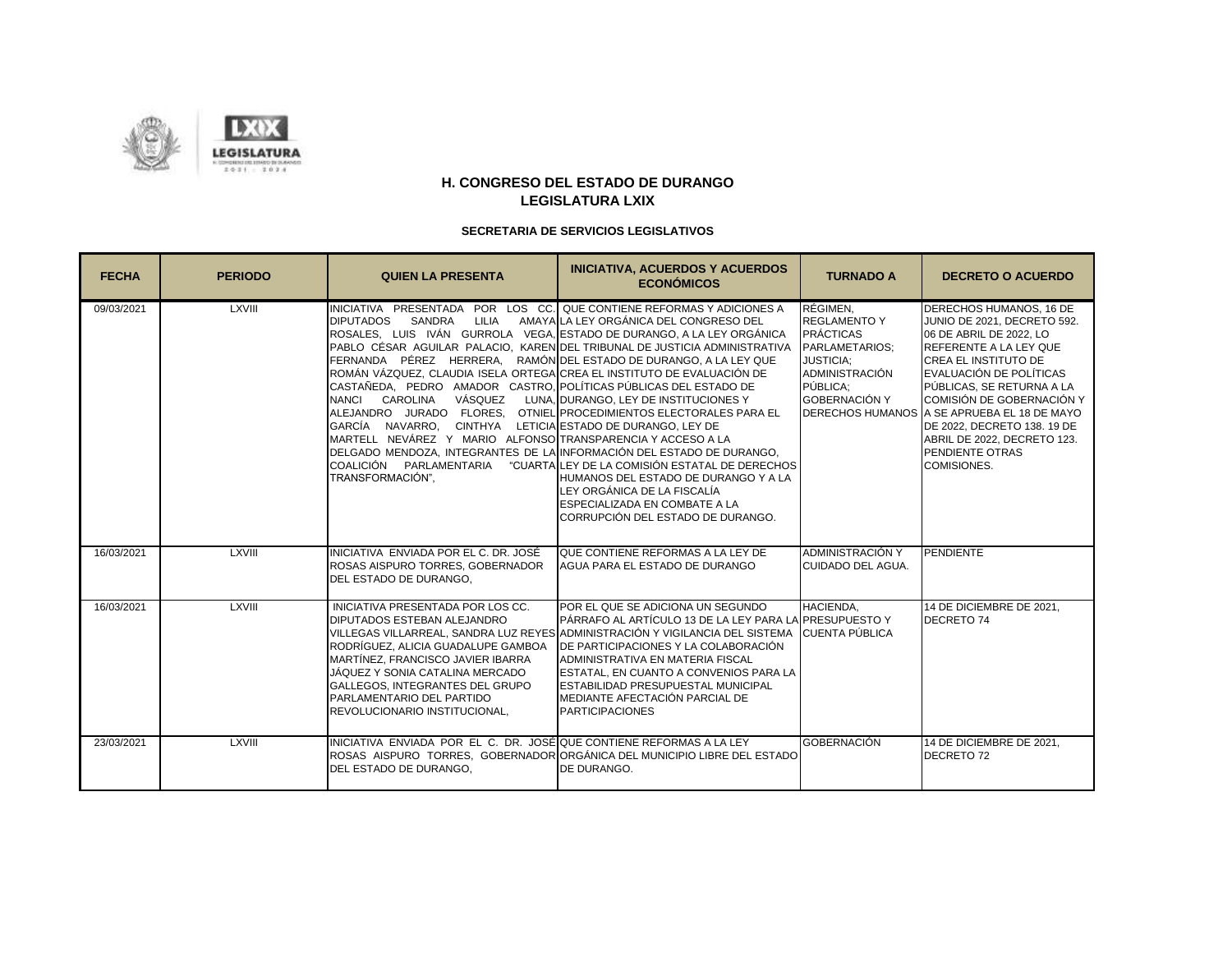

| <b>FECHA</b> | <b>PERIODO</b> | <b>QUIEN LA PRESENTA</b>                                                                                                                                                                                                                                                                                                                                                                                                                                                                                                                               | <b>INICIATIVA, ACUERDOS Y ACUERDOS</b><br><b>ECONÓMICOS</b>                                                                                                                                                                                                     | <b>TURNADO A</b>                        | <b>DECRETO O ACUERDO</b>                                                                                    |
|--------------|----------------|--------------------------------------------------------------------------------------------------------------------------------------------------------------------------------------------------------------------------------------------------------------------------------------------------------------------------------------------------------------------------------------------------------------------------------------------------------------------------------------------------------------------------------------------------------|-----------------------------------------------------------------------------------------------------------------------------------------------------------------------------------------------------------------------------------------------------------------|-----------------------------------------|-------------------------------------------------------------------------------------------------------------|
| 23/03/2021   | <b>LXVIII</b>  | INICIATIVA ENVIADA POR EL C. DR. JOSÉ QUE CONTIENE ABROGACIÓN DE LA LEY<br>DEL ESTADO DE DURANGO.                                                                                                                                                                                                                                                                                                                                                                                                                                                      | ROSAS AISPURO TORRES, GOBERNADOR ORGÁNICA DEL INSTITUTO 18 DE MARZO, LA<br>CUAL FUE CREADA MEDIANTE DECRETO<br>NÚMERO 414 DE LA XLI LEGISLATURA.<br>PUBLICADO EN EL PERIÓDICO OFICIAL DEL<br>GOBIERNO CONSTITUCIONAL DEL ESTADO<br>LIBRE Y SOBERANO DE DURANGO. | EDUCACIÓN PÚBLICA PENDIENTE             |                                                                                                             |
| 23/03/2021   | <b>LXVIII</b>  | INICIATIVA PRESENTADA POR LOS CC.<br>DIPUTADOS SANDRA LILIA AMAYA<br>ROSALES. LUIS IVÁN GURROLA VEGA.<br>PABLO CÉSAR AGUILAR PALACIO. KAREN<br>FERNANDA PÉREZ HERRERA. RAMÓN<br>ROMÁN VÁZQUEZ, CLAUDIA ISELA ORTEGA<br>CASTAÑEDA. PEDRO AMADOR CASTRO.<br>NANCI CAROLINA VÁSQUEZ LUNA,<br>ALEJANDRO JURADO FLORES, OTNIEL<br>GARCÍA NAVARRO, JOSÉ CRUZ SOTO<br>RIVAS, MARTHA ALICIA ARAGÓN BARRIOS,<br>CINTHYA LETICIA MARTELL NEVÁREZ Y<br>MARIO ALFONSO DELGADO MENDOZA.<br>INTEGRANTES DE LA COALICIÓN<br>PARLAMENTARIA "CUARTA<br>TRANSFORMACIÓN", | QUE CONTIENE REFORMAS A DIVERSOS<br>ARTÍCULOS Y ADICIONA UN CAPÍTULO<br>OCTAVO BIS DENOMINADO "DE LAS<br>LICENCIAS DIGITALES". TODOS A LA LEY DE<br>TRÁNSITO PARA LOS MUNICIPIOS DEL<br><b>ESTADO DE DURANGO</b>                                                | <b>TRÁNSITO Y</b><br><b>TRANSPORTES</b> | PENDIENTE                                                                                                   |
| 24/03/2021   | <b>LXVIII</b>  | INICIATIVA PRESENTADA POR LOS CC.<br>DIPUTADOS JUAN CARLOS MATURINO<br>MANZANERA, MARÍA ELENA GONZÁLEZ<br>RIVERA. JOSÉ ANTONIO OCHOA<br>RODRÍGUEZ, JOSÉ LUIS ROCHA MEDINA Y<br>DAVID RAMOS ZEPEDA, INTEGRANTES DEL<br><b>GRUPO PARLAMENTARIO DEL PARTIDO</b><br>ACCIÓN NACIONAL.                                                                                                                                                                                                                                                                       | QUE CONTIENE REFORMA AL ARTÍCULO 20 Y JUSTICIA<br>SE ADICIONA EL ARTÍCULO 143 DEL CÓDIGO<br>PENAL DEL ESTADO LIBRE Y SOBERANO DE<br>DURANGO. EN MATERIA DE VIOLENCIA<br><b>CONTRA MENORES.</b>                                                                  |                                         | PROCEDASÉ CON BASE EN AL<br>ARTÍCULO 103 DE LA LEY<br>ORGÁNICA DEL CONGRESO DEL<br><b>ESTADO DE DURANGO</b> |
| 24/03/2021   | <b>LXVIII</b>  | INICIATIVA PRESENTADA POR LOS CC.<br>DIPUTADOS JUAN CARLOS MATURINO<br>MANZANERA, MARÍA ELENA GONZÁLEZ<br>RIVERA, JOSÉ ANTONIO OCHOA<br>RODRÍGUEZ. JOSÉ LUIS ROCHA MEDINA Y<br>DAVID RAMOS ZEPEDA, INTEGRANTES DEL<br><b>GRUPO PARLAMENTARIO DEL PARTIDO</b><br>ACCIÓN NACIONAL.                                                                                                                                                                                                                                                                       | POR EL QUE SE ADICIONA UN SEGUNDO<br>PÁRRAFO AL ARTÍCULO 7 BIS DE LA LEY<br><b>GENERAL, EN MATERIA DE DELITOS</b><br>ELECTORALES, EN MATERIA DE PROGRAMAS<br>SOCIALES.                                                                                          | <b>GOBERNACIÓN</b>                      | DECRETO 108, 03 DE MARZO DE<br>2022                                                                         |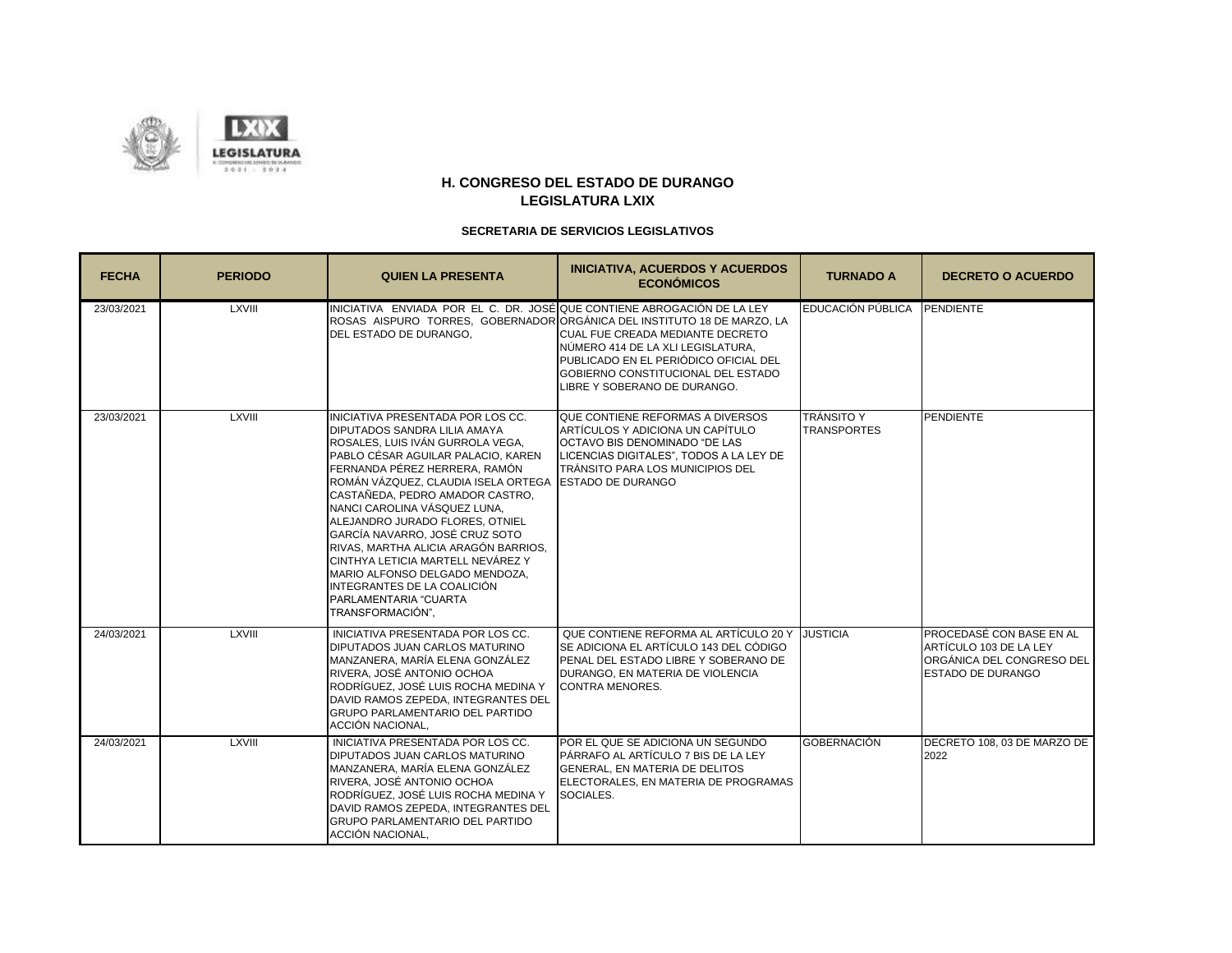

| <b>FECHA</b> | <b>PERIODO</b> | <b>QUIEN LA PRESENTA</b>                                                                                                                                                                                                                                                                                                                                                                                                                                                                                                                                                                                   | <b>INICIATIVA, ACUERDOS Y ACUERDOS</b><br><b>ECONÓMICOS</b>                                                                                                                                    | <b>TURNADO A</b>                                                         | <b>DECRETO O ACUERDO</b>                    |
|--------------|----------------|------------------------------------------------------------------------------------------------------------------------------------------------------------------------------------------------------------------------------------------------------------------------------------------------------------------------------------------------------------------------------------------------------------------------------------------------------------------------------------------------------------------------------------------------------------------------------------------------------------|------------------------------------------------------------------------------------------------------------------------------------------------------------------------------------------------|--------------------------------------------------------------------------|---------------------------------------------|
| 06/04/2021   | <b>LXVIII</b>  | <b>DIPUTADOS</b><br>SANDRA<br><b>LILIA</b><br>ROSALES, LUIS IVÁN GURROLA VEGA, CÓDIGO PENAL DEL ESTADO LIBRE Y<br>PABLO CÉSAR AGUILAR PALACIO, KAREN SOBERANO DE DURANGO.<br>FERNANDA PÉREZ HERRERA. RAMÓN<br>ROMÁN VÁZQUEZ, CLAUDIA ISELA ORTEGA<br>CASTAÑEDA. PEDRO AMADOR CASTRO.<br>VÁSQUEZ<br>NANCI CAROLINA<br>LUNA.<br>ALEJANDRO JURADO FLORES, OTNIEL<br>GARCÍA NAVARRO, JOSÉ CRUZ SOTO<br>RIVAS, MARTHA ALICIA ARAGÓN BARRIOS,<br>CINTHYA LETICIA MARTELL NEVÁREZ Y<br>MARIO ALFONSO DELGADO MENDOZA,<br>COALICIÓN<br>INTEGRANTES DE<br>LA<br><b>PARLAMENTARIA</b><br>"CUARTA<br>TRANSFORMACIÓN". | INICIATIVA PRESENTADA POR LOS CC. POR EL QUE SE REFORMA EL PÁRRAFO DE LA JUSTCIA<br>AMAYA FRACCIÓN SEGUNDA AL ARTÍCULO 79 DEL                                                                  |                                                                          | DECRETO 106, 03 DE MARZO DE<br>2022         |
| 09/04/2021   | LXVIII         | INICIATIVA PRESENTADA POR LOS CC.I QUE CONTIENE REFORMA AL ARTÍCULO 27<br>DIPUTADOS JUAN CARLOS MATURINO DE LA LEY DE LOS DERECHOS DE NIÑAS.<br>MANZANERA. MARÍA ELENA GONZÁLEZINIÑOS Y ADOLESCENTES DEL ESTADO DE<br>RIVERA.<br>JOSÉ<br><b>ANTONIO</b><br>RODRÍGUEZ, JOSÉ LUIS ROCHA MEDINA Y EN MENORES.<br>LUIS MORENO MORALES, INTEGRANTES<br>DEL GRUPO PARLAMENTARIO DEL PARTIDO<br>ACCIÓN NACIONAL.                                                                                                                                                                                                  | OCHOA DURANGO. EN MATERIA DE DISCRIMINACIÓN                                                                                                                                                    | Y DE LOS DERECHOS IDECRETO 57<br>DE NIÑAS, NIÑOS Y<br><b>ADOLESCENTE</b> | ASUNTOS FAMILIARES 09 DE DICIEMBRE DE 2021. |
| 13/04/2021   | <b>LXVIII</b>  | INICIATIVA PRESENTADA POR LOS CC.<br>DIPUTADOS JUAN CARLOS MATURINO<br>MANZANERA. MARÍA ELENA GONZÁLEZ<br>RIVERA. JOSÉ ANTONIO OCHOA<br>RODRÍGUEZ, JOSÉ LUIS ROCHA MEDINA Y<br>LUIS MORENO MORALES. INTEGRANTES<br>DEL GRUPO PARLAMENTARIO DEL PARTIDO<br>ACCIÓN NACIONAL.                                                                                                                                                                                                                                                                                                                                 | QUE CONTIENE REFORMA A LOS ARTÍCULOS<br>143. 152. 178 Y 179 DEL CÓDIGO PENAL DEL<br>ESTADO LIBRE Y SOBERANO DE DURANGO.<br>EN MATERIA DE PROTECCIÓN A LA DIGNIDAD<br><b>DE ADULTOS MAYORES</b> | <b>JUSTICIA</b>                                                          | DECRETO 103, 03 DE MARZO DE<br>2022         |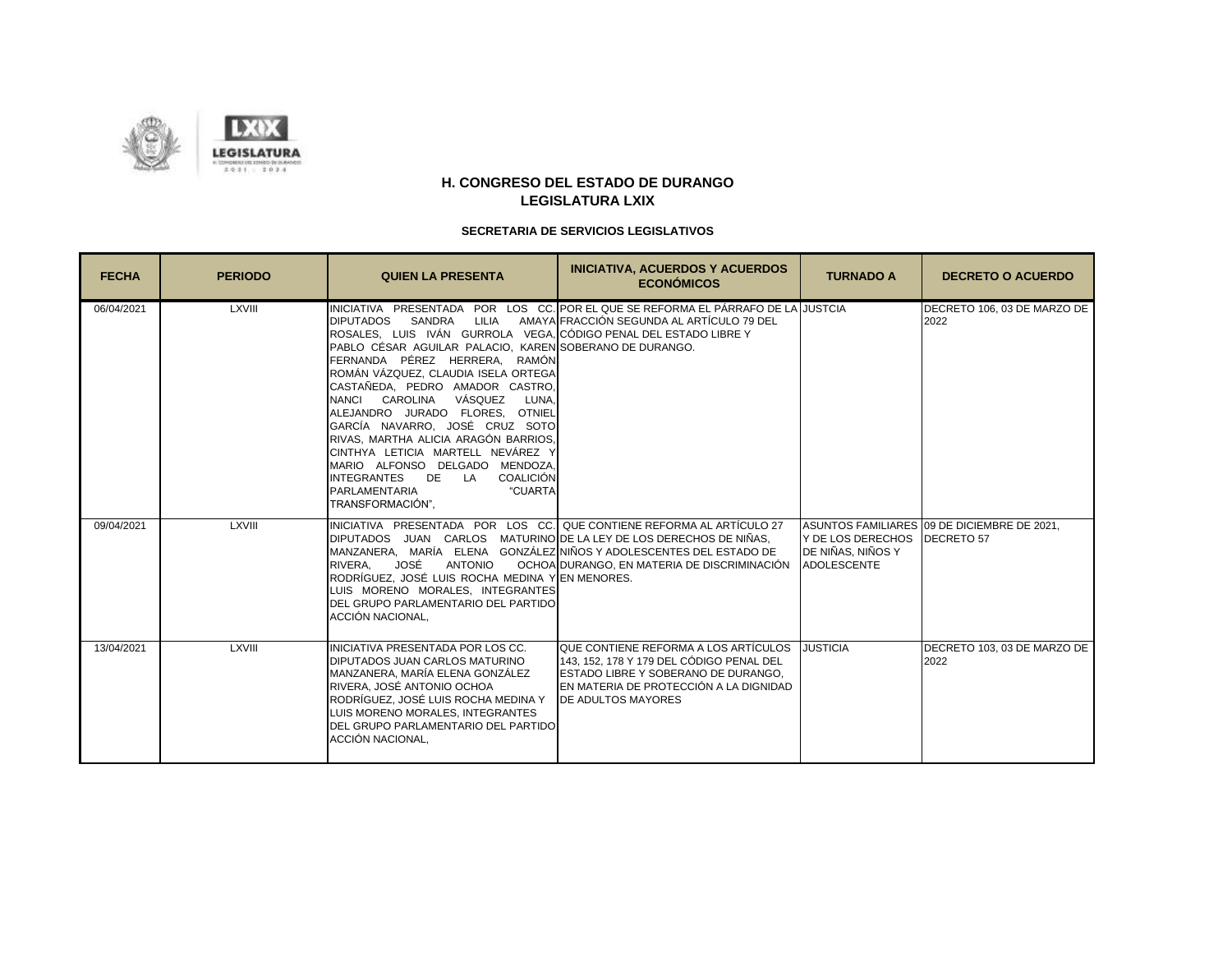

| <b>FECHA</b> | <b>PERIODO</b> | <b>QUIEN LA PRESENTA</b>                                                                                                                                                                                                                                                                                                                                                                                                                                                                                                                                                      | <b>INICIATIVA, ACUERDOS Y ACUERDOS</b><br><b>ECONÓMICOS</b>                                                                                                                                                   | <b>TURNADO A</b>                         | <b>DECRETO O ACUERDO</b>                                                                                           |
|--------------|----------------|-------------------------------------------------------------------------------------------------------------------------------------------------------------------------------------------------------------------------------------------------------------------------------------------------------------------------------------------------------------------------------------------------------------------------------------------------------------------------------------------------------------------------------------------------------------------------------|---------------------------------------------------------------------------------------------------------------------------------------------------------------------------------------------------------------|------------------------------------------|--------------------------------------------------------------------------------------------------------------------|
| 20/04/2021   | LXVIII         | INICIATIVA PRESENTADA POR LOS CC.<br>DIPUTADOS LUIS IVÁN GURROLA VEGA,<br>SANDRA LILIA AMAYA ROSALES, PABLO<br>CÉSAR AGUILAR PALACIO, KAREN<br>FERNANDA PÉREZ HERRERA, RAMÓN<br>ROMÁN VÁZQUEZ. CLAUDIA ISELA ORTEGA IDEL ESTADO DE DURANGO<br>CASTAÑEDA. PEDRO AMADOR CASTRO.<br>NANCI CAROLINA VÁSQUEZ LUNA.<br>ALEJANDRO JURADO FLORES, OTNIEL<br>GARCÍA NAVARRO, JOSÉ CRUZ SOTO<br>RIVAS. MARTHA ALICIA ARAGÓN BARRIOS.<br>CINTHYA LETICIA MARTELL NEVÁREZ Y<br>MARIO ALFONSO DELGADO MENDOZA.<br>INTEGRANTES DE LA COALICIÓN<br>PARLAMENTARIA "CUARTA<br>TRANSFORMACIÓN". | POR EL QUE SE REFORMA LA FRACCIÓN IX Y<br>SE ADICIONA LA FRACCIÓN XXIX Y XXX DEL<br>ARTÍCULO 4 Y SE ADICIONA UN CAPÍTULO XXII<br>BIS "DE LAS PLATAFORMAS DIGITALES DE<br>HOSPEDAJE" TODAS A LA LEY DE TURISMO | <b>TURISMOY</b><br><b>CINEMATOGRAFÍA</b> | <b>PROCEDASE CON BASE AL</b><br>ARTÍCULO 103 DE LA LEY<br>ORGÁNICA DEL CONGRESO DEL<br><b>ESTADO DE DURANGO</b>    |
| 20/04/2021   | LXVIII         | INICIATIVA PRESENTADA POR LOS CC.<br>DIPUTADOS LUIS IVÁN GURROLA VEGA.<br>SANDRA LILIA AMAYA ROSALES. PABLO<br>CÉSAR AGUILAR PALACIO, KAREN<br>FERNANDA PÉREZ HERRERA. RAMÓN<br>ROMÁN VÁZQUEZ, CLAUDIA ISELA ORTEGA<br>CASTAÑEDA. PEDRO AMADOR CASTRO.<br>NANCI CAROLINA VÁSQUEZ LUNA.<br>ALEJANDRO JURADO FLORES. OTNIEL<br>GARCÍA NAVARRO, JOSÉ CRUZ SOTO<br>RIVAS, MARTHA ALICIA ARAGÓN BARRIOS,<br>CINTHYA LETICIA MARTELL NEVÁREZ Y<br>MARIO ALFONSO DELGADO MENDOZA.<br>INTEGRANTES DE LA COALICIÓN<br>PARLAMENTARIA "CUARTA<br>TRANSFORMACIÓN",                        | POR EL QUE SE ADICIONA LA FRACCIÓN XLV<br>AL ARTÍCULO 3 Y LA FRACCIÓN XVI AL<br>ARTÍCULO 40 DE LA LEY PARA LA<br><b>PREVENCIÓN Y GESTIÓN DE RESIDUOS DEL</b><br><b>ESTADO DE DURANGO</b>                      | <b>ECOLOGÍA</b>                          | PROCEDASÉ CON BASE EN AL<br>ARTÍCULO 103 DE LA LEY<br><b>ORGÁNICA DEL CONGRESO DEL</b><br><b>ESTADO DE DURANGO</b> |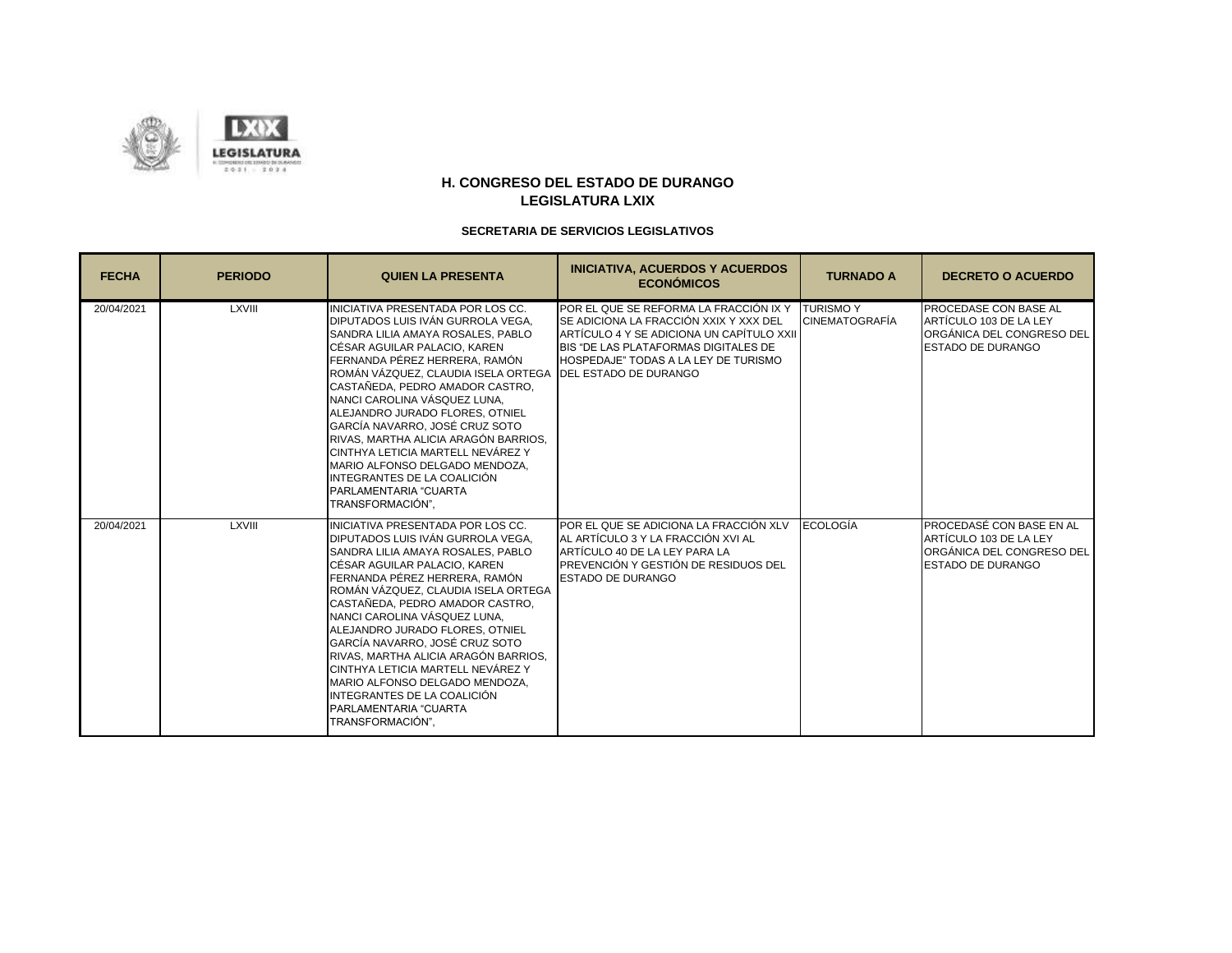

| <b>FECHA</b> | <b>PERIODO</b> | <b>QUIEN LA PRESENTA</b>                                                                                                                                                                                                                                                                                                                                                                                                                                                                                                                                                   | <b>INICIATIVA, ACUERDOS Y ACUERDOS</b><br><b>ECONÓMICOS</b>                                                                                                                                                         | <b>TURNADO A</b> | <b>DECRETO O ACUERDO</b>            |
|--------------|----------------|----------------------------------------------------------------------------------------------------------------------------------------------------------------------------------------------------------------------------------------------------------------------------------------------------------------------------------------------------------------------------------------------------------------------------------------------------------------------------------------------------------------------------------------------------------------------------|---------------------------------------------------------------------------------------------------------------------------------------------------------------------------------------------------------------------|------------------|-------------------------------------|
| 22/04/2021   | <b>LXVIII</b>  | INICIATIVA PRESENTADA POR LOS CC. QUE CONTIENE REFORMA A LA FRACCIÓN<br>CÉSAR<br>AGUILAR<br>PALACIO.<br>FERNANDA PÉREZ HERRERA.<br>RAMÓN<br>ROMÁN VÁZQUEZ, CLAUDIA ISELA ORTEGA<br>CASTAÑEDA, PEDRO AMADOR CASTRO,<br>VÁSQUEZ<br>CAROLINA<br>NANCI<br>LUNA.<br><b>OTNIEL</b><br>ALEJANDRO JURADO FLORES.<br>GARCÍA NAVARRO, JOSÉ CRUZ SOTO<br>RIVAS, MARTHA ALICIA ARAGÓN BARRIOS,<br>CINTHYA LETICIA MARTELL NEVÁREZ Y<br>MARIO ALFONSO DELGADO<br>MENDOZA.<br>DE<br><b>COALICIÓN</b><br><b>INTEGRANTES</b><br>LA.<br><b>PARLAMENTARIA</b><br>"CUARTA<br>TRANSFORMACIÓN". | DIPUTADOS LUIS IVÁN GURROLA VEGA. TERCERA DEL ARTÍCULO 175 BIS DEL CÓDIGO<br>SANDRA LILIA AMAYA ROSALES. PABLO PENAL DEL ESTADO LIBRE Y SOBERANO DE<br>KAREN DURANGO.                                               | <b>JUSTICIA</b>  | DECRETO 104, 03 DE MARZO DE<br>2022 |
| 27/04/2021   | <b>LXVIII</b>  | INICIATIVA PRESENTADA POR LOS CC.<br>DIPUTADOS JUAN CARLOS MATURINO<br>MANZANERA, MARÍA ELENA GONZÁLEZ<br>RIVERA. JOSÉ ANTONIO OCHOA<br>RODRÍGUEZ, JOSÉ LUIS ROCHA MEDINA Y<br>LUIS MORENO MORALES. INTEGRANTES<br>DEL GRUPO PARLAMENTARIO DEL PARTIDO<br>ACCIÓN NACIONAL,                                                                                                                                                                                                                                                                                                 | QUE CONTIENE REFORMA AL ARTÍCULO 15 DE IIGUALDAD DE<br>LA LEY DE LAS MUJERES PARA UNA VIDA SIN<br>VIOLENCIA VIGENTE EN EL ESTADO DE<br><b>IDURANGO. EN MATERIA DE ÓRDENES DE</b><br><b>PROTECCIÓN DE EMERGENCIA</b> | GÉNERO           | <b>PENDIENTE</b>                    |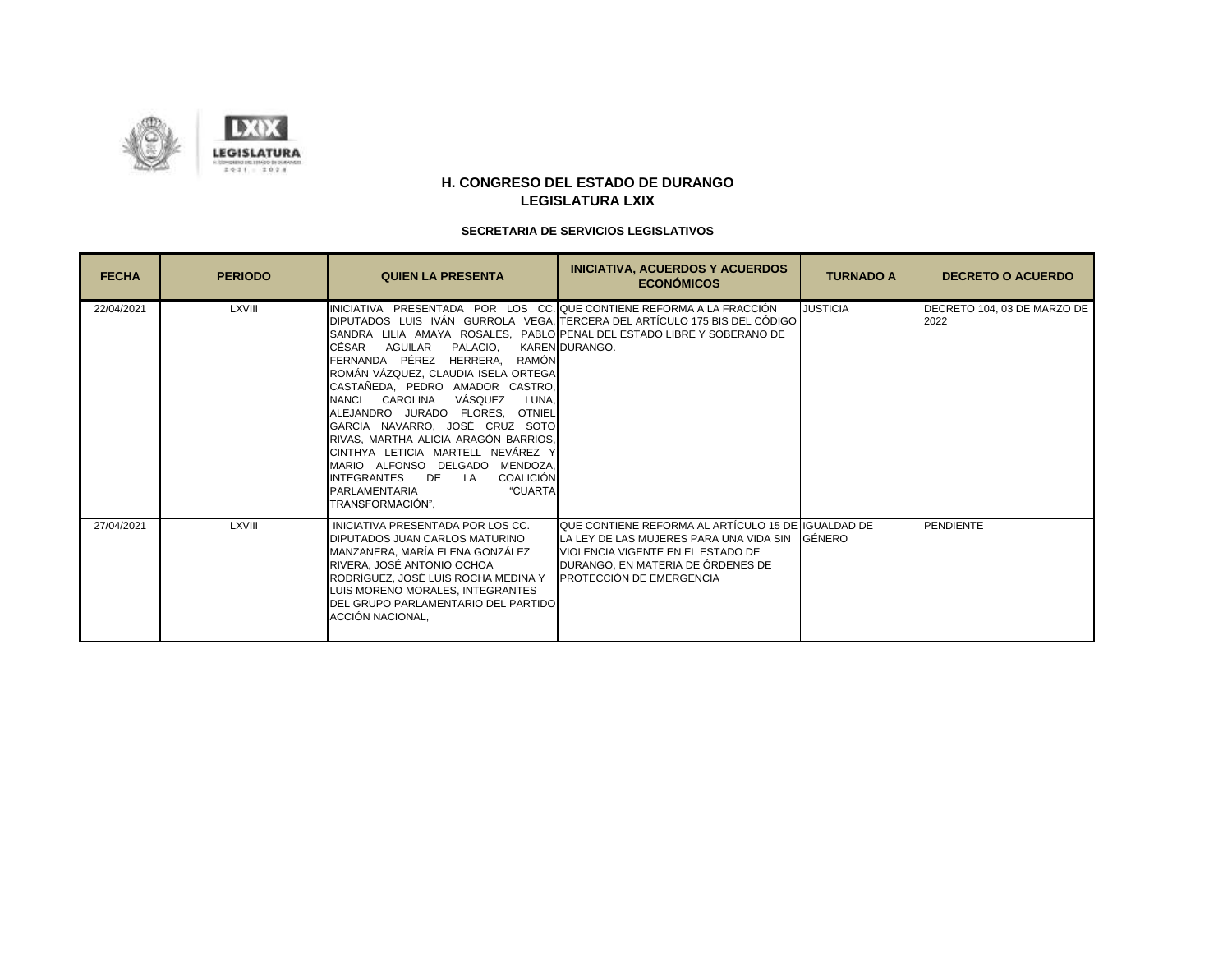

| <b>FECHA</b> | <b>PERIODO</b> | <b>QUIEN LA PRESENTA</b>                                                                                                                                                                                                                                                                                                                                                                                                                                                                                                                                                                                                                    | <b>INICIATIVA, ACUERDOS Y ACUERDOS</b><br><b>ECONÓMICOS</b>                                                                                                                           | <b>TURNADO A</b>                                                                            | <b>DECRETO O ACUERDO</b>               |
|--------------|----------------|---------------------------------------------------------------------------------------------------------------------------------------------------------------------------------------------------------------------------------------------------------------------------------------------------------------------------------------------------------------------------------------------------------------------------------------------------------------------------------------------------------------------------------------------------------------------------------------------------------------------------------------------|---------------------------------------------------------------------------------------------------------------------------------------------------------------------------------------|---------------------------------------------------------------------------------------------|----------------------------------------|
| 27/04/2021   | <b>LXVIII</b>  | INICIATIVA PRESENTADA POR LOS CC.<br>DIPUTADOS LUIS IVÁN GURROLA VEGA,<br>SANDRA LILIA AMAYA ROSALES. PABLO<br>CÉSAR AGUILAR PALACIO, KAREN<br>FERNANDA PÉREZ HERRERA, RAMÓN<br>ROMÁN VÁZQUEZ, CLAUDIA ISELA ORTEGA<br>CASTAÑEDA. PEDRO AMADOR CASTRO.<br>NANCI CAROLINA VÁSQUEZ LUNA.<br>ALEJANDRO JURADO FLORES, OTNIEL<br>GARCÍA NAVARRO, JOSÉ CRUZ SOTO<br>RIVAS, MARTHA ALICIA ARAGÓN BARRIOS,<br>CINTHYA LETICIA MARTELL NEVÁREZ Y<br>MARIO ALFONSO DELGADO MENDOZA.<br>INTEGRANTES DE LA COALICIÓN<br>PARLAMENTARIA "CUARTA<br>TRANSFORMACIÓN", EN SESIÓN ORDINARIA<br>SE ADHIERE LA C. DIPUTADA ALICIA<br>GUADALUPE GAMBOA MARTÍNEZ | POR EL QUE SE ADICIONA LA FRACCIÓN V Y<br>VI AL ARTÍCULO 33 A LA LEY QUE CREA EL<br>INSTITUTO PARA EL DESARROLLO INTEGRAL<br><b>IDEL ADULTO MAYOR DEL ESTADO DE</b><br><b>DURANGO</b> | <b>ATENCIÓN A</b><br><b>PERSONAS CON</b><br><b>DISCAPACIDAD Y</b><br><b>ADULTOS MAYORES</b> | 30 DE NOVIEMBRE DE 2021.<br>DECRETO 25 |
| 29/04/2021   | LXVIII         | INICIATIVA PRESENTADA POR LOS CC.<br>DIPUTADOS LUIS IVÁN GURROLA VEGA,<br>SANDRA LILIA AMAYA ROSALES, PABLO<br>CÉSAR AGUILAR PALACIO, KAREN<br>FERNANDA PÉREZ HERRERA, RAMÓN<br>ROMÁN VÁZQUEZ, CLAUDIA ISELA ORTEGA<br>CASTAÑEDA. PEDRO AMADOR CASTRO.<br>NANCI CAROLINA VÁSQUEZ LUNA.<br>ALEJANDRO JURADO FLORES, OTNIEL<br>GARCÍA NAVARRO, JOSÉ CRUZ SOTO<br>RIVAS. MARTHA ALICIA ARAGÓN BARRIOS.<br>CINTHYA LETICIA MARTELL NEVÁREZ Y<br>MARIO ALFONSO DELGADO MENDOZA.<br>INTEGRANTES DE LA COALICIÓN<br>PARLAMENTARIA "CUARTA<br>TRANSFORMACIÓN,                                                                                       | QUE CONTIENE ADICIONES A LA LEY<br>ORGÁNICA DEL PODER JUDICIAL DEL ESTADO<br><b>DE DURANGO</b>                                                                                        | <b>JUSTICIA</b>                                                                             | <b>PENDIENTE</b>                       |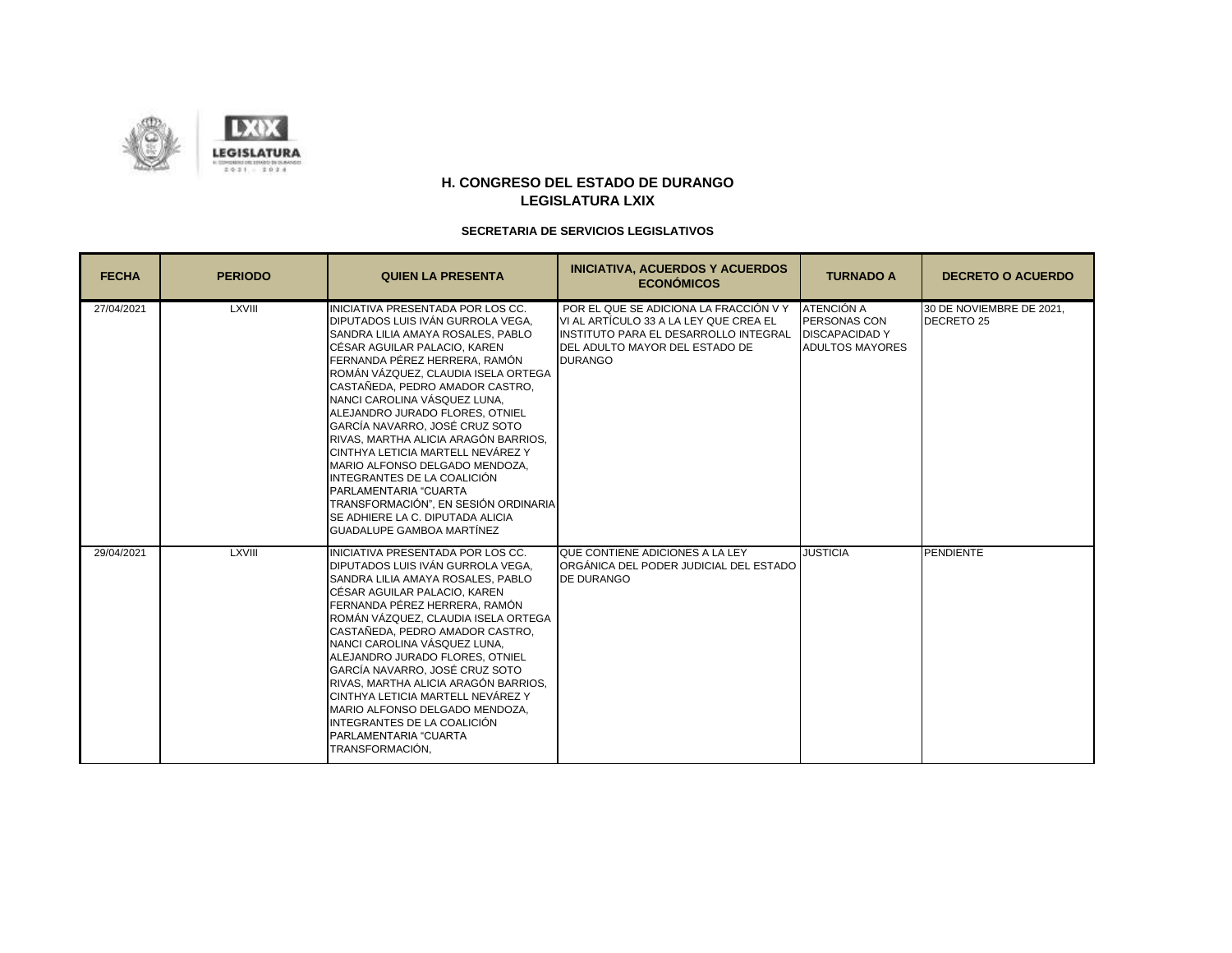

| <b>FECHA</b> | <b>PERIODO</b> | <b>QUIEN LA PRESENTA</b>                                                                                                                                                                                                                                                   | <b>INICIATIVA, ACUERDOS Y ACUERDOS</b><br><b>ECONÓMICOS</b>                                                                                                                                                            | <b>TURNADO A</b>                             | <b>DECRETO O ACUERDO</b>            |
|--------------|----------------|----------------------------------------------------------------------------------------------------------------------------------------------------------------------------------------------------------------------------------------------------------------------------|------------------------------------------------------------------------------------------------------------------------------------------------------------------------------------------------------------------------|----------------------------------------------|-------------------------------------|
| 04/05/2021   | <b>LXVIII</b>  | INICIATIVA PRESENTADA POR LOS CC.<br>DIPUTADOS JUAN CARLOS MATURINO<br>MANZANERA, MARÍA ELENA GONZÁLEZ<br>RIVERA. JOSÉ ANTONIO OCHOA<br>RODRÍGUEZ, JOSÉ LUIS ROCHA MEDINA Y<br>LUIS MORENO MORALES. INTEGRANTES<br>DEL GRUPO PARLAMENTARIO DEL PARTIDO<br>ACCIÓN NACIONAL. | QUE CONTIENE REFORMA AL ARTÍCULO 22 DE JUSTICIA<br>LA LEY ORGÁNICA DE LA FISCALÍA GENERAL<br>DEL ESTADO DE DURANGO. EN MATERIA DE<br><b>IDERECHOS HUMANOS DE LAS MUJERES.</b>                                          |                                              | <b>PENDIENTE</b>                    |
| 04/05/2021   | LXVIII         | INICIATIVA PRESENTADA POR LOS CC.<br>DIPUTADOS JUAN CARLOS MATURINO<br>MANZANERA, MARÍA ELENA GONZÁLEZ<br>RIVERA, JOSÉ ANTONIO OCHOA<br>RODRÍGUEZ, JOSÉ LUIS ROCHA MEDINA Y<br>LUIS MORENO MORALES. INTEGRANTES<br>DEL GRUPO PARLAMENTARIO DEL PARTIDO<br>ACCIÓN NACIONAL. | QUE CONTIENE REFORMA AL ARTÍCULO 48<br>DE LA LEY DE LAS MUJERES PARA UNA VIDA<br>SIN VIOLENCIA VIGENTE EN EL ESTADO DE<br>DURANGO. EN MATERIA DE CRITERIOS<br>JURÍDICOS.                                               | IGUALDAD Y GÉNERO                            | DECRETO 113, 03 DE MARZO DE<br>2022 |
| 05/05/2021   | LXVIII         | INICIATIVA PRESENTADA POR LOS CC.<br>DIPUTADOS JUAN CARLOS MATURINO<br>MANZANERA, MARÍA ELENA GONZÁLEZ<br>RIVERA, JOSÉ ANTONIO OCHOA<br>RODRÍGUEZ, JOSÉ LUIS ROCHA MEDINA Y<br>LUIS MORENO MORALES. INTEGRANTES<br>DEL GRUPO PARLAMENTARIO DEL PARTIDO<br>ACCIÓN NACIONAL. | QUE CONTIENE REFORMA AL ARTÍCULO 118 Y RÉGIMEN.<br>SE ADICIONA UN ARTÍCULO 151 QUATER,<br>TODOS DE LA LEY ORGÁNICA DEL CONGRESO PRÁCTICAS<br><b>IDEL ESTADO DE DURANGO. EN MATERIA DE</b><br><b>PARLAMENTO ABIERTO</b> | <b>REGLAMENTO Y</b><br><b>PARLAMENTARIAS</b> | <b>PENDIENTE</b>                    |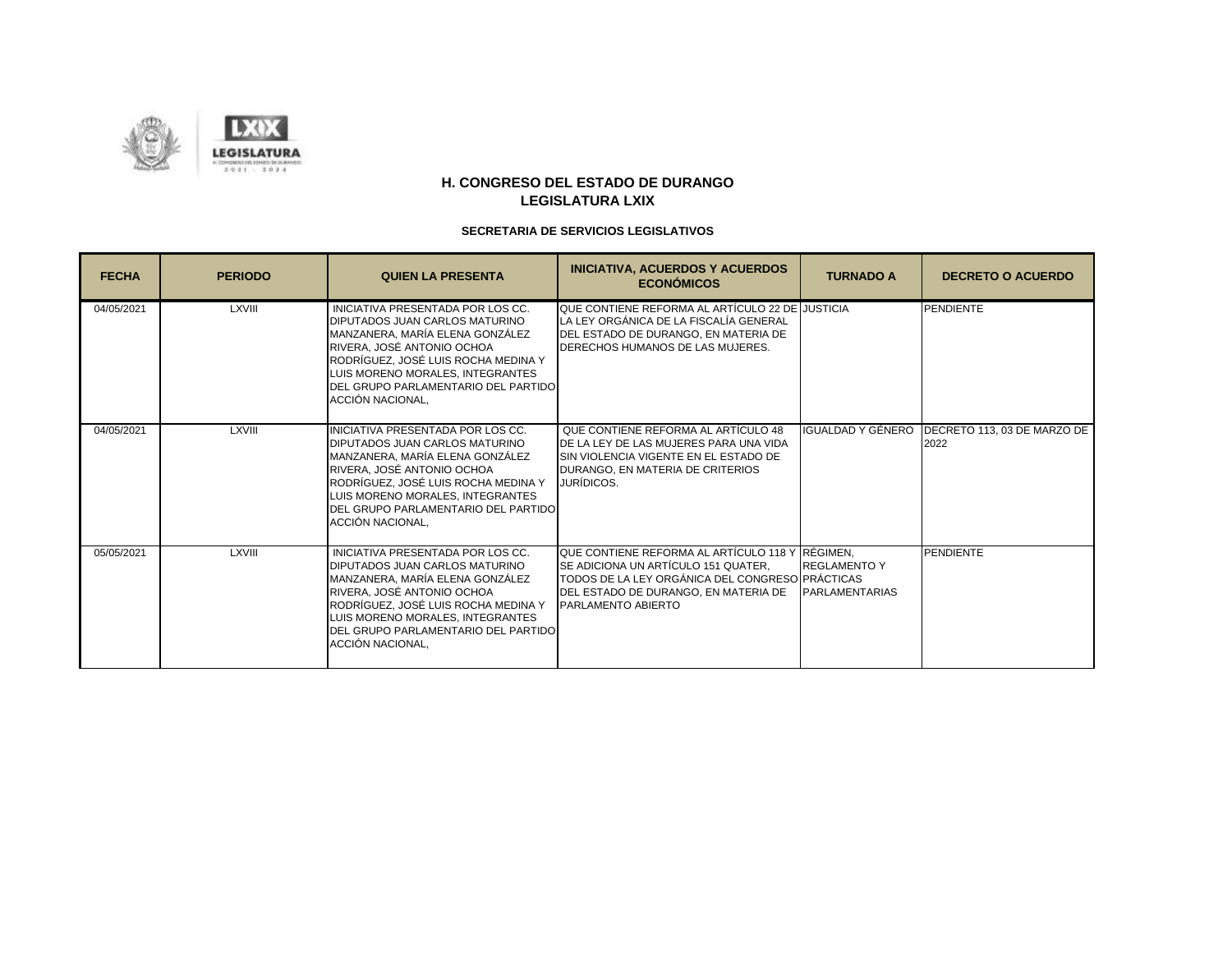

| <b>FECHA</b>            | <b>PERIODO</b> | <b>QUIEN LA PRESENTA</b>                                                                                                                                                                                                                                                                                                                                                                                                                                                                                                                                      | <b>INICIATIVA, ACUERDOS Y ACUERDOS</b><br><b>ECONÓMICOS</b>                                                                                                                                                            | <b>TURNADO A</b>                                                                                    | <b>DECRETO O ACUERDO</b>          |
|-------------------------|----------------|---------------------------------------------------------------------------------------------------------------------------------------------------------------------------------------------------------------------------------------------------------------------------------------------------------------------------------------------------------------------------------------------------------------------------------------------------------------------------------------------------------------------------------------------------------------|------------------------------------------------------------------------------------------------------------------------------------------------------------------------------------------------------------------------|-----------------------------------------------------------------------------------------------------|-----------------------------------|
| 12/05/2021<br>(SEGUNDA) | <b>LXVIII</b>  | INICIATIVA PRESENTADA POR LOS CC.<br>DIPUTADOS LUIS IVÁN GURROLA VEGA.<br>SANDRA LILIA AMAYA ROSALES, PABLO<br>CÉSAR AGUILAR PALACIO, KAREN<br>FERNANDA PÉREZ HERRERA, RAMÓN<br>ROMÁN VÁZQUEZ. CLAUDIA ISELA ORTEGA<br>CASTAÑEDA, PEDRO AMADOR CASTRO,<br>NANCI CAROLINA VÁSQUEZ LUNA.<br>ALEJANDRO JURADO FLORES, OTNIEL<br>GARCÍA NAVARRO, JOSÉ CRUZ SOTO<br>RIVAS, MARTHA ALICIA ARAGÓN BARRIOS,<br><b>CINTHYA LETICIA MARTELL NEVÁREZ Y</b><br>MARIO ALFONSO DELGADO MENDOZA.<br>INTEGRANTES DE LA COALICIÓN<br>PARLAMENTARIA "CUARTA<br>TRANSFORMACIÓN.  | POR EL QUE SE EXPIDE LA LEY DE<br>PATERNIDAD RESPONSABLE PARA EL<br><b>ESTADO DE DURANGO</b>                                                                                                                           | <b>ASUNTOS FAMILIARES PENDIENTE</b><br>Y DE LOS DERECHOS<br>DE NIÑAS, NIÑOS Y<br><b>ADOLESCENTE</b> |                                   |
| 12/05/2021<br>(SEGUNDA) | <b>LXVIII</b>  | INICIATIVA PRESENTADA POR LOS CC.<br>DIPUTADOS LUIS IVÁN GURROLA VEGA,<br>SANDRA LILIA AMAYA ROSALES. PABLO<br>CÉSAR AGUILAR PALACIO, KAREN<br>FERNANDA PÉREZ HERRERA, RAMÓN<br>ROMÁN VÁZQUEZ. CLAUDIA ISELA ORTEGA<br>CASTAÑEDA, PEDRO AMADOR CASTRO,<br>INANCI CAROLINA VÁSQUEZ LUNA.<br>ALEJANDRO JURADO FLORES. OTNIEL<br>GARCÍA NAVARRO, JOSÉ CRUZ SOTO<br>RIVAS. MARTHA ALICIA ARAGÓN BARRIOS.<br><b>CINTHYA LETICIA MARTELL NEVÁREZ Y</b><br>MARIO ALFONSO DELGADO MENDOZA.<br>INTEGRANTES DE LA COALICIÓN<br>PARLAMENTARIA "CUARTA<br>TRANSFORMACIÓN, | QUE CONTIENE REFORMA A LA FRACCIÓN<br>IXXII Y SE ADICIONA LA FRACCIÓN XXIII DEL<br>ARTÍCULO 8 DE LA LEY PARA LA ATENCIÓN Y<br>IPROTECCIÓN A PERSONAS CON LA<br>CONDICIÓN DEL ESPECTRO AUTISTA DEL<br>ESTADO DE DURANGO | <b>ATENCIÓN A</b><br><b>PERSONAS CON</b><br><b>DISCAPACIDAD Y</b><br><b>ADULTOS MAYORES</b>         | 30 DE MAYO DE 2021. DECRETO<br>27 |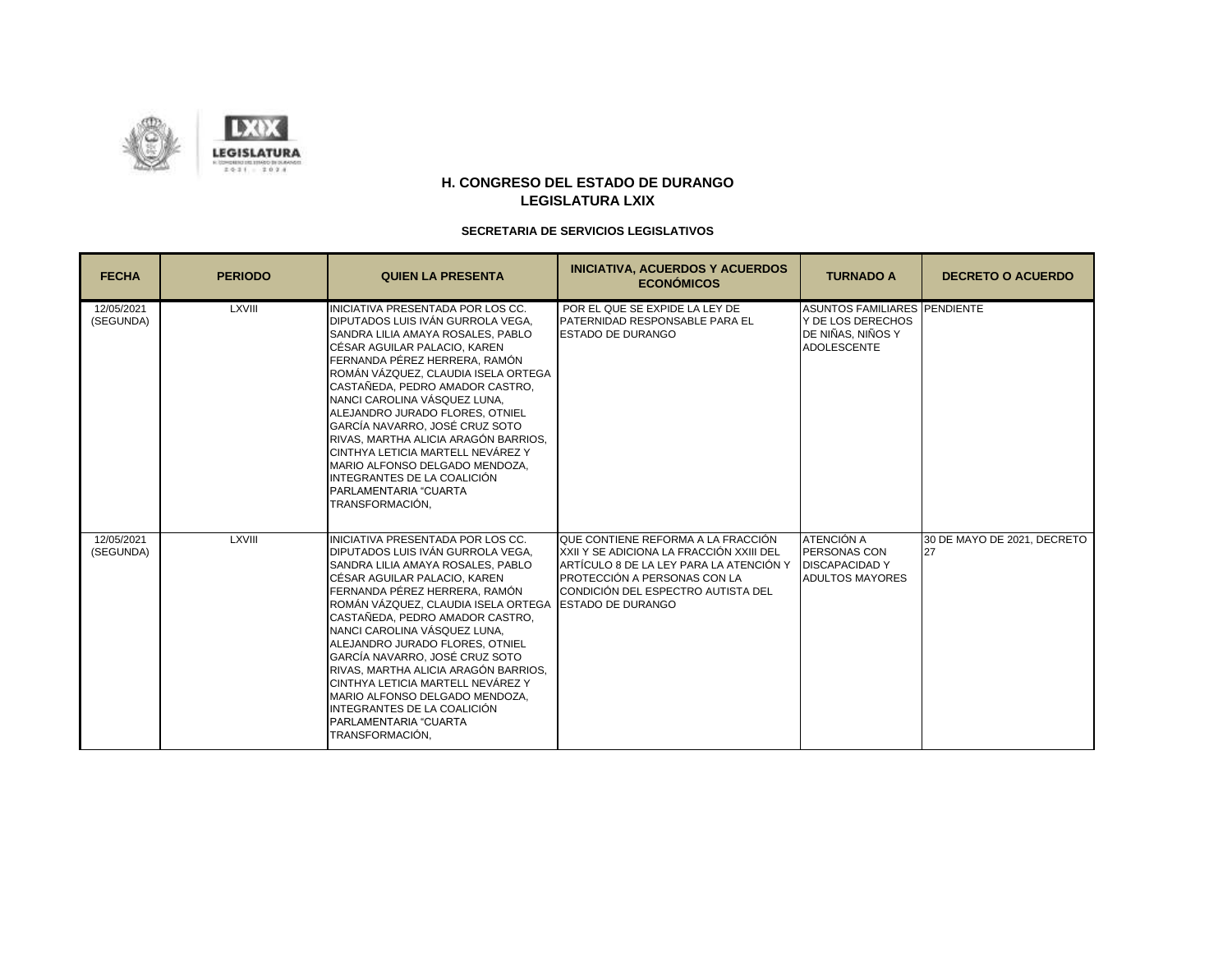

| <b>FECHA</b>            | <b>PERIODO</b> | <b>QUIEN LA PRESENTA</b>                                                                                                                                                                                                                                                                                                                                                                                                                                                                                                                                              | <b>INICIATIVA, ACUERDOS Y ACUERDOS</b><br><b>ECONÓMICOS</b>                                                                                                                              | <b>TURNADO A</b>   | <b>DECRETO O ACUERDO</b>                                                                                           |
|-------------------------|----------------|-----------------------------------------------------------------------------------------------------------------------------------------------------------------------------------------------------------------------------------------------------------------------------------------------------------------------------------------------------------------------------------------------------------------------------------------------------------------------------------------------------------------------------------------------------------------------|------------------------------------------------------------------------------------------------------------------------------------------------------------------------------------------|--------------------|--------------------------------------------------------------------------------------------------------------------|
| 13/05/2021              | <b>LXVIII</b>  | INICIATIVA PRESENTADA POR LOS CC.<br>DIPUTADOS JUAN CARLOS MATURINO<br>MANZANERA. MARÍA ELENA GONZÁLEZ<br>RIVERA, JOSÉ ANTONIO OCHOA<br>RODRÍGUEZ. JOSÉ LUIS ROCHA MEDINA Y<br>LUIS MORENO MORALES, INTEGRANTES<br>DEL GRUPO PARLAMENTARIO DEL PARTIDO<br>ACCIÓN NACIONAL.                                                                                                                                                                                                                                                                                            | QUE CONTIENE REFORMA A LOS ARTÍCULOS DESARROLLO<br>27, 31 Y 46 DE LA LEY DE CONDOMINIOS PARA URBANO Y OBRAS<br>EL ESTADO DE DURANGO, EN MATERIA DE<br><b>REUNIONES VIRTUALES.</b>        | <b>PÚBLICAS</b>    | 29 DE MARZO DE 2021.<br>DECRETO 117                                                                                |
| 18/05/2021              | <b>LXVIII</b>  | INICIATIVA PRESENTADA POR LOS CC.<br><b>DIPUTADOS LUIS IVÁN GURROLA VEGA.</b><br>SANDRA LILIA AMAYA ROSALES, PABLO<br>CÉSAR AGUILAR PALACIO. KAREN<br>FERNANDA PÉREZ HERRERA, RAMÓN<br>ROMÁN VÁZQUEZ. CLAUDIA ISELA ORTEGA IDURANGO<br>CASTAÑEDA. PEDRO AMADOR CASTRO.<br>NANCI CAROLINA VÁSQUEZ LUNA.<br>ALEJANDRO JURADO FLORES. OTNIEL<br>GARCÍA NAVARRO, JOSÉ CRUZ SOTO<br>RIVAS. MARTHA ALICIA ARAGÓN BARRIOS.<br>CINTHYA LETICIA MARTELL NEVÁREZ Y<br>MARIO ALFONSO DELGADO MENDOZA.<br>INTEGRANTES DE LA COALICIÓN<br>PARLAMENTARIA "CUARTA<br>TRANSFORMACIÓN. | QUE CONTIENE REFORMA A LA FRACCIÓN<br>XXXII DEL ARTÍCULO 2 RECORRIENDO LA<br>SUBSECUENTE Y ADICIONA EL ARTÍCULO 45<br>BIS A LA LEY DE GESTIÓN AMBIENTAL<br>SUSTENTABLE PARA EL ESTADO DE | <b>ECOLOGIA</b>    | <b>PROCEDASÉ CON BASE EN AL</b><br>ARTÍCULO 103 DE LA LEY<br>ORGÁNICA DEL CONGRESO DEL<br><b>ESTADO DE DURANGO</b> |
| 19/05/2021<br>(SEGUNDA) | <b>LXVIII</b>  | INICIATIVA PRESENTADA POR LOS CC. QUE CONTIENE REFORMA AL TERCER<br>DIPUTADOS LUIS IVÁN GURROLA VEGA, PÁRRAFO Y SE ADICIONA UN CUARTO<br>MARIO ALFONSO DELGADO MENDOZA. IPÁRRAFO AL ARTÍCULO 79 DE LA LEY<br><b>ESTEBAN</b><br><b>ALEJANDRO</b><br>VILLARREAL, PABLO CÉSAR AGUILAR DE DURANGO, EN MATERIA DE<br>PALACIO. JUAN CARLOS MATURINOIINDEMNIZACIONES.LABORALES.<br>MANZANERA Y JAVIER ESCALERA LOZANO.<br>INTEGRANTES DE LA LXVIII LEGISLATURA,                                                                                                              | VILLEGAS ORGANICA DEL MUNICIPIO LIBRE DEL ESTADO                                                                                                                                         | <b>GOBERNACIÓN</b> | PENDIENTE                                                                                                          |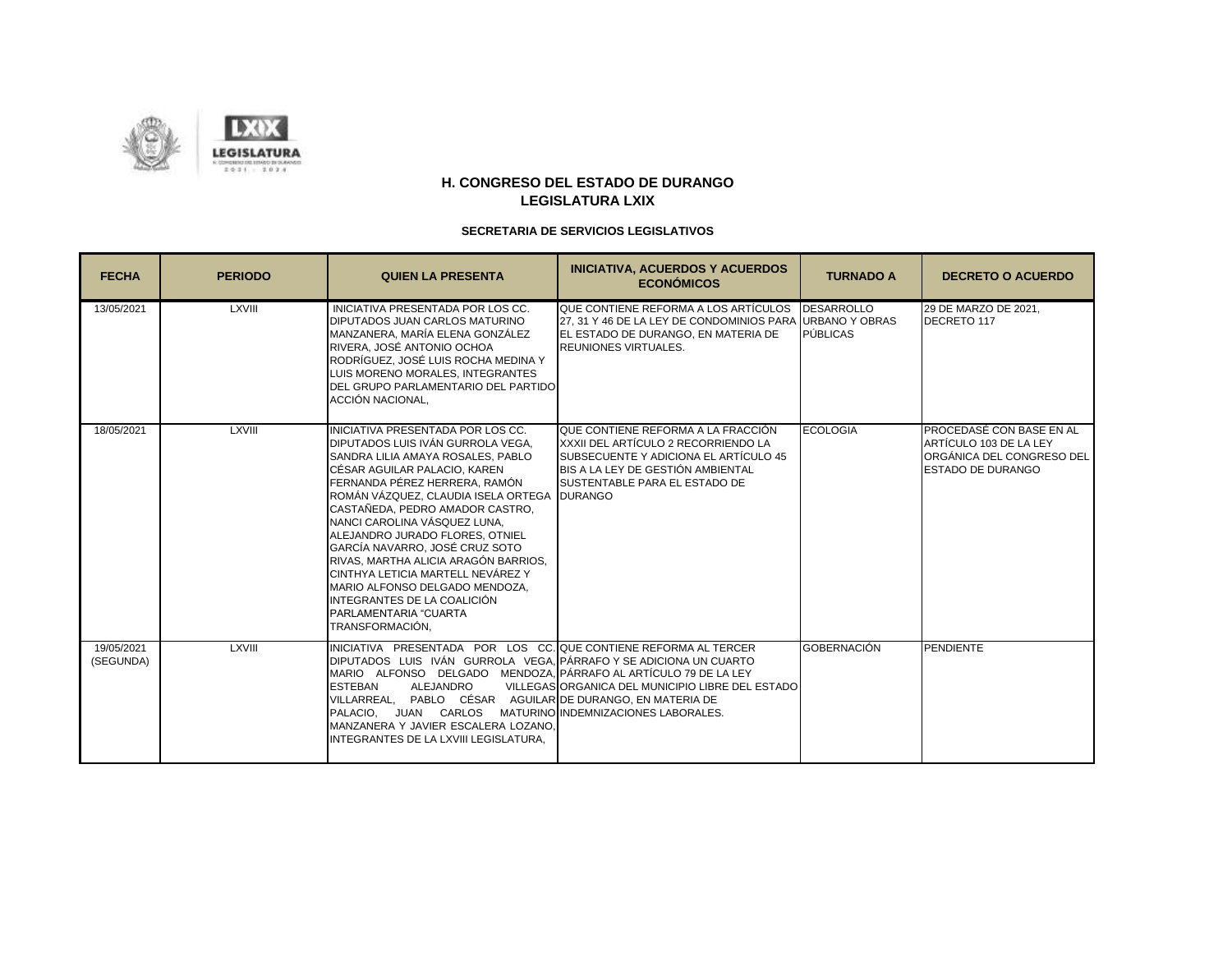

| <b>FECHA</b> | <b>PERIODO</b> | <b>QUIEN LA PRESENTA</b>                                                                                                                                                                                                                                                                                                                                                                                                                                                                                                                              | <b>INICIATIVA, ACUERDOS Y ACUERDOS</b><br><b>ECONÓMICOS</b>                                                                                                                                                                                                                                                                                                                                                     | <b>TURNADO A</b>                                                 | <b>DECRETO O ACUERDO</b>                                                                                                                          |
|--------------|----------------|-------------------------------------------------------------------------------------------------------------------------------------------------------------------------------------------------------------------------------------------------------------------------------------------------------------------------------------------------------------------------------------------------------------------------------------------------------------------------------------------------------------------------------------------------------|-----------------------------------------------------------------------------------------------------------------------------------------------------------------------------------------------------------------------------------------------------------------------------------------------------------------------------------------------------------------------------------------------------------------|------------------------------------------------------------------|---------------------------------------------------------------------------------------------------------------------------------------------------|
| 25/05/2021   | LXVIII         | INICIATIVA PRESENTADA POR LOS CC.<br>DIPUTADOS LUIS IVÁN GURROLA VEGA.<br>SANDRA LILIA AMAYA ROSALES. PABLO<br>CÉSAR AGUILAR PALACIO. KAREN<br>FERNANDA PÉREZ HERRERA. RAMÓN<br>ROMÁN VÁZQUEZ, CLAUDIA ISELA ORTEGA<br>CASTAÑEDA. PEDRO AMADOR CASTRO.<br>NANCI CAROLINA VÁSQUEZ LUNA.<br>ALEJANDRO JURADO FLORES, OTNIEL<br>GARCÍA NAVARRO, JOSÉ CRUZ SOTO<br>RIVAS. MARTHA ALICIA ARAGÓN BARRIOS.<br>CINTHYA LETICIA MARTELL NEVÁREZ Y<br>MARIO ALFONSO DELGADO MENDOZA.<br>INTEGRANTES DE LA COALICIÓN<br>PARLAMENTARIA "CUARTA<br>TRANSFORMACIÓN. | QUE CONTIENE REFORMA A LA FRACCIÓN VII<br>DEL ARTÍCULO 2, SE ADICIONA LA FRACCIÓN<br>LXII AL ARTÍCULO 3, SE REFORMA LA<br>FRACCIÓN IX DEL ARTÍCULO 10 Y SE<br>ADICIONA LA FRACIÓN IX BIS AL ARTÍCULO 23:<br>TODOS DE LA LEY DE SALUD DEL ESTADO DE<br><b>DURANGO</b>                                                                                                                                            | SALUD PÚBLICA                                                    | <b>PENDIENTE</b>                                                                                                                                  |
| 15/06/2021   | <b>LXVIII</b>  | INICIATIVA PRESENTADA POR LOS CC.<br>DIPUTADOS JUAN CARLOS MATURINO<br>MANZANERA, MARÍA ELENA GONZÁLEZ<br>RIVERA, JOSÉ ANTONIO OCHOA<br>RODRÍGUEZ. JOSÉ LUIS ROCHA MEDINA Y<br>DAVID RAMOS ZEPEDA, INTEGRANTES DEL<br><b>GRUPO PARLAMENTARIO DEL PARTIDO</b><br>ACCIÓN NACIONAL,                                                                                                                                                                                                                                                                      | QUE CONTIENE REFORMA A LA FRACCIÓN VII<br>DEL ARTÍCULO 31 DE LA LEY DE<br>CONDOMINIOS DEL ESTADO DE DURANGO, SE PÚBLICAS; JUSTICIA Y<br>REFORMAN LOS ARTÍCULOS 10 Y 19 DE LA<br>LEY DE JUSTICIA ALTERNATIVA DEL ESTADO<br>DE DURANGO Y SE REFORMAN LOS<br>ARTÍCULOS 114 Y 116 DE LA LEY ORGÁNICA<br>DEL MUNICIPIO LIBRE DEL ESTADO DE<br>DURANGO. EN MATERIA DE SOLUCIÓN DE<br>CONTROVERSIAS ENTRE CONDOMINIOS. | <b>DESARROLLO</b><br><b>URBANO Y OBRAS</b><br><b>GOBERNACIÓN</b> | JUSTICIA-20 DE ABRIL DE 2022,<br>DECRETO 126. GOBERNACIÓN.<br>18 DE MAYO DE 2022, DECRETO<br>137. PENDIENTE DESARROLLO<br>URBANO Y OBRAS PÚBLICAS |
| 22/06/2021   | LXVIII         | INICIATIVA PRESENTADA POR LOS CC. POR EL QUE SE ADICIONA UN ARTÍCULO 16<br>MANZANERA, MARÍA ELENA GONZÁLEZ ANIMAL PARA LA SUSTENTABILIDAD DEL<br>JOSÉ<br><b>ANTONIO</b><br>RIVERA.<br>RODRÍGUEZ, JOSÉ LUIS ROCHA MEDINA Y TATUAJES EN LOS ANIMALES.<br>DAVID RAMOS ZEPEDA, INTEGRANTES DEL<br>GRUPO PARLAMENTARIO DEL PARTIDO<br>ACCIÓN NACIONAL,                                                                                                                                                                                                     | DIPUTADOS JUAN CARLOS MATURINO BISALA LEY DE PROTECCIÓN Y BIENESTAR<br>OCHOALESTADO DE DURANGO. EN MATERIA DE                                                                                                                                                                                                                                                                                                   | <b>ECOLOGIA</b>                                                  | 14 DE DICIEMBRE DE 2021.<br>DECRETO 62                                                                                                            |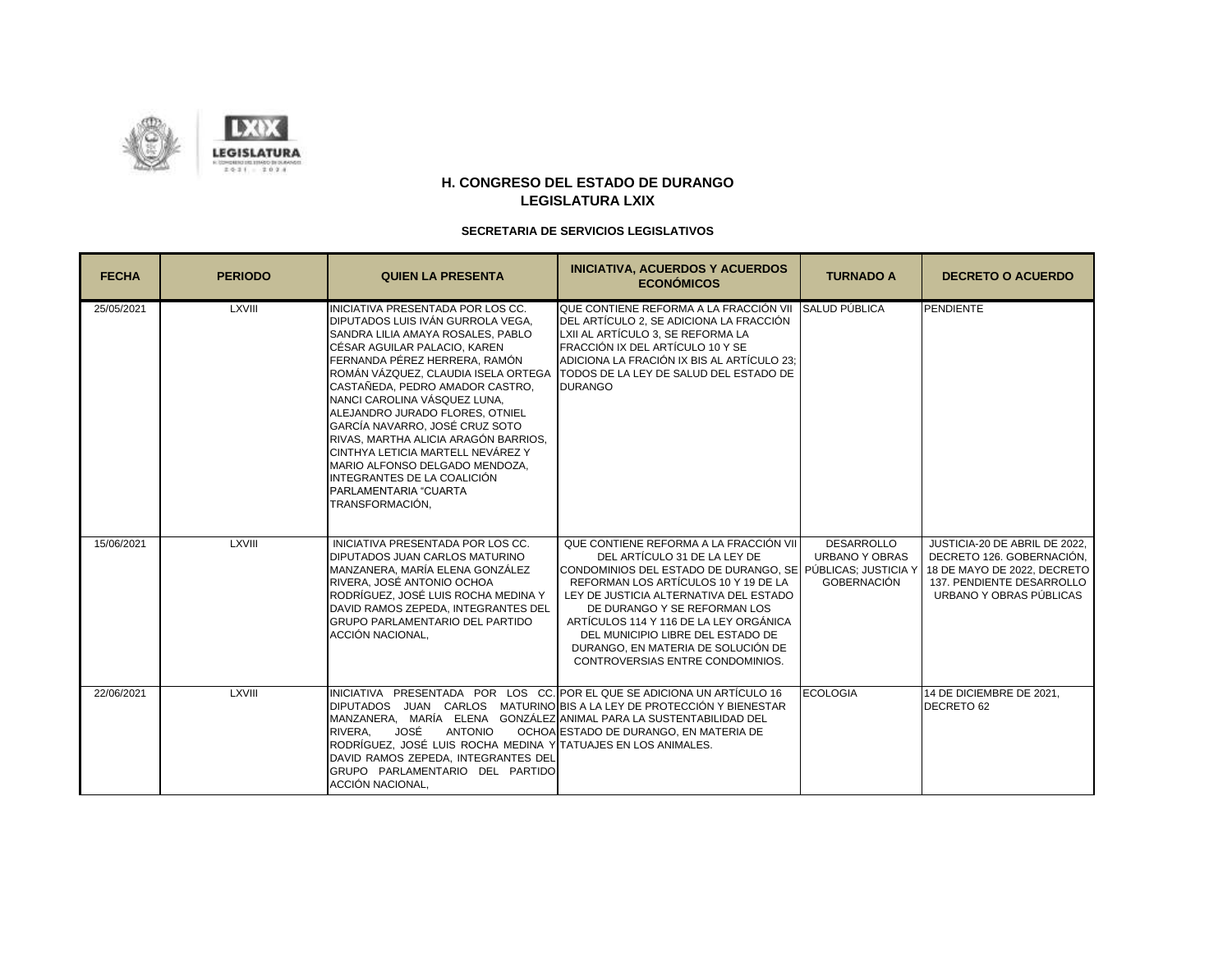

| <b>FECHA</b> | <b>PERIODO</b>                                                                                     | <b>QUIEN LA PRESENTA</b>                                                                                                                                                                                                                                                                                          | <b>INICIATIVA, ACUERDOS Y ACUERDOS</b><br><b>ECONÓMICOS</b>                                                                                                                                                                                                                                                                                                                                                                                                                                                             | <b>TURNADO A</b>                                           | <b>DECRETO O ACUERDO</b>                      |
|--------------|----------------------------------------------------------------------------------------------------|-------------------------------------------------------------------------------------------------------------------------------------------------------------------------------------------------------------------------------------------------------------------------------------------------------------------|-------------------------------------------------------------------------------------------------------------------------------------------------------------------------------------------------------------------------------------------------------------------------------------------------------------------------------------------------------------------------------------------------------------------------------------------------------------------------------------------------------------------------|------------------------------------------------------------|-----------------------------------------------|
| 29/06/2021   | <b>LXVIII</b>                                                                                      | OFICIO No. TPE-021/2021. ENVIADO POR EL MEDIANTE EL CUAL EJERCE LA FACULTAD<br>IC. DR. JOSÉ ROSAS AISPURO TORRES.ISEÑALADA EN EL PÁRRAFO SEGUNDO DEL<br>GOBERNADOR DEL ESTADO DE DURANGO.                                                                                                                         | ARTÍCULO 80 DE LA CONSTITUCIÓN POLÍTICA<br>LOCAL, RELATIVA AL DECRETO 579.                                                                                                                                                                                                                                                                                                                                                                                                                                              | GOBERNACIÓN                                                | APROBADAS 07 DE OCTUBRE DE<br>2021            |
| 10/08/2021   | <b>LXVIII</b>                                                                                      | DEL ESTADO DE DURANGO.                                                                                                                                                                                                                                                                                            | INICIATIVA ENVIADA POR EL C. DR. JOSÉ EN LA CUAL SOLICITA AUTORIZACIÓN PARA<br>ROSAS AISPURO TORRES, GOBERNADOR DESINCORPORAR DEL RÉGIMEN DE BIENES<br>DE DOMINIO PÚBLICO DE SERVICIOS DE<br>SALUD DEL ESTADO DE DURANGO UNA<br>SUPERFICIE DE 34,960.44 M2, QUE<br>COMPRENDE EL INMUEBLE LOCALIZADO EN<br>LA FRACCIÓN A DE LA FRACCION I DEL<br>PREDIO UBICADO EN EL BOULEVAR EJERCITO<br>MEXICANO S/N EN EL PARQUE INDUSTRIAL DE<br>GÓMEZ PALACIO, DGO. A FAVOR DEL<br>INSTITUTO MEXICANO DEL SEGURO SOCIAL<br>(IMSS). | HACIENDA.<br><b>PRESUPUESTO Y</b><br><b>CUENTA PÚBLICA</b> | 30 DE NOVIEMBRE DE 2021.<br><b>DECRETO 12</b> |
|              |                                                                                                    |                                                                                                                                                                                                                                                                                                                   | <b>LEGISLATURA LXIX</b>                                                                                                                                                                                                                                                                                                                                                                                                                                                                                                 |                                                            |                                               |
| 01/09/2021   | PRIMER PERIODO ORDINARIO<br>DE SESIONES DEL PRIMER AÑO<br>DE<br><b>EJERCICIO</b><br>CONSTITUCIONAL |                                                                                                                                                                                                                                                                                                                   | DECLARATORIA DE INSTALACIÓN DE LA LEGISLATURA Y APERTURA DEL PRIMER AÑO DE EJERCICIO CONSTITUCIONAL. DECRETO 01                                                                                                                                                                                                                                                                                                                                                                                                         |                                                            |                                               |
| 02/09/2021   | <b>DE</b><br><b>CONSTITUCIONAL</b>                                                                 | EJERCICIO GOBIERNO Y COORDINACIÓN POLÍTICA DE DURANGO. (ARTÍCULOS 86, 87, 91, 94 y 193)<br>LA SEXÁGESIMA NOVENA LEGISLATURA.                                                                                                                                                                                      | PRIMER PERIODO ORDINARIO INICIATIVA PRESENTADA POR LOS CC. QUE CONTIENE REFORMAS A LA LEY RÉGIMEN.<br>DE SESIONES DEL PRIMER AÑO DIPUTADOS INTEGRANTES DE LA JUNTA DE ORGÁNICA DEL CONGRESO DEL ESTADO DE REGLAMENTO                                                                                                                                                                                                                                                                                                    | <b>PRÁCTICAS</b><br><b>PARLAMENTARIAS</b>                  | 02 DE SEPTIEMBRE DE 2021.<br>Y DECRETO 02     |
| 07/09/2021   | DE<br><b>CONSTITUCIONAL</b>                                                                        | PRIMER PERIODO ORDINARIO INICIATIVA PRESENTADA POR LA C. POR EL QUE SE ADICIONA UN ARTÍCULO 179<br>DE SESIONES DEL PRIMER AÑO DIPUTADA GABRIELA HERNÁNDEZ LÓPEZ, BIS A LA LEY DEL NOTARIADO PARA EL<br>LEGISLATURA, EN SESIÓN ORDINARA SE DE LA ESCRITURA.<br>ADHIERE EL C. DIPUTADO DAVID RAMOS<br><b>ZEPEDA</b> | EJERCICIO INTEGRANTE DE LA SEXAGÉSIMA NOVENA ESTADO DE DURANGO, EN MATERIA DE MES                                                                                                                                                                                                                                                                                                                                                                                                                                       | <b>GOBERNACIÓN</b>                                         | 07 DE OCTUBRE DE 2021.<br>DECRETO 04          |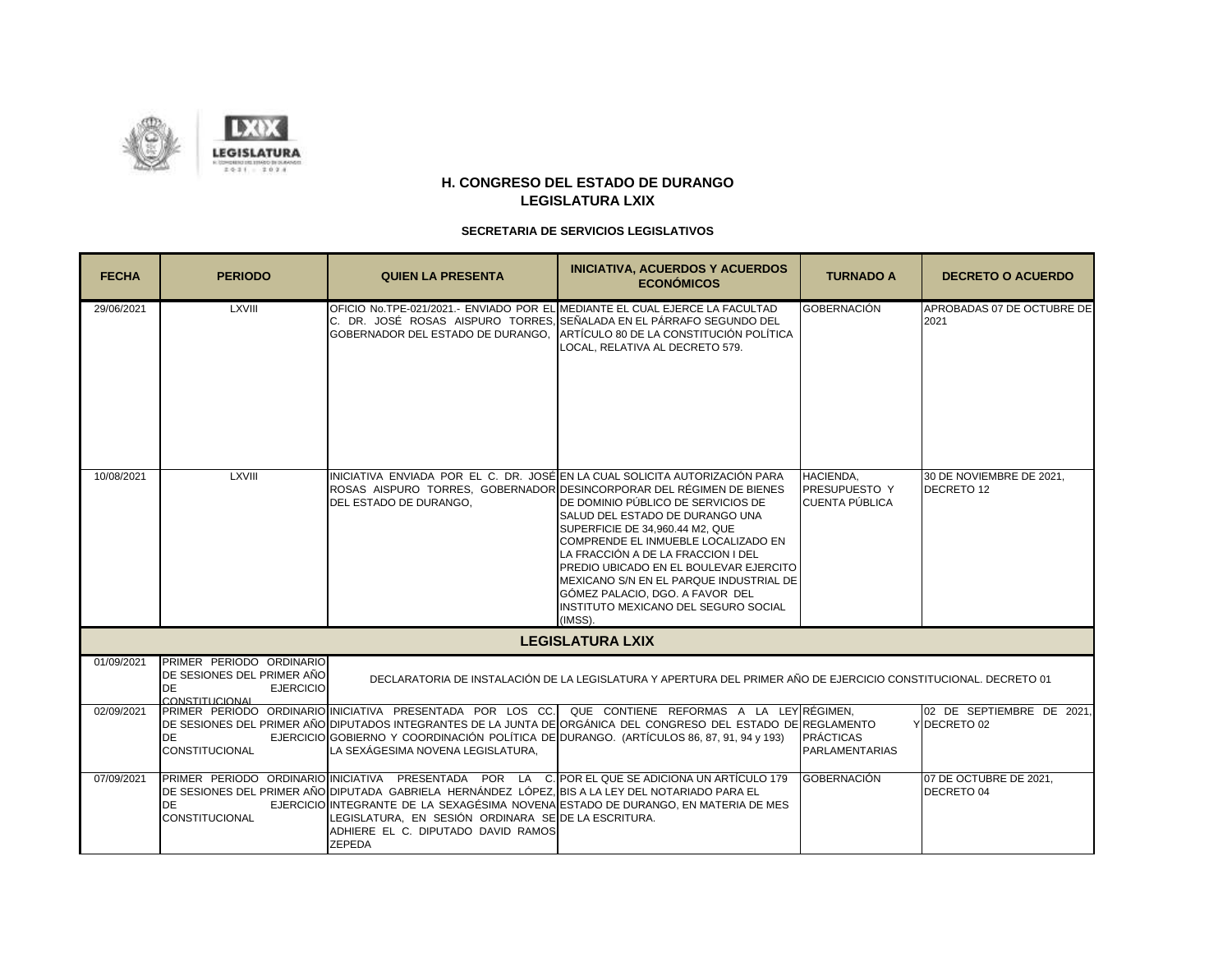

| <b>FECHA</b> | <b>PERIODO</b>                                                                       | <b>QUIEN LA PRESENTA</b>                                                                                                                                                                                                                                                                                                                                                                                                                        | <b>INICIATIVA, ACUERDOS Y ACUERDOS</b><br><b>ECONÓMICOS</b>                                                                                                                    | <b>TURNADO A</b>                                   | <b>DECRETO O ACUERDO</b>                                                                                        |
|--------------|--------------------------------------------------------------------------------------|-------------------------------------------------------------------------------------------------------------------------------------------------------------------------------------------------------------------------------------------------------------------------------------------------------------------------------------------------------------------------------------------------------------------------------------------------|--------------------------------------------------------------------------------------------------------------------------------------------------------------------------------|----------------------------------------------------|-----------------------------------------------------------------------------------------------------------------|
| 07/09/2021   | <b>DE</b><br><b>CONSTITUCIONAL</b>                                                   | DE SESIONES DEL PRIMER AÑO DIPUTADA SUGHEY ADRIANA TORRES 475 BIS Y 513 DE LA LEY FEDERAL DEL<br><b>INTEGRANTE</b><br>EJERCICIO RODRÍGUEZ,<br>DE<br>SEXAGÉSIMA NOVENA LEGISLATURA,                                                                                                                                                                                                                                                              | PRIMER PERIODO ORDINARIO INICIATIVA PRESENTADA POR LA C. QUE CONTIENE REFORMA A LOS ARTÍCULOS<br>LA TRABAJO, EN MATERIA DE CALIFICACIÓN DE<br>COVID-19 COMO RIESGO DE TRABAJO. | TRABAJO, PREVISIÓN PENDIENTE<br>Y SEGURIDAD SOCIAL |                                                                                                                 |
| 07/09/2021   | DE SESIONES DEL PRIMER AÑO DIPUTADOS CHRISTIAN<br><b>DE</b><br><b>CONSTITUCIONAL</b> | PRIMER PERIODO ORDINARIO INICIATIVA PRESENTADA POR LOS CC. POR EL QUE SE ADICIONA EL ARTÍCULO 58<br>ALÁN<br>EJERCICIO ESPARZA,<br>ALEJANDRA<br><b>DEL</b><br>RAMÍREZ. OFELIA RENTERÍA DELGADILLO.<br>EDUARDO GARCÍA REYES, SANDRA LILIA<br>AMAYA ROSALES, MARISOL CARRILLO<br>QUIROGA Y BERNABÉ AGUILAR CARRILLO.<br><b>INTEGRANTES</b><br><b>GRUPO</b><br><b>DEL</b><br>PARLAMENTARIO PARTIDO MOVIMIENTO<br>DE REGENERACIÓN NACIONAL (MORENA), | JEAN BIS A LA LEY DE EDUCACIÓN DEL ESTADO DE<br>VALLE DURANGO (MODALIDAD HIBRIDA)                                                                                              | EDUCACIÓN PÚBLICA PENDIENTE                        |                                                                                                                 |
| 07/09/2021   | <b>DE</b><br><b>CONSTITUCIONAL</b>                                                   | PRIMER PERIODO ORDINARIO INICIATIVA PRESENTADA POR LOS CC.<br>DE SESIONES DEL PRIMER AÑO DIPUTADOS CHRISTIAN ALÁN JEAN<br>EJERCICIO ESPARZA, ALEJANDRA DEL VALLE<br>IRAMÍREZ. OFELIA RENTERÍA DELGADILLO.<br>EDUARDO GARCÍA REYES, SANDRA LILIA<br>AMAYA ROSALES, MARISOL CARRILLO<br>QUIROGA Y BERNABÉ AGUILAR CARRILLO.<br><b>INTEGRANTES DEL GRUPO</b><br>PARLAMENTARIO PARTIDO MOVIMIENTO<br>DE REGENERACIÓN NACIONAL (MORENA),             | QUE CONTIENE REFORMAS Y ADICIONES A LA PUNTOS<br>CONSTITUCIÓN POLITICA DEL ESTADO LIBRE CONSTITUCIONALES<br>Y SOBERANO DE DURANGO (ARTÍCULOS<br>110,111,112 Y 117.)            |                                                    | PENDIENTE                                                                                                       |
| 07/09/2021   | <b>DE</b><br><b>CONSTITUCIONAL</b>                                                   | PRIMER PERIODO ORDINARIO INICIATIVA PRESENTADA POR LA C.<br>IDE SESIONES DEL PRIMER AÑOIDIPUTADA SUSY CAROLINA TORRECILLAS<br>EJERCICIO SALAZAR, INTEGRANTE DE LA SEXAGÉSIMA LERDO, DURANGO, PARA EL EJERCICIO<br>NOVENA LEGISLATURA. EN SESIÓN<br>ORDINARIA SE ADHIREN LOS CC.<br>DIPUTADOS: RICARDO LÓPEZ PESCADOR.<br>ALICIA GUADALUPE GAMBOA MARTÍNEZ,<br>LUIS ENRIQUE BENITEZ OJEDA Y JOEL<br><b>CORRAL ALCANTAR</b>                       | QUE CONTIENE REFORMA AL ARTÍCULO 76 DE HACIENDA.<br>LA LEY DE INGRESOS DEL MUNICIPIO DE<br>FISCAL 2021. EN MATERIA DE DERECHO POR<br>SERVICIO DE ALUMBRADO PÚBLICO             | PRESUPUESTO Y<br><b>CUENTA PÚBLICA</b>             | <b>PROCEDASE CON BASE AL</b><br>ARTÍCULO 103 DE LA LEY<br>ORGÁNICA DEL CONGRESO DEL<br><b>ESTADO DE DURANGO</b> |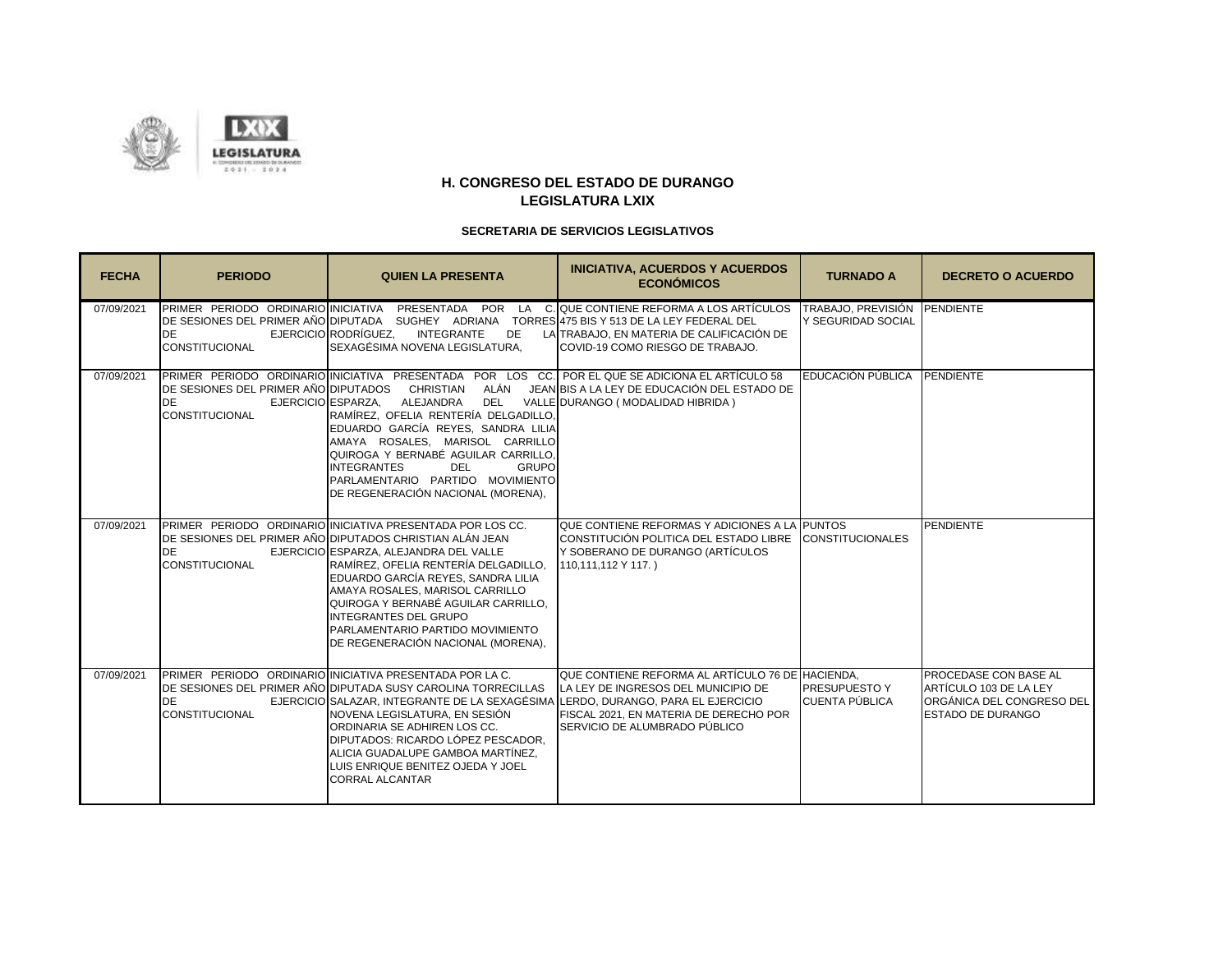



| <b>FECHA</b> | <b>PERIODO</b>                     | <b>QUIEN LA PRESENTA</b>                                                                                                                                                                                                                                                                                                                                                                                                                                                    | <b>INICIATIVA, ACUERDOS Y ACUERDOS</b><br><b>ECONÓMICOS</b>                                                                                                                                                                                                                                                                             | <b>TURNADO A</b>                              | <b>DECRETO O ACUERDO</b>                                                                                 |
|--------------|------------------------------------|-----------------------------------------------------------------------------------------------------------------------------------------------------------------------------------------------------------------------------------------------------------------------------------------------------------------------------------------------------------------------------------------------------------------------------------------------------------------------------|-----------------------------------------------------------------------------------------------------------------------------------------------------------------------------------------------------------------------------------------------------------------------------------------------------------------------------------------|-----------------------------------------------|----------------------------------------------------------------------------------------------------------|
| 07/09/2021   | <b>DE</b><br><b>CONSTITUCIONAL</b> | PRIMER PERIODO ORDINARIO INICIATIVA PRESENTADA POR LA C.<br>DE SESIONES DEL PRIMER AÑO DIPUTADA SUSY CAROLINA TORRECILLAS<br>NOVENA LEGISLATURA. SE ADHIERE EL C.<br><b>DIPUTADO LUIS ENRIQUE BENITEZ OJEDA</b>                                                                                                                                                                                                                                                             | QUE CONTIENE REFORMA AL ARTÍCULO 67 DE HACIENDA.<br>LA LEY DE INGRESOS DEL MUNICIPIO DE<br>EJERCICIO SALAZAR, INTEGRANTE DE LA SEXAGÉSIMA SANTIAGO PAPASQUIARO, DURANGO, PARA<br>EL EJERCICIO FISCAL 2021, EN MATERIA DE<br>DERECHO POR SERVICIO DE ALUMBRADO<br>PÚBLICO.                                                               | <b>PRESUPUESTO Y</b><br>CUENTA PÚBLICA        | PROCEDASE CON BASE AL<br>ARTÍCULO 103 DE LA LEY<br>ORGÁNICA DEL CONGRESO DEL<br><b>ESTADO DE DURANGO</b> |
| 07/09/2021   | <b>DE</b><br><b>CONSTITUCIONAL</b> | PRIMER PERIODO ORDINARIO INICIATIVA PRESENTADA POR LA C.<br>IDE SESIONES DEL PRIMER AÑO DIPUTADA SUSY CAROLINA TORRECILLAS<br>EJERCICIO SALAZAR. INTEGRANTE DE LA SEXAGÉSIMA<br>NOVENA LEGISLATURA, SE ADHIERE EL C.<br>DIPUTADO LUIS ENRIQUE BENITEZ OJEDA                                                                                                                                                                                                                 | QUE CONTIENE REFORMA AL ARTÍCULO 67 DE HACIENDA.<br>LA LEY DE INGRESOS DEL MUNICIPIO DE<br>TAMAZULA, DURANGO, PARA EL EJERCICIO<br>FISCAL 2021, EN MATERIA DE DERECHO POR<br>SERVICIO DE ALUMBRADO PÚBLICO.                                                                                                                             | <b>PRESUPUESTO Y</b><br><b>CUENTA PÚBLICA</b> | PROCEDASE CON BASE AL<br>ARTÍCULO 103 DE LA LEY<br>ORGÁNICA DEL CONGRESO DEL<br>ESTADO DE DURANGO        |
| 07/09/2021   | <b>DE</b><br><b>CONSTITUCIONAL</b> | PRIMER PERIODO ORDINARIO INICIATIVA PRESENTADA POR LA C.<br>DE SESIONES DEL PRIMER AÑO DIPUTADA ALICIA GUADALUPE GAMBOA<br>EJERCICIO MARTÍNEZ, INTEGRANTE DE LA<br>SEXAGÉSIMA NOVENA LEGISLATURA,                                                                                                                                                                                                                                                                           | QUE CONTIENE ADICIÓN A UN ARTÍCULO 64<br>BIS A LA LEY DE FOMENTO ECONÓMICO PARA ECONÓMICO<br>EL ESTADO DE DURANGO. EN MATERIA DE<br>APOYO A MADRES, PADRES O TUTORES DE<br>NIÑAS, NIÑOS Y ADOLESCENTES EN<br>TRATAMIENTO CONTRA EL CÁNCER.                                                                                              | DESARROLLO                                    | PENDIENTE                                                                                                |
| 09/09/2021   | <b>DE</b><br><b>CONSTITUCIONAL</b> | VERÓNICA PÉREZ HERRERA, GERARDO LA LEY ORGÁNICA DEL CONGRESO DEL<br>GALAVIZ MARTÍNEZ, ALEJANDRO MOJICA ESTADO DE DURANGO, EN MATERIA DE<br>NARVÁEZ Y FERNANDO ROCHA AMARO. PARLAMENTO ABIERTO<br><b>INTEGRANTES</b><br><b>GRUPO</b><br><b>DEL</b><br>PARLAMENTARIO DEL PARTIDO ACCIÓN<br>NACIONAL Y LOS CC. DIPUTADOS DAVID<br>RAMOS ZEPEDA Y FRANCISCO LONDRES<br>BOTELLO CASTRO, INTEGRANTES DE LA<br>FRACCIÓN PARLAMENTARIA DEL PARTIDO<br>DE LA REVOLUCIÓN DEMOCRÁTICA, | PRIMER PERIODO ORDINARIO INICIATIVA PRESENTADA POR LOS CC. QUE CONTIENE REFORMAS A LOS ARTÍCULOS RÉGIMEN.<br>DE SESIONES DEL PRIMER AÑO DIPUTADOS JOEL CORRAL ALCÁNTAR, 87 Y 172: Y SE ADICIONAN LOS ARTÍCULOS 13 REGLAMENTO Y<br>EJERCICIO SILVIA PATRICIA JIMÉNEZ DELGADO, BIS, 239 BIS, 239 BIS 1, 239 BIS 2, 239 BIS 3 DE PRÁCTICAS | <b>PARLAMENTARIAS</b>                         | PENDIENTE                                                                                                |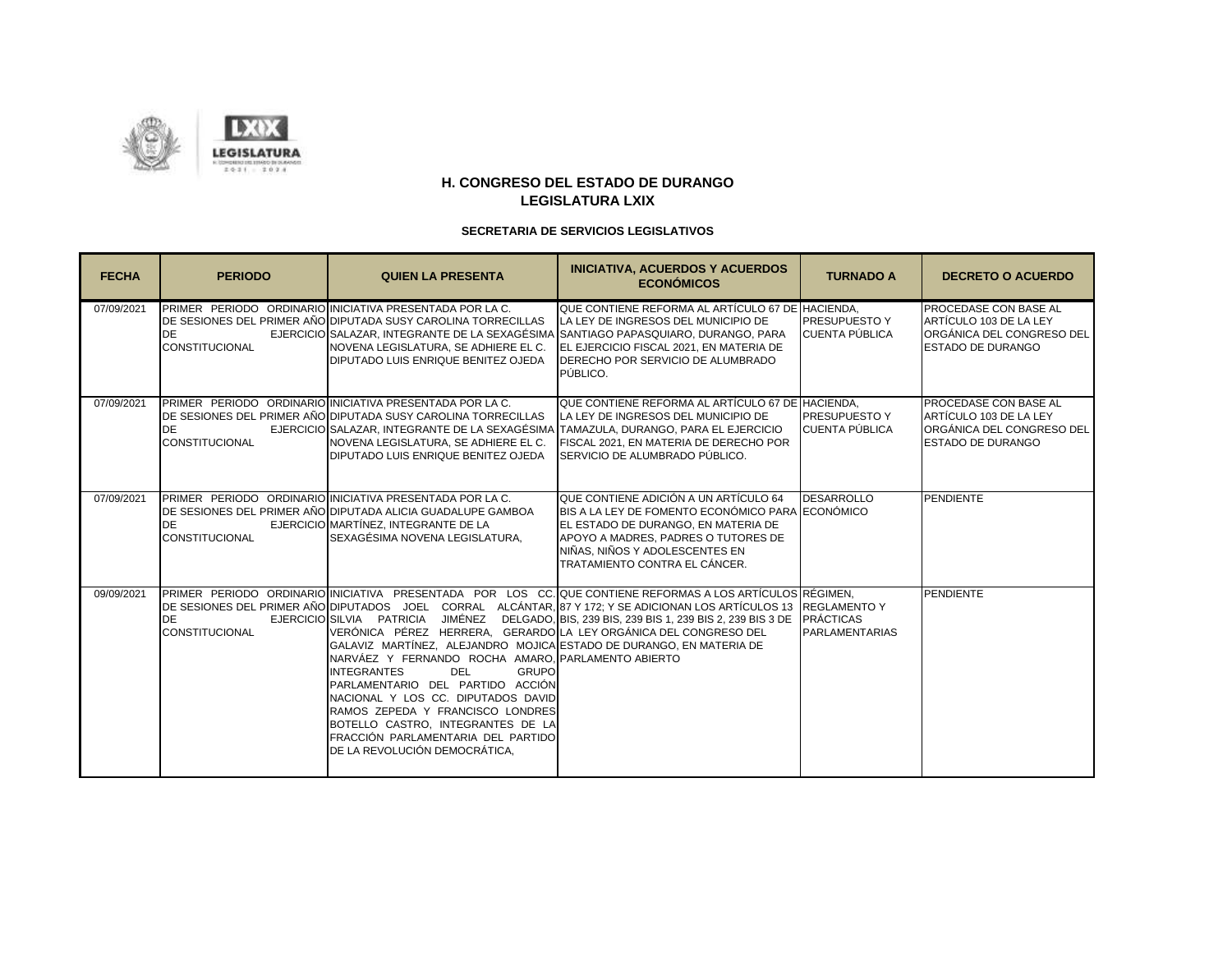



| <b>FECHA</b> | <b>PERIODO</b>                     | <b>QUIEN LA PRESENTA</b>                                                                                                                                                                                                                                                                                                                                                                                                                                                                                                                                                                                                                                                                               | <b>INICIATIVA, ACUERDOS Y ACUERDOS</b><br><b>ECONÓMICOS</b> | <b>TURNADO A</b>                                                             | <b>DECRETO O ACUERDO</b>            |
|--------------|------------------------------------|--------------------------------------------------------------------------------------------------------------------------------------------------------------------------------------------------------------------------------------------------------------------------------------------------------------------------------------------------------------------------------------------------------------------------------------------------------------------------------------------------------------------------------------------------------------------------------------------------------------------------------------------------------------------------------------------------------|-------------------------------------------------------------|------------------------------------------------------------------------------|-------------------------------------|
| 09/09/2021   | DE<br><b>CONSTITUCIONAL</b>        | PRIMER PERIODO ORDINARIO INICIATIVA PRESENTADA POR LOS CC. QUE CONTIENE REFORMA AL ARTÍCULO 190<br>DE SESIONES DEL PRIMER AÑO DIPUTADOS JOEL CORRAL ALCÁNTAR. DEL CÓDIGO PENAL DEL ESTADO LIBRE Y<br>EJERCICIO SILVIA PATRICIA JIMÉNEZ DELGADO, SOBERANO DE DURANGO, EN MATERIA DE<br>VERÓNICA PÉREZ HERRERA, GERARDO OMISIÓN DE CUIDADO.<br>GALAVIZ MARTÍNEZ, ALEJANDRO MOJICA<br>NARVÁEZ Y FERNANDO ROCHA AMARO,<br><b>INTEGRANTES</b><br><b>DEL</b><br><b>GRUPO</b><br>PARLAMENTARIO DEL PARTIDO ACCIÓN<br>NACIONAL Y LOS CC. DIPUTADOS DAVID<br>RAMOS ZEPEDA Y FRANCISCO LONDRES<br>BOTELLO CASTRO, INTEGRANTES DE LA<br>FRACCIÓN PARLAMENTARIA DEL PARTIDO<br>DE LA REVOLUCIÓN DEMOCRÁTICA.       |                                                             | <b>JUSTICIA</b>                                                              | 26 DE ABRIL DE 2022, DECRETO<br>129 |
| 09/09/2021   | <b>DE</b><br><b>CONSTITUCIONAL</b> | PRIMER PERIODO ORDINARIO INICIATIVA PRESENTADA POR LOS CC. QUE CONTIENE REFORMA AL ARTÍCULO 59<br>DE SESIONES DEL PRIMER AÑO DIPUTADOS JOEL CORRAL ALCÁNTAR, DE LA LEY DE LOS TRABAJADORES AL<br>EJERCICIO SILVIA PATRICIA JIMÉNEZ DELGADO, SERVICIO DE LOS TRES PODERES, EN<br>VERÓNICA PÉREZ HERRERA, GERARDO MATERIA DE OBLIGACIONES DE LOS<br>GALAVIZ MARTÍNEZ, ALEJANDRO MOJICA TRABAJADORES<br>NARVÁEZ Y FERNANDO ROCHA AMARO.<br><b>INTEGRANTES</b><br>DEL<br><b>GRUPO</b><br>PARLAMENTARIO DEL PARTIDO ACCIÓN<br>NACIONAL Y LOS DIPUTADOS DAVID<br>RAMOS ZEPEDA Y FRANCISCO LONDRES<br>BOTELLO CASTRO, INTEGRANTES DE LA<br>FRACCIÓN PARLAMENTARIA DEL PARTIDO<br>DE LA REVOLUCIÓN DEMOCRÁTICA |                                                             | TRABAJO, PREVISIÓN PENDIENTE<br>Y SEGURIDAD SOCIAL                           |                                     |
| 09/09/2021   | DE<br><b>CONSTITUCIONAL</b>        | PRIMER PERIODO ORDINARIO INICIATIVA PRESENTADA POR LOS CC. POR EL QUE SE ADICIONA UN SEGUNDO<br>DE SESIONES DEL PRIMER AÑO DIPUTADOS CHRISTIAN ALÁN JEAN PÁRRAFO AL ARTÍCULO 218 DE LA LEY<br>EJERCICIO ESPARZA,<br>RAMÍREZ, OFELIA RENTERÍA DELGADILLO, DURANGO<br>EDUARDO GARCÍA REYES, SANDRA LILIA<br>AMAYA ROSALES, MARISOL CARRILLO<br>QUIROGA Y BERNABÉ AGUILAR CARRILLO,<br><b>INTEGRANTES</b><br><b>DEL</b><br>GRUPO<br><b>PARTIDO</b><br>PARLAMENTARIO<br><b>DEL</b><br><b>REGENERACIÓN</b><br><b>MOVIMIENTO</b><br>DE<br>NACIONAL (MORENA), SE ADHIERE EL C.<br>DIPUTADO MARIO ALFONSO DELGADO<br><b>MENDOZA</b>                                                                            | ALEJANDRA DEL VALLE ORGÁNICA DEL CONGRESO DEL ESTADO DE     | RÉGIMEN.<br><b>REGLAMENTO Y</b><br><b>PRÁCTICAS</b><br><b>PARLAMENTARIAS</b> | <b>PENDIENTE</b>                    |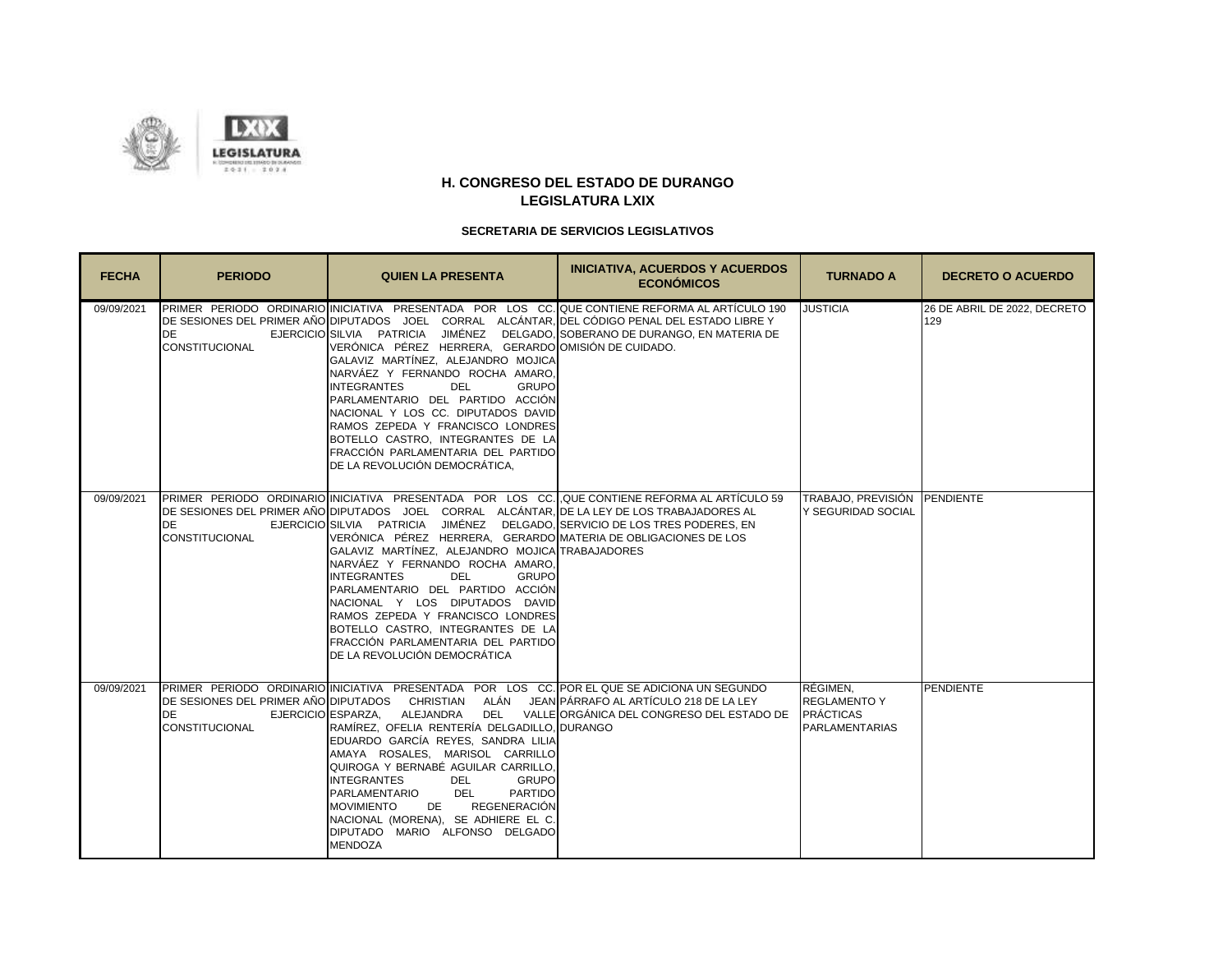



| <b>FECHA</b> | <b>PERIODO</b>                                                      | <b>QUIEN LA PRESENTA</b>                                                                                                                                                                                                                                                                                                                                                                                                                                                                                              | <b>INICIATIVA, ACUERDOS Y ACUERDOS</b><br><b>ECONÓMICOS</b>                                                                                                                                                                                                         | <b>TURNADO A</b>                                         | <b>DECRETO O ACUERDO</b>                                                                                  |
|--------------|---------------------------------------------------------------------|-----------------------------------------------------------------------------------------------------------------------------------------------------------------------------------------------------------------------------------------------------------------------------------------------------------------------------------------------------------------------------------------------------------------------------------------------------------------------------------------------------------------------|---------------------------------------------------------------------------------------------------------------------------------------------------------------------------------------------------------------------------------------------------------------------|----------------------------------------------------------|-----------------------------------------------------------------------------------------------------------|
| 09/09/2021   | DE SESIONES DEL PRIMER AÑO DIPUTADOS<br>DE<br><b>CONSTITUCIONAL</b> | PRIMER PERIODO ORDINARIO INICIATIVA PRESENTADA POR LOS CC. POR EL QUE SE ADICIONA UN SEGUNDO<br>ALÁN<br>CHRISTIAN<br>ALEJANDRA<br>EJERCICIO ESPARZA,<br>DEL<br>RAMÍREZ, OFELIA RENTERÍA DELGADILLO, 171 Y SE ADICIONA UNA FRACCIÓN XV AL<br>AMAYA ROSALES, MARISOL CARRILLO ESTADO DE DURANGO<br>QUIROGA Y BERNABÉ AGUILAR CARRILLO.<br><b>INTEGRANTES</b><br><b>DEL</b><br><b>GRUPO</b><br><b>PARTIDO</b><br><b>PARLAMENTARIO</b><br>DEL<br><b>REGENERACIÓN</b><br><b>MOVIMIENTO</b><br>DE<br>NACIONAL (MORENA),     | JEAN PÁRRAFO AL ARTÍCULO 170; SE ADICIONA UN<br>VALLE SEGUNDO Y TERCER PARRAFO AL ARTICULO<br>EDUARDO GARCÍA REYES, SANDRA LILIA ARTÍCULO 173 BIS I, A LA LEY DE SALUD DEL                                                                                          | SALUD PÚBLICA                                            | PENDIENTE                                                                                                 |
| 14/09/2021   | <b>DE</b><br><b>CONSTITUCIONAL</b>                                  | <b>PRIMER PERIODO ORDINARIO INICIATIVA PRESENTADA POR LOS CC.</b><br>DE SESIONES DEL PRIMER AÑO DIPUTADOS CHRISTIAN ALÁN JEAN<br>EJERCICIO ESPARZA, MARISOL CARRILLO QUIROGA,<br>DEL VALLE RAMÍREZ. OFELIA RENTERÍA<br>DELGADILLO, EDUARDO GARCÍA REYES Y<br>SANDRA LILIA AMAYA ROSALES.<br><b>INTEGRANTES DEL GRUPO</b><br>PARLAMENTARIO DEL PARTIDO<br>MOVIMIENTO DE REGENERACIÓN<br>NACIONAL (MORENA),                                                                                                             | QUE CONTIENE REFORMAS Y ADICIONES AL<br>ICÓDIGO PENAL DEL ESTADO LIBRE Y<br>SOBERANO DE DURANGO, A LA LEY DE SALUD PÚBLICA Y DERECHOS<br>BERNABÉ AGUILAR CARRILLO, ALEJANDRA DEL ESTADO DE DURANGO Y A LA LEY DE LAS HUMANOS<br>MUJERES PARA UNA VIDA SIN VIOLENCIA | COMISIONES UNIDAS PENDIENTE<br><b>DE JUSTICIA, SALUD</b> |                                                                                                           |
| 14/09/2021   | <b>DE</b><br><b>CONSTITUCIONAL</b>                                  | <b>PRIMER PERIODO ORDINARIO INICIATIVA PRESENTADA POR LOS CC.</b><br>DE SESIONES DEL PRIMER AÑO DIPUTADOS CHRISTIAN ALÁN JEAN<br>EJERCICIO ESPARZA, ALEJANDRA DEL VALLE<br>RAMÍREZ, OFELIA RENTERÍA DELGADILLO,<br>EDUARDO GARCÍA REYES, SANDRA LILIA<br>AMAYA ROSALES, MARISOL CARRILLO<br>QUIROGA Y BERNABÉ AGUILAR CARRILLO.<br><b>INTEGRANTES DEL GRUPO</b><br>PARLAMENTARIO DEL PARTIDO<br>MOVIMIENTO DE REGENERACIÓN<br>NACIONAL (MORENA), SE ADHIERE EL C.<br>DIPUTADO MARIO ALFONSO DELGADO<br><b>MENDOZA</b> | QUE CONTIENE REFORMAS Y ADICIONES A LA ECOLOGÍA Y<br>LEY DE GESTIÓN AMBIENTAL SUSTENTABLE<br><b>PARA EL ESTADO DE DURANGO Y A LA LEY</b><br>DEL AGUA PARA EL ESTADO DE DURANGO                                                                                      | ADMINISTRACIÓN Y<br><b>CUIDADO DEL AGUA</b>              | ADMINISTRACIÓN Y CUIDADO<br>DEL AGUA. DECRETO 07 DE<br>FECHA 19 DE OCTUBRE DE 2021.<br>PENDIENTE ECOLOGÍA |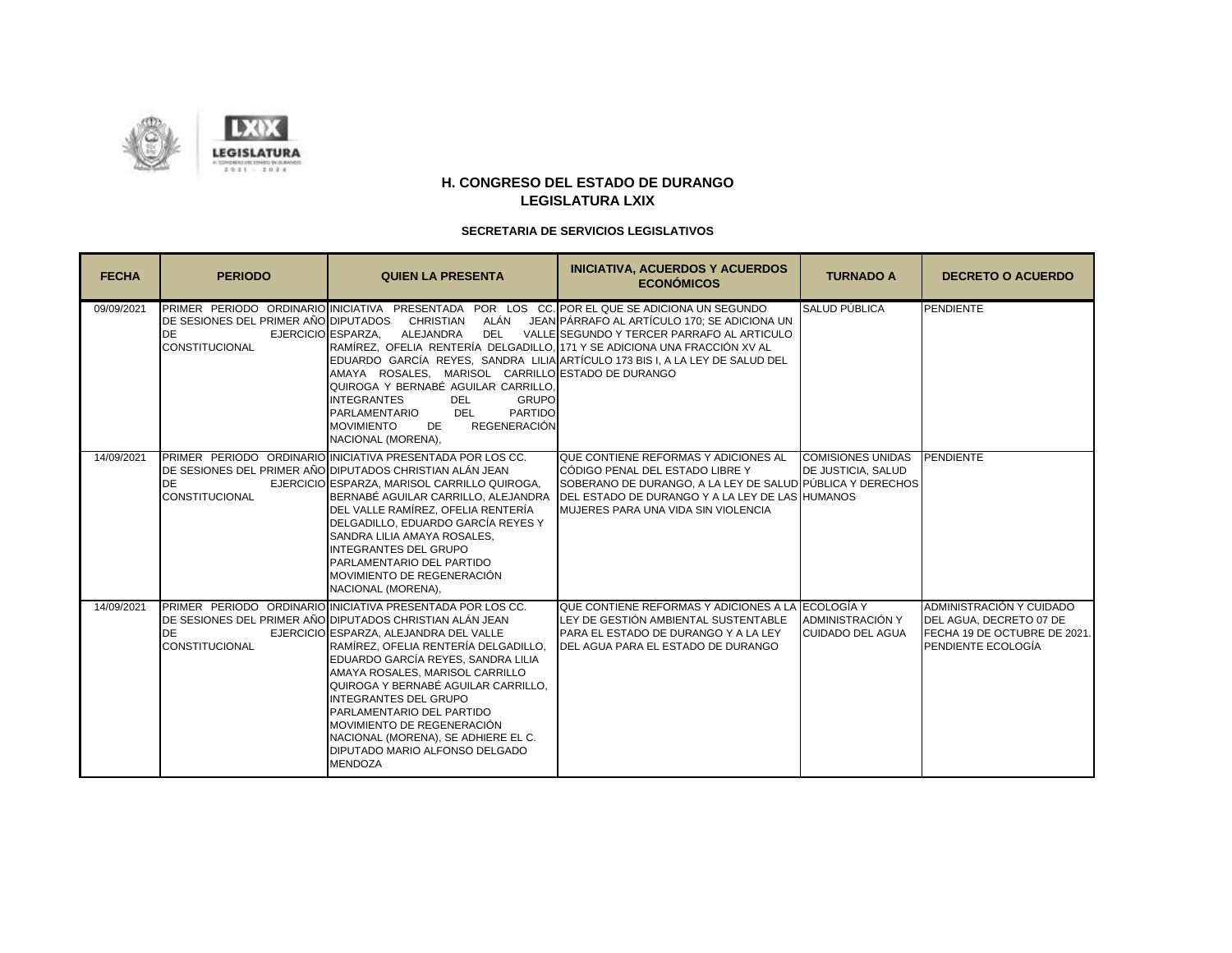

| <b>FECHA</b> | <b>PERIODO</b>                                                                             | <b>QUIEN LA PRESENTA</b>                                                                                                                                                                                                                                                                                                                                                                                                                                                                                                                        | <b>INICIATIVA, ACUERDOS Y ACUERDOS</b><br><b>ECONÓMICOS</b>                                                                                                                                                                                                       | <b>TURNADO A</b>                                           | <b>DECRETO O ACUERDO</b>           |
|--------------|--------------------------------------------------------------------------------------------|-------------------------------------------------------------------------------------------------------------------------------------------------------------------------------------------------------------------------------------------------------------------------------------------------------------------------------------------------------------------------------------------------------------------------------------------------------------------------------------------------------------------------------------------------|-------------------------------------------------------------------------------------------------------------------------------------------------------------------------------------------------------------------------------------------------------------------|------------------------------------------------------------|------------------------------------|
| 14/09/2021   | DE SESIONES DEL PRIMER AÑO DIPUTADA SANDRA LUZ REYES<br><b>DE</b><br><b>CONSTITUCIONAL</b> | PRIMER PERIODO ORDINARIO INICIATIVA PRESENTADA POR LA C.<br>EJERCICIO RODRÍGUEZ, INTEGRANTE DE LA<br>SEXAGÉSIMA NOVENA LEGISLATURA, SE<br>ADHIEREN LOS CC. DIPUTADOS: BERNABÉ<br>AGUILAR CARRILLO. LUIS ENRIQUE<br>BENITEZ OJEDA. GABRIELA HERNÁNDEZ<br>LÓPEZ, ALICIA GUADALUPE GAMBOA<br>MARTÍNEZ, MARÍA DE LOS ANGELES ROJAS<br>RIVERA, RICARDO FIDEL PACHECO<br>RODRÍGUEZ. JOSÉ RICARDO LÓPEZ<br>PESCADOR. JOEL CORRAL ALCÁNTAR.<br>DAVID RAMOS ZEPEDA. VERÓNICA PÉREZ<br>HERRERA. SUGHEY ADRIANA TORRES<br>RODRÍGUEZ Y FERNANDO ROCHA AMARO | QUE CONTIENE REFORMA AL ARTÍCULO 82.<br>FRACCIÓN IV INCISO A); Y SE ADICIONA UN<br>ARTÍCULO 151 BIS A LA CONSTITUCIÓN<br>POLÍTICA DEL ESTADO LIBRE Y SOBERANO DE<br>DURANGO. EN MATERIA DE REQUISITOS<br>FUNDAMENTALES PARA LA CREACIÓN DE<br>MUNICIPIOS.         | <b>PUNTOS</b><br><b>CONSTITUCIONALES</b>                   | 31 DE MAYO DE 2022, DECRETO<br>155 |
| 14/09/2021   | <b>DE</b><br><b>CONSTITUCIONAL</b>                                                         | PRIMER PERIODO ORDINARIO INICIATIVA PRESENTADA POR<br>EJERCICIO RODRÍGUEZ.<br><b>INTEGRANTE</b><br>DE<br>ADHIREN LOS CC. DIPUTADOS: VERÓNICALEN MATERIA DE MUNICIPIOS FRUTÍCOLAS.<br>PÉREZ HERRERA, SILVIA PATRICIA JIMÉNEZ<br>DELGADO. GERARDO GALAVIZ MARTÍNEZ.<br>ALEJANDRA DEL VALLE RAMÍREZ, ALICIA<br>GUADALUPE GAMBOA MARTÍNEZ, SUSY<br>CAROLINA TORRECILLAS, MARIA DE LOS<br>ANGELES ROJAS RIVERA, JOSÉ RICARDO<br>LÓPEZ PESCADOR. DAVID RAMOS ZEPEDA<br>Y JOEL CORRAL ALCÁNTAR                                                         | LA C. QUE CONTIENE REFORMA A LOS ARTÍCULOS<br>DE SESIONES DEL PRIMER AÑO DIPUTADA SUGHEY ADRIANA TORRES 11, 14, 15 Y 16 FRACCIÓN X, DE LA LEY PARA<br>LA EL FOMENTO Y DESARROLLO DE LA<br>SEXAGÉSIMA NOVENA LEGISLATURA, SE FRUTICULTURA EN EL ESTADO DE DURANGO. | <b>ASUNTOS</b><br>FORESTALES,<br><b>FRUTÍCOLAS Y PESCA</b> | <b>PENDIENTE</b>                   |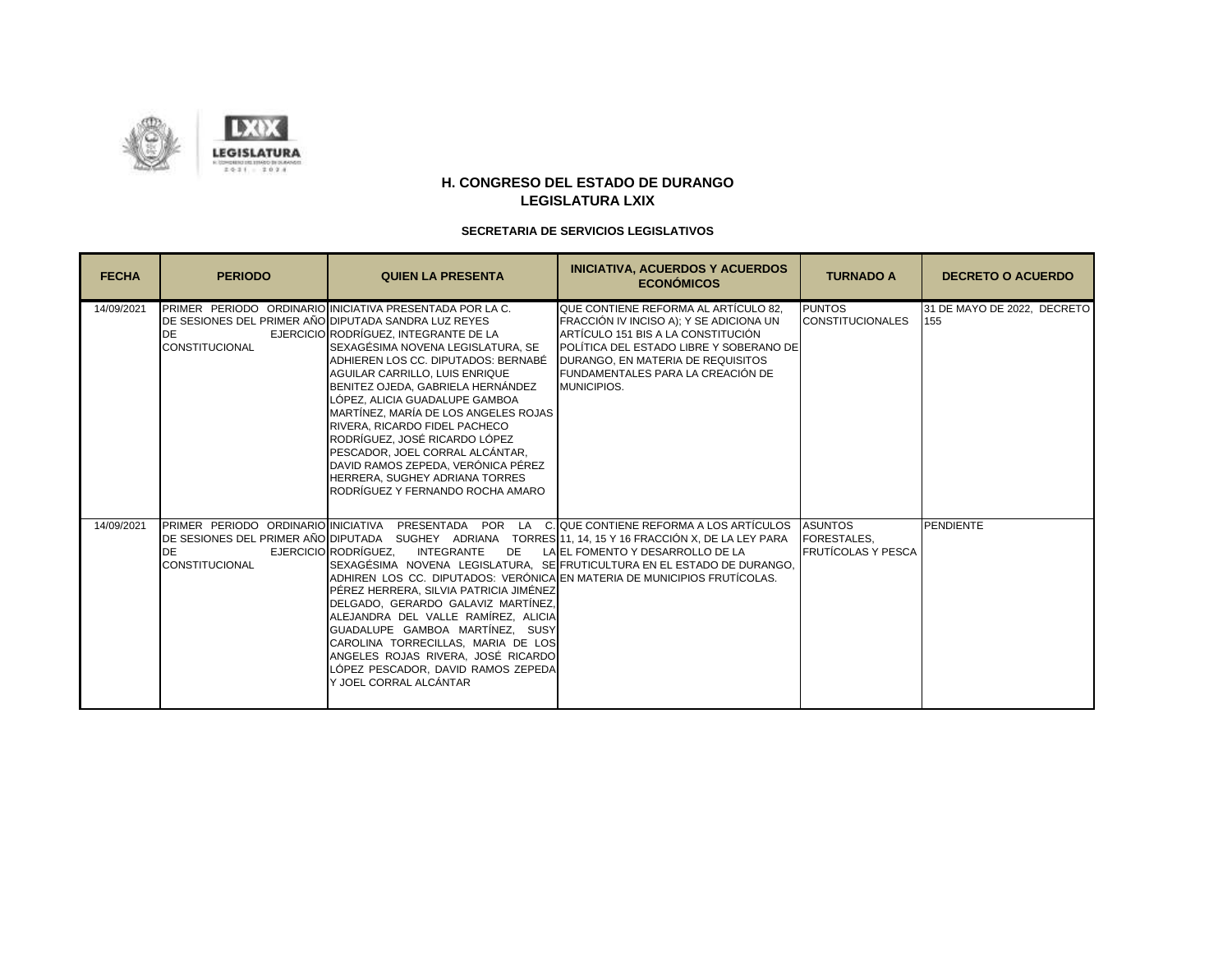

| <b>FECHA</b> | <b>PERIODO</b>                     | <b>QUIEN LA PRESENTA</b>                                                                                                                                                                                                                                                                                                                                                                                                                                                                                                                                                                                         | <b>INICIATIVA, ACUERDOS Y ACUERDOS</b><br><b>ECONÓMICOS</b>                                                                                                                                                                                                                                                      | <b>TURNADO A</b> | <b>DECRETO O ACUERDO</b>               |
|--------------|------------------------------------|------------------------------------------------------------------------------------------------------------------------------------------------------------------------------------------------------------------------------------------------------------------------------------------------------------------------------------------------------------------------------------------------------------------------------------------------------------------------------------------------------------------------------------------------------------------------------------------------------------------|------------------------------------------------------------------------------------------------------------------------------------------------------------------------------------------------------------------------------------------------------------------------------------------------------------------|------------------|----------------------------------------|
| 14/09/2021   | <b>DE</b><br><b>CONSTITUCIONAL</b> | DE SESIONES DEL PRIMER AÑO DIPUTADA ALICIA GUADALUPE GAMBOA DEL ARTÍCULO 81 DE LA LEY DE SALUD DEL<br>EJERCICIO MARTÍNEZ.<br><b>INTEGRANTE</b><br>DE<br>PÉREZ HERRERA, ALEJANDRA DEL VALLE<br>RAMÍREZ, FERNANDO ROCHA AMARO,<br>DAVID RAMOS ZEPEDA, SANDRA LUZ<br>REYES RODRÍGUEZ, EDUARDO GARCÍA<br>REYES, OFELIA RENTERÍA DELGADILLO,<br>SILVIA PATRICIA JIMÉNEZ DELGADO, JOEL<br>CORRAL ALCÁNTAR. JOSÉ RICARDO LÓPEZ<br>PESCADOR, SUGHEY ADRIANA TORRES<br>RODRÍGUEZ, LUIS ENRIQUE BENITEZ<br>OJEDA, SUSY CAROLINA TORRECILLAS<br><b>SALAZAR</b>                                                              | PRIMER PERIODO ORDINARIO INICIATIVA PRESENTADA POR LA C. QUE CONTIENE REFORMA A LA FRACCIÓN III SALUD PÚBLICA<br>LA ESTADO DE DURANGO. EN MATERIA DE<br>SEXAGÉSIMA NOVENA LEGISLATURA, SE OBLIGATORIEDAD DE APLICACIÓN DEL TAMIZ<br>ADHIEREN LOS CC. DIPUTADOS: VERÓNICA VISUAL Y AUDITIVO A TODO RECIÉN NACIDO. |                  | <b>PENDIENTE</b>                       |
| 14/09/2021   | <b>DE</b><br><b>CONSTITUCIONAL</b> | PRIMER PERIODO ORDINARIO INICIATIVA PRESENTADA POR LOS CC. QUE CONTIENE REFORMA AL ARTÍCULO 147<br>EJERCICIO SILVIA PATRICIA JIMÉNEZ DELGADO. SOBERANO DE DURANGO. EN MATERIA DE<br>VERÓNICA PÉREZ HERRERA, GERARDO RAZONES DE GÉNERO EN EL FEMINICIDIO.<br>GALAVIZ MARTÍNEZ, ALEJANDRO MOJICA<br>NARVÁEZ Y FERNANDO ROCHA AMARO.<br><b>INTEGRANTES</b><br><b>DEL</b><br><b>GRUPO</b><br>PARLAMENTARIO DEL PARTIDO ACCIÓN<br>NACIONAL Y LOS CC. DIPUTADOS DAVIDI<br>RAMOS ZEPEDA Y FRANCISCO LONDRES<br>BOTELLO CASTRO, INTEGRANTES DE LA<br>FRACCIÓN PARLAMENTARIA DEL PARTIDO<br>DE LA REVOLUCIÓN DEMOCRÁTICA, | DE SESIONES DEL PRIMER AÑO DIPUTADOS JOEL CORRAL ALCÁNTAR, BIS DEL CÓDIGO PENAL DEL ESTADO LIBRE Y                                                                                                                                                                                                               | <b>JUSTICIA</b>  | 14 DE DICIEMBRE DE 2021.<br>DECRETO 81 |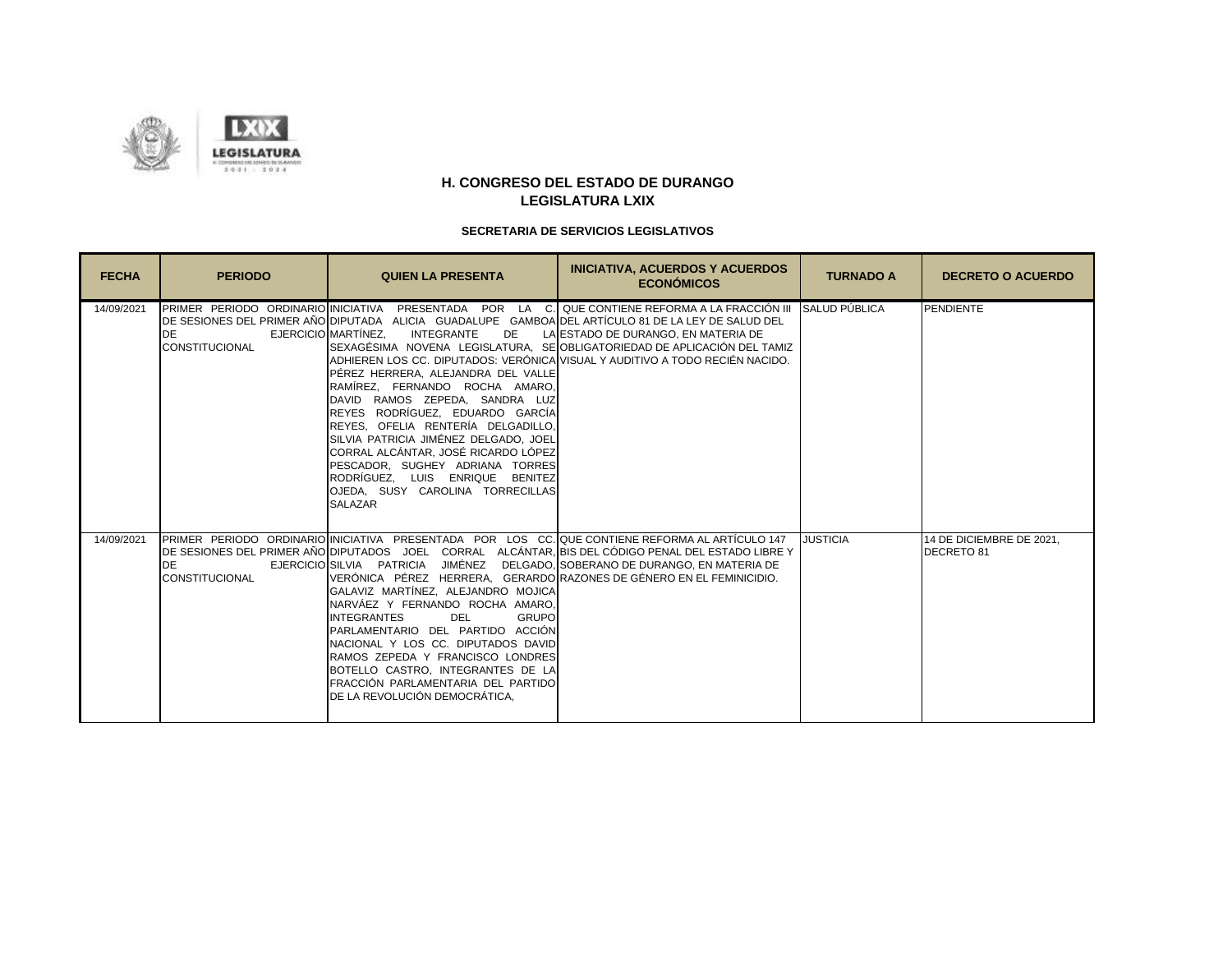

| <b>FECHA</b> | <b>PERIODO</b>                      | <b>QUIEN LA PRESENTA</b>                                                                                                                                                                                                                                                                                                                                                                                                                                                                                                                        | <b>INICIATIVA, ACUERDOS Y ACUERDOS</b><br><b>ECONÓMICOS</b>                                                                                                                                                                                                                                                                                                                                                                | <b>TURNADO A</b>                                                               | <b>DECRETO O ACUERDO</b> |
|--------------|-------------------------------------|-------------------------------------------------------------------------------------------------------------------------------------------------------------------------------------------------------------------------------------------------------------------------------------------------------------------------------------------------------------------------------------------------------------------------------------------------------------------------------------------------------------------------------------------------|----------------------------------------------------------------------------------------------------------------------------------------------------------------------------------------------------------------------------------------------------------------------------------------------------------------------------------------------------------------------------------------------------------------------------|--------------------------------------------------------------------------------|--------------------------|
| 14/09/2021   | <b>IDE</b><br><b>CONSTITUCIONAL</b> | PRIMER PERIODO ORDINARIO INICIATIVA PRESENTADA POR LOS CC.<br>DE SESIONES DEL PRIMER AÑO DIPUTADOS JOEL CORRAL ALCÁNTAR,<br>EJERCICIO SILVIA PATRICIA JIMÉNEZ DELGADO.<br>VERÓNICA PÉREZ HERRERA, GERARDO<br>GALAVIZ MARTÍNEZ, ALEJANDRO MOJICA<br>NARVÁEZ Y FERNANDO ROCHA AMARO.<br><b>INTEGRANTES DEL GRUPO</b><br>PARLAMENTARIO DEL PARTIDO ACCIÓN<br>NACIONAL Y LOS CC. DIPUTADOS DAVID<br>RAMOS ZEPEDA Y FRANCISCO LONDRES<br>BOTELLO CASTRO. INTEGRANTES DE LA<br>FRACCIÓN PARLAMENTARIA DEL PARTIDO<br>DE LA REVOLUCIÓN DEMOCRÁTICA,    | QUE CONTIENE REFORMA AL ARTÍCULO 13 DE DERECHOS HUMANOS PENDIENTE<br>LA LEY DE LA COMISIÓN ESTATAL DE<br>DERECHOS HUMANOS DEL ESTADO DE<br>DURANGO Y REFORMA AL ARTÍCULO 149 DE<br>LA LEY ORGÁNICA DEL CONGRESO DEL<br>ESTADO DE DURANGO, EN MATERIA DE<br>DERECHOS HUMANOS DE LAS NIÑAS Y NIÑOS<br><b>TRANSMIGRANTES</b>                                                                                                  | Y RÉGIMEN.<br><b>REGLAMENTO Y</b><br><b>PRÁCTICAS</b><br><b>PARLAMENTARIAS</b> |                          |
| 14/09/2021   | DE<br><b>CONSTITUCIONAL</b>         | <b>PRIMER PERIODO ORDINARIO INICIATIVA PRESENTADA POR LOS CC.</b><br>DE SESIONES DEL PRIMER AÑO DIPUTADOS JOEL CORRAL ALCÁNTAR,<br>EJERCICIO SILVIA PATRICIA JIMÉNEZ DELGADO,<br>VERÓNICA PÉREZ HERRERA, GERARDO<br>GALAVIZ MARTÍNEZ. ALEJANDRO MOJICA<br>NARVÁEZ Y FERNANDO ROCHA AMARO,<br><b>INTEGRANTES DEL GRUPO</b><br>PARLAMENTARIO DEL PARTIDO ACCIÓN<br>NACIONAL Y LOS DIPUTADOS DAVID<br>RAMOS ZEPEDA Y FRANCISCO LONDRES<br>BOTELLO CASTRO, INTEGRANTES DE LA<br>FRACCIÓN PARLAMENTARIA DEL PARTIDO<br>DE LA REVOLUCIÓN DEMOCRÁTICA, | QUE CONTIENE REFORMA AL ARTÍCULO 107<br>DE LA LEY ORGÁNICA DEL PODER JUDICIAL<br>DEL ESTADO DE DURANGO Y REFORMAS A<br>LOS ARTÍCULOS 3 Y 22 DE LA LEY ORGÁNICA<br>DE LA FISCALÍA GENERAL DEL ESTADO DE<br>DURANGO, EN MATERIA DE VICTIMIZACIÓN<br><b>SECUNDARIA</b>                                                                                                                                                        | <b>JUSTICIA</b>                                                                | <b>PENDIENTE</b>         |
| 15/09/2021   | <b>DE</b><br><b>CONSTITUCIONAL</b>  | RODRÍGUEZ.<br><b>GABRIELA</b><br>LÓPEZ. SUSY CAROLINA TORRECILLASIDURANGO.<br>SALAZAR, SANDRA LUZ REYES RODRÍGUEZ,<br>ALICIA GUADALUPE GAMBOA MARTÍNEZ Y<br><b>LUIS</b><br><b>ENRIQUE</b><br><b>BENITEZ</b><br>OJEDA,<br><b>INTEGRANTES</b><br><b>GRUPO</b><br><b>DEL</b><br>PARLAMENTARIO<br><b>DEL</b><br><b>PARTIDO</b><br>REVOLUCIONARIO INSTITUCIONAL,                                                                                                                                                                                     | PRIMER PERIODO ORDINARIO INICIATIVA PRESENTADA POR LOS CC. POR EL SE ADICIONA UNA FRACCIÓN XI PROTECCIÓN CÍVIL<br>DE SESIONES DEL PRIMER AÑO DIPUTADOS SUGHEY ADRIANA TORRES RECORRIÉNDOSE LAS SUBSECUENTES DEL<br>EJERCICIO RODRÍGUEZ. JOSÉ RICARDO LÓPEZ ARTÍCULO 24 Y SE REFORMA LA FRACCIÓN<br>PESCADOR, RICARDO FIDEL PACHECO XIII DEL ARTÍCULO 47, TODOS DE LA LEY DE<br>HERNÁNDEZ PROTECCIÓN CIVIL DEL ESTADO<br>DE |                                                                                | <b>PENDIENTE</b>         |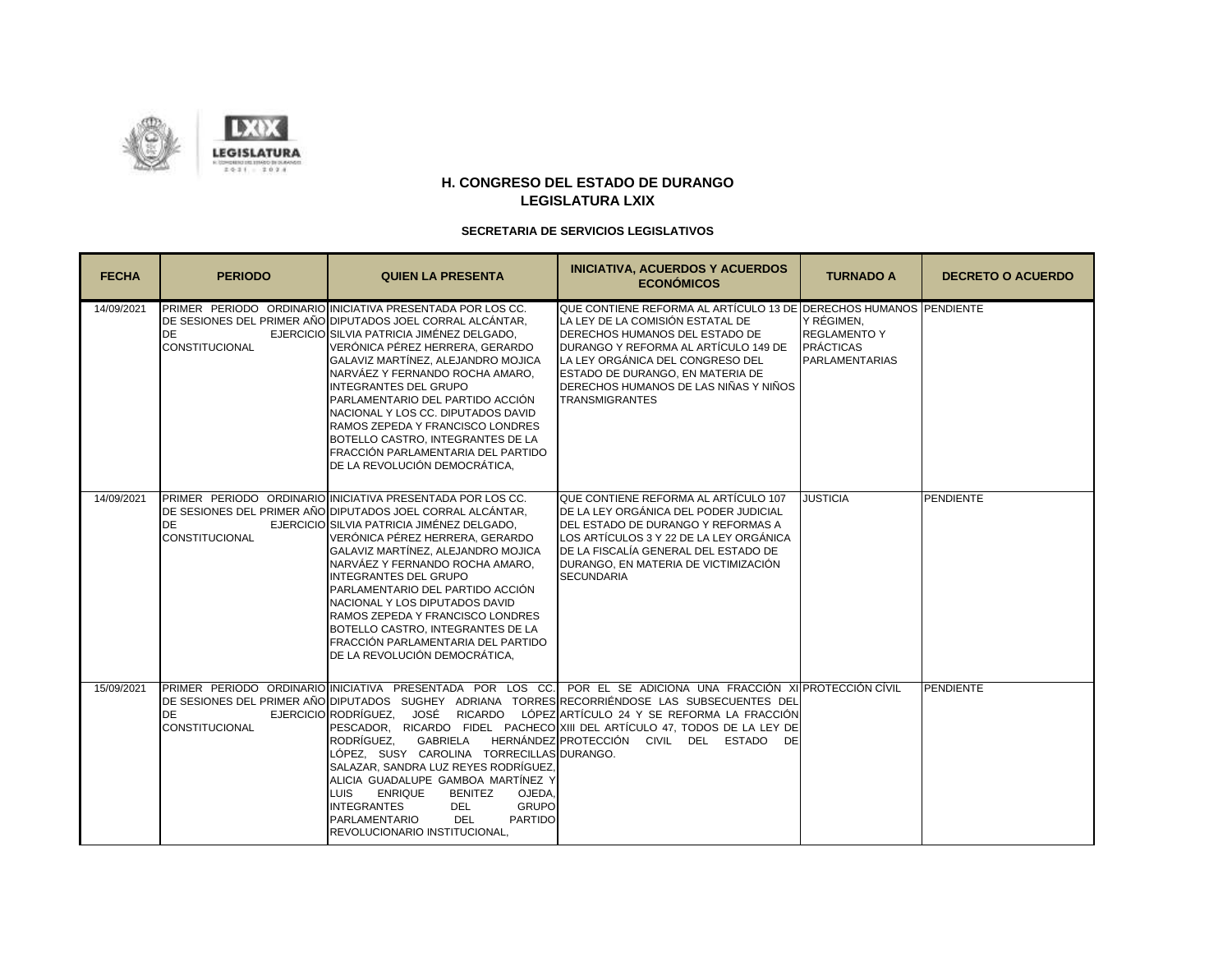



| <b>FECHA</b> | <b>PERIODO</b>                     | <b>QUIEN LA PRESENTA</b>                                                                                                                                                                                                                                                                                                                                                                                                                                                                                                                                                                              | <b>INICIATIVA, ACUERDOS Y ACUERDOS</b><br><b>ECONÓMICOS</b>                                                                                                                                                                                                                                                                                                                              | <b>TURNADO A</b> | <b>DECRETO O ACUERDO</b> |
|--------------|------------------------------------|-------------------------------------------------------------------------------------------------------------------------------------------------------------------------------------------------------------------------------------------------------------------------------------------------------------------------------------------------------------------------------------------------------------------------------------------------------------------------------------------------------------------------------------------------------------------------------------------------------|------------------------------------------------------------------------------------------------------------------------------------------------------------------------------------------------------------------------------------------------------------------------------------------------------------------------------------------------------------------------------------------|------------------|--------------------------|
| 15/09/2021   | <b>DE</b><br><b>CONSTITUCIONAL</b> | EDUARDO GARCÍA REYES, SANDRA LILIA DURANGO.<br>AMAYA ROSALES, MARISOL CARRILLO<br>QUIROGA Y BERNABÉ AGUILAR CARRILLO,<br><b>INTEGRANTES</b><br><b>DEL</b><br>GRUPO<br><b>PARTIDO</b><br><b>PARLAMENTARIO</b><br>DEL<br><b>REGENERACIÓN</b><br><b>MOVIMIENTO</b><br>DE<br>NACIONAL (MORENA),                                                                                                                                                                                                                                                                                                           | PRIMER PERIODO ORDINARIO INICIATIVA PRESENTADA POR LOS CC. QUE CONTIENE REFORMA A LA FRACCIÓN XL ADMINISTRACIÓN<br>DE SESIONES DEL PRIMER AÑO DIPUTADOS CHRISTIAN ALÁN JEAN Y SE ADICIONA LA FRACCIÓN XLI. AMBOS DEL PÚBLICA<br>EJERCICIO ESPARZA, ALEJANDRA DEL VALLE ARTÍCULO 37 DE LA LEY ORGÁNICA DE LA<br>RAMÍREZ, OFELIA RENTERÍA DELGADILLO, ADMINISTRACIÓN PÚBLICA DEL ESTADO DE |                  | <b>PENDIENTE</b>         |
| 21/09/2021   | <b>DE</b><br><b>CONSTITUCIONAL</b> | DE SESIONES DEL PRIMER AÑO DIPUTADOS JOEL CORRAL ALCÁNTAR. DEL CÓDIGO CIVIL VIGENTE EN EL ESTADO.<br>EJERCICIO SILVIA PATRICIA JIMÉNEZ DELGADO, EN MATERIA DE DERECHOS DE<br>VERÓNICA PÉREZ HERRERA, GERARDO DISCAPACITADOS.<br>GALAVIZ MARTÍNEZ, ALEJANDRO MOJICA<br>NARVAEZ Y FERNANDO ROCHA AMARO,<br><b>INTEGRANTES</b><br><b>DEL</b><br><b>GRUPO</b><br>PARLAMENTARIO DEL PARTIDO ACCIÓN<br>NACIONAL Y LOS CC. DIPUTADOS DAVID<br>RAMOS ZEPEDA Y FRANCISCO LONDRES<br>BOTELLO CASTRO, INTEGRANTES DE LA<br>FRACCIÓN PARLAMENTARIA DEL PARTIDO<br>DE LA REVOLUCIÓN DEMOCRÁTICA.                   | PRIMER PERIODO ORDINARIO INICIATIVA PRESENTADA POR LOS CC. POR EL QUE SE REFORMA EL ARTÍCULO 1402 JUSTICIA                                                                                                                                                                                                                                                                               |                  | <b>PENDIENTE</b>         |
| 21/09/2021   | <b>DE</b><br><b>CONSTITUCIONAL</b> | DE SESIONES DEL PRIMER AÑO DIPUTADOS JOEL CORRAL ALCÁNTAR. DEL CÓDIGO PENAL DEL ESTADO LIBRE Y<br>EJERCICIO SILVIA PATRICIA JIMÉNEZ DELGADO. SOBERANO DE DURANGO. EN MATERIA DEL<br>VERÓNICA PÉREZ HERRERA, GERARDO DELITO DE DISCRIMINACIÓN.<br>GALAVIZ MARTÍNEZ, ALEJANDRO MOJICA<br>NARVAEZ Y FERNANDO ROCHA AMARO,<br><b>INTEGRANTES</b><br><b>DEL</b><br><b>GRUPO</b><br>PARLAMENTARIO DEL PARTIDO ACCIÓN<br>NACIONAL Y LOS CC. DIPUTADOS DAVIDI<br>RAMOS ZEPEDA Y FRANCISCO LONDRES<br>BOTELLO CASTRO, INTEGRANTES DE LA<br>FRACCIÓN PARLAMENTARIA DEL PARTIDO<br>DE LA REVOLUCIÓN DEMOCRÁTICA. | PRIMER PERIODO ORDINARIO INICIATIVA PRESENTADA POR LOS CC. POR EL QUE SE REFORMA EL ARTÍCULO 306 JUSTICIA                                                                                                                                                                                                                                                                                |                  | <b>PENDIENTE</b>         |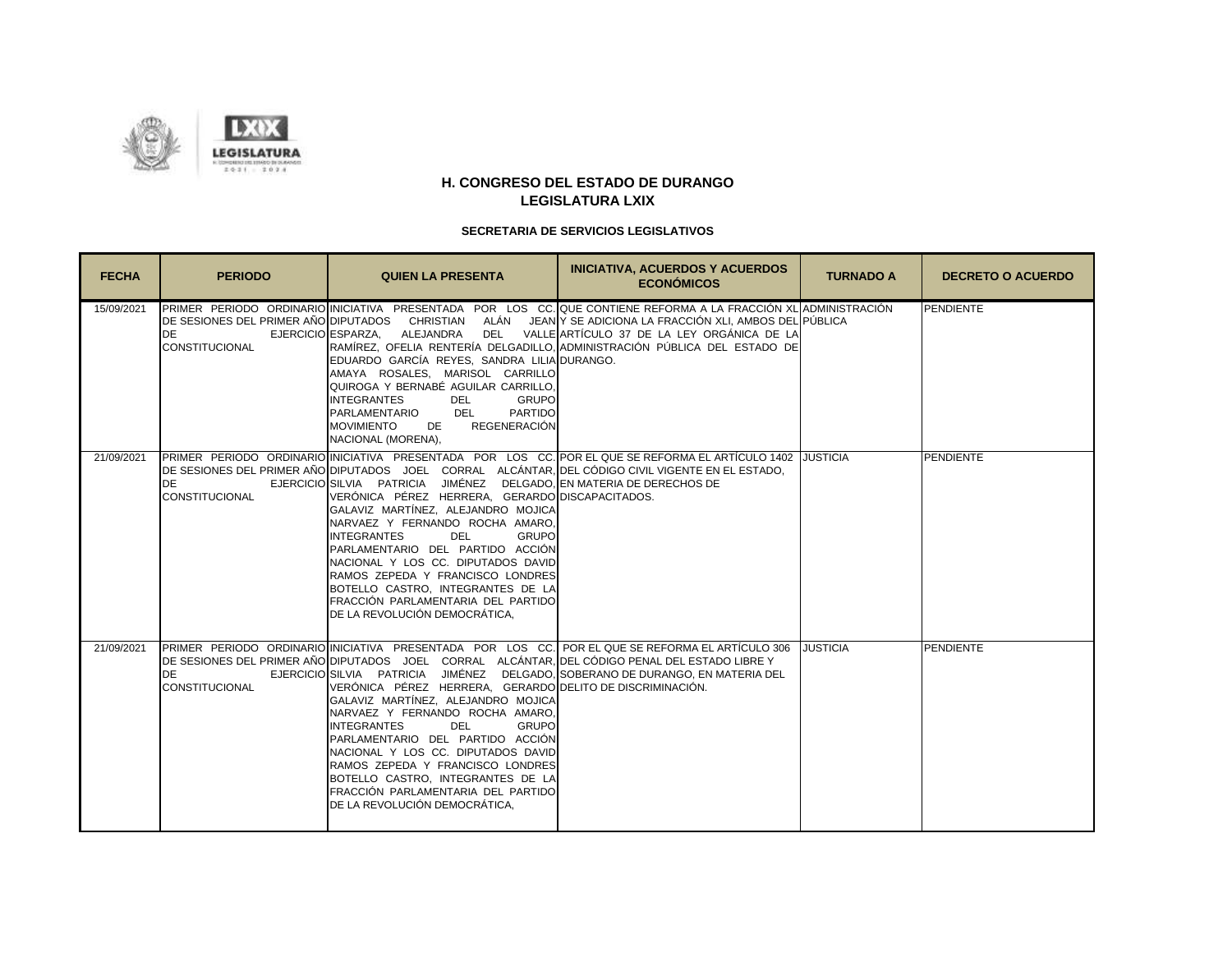

| <b>FECHA</b> | <b>PERIODO</b>                      | <b>QUIEN LA PRESENTA</b>                                                                                                                                                                                                                                                                                                                                                                                                                                                                                                                                                                                                                                                                                                                                              | <b>INICIATIVA, ACUERDOS Y ACUERDOS</b><br><b>ECONÓMICOS</b>                                                                                                                                                                                               | <b>TURNADO A</b>                                                             | <b>DECRETO O ACUERDO</b> |
|--------------|-------------------------------------|-----------------------------------------------------------------------------------------------------------------------------------------------------------------------------------------------------------------------------------------------------------------------------------------------------------------------------------------------------------------------------------------------------------------------------------------------------------------------------------------------------------------------------------------------------------------------------------------------------------------------------------------------------------------------------------------------------------------------------------------------------------------------|-----------------------------------------------------------------------------------------------------------------------------------------------------------------------------------------------------------------------------------------------------------|------------------------------------------------------------------------------|--------------------------|
| 21/09/2021   | DE<br><b>CONSTITUCIONAL</b>         | PRIMER PERIODO ORDINARIO INICIATIVA PRESENTADA POR LOS CC. POR EL QUE SE ADICIONA UNA FRACCIÓN<br>DE SESIONES DEL PRIMER AÑO DIPUTADOS LUIS ENRIQUE BENÍTEZ OJEDA, XXXVI AL ARTÍCULO 18 Y UN ARTÍCULO 151<br>EJERCICIO JOSÉ RICARDO LÓPEZ PESCADOR QUINQUIES A LA LEY ORGÁNICA DEL<br>RICARDO FIDEL PACHECO RODRÍGUEZ, CONGRESO DEL ESTADO DE DURANGO, EN<br>GABRIELA HERNÁNDEZ LÓPEZ, SUSY MATERIA DE COMISIÓN LEGISLATIVA<br>CAROLINA<br><b>TORRECILLAS</b><br>SANDRA LUZ REYES RODRÍGUEZ, ALICIA<br>GUADALUPE GAMBOA MARTÍNEZ Y<br>SUGHEY ADRIANA TORRES RODRÍGUEZ.<br>INTEGRANTES DE LA SEXAGÉSIMA NOVENA<br>LEGISLATURA, SE ADHIEREN LOS CC.<br>DIPUTADOS: SILVIA PATRICIA JIMÉNEZ<br>DELGADO. MARIA DE LOS ANGELES ROJAS<br>RIVERA, ALEJANDRA DEL VALLE RAMÍREZ | SALAZAR. ANTICORRUPCIÓN.                                                                                                                                                                                                                                  | RÉGIMEN.<br><b>REGLAMENTO Y</b><br><b>PRÁCTICAS</b><br><b>PARLAMENTARIAS</b> | <b>PENDIENTE</b>         |
| 21/09/2021   | <b>IDE</b><br><b>CONSTITUCIONAL</b> | EJERCICIO RODRÍGUEZ.<br><b>INTEGRANTE</b><br>DE<br>SEXAGÉSIMA NOVENA LEGISLATURA, EN 229 BIS)<br>SESIÓN ORDINARIA SE ADHIEREN LOS CC.<br><b>GABRIELA</b><br>HERNÁNDEZ<br><b>DIPUTADOS:</b><br>LÓPEZ. SUGHEY ADIRANA TORRES<br>RODRÍGUEZ, DAVID RAMOS ZEPEDA, JOSÉ<br>RICARDO LÓPEZ PESCADOR, SUSY<br>CAROLINA TORRECILLAS SALAZAR, LUIS<br><b>ENRIQUE BENITEZ OJEDA</b>                                                                                                                                                                                                                                                                                                                                                                                               | PRIMER PERIODO ORDINARIO INICIATIVA PRESENTADA POR EL C. QUE CONTIENE REFORMAS Y ADICIONES A LA IDESARROLLO<br>DE SESIONES DEL PRIMER AÑO DIPUTADO RICARDO FIDEL PACHECO LEY GENERAL DE DESARROLLO URBANO DEL<br>LA ESTADO DE DURANGO. (ARTÍCULOS 3,229 Y | <b>URBANO Y OBRAS</b><br><b>PÚBLICAS</b>                                     | <b>PENDIENTE</b>         |
| 21/09/2021   | <b>DE</b><br><b>CONSTITUCIONAL</b>  | DE SESIONES DEL PRIMER AÑO DIPUTADOS CHRISTIAN ALÁN JEAN LEY QUE REGULA MEDIDAS PARA LA<br>EJERCICIO ESPARZA. ALEJANDRA<br>RAMÍREZ, OFELIA RENTERÍA DELGADILLO, SARS-COV2 (COVID-19) EN EL ESTADO DE<br>EDUARDO GARCÍA REYES, SANDRA LILIA DURANGO (ARTÍCULO 23)<br>AMAYA ROSALES, MARISOL CARRILLO<br>QUIROGA Y BERNABÉ AGUILAR CARRILLO.<br><b>INTEGRANTES</b><br><b>GRUPO</b><br>DEL<br><b>PARTIDO</b><br><b>PARLAMENTARIO</b><br><b>DEL</b><br><b>MOVIMIENTO</b><br><b>REGENERACIÓN</b><br>DE<br>SESIÓN<br><b>NACIONAL</b><br>(MORENA),<br>EN<br>ORDINARIA SE ADHIERE EL C. DIPUTADO<br>LUIS ENRIQUE BENITEZ OJEDA                                                                                                                                                | PRIMER PERIODO ORDINARIO INICIATIVA PRESENTADA POR LOS CC. QUE CONTIENE REFORMAS Y ADICIONES A LA SALUD PÚBLICA<br>DEL VALLE PREVENCIÓN DE LA TRANSMISIÓN DEL VIRUS                                                                                       |                                                                              | <b>PENDIENTE</b>         |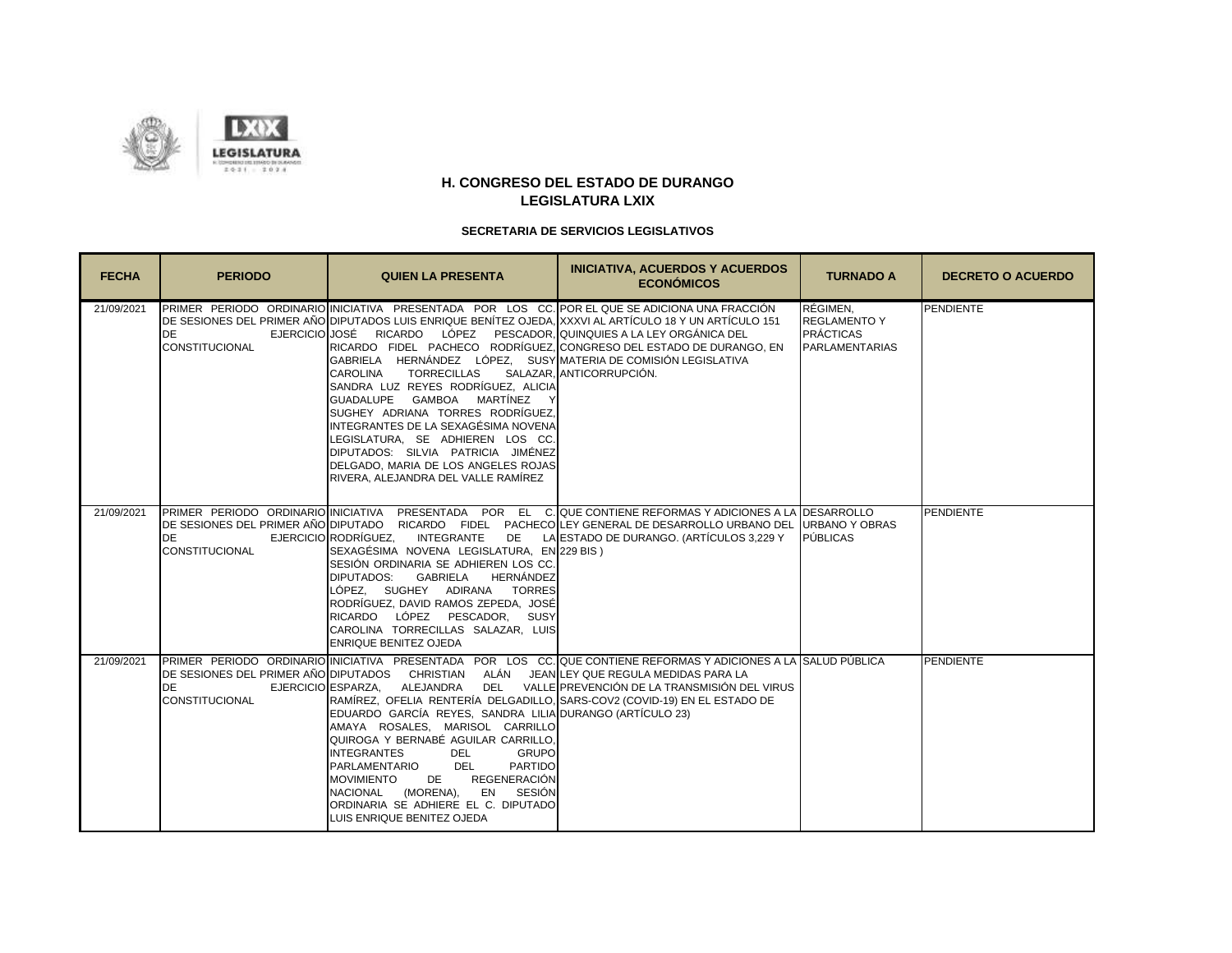



| <b>FECHA</b> | <b>PERIODO</b>                     | <b>QUIEN LA PRESENTA</b>                                                                                                                                                                                                                                                                                                                                                                                                                                                                                      | <b>INICIATIVA, ACUERDOS Y ACUERDOS</b><br><b>ECONÓMICOS</b>                                                                                                                                                                                                                                                                                                                                                                                                           | <b>TURNADO A</b>                 | <b>DECRETO O ACUERDO</b>                      |
|--------------|------------------------------------|---------------------------------------------------------------------------------------------------------------------------------------------------------------------------------------------------------------------------------------------------------------------------------------------------------------------------------------------------------------------------------------------------------------------------------------------------------------------------------------------------------------|-----------------------------------------------------------------------------------------------------------------------------------------------------------------------------------------------------------------------------------------------------------------------------------------------------------------------------------------------------------------------------------------------------------------------------------------------------------------------|----------------------------------|-----------------------------------------------|
| 23/09/2021   | <b>DE</b><br><b>CONSTITUCIONAL</b> | PRIMER PERIODO ORDINARIO INICIATIVA ENVIADA POR EL C. DR. JOSÉ<br>DE SESIONES DEL PRIMER AÑO ROSAS AISPURO TORRES, GOBERNADOR<br>EJERCICIO DEL ESTADO LIBRE Y SOBERANO DE<br>DURANGO,                                                                                                                                                                                                                                                                                                                         | QUE CONTIENE ADICIÓN Y REFORMA AL<br>ARTÍCULO 27 DE LA LEY DE ENTIDADES<br>PARAESTATALES DEL ESTADO DE DURANGO.                                                                                                                                                                                                                                                                                                                                                       | <b>ADMINISTRACIÓN</b><br>PÚBLICA | 05 DE OCTUBRE DE 2021,<br>DECRETO 03          |
| 23/09/2021   | <b>DE</b><br><b>CONSTITUCIONAL</b> | EJERCICIO RODRÍGUEZ, JOSÉ RICARDO LÓPEZ ARTÍCULO 11 DE LA LEY DE ASISTENCIA<br>PESCADOR, RICARDO FIDEL PACHECO SOCIAL EN EL ESTADO DE DURANGO, EN<br>RODRÍGUEZ.<br><b>GABRIELA</b><br>ALICIA GUADALUPE GAMBOA MARTÍNEZ Y DE ABUSO O CUALQUIER TIPO DE<br><b>BENÍTEZ</b><br>LUIS<br><b>ENRIQUE</b><br><b>INTEGRANTES</b><br><b>GRUPO</b><br>DEL.<br>PARLAMENTARIO<br><b>DEL</b><br><b>PARTIDO</b><br>REVOLUCIONARIO INSTITUCIONAL, SE<br>ADHIERE LA C. DIPUTADA MARISOL<br><b>CARRILLO QUIROGA</b>             | PRIMER PERIODO ORDINARIO INICIATIVA PRESENTADA POR LOS CC. QUE CONTIENE REFORMA A LA FRACCIÓN I Y DESARROLLO SOCIAL PENDIENTE<br>DE SESIONES DEL PRIMER AÑO DIPUTADOS   SUGHEY   ADRIANA   TORRES SE ADICIONAN LAS FRACCIONES XV Y XVI AL<br>HERNÁNDEZ RELACIÓN A BRINDAR ASISTENCIA DE<br>LÓPEZ, SUSY CAROLINA TORRECILLAS MANERA PREFERENTE A LAS NIÑAS, NIÑOS Y<br>SALAZAR, SANDRA LUZ REYES RODRÍGUEZ, ADOLESCENTES QUE HAYAN SIDO SUJETOS<br>OJEDA. EXPLOTACIÓN. |                                  |                                               |
| 23/09/2021   | <b>DE</b><br><b>CONSTITUCIONAL</b> | EJERCICIO SILVIA PATRICIA JIMÉNEZ DELGADO. ESTADO DE DURANGO. EN MATERIA DE<br>VERÓNICA PÉREZ HERRERA, GERARDO ACCIÓN POR VICIOS OCULTOS EN<br>GALAVIZ MARTÍNEZ, ALEJANDRO MOJICA INMUEBLES.<br>NARVAEZ Y FERNANDO ROCHA AMARO,<br><b>DEL</b><br><b>GRUPO</b><br><b>INTEGRANTES</b><br>PARLAMENTARIO DEL PARTIDO ACCIÓN<br>NACIONAL Y LOS CC. DIPUTADOS DAVID<br>RAMOS ZEPEDA Y FRANCISCO LONDRES<br>BOTELLO CASTRO, INTEGRANTES DE LA<br>FRACCIÓN PARLAMENTARIA DEL PARTIDO<br>DE LA REVOLUCIÓN DEMOCRÁTICA. | PRIMER PERIODO ORDINARIO INICIATIVA PRESENTADA POR LOS CC. QUE CONTIENE REFORMAS A LOS ARTÍCULOS JUSTICIA<br>DE SESIONES DEL PRIMER AÑO DIPUTADOS JOEL CORRAL ALCÁNTAR, 2020 Y 2030 DEL CÓDIGO CIVIL VIGENTE EN EL                                                                                                                                                                                                                                                    |                                  | 14 DE DICIEMBRE DE 2021.<br><b>DECRETO 79</b> |
| 23/09/2021   | <b>DE</b><br><b>CONSTITUCIONAL</b> | PRIMER PERIODO ORDINARIO INICIATIVA PRESENTADA POR LA C. POR EL QUE SE ADICIONA UN SEGUNDO<br><b>PARTIDO</b><br><b>MOVIMIENTO</b><br><b>DEL</b><br>REGENERACIÓN NACIONAL (MORENA), SE DURANGO.<br>ADHIEREN LOS CC. DIPUTADOS: MARISOL<br>CARRILLO QUIROGA Y ALICIA GUADALUPE<br><b>GAMBOA MARTÍNEZ</b>                                                                                                                                                                                                        | DE SESIONES DEL PRIMER AÑO│DIPUTADA SANDRA LILIA AMAYA ROSALES.│PÁRRAFO Y EL ACTUAL PASA A SER TERCERO│PÚBLICA<br>EJERCICIO INTEGRANTE DEL GRUPO PARLAMENTARIO DEL ARTÍCULO 18 DE LA LEY ORGÁNICA DE LA<br>DE ADMINISTRACIÓN PÚBLICA DEL ESTADO DE                                                                                                                                                                                                                    | ADMINISTRACIÓN                   | <b>PENDIENTE</b>                              |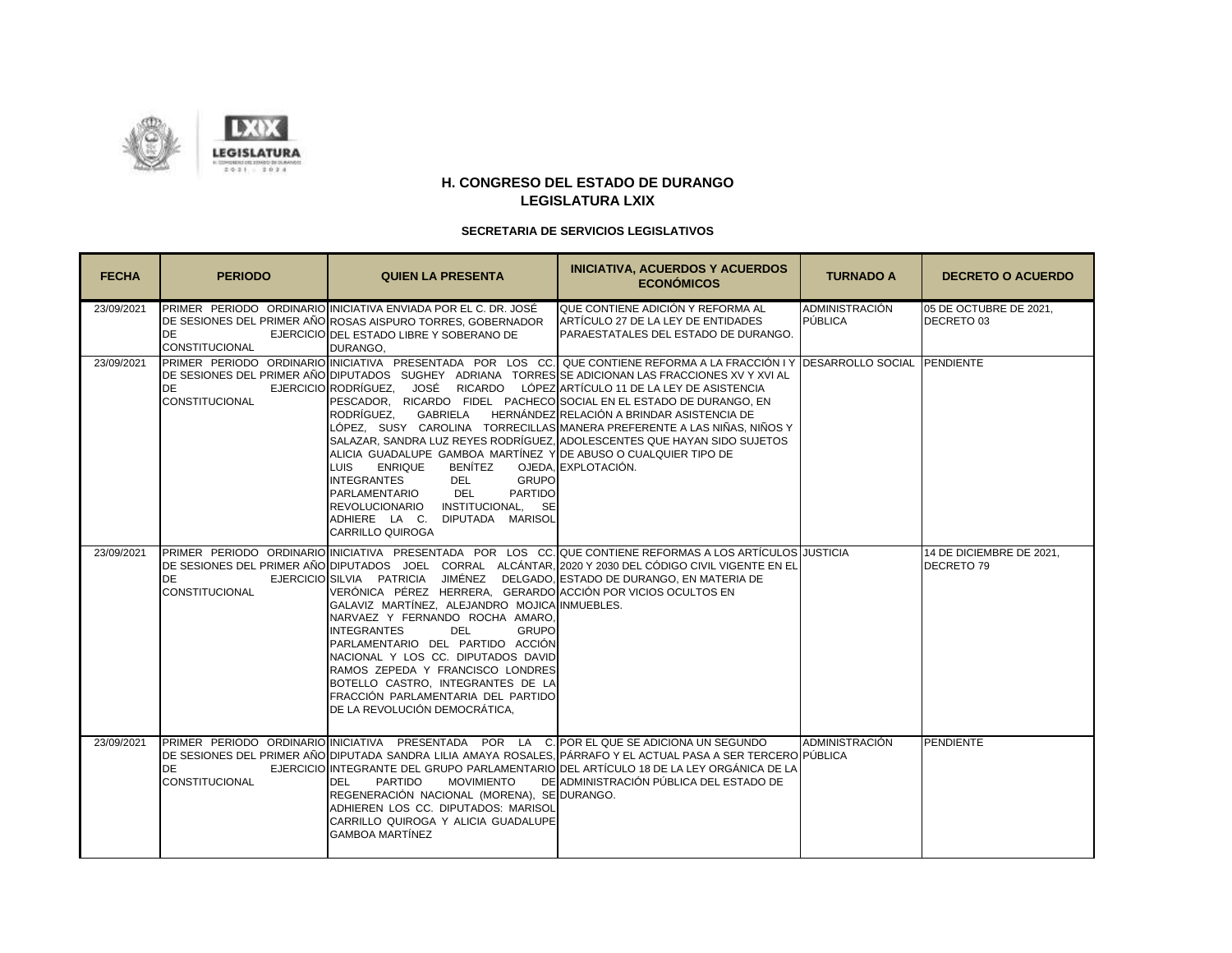



| <b>FECHA</b> | <b>PERIODO</b>                     | <b>QUIEN LA PRESENTA</b>                                                                                                                                                                                                                                                                                                                                                                                                                                                                                                                                                                                                                                                                                                   | <b>INICIATIVA, ACUERDOS Y ACUERDOS</b><br><b>ECONÓMICOS</b>                                                                                                               | <b>TURNADO A</b>                                                             | <b>DECRETO O ACUERDO</b>               |
|--------------|------------------------------------|----------------------------------------------------------------------------------------------------------------------------------------------------------------------------------------------------------------------------------------------------------------------------------------------------------------------------------------------------------------------------------------------------------------------------------------------------------------------------------------------------------------------------------------------------------------------------------------------------------------------------------------------------------------------------------------------------------------------------|---------------------------------------------------------------------------------------------------------------------------------------------------------------------------|------------------------------------------------------------------------------|----------------------------------------|
| 23/09/2021   | <b>DE</b><br><b>CONSTITUCIONAL</b> | DE SESIONES DEL PRIMER AÑO DIPUTADA MARISOL CARRILLO QUIROGA Y SE ADICIONA LA FRACCIÓN XXII AL<br>EJERCICIO INTEGRANTE DEL GRUPO PARLAMENTARIO ARTÍCULO 44, DE LA LEY DE LAS MUJERES<br>PARTIDO<br><b>MOVIMIENTO</b><br>DEL<br>REGENERACIÓN NACIONAL (MORENA), SE REFORMA AL ARTÍCULO 49 DE LA LEY DE<br>ADHIERE LA C. DIPUTADA SANDRA LILIA EDUCACIÓN DEL ESTADO DE DURANGO.<br><b>AMAYA ROSALES</b>                                                                                                                                                                                                                                                                                                                      | PRIMER PERIODO ORDINARIO INICIATIVA PRESENTADA POR LA C. QUE CONTIENE REFORMA A LA FRACCIÓN XXI IIGUALDAD Y GÉNERO PENDIENTE<br>DE PARA UNA VIDA SIN VIOLENCIA; ASÍ MISMO | Y EDUCACIÓN<br><b>PÚBLICA</b>                                                |                                        |
| 30/09/2021   | <b>DE</b><br><b>CONSTITUCIONAL</b> | PRIMER PERIODO ORDINARIO INICIATIVA PRESENTADA POR LOS CC.<br>DE SESIONES DEL PRIMER AÑO DIPUTADOS JOSÉ RICARDO LÓPEZ<br>EJERCICIO PESCADOR, JOEL CORRAL ALCANTAR,<br>DAVID RAMOS ZEPEDA, RICARDO FIDEL<br>PACHECO RODRÍGUEZ. GABRIELA<br>HERNÁNDEZ LÓPEZ. SUSY CAROLINA<br>TORRECILLAS SALAZAR. SANDRA LUZ<br>REYES RODRÍGUEZ, ALICIA GUADALUPE<br><b>GAMBOA MARTÍNEZ, LUIS ENRIQUE</b><br>BENÍTEZ OJEDA. SUGHEY ADRIANA<br>TORRES RODRÍGUEZ,  ALEJANDRO MOJICA<br>NARVAEZ, SILVIA PATRICIA JIMÉNEZ<br>DELGADO, GERARDO GALAVIZ MARTÍNEZ,<br>VERÓNICA PÉREZ HERRERA, FERNANDO<br>ROCHA AMARO Y FRANCISCO LONDRES<br>BOTELLO CASTRO. INTEGRANTES DE LA<br>COALICIÓN VA POR DURANGO DE LA<br>SEXAGÉSIMA NOVENA LEGISLATURA. | QUE CONTIENE REFORMAS, ADICIONES Y<br>DEROGACIONES A LA LEY ORGÁNICA DEL<br>CONGRESO DEL ESTADO DE DURANGO                                                                | RÉGIMEN,<br><b>REGLAMENTO Y</b><br><b>PRÁCTICAS</b><br><b>PARLAMENTARIAS</b> | 14 DE DICIEMBRE DE 2021.<br>DECRETO 77 |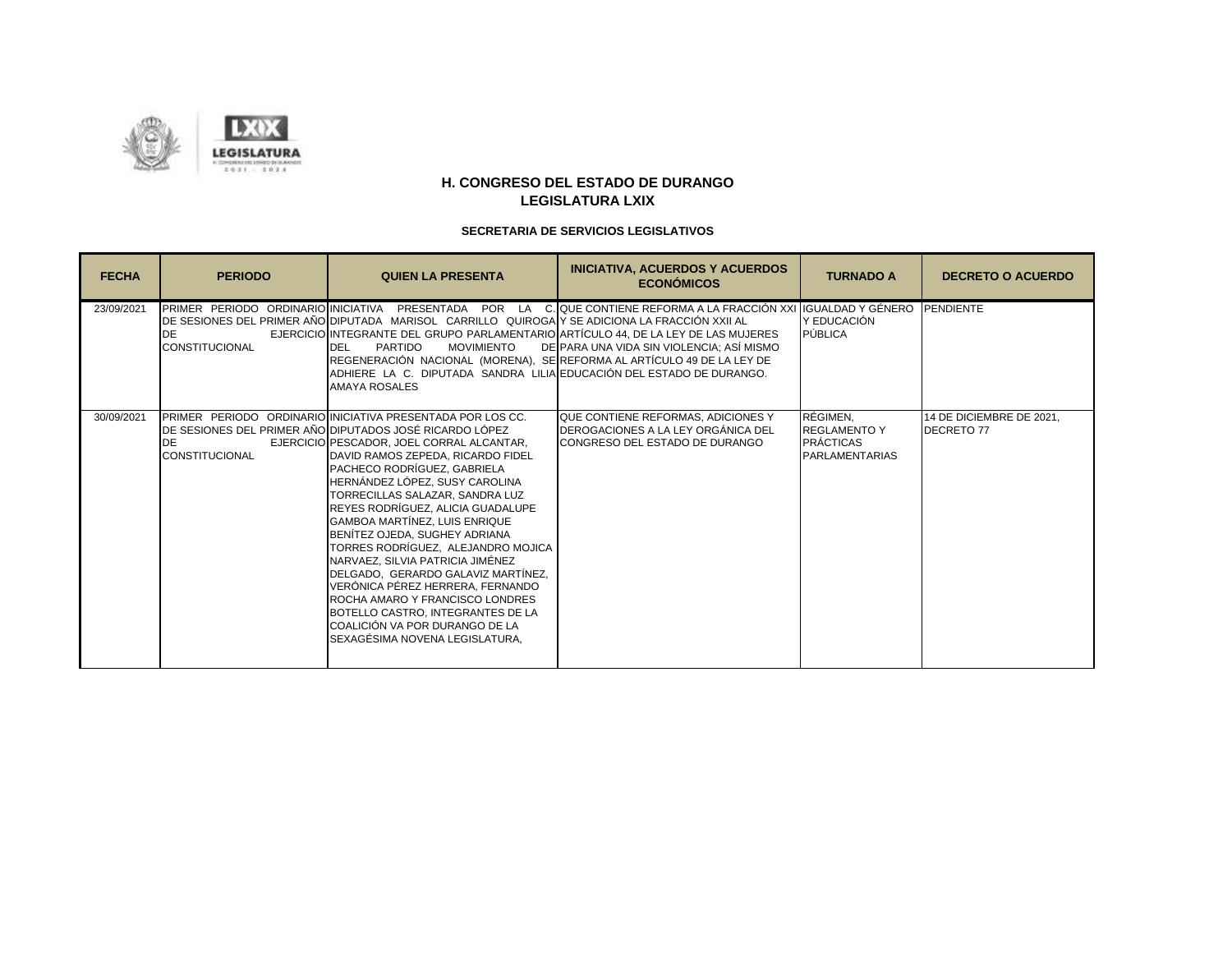



| <b>FECHA</b> | <b>PERIODO</b>                     | <b>QUIEN LA PRESENTA</b>                                                                                                                                                                                                                                                                                                                                                                                                                                                                                                                                                                                                                                                                                                                                           | <b>INICIATIVA, ACUERDOS Y ACUERDOS</b><br><b>ECONÓMICOS</b>                                                                                                                                                            | <b>TURNADO A</b>                                                       | <b>DECRETO O ACUERDO</b>                                 |
|--------------|------------------------------------|--------------------------------------------------------------------------------------------------------------------------------------------------------------------------------------------------------------------------------------------------------------------------------------------------------------------------------------------------------------------------------------------------------------------------------------------------------------------------------------------------------------------------------------------------------------------------------------------------------------------------------------------------------------------------------------------------------------------------------------------------------------------|------------------------------------------------------------------------------------------------------------------------------------------------------------------------------------------------------------------------|------------------------------------------------------------------------|----------------------------------------------------------|
| 30/09/2021   | <b>DE</b><br><b>CONSTITUCIONAL</b> | <b>PRIMER PERIODO ORDINARIO INICIATIVA PRESENTADA POR LOS CC.</b><br>DE SESIONES DEL PRIMER AÑO DIPUTADOS ALICIA GUADALUPE GAMBOA<br>EJERCICIO MARTÍNEZ, JOSÉ RICARDO LÓPEZ<br>PESCADOR. SUGHEY ADRIANA TORRES<br>RODRÍGUEZ, RICARDO FIDEL PACHECO<br>RODRÍGUEZ. GABRIELA HERNÁNDEZ<br>ÓPEZ, SUSY CAROLINA TORRECILLAS<br>SALAZAR, SANDRA LUZ REYES RODRÍGUEZ,<br>Y LUIS ENRIQUE BENÍTEZ OJEDA.<br><b>INTEGRANTES DEL GRUPO</b><br>PARLAMENTARIO DEL PARTIDO<br>REVOLUCIONARIO INSTITUCIONAL, EN<br>SESIÓN ORDINARIA SE ADHIEREN LOS CC.<br>DIPUTADOS: MARISOL CARRILLO, SANDRA<br>LILIA AMAYA ROSALES. ALEJANDRA DEL<br>VALLE RAMÍREZ, SILVIA PATRICIA JIMÉNEZ<br>DELGADO, DAVID RAMOS ZEPEDA, MA. DE<br>LOS ANGELES ROJAS RIVERA Y OFELIA<br>RENTERÍA DELGADILLO | QUE CONTIENE REFORMAS A LOS ARTÍCULOS ATENCIÓN A<br>25 Y 27 DE LA LEY DE INCLUSIÓN PARA LAS<br>PERSONAS CON DISCAPACIDAD EN EL<br>ESTADO DE DURANGO, EN MATERIA DE<br>INCLUSIÓN DE PERSONAS CON<br><b>DISCAPACIDAD</b> | <b>PERSONAS CON</b><br><b>DISCAPACIDAD Y</b><br><b>ADULTOS MAYORES</b> | 30 DE NOVIEMBRE DE 2021,<br>DECRETO 28                   |
| 30/09/2021   | <b>DE</b><br><b>CONSTITUCIONAL</b> | <b>PRIMER PERIODO ORDINARIO INICIATIVA PRESENTADA POR LOS CC.</b><br>DE SESIONES DEL PRIMER AÑO DIPUTADOS ALICIA GUADALUPE GAMBOA<br>EJERCICIO MARTÍNEZ, JOSÉ RICARDO LÓPEZ<br>PESCADOR, SUGHEY ADRIANA TORRES<br>RODRÍGUEZ. RICARDO FIDEL PACHECO<br>RODRÍGUEZ. GABRIELA HERNÁNDEZ<br>LÓPEZ. SUSY CAROLINA TORRECILLAS<br>SALAZAR. SANDRA LUZ REYES RODRÍGUEZ.<br>Y LUIS ENRIQUE BENÍTEZ OJEDA.<br><b>INTEGRANTES DEL GRUPO</b><br>PARLAMENTARIO DEL PARTIDO<br>REVOLUCIONARIO INSTITUCIONAL,                                                                                                                                                                                                                                                                     | QUE CONTIENE REFORMA A LA FRACCIÓN III.<br>DEL ARTÍCULO 77 BIS DE LA LEY DE<br>EDUCACIÓN DEL ESTADO DE DURANGO. EN<br>MATERIA DE INCLUSIÓN DE PERSONAS CON<br><b>DISCAPACIDAD</b>                                      |                                                                        | EDUCACIÓN PÚBLICA 14 DE DICIEMBRE DE 2021,<br>DECRETO 69 |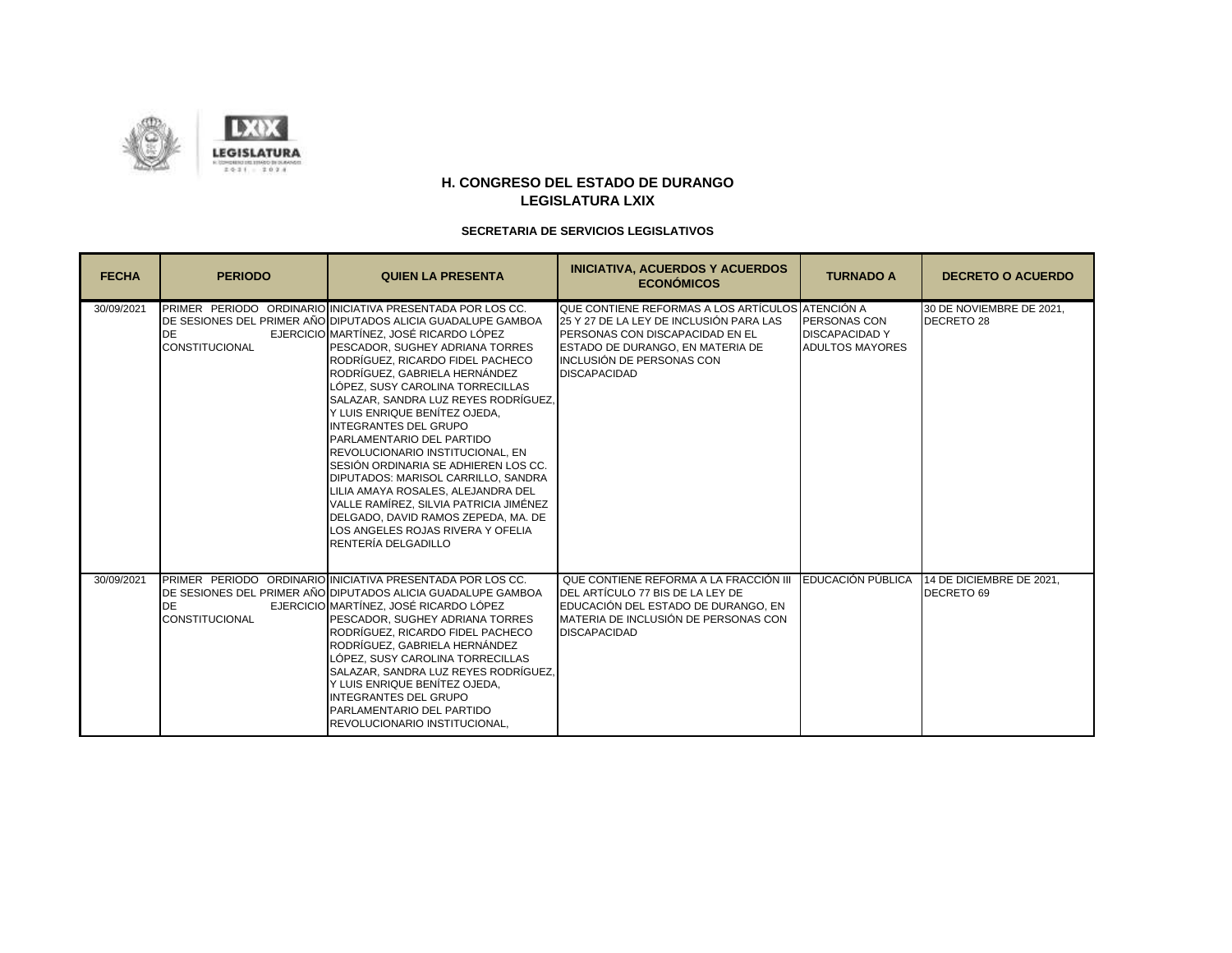



| <b>FECHA</b> | <b>PERIODO</b>                     | <b>QUIEN LA PRESENTA</b>                                                                                                                                                                                                                                                                                                                                                                                                                                                                                                                                                                                                                                                                                                                    | <b>INICIATIVA, ACUERDOS Y ACUERDOS</b><br><b>ECONÓMICOS</b>                                                                                                                                               | <b>TURNADO A</b>     | <b>DECRETO O ACUERDO</b>                      |
|--------------|------------------------------------|---------------------------------------------------------------------------------------------------------------------------------------------------------------------------------------------------------------------------------------------------------------------------------------------------------------------------------------------------------------------------------------------------------------------------------------------------------------------------------------------------------------------------------------------------------------------------------------------------------------------------------------------------------------------------------------------------------------------------------------------|-----------------------------------------------------------------------------------------------------------------------------------------------------------------------------------------------------------|----------------------|-----------------------------------------------|
| 30/09/2021   | <b>DE</b><br><b>CONSTITUCIONAL</b> | <b>PRIMER PERIODO ORDINARIO INICIATIVA PRESENTADA POR LOS CC.</b><br>DE SESIONES DEL PRIMER AÑO DIPUTADOS JOEL CORRAL ALCÁNTAR,<br>EJERCICIO SILVIA PATRICIA JIMÉNEZ DELGADO.<br>VERÓNICA PÉREZ HERRERA, GERARDO<br>GALAVIZ MARTÍNEZ, ALEJANDRO MOJICA<br>NARVAEZ Y FERNANDO ROCHA AMARO.<br><b>INTEGRANTES DEL GRUPO</b><br>PARLAMENTARIO DEL PARTIDO ACCIÓN<br>NACIONAL Y LOS CC. DIPUTADOS DAVID<br>RAMOS ZEPEDA Y FRANCISCO LONDRES<br>BOTELLO CASTRO, INTEGRANTES DE LA<br>FRACCIÓN PARLAMENTARIA DEL PARTIDO<br>DE LA REVOLUCIÓN DEMOCRÁTICA, EN<br>SESIÓN ORDINARIA SE ADHIEREN LOS CC.<br><b>DIPUTADOS SUSY CAROLINA</b><br>TORRECILLAS, EDUARDO GARCÍA REYES,<br>JOSÉ RICARDO LÓPEZ PESCADOR Y<br>RICARDO FIDEL PACHECO RODRÍGUEZ. | QUE CONTIENE REFORMAS A LOS ARTÍCULOS DESARROLLO<br>2 Y 7 DE LA LEY DE FOMENTO ECONÓMICO<br>PARA EL ESTADO DE DURANGO. EN MATERIA<br><b>DE APOYO A LAS MIPYMES</b>                                        | <b>ECONÓMICO</b>     | PENDIENTE                                     |
| 30/09/2021   | <b>DE</b><br><b>CONSTITUCIONAL</b> | PRIMER PERIODO ORDINARIO INICIATIVA PRESENTADA POR LOS CC.<br>DE SESIONES DEL PRIMER AÑO DIPUTADOS JOEL CORRAL ALCÁNTAR.<br>EJERCICIO SILVIA PATRICIA JIMÉNEZ DELGADO.<br>VERÓNICA PÉREZ HERRERA, GERARDO<br>GALAVIZ MARTÍNEZ, ALEJANDRO MOJICA<br>NARVAEZ Y FERNANDO ROCHA AMARO.<br><b>INTEGRANTES DEL GRUPO</b><br>PARLAMENTARIO DEL PARTIDO ACCIÓN<br>NACIONAL Y LOS CC. DIPUTADOS DAVID<br>RAMOS ZEPEDA Y FRANCISCO LONDRES<br>BOTELLO CASTRO. INTEGRANTES DE LA<br>FRACCIÓN PARLAMENTARIA DEL PARTIDO<br>DE LA REVOLUCIÓN DEMOCRÁTICA,                                                                                                                                                                                                | QUE CONTIENE REFORMAS A LOS ARTÍCULOS HACIENDA.<br>1 Y 2 DE LA LEY DE ADQUISICIONES.<br>ARRENDAMIENTOS Y SERVICIOS DEL ESTADO CUENTA PÚBLICA<br>DE DURANGO, EN MATERIA DE LICITACIONES<br><b>PÚBLICAS</b> | <b>PRESUPUESTO Y</b> | 30 DE NOVIEMBRE DE 2021.<br><b>DECRETO 14</b> |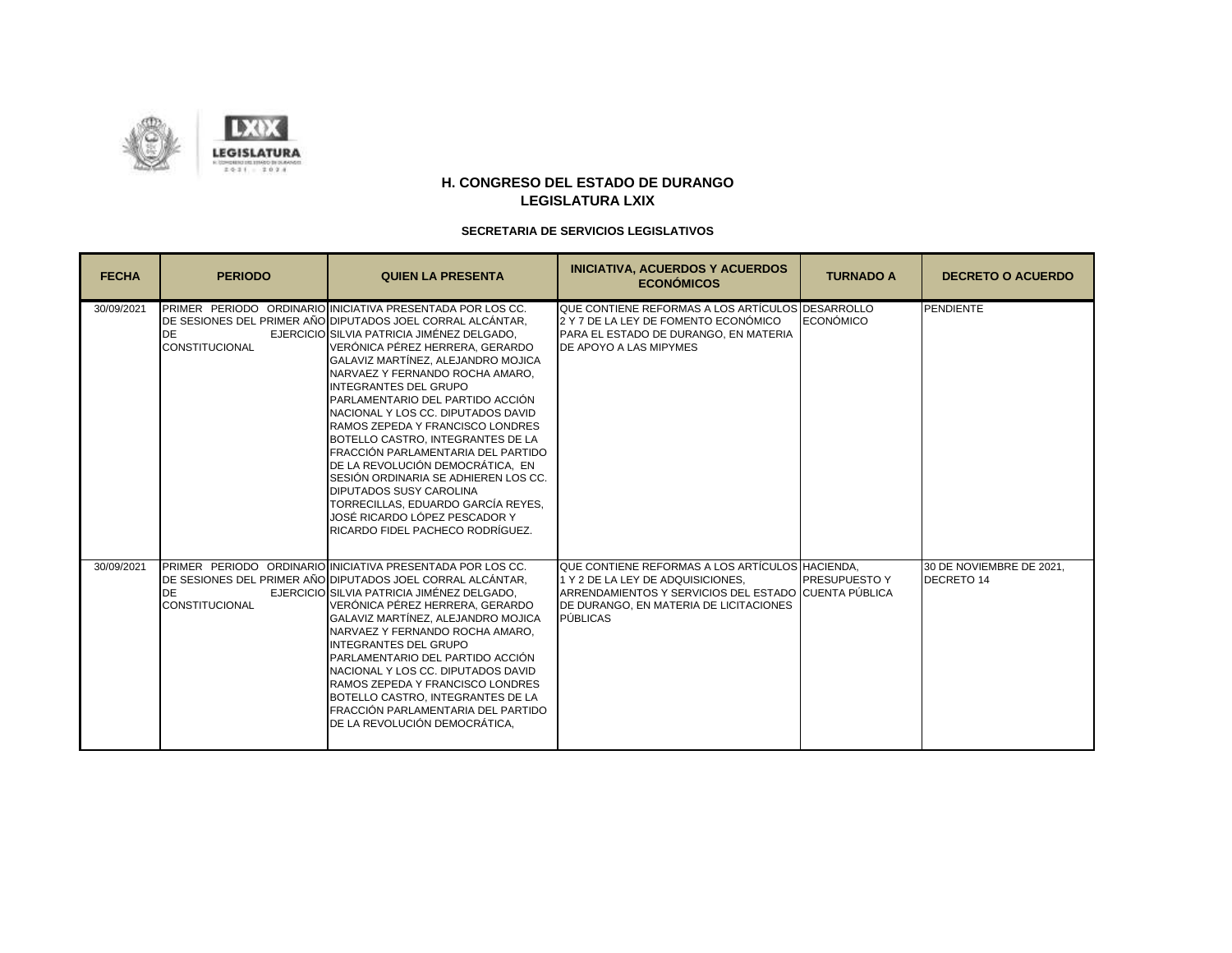

| <b>FECHA</b> | <b>PERIODO</b>                                                      | <b>QUIEN LA PRESENTA</b>                                                                                                                                                                                                                                                                                                                                                                                                                                                                                                                                                                                                           | <b>INICIATIVA, ACUERDOS Y ACUERDOS</b><br><b>ECONÓMICOS</b>                                                                                                                                           | <b>TURNADO A</b>                                                                              | <b>DECRETO O ACUERDO</b>                     |
|--------------|---------------------------------------------------------------------|------------------------------------------------------------------------------------------------------------------------------------------------------------------------------------------------------------------------------------------------------------------------------------------------------------------------------------------------------------------------------------------------------------------------------------------------------------------------------------------------------------------------------------------------------------------------------------------------------------------------------------|-------------------------------------------------------------------------------------------------------------------------------------------------------------------------------------------------------|-----------------------------------------------------------------------------------------------|----------------------------------------------|
| 30/09/2021   | DE<br><b>CONSTITUCIONAL</b>                                         | EJERCICIO SILVIA PATRICIA JIMÉNEZ DELGADO, SOBERANO DE DURANGO, EN MATERIA DE<br>VERÓNICA PÉREZ HERRERA, GERARDO EXTORSIÓN.<br>GALAVIZ MARTÍNEZ, ALEJANDRO MOJICA<br>NARVAEZ Y FERNANDO ROCHA AMARO,<br><b>INTEGRANTES</b><br><b>DEL</b><br>GRUPO<br>PARLAMENTARIO DEL PARTIDO ACCIÓN<br>NACIONAL Y LOS CC. DIPUTADOS DAVID<br>RAMOS ZEPEDA Y FRANCISCO LONDRES<br>BOTELLO CASTRO, INTEGRANTES DE LA<br>FRACCIÓN PARLAMENTARIA DEL PARTIDO<br>DE LA REVOLUCIÓN DEMOCRÁTICA,                                                                                                                                                        | PRIMER PERIODO ORDINARIO INICIATIVA PRESENTADA POR LOS CC. QUE CONTIENE REFORMA AL ARTÍCULO 338<br>DE SESIONES DEL PRIMER AÑO DIPUTADOS JOEL CORRAL ALCÁNTAR, BIS DEL CÓDIGO PENAL DEL ESTADO LIBRE Y | <b>JUSTICIA</b>                                                                               | PENDIENTE                                    |
| 30/09/2021   | DE<br><b>CONSTITUCIONAL</b>                                         | DE SESIONES DEL PRIMER AÑO DIPUTADO MARIO ALFONSO DELGADO LA LEY DE EDUCACIÓN DEL ESTADO DE<br>EJERCICIO MENDOZA, REPRESENTANTE DEL PARTIDO DURANGO.<br>DEL TRABAJO,                                                                                                                                                                                                                                                                                                                                                                                                                                                               | PRIMER PERIODO ORDINARIO INICIATIVA PRESENTADA POR EL C. QUE CONTIENE REFORMA AL ARTÍCULO 19 DE EDUCACIÓN PÚBLICA SE DESESTIMA EN SESIÓN                                                              |                                                                                               | ORDINARIA DEL DIA 14 DE<br>DICIEMBRE DE 2021 |
| 30/09/2021   | DE<br><b>CONSTITUCIONAL</b>                                         | PRIMER PERIODO ORDINARIO INICIATIVA PRESENTADA POR LOS CC. QUE CONTIENE REFORMA A LA FRACCIÓN<br>DE SESIONES DEL PRIMER AÑO DIPUTADOS CHRISTIAN ALÁN JEAN XVII RECORRIENDO LA SUBSECUENTE DEL<br>EJERCICIO ESPARZA.<br>ALEJANDRA<br>EDUARDO GARCÍA REYES, SANDRA LILIA ESTADO DE DURANGO.<br>AMAYA ROSALES, MARISOL CARRILLO<br>QUIROGA Y BERNABÉ AGUILAR CARRILLO,<br><b>INTEGRANTES</b><br><b>DEL</b><br>GRUPO<br><b>PARTIDO</b><br>PARLAMENTARIO<br><b>DEL</b><br><b>MOVIMIENTO</b><br>REGENERACIÓN<br>DE<br>NACIONAL (MORENA),                                                                                                 | DEL VALLE ARTÍCULO 76 DE LA LEY DE LOS DERECHOS<br>RAMÍREZ, OFELIA RENTERÍA DELGADILLO, DE LAS NIÑAS, NIÑOS Y ADOLESCENTES DEL                                                                        | ASUNTOS FAMILIARES PENDIENTE<br>Y DE LOS DERECHOS<br>DE NIÑAS, NIÑOS Y<br><b>ADOLESCENTES</b> |                                              |
| 05/10/2021   | DE SESIONES DEL PRIMER AÑO DIPUTADOS<br>DE<br><b>CONSTITUCIONAL</b> | PRIMER PERIODO ORDINARIO INICIATIVA PRESENTADA POR LOS CC. POR EL QUE SE ADICIONA EL ARTÍCULO 67<br><b>GABRIELA</b><br>EJERCICIO LÓPEZ, JOSÉ RICARDO LÓPEZ PESCADOR, DURANGO, EN MATERIA DEL MES DE LA<br>RICARDO FIDEL PACHECO RODRÍGUEZ, ESCRITURACIÓN DE VIVIENDA DE INTERÉS<br>SUSY CAROLINA TORRECILLAS SALAZAR, SOCIAL Y POPULAR.<br>SANDRA LUZ REYES RODRÍGUEZ, LUIS<br><b>ENRIQUE</b><br>BENÍTEZ<br>OJEDA, ALICIA<br>GUADALUPE GAMBOA MARTÍNEZ Y<br>SUGHEY ADRIANA TORRES RODRÍGUEZ<br><b>INTEGRANTES</b><br><b>DEL</b><br><b>GRUPO</b><br><b>PARTIDO</b><br><b>PARLAMENTARIO</b><br>DEL.<br>REVOLUCIONARIO INSTITUCIONAL, | HERNÁNDEZ BIS AL CÓDIGO FISCAL DEL ESTADO DE                                                                                                                                                          | HACIENDA,<br>PRESUPUESTO Y<br>CUENTA PÚBLICA                                                  | 18 DE NOVIEMBRE DE 2021,<br>DECRETO 9        |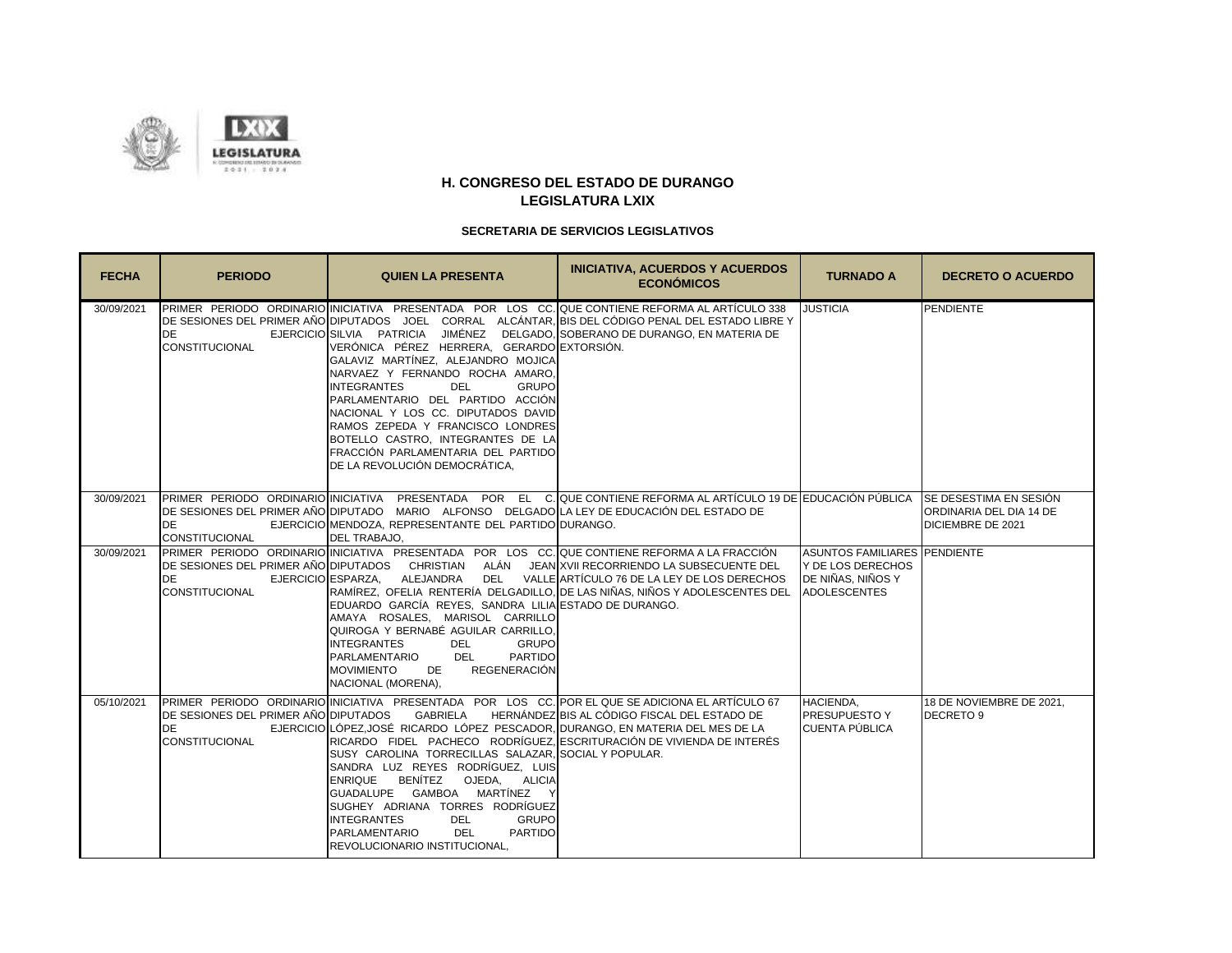

| <b>FECHA</b> | <b>PERIODO</b>                                                      | <b>QUIEN LA PRESENTA</b>                                                                                                                                                                                                                                                                                                                                                                                                                                                                                                                                                                                                                                | <b>INICIATIVA, ACUERDOS Y ACUERDOS</b><br><b>ECONÓMICOS</b>                                                                                                                                       | <b>TURNADO A</b>                                                             | <b>DECRETO O ACUERDO</b>                     |
|--------------|---------------------------------------------------------------------|---------------------------------------------------------------------------------------------------------------------------------------------------------------------------------------------------------------------------------------------------------------------------------------------------------------------------------------------------------------------------------------------------------------------------------------------------------------------------------------------------------------------------------------------------------------------------------------------------------------------------------------------------------|---------------------------------------------------------------------------------------------------------------------------------------------------------------------------------------------------|------------------------------------------------------------------------------|----------------------------------------------|
| 05/10/2021   | DE<br><b>CONSTITUCIONAL</b>                                         | PRIMER PERIODO ORDINARIO INICIATIVA PRESENTADA POR LOS CC. POR EL QUE SE ADICIONA EL ARTÍCULO 62<br>DE SESIONES DEL PRIMER AÑO DIPUTADOS GABRIELA HERNÁNDEZ LÓPEZ BIIS AL CÓDIGO FISCAL MUNICIPAL, EN<br>EJERCICIO JOSÉ RICARDO<br>RICARDO FIDEL PACHECO RODRÍGUEZ, VIVIENDA DE INTERÉS SOCIAL Y POPULAR.<br>SUSY CAROLINA TORRECILLAS SALAZAR.<br>SANDRA LUZ REYES RODRÍGUEZ, LUIS<br><b>BENÍTEZ</b><br><b>ENRIQUE</b><br>OJEDA.<br><b>ALICIA</b><br>MARTÍNEZ<br>GUADALUPE<br>GAMBOA<br>SUGHEY ADRIANA TORRES RODRÍGUEZ<br><b>INTEGRANTES</b><br>DEL<br><b>GRUPO</b><br><b>PARTIDO</b><br><b>PARLAMENTARIO</b><br>DEL<br>REVOLUCIONARIO INSTITUCIONAL. | LÓPEZ PESCADOR, MATERIA DEL MES DE LA ESCRITURACIÓN DE CUENTA PÚBLICA                                                                                                                             | HACIENDA,<br><b>PRESUPUESTO Y</b>                                            | 18 DE NOVIEMBRE DE 2021,<br><b>DECRETO 8</b> |
| 05/10/2021   | DE SESIONES DEL PRIMER AÑO DIPUTADOS<br>DE<br><b>CONSTITUCIONAL</b> | JOSÉ RICARDO<br>EJERCICIO PESCADOR, RICARDO FIDEL PACHECO ESTADO DE DURANGO, EN MATERIA DE<br>RODRÍGUEZ.<br>GABRIELA<br>LÓPEZ, SUSY CAROLINA TORRECILLAS<br>SALAZAR, SANDRA LUZ REYES RODRÍGUEZ,<br>LUIS ENRIQUE BENÍTEZ OJEDA, ALICIA<br>GUADALUPE GAMBOA<br>MARTÍNEZ<br>SUGHEY ADRIANA TORRES RODRÍGUEZ<br><b>DEL</b><br><b>GRUPO</b><br><b>INTEGRANTES</b><br>DEL<br><b>PARTIDO</b><br><b>PARLAMENTARIO</b><br>REVOLUCIONARIO INSTITUCIONAL.                                                                                                                                                                                                         | PRIMER PERIODO ORDINARIO INICIATIVA PRESENTADA POR LOS CC. POR EL QUE SE ADICIONA UN ARTÍCULO 159<br>LÓPEZ BIS A LA LEY ORGÁNICA DEL CONGRESO DEL<br>HERNÁNDEZ OFICINA DE SEGUIMIENTO DE GESTORÍA | RÉGIMEN,<br><b>REGLAMENTO Y</b><br><b>PRÁCTICAS</b><br><b>PARLAMENTARIAS</b> | <b>PENDIENTE</b>                             |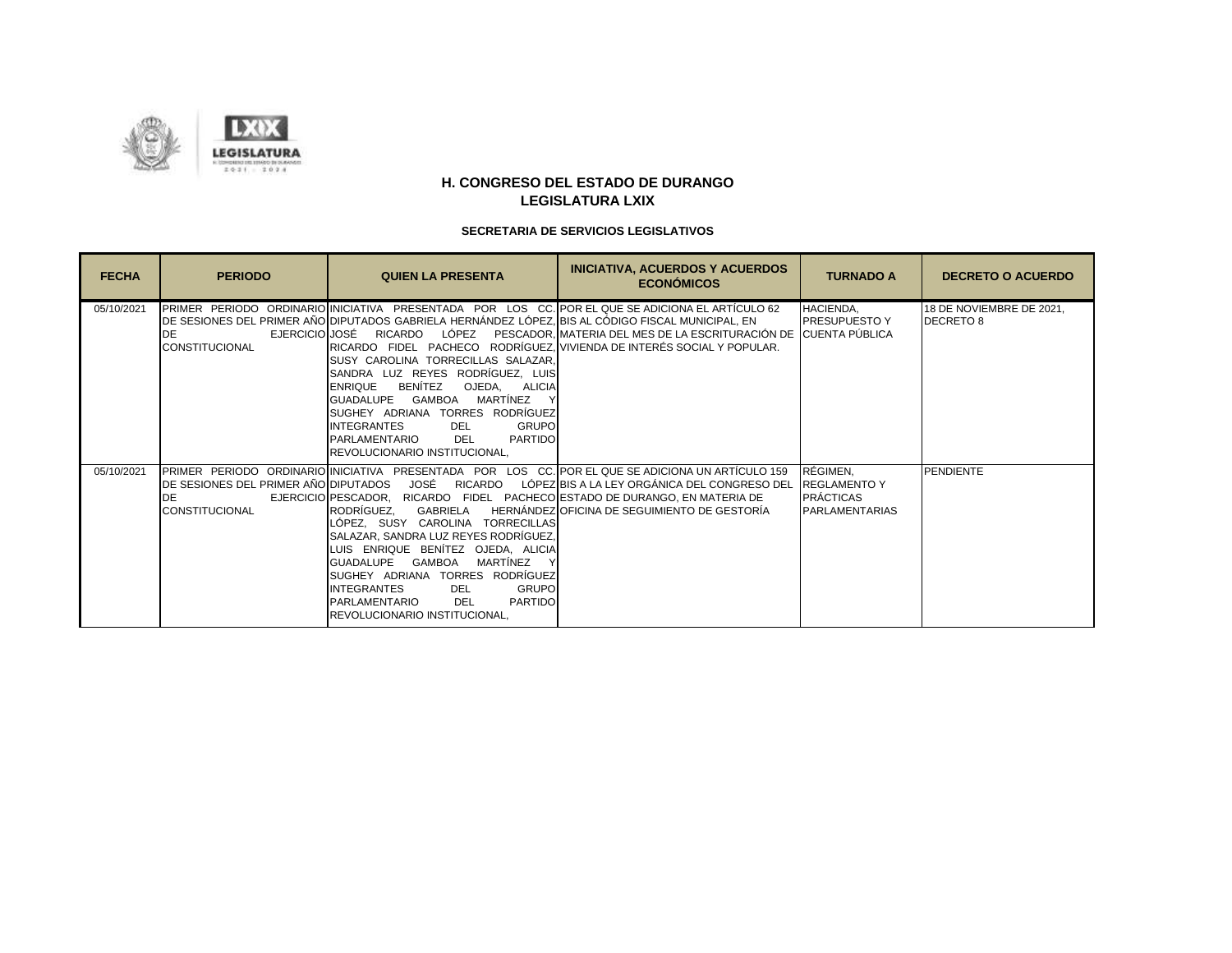

| <b>FECHA</b> | <b>PERIODO</b>                     | <b>QUIEN LA PRESENTA</b>                                                                                                                                                                                                                                                                                                                                                                                                                                                                                                                                                                                                                                                                                                                             | <b>INICIATIVA, ACUERDOS Y ACUERDOS</b><br><b>ECONÓMICOS</b>                                                                                                                                                                                                       | <b>TURNADO A</b>                  | <b>DECRETO O ACUERDO</b>            |
|--------------|------------------------------------|------------------------------------------------------------------------------------------------------------------------------------------------------------------------------------------------------------------------------------------------------------------------------------------------------------------------------------------------------------------------------------------------------------------------------------------------------------------------------------------------------------------------------------------------------------------------------------------------------------------------------------------------------------------------------------------------------------------------------------------------------|-------------------------------------------------------------------------------------------------------------------------------------------------------------------------------------------------------------------------------------------------------------------|-----------------------------------|-------------------------------------|
| 05/10/2021   | <b>DE</b><br><b>CONSTITUCIONAL</b> | JOSÉ RICARDO<br>EJERCICIO MARTÍNEZ.<br>PESCADOR, RICARDO FIDEL PACHECO MALTRATO AL ADULTO MAYOR<br>HERNÁNDEZ<br>RODRÍGUEZ.<br>GABRIELA<br>LÓPEZ, SUSY CAROLINA TORRECILLAS<br>SALAZAR, SANDRA LUZ REYES RODRÍGUEZ,<br>LUIS ENRIQUE BENÍTEZ OJEDA, Y SUGHEY<br><b>RODRÍGUEZ</b><br>ADRIANA<br>TORRES<br>GRUPO<br><b>INTEGRANTES</b><br><b>DEL</b><br><b>PARTIDO</b><br><b>PARLAMENTARIO</b><br><b>DEL</b><br>REVOLUCIONARIO INSTITUCIONAL.<br>EN<br>SESIÓN ORDINARIA SE ADHIREREN LOS CC.<br><b>DIPUTADOS</b><br><b>OFELIA</b><br><b>RENTERIA</b><br><b>FRANCISCO</b><br><b>LONDRES</b><br>DELGADILLO.<br>BOTELLO CASTRO, CHRISTIAN ALAN JEAN,<br>SANDRA LILIA AMAYA ROSALES, VERÓNICA<br>PÉREZ HERRERA, ALEJANDRA DEL VALLE Y<br>DAVID RAMOS ZEPEDA. | PRIMER PERIODO ORDINARIO INICIATIVA PRESENTADA POR LOS CC. POR EL QUE SE ADICIONA EL ARTÍCULO 190<br>DE SESIONES DEL PRIMER AÑO DIPUTADOS ALICIA GUADALUPE GAMBOA BIS DEL CÓDIGO PENAL DEL ESTADO LIBRE Y<br>LÓPEZ SOBERANO DE DURANGO. EN MATERIA DE             | <b>JUSTICIA</b>                   | 26 DE ABRIL DE 2022, DECRETO<br>129 |
| 05/10/2021   | <b>DE</b><br><b>CONSTITUCIONAL</b> | PRIMER PERIODO ORDINARIO INICIATIVA PRESENTADA POR LOS CC. POR EL QUE SE REFORMA EL ARTÍCULO 11<br>GALAVIZ MARTÍNEZ, ALEJANDRO MOJICA PRECANDIDATAS.<br>NARVAEZ Y FERNANDO ROCHA AMARO,<br><b>DEL</b><br><b>INTEGRANTES</b><br>GRUPO<br>PARLAMENTARIO DEL PARTIDO ACCIÓN<br>NACIONAL, EN SESIÓN ORDINARIA SE<br>ADHIERE EL C. DIPUTADO RICARDO FIDEL<br>PACHECO RODRÍGUEZ.                                                                                                                                                                                                                                                                                                                                                                           | DE SESIONES DEL PRIMER AÑO DIPUTADOS JOEL CORRAL ALCÁNTAR, TER DE LA LEY DE LAS MUJERES PARA UNA<br>EJERCICIO SILVIA PATRICIA JIMÉNEZ DELGADO, VIDA SIN VIOLENCIA VIGENTE EN EL ESTADO,<br>VERÓNICA PÉREZ HERRERA, GERARDO EN MATERIA DE VIOLENCIA POLÍTICA HACIA | <b>DERECHOS HUMANOS PENDIENTE</b> |                                     |
| 05/10/2021   | <b>DE</b><br><b>CONSTITUCIONAL</b> | DE SESIONES DEL PRIMER AÑO DIPUTADOS JOEL CORRAL ALCÁNTAR, DEL CÓDIGO PENAL DEL ESTADO LIBRE Y<br>VERÓNICA PÉREZ HERRERA, GERARDO ROBO CONTRA MENORES.<br>GALAVIZ MARTÍNEZ, ALEJANDRO MOJICA<br>NARVAEZ Y FERNANDO ROCHA AMARO,<br><b>INTEGRANTES</b><br><b>GRUPO</b><br><b>DEL</b><br>PARLAMENTARIO DEL PARTIDO ACCIÓN<br>NACIONAL.                                                                                                                                                                                                                                                                                                                                                                                                                 | PRIMER PERIODO ORDINARIO INICIATIVA PRESENTADA POR LOS CC. POR EL QUE SE REFORMA EL ARTÍCULO 198<br>EJERCICIO SILVIA PATRICIA JIMÉNEZ DELGADO, SOBERANO DE DURANGO, EN MATERIA DEL                                                                                | <b>JUSTICIA</b>                   | 04 DE MAYO DE 2022, DECRETO<br>131  |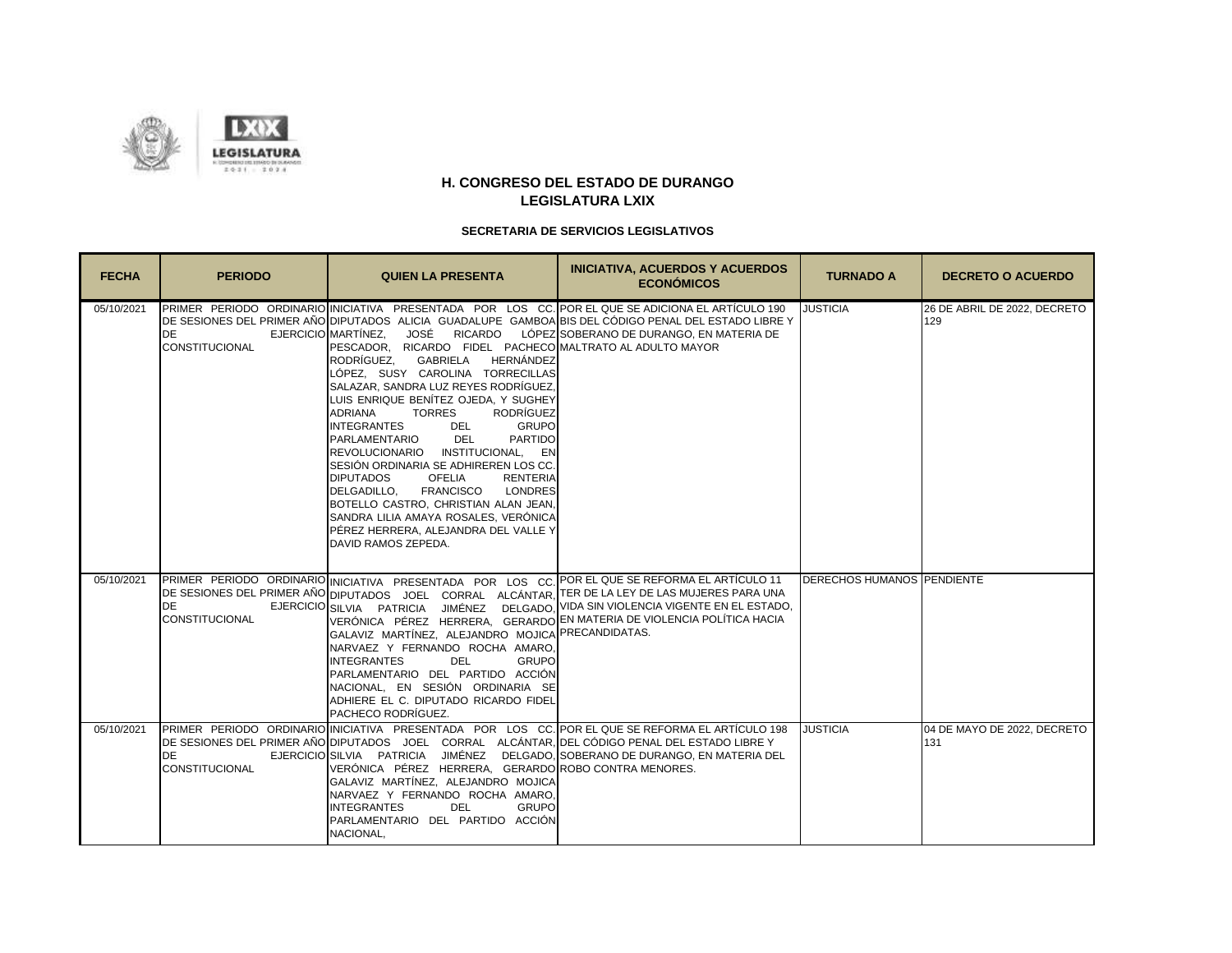

| <b>FECHA</b> | <b>PERIODO</b>                      | <b>QUIEN LA PRESENTA</b>                                                                                                                                                                                                                                                                                                                                                                                                                          | <b>INICIATIVA, ACUERDOS Y ACUERDOS</b><br><b>ECONÓMICOS</b>                                                                                                                                                                                                                                                                                                                              | <b>TURNADO A</b>     | <b>DECRETO O ACUERDO</b>                                           |
|--------------|-------------------------------------|---------------------------------------------------------------------------------------------------------------------------------------------------------------------------------------------------------------------------------------------------------------------------------------------------------------------------------------------------------------------------------------------------------------------------------------------------|------------------------------------------------------------------------------------------------------------------------------------------------------------------------------------------------------------------------------------------------------------------------------------------------------------------------------------------------------------------------------------------|----------------------|--------------------------------------------------------------------|
| 05/10/2021   | <b>DE</b><br><b>CONSTITUCIONAL</b>  | <b>PRIMER PERIODO ORDINARIO INICIATIVA PRESENTADA POR LOS CC.</b><br>DE SESIONES DEL PRIMER AÑO DIPUTADOS CHRISTIAN ALÁN JEAN<br>EJERCICIO ESPARZA, ALEJANDRA DEL VALLE<br>lRAMÍREZ. OFELIA RENTERÍA DELGADILLO.<br>EDUARDO GARCÍA REYES, SANDRA LILIA<br>AMAYA ROSALES, MARISOL CARRILLO<br>QUIROGA Y BERNABÉ AGUILAR CARRILLO,<br><b>INTEGRANTES DEL GRUPO</b><br>PARLAMENTARIO DEL PARTIDO<br>MOVIMIENTO DE REGENERACIÓN<br>NACIONAL (MORENA), | POR EL QUE SE ADICIONA EL ARTÍCULO 214<br>BIS AL CÓDIGO PENAL DEL ESTADO LIBRE Y<br>SOBERANO DE DURANGO                                                                                                                                                                                                                                                                                  | <b>JUSTICIA</b>      | SE DESESTIMA EN SESIÓN<br>ORDINARIA DEL DIA 01 DE<br>MARZO DE 2022 |
| 05/10/2021   | <b>IDE</b><br><b>CONSTITUCIONAL</b> | EJERCICIO ESPARZA, SANDRA LILIA AMAYA ROSALES, (ARTÍCULOS 4 Y 6)<br>MARISOL CARRILLO QUIROGA, BERNABÉ<br>AGUILAR CARRILLO. ALEJANDRA DEL VALLE<br>RAMÍREZ, OFELIA RENTERÍA DELGADILLO Y<br>EDUARDO GARCÍA REYES, INTEGRANTES<br>DEL GRUPO PARLAMENTARIO DEL PARTIDO<br><b>MOVIMIENTO</b><br><b>REGENERACIÓN</b><br>DE<br>NACIONAL (MORENA),                                                                                                       | PRIMER PERIODO ORDINARIO INICIATIVA PRESENTADA POR LOS CC. QUE CONTIENE REFORMAS Y ADICIONES A LA TURISMO Y<br>DE SESIONES DEL PRIMER AÑO DIPUTADOS CHRISTIAN ALÁN JEAN LEY DE TURISMO DEL ESTADO DE DURANGO.                                                                                                                                                                            | <b>CINEMTOGRAFÍA</b> | DECRETO 98, 03 DE MARZO DE<br>2022                                 |
| 07/10/2021   | DE<br><b>CONSTITUCIONAL</b>         | <b>PRIMER PERIODO ORDINARIO INICIATIVA PRESENTADA POR EL C.</b><br>DE SESIONES DEL PRIMER AÑO DIPUTADO JOEL CORRAL ALCÁNTAR.<br>EJERCICIO INTEGRANTE DEL GRUPO PARLAMENTARIO<br>DEL PARTIDO ACCIÓN NACIONAL,                                                                                                                                                                                                                                      | POR EL QUE SE DECLARA COMO RESIDENCIA GOBERNACIÓN<br>PROVISIONAL DEL PODER LEGISLATIVO DEL<br>ESTADO. LA CABECERA MUNICIPAL DE<br>TAMAZULA, CON EL FIN DE CELEBRAR SESIÓN<br>SOLEMNE. QUE SE LLEVARÁ ACABO EL DÍA 10<br>DE OCTUBRE DEL PRESENTE AÑO, CON<br>MOTIVO DE UN ANIVERSARIO MÁS DE LA<br>TOMA DE PROTESTA DEL GENERAL<br>GUADALUPE VICTORIA COMO PRESIDENTE DE<br><b>MÉXICO</b> |                      | 07 DE OCTUBRE DE 2021,<br>DECRETO 05                               |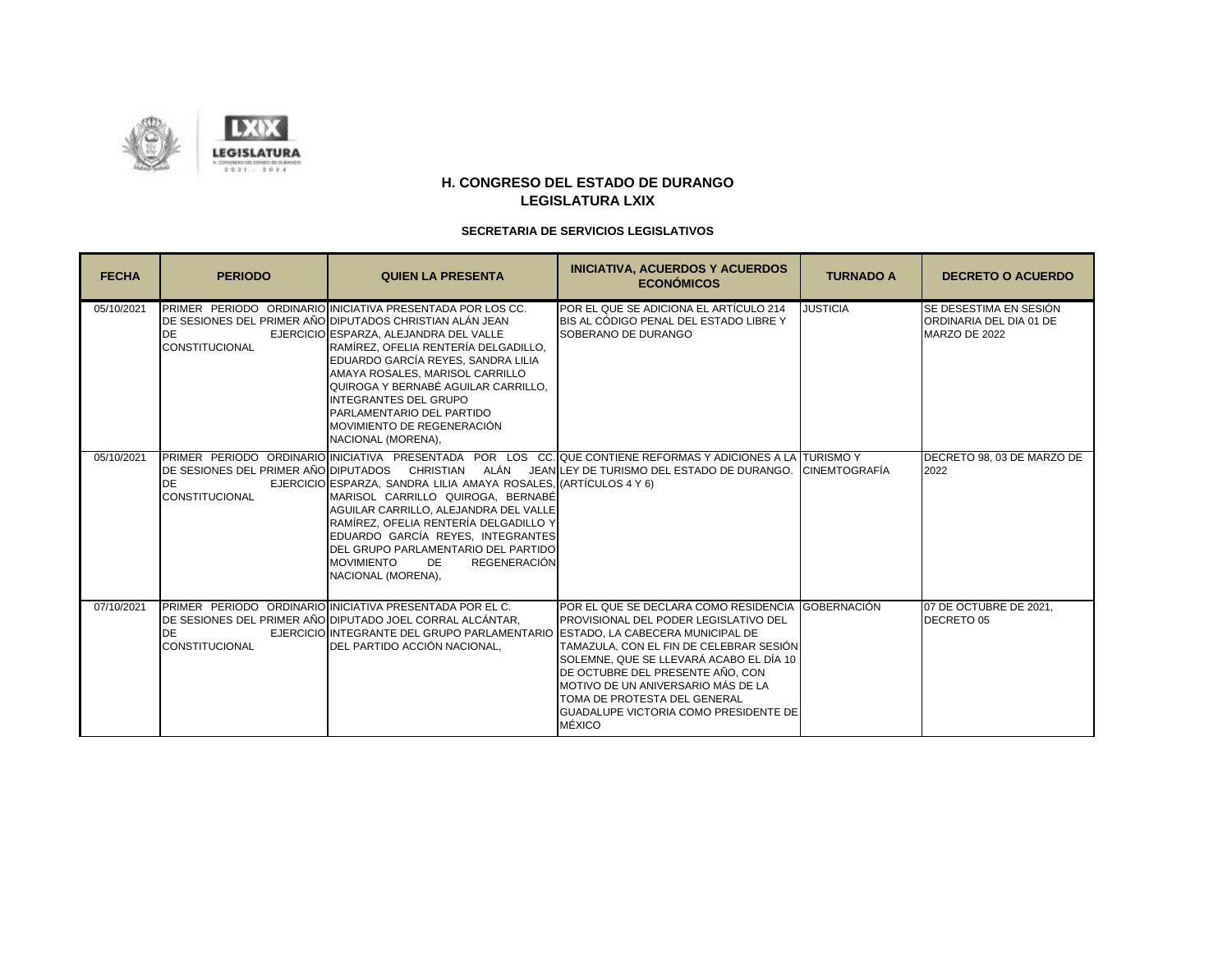

| <b>FECHA</b> | <b>PERIODO</b>              | <b>QUIEN LA PRESENTA</b>                                                                                                                                                                                                                                                                                                                                                                                                                                                                                                                                                                                                                                                           | <b>INICIATIVA, ACUERDOS Y ACUERDOS</b><br><b>ECONÓMICOS</b>                                                                                     | <b>TURNADO A</b>                  | <b>DECRETO O ACUERDO</b>                              |
|--------------|-----------------------------|------------------------------------------------------------------------------------------------------------------------------------------------------------------------------------------------------------------------------------------------------------------------------------------------------------------------------------------------------------------------------------------------------------------------------------------------------------------------------------------------------------------------------------------------------------------------------------------------------------------------------------------------------------------------------------|-------------------------------------------------------------------------------------------------------------------------------------------------|-----------------------------------|-------------------------------------------------------|
| 07/10/2021   | DE<br><b>CONSTITUCIONAL</b> | PRIMER PERIODO ORDINARIO INICIATIVA PRESENTADA POR LOS CC. POR EL QUE SE REFORMA EL ARTÍCULO 13<br>DE SESIONES DEL PRIMER AÑO DIPUTADOS DAVID RAMOS ZEPEDA Y DE LA LEY DE LA COMISIÓN ESTATAL DE<br>EJERCICIO FRANCISCO LONDRES BOTELLO CASTRO, DERECHOS HUMANOS DE DURANGO, EN<br><b>INTEGRANTES</b><br>DE<br>LA<br>PARLAMENTARIA DEL PARTIDO DE LA RECLUSAS.<br>REVOLUCIÓN DEMOCRÁTICA, LOS CC.<br>DIPUTADOS JOEL CORRAL ALCÁNTAR.<br>SILVIA PATRICIA JIMÉNEZ DELGADO.<br>VERÓNICA PÉREZ HERRERA, GERARDO<br>GALAVIZ MARTÍNEZ, ALEJANDRO MOJICA<br>NARVÁEZ Y FERNANDO ROCHA AMARO,<br><b>INTEGRANTES</b><br>GRUPO<br><b>DEL</b><br>PARLAMENTARIO DEL PARTIDO ACCIÓN<br>NACIONAL, | FRACCIÓN MATERIA DE DERECHOS DE LAS MUJERES                                                                                                     | <b>DERECHOS HUMANOS PENDIENTE</b> |                                                       |
| 07/10/2021   | DE<br><b>CONSTITUCIONAL</b> | DE SESIONES DEL PRIMER AÑO DIPUTADOS DAVID RAMOS ZEPEDA Y 11 BIS. 11 TER Y 11 QUÁTER A LA LEY DE<br>EJERCICIO FRANCISCO LONDRES BOTELLO CASTRO, SALUD DEL ESTADO DE DURANGO, EN<br>DE<br>LA<br><b>INTEGRANTES</b><br>PARLAMENTARIA DEL PARTIDO DE LA<br>REVOLUCIÓN DEMOCRÁTICA, EN SESIÓN<br>ORDINARIA SE ADHIEREN LOS CC.<br>DIPUTADOS: VERONICA PÉREZ HERRERA.<br>SUSY CAROLINA TORRECILLAS, JOEL<br>ALCÁNTAR,<br><b>CORRAL</b><br><b>GABRIELA</b><br>HERNÁNDEZ, SILVIA PATRICIA JIMÉNEZ<br>DELGADO, FERNANDO ROCHA AMARO Y<br>ALEJANDRO MOJICA NARVAEZ                                                                                                                          | PRIMER PERIODO ORDINARIO INICIATIVA PRESENTADA POR LOS CC. POR EL QUE SE ADICIONAN LOS ARTÍCULOS<br>FRACCIÓN MATERIA DE OBJECIÓN DE CONCIENCIA. | SALUD PUBLICA                     | <b>PENDIENTE</b>                                      |
| 07/10/2021   | DE<br><b>CONSTITUCIONAL</b> | <b>PRIMER PERIODO ORDINARIO INICIATIVA PRESENTADA POR LOS CC.</b><br>DE SESIONES DEL PRIMER AÑO DIPUTADOS SANDRA LILIA AMAYA<br>EJERCICIO ROSALES, CHRISTIAN ALÁN JEAN ESPARZA,<br>ALEJANDRA DEL VALLE RAMÍREZ, OFELIA<br>RENTERÍA DELGADILLO, EDUARDO GARCÍA<br>REYES, MARISOL CARRILLO QUIROGA Y<br>BERNABÉ AGUILAR CARRILLO.<br><b>INTEGRANTES DEL GRUPO</b><br>PARLAMENTARIO DEL PARTIDO<br>MOVIMIENTO DE REGENERACIÓN<br>NACIONAL (MORENA),                                                                                                                                                                                                                                   | POR EL QUE SE ADICIONA UN ARTÍCULO 19<br>TER A LA LEY DE LAS MUJERES PARA UNA<br>VIDA SIN VIOLENCIA.                                            |                                   | IGUALDAD Y GÉNERO DECRETO 111, 03 DE MARZO DE<br>2022 |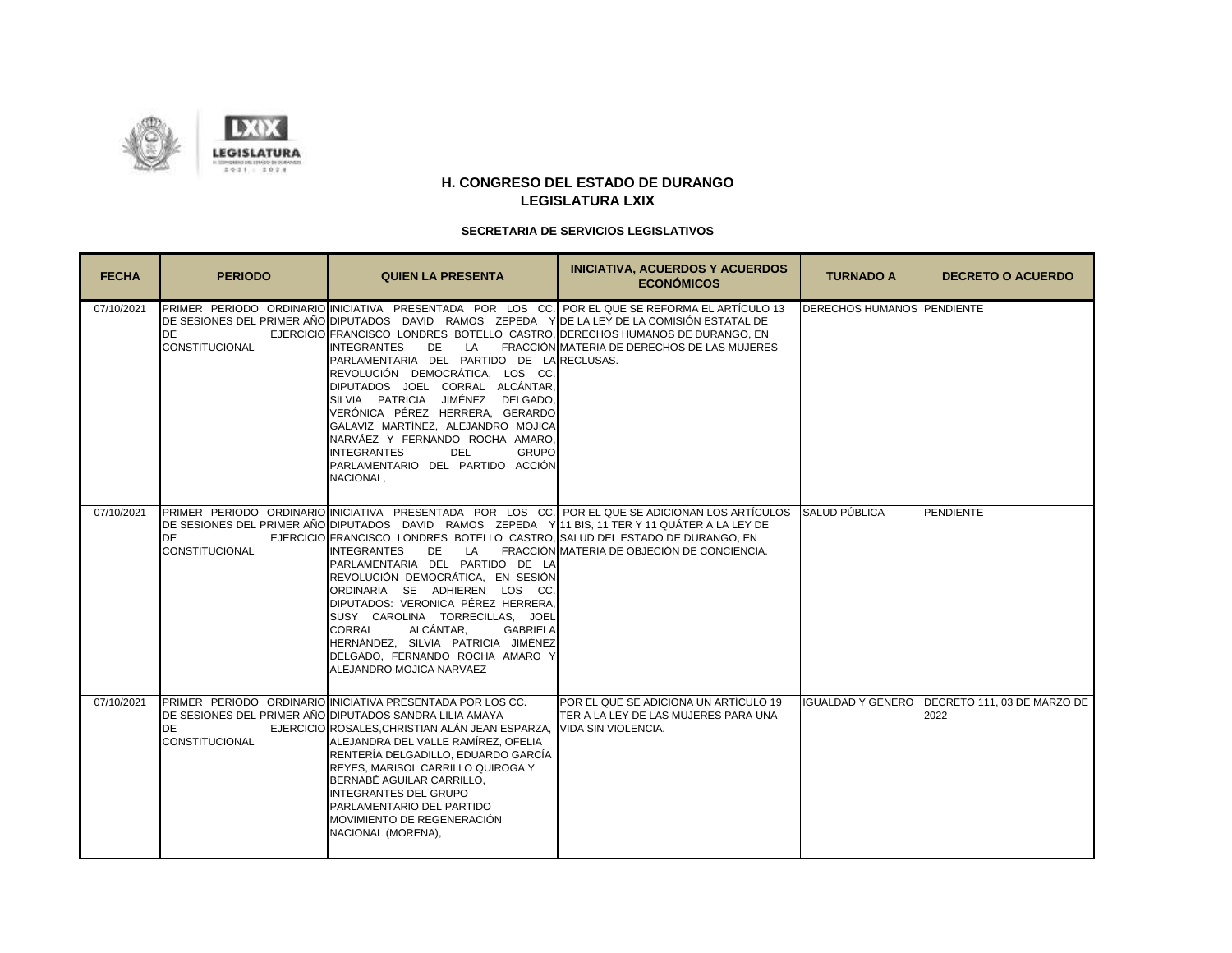



| <b>FECHA</b> | <b>PERIODO</b>                                                                | <b>QUIEN LA PRESENTA</b>                                                                                                                                                                                                                                                                                                                                                                                                                                                                                                                                                                                                                     | <b>INICIATIVA, ACUERDOS Y ACUERDOS</b><br><b>ECONÓMICOS</b>                                                                                               | <b>TURNADO A</b>  | <b>DECRETO O ACUERDO</b>            |
|--------------|-------------------------------------------------------------------------------|----------------------------------------------------------------------------------------------------------------------------------------------------------------------------------------------------------------------------------------------------------------------------------------------------------------------------------------------------------------------------------------------------------------------------------------------------------------------------------------------------------------------------------------------------------------------------------------------------------------------------------------------|-----------------------------------------------------------------------------------------------------------------------------------------------------------|-------------------|-------------------------------------|
| 07/10/2021   | DE SESIONES DEL PRIMER AÑO DIPUTADOS CHRISTIAN<br>DE<br><b>CONSTITUCIONAL</b> | PRIMER PERIODO ORDINARIO INICIATIVA PRESENTADA POR LOS CC. POR EL QUE SE ADICIONA UN PÁRRAFO<br>ALEJANDRA<br>EJERCICIO ESPARZA,<br>RAMÍREZ, OFELIA RENTERÍA DELGADILLO, DURANGO.<br>EDUARDO GARCÍA REYES, SANDRA LILIA<br>AMAYA ROSALES, MARISOL CARRILLO<br>QUIROGA Y BERNABÉ AGUILAR CARRILLO,<br><b>INTEGRANTES</b><br><b>GRUPO</b><br>DEL<br>PARTIDO<br><b>PARLAMENTARIO</b><br><b>DEL</b><br><b>REGENERACIÓN</b><br><b>MOVIMIENTO</b><br>DE<br>NACIONAL (MORENA),                                                                                                                                                                       | ALÁN JEAN QUINTO AL ARTÍCULO 182 TER AL CÓDIGO<br>DEL VALLE PENAL DEL ESTADO LIBRE Y SOBERANO DE                                                          | <b>JUSTICIA</b>   | 26 DE ABRIL DE 2022, DECRETO<br>128 |
| 12/10/2021   | DE<br><b>CONSTITUCIONAL</b>                                                   | PRIMER PERIODO ORDINARIO INICIATIVA PRESENTADA POR LOS CC. POR EL QUE SE ADICIONA EL ARTÍCULO 91<br>DE SESIONES DEL PRIMER AÑO DIPUTADOS ALICIA GUADALUPE GAMBOA BIS A LA LEY DE SALUD DEL ESTADO DE<br>EJERCICIO MARTÍNEZ,<br>PESCADOR, RICARDO FIDEL PACHECO ESPECÍFICAS DE LA AUTORIDAD PARA LA<br><b>GABRIELA</b><br>RODRÍGUEZ.<br>ÓPEZ. SUSY CAROLINA TORRECILLAS<br>SALAZAR, SANDRA LUZ REYES RODRÍGUEZ,<br>LUIS ENRIQUE BENÍTEZ OJEDA, Y SUGHEY<br>RODRÍGUEZ<br><b>ADRIANA</b><br><b>TORRES</b><br><b>GRUPO</b><br><b>INTEGRANTES</b><br><b>DEL</b><br>PARTIDO<br><b>PARLAMENTARIO</b><br><b>DEL</b><br>REVOLUCIONARIO INSTITUCIONAL. | JOSÉ RICARDO LÓPEZ DURANGO, EN MATERIA DE ATRIBUCIONES<br>HERNÁNDEZ ATENCIÓN DE LA SALUD MENTAL.                                                          | SALUD PÚBLICA     | PENDIENTE                           |
| 12/10/2021   | DE SESIONES DEL PRIMER AÑO DIPUTADOS<br>DE<br><b>CONSTITUCIONAL</b>           | PRIMER PERIODO ORDINARIO INICIATIVA PRESENTADA POR LOS CC. POR EL QUE SE REFORMA LA FRACCIÓN III<br>SANDRA<br>LUZ<br>EJERCICIO RODRÍGUEZ.<br>PESCADOR. RICARDO FIDEL PACHECO BECAS DE EDUCACIÓN SUPERIOR<br><b>GABRIELA</b><br>RODRÍGUEZ.<br>ÓPEZ, SUSY CAROLINA TORRECILLAS<br>SALAZAR, LUIS ENRIQUE BENÍTEZ OJEDA,<br>ALICIA GUADALUPE GAMBOA MARTÍNEZ Y<br>SUGHEY ADRIANA TORRES RODRÍGUEZ<br><b>GRUPO</b><br><b>INTEGRANTES</b><br>DEL<br><b>PARTIDO</b><br><b>PARLAMENTARIO</b><br><b>DEL</b><br>REVOLUCIONARIO INSTITUCIONAL.                                                                                                          | REYES DEL ARTÍCULO 156 DE LA LEY DE EDUCACIÓN<br>JOSÉ RICARDO LÓPEZ DEL ESTADO DE DURANGO, EN MATERIA DE<br>HERNÁNDEZ PARTICULAR A ESTUDIANTES INDÍGENAS. | EDUCACIÓN PÚBLICA | PEDIENTE                            |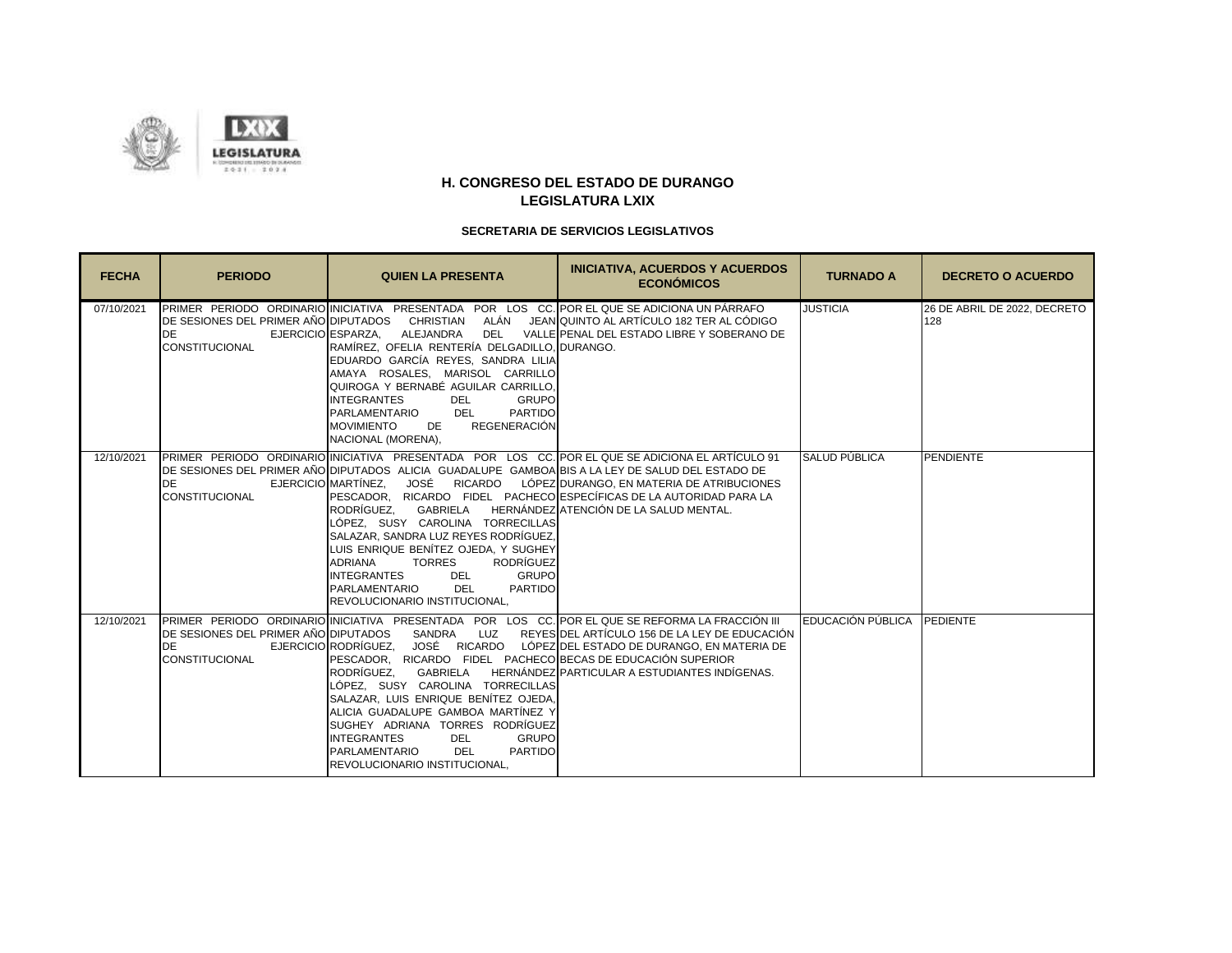



| <b>FECHA</b> | <b>PERIODO</b>                                                      | <b>QUIEN LA PRESENTA</b>                                                                                                                                                                                                                                                                                                                                                                                                                                                                                                                                                                             | <b>INICIATIVA, ACUERDOS Y ACUERDOS</b><br><b>ECONÓMICOS</b>                                                                                                                                                                                                                                                                                                                      | <b>TURNADO A</b> | <b>DECRETO O ACUERDO</b>            |
|--------------|---------------------------------------------------------------------|------------------------------------------------------------------------------------------------------------------------------------------------------------------------------------------------------------------------------------------------------------------------------------------------------------------------------------------------------------------------------------------------------------------------------------------------------------------------------------------------------------------------------------------------------------------------------------------------------|----------------------------------------------------------------------------------------------------------------------------------------------------------------------------------------------------------------------------------------------------------------------------------------------------------------------------------------------------------------------------------|------------------|-------------------------------------|
| 12/10/2021   | <b>DE</b><br><b>CONSTITUCIONAL</b>                                  | DE SESIONES DEL PRIMER AÑO DIPUTADOS GABRIELA HERNÁNDEZ LÓPEZ, SE ADICIONA LA XXX AL ARTÍCULO 9 Y SE<br>RICARDO FIDEL PACHECO RODRÍGUEZ, TODOS DE LA LEY DE EDUCACIÓN DEL<br>ALICIA GUADALUPE GAMBOA MARTÍNEZ, ESTADO DE DURANGO, EN MATERIA DE<br>SUSY CAROLINA TORRECILLAS SALAZAR, PREVENCIÓN, ATENCIÓN Y SEGUIMIENTO A<br><b>RODRÍGUEZ</b><br><b>ADRIANA</b><br><b>TORRES</b><br><b>GRUPO</b><br><b>INTEGRANTES</b><br><b>DEL</b><br><b>PARTIDO</b><br><b>PARLAMENTARIO</b><br>DEL.<br>REVOLUCIONARIO INSTITUCIONAL.                                                                             | PRIMER PERIODO ORDINARIO INICIATIVA PRESENTADA POR LOS CC. POR EL QUE SE REFORMA LA FRACCIÓN VII Y EDUCACIÓN PÚBLICA 14 DE DICIEMBRE DE 2021,<br>EJERCICIO JOSÉ RICARDO LÓPEZ PESCADOR. REFORMA LA FRACCIÓN XX DEL ARTÍCULO 21<br>SANDRA LUZ REYES RODRÍGUEZ, LUIS LA SALUD MENTAL EN LA VIDA ESCOLAR DE<br>ENRIQUE BENÍTEZ OJEDA Y SUGHEY NUESTRAS NIÑAS, NIÑOS Y ADOLESCENTES. |                  | DECRETO 68                          |
| 12/10/2021   | <b>DE</b><br><b>CONSTITUCIONAL</b>                                  | DE SESIONES DEL PRIMER AÑO DIPUTADOS JOEL CORRAL ALCÁNTAR, 14,17 Y 18 DEL CÓDIGO PENAL DEL ESTADO<br>EJERCICIO SILVIA PATRICIA JIMÉNEZ DELGADO, LIBRE Y SOBERANO DE DURANGO, EN<br>VERÓNICA PÉREZ HERRERA, GERARDO MATERIA DE CONCEPTO DE DELITO EN LA<br>GALAVIZ MARTÍNEZ, ALEJANDRO MOJICALLEY.<br>NARVAEZ Y FERNANDO ROCHA AMARO,<br><b>INTEGRANTES</b><br>DEL<br>GRUPO<br>PARLAMENTARIO DEL PARTIDO ACCIÓN<br>NACIONAL Y LOS CC. DIPUTADOS DAVID<br>RAMOS ZEPEDA Y FRANCISCO LONDRES<br>BOTELLO CASTRO, INTEGRANTES DE LA<br>FRACCIÓN PARLAMENTARIA DEL PARTIDO<br>DE LA REVOLUCIÓN DEMOCRÁTICA. | PRIMER PERIODO ORDINARIO INICIATIVA PRESENTADA POR LOS CC. POR EL QUE SE REFORMAN LOS ARTÍCULOS JUSTICIA                                                                                                                                                                                                                                                                         |                  | DECRETO 102, 03 DE MARZO DE<br>2022 |
| 12/10/2021   | DE SESIONES DEL PRIMER AÑO DIPUTADOS<br>DE<br><b>CONSTITUCIONAL</b> | ALEJANDRA<br>EJERCICIO ESPARZA,<br>RAMÍREZ, OFELIA RENTERÍA DELGADILLO, RESIDUOS DEL ESTADO DE DURANGO.<br>EDUARDO GARCÍA REYES, SANDRA LILIA (MANEJO DE RESIDUOS)<br>AMAYA ROSALES, MARISOL CARRILLO<br>QUIROGA Y BERNABÉ AGUILAR CARRILLO,<br><b>GRUPO</b><br><b>INTEGRANTES</b><br>DEL<br><b>PARTIDO</b><br><b>PARLAMENTARIO</b><br>DEL.<br><b>MOVIMIENTO</b><br><b>DE</b><br><b>REGENERACIÓN</b><br>NACIONAL (MORENA),                                                                                                                                                                           | PRIMER PERIODO ORDINARIO INICIATIVA PRESENTADA POR LOS CC. POR EL QUE SE ADICIONA LA FRACCIÓN XI AL ECOLOGÍA<br>CHRISTIAN ALÁN JEAN ARTÍCULO 12 Y EL ARTÍCULO 71 BIS A LA LEY<br>DEL VALLE PARA LA PREVENCIÓN Y GESTIÓN DE                                                                                                                                                       |                  | <b>PENDIENTE</b>                    |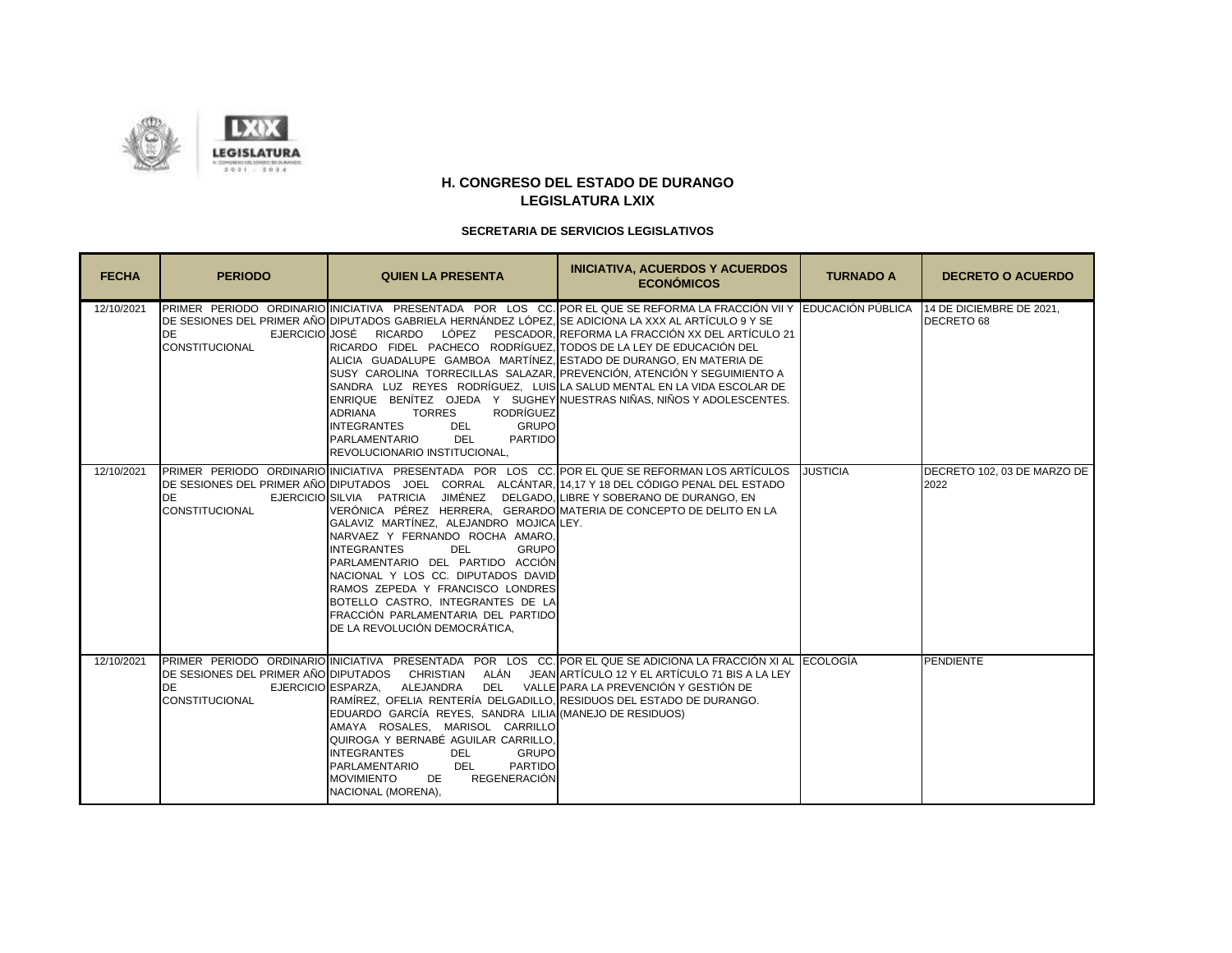



| <b>FECHA</b> | <b>PERIODO</b>                                                             | <b>QUIEN LA PRESENTA</b>                                                                                                                                                                                                                                                                                                                                                                                                                                                                                                   | <b>INICIATIVA, ACUERDOS Y ACUERDOS</b><br><b>ECONÓMICOS</b>                                                                                                                                                                                                                                                                                                                                                                                                                                                                                             | <b>TURNADO A</b>                          | <b>DECRETO O ACUERDO</b> |
|--------------|----------------------------------------------------------------------------|----------------------------------------------------------------------------------------------------------------------------------------------------------------------------------------------------------------------------------------------------------------------------------------------------------------------------------------------------------------------------------------------------------------------------------------------------------------------------------------------------------------------------|---------------------------------------------------------------------------------------------------------------------------------------------------------------------------------------------------------------------------------------------------------------------------------------------------------------------------------------------------------------------------------------------------------------------------------------------------------------------------------------------------------------------------------------------------------|-------------------------------------------|--------------------------|
| 12/10/2021   | DE SESIONES DEL PRIMER AÑO DIPUTADOS<br><b>DE</b><br><b>CONSTITUCIONAL</b> | <b>CHRISTIAN</b><br>EJERCICIO ESPARZA,<br>EDUARDO GARCÍA REYES, SANDRA LILIA TER AL CODIGO PENAL Y ARTICULO 12)<br>AMAYA ROSALES, MARISOL CARRILLO<br>QUIROGA Y BERNABÉ AGUILAR CARRILLO,<br><b>INTEGRANTES</b><br><b>GRUPO</b><br>DEL<br><b>PARLAMENTARIO</b><br>DEL<br>PARTIDO<br><b>REGENERACIÓN</b><br><b>MOVIMIENTO</b><br>DE<br>NACIONAL (MORENA),                                                                                                                                                                   | PRIMER PERIODO ORDINARIO INICIATIVA PRESENTADA POR LOS CC. QUE CONTIENE REFORMAS Y ADICIONES AL<br>ALÁN JEAN CÓDIGO PENAL DEL ESTADO LIBRE Y<br>ALEJANDRA DEL VALLE SOBERANO DE DURANGO Y A LA LEY DE LAS<br>RAMÍREZ, OFELIA RENTERÍA DELGADILLO, MUJERES PARA UNA VIDA SIN VIOLENCIA. (340                                                                                                                                                                                                                                                             | JUSTICIA E IGUALDAD PENDIENTE<br>Y GÉNERO |                          |
| 14/10/2021   | <b>DE</b><br><b>CONSTITUCIONAL</b>                                         | DE SESIONES DEL PRIMER AÑO DIPUTADOS SUGHEY ADRIANA TORRES 131, 132, 133, 134 Y 135 Y SE ADICIONA UN<br>EJERCICIO RODRÍGUEZ, JOSÉ RICARDO LÓPEZ ARTÍCULO 135 BIS Y 135 TER A LA LEY DE<br>RODRÍGUEZ, ALICIA GUADALUPE GAMBOA MATERIA DE ENCUADRE CON LA LEY<br>MARTÍNEZ, GABRIELA HERNÁNDEZ LÓPEZ, GENERAL DE EDUCACIÓN SUPERIOR.<br>SUSY CAROLINA TORRECILLAS SALAZAR.<br>SANDRA LUZ REYES RODRÍGUEZ Y LUIS<br>ENRIQUE BENÍTEZ OJEDA, INTEGRANTES<br>DEL GRUPO PARLAMENTARIO DEL PARTIDO<br>REVOLUCIONARIO INSTITUCIONAL. | PRIMER PERIODO ORDINARIO INICIATIVA PRESENTADA POR LOS CC. QUE CONTIENE REFORMAS A LOS ARTÍCULOS EDUCACIÓN PÚBLICA 14 DE DICIEMBRE DE 2021,<br>PESCADOR, RICARDO FIDEL PACHECO EDUCACIÓN DEL ESTADO DE DURANGO, EN                                                                                                                                                                                                                                                                                                                                      |                                           | DECRETO 67               |
| 14/10/2021   | <b>DE</b><br>CONSTITUCIONAL                                                | <b>ALICIA</b><br><b>GUADALUPE</b><br><b>GAMBOA MATERIA</b><br>SANDRA LUZ REYES RODRÍGUEZ Y CORRUPCIÓN.<br>SUGHEY ADRIANA TORRES RODRÍGUEZ,<br><b>INTEGRANTES</b><br><b>DEL</b><br><b>GRUPO</b><br><b>PARTIDO</b><br><b>PARLAMENTARIO</b><br><b>DEL</b><br>REVOLUCIONARIO INSTITUCIONAL.                                                                                                                                                                                                                                    | PRIMER PERIODO ORDINARIO INICIATIVA PRESENTADA POR LOS CC. POR EL QUE SE ADICIONA UN ARTÍCULO 7 BIS JUSTICIA<br>DE SESIONES DEL PRIMER AÑO DIPUTADOS LUIS ENRIQUE BENÍTEZ OJEDA A LA LEY ORGÁNICA DE LA FISCALÍA<br>EJERCICIO JOSÉ RICARDO LÓPEZ PESCADOR, ESPECIALIZADA EN COMBATE A LA<br>RICARDO FIDEL PACHECO RODRÍGUEZ, CORRUPCIÓN DEL ESTADO DE DURANGO, EN<br><b>MECANISMOS</b><br>DE<br>QUE<br>MARTÍNEZ.GABRIELA HERNÁNDEZ LÓPEZ. CONTRIBUYAN A LA DENUNCIA SEGURA Y<br>SUSY CAROLINA TORRECILLAS SALAZAR, LIBRE DE REPRESALIAS DE LOS ACTOS DE |                                           | <b>PENDIENTE</b>         |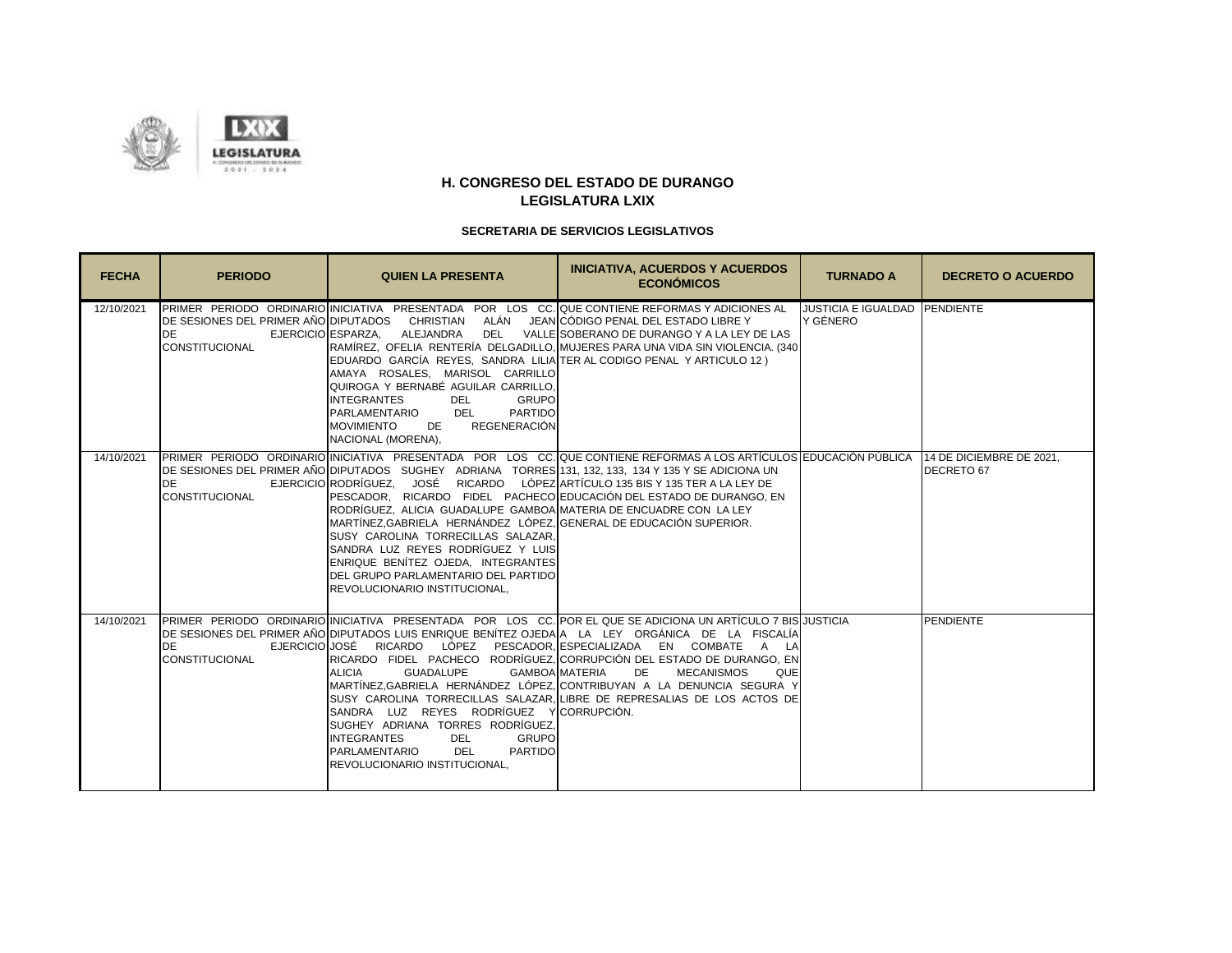

| <b>FECHA</b> | <b>PERIODO</b>                     | <b>QUIEN LA PRESENTA</b>                                                                                                                                                                                                                                                                                                                                                                                                                                                                                  | <b>INICIATIVA, ACUERDOS Y ACUERDOS</b><br><b>ECONÓMICOS</b>                                                                                                                                                                                              | <b>TURNADO A</b>                         | <b>DECRETO O ACUERDO</b>                                                                                           |
|--------------|------------------------------------|-----------------------------------------------------------------------------------------------------------------------------------------------------------------------------------------------------------------------------------------------------------------------------------------------------------------------------------------------------------------------------------------------------------------------------------------------------------------------------------------------------------|----------------------------------------------------------------------------------------------------------------------------------------------------------------------------------------------------------------------------------------------------------|------------------------------------------|--------------------------------------------------------------------------------------------------------------------|
| 14/10/2021   | <b>DE</b><br><b>CONSTITUCIONAL</b> | EJERCICIO SILVIA PATRICIA JIMÉNEZ DELGADO, SOBERANO DE DURANGO, EN MATERIA DE<br>VERÓNICA PÉREZ HERRERA, GERARDO ROBO A INSTITUCIONES EDUCATIVAS.<br>GALAVIZ MARTÍNEZ. ALEJANDRO MOJICA<br>NARVAEZ Y FERNANDO ROCHA AMARO,<br><b>DEL</b><br><b>GRUPO</b><br><b>INTEGRANTES</b><br>PARLAMENTARIO DEL PARTIDO ACCIÓN<br>NACIONAL Y LOS CC. DIPUTADOS DAVIDI<br>RAMOS ZEPEDA Y FRANCISCO LONDRES<br>BOTELLO CASTRO, INTEGRANTES DE LA<br>FRACCIÓN PARLAMENTARIA DEL PARTIDO<br>DE LA REVOLUCIÓN DEMOCRÁTICA, | PRIMER PERIODO ORDINARIO INICIATIVA PRESENTADA POR LOS CC. QUE CONTIENE REFORMA AL ARTÍCULO 197 JUSTICIA<br>DE SESIONES DEL PRIMER AÑO DIPUTADOS JOEL CORRAL ALCÁNTAR, BIS DEL CÓDIGO PENAL DEL ESTADO LIBRE Y                                           |                                          | <b>PROCEDASÉ CON BASE EN AL</b><br>ARTÍCULO 103 DE LA LEY<br>ORGÁNICA DEL CONGRESO DEL<br><b>ESTADO DE DURANGO</b> |
| 14/10/2021   | <b>DE</b><br><b>CONSTITUCIONAL</b> | EJERCICIO FRANCISCO LONDRES BOTELLO CASTRO, DEL ESTADO LIBRE Y SOBERANO DE<br><b>INTEGRANTES</b><br>DE<br>PARLAMENTARIA DEL PARTIDO DE LA<br>REVOLUCIÓN DEMOCRÁTICA, EN SESIÓN<br>ORDINARIA SE ADHIEREN LOS CC.<br>DIPUTADOS: VERONICA PEREZ, MARISOL<br>CARRILLO QUIROGA, SUSY CAROLINA<br>TORRECILLAS, EDUARDO GARCÍA, SANDRA<br>LILIA AMAYA, BERNABÉ AGUILAR, OFELIA<br>RENTERIA DELGADILLO Y ALEJANDRA DEL<br>VALLE.                                                                                  | PRIMER PERIODO ORDINARIO INICIATIVA PRESENTADA POR LOS CC. QUE CONTIENE REFORMAS Y ADICIONES AL<br>DE SESIONES DEL PRIMER AÑO DIPUTADOS DAVID RAMOS ZEPEDA Y ARTÍCULO 59 DE LA CONSTITUCIÓN POLÍTICA<br>LA FRACCIÓN DURANGO. (PRESUPUESTO PARTICIPATIVO) | <b>PUNTOS</b><br><b>CONSTITUCIONALES</b> | <b>PENDIENTE</b>                                                                                                   |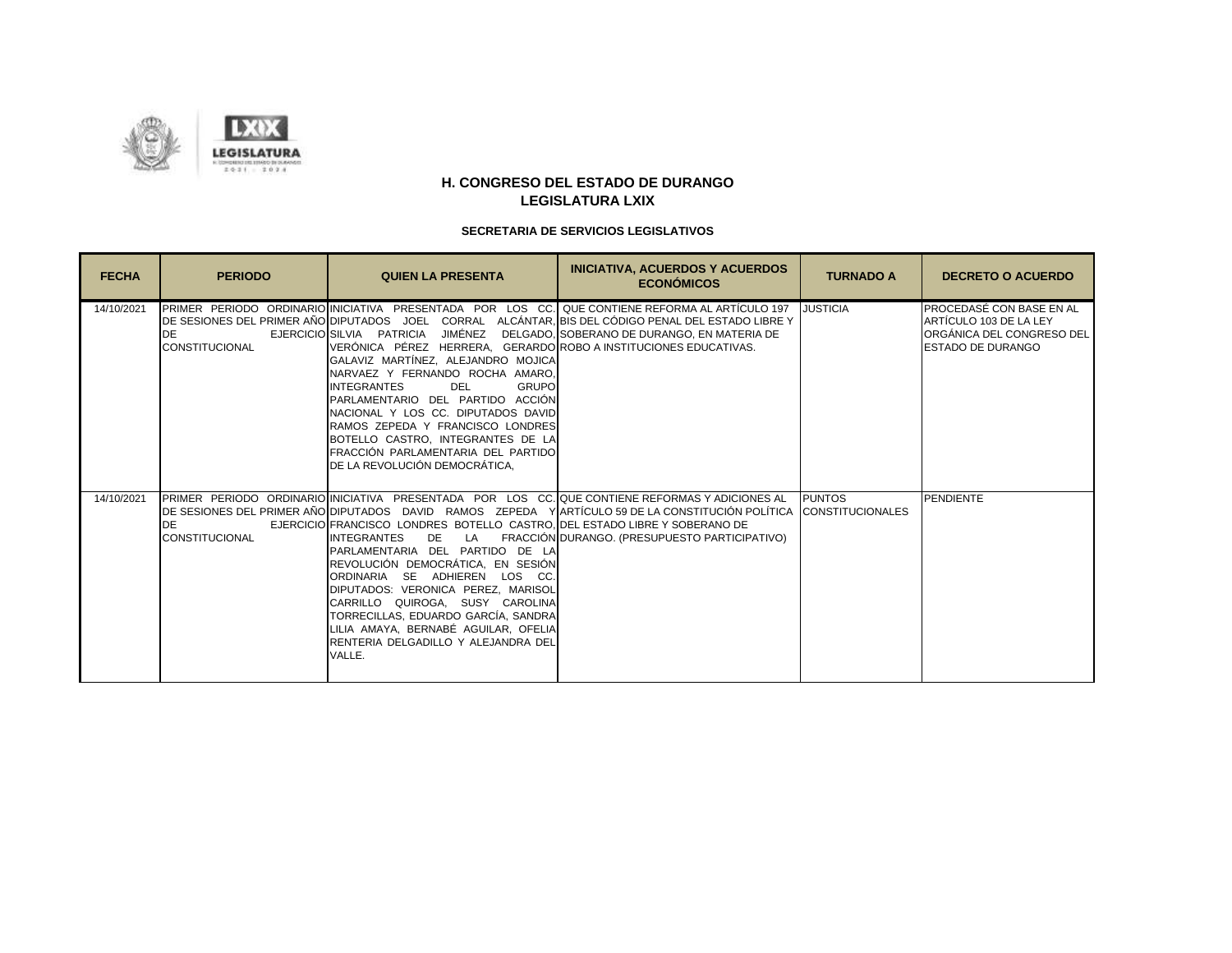

| <b>FECHA</b> | <b>PERIODO</b>              | <b>QUIEN LA PRESENTA</b>                                                                                                                                                                                                                                                                                                                                                                                                                                                                                                                                                                                                                                                                                                                                                                                                     | <b>INICIATIVA, ACUERDOS Y ACUERDOS</b><br><b>ECONÓMICOS</b>                                                                                                                                                                             | <b>TURNADO A</b>            | <b>DECRETO O ACUERDO</b> |
|--------------|-----------------------------|------------------------------------------------------------------------------------------------------------------------------------------------------------------------------------------------------------------------------------------------------------------------------------------------------------------------------------------------------------------------------------------------------------------------------------------------------------------------------------------------------------------------------------------------------------------------------------------------------------------------------------------------------------------------------------------------------------------------------------------------------------------------------------------------------------------------------|-----------------------------------------------------------------------------------------------------------------------------------------------------------------------------------------------------------------------------------------|-----------------------------|--------------------------|
| 14/10/2021   | DE<br><b>CONSTITUCIONAL</b> | PRIMER PERIODO ORDINARIO INICIATIVA PRESENTADA POR LOS CC. QUE CONTIENE REFORMAS AL CÓDIGO<br>DE SESIONES DEL PRIMER AÑO DIPUTADOS CHRISTIAN ALÁN JEAN PENAL DEL ESTADO LIBRE Y SOBERANO DE<br>EJERCICIO ESPARZA, SANDRA LILIA AMAYA ROSALES, DURANGO. (AGRAVAR PENA DELITOS<br>MARISOL CARRILLO QUIROGA, ALEJANDRA CONTRA LOS ANIMALES)<br>DEL VALLE RAMÍREZ, OFELIA RENTERÍA<br>DELGADILLO, EDUARDO GARCÍA REYES Y<br><b>BERNABÉ</b><br>AGUILAR<br>CARRILLO.<br>GRUPO<br><b>INTEGRANTES</b><br><b>DEL</b><br>DEL<br><b>PARTIDO</b><br><b>PARLAMENTARIO</b><br><b>MOVIMIENTO</b><br><b>REGENERACIÓN</b><br>DE<br>NACIONAL (MORENA), EN SESIÓN<br>ORDINARIA SE ADHIEREN LOS CC.<br>DIPUTADOS: RICARDO LÓPEZ PESCADOR.<br>JOEL CORRAL ALCÁNTAR, MA. DE LOS<br>ANGELES ROJAS, ALEJANDRO MÓJICA<br>NARVAEZ Y DAVID RAMOS ZEPEDA |                                                                                                                                                                                                                                         | <b>JUSTICIA</b>             | PENDIENTE                |
| 14/10/2021   | DE<br><b>CONSTITUCIONAL</b> | PRIMER PERIODO ORDINARIO INICIATIVA PRESENTADA POR LOS CC. POR EL QUE SE ADICIONA UN PÁRRAFO<br>RAMÍREZ, OFELIA RENTERÍA DELGADILLO, RURAL SUSTENTABLE. (PROGRAMAS<br>EDUARDO GARCÍA REYES, SANDRA LILIA EXTRAORDINARIOS)<br>AMAYA ROSALES, MARISOL CARRILLO<br>QUIROGA Y BERNABÉ AGUILAR CARRILLO,<br>GRUPO<br><b>INTEGRANTES</b><br>DEL<br><b>DEL</b><br><b>PARTIDO</b><br>PARLAMENTARIO<br><b>MOVIMIENTO</b><br><b>REGENERACIÓN</b><br>DE<br>NACIONAL (MORENA),                                                                                                                                                                                                                                                                                                                                                           | DE SESIONES DEL PRIMER AÑO DIPUTADOS CHRISTIAN ALÁN JEAN SEGUNDO AL ARTÍCULO 34 Y SE ADICIONA EL TY GANADEROS<br>EJERCICIO ESPARZA, ALEJANDRA DEL VALLE ARTÍCULO 34 BIS DE LA LEY DE DESARROLLO                                         | ASUNTOS AGRÍCOLAS PENDIENTE |                          |
| 14/10/2021   | DE<br><b>CONSTITUCIONAL</b> | EJERCICIO RIVERA, REPRESENTANTE DEL PARTIDO DE LAS MUJERES PARA UNA VIDA SIN<br>VERDE ECOLOGÍSTA DE MÉXICO, EN VIOLENCIA DEL ESTADO DE DURANGO, EN<br>SESIÓN ORDINARIA SE ADHIEREN LOS CC. MATERIA DE REFUGIOS.<br>DIPUTADOS: RICARDO LÓPEZ PESCADOR,<br>MARISOL CARRILLO, SANDRA LILIA AMAYA,<br>DAVID RAMOS ZEPEDA, OFELIA RENTERIA<br>IDELGADILLO. EDUARDO GARCÍA<br>ALEJANDRA DEL VALLE.                                                                                                                                                                                                                                                                                                                                                                                                                                 | PRIMER PERIODO ORDINARIO INICIATIVA PRESENTADA POR LA C. QUE CONTIENE REFORMAS A LOS ARTÍCULOS IDERECHOS HUMANOS PENDIENTE<br>DE SESIONES DEL PRIMER AÑO DIPUTADA MARÍA DE LOS ANGELES ROJAS 21 FRACCIÓN IV Y 50 FRACCIÓN XII DE LA LEY |                             |                          |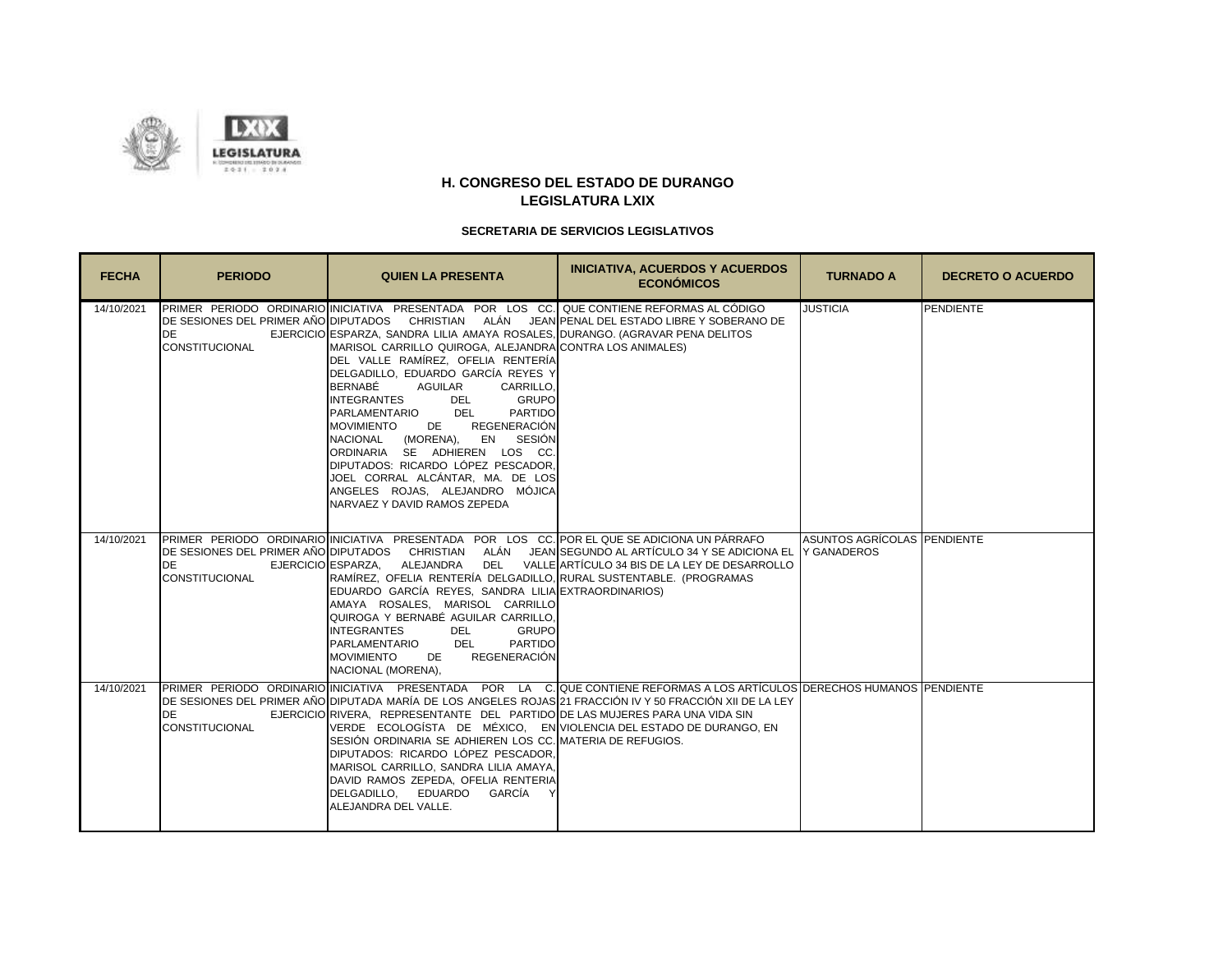

| <b>FECHA</b> | <b>PERIODO</b>                     | <b>QUIEN LA PRESENTA</b>                                                                                                                                                                                                                                                                                                                                                                                                                                                                                                                                                                                                                             | <b>INICIATIVA, ACUERDOS Y ACUERDOS</b><br><b>ECONÓMICOS</b>                                                                                                                                                                                                                                        | <b>TURNADO A</b>                                                                                                                                                | <b>DECRETO O ACUERDO</b>                                                                                                                                                       |
|--------------|------------------------------------|------------------------------------------------------------------------------------------------------------------------------------------------------------------------------------------------------------------------------------------------------------------------------------------------------------------------------------------------------------------------------------------------------------------------------------------------------------------------------------------------------------------------------------------------------------------------------------------------------------------------------------------------------|----------------------------------------------------------------------------------------------------------------------------------------------------------------------------------------------------------------------------------------------------------------------------------------------------|-----------------------------------------------------------------------------------------------------------------------------------------------------------------|--------------------------------------------------------------------------------------------------------------------------------------------------------------------------------|
| 19/10/2021   | <b>DE</b><br><b>CONSTITUCIONAL</b> | EJERCICIO SALAZAR.<br>JOSÉ<br><b>RICARDO</b><br>PESCADOR, JOEL CORRAL ALCÁNTAR, SUSTENTABLE PARA EL ESTADO DE<br>DAVID RAMOS ZEPEDA, RICARDO FIDEL DURANGO.<br>RODRÍGUEZ.<br><b>PACHECO</b><br><b>GABRIELA</b><br>HERNÁNDEZ LÓPEZ, SANDRA LUZ REYES<br>RODRÍGUEZ, ALICIA GUADALUPE GAMBOA<br>MARTÍNEZ, LUIS ENRIQUE BENÍTEZ OJEDA,<br>SUGHEY ADRIANA TORRES RODRÍGUEZ.<br>ALEJANDRO MOJICA NARVAEZ, SILVIA<br>PATRICIA JIMÉNEZ DELGADO, GERARDO<br>GALAVIZ MARTÍNEZ, VERÓNICA PÉREZ<br>HERRERA, FERNANDO ROCHA AMARO Y<br>FRANCISCO LONDRES BOTELLO CASTRO.<br>INTEGRANTES DE LA COALICIÓN VA POR<br>DURANGO DE LA SEXAGESIMA NOVENA<br>LEGISLATURA, | PRIMER PERIODO ORDINARIO INICIATIVA PRESENTADA POR LOS CC. POR EL QUE SE REFORMA LA FRACCIÓN I DEL ASUNTOS AGRÍCOLAS PENDIENTE<br>DE SESIONES DEL PRIMER AÑO DIPUTADOS SUSY CAROLINA TORRECILLAS ARTÍCULO 6 Y SE ADICIONA EL ARTÍCULO 121   Y GANADEROS<br>LÓPEZ BIS DE LA LEY DE DESARROLLO RURAL |                                                                                                                                                                 |                                                                                                                                                                                |
| 19/10/2021   | <b>DE</b><br><b>CONSTITUCIONAL</b> | PRIMER PERIODO ORDINARIO INICIATIVA PRESENTADA POR LOS CC. POR EL QUE SE ADICIONA UN PÁRRAFO<br>DE SESIONES DEL PRIMER AÑO DIPUTADOS _SUGHEY _ADRIANA _TORRES CUARTO. RECORRIÉNDOSE LOS<br>EJERCICIO RODRÍGUEZ, JOSÉ RICARDO LÓPEZ SUBSECUENTES DEL ARTÍCULO 106 DE LA<br>PESCADOR, RICARDO FIDEL PACHECO LEY GENERAL DE LOS DERECHOS DE LAS<br>MARTÍNEZ, SUSY CAROLINA TORRECILLAS DE SUPLENCIA DE LA DEFICIENCIA DE LA<br>SALAZAR, SANDRA LUZ REYES RODRÍGUEZ, QUEJA.<br>GABRIELA HERNÁNDEZ LÓPEZ Y LUIS<br>ENRIQUE BENÍTEZ OJEDA, INTEGRANTES<br>DEL GRUPO PARLAMENTARIO DEL PARTIDO<br>REVOLUCIONARIO INSTITUCIONAL,                             | RODRÍGUEZ, ALICIA GUADALUPE GAMBOA NIÑAS, NIÑOS Y ADOLESCENTES, EN MATERIA                                                                                                                                                                                                                         | DE NIÑAS, NIÑOS Y<br><b>ADOLESCENTE</b>                                                                                                                         | ASUNTOS FAMILIARES (APROBADA EN SESIÓN DEL DIA<br>Y DE LOS DERECHOS 09 DE DICIEMBRE DE 2021, SE<br>ENVIA AL CONGRESO DE LA<br>UNIÓN PARA QUE HAGA SUYA<br><b>LA INICIATIVA</b> |
| 19/10/2021   | <b>DE</b><br><b>CONSTITUCIONAL</b> | PRIMER PERIODO ORDINARIO INICIATIVA PRESENTADA POR LOS CC.<br>DE SESIONES DEL PRIMER AÑO DIPUTADOS JOEL CORRAL ALCÁNTAR,<br>EJERCICIO GERARDO GALAVIZ MARTÍNEZ. SILVIA<br>PATRICIA JIMÉNEZ DELGADO, ALEJANDRO<br>MOJICA NARVAEZ, VERÓNICA PÉREZ<br>HERRERA Y FERNANDO ROCHA AMARO<br><b>INTEGRANTES DEL GRUPO</b><br>PARLAMENTARIO DEL PARTIDO ACCIÓN<br>NACIONAL.                                                                                                                                                                                                                                                                                   | QUE CONTIENE REFORMA AL ARTÍCULO 36 DE ASUNTOS FAMILIARES 30 DE NOVIEMBRE DE 2021,<br>LA LEY DE LOS DERECHOS DE LAS NIÑAS,<br>NIÑOS Y ADOLESCENTES DEL ESTADO DE<br>DURANGO, EN MATERIA DE DERECHOS DE<br>LOS MENORES CON DISCAPACIDAD.                                                            | Y DERECHOS DE LAS DECRETO 29<br>NIÑAS, NIÑOS Y<br><b>ADOLESCENTES Y</b><br>ATENCIÓN A<br><b>PERSONAS CON</b><br><b>DISCAPACIDAD Y</b><br><b>ADULTOS MAYORES</b> |                                                                                                                                                                                |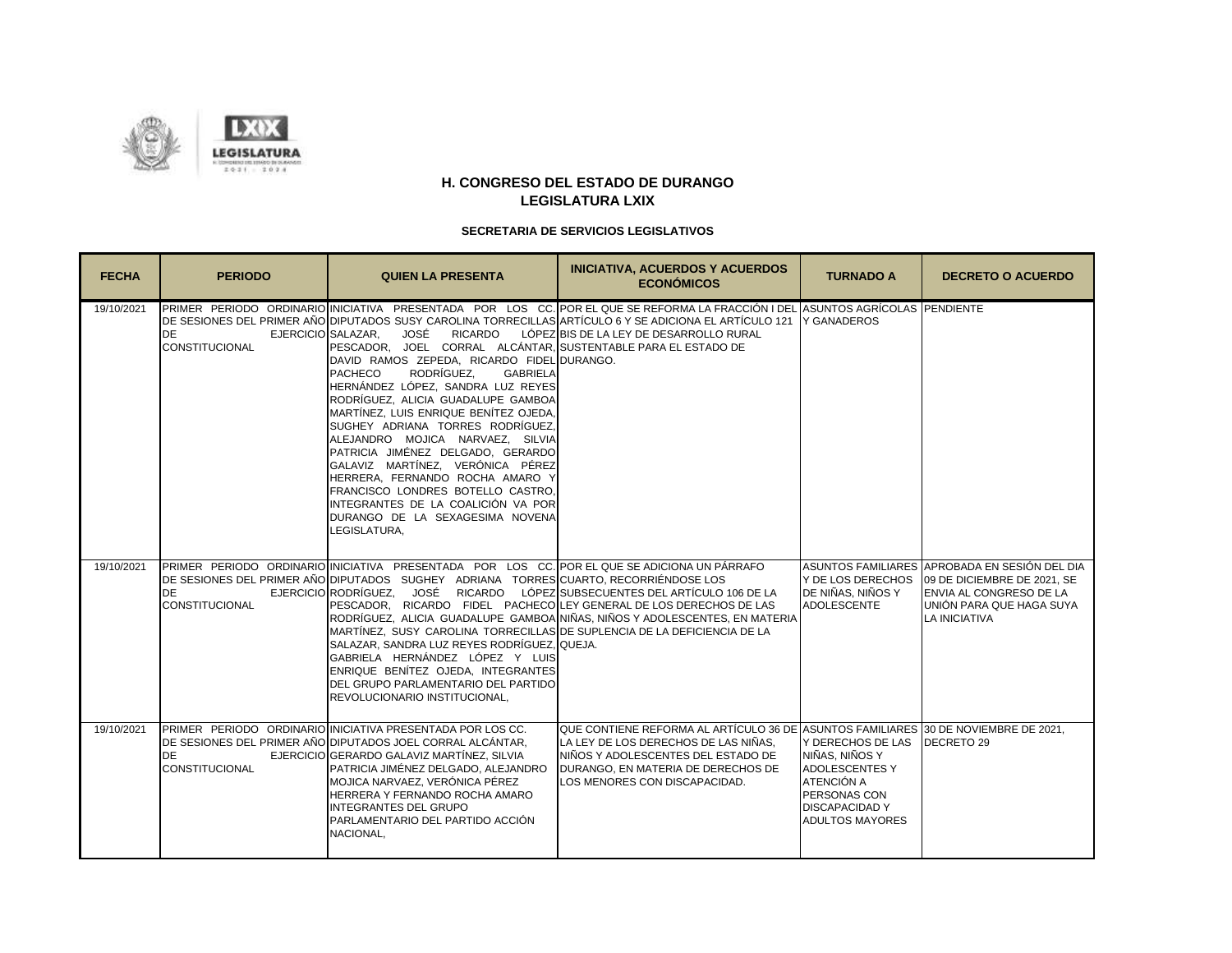

| <b>FECHA</b> | <b>PERIODO</b>                     | <b>QUIEN LA PRESENTA</b>                                                                                                                                                                                                                                                                                                                                                                                                                                                                                                                                                                                                                         | <b>INICIATIVA, ACUERDOS Y ACUERDOS</b><br><b>ECONÓMICOS</b>                                                                                                                                                                                                                               | <b>TURNADO A</b>     | <b>DECRETO O ACUERDO</b> |
|--------------|------------------------------------|--------------------------------------------------------------------------------------------------------------------------------------------------------------------------------------------------------------------------------------------------------------------------------------------------------------------------------------------------------------------------------------------------------------------------------------------------------------------------------------------------------------------------------------------------------------------------------------------------------------------------------------------------|-------------------------------------------------------------------------------------------------------------------------------------------------------------------------------------------------------------------------------------------------------------------------------------------|----------------------|--------------------------|
| 19/10/2021   | <b>DE</b><br><b>CONSTITUCIONAL</b> | DE SESIONES DEL PRIMER AÑO DIPUTADOS JOEL CORRAL ALCÁNTAR, 108 BIS, 108 TER, 108 QUATER Y 108<br>PATRICIA JIMÉNEZ DELGADO, ALEJANDRO INTEGRAL DE JUSTICIA PENAL PARA<br>MOJICA NARVAEZ, VERÓNICA PÉREZ ADOLESCENTES, EN MATERIA DE<br>HERRERA Y FERNANDO ROCHA AMARO PROCEDIMIENTO ABREVIADO.<br><b>INTEGRANTES</b><br><b>DEL</b><br><b>GRUPO</b><br>PARLAMENTARIO DEL PARTIDO ACCIÓN<br>NACIONAL Y LOS CC. DIPUTADOS DAVIDI<br>RAMOS ZEPEDA Y FRANCISCO LONDRES<br>BOTELLO CASTRO, INTEGRANTES DE LA<br>FRACCIÓN PARLAMENTARIA DEL PARTIDO<br>DE LA REVOLUCIÓN DEMOCRÁTICA.                                                                     | PRIMER PERIODO ORDINARIO INICIATIVA PRESENTADA POR LOS CC. POR EL QUE SE ADICIONAN LOS ARTÍCULOS<br>EJERCICIO GERARDO GALAVIZ MARTÍNEZ, SILVIA QUINQUIES A LA LEY NACIONAL DEL SISTEMA                                                                                                    | <b>JUSTICIA</b>      | <b>PENDIENTE</b>         |
| 19/10/2021   | <b>DE</b><br><b>CONSTITUCIONAL</b> | <b>PRIMER PERIODO ORDINARIO INICIATIVA PRESENTADA POR LOS CC.</b><br>DE SESIONES DEL PRIMER AÑO DIPUTADOS CHRISTIAN ALÁN JEAN<br>EJERCICIO ESPARZA, ALEJANDRA DEL VALLE<br>RAMÍREZ. OFELIA RENTERÍA DELGADILLO.<br>EDUARDO GARCÍA REYES. SANDRA LILIA<br>AMAYA ROSALES, MARISOL CARRILLO<br>QUIROGA Y BERNABÉ AGUILAR CARRILLO.<br><b>INTEGRANTES DEL GRUPO</b><br>PARLAMENTARIO DEL PARTIDO<br>MOVIMIENTO DE REGENERACIÓN<br>NACIONAL (MORENA), EN SESIÓN<br>ORDINARIA SE ADHIEREN LOS CC.<br>DIPUTADOS: MARIO ALFONSO DELGADO<br>MENDOZA. GABRIELA HERNÁNDEZ LÓPEZ.<br>SANDRA LUZ REYES RODRÍGUEZ Y ALICIA<br><b>GUADALUPE GAMBOA MARTÍNEZ</b> | POR EL QUE SE REFORMA LA FRACCIÓN II.<br>DEL ARTÍCULO 34, REFORMA LA FRACCIÓN V<br>DEL ARTÍCULO 43, REFORMA EL TERCER<br>PÁRRAFO DEL ARTÍCULO 63. ADICIONA LA<br>FRACCIÓN V AL ARTÍCULO 84 Y ADICIONA LA<br>FRACCIÓN IX AL ARTÍCULO 85 DE LA LEY DE<br><b>SALUD DEL ESTADO DE DURANGO</b> | <b>SALUD PÚBLICA</b> | <b>PENDIENTE</b>         |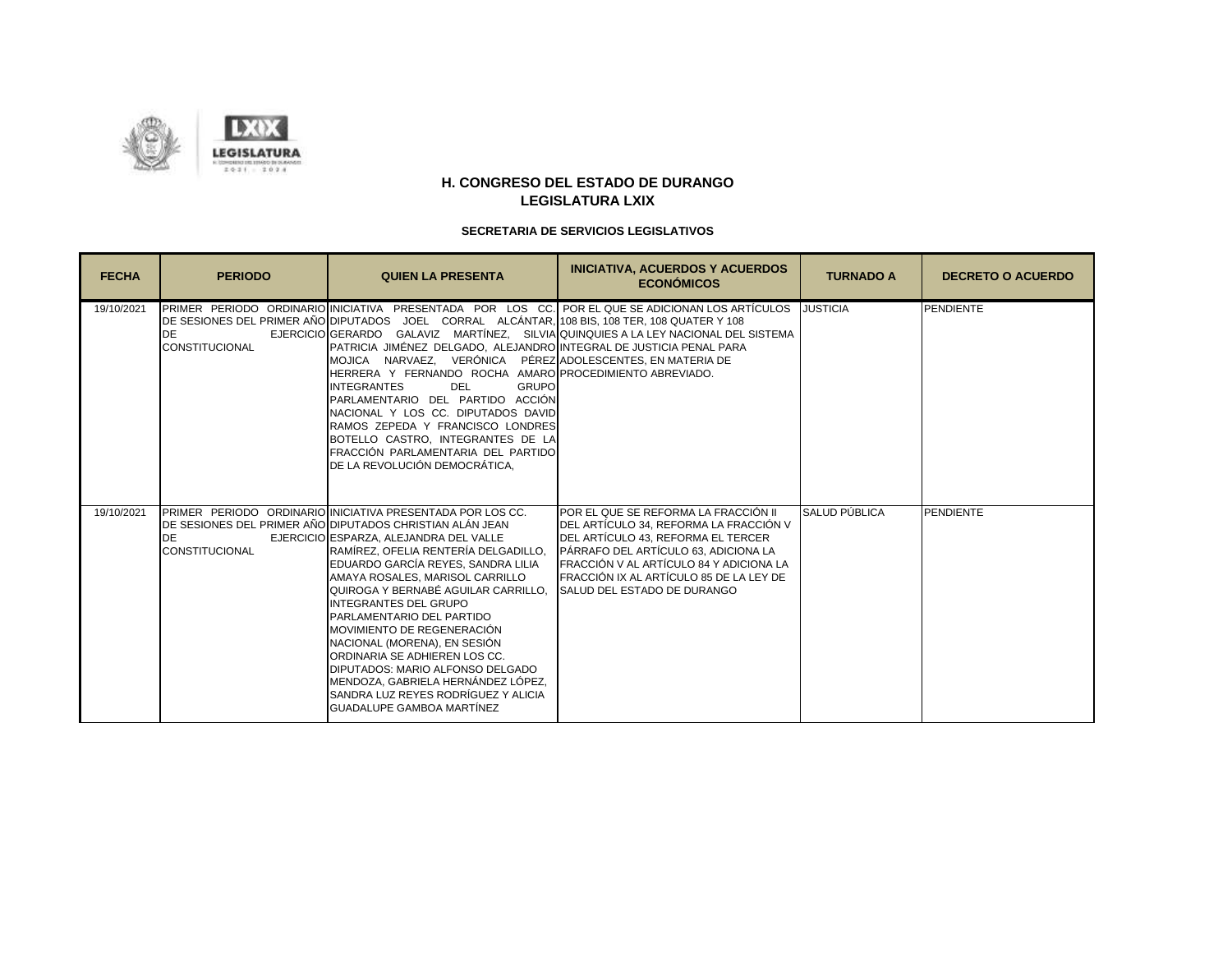

| <b>FECHA</b> | <b>PERIODO</b>              | <b>QUIEN LA PRESENTA</b>                                                                                                                                                                                                                                                                                                                                                                                                                  | <b>INICIATIVA, ACUERDOS Y ACUERDOS</b><br><b>ECONÓMICOS</b>                                                                                                                                                                                                                                                                                                                                                                                       | <b>TURNADO A</b>                             | <b>DECRETO O ACUERDO</b> |
|--------------|-----------------------------|-------------------------------------------------------------------------------------------------------------------------------------------------------------------------------------------------------------------------------------------------------------------------------------------------------------------------------------------------------------------------------------------------------------------------------------------|---------------------------------------------------------------------------------------------------------------------------------------------------------------------------------------------------------------------------------------------------------------------------------------------------------------------------------------------------------------------------------------------------------------------------------------------------|----------------------------------------------|--------------------------|
| 19/10/2021   | DE<br><b>CONSTITUCIONAL</b> | PRIMER PERIODO ORDINARIO INICIATIVA PRESENTADA POR LOS CC.<br>DE SESIONES DEL PRIMER AÑO DIPUTADOS CHRISTIAN ALÁN JEAN<br>EJERCICIO ESPARZA, ALEJANDRA DEL VALLE<br>RAMÍREZ, OFELIA RENTERÍA DELGADILLO,<br>EDUARDO GARCÍA REYES, SANDRA LILIA<br>AMAYA ROSALES, MARISOL CARRILLO<br>QUIROGA Y BERNABÉ AGUILAR CARRILLO,<br><b>INTEGRANTES DEL GRUPO</b><br>PARLAMENTARIO DEL PARTIDO<br>MOVIMIENTO DE REGENERACIÓN<br>NACIONAL (MORENA), | POR EL QUE SE ADICIONA LA FRACCIÓN XIII.<br>AL ARTÍCULO 4, SE ADICIONA LA FRACCIÓN<br>XXV AL ARTÍCULO 11. SE ADICIONA EL<br>ARTÍCULO 28 BIS Y SE ADICIONA EL ARTÍCULO<br>36 BIS A LA LEY DE VIVIENDA DEL ESTADO DE<br>DURANGO.                                                                                                                                                                                                                    | <b>VIVIENDA</b>                              | PENDIENTE                |
| 19/10/2021   | DE<br><b>CONSTITUCIONAL</b> | PRIMER PERIODO ORDINARIO INICIATIVA PRESENTADA POR LOS CC.<br>DE SESIONES DEL PRIMER AÑO DIPUTADOS CHRISTIAN ALÁN JEAN<br>EJERCICIO ESPARZA, ALEJANDRA DEL VALLE<br>RAMÍREZ, OFELIA RENTERÍA DELGADILLO,<br>EDUARDO GARCÍA REYES, SANDRA LILIA<br>AMAYA ROSALES, MARISOL CARRILLO<br>QUIROGA Y BERNABÉ AGUILAR CARRILLO.<br><b>INTEGRANTES DEL GRUPO</b><br>PARLAMENTARIO DEL PARTIDO<br>MOVIMIENTO DE REGENERACIÓN<br>NACIONAL (MORENA), | POR EL QUE SE REFORMA LA FRACCIÓN IV<br>DEL ARTÍCULO 56 Y SE ADICIONA UN<br>PÁRRAFO TERCERO AL ARTÍCULO 60 DE LA<br>LEY DE SEGURIDAD PÚBLICA PARA EL<br>ESTADO DE DURANGO.                                                                                                                                                                                                                                                                        | SEGURIDAD PÚBLICA PENDIENTE                  |                          |
| 21/10/2021   | DE<br><b>CONSTITUCIONAL</b> | DE SESIONES DEL PRIMER AÑO ABIGAIL FRAYRE CARRANZA, M.V.Z. OMAR QUE POR CONDUCTO DE FUNCIONARIOS<br>Y SECRETARIO DEL H. AYUNTAMIENTO DE DE LEY GESTIONEN Y CONTRATEN CON<br>SANTA CLARA, DGO.,                                                                                                                                                                                                                                            | PRIMER PERIODO ORDINARIO INICIATIVA ENVIADA POR LOS CC. MA EN LA CUAL SOLICITAN AUTORIZACIÓN PARA<br>EJERCICIO ALBERTO CARRANZA ASEFF, PRESIDENTA LEGALMENTE FACULTADOS Y EN TÉRMINOS<br>CUALQUIER INSTITUCIÓN DE CRÉDITO<br>INTEGRANTE DEL SISTEMA FINANCIERO<br>MEXICANO. QUE OFREZCA LAS MEJORES<br>CONDICIONES DE MERCADO, UNO O VARIOS<br>FINANCIAMIENTOS. EN LA MODALIDAD DE<br>CRÉDITO SIMPLE, HASTA POR LA CANTIDAD<br>DE \$2'601,685.00. | HACIENDA,<br>PRESUPUESTO Y<br>CUENTA PÚBLICA | <b>NO SE APRUEBA</b>     |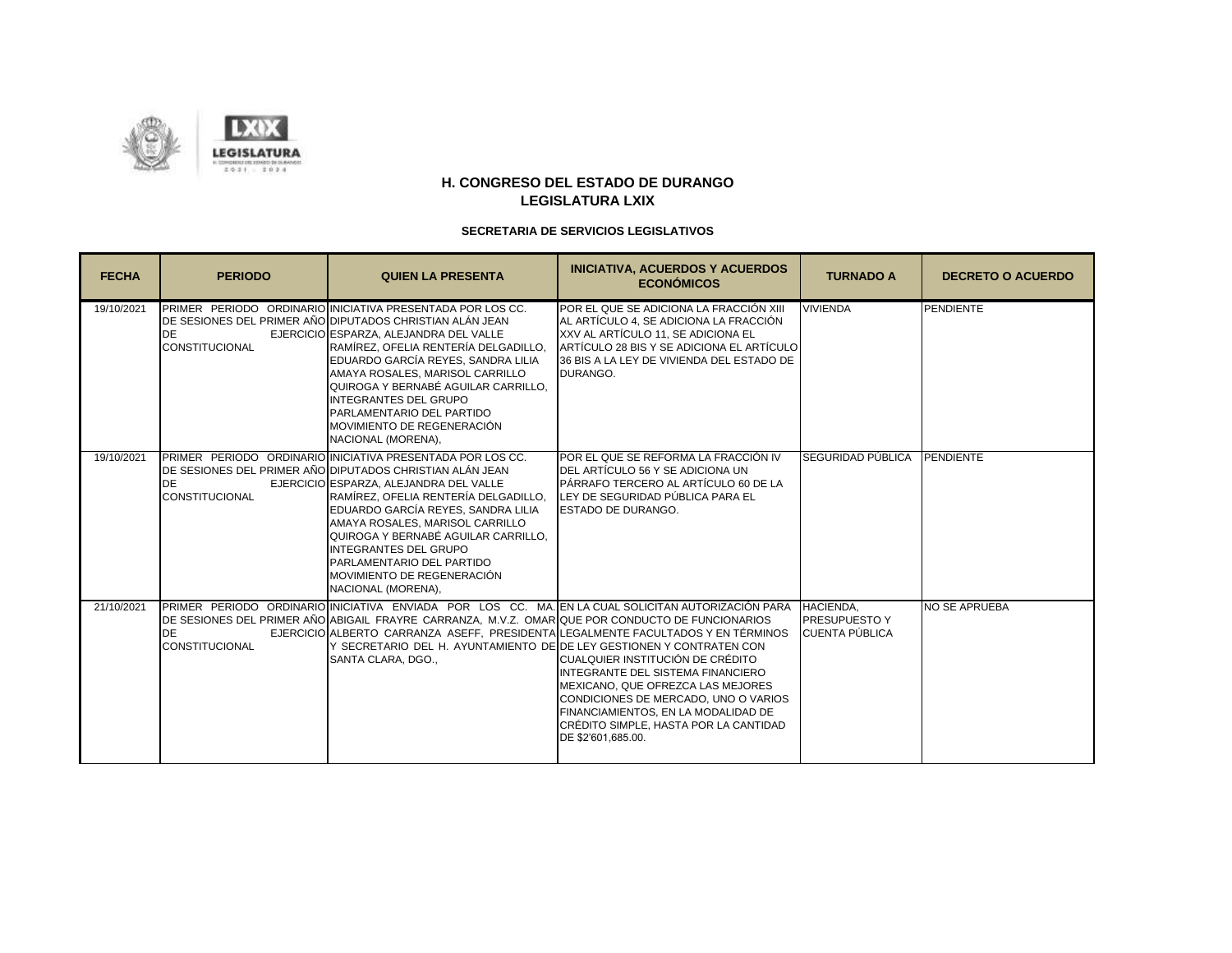

| <b>FECHA</b> | <b>PERIODO</b>                     | <b>QUIEN LA PRESENTA</b>                                                                                                                                                                                                                                                                                                                                                                                                                                                                                                                                                                 | <b>INICIATIVA, ACUERDOS Y ACUERDOS</b><br><b>ECONÓMICOS</b>                                                                                                                                                                                                                                                                                                                                                                                                    | <b>TURNADO A</b>                                                                                    | <b>DECRETO O ACUERDO</b>               |
|--------------|------------------------------------|------------------------------------------------------------------------------------------------------------------------------------------------------------------------------------------------------------------------------------------------------------------------------------------------------------------------------------------------------------------------------------------------------------------------------------------------------------------------------------------------------------------------------------------------------------------------------------------|----------------------------------------------------------------------------------------------------------------------------------------------------------------------------------------------------------------------------------------------------------------------------------------------------------------------------------------------------------------------------------------------------------------------------------------------------------------|-----------------------------------------------------------------------------------------------------|----------------------------------------|
| 21/10/2021   | <b>DE</b><br><b>CONSTITUCIONAL</b> | DE SESIONES DEL PRIMER AÑO GLADYS ARACELI MORENO AGUIRRE E ING. QUE POR CONDUCTO DE FUNCIONARIOS<br>SECRETARIO DEL H. AYUNTAMIENTO DE DE LEY GESTIONEN Y CONTRATEN CON<br>NUEVO IDEAL, DGO.,                                                                                                                                                                                                                                                                                                                                                                                             | PRIMER PERIODO ORDINARIO INICIATIVA ENVIADA POR LOS CC. LIC. EN LA CUAL SOLICITAN AUTORIZACIÓN PARA HACIENDA,<br>EJERCICIO MIGUEL DEVORA GALINDO. PRESIDENTA Y LEGALMENTE FACULTADOS Y EN TÉRMINOS<br>CUALQUIER INSTITUCIÓN DE CRÉDITO<br>INTEGRANTE DEL SISTEMA FINANCIERO<br>MEXICANO, QUE OFREZCA LAS MEJORES<br>CONDICIONES DE MERCADO. UNO O VARIOS<br>FINANCIAMIENTOS, EN LA MODALIDAD DE<br>CRÉDITO SIMPLE, HASTA POR LA CANTIDAD<br>DE \$8'320,000.00. | <b>PRESUPUESTO Y</b><br><b>CUENTA PÚBLICA</b>                                                       | 30 DE NOVIEMBRE DE 2021,<br>DECRETO 13 |
| 21/10/2021   | <b>DE</b><br><b>CONSTITUCIONAL</b> | EJERCICIO GERARDO GALAVIZ MARTÍNEZ, SILVIA DE LAS MUJERES PARA UNA VIDA SIN<br>PATRICIA JIMÉNEZ DELGADO, ALEJANDRO VIOLENCIA VIGENTE EN EL ESTADO, EN<br>HERRERA Y FERNANDO ROCHA AMARO VIOLENCIA DIGITAL Y MEDIÁTICA.<br><b>INTEGRANTES</b><br><b>DEL</b><br><b>GRUPO</b><br>PARLAMENTARIO DEL PARTIDO ACCIÓN<br>NACIONAL, EN SESIÓN ORDINARIA SE<br>ADHIEREN LOS CC, DIPUTADOS: GABRIELA<br>HERNÁNDEZ LÓPEZ, ALEJANDRA DEL<br>RAMÍREZ.<br>SUSY CAROLINA<br><b>VALLE</b><br><b>TORRECILLAS,</b><br>ALICIA<br><b>GUADALUPE</b><br>GAMBOA MARTÍNEZ Y MARISOL CARRILLO<br><b>QUIROGA</b>   | PRIMER PERIODO ORDINARIO INICIATIVA PRESENTADA POR LOS CC. QUE CONTIENE REFORMA AL ARTÍCULO 6 Y<br>DE SESIONES DEL PRIMER AÑO DIPUTADOS JOEL CORRAL ALCÁNTAR. SE ADICIONA UN ARTÍCULO 19 BIS I A LA LEY<br>MOJICA NARVAEZ, VERÓNICA PÉREZ MATERIA DE ÓRDENES DE PROTECCIÓN POR IGUALDAD DE                                                                                                                                                                     | <b>DERECHOS</b><br><b>HUMANOS, SE</b><br><b>RETURNA A LA</b><br><b>COMISIÓN DE</b><br><b>GÉNERO</b> | DECRETO 111, 03 DE MARZO DE<br>2022    |
| 21/10/2021   | <b>DE</b><br><b>CONSTITUCIONAL</b> | PRIMER PERIODO ORDINARIO INICIATIVA PRESENTADA POR LOS CC. QUE CONTIENE REFORMA AL ARTÍCULO<br>DE SESIONES DEL PRIMER AÑO DIPUTADOS JOEL CORRAL ALCÁNTAR, PRIMERO TRANSITORIO DEL DECRETO 475.<br>EJERCICIO GERARDO GALAVIZ MARTÍNEZ, SILVIA PUBLICADO EN EL PERIODICO OFICIAL NO.<br>PATRICIA JIMÉNEZ DELGADO, ALEJANDRO 105 BIS DEL GOBIERNO DEL ESTADO DE<br>MOJICA NARVAEZ, VERÓNICA PÉREZ DURANGO, DE FECHA 24 DE DICIEMBRE DE<br>HERRERA Y FERNANDO ROCHA AMARO 2020, EN MATERIA DE SEGURO DE DAÑOS<br><b>INTEGRANTES</b><br>DEL.<br>PARLAMENTARIO DEL PARTIDO ACCIÓN<br>NACIONAL, | <b>GRUPO CONTRA TERCEROS.</b>                                                                                                                                                                                                                                                                                                                                                                                                                                  | <b>TRANSITO Y</b><br><b>TRANSPORTES</b>                                                             | 14 DE DICIEMBRE DE 2021,<br>DECRETO 70 |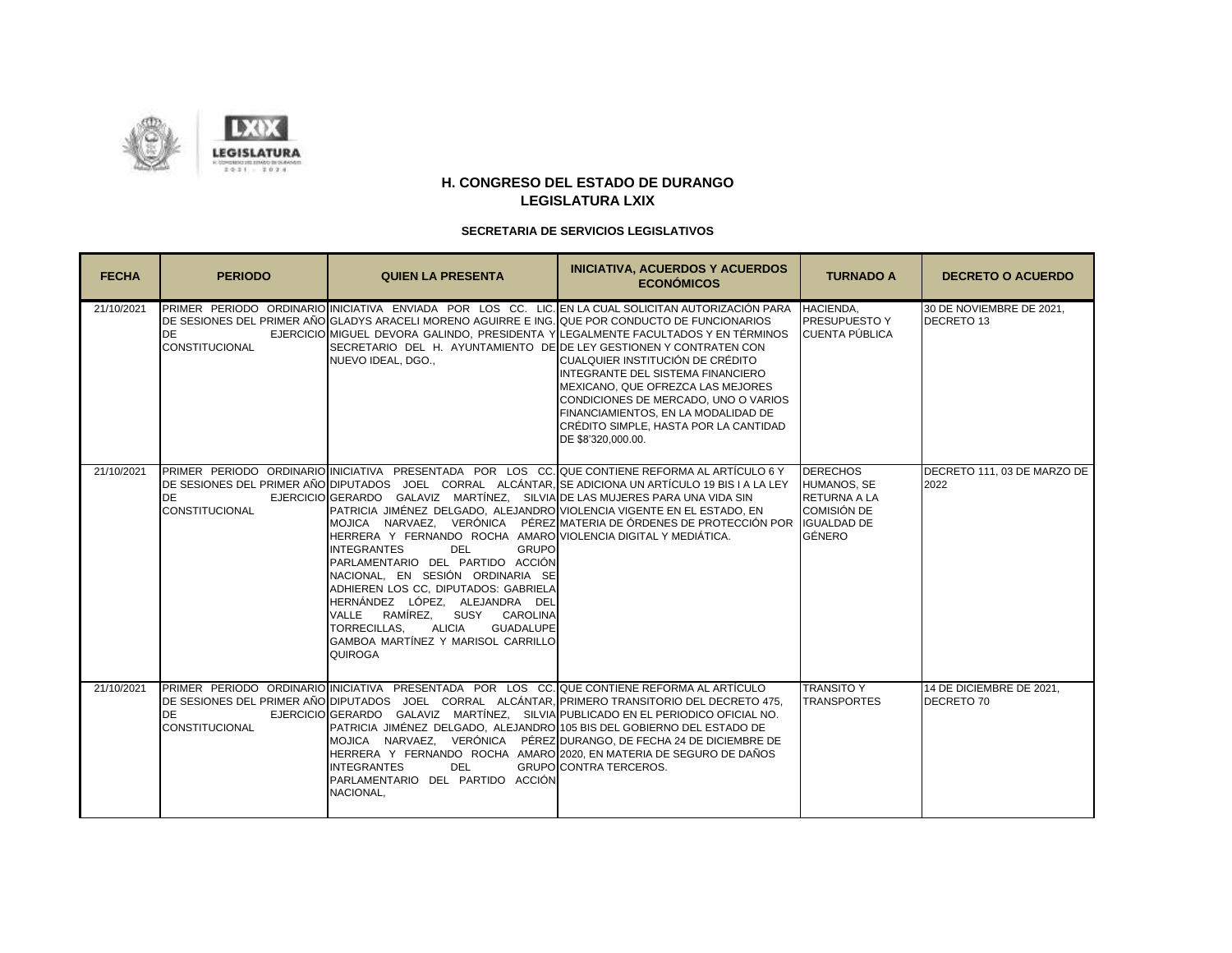

| <b>FECHA</b> | <b>PERIODO</b>                     | <b>QUIEN LA PRESENTA</b>                                                                                                                                                                                                                                                                                                                                                                                                                                                                                                                                                                                                                                                                                                                                         | <b>INICIATIVA, ACUERDOS Y ACUERDOS</b><br><b>ECONÓMICOS</b>                                                                                                                                                                 | <b>TURNADO A</b>                                            | <b>DECRETO O ACUERDO</b>                     |
|--------------|------------------------------------|------------------------------------------------------------------------------------------------------------------------------------------------------------------------------------------------------------------------------------------------------------------------------------------------------------------------------------------------------------------------------------------------------------------------------------------------------------------------------------------------------------------------------------------------------------------------------------------------------------------------------------------------------------------------------------------------------------------------------------------------------------------|-----------------------------------------------------------------------------------------------------------------------------------------------------------------------------------------------------------------------------|-------------------------------------------------------------|----------------------------------------------|
| 21/10/2021   | <b>DE</b><br><b>CONSTITUCIONAL</b> | PRIMER PERIODO ORDINARIO INICIATIVA PRESENTADA POR LOS CC.<br>DE SESIONES DEL PRIMER AÑO DIPUTADOS DAVID RAMOS ZEPEDA Y<br>EJERCICIO FRANCISCO LONDRES BOTELLO CASTRO.<br>INTEGRANTES DE LA FRACCIÓN<br>PARLAMENTARIA DEL PARTIDO DE LA<br>IREVOLUCIÓN DEMOCRÁTICA Y LAS<br><b>DIPUTADAS Y DIPUTADOS JOEL CORRAL</b><br>ALCÁNTAR, GERARDO GALAVIZ MARTÍNEZ,<br>SILVIA PATRICIA JIMÉNEZ DELGADO,<br>ALEJANDRO MOJICA NARVAEZ. VERÓNICA<br>PÉREZ HERRERA Y FERNANDO ROCHA<br>AMARO INTEGRANTES DEL GRUPO<br>PARLAMENTARIO DEL PARTIDO ACCIÓN<br>NACIONAL,                                                                                                                                                                                                          | QUE CONTIENE REFORMA AL ARTÍCULO 381<br>BIS DEL CÓDIGO PENAL FEDERAL, EN<br>MATERIA DE ROBO A CENTROS EDUCATIVOS.                                                                                                           | <b>JUSTICIA</b>                                             | PENDIENTE                                    |
| 21/10/2021   | <b>DE</b><br><b>CONSTITUCIONAL</b> | PRIMER PERIODO ORDINARIO INICIATIVA PRESENTADA POR LOS CC.<br>DE SESIONES DEL PRIMER AÑO DIPUTADOS ALEJANDRA DEL VALLE<br>EJERCICIO RAMÍREZ, OFELIA RENTERÍA DELGADILLO,<br>EDUARDO GARCÍA REYES, SANDRA LILIA<br>AMAYA ROSALES, CHRISTIAN ALÁN JEAN<br>ESPARZA, MARISOL CARRILLO QUIROGA Y<br>BERNABÉ AGUILAR CARRILLO,<br><b>INTEGRANTES DEL GRUPO</b><br>PARLAMENTARIO DEL PARTIDO<br>MOVIMIENTO DE REGENERACIÓN<br>NACIONAL (MORENA),                                                                                                                                                                                                                                                                                                                        | POR EL QUE SE ADICIONA LA FRACCIÓN XXIII<br>AL ARTÍCULO 37 DEL CAPÍTULO DÉCIMO<br>PRIMERO DEL DERECHO A LA EDUCACIÓN DE DE NIÑAS, NIÑOS Y<br>LA LEY DE LOS DERECHOS DE NIÑAS. NIÑOS<br>Y ADOLESCENTES DEL ESTADO DE DURANGO | Y DE LOS DERECHOS IDECRETO 60<br><b>ADOLESCENTES</b>        | ASUNTOS FAMILIARES 109 DE DICIEMBRE DE 2021. |
| 21/10/2021   | <b>DE</b><br><b>CONSTITUCIONAL</b> | PRIMER PERIODO ORDINARIO INICIATIVA PRESENTADA POR LOS CC. QUE CONTIENE REFORMA AL SEGUNDO<br>DE SESIONES DEL PRIMER AÑO DIPUTADOS CHRISTIAN ALÁN JEAN PÁRRAFO DEL ARTÍCULO 59 DE LA LEY DE<br>EJERCICIO ESPARZA, SANDRA LILIA AMAYA ROSALES, TRANSPARENCIA Y ACCESO A LA<br>MARISOL CARRILLO QUIROGA, ALEJANDRA INFORMACIÓN PÚBLICA DEL ESTADO DE<br>DEL VALLE RAMÍREZ, OFELIA RENTERÍA DURANGO.<br>DELGADILLO, EDUARDO GARCÍA REYES Y<br><b>BERNABÉ</b><br><b>AGUILAR</b><br>CARRILLO.<br><b>INTEGRANTES</b><br><b>GRUPO</b><br><b>DEL</b><br><b>PARTIDO</b><br><b>PARLAMENTARIO</b><br><b>DEL</b><br>DE<br><b>REGENERACIÓN</b><br><b>MOVIMIENTO</b><br>NACIONAL (MORENA),<br>SEESIÓN<br>EN<br>ORDINARIA SE ADHIERE LA C. DIPUTADA<br>GABRIELA HERNÁNDEZ LÓPEZ |                                                                                                                                                                                                                             | <b>TRANSPARENCIA Y</b><br>ACCESO A LA<br><b>INFORMACIÓN</b> | PENDIENTE                                    |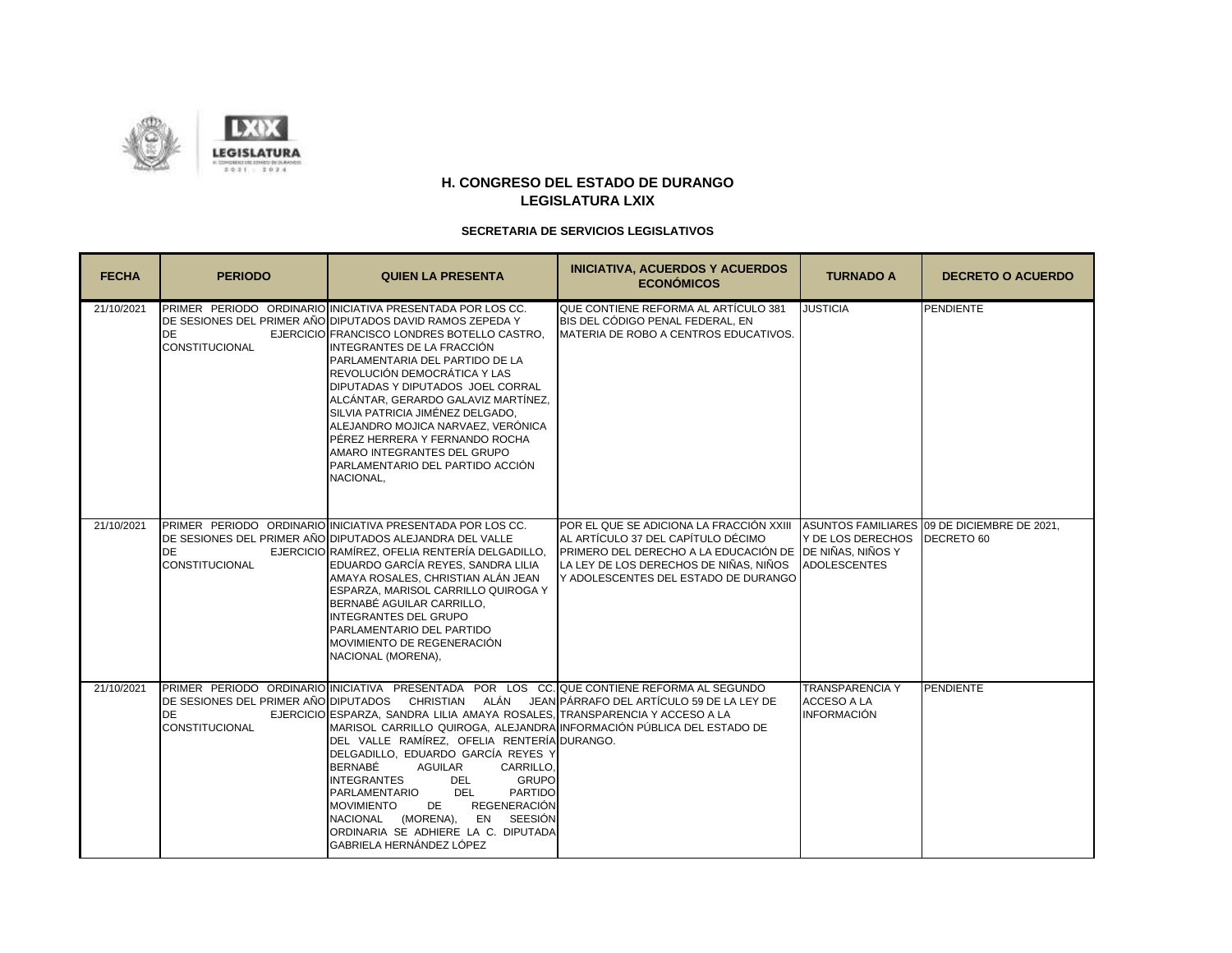

| <b>FECHA</b> | <b>PERIODO</b>                                                             | <b>QUIEN LA PRESENTA</b>                                                                                                                                                                                                                                                                                                                                                                                                          | <b>INICIATIVA, ACUERDOS Y ACUERDOS</b><br><b>ECONÓMICOS</b>                                                                                                                                                                                                                                                                                                                                                                                                                                                                                      | <b>TURNADO A</b>                                    | <b>DECRETO O ACUERDO</b>               |
|--------------|----------------------------------------------------------------------------|-----------------------------------------------------------------------------------------------------------------------------------------------------------------------------------------------------------------------------------------------------------------------------------------------------------------------------------------------------------------------------------------------------------------------------------|--------------------------------------------------------------------------------------------------------------------------------------------------------------------------------------------------------------------------------------------------------------------------------------------------------------------------------------------------------------------------------------------------------------------------------------------------------------------------------------------------------------------------------------------------|-----------------------------------------------------|----------------------------------------|
| 26/10/2021   | <b>DE</b><br><b>CONSTITUCIONAL</b>                                         | PRIMER PERIODO ORDINARIO OFICIO S/N.- ENVIADO POR EL C.<br>DE SESIONES DEL PRIMER AÑO PRESIDENTE MUNICIPAL DEL H.<br>EJERCICIO AYUNTAMIENTO DE MEZQUITAL, DGO.,                                                                                                                                                                                                                                                                   | EN LA CUAL ANEXA INICIATIVA DE LA LEY DE<br>INGRESOS Y PRESUPUESTO DE EGRESOS<br>PARA EL EJERCICIO FISCAL 2022, DE DICHO<br><b>MUNICIPIO</b>                                                                                                                                                                                                                                                                                                                                                                                                     | HACIENDA.<br><b>PRESUPUESTO Y</b><br>CUENTA PÚBLICA | DECRETO 46, 07 DE DICIEMBRE<br>DE 2021 |
| 26/10/2021   | DE SESIONES DEL PRIMER AÑO PRESIDENTE<br><b>DE</b><br>CONSTITUCIONAL       | <b>MUNICIPAL</b><br>DEL<br>GALLO, DGO.,                                                                                                                                                                                                                                                                                                                                                                                           | PRIMER PERIODO ORDINARIO OFICIO S/N.- ENVIADO POR EL C. EN LA CUAL ANEXA INICIATIVA DE LA LEY DE<br>H. INGRESOS Y PRESUPUESTO DE EGRESOS<br>EJERCICIO AYUNTAMIENTO DE SAN PEDRO DEL PARA EL EJERCICIO FISCAL 2022, DE DICHO<br>MUNICIPIO.                                                                                                                                                                                                                                                                                                        | HACIENDA,<br><b>PRESUPUESTO Y</b><br>CUENTA PÚBLICA | DECRETO 35, 07 DE DICIEMBRE<br>DE 2021 |
| 26/10/2021   | DE SESIONES DEL PRIMER AÑO DIPUTADOS<br><b>DE</b><br><b>CONSTITUCIONAL</b> | SANDRA LUZ<br>PESCADOR. RICARDO FIDEL PACHECO VI AL ARTÍCULO 30. TODOS A LA LEY DE<br>RODRÍGUEZ.<br>SUSY<br><b>TORRECILLAS</b><br>SALAZAR.<br><b>GUADALUPE</b><br>GAMBOA<br>GABRIELA HERNÁNDEZ LÓPEZ Y LUIS<br>ENRIQUE BENÍTEZ OJEDA INTEGRANTES<br>DEL GRUPO PARLAMENTARIO DEL PARTIDO<br>REVOLUCIONARIO INSTITUCIONAL,<br>EN<br>SESIÓN ORDINARIA SE ADHIEREN LAS CC.<br>DIPUTADAS: VERÓNICA HERRERA<br>MARISOL CARRILLO QUIROGA | PRIMER PERIODO ORDINARIO INICIATIVA PRESENTADA POR LOS CC. POR EL QUE SE ADICIONAN, LA FRACCIÓN IV IIGUALDAD Y GENERO PENDIENTE<br>REYES AL ARTÍCULO 23, FRACCIÓN V AL ARTÍCULO<br>EJERCICIO RODRÍGUEZ, JOSÉ RICARDO LÓPEZ 25, FRACCIÓN VI AL ARTÍCULO 29 Y FRACCIÓN<br>RODRÍGUEZ, SUGHEY ADRIANA TORRES IGUALDAD ENTRE HOMBRES Y MUJERES DEL<br>CAROLINA ESTADO DE DURANGO, EN MATERIA DE<br>ALICIA DISCRIMINACIÓN Y VIOLENCIA CONTRA LAS<br>MARTÍNEZ. MUJERES INDÍGENAS.                                                                       |                                                     |                                        |
| 26/10/2021   | DE SESIONES DEL PRIMER AÑO DIPUTADOS<br><b>DE</b><br><b>CONSTITUCIONAL</b> | SANDRA LUZ<br>EJERCICIO RODRÍGUEZ.<br>RODRÍGUEZ.<br>SUSY<br><b>TORRECILLAS</b><br>SALAZAR.<br><b>GUADALUPE</b><br><b>GAMBOA</b><br>GABRIELA HERNÁNDEZ LÓPEZ Y LUISINDÍGENAS.<br>ENRIQUE BENÍTEZ OJEDA INTEGRANTES<br><b>DEL GRUPO PARLAMENTARIO DEL PARTIDO</b><br>REVOLUCIONARIO INSTITUCIONAL,                                                                                                                                  | PRIMER PERIODO ORDINARIO INICIATIVA PRESENTADA POR LOS CC. POR EL QUE SE ADICIONA LA FRACCIÓN XII AL IIGUALDAD Y GENERO PENDIENTE<br>REYES ARTÍCULO 3, SE REFORMAN LAS FRACCIONES<br>JOSÉ RICARDO LÓPEZ I Y IV DEL ARTÍCULO 6 Y SE ADICIONAN LAS<br>PESCADOR, RICARDO FIDEL PACHECO FRACCIONES XII Y XIII RECORRIENDOSE LAS<br>RODRÍGUEZ, SUGHEY ADRIANA TORRES SUBSECUENTES AL ARTÍCULO 31 DE LA LEY<br>CAROLINA DE LAS MUJERES PARA UNA VIDA SIN<br>ALICIA VIOLENCIA, EN MATERIA DE DISCRIMINACIÓN<br>MARTÍNEZ, Y VIOLENCIA CONTRA LAS MUJERES |                                                     |                                        |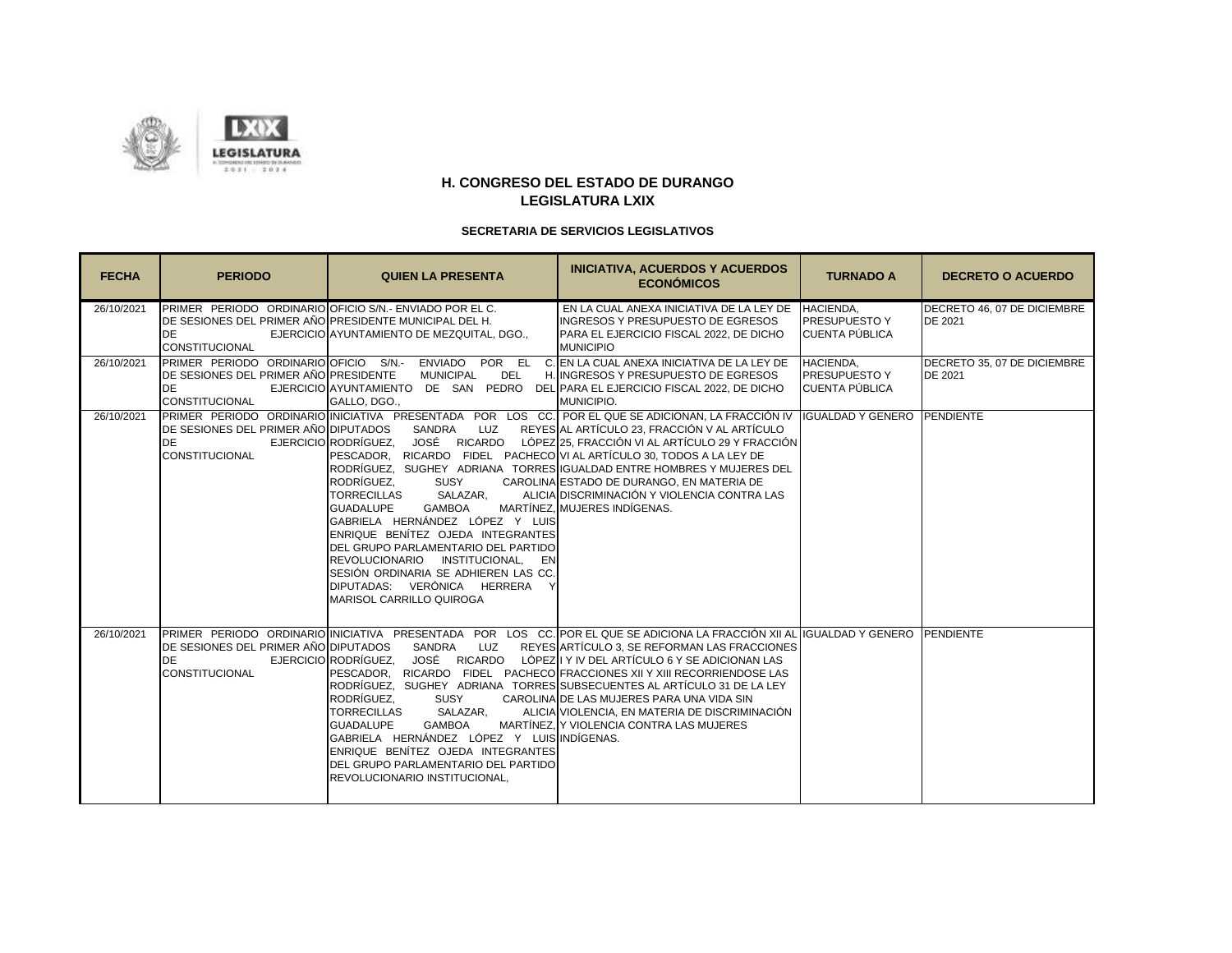



| <b>FECHA</b> | <b>PERIODO</b>                     | <b>QUIEN LA PRESENTA</b>                                                                                                                                                                                                                                                                                                                                                                                                                                                          | <b>INICIATIVA, ACUERDOS Y ACUERDOS</b><br><b>ECONÓMICOS</b>                                                                                                                                                                                                                                                                                                         | <b>TURNADO A</b>                       | <b>DECRETO O ACUERDO</b> |
|--------------|------------------------------------|-----------------------------------------------------------------------------------------------------------------------------------------------------------------------------------------------------------------------------------------------------------------------------------------------------------------------------------------------------------------------------------------------------------------------------------------------------------------------------------|---------------------------------------------------------------------------------------------------------------------------------------------------------------------------------------------------------------------------------------------------------------------------------------------------------------------------------------------------------------------|----------------------------------------|--------------------------|
| 26/10/2021   | <b>DE</b><br><b>CONSTITUCIONAL</b> | EJERCICIO MARTÍNEZ.<br>JOSÉ<br>PESCADOR, RICARDO FIDEL PACHECO DE DURANGO.<br>RODRÍGUEZ, SUGHEY ADRIANA TORRES<br>RODRÍGUEZ.<br><b>SUSY</b><br><b>CAROLINA</b><br>TORRECILLAS SALAZAR, SANDRA LUZ<br>REYES RODRÍGUEZ, GABRIELA HERNÁNDEZ<br>LÓPEZ Y LUIS ENRIQUE BENÍTEZ OJEDA<br><b>INTEGRANTES</b><br><b>GRUPO</b><br><b>DEL</b><br><b>PARTIDO</b><br><b>PARLAMENTARIO</b><br><b>DEL</b><br><b>REVOLUCIONARIO INSTITUCIONAL.</b>                                                | PRIMER PERIODO ORDINARIO INICIATIVA PRESENTADA POR LOS CC. POR EL QUE SE REFORMAN LOS ARTÍCULOS ASUNTOS FAMILIARES SE DESESTIMA. 09 DE<br>DE SESIONES DEL PRIMER AÑO DIPUTADOS ALICIA GUADALUPE GAMBOA 3, FRACCIÓN IV Y CAPITULO III, ARTÍCULOS 18 Y DE LOS DERECHOS DICIEMBRE DE 2021<br>RICARDO LÓPEZIY 19 DE LA LEY DE ADOPCIONES DEL ESTADO DE LAS NIÑAS. NIÑOS | Y ADOLESCENTES                         |                          |
| 26/10/2021   | <b>DE</b><br><b>CONSTITUCIONAL</b> | DE SESIONES DEL PRIMER AÑO DIPUTADOS SILVIA PATRICIA JIMÉNEZ FISCALIZACIÓN SUPERIOR Y RENDICIÓN DE<br>EJERCICIO DELGADO, LUIS ENRIQUE BENÍTEZ OJEDA, CUENTAS PARA EL ESTADO DE DURANGO.<br><b>CHRISTIAN</b><br>ALÁN<br>JEAN ESPARZA,<br>ALEJANDRO MOJICA NARVAEZ. ALICIA<br>GUADALUPE GAMBOA MARTÍNEZ. DAVID<br>RAMOS ZEPEDA Y ALEJANDRA DEL VALLE<br>RAMÍREZ, INTEGRANTES DE LA COMISIÓN<br>DE HACIENDA, PRESUPUESTO Y CUENTA<br>PÚBLICA DE LA SEXAGÉSIMA NOVENA<br>LEGISLATURA, | PRIMER PERIODO ORDINARIO INICIATIVA PRESENTADA POR LOS CC. POR EL CUAL SE EXPIDE UNA NUEVA LEY DE HACIENDA.                                                                                                                                                                                                                                                         | <b>PRESUPUESTO Y</b><br>CUENTA PÚBLICA | <b>PENDIENTE</b>         |
| 26/10/2021   | <b>DE</b><br><b>CONSTITUCIONAL</b> | PATRICIA JIMÉNEZ DELGADO, ALEJANDRO DURANGO, EN MATERIA DE APOYO<br>MOJICA NARVAEZ, VERÓNICA PÉREZ PSICOLÓGICO A POLICÍAS.<br>HERRERA Y FERNANDO ROCHA AMARO<br><b>INTEGRANTES</b><br><b>GRUPO</b><br><b>DEL</b><br>PARLAMENTARIO DEL PARTIDO ACCIÓN<br>NACIONAL Y LOS CC. DIPUTADOS DAVID<br>RAMOS ZEPEDA Y FRANCISCO LONDRES<br>BOTELLO CASTRO, INTEGRANTES DE LA<br>FRACCIÓN PARLAMENTARIA DEL PARTIDO<br>DE LA REVOLUCION DEMOCRATICA DE LA<br>LXIX LEGISLATURA.              | PRIMER PERIODO ORDINARIO INICIATIVA PRESENTADA POR LOS CC. POR EL QUE SE REFORMA EL ARTÍCULO 86 Y SEGURIDAD PÚBLICA PENDIENTE<br>DE SESIONES DEL PRIMER AÑO DIPUTADOS JOEL CORRAL ALCÁNTAR. SE ADICIONA UN ARTÍCULO 86 BIS DE LA LEY<br>EJERCICIO GERARDO GALAVIZ MARTÍNEZ, SILVIA DE SEGURIDAD PÚBLICA PARA EL ESTADO DE                                           |                                        |                          |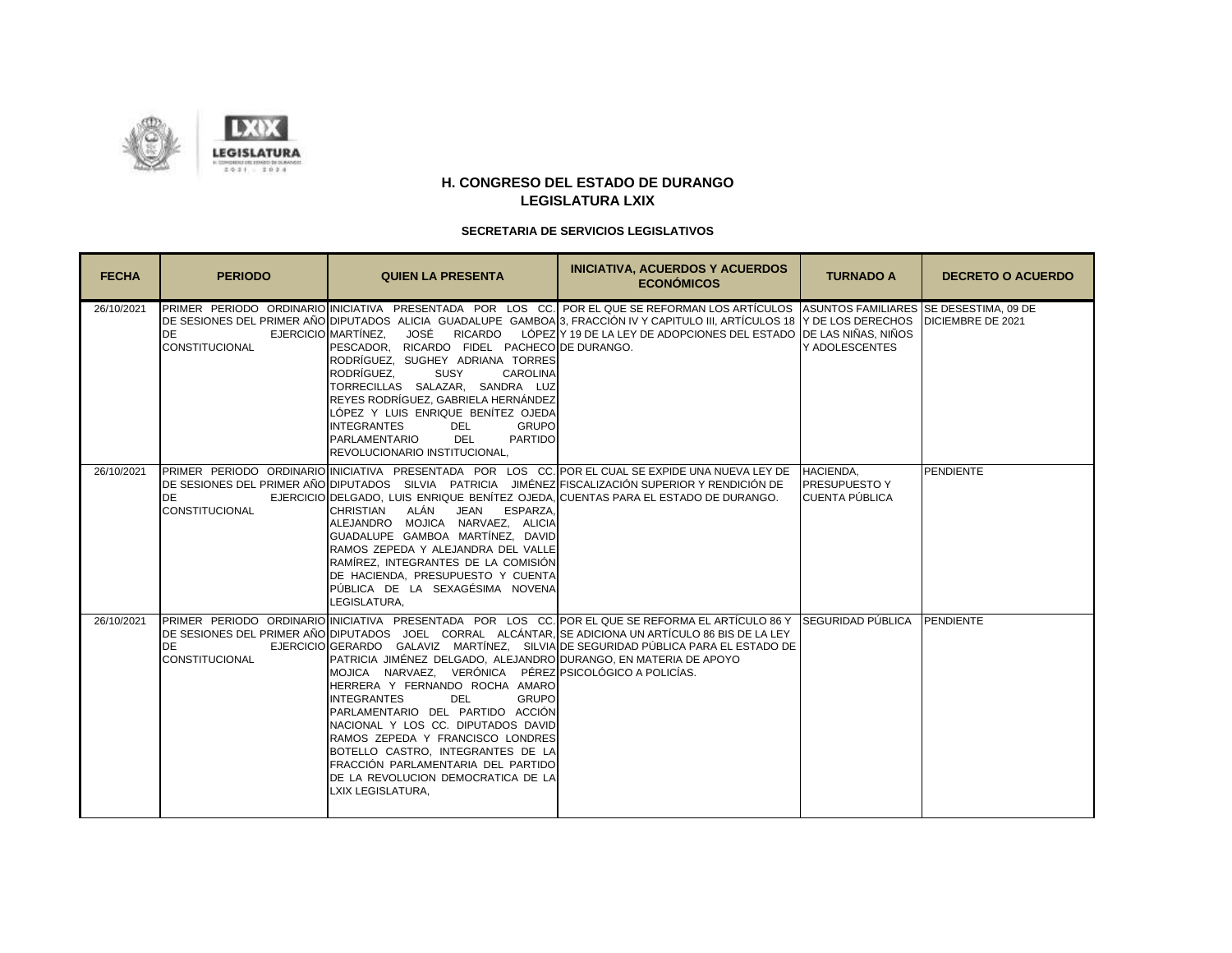

| <b>FECHA</b> | <b>PERIODO</b>                                           | <b>QUIEN LA PRESENTA</b>                                                                                                                                                                                                                                                                                                                                                                                                                                                                                                                                                                                                                                                        | <b>INICIATIVA, ACUERDOS Y ACUERDOS</b><br><b>ECONÓMICOS</b>                                                                                                                                            | <b>TURNADO A</b>                                           | <b>DECRETO O ACUERDO</b>            |
|--------------|----------------------------------------------------------|---------------------------------------------------------------------------------------------------------------------------------------------------------------------------------------------------------------------------------------------------------------------------------------------------------------------------------------------------------------------------------------------------------------------------------------------------------------------------------------------------------------------------------------------------------------------------------------------------------------------------------------------------------------------------------|--------------------------------------------------------------------------------------------------------------------------------------------------------------------------------------------------------|------------------------------------------------------------|-------------------------------------|
| 26/10/2021   | <b>DE</b><br><b>CONSTITUCIONAL</b>                       | EJERCICIO GERARDO GALAVIZ MARTÍNEZ, SILVIA SOBERANO DE DURANGO, EN MATERIA DE<br>PATRICIA JIMÉNEZ DELGADO, ALEJANDRO DERECHO A LA INTIMIDAD SEXUAL.<br>MOJICA NARVAEZ. VERÓNICA PÉREZ<br>HERRERA Y FERNANDO ROCHA AMARO<br><b>INTEGRANTES</b><br><b>DEL</b><br><b>GRUPO</b><br>PARLAMENTARIO DEL PARTIDO ACCIÓN<br>NACIONAL,                                                                                                                                                                                                                                                                                                                                                    | PRIMER PERIODO ORDINARIO INICIATIVA PRESENTADA POR LOS CC. POR EL QUE SE REFORMA EL ARTÍCULO 182<br>DE SESIONES DEL PRIMER AÑO DIPUTADOS JOEL CORRAL ALCÁNTAR, TER DEL CÓDIGO PENAL DEL ESTADO LIBRE Y | <b>JUSTICIA</b>                                            | 26 DE ABRIL DE 2022, DECRETO<br>128 |
| 26/10/2021   | <b>DE</b><br>EJERCICIO ESPARZA,<br><b>CONSTITUCIONAL</b> | PRIMER PERIODO ORDINARIO INICIATIVA PRESENTADA POR LOS CC. POR EL QUE SE REFORMA EL ARTÍCULO 32<br>DE SESIONES DEL PRIMER AÑO DIPUTADOS CHRISTIAN ALÁN JEAN DE LA LEY QUE REGULA LAS CASAS DE<br>ALEJANDRA<br>RAMÍREZ, OFELIA RENTERÍA DELGADILLO,<br>EDUARDO GARCÍA REYES, SANDRA LILIA<br>AMAYA ROSALES, MARISOL CARRILLO<br>QUIROGA Y BERNABÉ AGUILAR CARRILLO<br><b>INTEGRANTES</b><br><b>GRUPO</b><br><b>DEL</b><br>DEL<br><b>PARTIDO</b><br>PARLAMENTARIO<br>REGENERACIÓN<br><b>MOVIMIENTO</b><br>DE<br>NACIONAL<br>(MORENA),<br>EN SESIÓN<br>SE ADHIEREN LOS CC.<br>ORDINARIA<br>DIPUTADOS: MARIO ALFONSO DELGADO<br>MENDOZA Y SILVIA PATRICIA JIMENEZ<br><b>DELGADO</b> | DEL VALLE EMPEÑO EN EL ESTADO DE DURANGO.                                                                                                                                                              | HACIENDA,<br><b>PRESUPUESTO Y</b><br><b>CUENTA PÚBLICA</b> | 29 DE MARZO DE 2021,<br>DECRETO 118 |
| 26/10/2021   | DE<br><b>CONSTITUCIONAL</b>                              | DE SESIONES DEL PRIMER AÑO DIPUTADOS      CHRISTIAN       ALÁN       JEAN TER AL CÓDIGO CIVIL DEL ESTADO DE<br>DEL VALLE DURANGO.<br>EJERCICIO ESPARZA,<br>ALEJANDRA<br>RAMÍREZ, OFELIA RENTERÍA DELGADILLO<br>EDUARDO GARCÍA REYES, SANDRA LILIA<br>AMAYA ROSALES, MARISOL CARRILLO<br>QUIROGA Y BERNABÉ AGUILAR CARRILLO,<br><b>INTEGRANTES</b><br><b>GRUPO</b><br><b>DEL</b><br>PARLAMENTARIO<br>DEL<br><b>PARTIDO</b><br><b>REGENERACIÓN</b><br><b>MOVIMIENTO</b><br>DE<br>NACIONAL (MORENA),<br>EN<br>SESIÓN<br>ORDINARIA SE ADHIERE EL C. DIPUTADO<br><b>DAVID RAMOS ZEPEDA</b>                                                                                           | PRIMER PERIODO ORDINARIO INICIATIVA PRESENTADA POR LOS CC. POR EL CUAL SE ADICIONA UN ARTÍCULO 150 JUSTICIA                                                                                            |                                                            | SE DESESTIMA, 03 DE MAYO DE<br>2022 |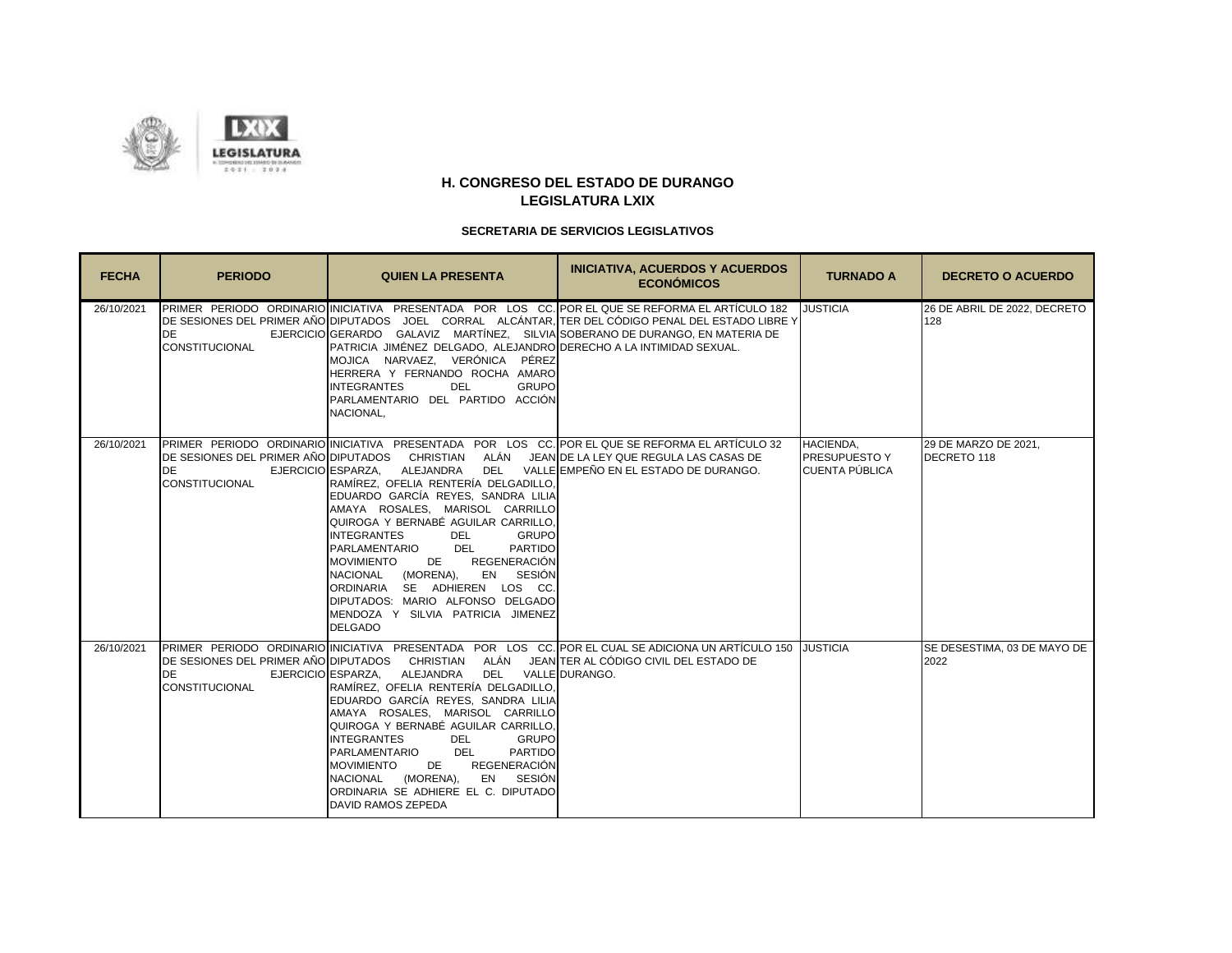

| <b>FECHA</b> | <b>PERIODO</b>                     | <b>QUIEN LA PRESENTA</b>                                                                                                                                                                                                                                                                                                                                                                                                                 | <b>INICIATIVA, ACUERDOS Y ACUERDOS</b><br><b>ECONÓMICOS</b>                                                                                                                                                                                                                                                                                                          | <b>TURNADO A</b>                                | <b>DECRETO O ACUERDO</b>                      |
|--------------|------------------------------------|------------------------------------------------------------------------------------------------------------------------------------------------------------------------------------------------------------------------------------------------------------------------------------------------------------------------------------------------------------------------------------------------------------------------------------------|----------------------------------------------------------------------------------------------------------------------------------------------------------------------------------------------------------------------------------------------------------------------------------------------------------------------------------------------------------------------|-------------------------------------------------|-----------------------------------------------|
| 28/10/2021   | <b>DE</b><br><b>CONSTITUCIONAL</b> | EJERCICIO H. AYUNTAMIENTO DE OCAMPO, DGO.,                                                                                                                                                                                                                                                                                                                                                                                               | PRIMER PERIODO ORDINARIO OFICIO No. MOD/2019-2022/150.- ENVIADO EN EL CUAL ANEXA INICIATIVA DE LA LEY DE<br>DE SESIONES DEL PRIMER AÑO POR EL C. PRESIDENTE Y SECRETARIO DEL INGRESOS. PROYECTO DE PRESUPUESTO DE  PRESUPUESTO Y<br>EGRESOS Y TABULADOR DE SUELDOS PARA<br>EL EJERCICIO FISCAL 2022, DE DICHO<br>MUNICIPIO.                                          | HACIENDA,<br><b>CUENTA PÚBLICA</b>              | 07 DE DICIEMBRE DE 2021,<br><b>DECRETO 42</b> |
| 28/10/2021   | DE<br>CONSTITUCIONAL               | GUADALUPE, DGO.,                                                                                                                                                                                                                                                                                                                                                                                                                         | PRIMER PERIODO ORDINARIO OFICIO No. MSJG/2019-2022/082.- ENVIADO EN EL CUAL ANEXA INICIATIVA DE LA LEY DE<br>DE SESIONES DEL PRIMER AÑO POR EL C. PRESIDENTE Y SECRETARIO DEL INGRESOS, PROYECTO DE PRESUPUESTO DE PRESUPUESTO Y<br>EJERCICIO H. AYUNTAMIENTO DE SAN JUAN DE EGRESOS Y TABULADOR DE SUELDOS PARA<br>EL EJERCICIO FISCAL 2022, DE DICHO<br>MUNICIPIO. | HACIENDA,<br><b>CUENTA PÚBLICA</b>              | 07 DE DICIEMBRE DE 2021,<br>DECRETO 40        |
| 28/10/2021   | <b>DE</b><br><b>CONSTITUCIONAL</b> | EJERCICIO AYUNTAMIENTO DE GENERAL<br>BOLIVAR, DGO.,                                                                                                                                                                                                                                                                                                                                                                                      | PRIMER PERIODO ORDINARIO OFICIO No. GSB/19-22/098.- ENVIADO POR EN EL CUAL ANEXA INICIATIVA DE LA LEY DE<br>DE SESIONES DEL PRIMER AÑO EL C. PRESIDENTE Y SECRETARIO DEL H. INGRESOS, PROYECTO DE PRESUPUESTO DE  PRESUPUESTO Y<br>SIMÓN EGRESOS Y TABULADOR DE SUELDOS PARA<br>EL EJERCICIO FISCAL 2022, DE DICHO<br>MUNICIPIO.                                     | <b>HACIENDA.</b><br><b>CUENTA PÚBLICA</b>       | 30 DE NOVIEMBRE DE 2021.<br><b>DECRETO 19</b> |
| 28/10/2021   | DE<br><b>CONSTITUCIONAL</b>        | PRIMER PERIODO ORDINARIO INICIATIVA PRESENTADA POR LOS CC.<br>DE SESIONES DEL PRIMER AÑO DIPUTADOS CHRISTIAN ALÁN JEAN<br>EJERCICIO ESPARZA. ALEJANDRA DEL VALLE<br>RAMÍREZ. OFELIA RENTERÍA DELGADILLO.<br>EDUARDO GARCÍA REYES, SANDRA LILIA<br>AMAYA ROSALES, MARISOL CARRILLO<br>QUIROGA Y BERNABÉ AGUILAR CARRILLO.<br><b>INTEGRANTES DEL GRUPO</b><br>PARLAMENTARIO DEL PARTIDO<br>MOVIMIENTO DE REGENERACIÓN<br>NACIONAL (MORENA) | QUE CONTIENE REFORMA AL ARTÍCULO 51 DE PUNTOS<br>LA CONSTITUCIÓN POLÍTICA DEL ESTADO<br>LIBRE Y SOBERANO DE DURANGO. SE<br>REFORMA EL ARTÍCULO 3 DE LA LEY<br>ORGÁNICA DEL MUNICIPIO LIBRE DEL ESTADO<br>DE DURANGO, SE REFORMA EL ARTÍCULO 4 Y<br>SE ADICIONA EL ARTÍCULO 49 DE LA LEY DE<br>INTEGRACIÓN TERRITORIAL DEL ESTADO DE<br><b>DURANGO</b>                | <b>CONSTITUCIONALES Y</b><br><b>GOBERNACIÓN</b> | PENDIENTE                                     |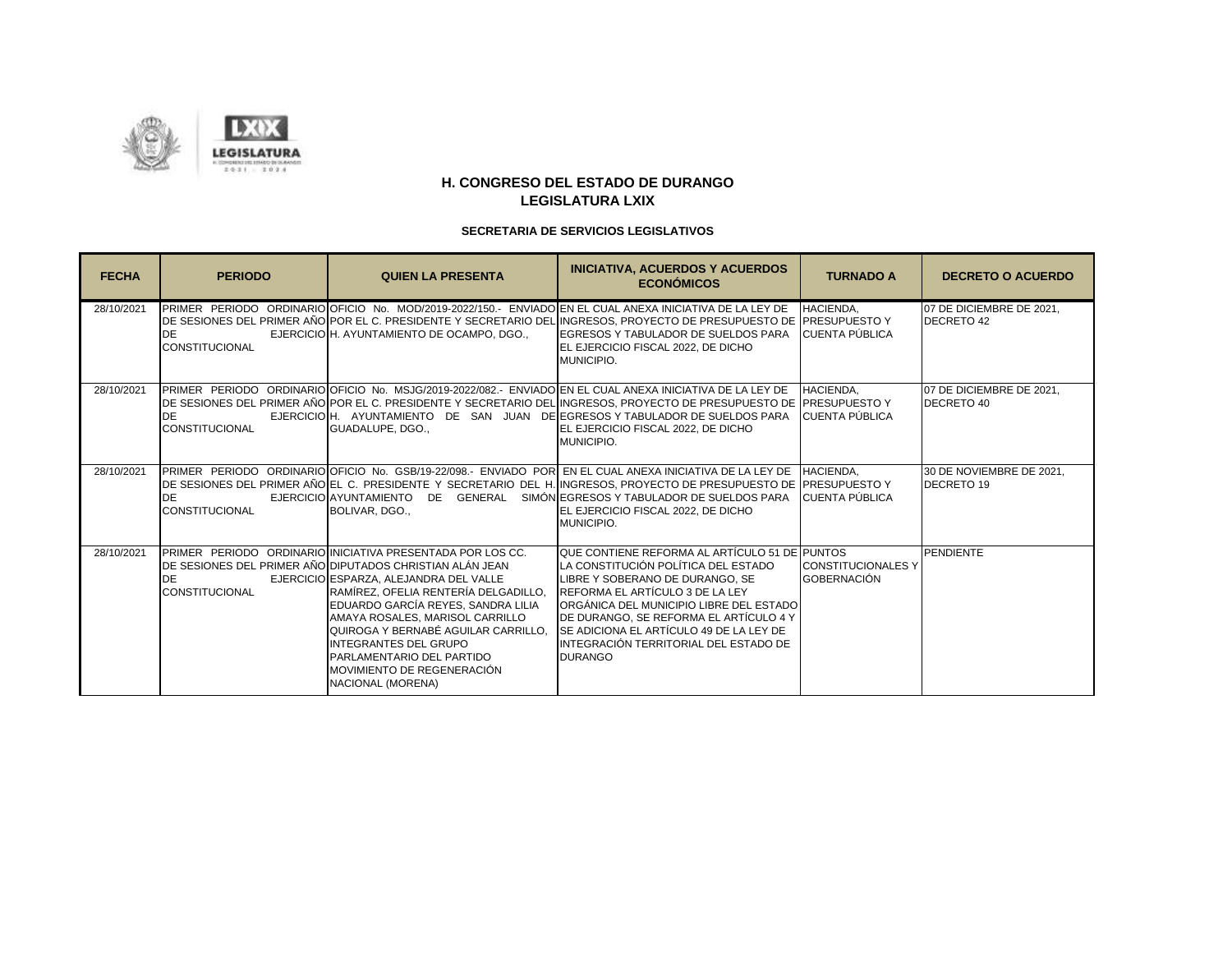



| <b>FECHA</b> | <b>PERIODO</b>                                                     | <b>QUIEN LA PRESENTA</b>                                                                                                                                                                                                                                                                                                                                                                                                                                                                                                                                                                                                                                                                                                                                      | <b>INICIATIVA, ACUERDOS Y ACUERDOS</b><br><b>ECONÓMICOS</b>                                                                                           | <b>TURNADO A</b>                                                  | <b>DECRETO O ACUERDO</b>                                                                                                                                                                                                                                                                                                                                                                                                                                                                                                                                                                                                                                                                                                                                                                                                                                                                                          |
|--------------|--------------------------------------------------------------------|---------------------------------------------------------------------------------------------------------------------------------------------------------------------------------------------------------------------------------------------------------------------------------------------------------------------------------------------------------------------------------------------------------------------------------------------------------------------------------------------------------------------------------------------------------------------------------------------------------------------------------------------------------------------------------------------------------------------------------------------------------------|-------------------------------------------------------------------------------------------------------------------------------------------------------|-------------------------------------------------------------------|-------------------------------------------------------------------------------------------------------------------------------------------------------------------------------------------------------------------------------------------------------------------------------------------------------------------------------------------------------------------------------------------------------------------------------------------------------------------------------------------------------------------------------------------------------------------------------------------------------------------------------------------------------------------------------------------------------------------------------------------------------------------------------------------------------------------------------------------------------------------------------------------------------------------|
| 04/11/2021   | <b>DE</b><br><b>CONSTITUCIONAL</b>                                 | PRIMER PERIODO ORDINARIO OFICIOS S/N. ENVIADOS POR LOS CC. EN LOS CUALES ANEXAN SU LEY DE<br>DE SESIONES DEL PRIMER AÑO PRESIDENTES MUNICIPALES DE LOS HH. INGRESOS PARA EL EJERCICIO FISCAL 2022<br>EJERCICIO AYUNTAMIENTOS DE LOS MUNICIPIOS DE:<br>PUEBLO NUEVO, VICENTE GUERRERO.<br>PANUCO DE CORONADO, DURANGO,<br>CANELAS.<br>LERDO,<br>CONETO<br>DE<br>COMONFORT. RODEO. SANTA CLARA.<br>MAPIMÍ, NUEVO IDEAL, NOMBRE DE DIOS,<br>PEÑON BLANCO, GÓMEZ<br>POANAS.<br>PALACIO, SAN JUAN DEL RÍO, CUENCAMÉ,<br>CANATLÁN, SÚCHIL, HIDALGO, INDÉ,<br>NAZAS, TEPEHUANES, SAN BERNARDO, EL<br>ORO, TOPIA, TAMAZULA, SAN DIMAS,<br>OTAEZ, SANTIAGO PAPASQUIARO, SAN<br>DEL CORDERO.<br><b>GUADALUPE</b><br>LUIS.<br>VICTORIA. GUANACEVÍ Y TLAHUALILO.<br>DGO., |                                                                                                                                                       | <b>HACIENDA.</b><br><b>PRESUPUESTO Y</b><br><b>CUENTA PÚBLICA</b> | 30 DE NOVIEMBRE DE 2021:<br>PEÑON BLANCO. DECRETO 15,<br>POANAS.DECRETO 16,<br>HIDALGO.DECRETO 17,<br>TOPIA.DECRETO 18.<br>OTAEZ.DECRETO 20, SAN LUIS<br>DEL CORDERO.DECRETO 21.<br>NOMBRE DE DIOS-DECRETO 22<br>Y CONETO DE<br>COMONFORT.DECRETO 23.07<br><b>IDE DICIEMBRE DE 2021: SAN</b><br>JUAN DEL RIO-30, SAN<br>BERNARDO-31, CANELAS-32,<br>GUANACEVI-33, INDÉ-34, SAN<br>PEDRO DEL GALLO-35. SÚCHIL-<br>36, PÁNUCO DE CORONADO-37,<br>RODEO - 38, NAZAS-39, SAN<br>JUAN DE GPE-40, SAN DIMAS-41,<br>OCAMPO-42, EL ORO-43,<br>TAMAZULA-44, TEPEHUANES-45,<br>MEZQUITAL-46, CANATLÁN-47,<br><b>GUADALUPE VICTORIA-48.</b><br>SANTIAGO PAPASQUIARO-49.<br>IVICENTE GUERRERO-50.<br>TLAHUALILO-51. NUEVO IDEAL-<br>52, PUEBLO NUEVO -53,<br>CUENCAMÉ-54, 14 DE<br>DICIEMBRE DE 2021, MAPIMI-75,<br>SANTA CLARA-76; 15 DE<br>DICEIMBRE DE 2021, DURANGO-<br>DECRETO 83, LERDO-DECRETO<br>84, GÓMEZ PALACIO-85 |
| 04/11/2021   | PRIMER PERIODO ORDINARIO OFICIO NO.<br>DE<br><b>CONSTITUCIONAL</b> | DE SESIONES DEL PRIMER AÑO POR EL C. ING. EMILIANO HERNÁNDEZ LA LEY QUE CREA EL INSTITUTO DE<br>EJERCICIO CAMARGO,                                                                                                                                                                                                                                                                                                                                                                                                                                                                                                                                                                                                                                            | INEVAP/352/2021.- ENVIADO EN EL CUAL ANEXA INICIATIVA DE REFORMA A IGOBERNACIÓN<br><b>IEVALUACIÓN DE POLÍTICAS PÚBLICAS DEL</b><br>ESTADO DE DURANGO. |                                                                   | 18 DE MAYO DE 2022. DECRETO<br>138                                                                                                                                                                                                                                                                                                                                                                                                                                                                                                                                                                                                                                                                                                                                                                                                                                                                                |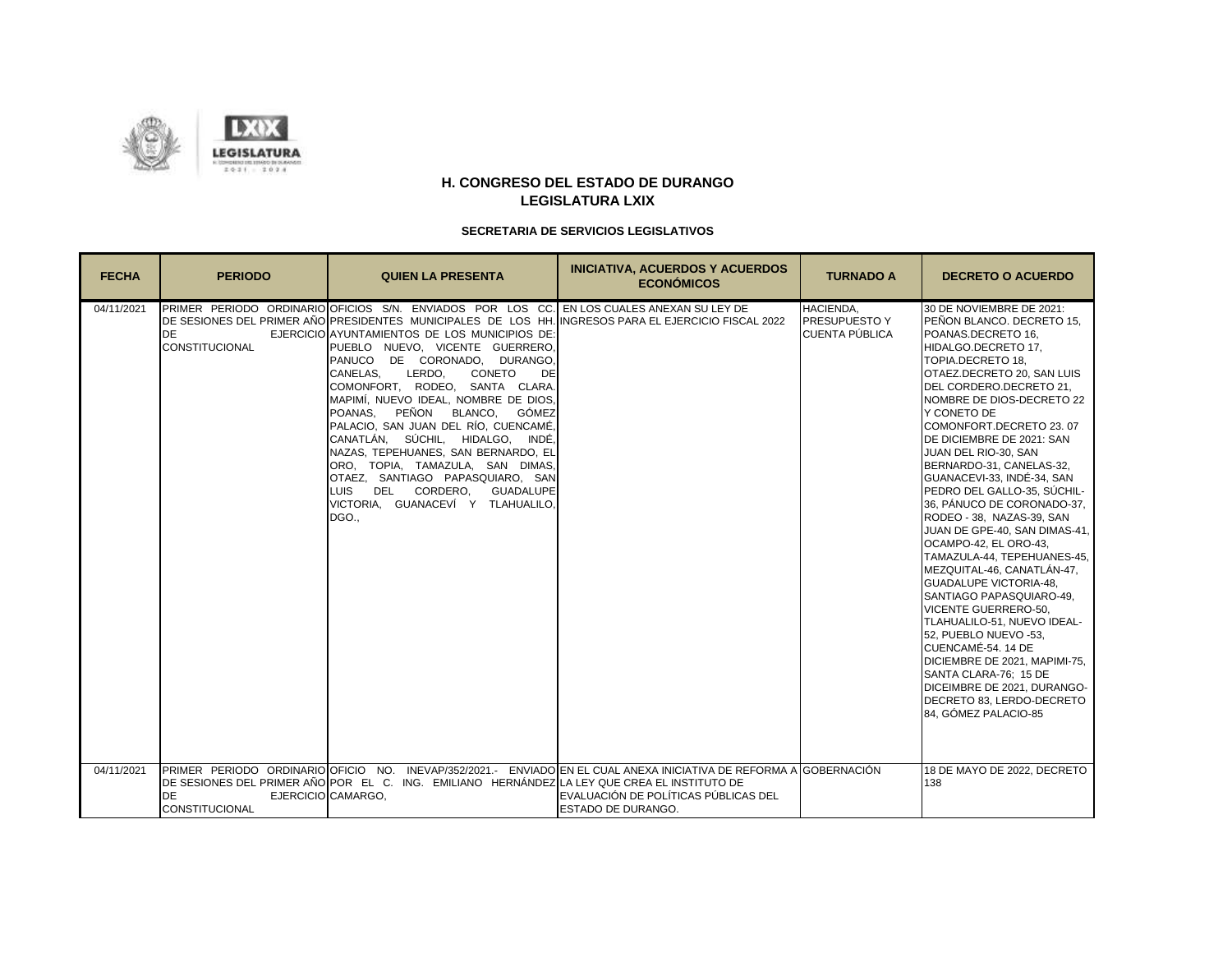

| <b>FECHA</b> | <b>PERIODO</b>                     | <b>QUIEN LA PRESENTA</b>                                                                                                                                                                                                                                                                                                                                                                                                                                                                                                                                                    | <b>INICIATIVA, ACUERDOS Y ACUERDOS</b><br><b>ECONÓMICOS</b>                                                                                                                                                                                                                                                                  | <b>TURNADO A</b>        | <b>DECRETO O ACUERDO</b>               |
|--------------|------------------------------------|-----------------------------------------------------------------------------------------------------------------------------------------------------------------------------------------------------------------------------------------------------------------------------------------------------------------------------------------------------------------------------------------------------------------------------------------------------------------------------------------------------------------------------------------------------------------------------|------------------------------------------------------------------------------------------------------------------------------------------------------------------------------------------------------------------------------------------------------------------------------------------------------------------------------|-------------------------|----------------------------------------|
| 04/11/2021   | <b>DE</b><br><b>CONSTITUCIONAL</b> | DE SESIONES DEL PRIMER AÑOÍCC. SANDRA LUZ REYES RODRÍGUEZ. JOSÉİLA CONSTITUCIÓN POLÍTICA DEL ESTADO<br>EJERCICIO RICARDO LÓPEZ PESCADOR, RICARDO LIBRE Y SOBERANO DE DURANGO, EN<br>FIDEL PACHECO RODRÍGUEZ, SUGHEY MATERIA DE MUNICIPIO INDÍGENA DEL SUR<br>ADRIANA TORRES RODRÍGUEZ, SUSY DE DURANGO.<br>CAROLINA TORRECILLAS SALAZAR, ALICIA<br><b>GAMBOA</b><br>MARTÍNEZ,<br><b>GUADALUPE</b><br>GABRIELA HERNÁNDEZ LÓPEZ Y LUIS<br>ENRIQUE BENÍTEZ OJEDA INTEGRANTES<br>DEL GRUPO PARLAMENTARIO DEL PARTIDO<br>REVOLUCIONARIO INSTITUCIONAL DE LA<br>LXIX LEGISLATURA, | PRIMER PERIODO ORDINARIO INICIATIVA PRESENTADA POR LAS Y LOS QUE CONTIENE REFORMA AL ARTÍCULO 51 DE PUNTOS                                                                                                                                                                                                                   | <b>CONSTITUCIONALES</b> | <b>PENDIENTE</b>                       |
| 04/11/2021   | <b>DE</b><br><b>CONSTITUCIONAL</b> | PRIMER PERIODO ORDINARIO INICIATIVA PRESENTADA POR LAS Y LOS QUE CONTIENE REFORMAS A LOS<br>DE SESIONES DEL PRIMER AÑO CC. JOEL CORRAL ALCÁNTAR, GERARDO ARTÍCULOS 141, 174, 176, 178 Y 286 DEL<br>EJERCICIO GALAVIZ MARTÍNEZ, SILVIA PATRICIA CÓDIGO PENAL DEL ESTADO LIBRE Y<br>JIMÉNEZ DELGADO, ALEJANDRO MOJICA SOBERANO DE DURANGO, EN MATERIA DE<br>NARVAEZ, VERÓNICA PÉREZ HERRERA Y DERECHOS DE LA MUJER GESTANTE.<br>FERNANDO ROCHA AMARO INTEGRANTES<br>DEL GRUPO PARLAMENTARIO DEL PARTIDO<br>ACCIÓN NACIONAL DE LA LXIX<br>LEGISLATURA.                         |                                                                                                                                                                                                                                                                                                                              | <b>JUSTICIA</b>         | <b>PENDIENTE</b>                       |
| 04/11/2021   | <b>DE</b><br><b>CONSTITUCIONAL</b> | ALÁN JEAN ESPARZA. ALEJANDRO MOJICA EN MATERIA DEL FONDO DE LAUDOS<br>NARVAEZ. ALICIA GUADALUPE GAMBOA LABORALES.<br>MARTÍNEZ. DAVID RAMOS ZEPEDA Y<br>VALLE<br>RAMÍREZ.<br>ALEJANDRA<br>DEL<br>INTEGRANTES DE LA COMISIÓN DE<br>HACIENDA, PRESUPUESTO Y CUENTA<br>PÚBLICA DE LA SEXAGÉSIMA NOVENA<br>LEGISLATURA,                                                                                                                                                                                                                                                          | PRIMER PERIODO ORDINARIO INICIATIVA PRESENTADA POR LAS Y LOS QUE CONTIENE REFORMA AL ARTÍCULO 45 DE HACIENDA.<br>DE SESIONES DEL PRIMER AÑO CC. SILVIA PATRICIA JIMÉNEZ DELGADO. LA LEY DE PRESUPUESTO, CONTABILIDAD Y PRESUPUESTO Y<br>EJERCICIO LUIS ENRIQUE BENÍTEZ OJEDA, CHRISTIAN GASTO PÚBLICO DEL ESTADO DE DURANGO, | CUENTA PÚBLICA          | 18 DE NOVIEMBRE DE 2021.<br>DECRETO 10 |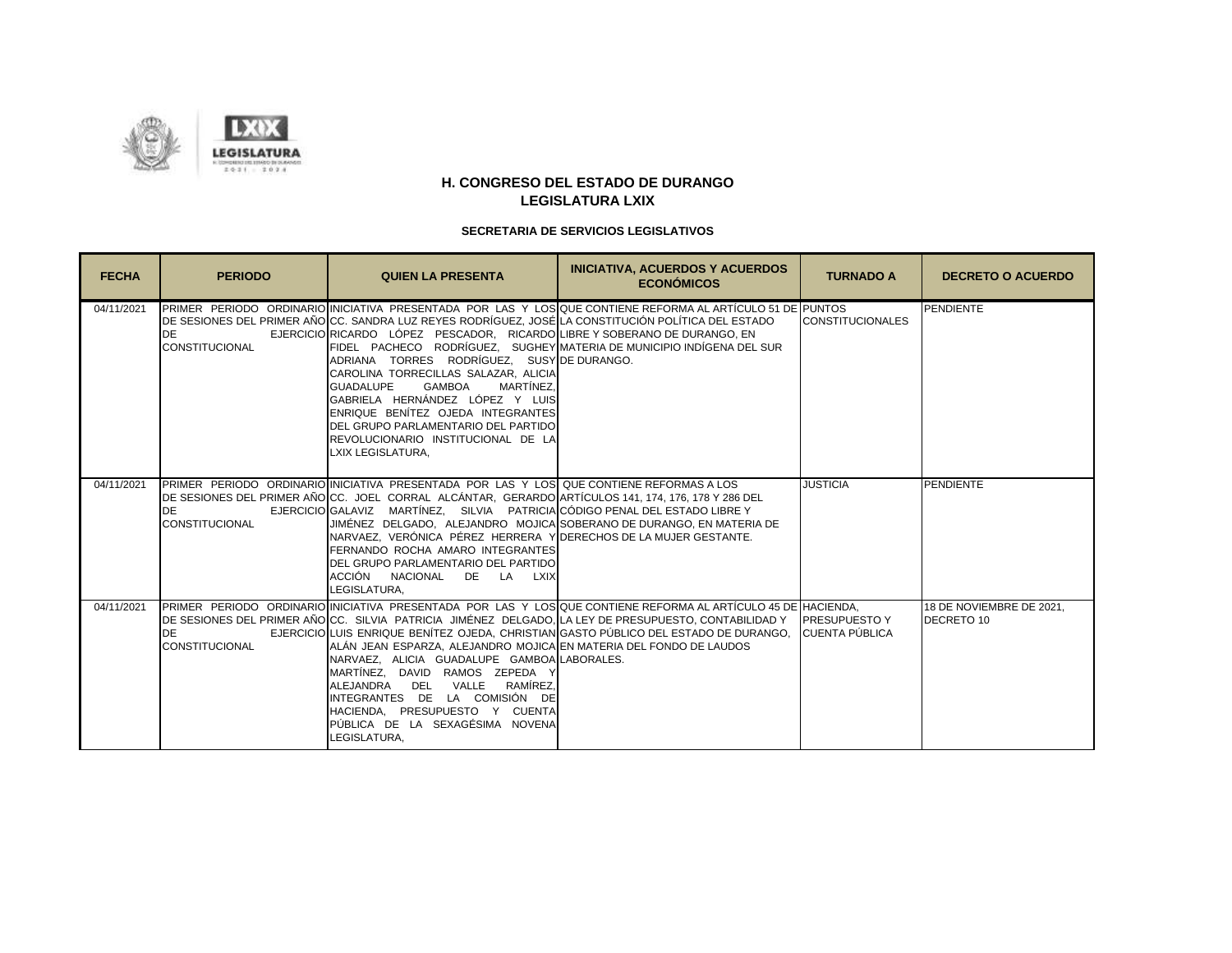

| <b>FECHA</b> | <b>PERIODO</b>                                                           | <b>QUIEN LA PRESENTA</b>                                                                                                                                                                                                                                                                                                                                                                                                                                                      | <b>INICIATIVA, ACUERDOS Y ACUERDOS</b><br><b>ECONÓMICOS</b>                                                                                                                                                                                                                                              | <b>TURNADO A</b>                | <b>DECRETO O ACUERDO</b>                                                       |
|--------------|--------------------------------------------------------------------------|-------------------------------------------------------------------------------------------------------------------------------------------------------------------------------------------------------------------------------------------------------------------------------------------------------------------------------------------------------------------------------------------------------------------------------------------------------------------------------|----------------------------------------------------------------------------------------------------------------------------------------------------------------------------------------------------------------------------------------------------------------------------------------------------------|---------------------------------|--------------------------------------------------------------------------------|
| 04/11/2021   | DE<br><b>CONSTITUCIONAL</b>                                              | JIMÉNEZ DELGADO, ALEJANDRO MOJICA LAS PERSONAS CON DISCAPACIDAD.<br>NARVAEZ, VERÓNICA PÉREZ HERRERA Y<br>FERNANDO ROCHA AMARO INTEGRANTES<br>DEL GRUPO PARLAMENTARIO DEL PARTIDO<br>ACCIÓN NACIONAL<br>DE LA LXIX<br>LEGISLATURA,                                                                                                                                                                                                                                             | PRIMER PERIODO ORDINARIO INICIATIVA PRESENTADA POR LAS Y LOS QUE CONTIENE REFORMAS A LOS ARTÍCULOS TURISMO Y<br>DE SESIONES DEL PRIMER AÑO CC. JOEL CORRAL ALCÁNTAR, GERARDO 6 Y 14 DE LA LEY DE TURISMO DEL ESTADO<br>EJERCICIO GALAVIZ MARTÍNEZ, SILVIA PATRICIA DE DURANGO, EN MATERIA DE DERECHOS DE | <b>CINEMATOGRAFÍA</b>           | DECRETO 100, 03 DE MARZO DE<br>2022                                            |
| 04/11/2021   | <b>DE</b><br><b>CONSTITUCIONAL</b>                                       | PRIMER PERIODO ORDINARIO INICIATIVA PRESENTADA POR LAS Y LOS POR EL CUAL SE ADICIONA LA SECCIÓN<br>DE SESIONES DEL PRIMER AÑOICC. CHRISTIAN ALÁN JEAN ESPARZA. SEGUNDA BIS DENOMINADA "DE LOS<br>REYES, SANDRA LILIA AMAYA ROSALES, DEL CONGRESO DEL ESTADO.<br>MARISOL CARRILLO QUIROGA Y BERNABÉ<br>AGUILAR CARRILLO, INTEGRANTES DEL<br>GRUPO PARLAMENTARIO DEL PARTIDO<br><b>MOVIMIENTO</b><br><b>REGENERACIÓN</b><br>DE<br>NACIONAL (MORENA), DE LA LXIX<br>LEGISLATURA, | EJERCICIO ALEJANDRA DEL VALLE RAMÍREZ, OFELIA ASUNTOS QUE PASAN DE UNA LEGISLATURA PRÁCTICAS<br>RENTERÍA DELGADILLO, EDUARDO GARCÍA A OTRA"AL CAPÍTULO III DE LA LEY ORGÁNICA PARLAMENTARIAS                                                                                                             | RÉGIMEN.<br><b>REGLAMENTO Y</b> | PENDIENTE                                                                      |
| 04/11/2021   | DE SESIONES DEL PRIMER AÑO ALFONSO<br><b>DE</b><br><b>CONSTITUCIONAL</b> | PRIMER PERIODO ORDINARIO INICIATIVA PRESENTADA POR EL C. MARIO POR MEDIO DEL CUAL SE PROPONE EL<br><b>DELGADO</b><br>TRABAJO DE LA LXIX LEGISLATURA,                                                                                                                                                                                                                                                                                                                          | MENDOZA. CAMBIO DE RECINTO OFICIAL DEL H.<br>EJERCICIO REPRESENTANTE DEL PARTIDO DEL CONGRESO DEL ESTADO DE DURANGO A LA<br>CABECERA MUNICIPAL DE LERDO, DURANGO.                                                                                                                                        | <b>GOBERNACIÓN</b>              | <b>ISE DESESTIMA EN SESION</b><br>ORDINARIA DEL DIA 02 DE<br>DICIEMBRE DE 2021 |
| 09/11/2021   | <b>DE</b><br><b>CONSTITUCIONAL</b>                                       | <b>PRIMER PERIODO ORDINARIO INICIATIVA ENVIADA POR EL C. DR. JOSÉ</b><br>DE SESIONES DEL PRIMER AÑO ROSAS AISPURO TORRES. GOBERNADOR<br>EJERCICIO DEL ESTADO,                                                                                                                                                                                                                                                                                                                 | QUE CONTIENE REFORMAS, ADICIONES Y<br>DEROGACIONES A LA LEY DE GESTIÓN<br>AMBIENTAL SUSTENTABLE PARA EL ESTADO<br>DE DURANGO.                                                                                                                                                                            | <b>ECOLOGIA</b>                 | 14 DE DICIEMBRE DE 2021.<br><b>DECRETO 64</b>                                  |
| 09/11/2021   | <b>DE</b><br><b>CONSTITUCIONAL</b>                                       | PRIMER PERIODO ORDINARIO INICIATIVA ENVIADA POR EL C. DR. JOSÉ<br>DE SESIONES DEL PRIMER AÑO ROSAS AISPURO TORRES, GOBERNADOR<br>EJERCICIO DEL ESTADO,                                                                                                                                                                                                                                                                                                                        | QUE CONTIENE REFORMAS, ADICIONES Y<br>DEROGACIONES A LA LEY DE PROTECCIÓN Y<br>BIENESTAR ANIMAL PARA LA<br>SUSTENTABILIDAD DEL ESTADO DE<br>DURANGO.                                                                                                                                                     | <b>ECOLOGIA</b>                 | 14 DE DICIEMBRE DE 2021,<br><b>DECRETO 66</b>                                  |
| 09/11/2021   | <b>DE</b><br><b>CONSTITUCIONAL</b>                                       | <b>PRIMER PERIODO ORDINARIO INICIATIVA ENVIADA POR EL C. DR. JOSÉ</b><br>DE SESIONES DEL PRIMER AÑO ROSAS AISPURO TORRES, GOBERNADOR<br>EJERCICIO DEL ESTADO,                                                                                                                                                                                                                                                                                                                 | <b>QUE CONTIENE REFORMAS, ADICIONES Y</b><br>DEROGACIONES A LA LEY DE CAMBIO<br><b>ICLIMÁTICO DEL ESTADO DE DURANGO</b>                                                                                                                                                                                  | <b>ECOLOGIA</b>                 | 14 DE DICIEMBRE DE 2021,<br><b>DECRETO 63</b>                                  |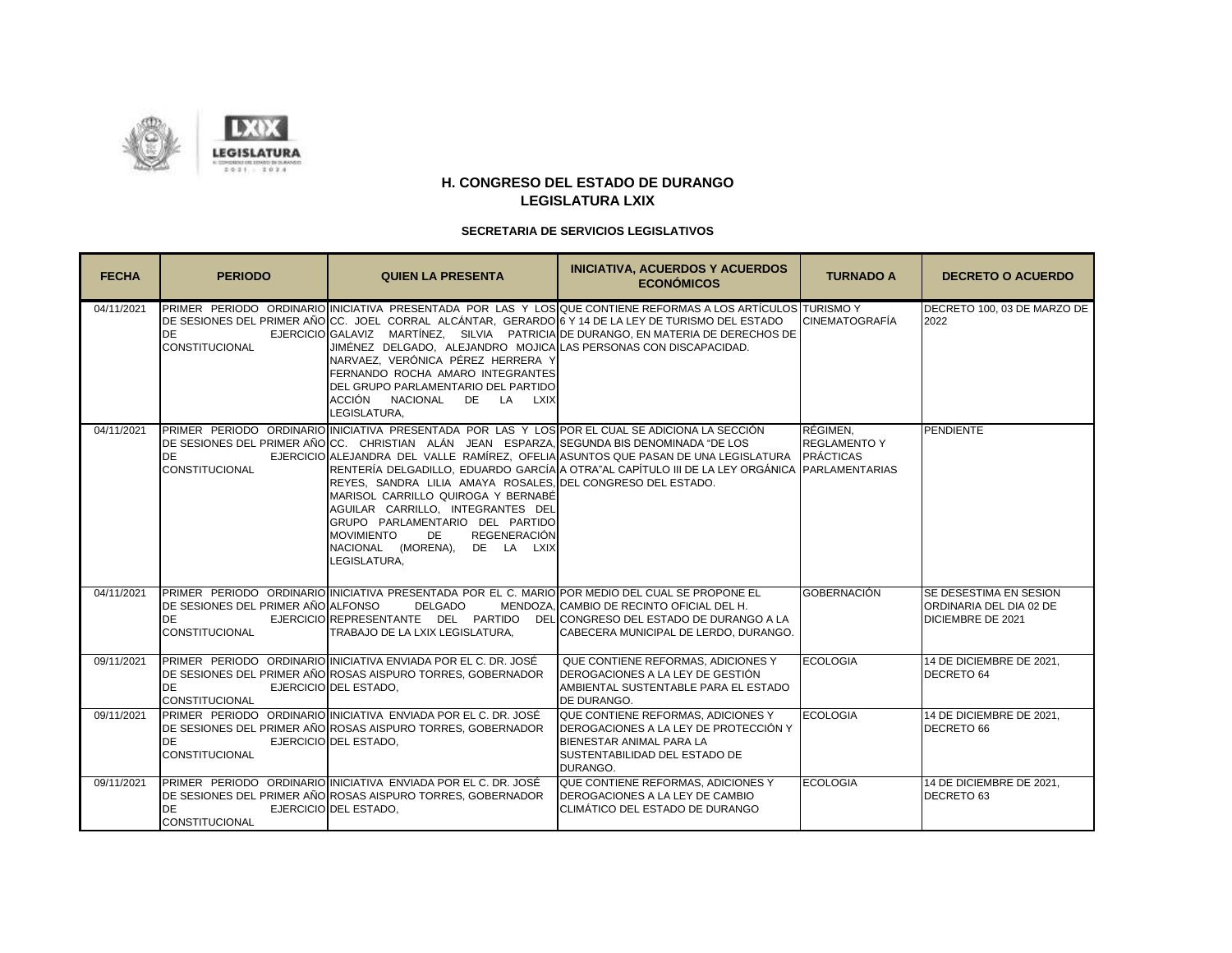



| <b>FECHA</b> | <b>PERIODO</b>                                                                             | <b>QUIEN LA PRESENTA</b>                                                                                                                                                                                                                                                                                                                                                                                                                                              | <b>INICIATIVA, ACUERDOS Y ACUERDOS</b><br><b>ECONÓMICOS</b>                                                                                                                                                                                                                                                                                                                                                                                                                                                                                             | <b>TURNADO A</b>                     | <b>DECRETO O ACUERDO</b>                      |
|--------------|--------------------------------------------------------------------------------------------|-----------------------------------------------------------------------------------------------------------------------------------------------------------------------------------------------------------------------------------------------------------------------------------------------------------------------------------------------------------------------------------------------------------------------------------------------------------------------|---------------------------------------------------------------------------------------------------------------------------------------------------------------------------------------------------------------------------------------------------------------------------------------------------------------------------------------------------------------------------------------------------------------------------------------------------------------------------------------------------------------------------------------------------------|--------------------------------------|-----------------------------------------------|
| 09/11/2021   | <b>DE</b><br><b>CONSTITUCIONAL</b>                                                         | PRIMER PERIODO ORDINARIO INICIATIVA ENVIADA POR EL C. DR. JOSÉ<br>DE SESIONES DEL PRIMER AÑO ROSAS AISPURO TORRES, GOBERNADOR<br>EJERCICIO DEL ESTADO,                                                                                                                                                                                                                                                                                                                | QUE CONTIENE REFORMAS, ADICIONES Y<br><b>DEROGACIONES A LA LEY PARA LA</b><br>PREVENCIÓN Y GESTIÓN INTEGRAL DE<br>RESIDUOS DEL ESTADO DE DURANGO.                                                                                                                                                                                                                                                                                                                                                                                                       | <b>ECOLOGIA</b>                      | 14 DE DICIEMBRE DE 2021.<br><b>DECRETO 65</b> |
| 11/11/2021   | DE SESIONES DEL PRIMER AÑOICC. SUGHEY ADRIANA TORRES<br><b>DE</b><br><b>CONSTITUCIONAL</b> | PRIMER PERIODO ORDINARIO INICIATIVA PRESENTADA POR LAS Y LOS<br>EJERCICIO RODRÍGUEZ, JOSÉ RICARDO LÓPEZ<br>PESCADOR, RICARDO FIDEL PACHECO<br>RODRÍGUEZ. GABRIELA HERNÁNDEZ<br>LÓPEZ. SUSY CAROLINA TORRECILLAS<br>SALAZAR, SANDRA LUZ REYES RODRÍGUEZ, DURANGUENSES DESTACADOS<br>ALICIA GUADALUPE GAMBOA MARTÍNEZ Y<br>LUIS ENRIQUE BENÍTEZ OJEDA,<br><b>INTEGRANTES DEL GRUPO</b><br>PARLAMENTARIO DEL PARTIDO<br><b>REVOLUCIONARIO INSTITUCIONAL.</b>             | POR EL QUE SE ADICIONA LA FRACCIÓN II.<br>RECORRIÉNDOSE LAS SUBSECUENTES Y<br>PÁRRAFO CUARTO AL ARTÍCULO 67 DE LA<br>LEY DE CULTURA FÍSICA Y DEPORTE DEL<br>ESTADO DE DURANGO, EN MATERIA DE<br><b>RECONOCIMIENTO A DEPORTISTAS</b>                                                                                                                                                                                                                                                                                                                     | <b>JUVENTUDY</b><br><b>DEPORTE</b>   | PENDIENTE                                     |
| 11/11/2021   | DE SESIONES DEL PRIMER AÑO CC.<br>DE<br><b>CONSTITUCIONAL</b>                              | PRIMER PERIODO ORDINARIO INICIATIVA PRESENTADA POR LAS Y LOS POR EL QUE SE ADICIONA UN SEGUNDO<br>ALICIA GUADALUPE<br>JOSÉ RICARDO<br>EJERCICIO MARTÍNEZ,<br>RODRÍGUEZ. SUGHEY ADRIANA TORRESIDESARROLLO DE LA INDUSTRIA<br>RODRÍGUEZ,<br><b>GABRIELA</b><br>LÓPEZ, SUSY CAROLINA TORRECILLAS ESTADO DE DURANGO; Y ADICIONA UNA<br>BENÍTEZ<br>LUIS ENRIQUE<br><b>INTEGRANTES</b><br><b>DEL</b><br><b>DEL</b><br>PARLAMENTARIO<br><b>REVOLUCIONARIO INSTITUCIONAL.</b> | GAMBOA PÁRRAFO AL ARTÍCULO 21, SE REFORMA EL<br>LÓPEZ ARTÍCULO 22 Y SE ADICIONA UN ARTÍCULO 24 CULTURA<br>PESCADOR, RICARDO FIDEL PACHECO A LA LEY PARA LA PROMOCIÓN, FOMENTO Y<br>HERNÁNDEZ CINEMATOGRÁFICA Y AUDIOVISUAL DEL<br>SALAZAR, SANDRA LUZ REYES RODRÍGUEZ, FRACCIÓN XIII AL ARTÍCULO 3, UN PÁRRAFO<br>OJEDA, SEGUNDO AL ARTÍCULO 5 Y UNA FRACCIÓN<br>GRUPO VIII AL ARTÍCULO 11, DE LA LEY DEL LIBRO Y<br>PARTIDO BIBLIOTECAS PÚBLICAS DEL ESTADO DE<br>DURANGO, AMBAS EN MATERIA DE<br>DIGITALIZACIÓN DE ACERVO BIBLIOGRÁFICO<br>Y FÍLMICO. | <b>TURISMO Y</b><br>CINEMATOGRAFÍA Y | PENDIENTE                                     |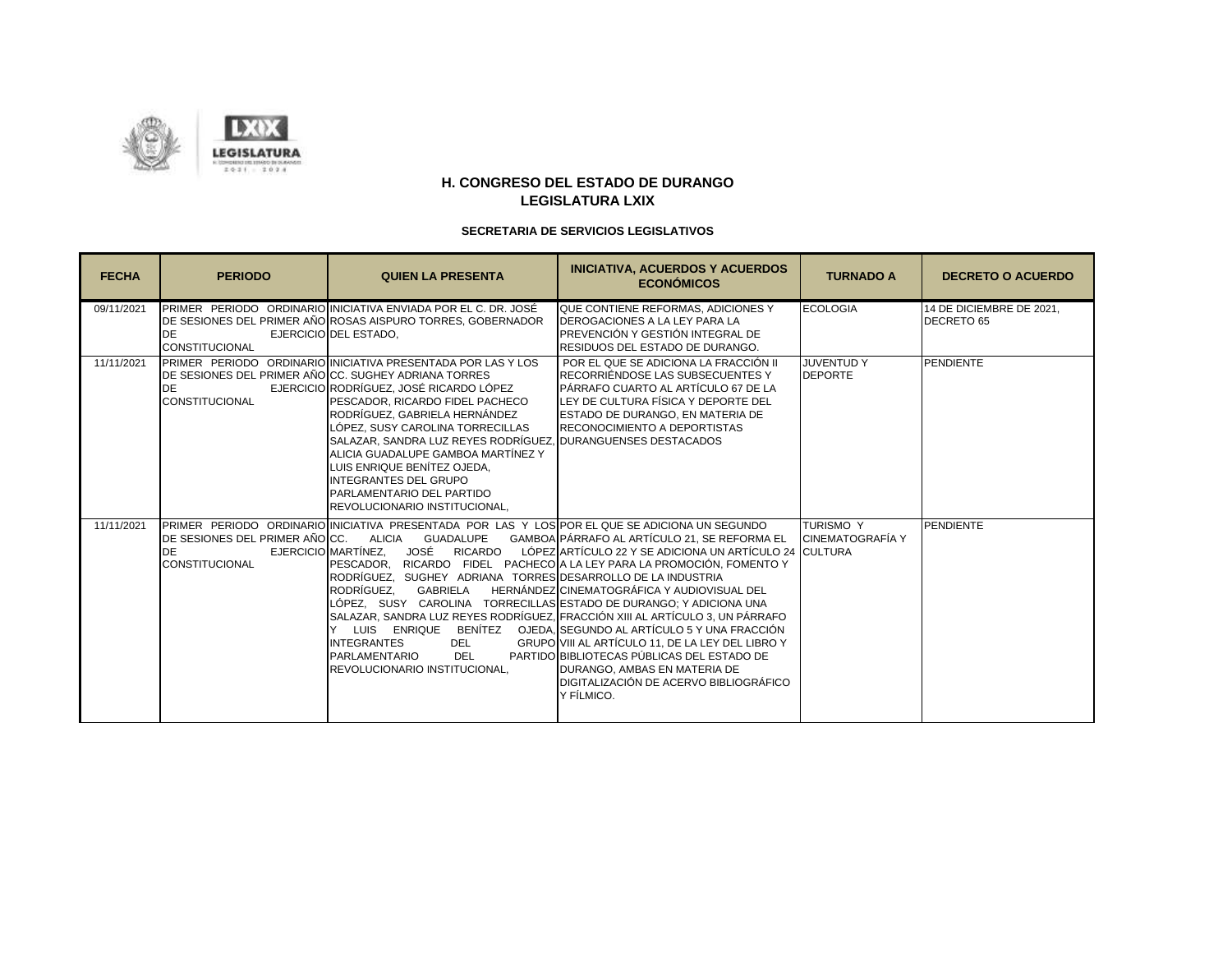

| <b>FECHA</b> | <b>PERIODO</b>                     | <b>QUIEN LA PRESENTA</b>                                                                                                                                                                                                                                                                                                                                                                                                                                                         | <b>INICIATIVA, ACUERDOS Y ACUERDOS</b><br><b>ECONÓMICOS</b>                                                                                                                                                      | <b>TURNADO A</b>                                                      | <b>DECRETO O ACUERDO</b>           |
|--------------|------------------------------------|----------------------------------------------------------------------------------------------------------------------------------------------------------------------------------------------------------------------------------------------------------------------------------------------------------------------------------------------------------------------------------------------------------------------------------------------------------------------------------|------------------------------------------------------------------------------------------------------------------------------------------------------------------------------------------------------------------|-----------------------------------------------------------------------|------------------------------------|
| 11/11/2021   | <b>DE</b><br><b>CONSTITUCIONAL</b> | <b>PRIMER PERIODO ORDINARIO INICIATIVA PRESENTADA POR LAS Y LOS</b><br>DE SESIONES DEL PRIMER AÑO CC. GABRIELA HERNÁNDEZ LÓPEZ, ALICIA<br>EJERCICIO GUADALUPE GAMBOA MARTÍNEZ, JOSÉ<br>RICARDO LÓPEZ PESCADOR, RICARDO<br>FIDEL PACHECO RODRÍGUEZ. SUGHEY<br>ADRIANA TORRES RODRÍGUEZ, SUSY<br>CAROLINA TORRECILLAS SALAZAR,<br>SANDRA LUZ REYES RODRÍGUEZ. Y LUIS<br>ENRIQUE BENÍTEZ OJEDA, INTEGRANTES<br>DEL GRUPO PARLAMENTARIO DEL PARTIDO<br>REVOLUCIONARIO INSTITUCIONAL, | POR LA QUE SE EXPIDE LA LEY DE SALUD<br>IMENTAL PARA EL ESTADO DE DURANGO                                                                                                                                        | SALUD PÚBLICA                                                         | 24 DE MAYO DE 2022, DECRETO<br>140 |
| 11/11/2021   | <b>DE</b><br><b>CONSTITUCIONAL</b> | <b>PRIMER PERIODO ORDINARIO INICIATIVA PRESENTADA POR LAS Y LOS</b><br>DE SESIONES DEL PRIMER AÑO CC. JOEL CORRAL ALCÁNTAR. GERARDO<br>EJERCICIO GALAVIZ MARTÍNEZ. SILVIA PATRICIA<br>JIMÉNEZ DELGADO, ALEJANDRO MOJICA<br>NARVAEZ, VERÓNICA PÉREZ HERRERA Y<br>FERNANDO ROCHA AMARO INTEGRANTES<br>DEL GRUPO PARLAMENTARIO DEL PARTIDO<br>ACCIÓN NACIONAL.                                                                                                                      | QUE CONTIENE REFORMA AL ARTÍCULO 30<br>DE LA LEY DE LOS DERECHOS DE LAS NIÑAS. TY DERECHOS DE LAS<br>NIÑOS Y ADOLESCENTES DEL ESTADO DE<br>DURANGO, EN MATERIA DE DERECHO AL<br><b>SANO DESARROLLO INTEGRAL.</b> | ASUNTOS FAMILIARES PENDIENTE<br>NIÑAS, NIÑOS Y<br><b>ADOLESCENTES</b> |                                    |
| 11/11/2021   | <b>DE</b><br><b>CONSTITUCIONAL</b> | PRIMER PERIODO ORDINARIO INICIATIVA PRESENTADA POR LAS Y LOS QUE CONTIENE REFORMA AL ARTÍCULO 267<br>DE SESIONES DEL PRIMER AÑO CC. JOEL CORRAL ALCÁNTAR, GERARDO DEL CÓDIGO PENAL DEL ESTADO LIBRE Y<br>EJERCICIO GALAVIZ MARTÍNEZ, SILVIA PATRICIA SOBERANO DE DURANGO, EN MATERIA DE<br>NARVAEZ, VERÓNICA PÉREZ HERRERA Y SOCIAL.<br>FERNANDO ROCHA AMARO INTEGRANTES<br>DEL GRUPO PARLAMENTARIO DEL PARTIDO<br>ACCIÓN NACIONAL,                                              | JIMÉNEZ DELGADO, ALEJANDRO MOJICA DELITOS CONTRA EL TRABAJO Y PREVISIÓN                                                                                                                                          | <b>JUSTICIA</b>                                                       | PENDIENTE                          |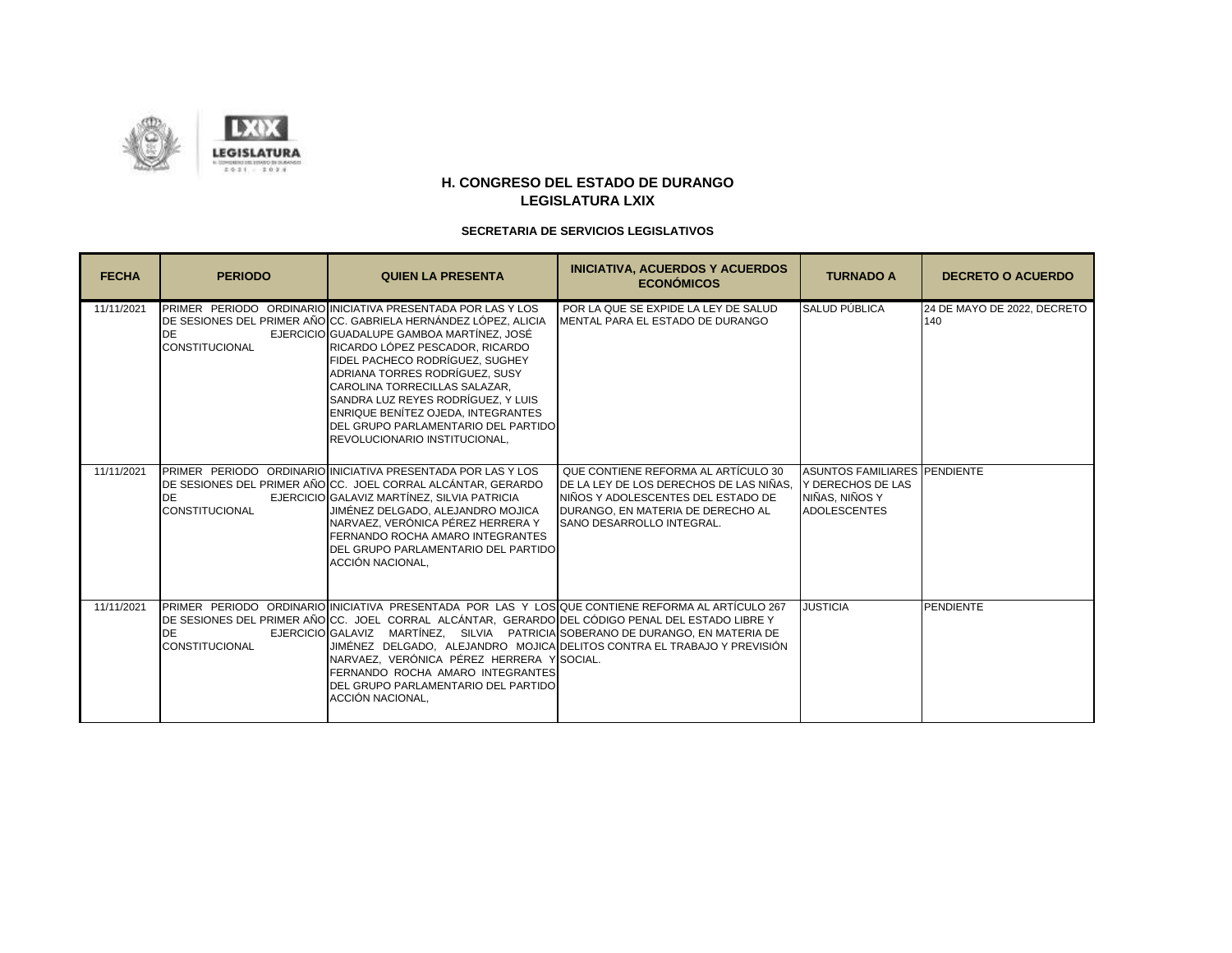

| <b>FECHA</b> | <b>PERIODO</b>                     | <b>QUIEN LA PRESENTA</b>                                                                                                                                                                                                                                                                                                                                                                                                                                                                                                                                      | <b>INICIATIVA, ACUERDOS Y ACUERDOS</b><br><b>ECONÓMICOS</b>                                                                                                                                   | <b>TURNADO A</b>        | <b>DECRETO O ACUERDO</b>                      |
|--------------|------------------------------------|---------------------------------------------------------------------------------------------------------------------------------------------------------------------------------------------------------------------------------------------------------------------------------------------------------------------------------------------------------------------------------------------------------------------------------------------------------------------------------------------------------------------------------------------------------------|-----------------------------------------------------------------------------------------------------------------------------------------------------------------------------------------------|-------------------------|-----------------------------------------------|
| 11/11/2021   | <b>DE</b><br><b>CONSTITUCIONAL</b> | PRIMER PERIODO ORDINARIO INICIATIVA PRESENTADA POR LAS Y LOS POR EL QUE SE ADICIONA EL ARTÍCULO 147<br>EJERCICIO ALEJANDRA DEL VALLE RAMÍREZ, OFELIA SOBERANO DE DURANGO.<br>RENTERÍA DELGADILLO, EDUARDO GARCÍA<br>REYES. SANDRA LILIA AMAYA ROSALES.<br>MARISOL CARRILLO QUIROGA Y BERNABÉ<br>AGUILAR CARRILLO, INTEGRANTES DEL<br>GRUPO PARLAMENTARIO DEL PARTIDO<br><b>MOVIMIENTO</b><br>DE<br><b>REGENERACIÓN</b><br>NACIONAL (MORENA),                                                                                                                  | DE SESIONES DEL PRIMER AÑO CC. CHRISTIAN ALÁN JEAN ESPARZA, TER AL CÓDIGO PENAL DEL ESTADO LIBRE Y                                                                                            | <b>JUSTICIA</b>         | 14 DE DICIEMBRE DE 2021.<br><b>DECRETO 82</b> |
| 11/11/2021   | <b>DE</b><br><b>CONSTITUCIONAL</b> | PRIMER PERIODO ORDINARIO INICIATIVA PRESENTADA POR LAS Y LOS QUE CONTIENE REFORMAS Y ADICIONES A<br>IDE SESIONES DEL PRIMER AÑOICC.      DIPUTADOS       OFELIA       RENTERÍAIDIVERSOS ARTÍCULOS DE LA LEY DE<br>ALEJANDRO<br>EJERCICIO DELGADILLO,<br>NARVAEZ, MARISOL CARRILLO QUIROGA, DURANGO.<br>FERNANDO ROCHA AMARO, SUGHEY<br>ADRIANA TORRES RODRÍGUEZ Y SANDRA<br>LUZ REYES RODRÍGUEZ, INTEGRANTES DE<br>LA COMISIÓN DE PROTECCIÓN CIVIL.                                                                                                           | MOJICA PROTECCIÓN CIVIL DEL ESTADO DE                                                                                                                                                         | <b>PROTECCIÓN CIVIL</b> | <b>PENDIENTE</b>                              |
| 18/11/2021   | <b>DE</b><br><b>CONSTITUCIONAL</b> | <b>PRIMER PERIODO ORDINARIO INICIATIVA PRESENTADA POR LAS Y LOS</b><br>DE SESIONES DEL PRIMER AÑO CC. GABRIELA HERNÁNDEZ LÓPEZ, JOSÉ<br>EJERCICIO RICARDO LÓPEZ PESCADOR, RICARDO<br>FIDEL PACHECO RODRÍGUEZ, ALICIA<br>GUADALUPE GAMBOA MARTÍNEZ, SUGHEY<br>ADRIANA TORRES RODRÍGUEZ. SUSY<br>CAROLINA TORRECILLAS SALAZAR,<br>SANDRA LUZ REYES RODRÍGUEZ Y LUIS<br><b>ENRIQUE BENÍTEZ OJEDA. INTEGRANTES</b><br>DEL GRUPO PARLAMENTARIO DEL PARTIDO<br>REVOLUCIONARIO INSTITUCIONAL. EN<br>SESIÓN ORDINARIA SE ADHIERE EL C.<br>DIPUTADO DAVID RAMOS ZEPEDA | POR EL QUE SE ADICIONA UN ARTÍCULO 170<br>BIS A LA LEY DE SEGURIDAD PÚBLICA PARA<br>EL ESTADO DE DURANGO, EN MATERIA DE<br>PREVENCIÓN DE VIOLENCIA A NIÑAS, NIÑOS,<br>ADOLESCENTES Y MUJERES. | SEGURIDAD PÚBLICA       | PENDIENTE                                     |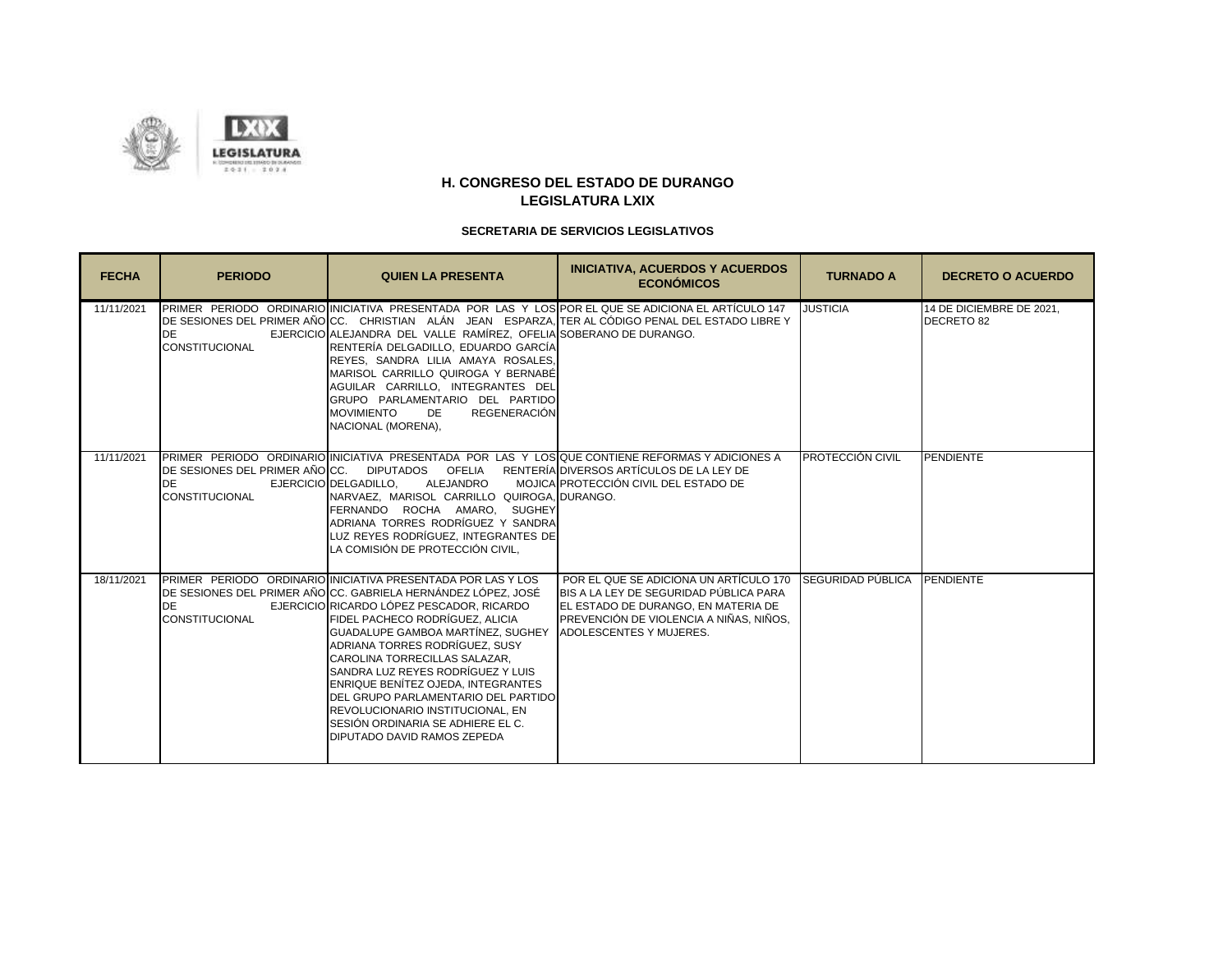

| <b>FECHA</b> | <b>PERIODO</b>                                                | <b>QUIEN LA PRESENTA</b>                                                                                                                                                                                                                                                                                                                                                                                                                                                                                                                                                                              | <b>INICIATIVA, ACUERDOS Y ACUERDOS</b><br><b>ECONÓMICOS</b>                                                                                                                                                                    | <b>TURNADO A</b>                           | <b>DECRETO O ACUERDO</b> |
|--------------|---------------------------------------------------------------|-------------------------------------------------------------------------------------------------------------------------------------------------------------------------------------------------------------------------------------------------------------------------------------------------------------------------------------------------------------------------------------------------------------------------------------------------------------------------------------------------------------------------------------------------------------------------------------------------------|--------------------------------------------------------------------------------------------------------------------------------------------------------------------------------------------------------------------------------|--------------------------------------------|--------------------------|
| 18/11/2021   | DE SESIONES DEL PRIMER AÑO CC.<br>DE<br><b>CONSTITUCIONAL</b> | PRIMER PERIODO ORDINARIO INICIATIVA PRESENTADA POR LAS Y LOS QUE CONTIENE REFORMA AL ARTÍCULO 37<br><b>SUGHEY</b><br><b>ADRIANA</b><br>HERNÁNDEZ<br>RODRÍGUEZ.<br><b>GABRIELA</b><br>LÓPEZ. SUSY CAROLINA TORRECILLAS<br>SALAZAR, SANDRA LUZ REYES RODRÍGUEZ,<br>ALICIA GUADALUPE GAMBOA MARTÍNEZ Y<br><b>BENÍTEZ</b><br>∟UIS.<br><b>ENRIQUE</b><br>OJEDA.<br><b>GRUPO</b><br><b>INTEGRANTES</b><br><b>DEL</b><br><b>PARTIDO</b><br><b>PARLAMENTARIO</b><br><b>DEL</b><br><b>REVOLUCIONARIO INSTITUCIONAL.</b>                                                                                        | TORRES DE LA LEY AGRARIA, EN MATERIA DE<br>EJERCICIO RODRÍGUEZ. JOSÉ RICARDO LÓPEZ EQUIDAD DE GÉNERO EN LA INTEGRACIÓN DE<br>PESCADOR. RICARDO FIDEL PACHECOLOS CUERPOS DE GOBIERNO DE LOS EJIDOS.                             | ASUNTOS AGRÍCOLAS PENDIENTE<br>Y GANADEROS |                          |
| 18/11/2021   | <b>DE</b><br><b>CONSTITUCIONAL</b>                            | <b>PRIMER PERIODO ORDINARIO INICIATIVA PRESENTADA POR LAS Y LOS</b><br>DE SESIONES DEL PRIMER AÑOICC. ALICIA GUADALUPE GAMBOA<br>EJERCICIO MARTÍNEZ. JOSÉ RICARDO LÓPEZ<br>PESCADOR, RICARDO FIDEL PACHECO<br>RODRÍGUEZ, SUGHEY ADRIANA TORRES<br>RODRÍGUEZ, GABRIELA HERNÁNDEZ<br>LÓPEZ. SUSY CAROLINA TORRECILLAS<br>SALAZAR, SANDRA LUZ REYES RODRÍGUEZ,<br>Y LUIS ENRIQUE BENÍTEZ OJEDA.<br><b>INTEGRANTES DEL GRUPO</b><br>PARLAMENTARIO DEL PARTIDO<br>REVOLUCIONARIO INSTITUCIONAL, EN<br>SESIÓN ORDINARIA SE ADHIEREN LOS CC.<br>DIPUTADOS DAVID RAMOS ZEPEDA Y JOSÉ<br>ANTONIO SOLÍS CAMPOS. | QUE CONTIENE REFORMAS Y ADICIONES A<br>LA LEY DE LAS MUJERES PARA UNA VIDA SIN GÉNERO<br>VIOLENCIA. EN MATERIA DE ATENCIÓN Y<br>SEGUIMIENTO A LA REEDUCACIÓN DEL<br>AGRESOR PARA LA NO REPETICIÓN DEL<br><b>HECHO VIOLENTO</b> | <b>IGUALDAD DE</b>                         | <b>PENDIENTE</b>         |
| 18/11/2021   | DE SESIONES DEL PRIMER AÑO CC.<br>DE<br><b>CONSTITUCIONAL</b> | PRIMER PERIODO ORDINARIO INICIATIVA PRESENTADA POR LAS Y LOS<br>GUADALUPE<br><b>ALICIA</b><br>EJERCICIO MARTÍNEZ,<br><b>RICARDO</b><br>JOSÉ<br>PESCADOR, RICARDO FIDEL PACHECO VIOLENCIA DE GÉNERO.<br>RODRÍGUEZ, SUGHEY ADRIANA TORRES<br>HERNÁNDEZ<br>RODRÍGUEZ.<br><b>GABRIELA</b><br>LÓPEZ, SUSY CAROLINA TORRECILLAS<br>SALAZAR, SANDRA LUZ REYES RODRÍGUEZ,<br>LUIS ENRIQUE BENÍTEZ OJEDA.<br>Y<br><b>INTEGRANTES</b><br>DEL<br><b>GRUPO</b><br><b>PARTIDO</b><br><b>PARLAMENTARIO</b><br><b>DEL</b><br>REVOLUCIONARIO INSTITUCIONAL,                                                           | QUE CONTIENE REFORMA AL ARTÍCULO 301<br>GAMBOA DEL CÓDIGO PENAL DEL ESTADO LIBRE Y<br>LÓPEZ SOBERANO DE DURANGO, EN MATERIA DE                                                                                                 | <b>JUSTICIA</b>                            | <b>PENDIENTE</b>         |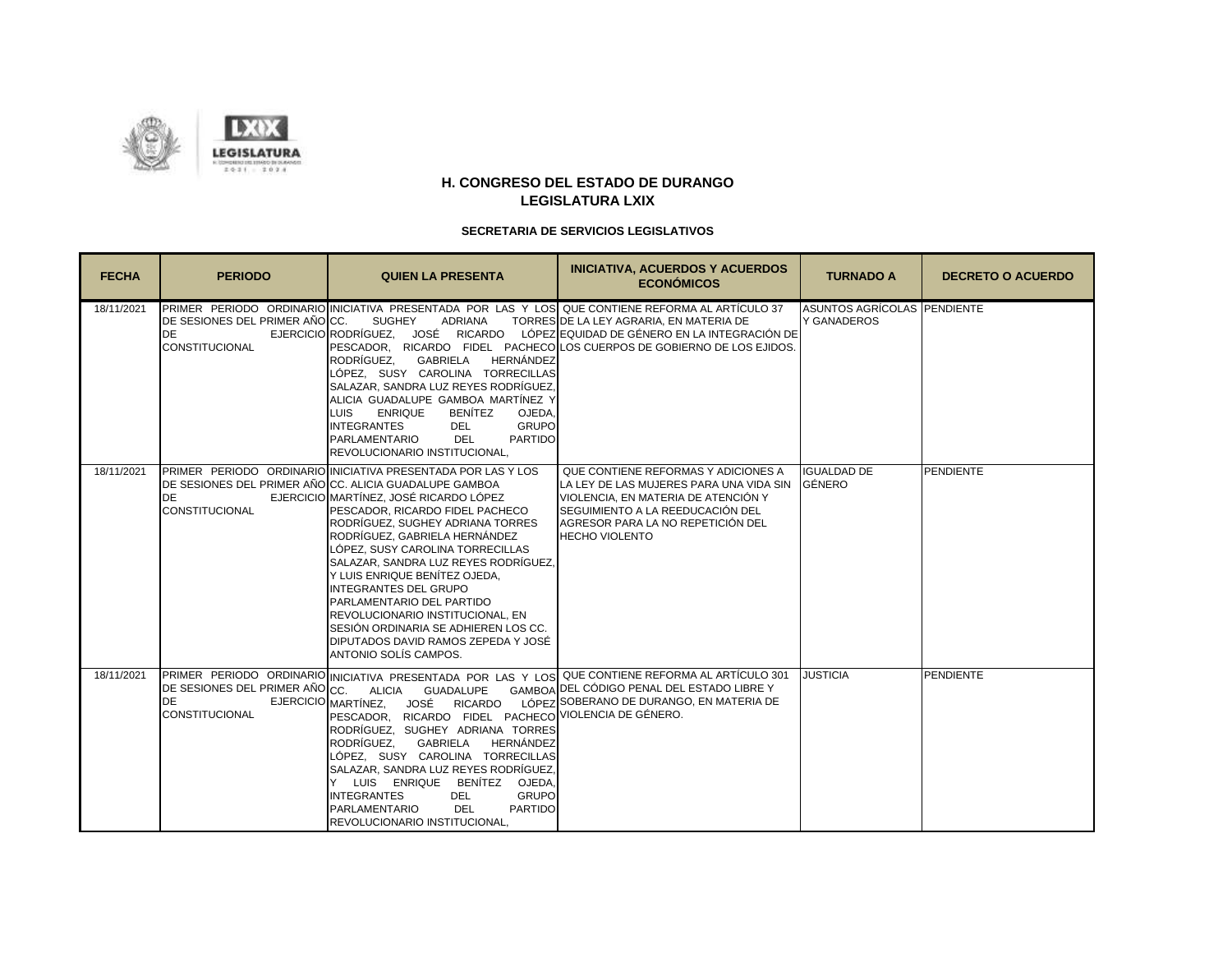

| <b>FECHA</b> | <b>PERIODO</b>                     | <b>QUIEN LA PRESENTA</b>                                                                                                                                                                                                                                                                                                                                                                                                                                                                                                                                             | <b>INICIATIVA, ACUERDOS Y ACUERDOS</b><br><b>ECONÓMICOS</b>                                                                                                                                         | <b>TURNADO A</b>                            | <b>DECRETO O ACUERDO</b>             |
|--------------|------------------------------------|----------------------------------------------------------------------------------------------------------------------------------------------------------------------------------------------------------------------------------------------------------------------------------------------------------------------------------------------------------------------------------------------------------------------------------------------------------------------------------------------------------------------------------------------------------------------|-----------------------------------------------------------------------------------------------------------------------------------------------------------------------------------------------------|---------------------------------------------|--------------------------------------|
| 18/11/2021   | <b>DE</b><br><b>CONSTITUCIONAL</b> | PRIMER PERIODO ORDINARIO INICIATIVA PRESENTADA POR LAS Y LOS POR EL QUE SE EXPIDE LA LEY DE LOS<br>IDE SESIONES DEL PRIMER AÑOICC. SANDRA LUZ REYES RODRÍGUEZ. JOSÉIDERECHOS DE LAS JEFAS DE FAMILIA DEL<br>EJERCICIO RICARDO LÓPEZ PESCADOR, RICARDO ESTADO DE DURANGO.<br>FIDEL PACHECO RODRÍGUEZ. ALICIA<br>GUADALUPE GAMBOA MARTÍNEZ, SUGHEY<br>ADRIANA TORRES RODRÍGUEZ, GABRIELA<br>HERNÁNDEZ LÓPEZ, SUSY CAROLINA<br>TORRECILLAS SALAZAR Y LUIS ENRIQUE<br>BENÍTEZ OJEDA, INTEGRANTES DEL<br>GRUPO PARLAMENTARIO DEL PARTIDO<br>REVOLUCIONARIO INSTITUCIONAL. |                                                                                                                                                                                                     | <b>IGUALDAD DE</b><br><b>GÉNERO</b>         | <b>PENDIENTE</b>                     |
| 18/11/2021   | <b>DE</b><br><b>CONSTITUCIONAL</b> | <b>PRIMER PERIODO ORDINARIO INICIATIVA PRESENTADA POR LAS Y LOS</b><br>DE SESIONES DEL PRIMER AÑOICC. SUSY CAROLINA TORRECILLAS<br>EJERCICIO SALAZAR, JOSÉ RICARDO LÓPEZ<br>PESCADOR, RICARDO FIDEL PACHECO<br>RODRÍGUEZ. SANDRA LUZ REYES<br>RODRÍGUEZ, ALICIA GUADALUPE GAMBOA<br>MARTÍNEZ. SUGHEY ADRIANA TORRES<br>RODRÍGUEZ, GABRIELA HERNÁNDEZ LÓPEZ<br>Y LUIS ENRIQUE BENÍTEZ OJEDA,<br><b>INTEGRANTES DEL GRUPO</b><br>PARLAMENTARIO DEL PARTIDO<br>REVOLUCIONARIO INSTITUCIONAL,                                                                            | QUE CONTIENE REFORMAS A LOS ARTÍCULOS UNIDAS DESARROLLO TPENDIENTE<br>30 Y 31 DE LA LEY DE LAS MUJERES PARA<br>UNA VIDA SIN VIOLENCIA, EN MATERIA DE<br>EMPODERAMIENTO ECONÓMICO DE LAS<br>MUJERES. | ECONÓMICO E<br><b>IGUALDAD DE</b><br>GÉNERO |                                      |
| 18/11/2021   | DE<br><b>CONSTITUCIONAL</b>        | <b>PRIMER PERIODO ORDINARIO INICIATIVA PRESENTADA POR LAS Y LOS</b><br>DE SESIONES DEL PRIMER AÑOICC. SUSY CAROLINA TORRECILLAS<br>EJERCICIO SALAZAR, JOSÉ RICARDO LÓPEZ<br>PESCADOR, RICARDO FIDEL PACHECO<br>RODRÍGUEZ, SANDRA LUZ REYES<br>RODRÍGUEZ, ALICIA GUADALUPE GAMBOA<br>MARTÍNEZ. SUGHEY ADRIANA TORRES<br>RODRÍGUEZ. GABRIELA HERNÁNDEZ LÓPEZ<br>Y LUIS ENRIQUE BENÍTEZ OJEDA.<br><b>INTEGRANTES DEL GRUPO</b><br>PARLAMENTARIO DEL PARTIDO<br>REVOLUCIONARIO INSTITUCIONAL,                                                                            | POR EL QUE SE ADICIONAN DIVERSOS<br>ARTÍCULOS A LA LEY DE FOMENTO<br>ECONÓMICO PARA EL ESTADO DE DURANGO.<br>EN MATERIA DE PROGRAMA PARA EL<br>EMPODERAMIENTO EN LA VIDA ECONÓMICA<br>DE LA MUJER   | <b>DESARROLLO</b><br><b>ECONÓMICO</b>       | 22 DE FEBRERO DE 2022,<br>DECRETO 95 |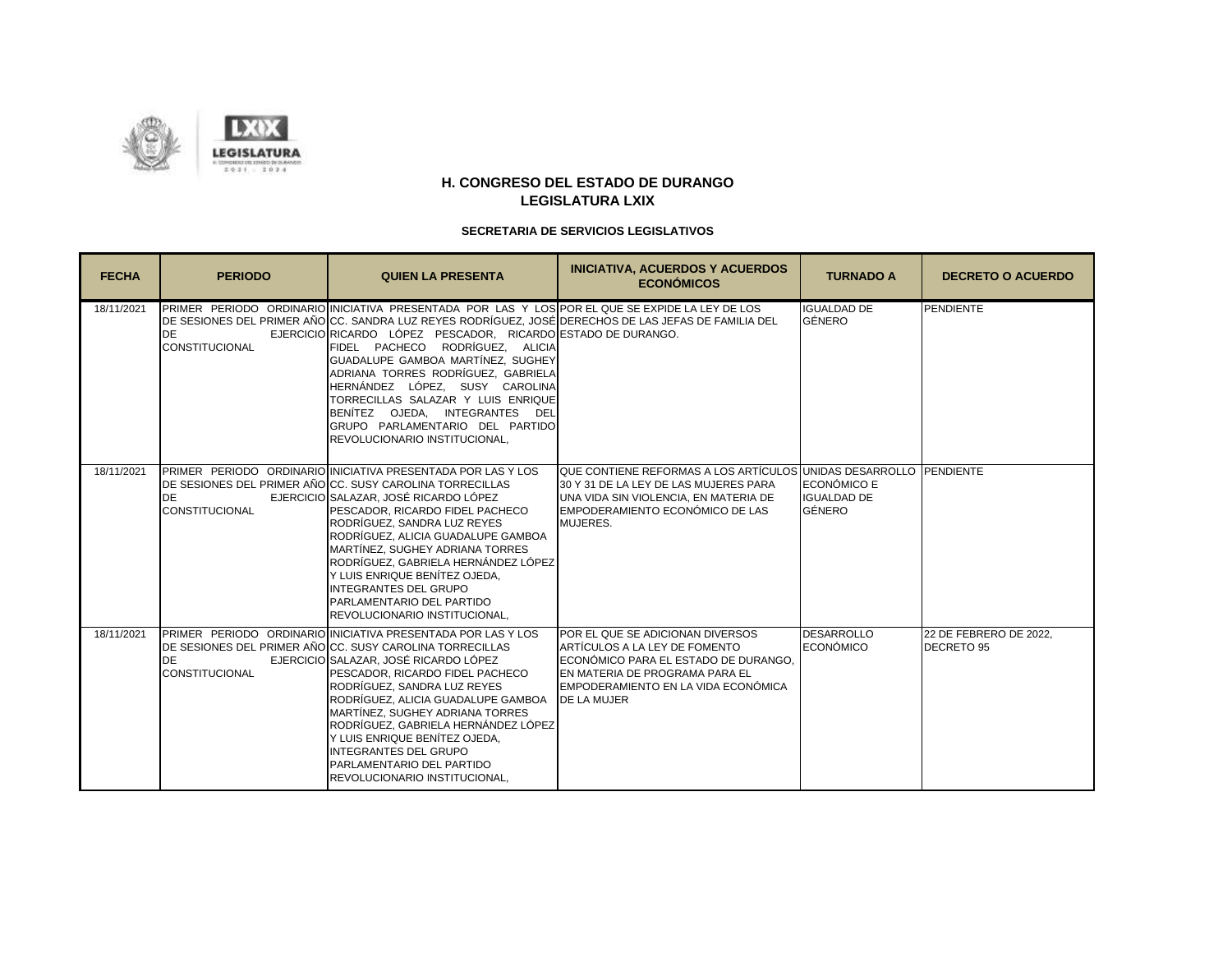

| <b>FECHA</b> | <b>PERIODO</b>                     | <b>QUIEN LA PRESENTA</b>                                                                                                                                                                                                                                                                                                                                                                                                                                                                  | <b>INICIATIVA, ACUERDOS Y ACUERDOS</b><br><b>ECONÓMICOS</b>                                                                                                                                                           | <b>TURNADO A</b>        | <b>DECRETO O ACUERDO</b>             |
|--------------|------------------------------------|-------------------------------------------------------------------------------------------------------------------------------------------------------------------------------------------------------------------------------------------------------------------------------------------------------------------------------------------------------------------------------------------------------------------------------------------------------------------------------------------|-----------------------------------------------------------------------------------------------------------------------------------------------------------------------------------------------------------------------|-------------------------|--------------------------------------|
| 18/11/2021   | DE<br><b>CONSTITUCIONAL</b>        | <b>PRIMER PERIODO ORDINARIO INICIATIVA PRESENTADA POR LAS Y LOS</b><br>DE SESIONES DEL PRIMER AÑO CC. SUSY CAROLINA TORRECILLAS<br>EJERCICIO SALAZAR, JOSÉ RICARDO LÓPEZ<br>PESCADOR, RICARDO FIDEL PACHECO<br>RODRÍGUEZ, SANDRA LUZ REYES<br>RODRÍGUEZ, ALICIA GUADALUPE GAMBOA<br>MARTÍNEZ, SUGHEY ADRIANA TORRES<br>RODRÍGUEZ, GABRIELA HERNÁNDEZ LÓPEZ<br>Y LUIS ENRIQUE BENÍTEZ OJEDA,<br><b>INTEGRANTES DEL GRUPO</b><br>PARLAMENTARIO DEL PARTIDO<br>REVOLUCIONARIO INSTITUCIONAL. | QUE CONTIENE REFORMA AL ARTÍCULO 32 DE ADMINISTRACIÓN<br>LA LEY ORGÁNICA DE LA ADMINISTRACIÓN<br>PÚBLICA DEL ESTADO DE DURANGO, EN<br>MATERIA DE EMPODERAMIENTO ECONÓMICO<br><b>DE LAS MUJERES</b>                    | PÚBLICA                 | PENDIENTE                            |
| 18/11/2021   | <b>DE</b><br><b>CONSTITUCIONAL</b> | <b>PRIMER PERIODO ORDINARIO INICIATIVA PRESENTADA POR LAS Y LOS</b><br>DE SESIONES DEL PRIMER AÑO CC. JOEL CORRAL ALCÁNTAR, GERARDO<br>EJERCICIO GALAVIZ MARTÍNEZ. SILVIA PATRICIA<br>JIMÉNEZ DELGADO, ALEJANDRO MOJICA<br>NARVAEZ, VERÓNICA PÉREZ HERRERA Y<br>FERNANDO ROCHA AMARO INTEGRANTES<br>DEL GRUPO PARLAMENTARIO DEL PARTIDO<br>ACCIÓN NACIONAL.                                                                                                                               | QUE CONTIENE REFORMA A LOS ARTÍCULOS TURISMO Y<br>27 Y 28 DE LA LEY DE TURISMO DEL ESTADO<br>DE DURANGO. EN MATERIA DE SALUD E<br>INTEGRIDAD EN LA ACTIVIDAD TURÍSTICA                                                | <b>CINEMATOGRAFÍA</b>   | DECRETO 99, 03 DE MARZO DE<br>2022   |
| 18/11/2021   | DE<br><b>CONSTITUCIONAL</b>        | PRIMER PERIODO ORDINARIO INICIATIVA PRESENTADA POR LOS CC.<br>DE SESIONES DEL PRIMER AÑO DAVID RAMOS ZEPEDA Y JOSÉ ANTONIO<br>EJERCICIO SOLÍS CAMPOS, INTEGRANTES DE LA<br>FRACCIÓN PARLAMENTARIA DEL PARTIDO<br>DE LA REVOLUCIÓN DEMOCRÁTICA,                                                                                                                                                                                                                                            | QUE CONTIENE REFORMA AL ARTÍCULO 3 DE PUNTOS<br>LA CONSTITUCIÓN POLÍTICA DEL ESTADO<br>LIBRE Y SOBERANO DE DURANGO                                                                                                    | <b>CONSTITUCIONALES</b> | 23 DE FEBRERO DE 2022.<br>DECRETO 97 |
| 18/11/2021   | DE<br><b>CONSTITUCIONAL</b>        | DE SESIONES DEL PRIMER AÑO DAVID RAMOS ZEPEDA Y JOSÉ ANTONIO 10, 11, 12, 13, 42, 46 Y 76 DE LA LEY DEL<br>FRACCIÓN PARLAMENTARIA DEL PARTIDO EN MATERIA DE REQUISITOS PARA EL<br>DE LA REVOLUCIÓN DEMOCRÁTICA.                                                                                                                                                                                                                                                                            | PRIMER PERIODO ORDINARIO INICIATIVA PRESENTADA POR LOS CC. QUE CONTIENE REFORMAS A LOS ARTÍCULOS GOBERNACIÓN<br>EJERCICIO SOLÍS CAMPOS, INTEGRANTES DE LA NOTARIADO PARA EL ESTADO DE DURANGO,<br>EJERCICIO NOTARIAL. |                         | PENDIENTE                            |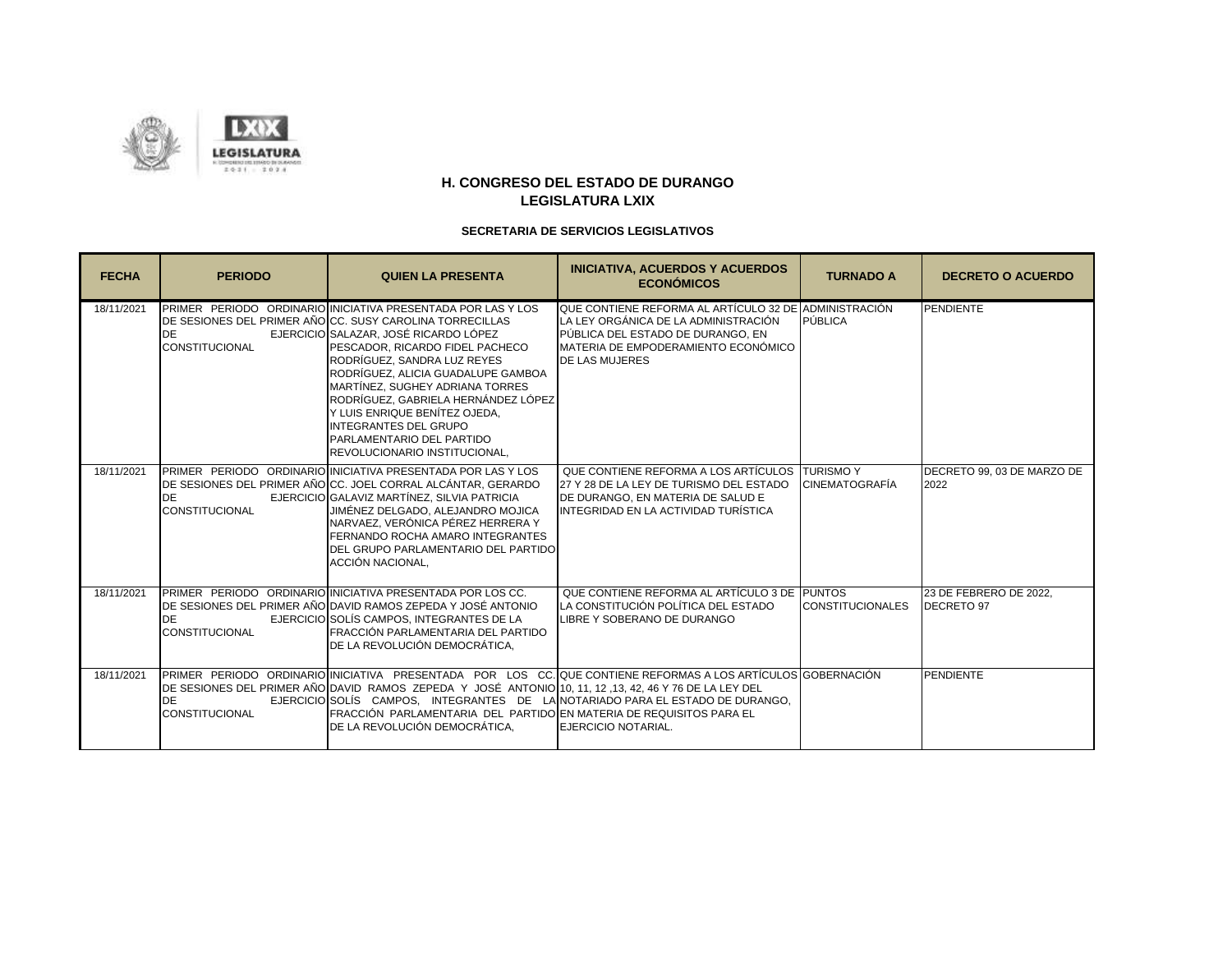

| <b>FECHA</b> | <b>PERIODO</b>                                                | <b>QUIEN LA PRESENTA</b>                                                                                                                                                                                                                                                                                                                                                                                                                                                                                                                                                                                                                                                                                                                                                                                                            | <b>INICIATIVA, ACUERDOS Y ACUERDOS</b><br><b>ECONÓMICOS</b>                                             | <b>TURNADO A</b> | <b>DECRETO O ACUERDO</b>                                           |
|--------------|---------------------------------------------------------------|-------------------------------------------------------------------------------------------------------------------------------------------------------------------------------------------------------------------------------------------------------------------------------------------------------------------------------------------------------------------------------------------------------------------------------------------------------------------------------------------------------------------------------------------------------------------------------------------------------------------------------------------------------------------------------------------------------------------------------------------------------------------------------------------------------------------------------------|---------------------------------------------------------------------------------------------------------|------------------|--------------------------------------------------------------------|
| 18/11/2021   | <b>DE</b><br><b>CONSTITUCIONAL</b>                            | PRIMER PERIODO ORDINARIO INICIATIVA PRESENTADA POR LAS Y LOS<br>IDE SESIONES DEL PRIMER AÑOICC. CHRISTIAN ALÁN JEAN ESPARZA.<br>EJERCICIO ALEJANDRA DEL VALLE RAMÍREZ, OFELIA<br>RENTERÍA DELGADILLO, EDUARDO GARCÍA<br>REYES. SANDRA LILIA AMAYA ROSALES.<br>MARISOL CARRILLO QUIROGA Y BERNABÉ<br>AGUILAR CARRILLO. INTEGRANTES DEL<br><b>GRUPO PARLAMENTARIO DEL PARTIDO</b><br>MOVIMIENTO DE REGENERACIÓN<br>NACIONAL (MORENA),                                                                                                                                                                                                                                                                                                                                                                                                 | POR EL QUE SE ADICIONA UN ARTÍCULO 300<br>BIS AL CÓDIGO PENAL DEL ESTADO LIBRE Y<br>SOBERANO DE DURANGO | <b>JUSTICIA</b>  | 26 DE ABRIL DE 2022, DECRETO<br>129                                |
| 18/11/2021   | <b>DE</b><br><b>CONSTITUCIONAL</b>                            | <b>PRIMER PERIODO ORDINARIO INICIATIVA PRESENTADA POR LAS Y LOS</b><br>DE SESIONES DEL PRIMER AÑOLCC. CHRISTIAN ALÁN JEAN ESPARZA.<br>EJERCICIO ALEJANDRA DEL VALLE RAMÍREZ, OFELIA<br>RENTERÍA DELGADILLO, EDUARDO GARCÍA<br>REYES. SANDRA LILIA AMAYA ROSALES.<br>MARISOL CARRILLO QUIROGA Y BERNABÉ<br>AGUILAR CARRILLO, INTEGRANTES DEL<br><b>GRUPO PARLAMENTARIO DEL PARTIDO</b><br>MOVIMIENTO DE REGENERACIÓN<br>NACIONAL (MORENA),                                                                                                                                                                                                                                                                                                                                                                                           | POR LA QUE SE EXPIDE LA NUEVA LEY DE<br>SALUD MENTAL DEL ESTADO DE DURANGO                              | SALUD PÚBLICA    | 24 DE MAYO DE 2022, DECRETO<br>140                                 |
| 23/11/2021   | DE SESIONES DEL PRIMER AÑO CC.<br>DE<br><b>CONSTITUCIONAL</b> | PRIMER PERIODO ORDINARIO INICIATIVA PRESENTADA POR LAS Y LOS QUE CONTIENE REFORMAS Y ADICIONES A<br>ALICIA GUADALUPE<br>JOSÉ<br>EJERCICIO MARTÍNEZ,<br>RICARDO<br>PESCADOR, RICARDO FIDEL PACHECO DEUDORES ALIMENTARIOS MOROSOS.<br>RODRÍGUEZ.<br><b>GABRIELA</b><br>HERNÁNDEZ<br>LÓPEZ, SUSY CAROLINA TORRECILLAS<br>SALAZAR, SANDRA LUZ REYES RODRÍGUEZ,<br>LUIS ENRIQUE BENÍTEZ OJEDA Y SUGHEY<br><b>RODRÍGUEZ</b><br><b>ADRIANA</b><br><b>TORRES</b><br><b>GRUPO</b><br><b>INTEGRANTES</b><br><b>DEL</b><br><b>PARTIDO</b><br><b>DEL</b><br><b>PARLAMENTARIO</b><br>REVOLUCIONARIO<br>INSTITUCIONAL.<br><b>SE</b><br>ADHIEREN LOS CC. DIPUTADOS: DAVID<br>RAMOS ZEPEDA. VERÓNICA<br>PÉREZ<br>HERRERA, MARIA DE LOS ANGELES ROJAS<br>RIVERA, JOSÉ ANTONIO SOLIS CAMPOS,<br>ALEJANDRO MOJICA Y SILVIA PATRICIA<br>JIMENEZ DELGADO | GAMBOA DIVERSOS ARTÍCULOS DEL CÓDIGO CIVIL DEL<br>LÓPEZ ESTADO DE DURANGO, EN MATERIA DE                | <b>JUSTICIA</b>  | SE DESESTIMA EN SESIÓN<br>ORDINARIA DEL DIA 01 DE<br>MARZO DE 2022 |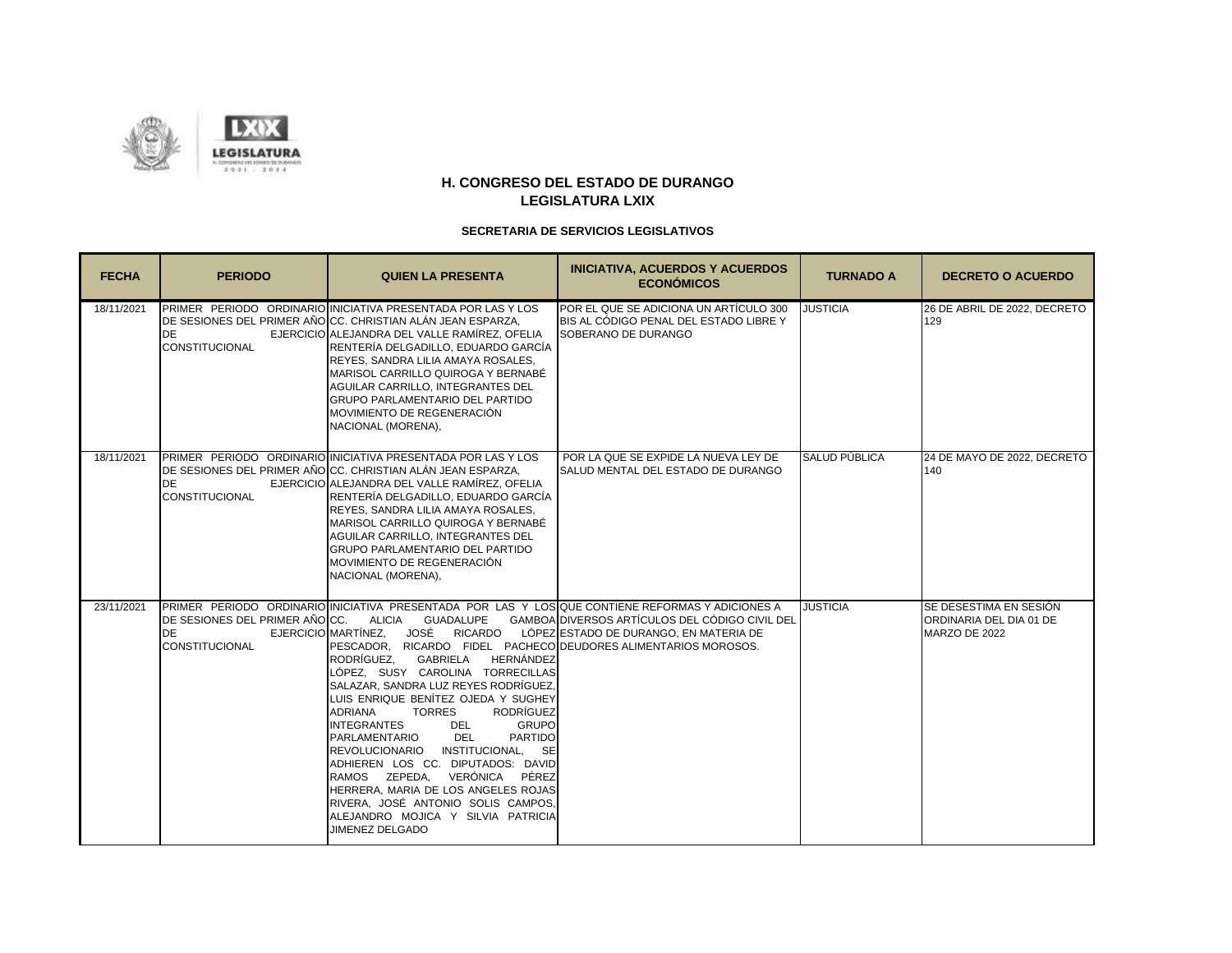

| <b>FECHA</b> | <b>PERIODO</b>                     | <b>QUIEN LA PRESENTA</b>                                                                                                                                                                                                                                                                                                                                                                                                                                                                                   | <b>INICIATIVA, ACUERDOS Y ACUERDOS</b><br><b>ECONÓMICOS</b>                                                                                                                                                                              | <b>TURNADO A</b>                                                                                                                                                                                                                                                                 | <b>DECRETO O ACUERDO</b> |
|--------------|------------------------------------|------------------------------------------------------------------------------------------------------------------------------------------------------------------------------------------------------------------------------------------------------------------------------------------------------------------------------------------------------------------------------------------------------------------------------------------------------------------------------------------------------------|------------------------------------------------------------------------------------------------------------------------------------------------------------------------------------------------------------------------------------------|----------------------------------------------------------------------------------------------------------------------------------------------------------------------------------------------------------------------------------------------------------------------------------|--------------------------|
| 23/11/2021   | <b>DE</b><br><b>CONSTITUCIONAL</b> | EJERCICIO GALAVIZ MARTÍNEZ, SILVIA PATRICIA DE LOS TRES PODERES DEL ESTADO DE<br>JIMÉNEZ DELGADO, ALEJANDRO MOJICA DURANGO, EN MATERIA DE DERECHO A LA<br>NARVAEZ, VERÓNICA PÉREZ HERRERA Y SALUD.<br>FERNANDO ROCHA AMARO INTEGRANTES<br>DEL GRUPO PARLAMENTARIO DEL PARTIDO<br>ACCIÓN NACIONAL, SE ADHIEREN LOS CC.<br>DIPUTADOS:<br>SUSY<br><b>CAROLINA</b><br>TORRECILLAS. GABRIELA HERNÁNDEZ<br>LÓPEZ. ALICIA GUADALUPE GAMBOA.<br>RICARDO PACHECO, SANDRA LUZ REYES,<br><b>SUGHEY ADRIANA TORRES</b> | PRIMER PERIODO ORDINARIO INICIATIVA PRESENTADA POR LAS Y LOS QUE CONTIENE REFORMA AL ARTÍCULO 55 DE ITRABAJO. PREVISIÓN PENDIENTE<br>DE SESIONES DEL PRIMER AÑO CC. JOEL CORRAL ALCÁNTAR, GERARDO LA LEY DE LOS TRABAJADORES AL SERVICIO | Y SEGURIDAD SOCIAL                                                                                                                                                                                                                                                               |                          |
| 23/11/2021   | <b>DE</b><br><b>CONSTITUCIONAL</b> | DE SESIONES DEL PRIMER AÑOICC.  JOEL  CORRAL  ALCÁNTAR.  GERARDOIDE LA LEY ORGÁNICA DEL CONGRESO DEL<br>EJERCICIO GALAVIZ MARTÍNEZ, SILVIA PATRICIA ESTADO DE DURANGO, EN MATERIA DE<br>JIMÉNEZ DELGADO, ALEJANDRO MOJICA BUZÓN ELECTRÓNICO.<br>NARVAEZ, VERÓNICA PÉREZ HERRERA Y<br>FERNANDO ROCHA AMARO INTEGRANTES<br>DEL GRUPO PARLAMENTARIO DEL PARTIDO<br>ACCIÓN NACIONAL. SE ADHIEREN LOS CC.<br><b>DIPUTADOS GABRIELA HERNÁNDEZ LÓPEZ</b><br>Y LUIS ENRIQUE BENITEZ OJEDA                          | PRIMER PERIODO ORDINARIO INICIATIVA PRESENTADA POR LAS Y LOS QUE CONTIENE REFORMA AL ARTÍCULO 179                                                                                                                                        | RÉGIMEN.<br><b>REGLAMENTO Y</b><br><b>PRÁCTICAS</b><br><b>PARLAMENTARIAS</b>                                                                                                                                                                                                     | PENDIENTE                |
| 23/11/2021   | <b>DE</b><br><b>CONSTITUCIONAL</b> | DE SESIONES DEL PRIMER AÑO CC. JOEL CORRAL ALCÁNTAR, GERARDO RECONOCIMIENTO PÚBLICO Y<br>EJERCICIO GALAVIZ MARTÍNEZ, SILVIA PATRICIA CONDECORACIÓN "MEDALLA FRANCISCO<br>JIMÉNEZ DELGADO, ALEJANDRO MOJICA GONZÁLEZ DE LA VEGA", A LAS COLONIAS<br>NARVAEZ, VERÓNICA PÉREZ HERRERA Y MENONITAS DEL ESTADO DE DURANGO.<br>FERNANDO ROCHA AMARO INTEGRANTES<br>DEL GRUPO PARLAMENTARIO DEL PARTIDO<br>ACCIÓN NACIONAL.                                                                                       | PRIMER PERIODO ORDINARIO INICIATIVA PRESENTADA POR LAS Y LOS QUE CONTIENE PROPUESTA PARA OTORGAR COMISIÓN ESPECIAL                                                                                                                       | INTEGRADA POR LOS DECRETO 11<br>CC. DIPUTADOS: JOEL<br><b>CORRAL, RICARDO</b><br>LÓPEZ PESCADOR.<br><b>CHRISTIAN JEAN</b><br>ESPARZA, DAVID<br>RAMOS ZEPEDA.<br><b>MARÍA DE LOS</b><br><b>ANGELES ROJAS</b><br><b>RIVERA Y MARIO</b><br><b>ALFONSO DELGADO</b><br><b>MENDOZA</b> | 30 DE NOVIEMBRE DE 2021. |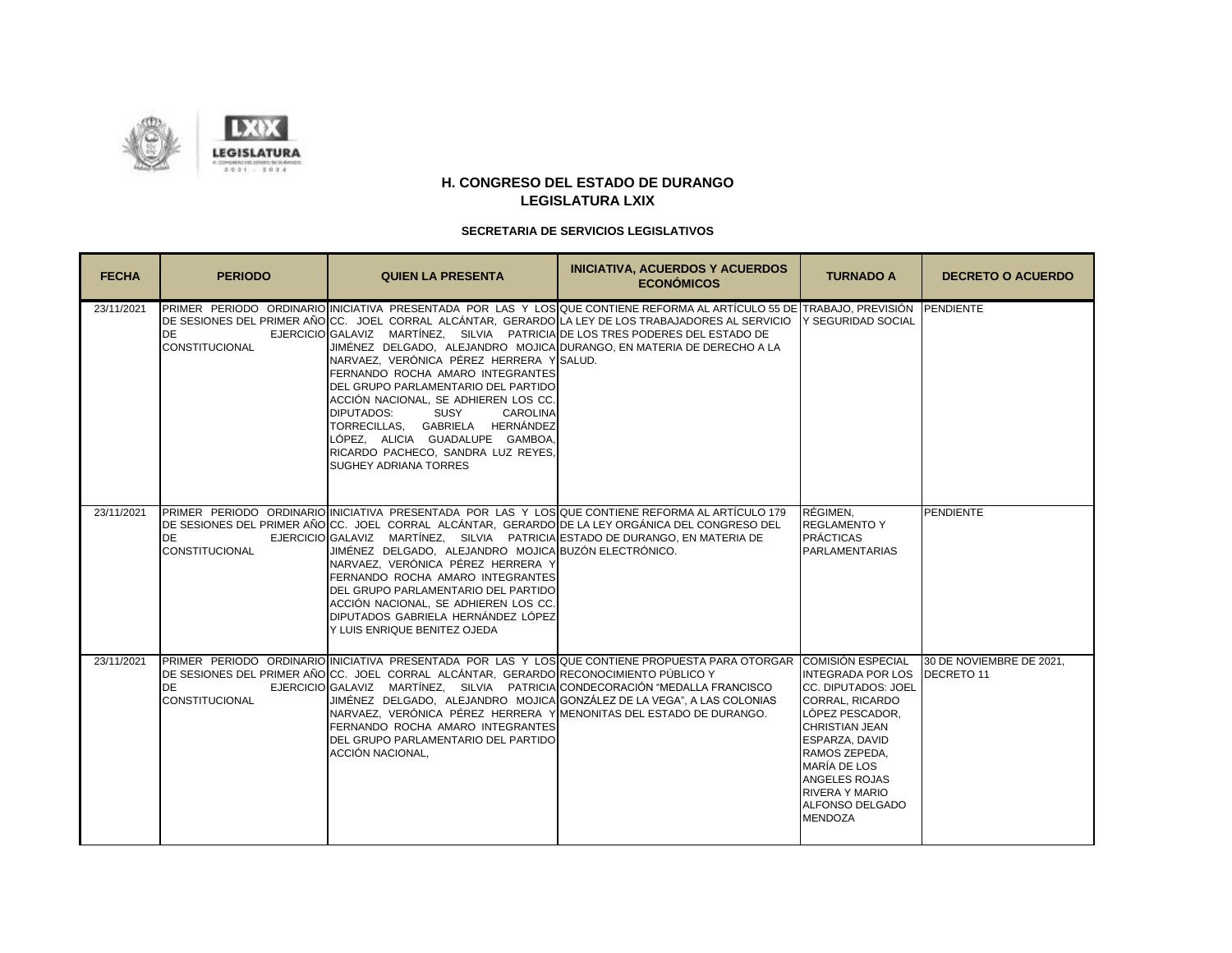

| <b>FECHA</b> | <b>PERIODO</b>                     | <b>QUIEN LA PRESENTA</b>                                                                                                                                                                                                                                                                                                                                                                                                                                                                                          | <b>INICIATIVA, ACUERDOS Y ACUERDOS</b><br><b>ECONÓMICOS</b>                                                                                                                                  | <b>TURNADO A</b>                         | <b>DECRETO O ACUERDO</b>           |
|--------------|------------------------------------|-------------------------------------------------------------------------------------------------------------------------------------------------------------------------------------------------------------------------------------------------------------------------------------------------------------------------------------------------------------------------------------------------------------------------------------------------------------------------------------------------------------------|----------------------------------------------------------------------------------------------------------------------------------------------------------------------------------------------|------------------------------------------|------------------------------------|
| 23/11/2021   | <b>DE</b><br><b>CONSTITUCIONAL</b> | PRIMER  PERIODO  ORDINARIO INICIATIVA  PRESENTADA  POR LAS Y LOSI POR EL QUE SE ADICIONA EL ARTÍCULO 12<br>EJERCICIO GALAVIZ MARTÍNEZ, SILVIA PATRICIA DURANGO, CON EL FIN DE ESTABLECER UN<br>NARVAEZ, VERÓNICA PÉREZ HERRERA Y FAMILIA.<br>FERNANDO ROCHA AMARO INTEGRANTES<br>DEL GRUPO PARLAMENTARIO DEL PARTIDO<br>ACCIÓN NACIONAL, SE ADHIEREN LAS CC.<br>DIPUTADAS: GABRIELA HERNÁNDEZ LÓPEZ,<br>SANDRA LUZ REYES RODRÍGUEZ Y<br>ALEJANDRA DEL VALLE RAMÍREZ                                               | DE SESIONES DEL PRIMER AÑO CC. JOEL CORRAL ALCÁNTAR, GERARDO TER DE LA LEY DE HACIENDA DEL ESTADO DE PRESUPUESTO Y<br>JIMÉNEZ DELGADO, ALEJANDRO MOJICA FONDO DE APOYO A LAS MADRES JEFAS DE | HACIENDA,<br><b>CUENTA PÚBLICA</b>       | 18 DE MAYO DE 2022, DECRETO<br>135 |
| 23/11/2021   | <b>DE</b><br><b>CONSTITUCIONAL</b> | PRIMER PERIODO ORDINARIO INICIATIVA PRESENTADA POR LAS Y LOS<br>DE SESIONES DEL PRIMER AÑO CC. CHRISTIAN ALÁN JEAN ESPARZA,<br>EJERCICIO ALEJANDRA DEL VALLE RAMÍREZ. OFELIA<br>RENTERÍA DELGADILLO, EDUARDO GARCÍA DE DURANGO.<br>REYES, SANDRA LILIA AMAYA ROSALES,<br><b>DIANA MARIBEL TORRES TORRES Y</b><br>BERNABÉ AGUILAR CARRILLO,<br><b>INTEGRANTES DEL GRUPO</b><br><b>PARLAMENTARIO DEL PARTIDO</b><br>MOVIMIENTO DE REGENERACIÓN<br>NACIONAL (MORENA), SE ADHIERE SUSY<br><b>CAROLINA TORRECILLAS</b> | QUE CONTIENE REFORMAS Y ADICIONES A LA UNIDAS TURISMO Y<br>LEY DE TURISMO DEL ESTADO DE DURANGO<br>IY A LA LEY DE SALUD PÚBLICA DEL ESTADO                                                   | <b>CINEMATOGRAFÍA Y</b><br>SALUD PÚBLICA | <b>PENDIENTE</b>                   |
| 23/11/2021   | <b>DE</b><br><b>CONSTITUCIONAL</b> | PRIMER PERIODO ORDINARIO INICIATIVA PRESENTADA POR LAS Y LOS POR EL QUE SE ADICIONA EL ARTÍCULO 21<br>EJERCICIO ALEJANDRA DEL VALLE RAMÍREZ, OFELIA DEL ESTADO DE DURANGO.<br>RENTERÍA DELGADILLO, EDUARDO GARCÍA<br>REYES, SANDRA LILIA AMAYA ROSALES,<br>DIANA MARIBEL TORRES TORRES Y<br><b>BERNABÉ</b><br>AGUILAR<br>CARRILLO.<br><b>GRUPO</b><br><b>INTEGRANTES</b><br><b>DEL</b><br>PARTIDO<br><b>DEL</b><br><b>PARLAMENTARIO</b><br><b>REGENERACIÓN</b><br><b>MOVIMIENTO</b><br>DE<br>NACIONAL (MORENA),   | DE SESIONES DEL PRIMER AÑO CC. CHRISTIAN ALÁN JEAN ESPARZA, BIS Y 21 TER A LA LEY DE PROTECCIÓN CIVIL                                                                                        | <b>PROTECCIÓN CIVIL</b>                  | <b>PENDIENTE</b>                   |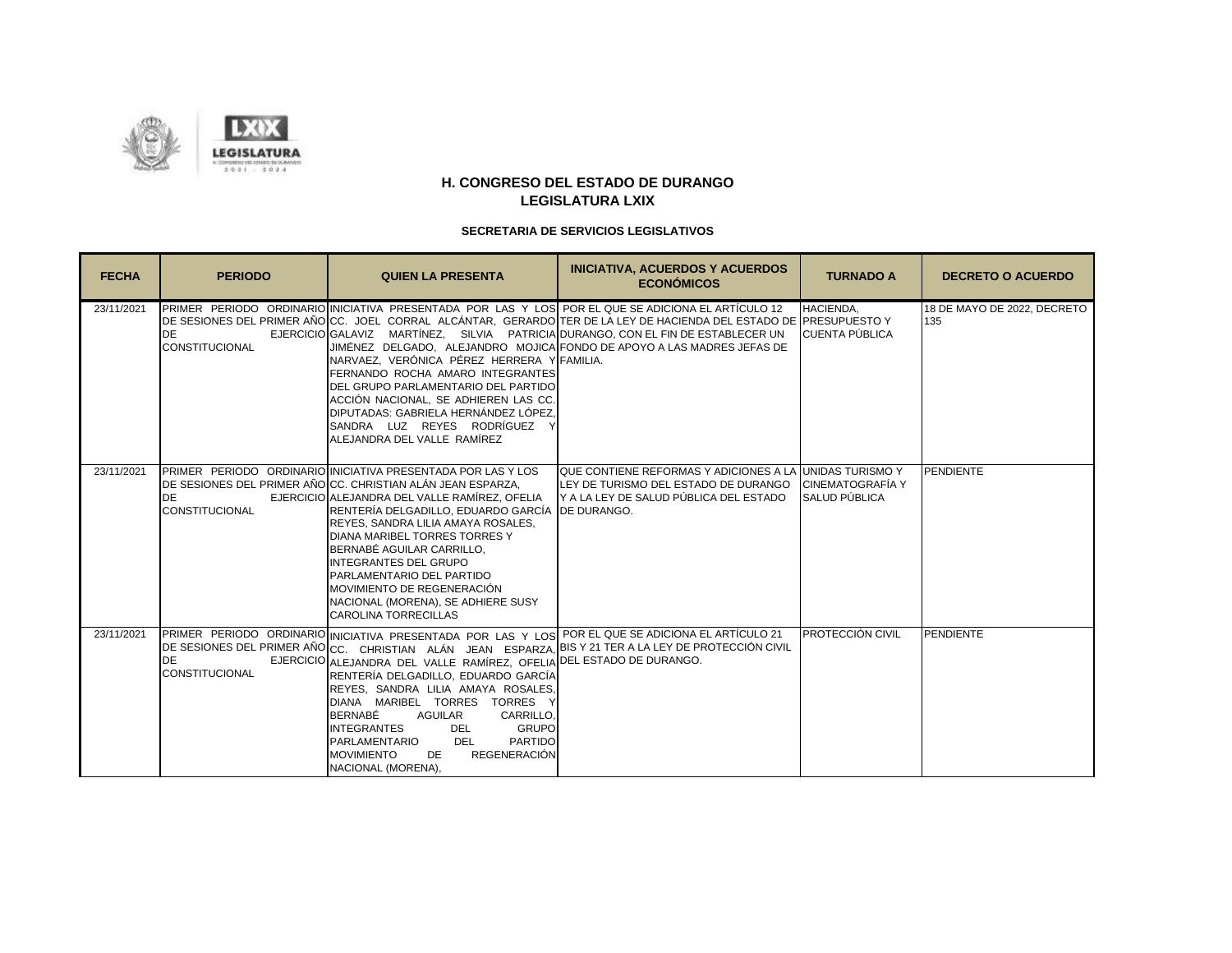

| <b>FECHA</b> | <b>PERIODO</b>                     | <b>QUIEN LA PRESENTA</b>                                                                                                                                                                                                                                                                                                                                                                                                                                                                                                                                                                                                                                                                       | <b>INICIATIVA, ACUERDOS Y ACUERDOS</b><br><b>ECONÓMICOS</b>                                                                     | <b>TURNADO A</b>                                            | <b>DECRETO O ACUERDO</b> |
|--------------|------------------------------------|------------------------------------------------------------------------------------------------------------------------------------------------------------------------------------------------------------------------------------------------------------------------------------------------------------------------------------------------------------------------------------------------------------------------------------------------------------------------------------------------------------------------------------------------------------------------------------------------------------------------------------------------------------------------------------------------|---------------------------------------------------------------------------------------------------------------------------------|-------------------------------------------------------------|--------------------------|
| 25/11/2021   | <b>DE</b><br><b>CONSTITUCIONAL</b> | DE SESIONES DEL PRIMER AÑO│CC.  GABRIELA  HERNÁNDEZ  LÓPEZ,  JOSÉ│PÚBLICO DE AGRESORES SEXUALES DEL<br>EJERCICIO RICARDO LÓPEZ PESCADOR, RICARDO ESTADO DE DURANGO.<br>FIDEL PACHECO RODRÍGUEZ, ALICIA<br>GUADALUPE GAMBOA MARTÍNEZ, SUGHEY<br>ADRIANA TORRES RODRÍGUEZ, SUSY<br><b>CAROLINA</b><br><b>TORRECILLAS</b><br>SALAZAR.<br>SANDRA LUZ REYES RODRÍGUEZ, Y LUIS<br>ENRIQUE BENÍTEZ OJEDA, INTEGRANTES<br>DEL GRUPO PARLAMENTARIO DEL PARTIDO<br>REVOLUCIONARIO INSTITUCIONAL. SE<br>ADHIEREN LOS CC. DIPUTADOS VERÓNICA<br>PÉREZ HERRERA. SILVIA PATRICIA JIMÉNEZ<br>DELGADO, ALEJANDRO MOJICA, FERNANDO<br>ROCHA Y DAVID RAMOS ZEPEDA                                                | PRIMER PERIODO ORDINARIO INICIATIVA PRESENTADA POR LAS Y LOS POR LA QUE SE CREA LA LEY DEL REGISTRO COMISIONES UNIDAS           | <b>DE JUSTICIA E</b><br><b>IGUALDAD DE</b><br><b>GÉNERO</b> | PENDIENTE                |
| 25/11/2021   | <b>DE</b><br><b>CONSTITUCIONAL</b> | DE SESIONES DEL PRIMER AÑO CC. SANDRA LUZ REYES RODRÍGUEZ, JOSÉ BIS A LA LEY DE ASISTENCIA SOCIAL, EN<br>EJERCICIO RICARDO LÓPEZ PESCADOR. RICARDO MATERIA DE COMBATE A LA DESNUTRICIÓN<br>FIDEL PACHECO RODRÍGUEZ, GABRIELA EN NIÑAS, NIÑOS Y ADOLESCENTES<br>HERNÁNDEZ LÓPEZ, ALICIA GUADALUPE INDÍGENAS.<br>GAMBOA MARTÍNEZ, SUGHEY ADRIANA<br>TORRES RODRÍGUEZ, SUSY CAROLINA<br>TORRECILLAS SALAZAR Y LUIS ENRIQUE<br>BENÍTEZ OJEDA, INTEGRANTES DEL<br>GRUPO PARLAMENTARIO DEL PARTIDO<br>REVOLUCIONARIO INSTITUCIONAL, SE<br>CC.<br><b>ADHIEREN</b><br>LOS<br><b>DIPUTADOS:</b><br>ALEJANDRO MOJICA. BERNABE AGUILAR.<br>ALEJANDRA DEL VALLE, OFELIA RENTERIA<br>Y DIANA MARIBEL TORRES | PRIMER PERIODO ORDINARIO INICIATIVA PRESENTADA POR LAS Y LOS POR LA QUE SE ADICIONA UN ARTÍCULO 151 DESARROLLO SOCIAL PENDIENTE |                                                             |                          |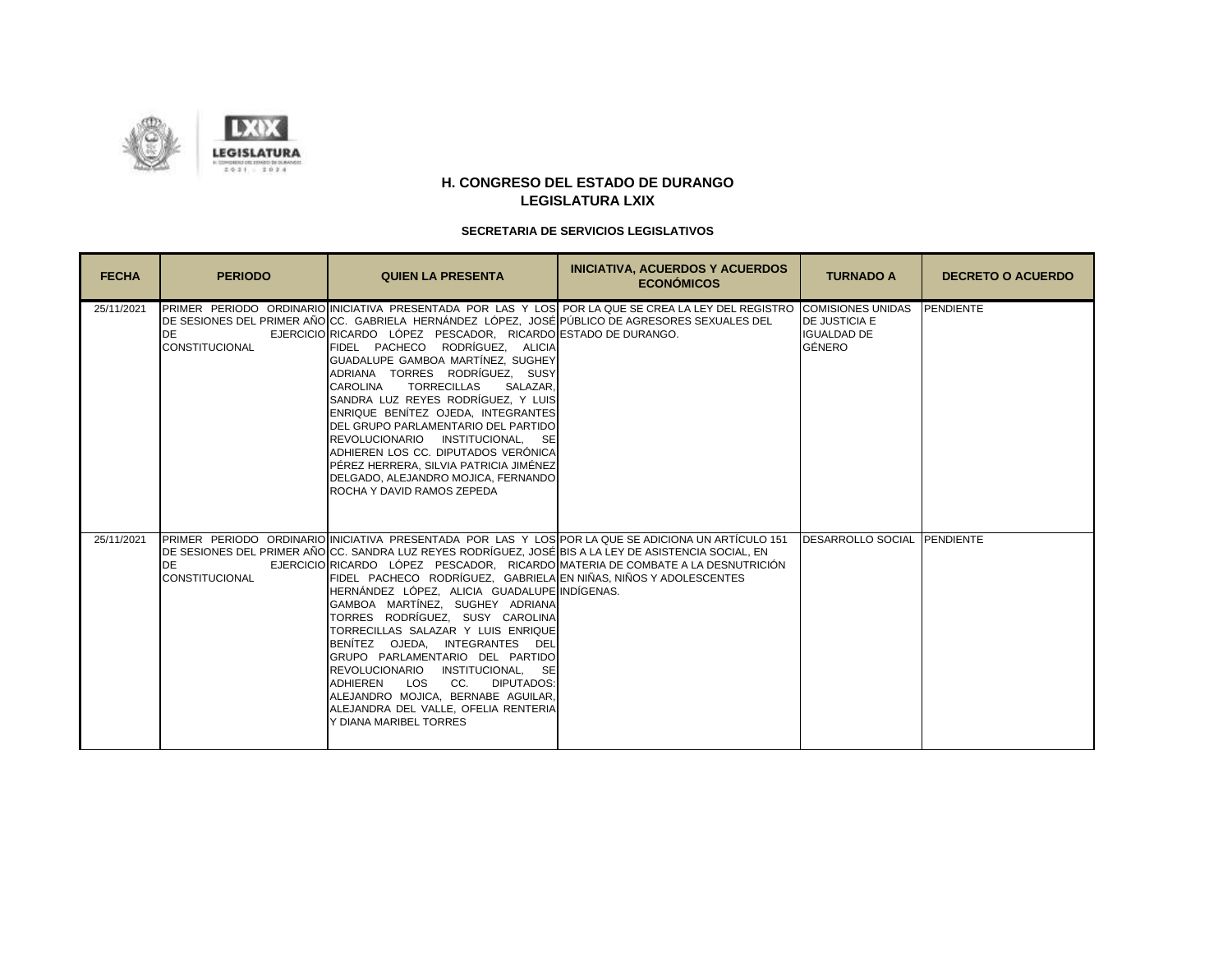

| <b>FECHA</b> | <b>PERIODO</b>                     | <b>QUIEN LA PRESENTA</b>                                                                                                                                                                                                                                                                                                                                    | <b>INICIATIVA, ACUERDOS Y ACUERDOS</b><br><b>ECONÓMICOS</b>                                                                                                                                                                                                                                               | <b>TURNADO A</b>                                            | <b>DECRETO O ACUERDO</b>             |
|--------------|------------------------------------|-------------------------------------------------------------------------------------------------------------------------------------------------------------------------------------------------------------------------------------------------------------------------------------------------------------------------------------------------------------|-----------------------------------------------------------------------------------------------------------------------------------------------------------------------------------------------------------------------------------------------------------------------------------------------------------|-------------------------------------------------------------|--------------------------------------|
| 25/11/2021   | DE<br><b>CONSTITUCIONAL</b>        | EJERCICIO GALAVIZ MARTÍNEZ, SILVIA PATRICIA EN MATERIA DE DERECHO A LA SALUD.<br>JIMÉNEZ DELGADO, ALEJANDRO MOJICA<br>NARVAEZ, VERÓNICA PÉREZ HERRERA Y<br>FERNANDO ROCHA AMARO INTEGRANTES<br>DEL GRUPO PARLAMENTARIO DEL PARTIDO<br>ACCIÓN NACIONAL.                                                                                                      | PRIMER PERIODO ORDINARIO INICIATIVA PRESENTADA POR LAS Y LOS QUE CONTIENE REFORMA AL ARTÍCULO 18 DE SALUD PÚBLICA<br>DE SESIONES DEL PRIMER AÑO CC. JOEL CORRAL ALCÁNTAR, GERARDO LA LEY DE SALUD DEL ESTADO DE DURANGO,                                                                                  |                                                             | <b>PENDIENTE</b>                     |
| 25/11/2021   | <b>DE</b><br><b>CONSTITUCIONAL</b> | PRIMER PERIODO ORDINARIO INICIATIVA PRESENTADA POR LAS Y LOS QUE CONTIENE REFORMA A LA FRACCIÓN<br>JIMÉNEZ DELGADO. ALEJANDRO MOJICA 65 Y 66 DE LA LEY DE INCLUSIÓN PARA LAS<br>NARVAEZ, VERÓNICA PÉREZ HERRERA Y PERSONAS CON DISCAPACIDAD EN EL<br>FERNANDO ROCHA AMARO INTEGRANTES ESTADO DE DURANGO, EN MATERIA DE<br>ACCIÓN NACIONAL.                  | DE SESIONES DEL PRIMER AÑOICC. JOEL  CORRAL  ALCÁNTAR.  GERARDOIXXIX DEL ARTÍCULO 2 RECORRIÉNDOSE LAS<br>EJERCICIO GALAVIZ MARTÍNEZ, SILVIA PATRICIA SUBSECUENTES Y LOS ARTÍCULOS 51, 62, 64, DISCAPACIDAD Y<br>DEL GRUPO PARLAMENTARIO DEL PARTIDO DERECHOS DE LOS ANIMALES DE ASISTENCIA<br>Y COMPAÑÍA. | ATENCIÓN A<br><b>PERSONAS CON</b><br><b>ADULTOS MAYORES</b> | <b>PENDIENTE</b>                     |
| 25/11/2021   | DE<br><b>CONSTITUCIONAL</b>        | <b>PRIMER PERIODO ORDINARIO INICIATIVA PRESENTADA POR LAS Y LOS</b><br>DE SESIONES DEL PRIMER AÑO CC. JOEL CORRAL ALCÁNTAR, GERARDO<br>EJERCICIO GALAVIZ MARTÍNEZ, SILVIA PATRICIA<br>JIMÉNEZ DELGADO. ALEJANDRO MOJICA<br>NARVAEZ, VERÓNICA PÉREZ HERRERA Y<br>FERNANDO ROCHA AMARO INTEGRANTES<br>DEL GRUPO PARLAMENTARIO DEL PARTIDO<br>ACCIÓN NACIONAL, | QUE CONTIENE REFORMA AL ARTÍCULO 40 DE IGUALDAD DE<br>LA LEY DE LAS MUJERES PARA UNA VIDA SIN GÉNERO<br>VIOLENCIA VIGENTE EN EL ESTADO DE<br><b>IDURANGO. EN MATERIA DE DERECHOS DE</b><br>LAS MUJERES RECLUSAS.                                                                                          |                                                             | DECRETO 112, 03 DE MARZO DE<br>2022  |
| 25/11/2021   | DE<br><b>CONSTITUCIONAL</b>        | DE SESIONES DEL PRIMER AÑO DAVID RAMOS ZEPEDA Y JOSÉ ANTONIO 113, 116 Y 1169 DEL CÓDIGO CIVIL VIGENTE<br>FRACCIÓN PARLAMENTARIA DEL PARTIDO DERECHOS POST MORTEM.<br>DE LA REVOLUCIÓN DEMOCRÁTICA,                                                                                                                                                          | PRIMER PERIODO ORDINARIO INICIATIVA PRESENTADA POR LOS CC. QUE CONTIENE REFORMAS A LOS ARTÍCULOS JUSTICIA<br>EJERCICIO SOLÍS CAMPOS, INTEGRANTES DE LA EN EL ESTADO DE DURANGO, EN MATERIA DE                                                                                                             |                                                             | SE DESESTIMA, 19 DE ABRIL DE<br>2022 |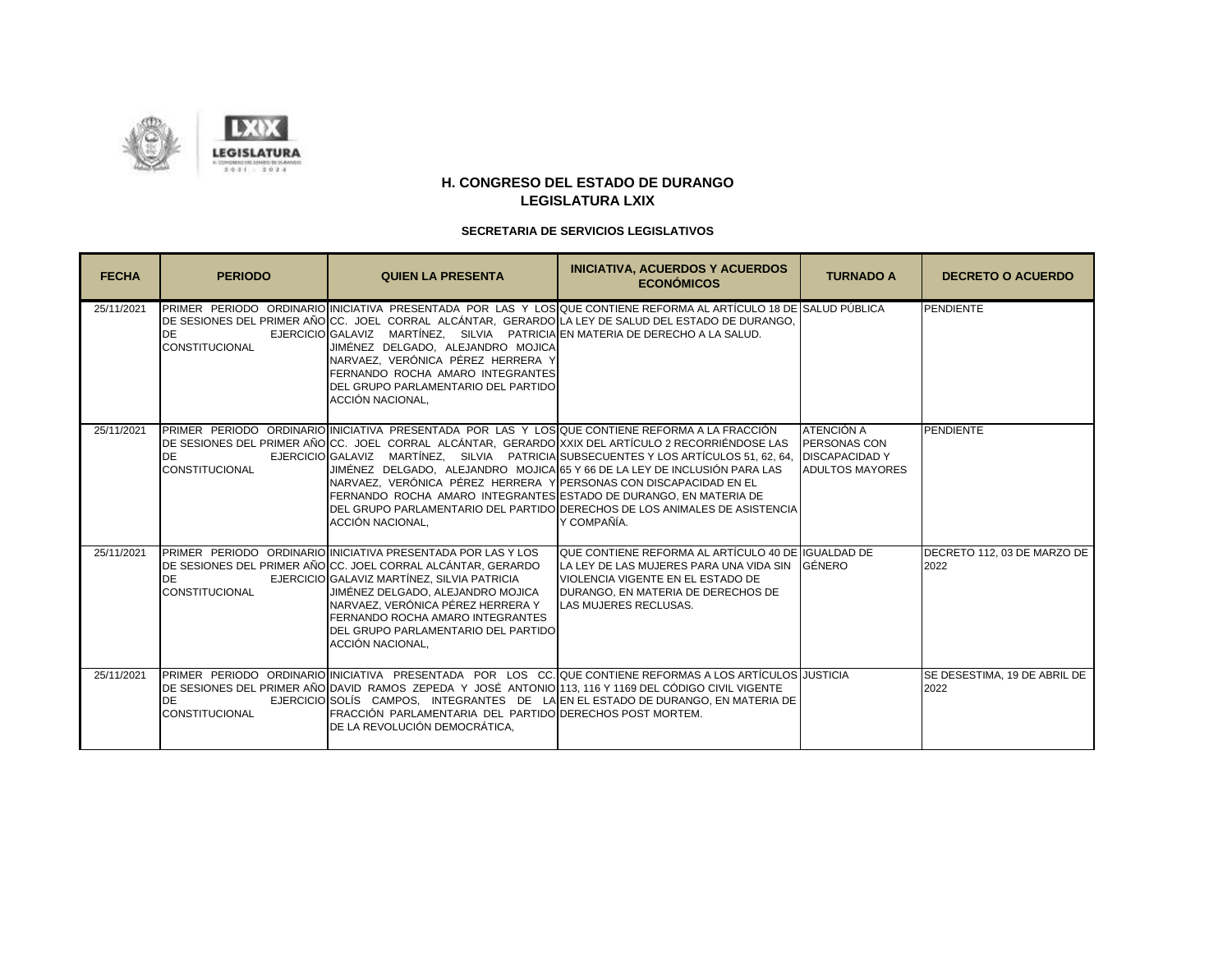

| <b>FECHA</b> | <b>PERIODO</b>                     | <b>QUIEN LA PRESENTA</b>                                                                                                                                                                                                                                                                                                                                                                                                                                                                                                                                                                                                          | <b>INICIATIVA, ACUERDOS Y ACUERDOS</b><br><b>ECONÓMICOS</b>                                                                                                                                | <b>TURNADO A</b>                      | <b>DECRETO O ACUERDO</b>             |
|--------------|------------------------------------|-----------------------------------------------------------------------------------------------------------------------------------------------------------------------------------------------------------------------------------------------------------------------------------------------------------------------------------------------------------------------------------------------------------------------------------------------------------------------------------------------------------------------------------------------------------------------------------------------------------------------------------|--------------------------------------------------------------------------------------------------------------------------------------------------------------------------------------------|---------------------------------------|--------------------------------------|
| 25/11/2021   | <b>DE</b><br><b>CONSTITUCIONAL</b> | <b>PRIMER PERIODO ORDINARIO INICIATIVA PRESENTADA POR LAS Y LOS</b><br>DE SESIONES DEL PRIMER AÑO CC. CHRISTIAN ALÁN JEAN ESPARZA,<br>EJERCICIO ALEJANDRA DEL VALLE RAMÍREZ, OFELIA<br>RENTERÍA DELGADILLO. EDUARDO GARCÍA PARA CREAR LA DEFENSORÍA PÚBLICA DE<br>REYES, SANDRA LILIA AMAYA ROSALES,<br><b>DIANA MARIBEL TORRES TORRES Y</b><br>BERNABÉ AGUILAR CARRILLO.<br><b>INTEGRANTES DEL GRUPO</b><br>PARLAMENTARIO DEL PARTIDO<br>MOVIMIENTO DE REGENERACIÓN<br>NACIONAL (MORENA), SE ADHIEREN LAS<br>CC. DIPUTADAS GABRIELA HERNÁNDEZ<br>LÓPEZ. SUGHEY ADRIANA TORRES.<br>SANDRA LILIA AMAYA ROSALES Y<br>VERÓNICA PÉREZ | QUE CONTIENE REFORMAS Y ADICIONES A<br><b>DIVERSAS DISPOSICIONES DE LA LEY DE LAS</b><br>MUJERES PARA UNA VIDA SIN VIOLENCIA.<br>LAS MUJERES.                                              | <b>IGUALDAD DE</b><br><b>GÉNERO</b>   | <b>PENDIENTE</b>                     |
| 30/11/2021   | <b>DE</b><br><b>CONSTITUCIONAL</b> | PRIMER PERIODO ORDINARIO INICIATIVA PRESENTADA POR LAS Y LOS<br>DE SESIONES DEL PRIMER AÑO CC. JOEL CORRAL ALCÁNTAR, GERARDO<br>EJERCICIO GALAVIZ MARTÍNEZ, SILVIA PATRICIA<br>JIMÉNEZ DELGADO. ALEJANDRO MOJICA<br>NARVAEZ, VERÓNICA PÉREZ HERRERA Y<br>FERNANDO ROCHA AMARO INTEGRANTES<br>DEL GRUPO PARLAMENTARIO DEL PARTIDO<br>ACCIÓN NACIONAL,                                                                                                                                                                                                                                                                              | POR EL QUE SE ADICIONA UN SEGUNDO<br>PÁRRAFO AL ARTÍCULO 50 Y SE ADICIONA LA<br>FRACCIÓN VII AL ARTÍCULO 82, AMBOS DE LA<br>LEY DE FOMENTO ECONÓMICO PARA EL<br><b>ESTADO DE DURANGO.</b>  | <b>DESARROLLO</b><br><b>ECONOMICO</b> | 22 DE FEBRERO DE 2022,<br>DECRETO 96 |
| 30/11/2021   | <b>DE</b><br><b>CONSTITUCIONAL</b> | <b>PRIMER PERIODO ORDINARIO INICIATIVA PRESENTADA POR LAS Y LOS</b><br>DE SESIONES DEL PRIMER AÑO CC. JOEL CORRAL ALCÁNTAR, SILVIA<br>EJERCICIO PATRICIA JIMÉNEZ DELGADO, VERÓNICA<br>PÉREZ HERRERA. GERARDO GALAVIZ<br>MARTÍNEZ. ALEJANDRO MOJICA NARVAEZ.<br>Y FERNANDO ROCHA AMARO<br><b>INTEGRANTES DEL GRUPO</b><br>PARLAMENTARIO DEL PARTIDO ACCIÓN<br>NACIONAL.                                                                                                                                                                                                                                                            | QUE CONTIENE REFORMA A LOS ARTÍCULOS<br>33 Y 229 DE LA LEY ORGÁNICA DEL MUNICIPIO<br>LIBRE DEL ESTADO DE DURANGO. EN<br>MATERIA DE DERECHOS DE LAS NIÑAS Y<br><b>MUJERES DURANGUENSES.</b> | <b>GOBERNACIÓN</b>                    | 19 DE ABRIL DE 2022, DECRETO<br>124  |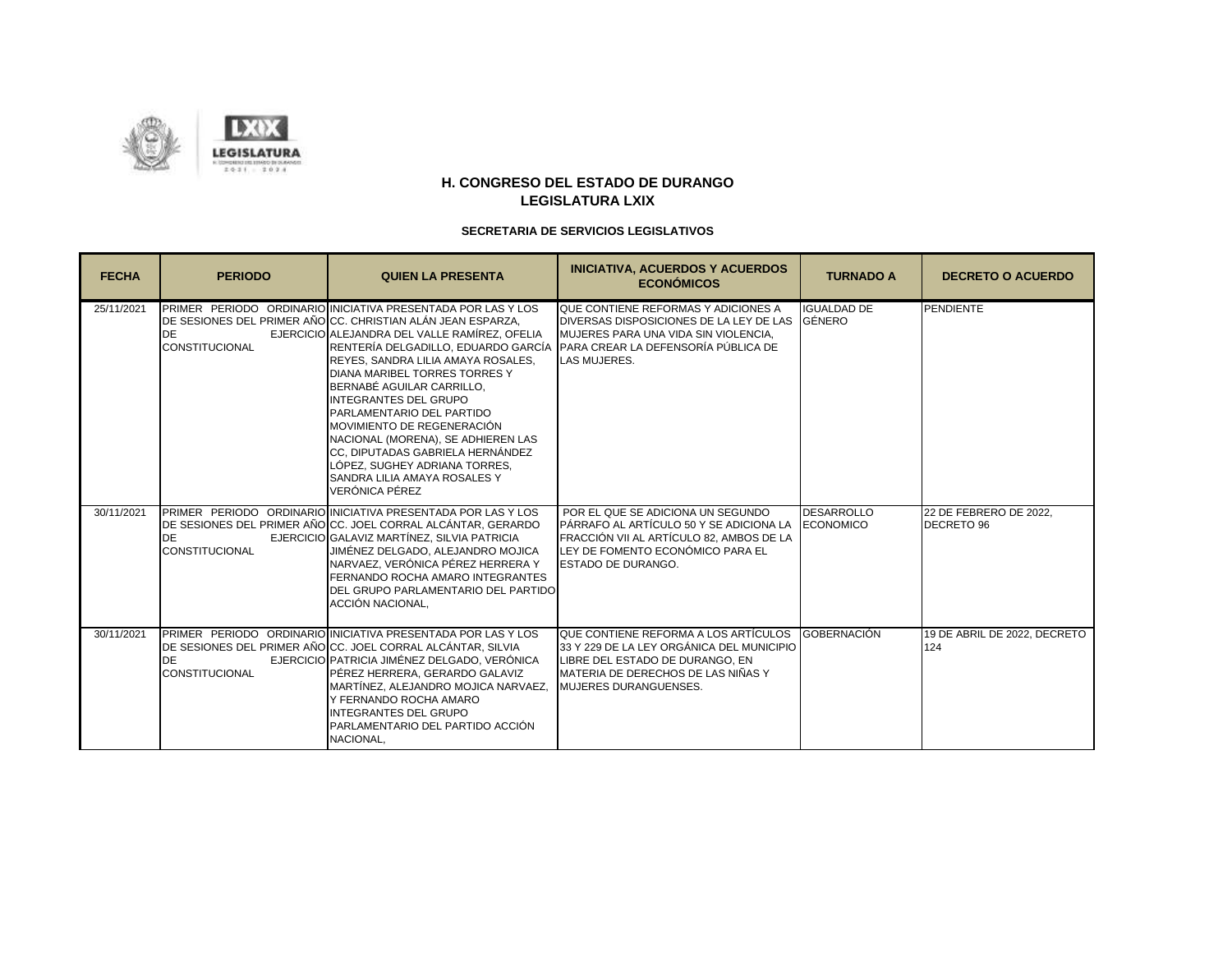



| <b>FECHA</b> | <b>PERIODO</b>                     | <b>QUIEN LA PRESENTA</b>                                                                                                                                                                                                                                                                                                                                                                                                                                                                               | <b>INICIATIVA, ACUERDOS Y ACUERDOS</b><br><b>ECONÓMICOS</b>                                                                                                                                                                                                                   | <b>TURNADO A</b>                                                  | <b>DECRETO O ACUERDO</b>               |
|--------------|------------------------------------|--------------------------------------------------------------------------------------------------------------------------------------------------------------------------------------------------------------------------------------------------------------------------------------------------------------------------------------------------------------------------------------------------------------------------------------------------------------------------------------------------------|-------------------------------------------------------------------------------------------------------------------------------------------------------------------------------------------------------------------------------------------------------------------------------|-------------------------------------------------------------------|----------------------------------------|
| 30/11/2021   | <b>DE</b><br><b>CONSTITUCIONAL</b> | PRIMER PERIODO ORDINARIO INICIATIVA PRESENTADA POR LAS Y LOS<br>DE SESIONES DEL PRIMER AÑO CC. CHRISTIAN ALÁN JEAN ESPARZA,<br>EJERCICIO ALEJANDRA DEL VALLE RAMÍREZ, OFELIA<br>RENTERÍA DELGADILLO, EDUARDO GARCÍA<br>REYES, SANDRA LILIA AMAYA ROSALES,<br><b>DIANA MARIBEL TORRES TORRES Y</b><br>BERNABÉ AGUILAR CARRILLO,<br><b>INTEGRANTES DEL GRUPO</b><br>PARLAMENTARIO DEL PARTIDO<br>MOVIMIENTO DE REGENERACIÓN<br>NACIONAL (MORENA),                                                        | QUE CONTIENE REFORMA A LA FRACCIÓN XIII SALUD PÚBLICA<br>DEL ARTÍCULO 9 DE LA LEY DE SALUD DEL<br>ESTADO DE DURANGO.                                                                                                                                                          |                                                                   | PENDIENTE                              |
| 30/11/2021   | <b>DE</b><br><b>CONSTITUCIONAL</b> | PRIMER PERIODO ORDINARIO INICIATIVA PRESENTADA POR LAS Y LOS<br>DE SESIONES DEL PRIMER AÑO CC. CHRISTIAN ALÁN JEAN ESPARZA.<br>EJERCICIO ALEJANDRA DEL VALLE RAMÍREZ. OFELIA<br>RENTERÍA DELGADILLO. EDUARDO GARCÍA<br>REYES, SANDRA LILIA AMAYA ROSALES,<br><b>DIANA MARIBEL TORRES TORRES Y</b><br>BERNABÉ AGUILAR CARRILLO.<br><b>INTEGRANTES DEL GRUPO</b><br>PARLAMENTARIO DEL PARTIDO<br>MOVIMIENTO DE REGENERACIÓN<br>NACIONAL (MORENA), SE ADHIERE EL C.<br><b>DIPUTADO DAVID RAMOS ZEPEDA</b> | QUE CONTIENE REFORMA AL ARTÍCULO 76<br>ADICIONANDO PÁRRAFO QUINTO A LA LEY DE<br>EDUCACIÓN DEL ESTADO DE DURANGO.                                                                                                                                                             | EDUCACIÓN PÚBLICA                                                 | PENDIENTE                              |
| 02/12/2021   | DE<br><b>CONSTITUCIONAL</b>        | PRIMER PERIODO ORDINARIO INICIATIVA ENVIADA POR EL C. DR. JOSÉ<br>DE SESIONES DEL PRIMER AÑO ROSAS AISPURO TORRES. GOBERNADOR<br>EJERCICIO DEL ESTADO DE DURANGO,                                                                                                                                                                                                                                                                                                                                      | QUE CONTIENE REFORMAS A LA LEY DE<br>HACIENDA DEL ESTADO DE DURANGO.                                                                                                                                                                                                          | HACIENDA.<br><b>PRESUPUESTO Y</b><br>CUENTA PÚBLICA               | 15 DE DICIEMBRE DE 2021.<br>DECRETO 86 |
| 02/12/2021   | <b>DE</b><br><b>CONSTITUCIONAL</b> | PRIMER PERIODO ORDINARIO INICIATIVA ENVIADA POR EL C. DR. JOSÉ<br>DE SESIONES DEL PRIMER AÑO ROSAS AISPURO TORRES, GOBERNADOR<br>EJERCICIO DEL ESTADO DE DURANGO,                                                                                                                                                                                                                                                                                                                                      | QUE CONTIENE REFORMAS A DIVERSOS<br>ARTÍCULOS DEL CÓDIGO FICAL DEL ESTADO<br><b>DE DURANGO</b>                                                                                                                                                                                | <b>HACIENDA.</b><br><b>PRESUPUESTO Y</b><br><b>CUENTA PÚBLICA</b> | 15 DE DICIEMBRE DE 2021.<br>DECRETO 87 |
| 02/12/2021   | <b>DE</b><br><b>CONSTITUCIONAL</b> | PRIMER PERIODO ORDINARIO INICIATIVA ENVIADA POR EL C. DR. JOSÉ<br>DE SESIONES DEL PRIMER AÑO ROSAS AISPURO TORRES, GOBERNADOR<br>EJERCICIO DEL ESTADO DE DURANGO.                                                                                                                                                                                                                                                                                                                                      | POR LA CUAL SE REFORMA EL DIVERSO<br>NÚMERO 632. EMITIDO POR LA LXVIII<br>LEGISLATURA DEL H. CONGRESO DEL<br>ESTADO DE DURANGO. PÚBLICADO EN EL<br>PERIÓDICO OFICIAL DEL GOBIERNO DEL<br>ESTADO DE DURANGO. NÚMERO 24<br>EXTRAORDINARIO DE FECHA 14 DE<br>SEPTIEMBRE DE 2021. | HACIENDA.<br><b>PRESUPUESTO Y</b><br>CUENTA PÚBLICA               | 15 DE DICIEMBRE DE 2021.<br>DECRETO 88 |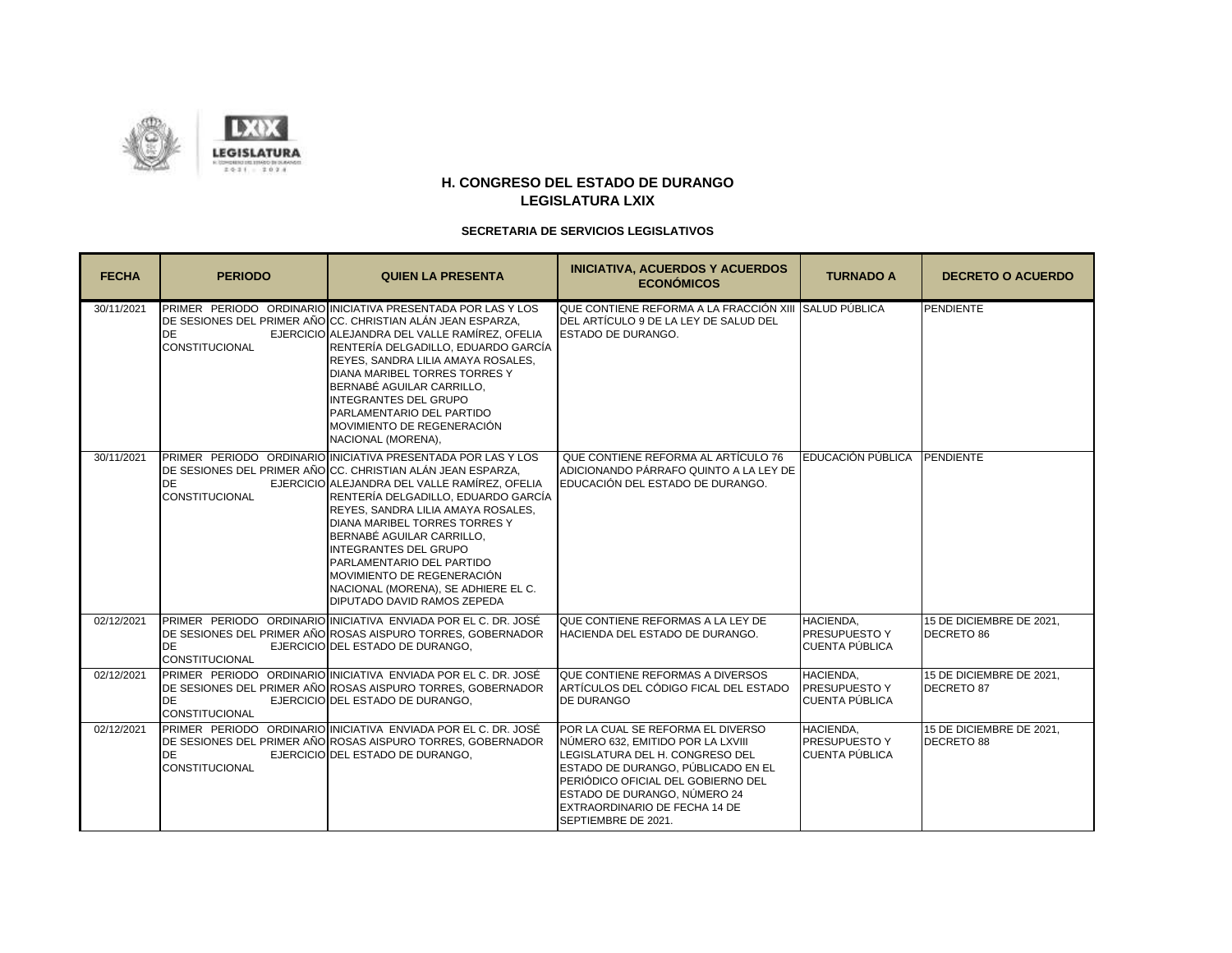

| <b>FECHA</b> | <b>PERIODO</b>                     | <b>QUIEN LA PRESENTA</b>                                                                                                                                                                                                                       | <b>INICIATIVA, ACUERDOS Y ACUERDOS</b><br><b>ECONÓMICOS</b>                                                                                                                                                                                                                                                                                                                                                                                                                  | <b>TURNADO A</b>                                                  | <b>DECRETO O ACUERDO</b>                       |
|--------------|------------------------------------|------------------------------------------------------------------------------------------------------------------------------------------------------------------------------------------------------------------------------------------------|------------------------------------------------------------------------------------------------------------------------------------------------------------------------------------------------------------------------------------------------------------------------------------------------------------------------------------------------------------------------------------------------------------------------------------------------------------------------------|-------------------------------------------------------------------|------------------------------------------------|
| 02/12/2021   | <b>DE</b><br><b>CONSTITUCIONAL</b> | PRIMER PERIODO ORDINARIO INICIATIVA ENVIADA POR EL C. DR. JOSÉ<br>DE SESIONES DEL PRIMER AÑO ROSAS AISPURO TORRES, GOBERNADOR<br>EJERCICIO DEL ESTADO DE DURANGO.                                                                              | EN LA CUAL SOLICITA AUTORIZACIÓN PARA<br>LA REESTRUCTURA CON AMPLIACIÓN DE<br>PLAZO DE HASTA (18) DIECIOCHO AÑOS DEL<br>CONTRATO DE PROYECTO DE INVERSIÓN Y<br>PRESTACIÓN DE SERVICIOS DE LARGO PLAZO<br>PARA LA RECONSTRUCCIÓN, CONSERVACIÓN<br>PERIÓDICA Y CONSERVACIÓN RUTINARIA DEL<br>GRUPO CARRETERO FORMALIZADO CON<br>DESARROLLOS CARRETEROS DEL ESTADO<br>DE DURANGO, S.A. DE C.V. ("DECARRED")                                                                     | <b>HACIENDA.</b><br><b>PRESUPUESTO Y</b><br><b>CUENTA PÚBLICA</b> | 15 DE DIICIEMBRE DE 2021.<br><b>DECRETO 89</b> |
| 02/12/2021   | <b>DE</b><br><b>CONSTITUCIONAL</b> | PRIMER PERIODO ORDINARIO INICIATIVA ENVIADA POR EL C. DR. JOSÉ<br>DE SESIONES DEL PRIMER AÑO ROSAS AISPURO TORRES, GOBERNADOR<br>EJERCICIO DEL ESTADO DE DURANGO.                                                                              | QUE CONTIENE LEY DE INGRESOS DEL<br>ESTADO LIBRE Y SOBERANO DE DURANGO Y<br><b>SUS ANEXOS</b>                                                                                                                                                                                                                                                                                                                                                                                | HACIENDA,<br><b>PRESUPUESTO Y</b><br><b>CUENTA PÚBLICA</b>        | 15 DE DICEIMBRE DE 2021,<br>DECRETO 90         |
| 02/12/2021   | <b>DE</b><br>CONSTITUCIONAL        | PRIMER PERIODO ORDINARIO INICIATIVA ENVIADA POR EL C. DR. JOSÉ<br>DE SESIONES DEL PRIMER AÑOIROSAS AISPURO TORRES. GOBERNADOR<br>EJERCICIO DEL ESTADO DE DURANGO,                                                                              | QUE CONTIENE LEY DE EGRESOS DEL<br>ESTADO LIBRE Y SOBERANO DE DURANGO Y<br><b>SUS ANEXOS.</b>                                                                                                                                                                                                                                                                                                                                                                                | HACIENDA,<br><b>PRESUPUESTO Y</b><br><b>CUENTA PÚBLICA</b>        | 15 DE DICIEMBRE DE 2021.<br>DECRETO 91         |
| 02/12/2021   | <b>DE</b><br><b>CONSTITUCIONAL</b> | PRIMER PERIODO ORDINARIO INICIATIVA PRESENTADA POR LAS Y LOS<br>EJERCICIO PARLAMENTARIO DEL PARTIDO<br>REVOLUCIONARIO INSTITUCIONAL.                                                                                                           | POR EL QUE SE ADICIONA UN SEGUNDO<br>DE SESIONES DEL PRIMER AÑO CC. DIPUTADOS INTEGRANTES DEL GRUPO PÁRRAFO AL ARTÍCULO 3, LOS ARTÍCULOS 92 PERSONAS CON<br>BIS Y 92 TER Y SE REFORMA EL ARTÍCULO 97<br>TODOS DE LA LEY DE INCLUSIÓN PARA LAS<br>PERSONAS CON DISCAPACIDAD DEL ESTADO<br>DE DURANGO.                                                                                                                                                                         | ATENCIÓN A<br><b>DISCAPACIDADAD Y</b><br><b>ADULTOS MAYORES</b>   | PENDIENTE                                      |
| 02/12/2021   | <b>DE</b><br><b>CONSTITUCIONAL</b> | PRIMER PERIODO ORDINARIO INICIATIVA PRESENTADA POR LOS CC.<br>DE SESIONES DEL PRIMER AÑO DAVID RAMOS ZEPEDA Y JOSÉ ANTONIO<br>EJERCICIO SOLÍS CAMPOS. INTEGRANTES DE LA<br>FRACCIÓN PARLAMENTARIA DEL PARTIDO<br>DE LA REVOLUCIÓN DEMOCRÁTICA, | QUE CONTIENE REFORMA A LA LEY DE<br>RESPONSABILIDADES DE LOS SERVIDORES<br>PÚBLICOS. EN MATERIA DE JUICIO POLÍTICO.<br>DECLARACIÓN DE PROCEDENCIA Y EL<br>EJERCICIO DE FACULTADES LEGISLATIVAS EN<br><b>MATERIA DE ENJUICIAMIENTO POR</b><br>RESPONSABILIDADES PÚBLICAS.<br>MODIFICÁNDOSE LOS INCISOS B), C) Y E),<br>ADICIONANDO UN INCISO F), DE LA FRACCIÓN<br>IV DE SU ARTÍCULO 46, CORRESPONDIENTES<br>AL CAPÍTULO QUINTO; DE LAS<br><b>RESPONSABILIDADES DIVERSAS.</b> | RESPONSABILIDADES PENDIENTE                                       |                                                |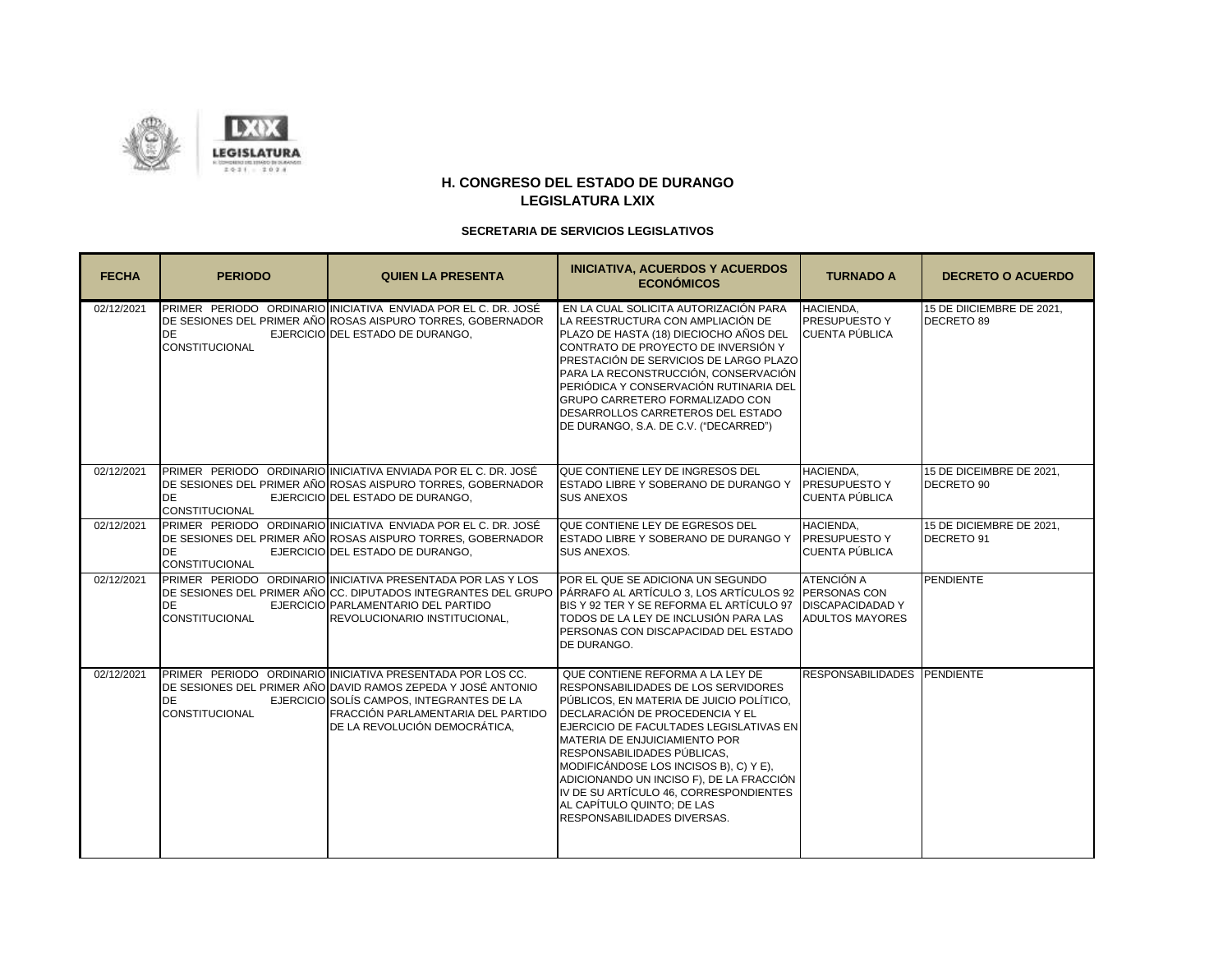

| <b>FECHA</b> | <b>PERIODO</b>              | <b>QUIEN LA PRESENTA</b>                                                                                                                                                                                                                                                                                                                                                                                                                                                       | <b>INICIATIVA, ACUERDOS Y ACUERDOS</b><br><b>ECONÓMICOS</b>                                                                                                                                                                                                                                                                                                                                                                                                                                                                                                             | <b>TURNADO A</b>                              | <b>DECRETO O ACUERDO</b>               |
|--------------|-----------------------------|--------------------------------------------------------------------------------------------------------------------------------------------------------------------------------------------------------------------------------------------------------------------------------------------------------------------------------------------------------------------------------------------------------------------------------------------------------------------------------|-------------------------------------------------------------------------------------------------------------------------------------------------------------------------------------------------------------------------------------------------------------------------------------------------------------------------------------------------------------------------------------------------------------------------------------------------------------------------------------------------------------------------------------------------------------------------|-----------------------------------------------|----------------------------------------|
| 07/12/2021   | DE<br><b>CONSTITUCIONAL</b> | PRIMER PERIODO ORDINARIO INICIATIVA ENVIADA POR LOS CC. MA.<br>DE SESIONES DEL PRIMER AÑO ABIGAIL FRAYRE CARRANZA Y M.V.Z. OMAR QUE EL MUNICIPIO DE SANTA CLARA,<br>EJERCICIO ALBERTO CARRANZA ASEFF; PRESIDENTA<br>Y SECRETARIO DEL H. AYUNTAMIENTO DE<br>SANTA CLARA, DGO.,                                                                                                                                                                                                  | EN LA CUAL SOLICITAN AUTORIZACIÓN, PARA HACIENDA,<br>DURANGO, POR CONDUCTO DE<br><b>FUNCIONARIOS LEGALMENTE FACULTADOS Y</b><br>EN TÉRMINOS DE LEY, GESTIONE Y<br>ICONTRATE CON CUALQUIER INSTITUCIÓN DE<br>CRÉDITO INTEGRANTE DEL SISTEMA<br>FINANCIERO MEXICANO. QUE OFREZCA LAS<br>MEJORES CONDICIONES DE MERCADO, UNO<br>O VARIOS FINANCIAMIENTOS EN LA<br>MODALIDAD DE CRÉDITO SIMPLE PARA<br>INVERSIÓNES PÚBLICAS. HASTA POR LA<br>CANTIDAD DE \$2,596,490.00 (DOS MILLONES<br>QUINIENTOS NOVENTA Y SEIS MIL<br><b>CUATROCIENTOS NOVENTA PESOS 00/100</b><br>M.N. | <b>PRESUPUESTO Y</b><br><b>CUENTA PÚBLICA</b> | 07 DE DICIEMBRE DE 2021,<br>DECRETO 55 |
| 07/12/2021   | DE<br><b>CONSTITUCIONAL</b> | PRIMER PERIODO ORDINARIO INICIATIVA PRESENTADA POR LAS Y LOS<br>DE SESIONES DEL PRIMER AÑO CC. LUIS ENRIQUE BENÍTEZ OJEDA, JOSÉ<br>EJERCICIO RICARDO LÓPEZ PESCADOR, RICARDO<br>FIDEL PACHECO RODRÍGUEZ. GABRIELA<br>HERNÁNDEZ LÓPEZ, SUSY CAROLINA<br>TORRECILLAS SALAZAR. SANDRA LUZ<br>REYES RODRÍGUEZ. ALICIA GUADALUPE<br>GAMBOA MARTÍNEZ Y SUGHEY ADRIANA<br>TORRES RODRÍGUEZ INTEGRANTES DEL<br><b>GRUPO PARLAMENTARIO DEL PARTIDO</b><br>REVOLUCIONARIO INSTITUCIONAL, | QUE CONTIENE REFORMAS Y ADICIONES A<br><b>DIVERSOS ARTÍCULOS A LA CONSTITUCIÓN</b><br>POLÍTICA DEL ESTADO LIBRE Y SOBERANO DE<br>DURANGO.                                                                                                                                                                                                                                                                                                                                                                                                                               | <b>PUNTOS</b><br><b>CONSTITUCIONALES</b>      | 04 DE MAYO DE 2022, DECRETO<br>132     |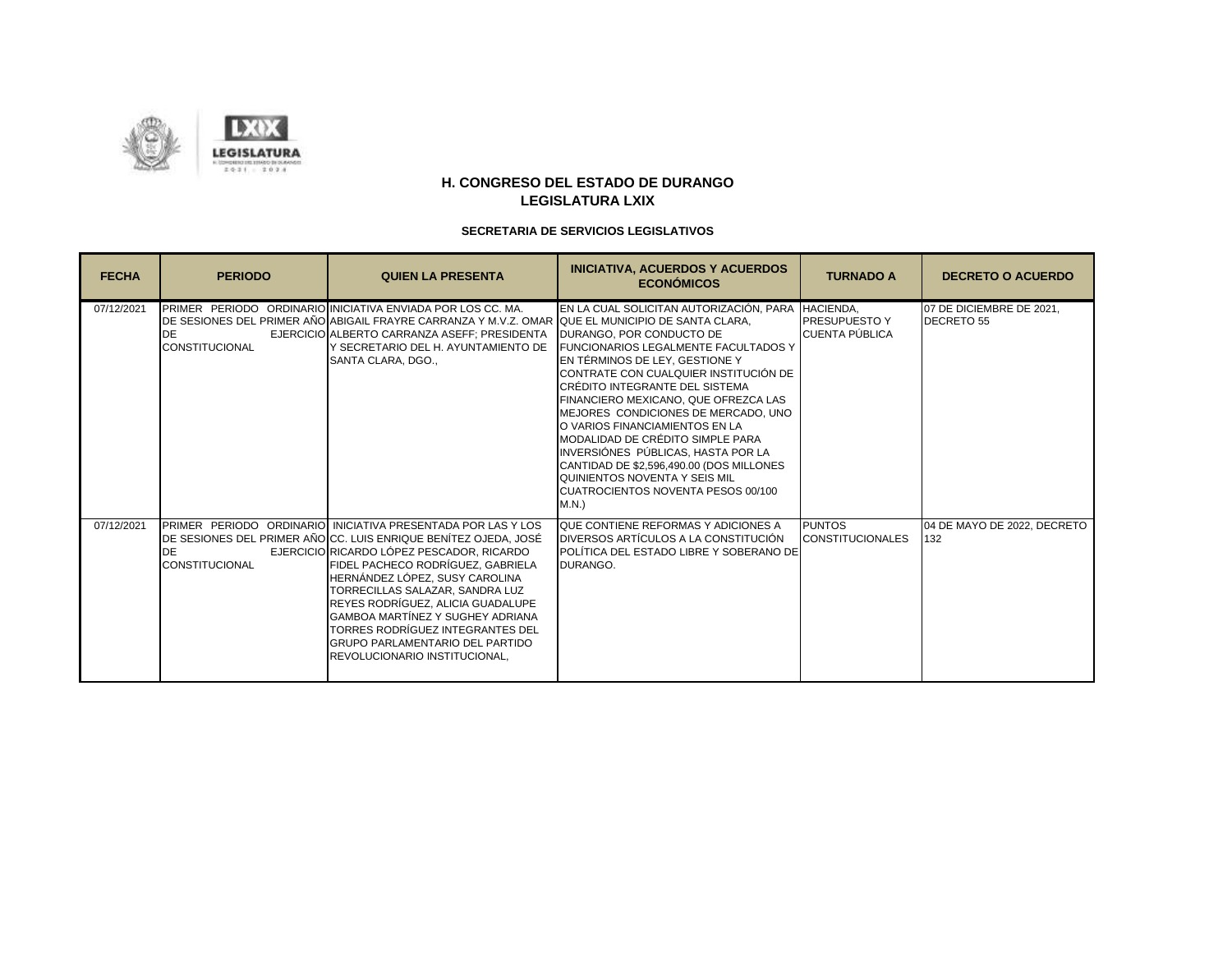

| <b>FECHA</b> | <b>PERIODO</b>                     | <b>QUIEN LA PRESENTA</b>                                                                                                                                                                                                                                                                                                                                                                                                                 | <b>INICIATIVA, ACUERDOS Y ACUERDOS</b><br><b>ECONÓMICOS</b>                                                                                                                                                                 | <b>TURNADO A</b>                                                                                                                                                                                                                                                                         | <b>DECRETO O ACUERDO</b>                       |
|--------------|------------------------------------|------------------------------------------------------------------------------------------------------------------------------------------------------------------------------------------------------------------------------------------------------------------------------------------------------------------------------------------------------------------------------------------------------------------------------------------|-----------------------------------------------------------------------------------------------------------------------------------------------------------------------------------------------------------------------------|------------------------------------------------------------------------------------------------------------------------------------------------------------------------------------------------------------------------------------------------------------------------------------------|------------------------------------------------|
| 07/12/2021   | <b>DE</b><br><b>CONSTITUCIONAL</b> | PRIMER PERIODO ORDINARIO INICIATIVA PRESENTADA POR LAS Y LOS<br>DE SESIONES DEL PRIMER AÑO CC. JOEL CORRAL ALCÁNTAR, GERARDO<br>EJERCICIO GALAVIZ MARTÍNEZ. SILVIA PATRICIA<br>JIMÉNEZ DELGADO. ALEJANDRO MOJICA<br>NARVAEZ. VERÓNICA PÉREZ HERRERA Y<br><b>FERNANDO ROCHA AMARO INTEGRANTES</b><br>DEL GRUPO PARLAMENTARIO DEL PARTIDO<br>ACCIÓN NACIONAL,                                                                              | QUE CONTIENE PROPUESTA PARA OTORGAR COMISIÓN ESPECIAL<br>CONDECORACIÓN "MEDALLA AL MÉRITO<br>DEPORTIVO" A LA TRIATLETA DURANGUENSE CC. DIPUTADOS:<br>ANAHÍ ÁLVAREZ CORRAL.                                                  | <b>INTEGRADA POR LOS</b><br><b>SILVIA PATRICIA</b><br>JIMÉNEZ DELGADO.<br><b>OFELIA RENTERIA</b><br>DELGADILLO, SUGHEY<br><b>ADRIANA TORRES</b><br>RODRÍGUEZ, MARÍA<br><b>DE LOS ANGELES</b><br>ROJAS, FERNANDO<br><b>ROCHA RIVERA Y</b><br><b>DIANA MARIBEL</b><br><b>TORRES TORRES</b> | 14 DE DICIEMBRE DE 2021,<br><b>IDECRETO 61</b> |
| 07/12/2021   | <b>DE</b><br><b>CONSTITUCIONAL</b> | PRIMER PERIODO ORDINARIO INICIATIVA PRESENTADA POR LOS CC.<br>DE SESIONES DEL PRIMER AÑO DAVID RAMOS ZEPEDA Y JOSÉ ANTONIO<br>EJERCICIO SOLÍS CAMPOS, INTEGRANTES DE LA<br>FRACCIÓN PARLAMENTARIA DEL PARTIDO<br>DE LA REVOLUCIÓN DEMOCRÁTICA.                                                                                                                                                                                           | QUE CONTIENE REFORMA A LOS ARTÍCULOS<br>6.10 Y 12 DE LA LEY DE VÍCTIMAS DEL<br>ESTADO DE DURANGO.                                                                                                                           | SEGURIDAD PÚBLICA PENDIENTE                                                                                                                                                                                                                                                              |                                                |
| 07/12/2021   | <b>DE</b><br><b>CONSTITUCIONAL</b> | PRIMER PERIODO ORDINARIO INICIATIVA PRESENTADA POR LAS Y LOS<br>DE SESIONES DEL PRIMER AÑOLCC. CHRISTIAN ALÁN JEAN ESPARZA.<br>EJERCICIO ALEJANDRA DEL VALLE RAMÍREZ. OFELIA<br>RENTERÍA DELGADILLO, EDUARDO GARCÍA<br>REYES. SANDRA LILIA AMAYA ROSALES.<br>DIANA MARIBEL TORRES TORRES Y<br>BERNABÉ AGUILAR CARRILLO,<br><b>INTEGRANTES DEL GRUPO</b><br>PARLAMENTARIO DEL PARTIDO<br>MOVIMIENTO DE REGENERACIÓN<br>NACIONAL (MORENA), | POR EL QUE SE REFORMA EL ARTÍCULO 35 AL JUSTICIA<br>CÓDIGO CIVIL DEL ESTADO DE DURANGO.                                                                                                                                     |                                                                                                                                                                                                                                                                                          | PENDIENTE                                      |
| 09/12/2021   | <b>DE</b><br><b>CONSTITUCIONAL</b> | EJERCICIO GALAVIZ MARTÍNEZ, SILVIA PATRICIA DE DURANGO, EN MATERIA DE<br>JIMÉNEZ DELGADO, ALEJANDRO MOJICA TELEMEDICINA.<br>NARVAEZ, VERÓNICA PÉREZ HERRERA Y<br>FERNANDO ROCHA AMARO INTEGRANTES<br>DEL GRUPO PARLAMENTARIO DEL PARTIDO<br>ACCIÓN NACIONAL.                                                                                                                                                                             | PRIMER PERIODO ORDINARIO INICIATIVA PRESENTADA POR LAS Y LOS QUE CONTIENE REFORMAS A LOS ARTÍCULOS SALUD PÚBLICA<br>DE SESIONES DEL PRIMER AÑO CC. JOEL CORRAL ALCÁNTAR, GERARDO 2, 3, 8 Y 10 DE LA LEY DE SALUD DEL ESTADO |                                                                                                                                                                                                                                                                                          | PENDIENTE                                      |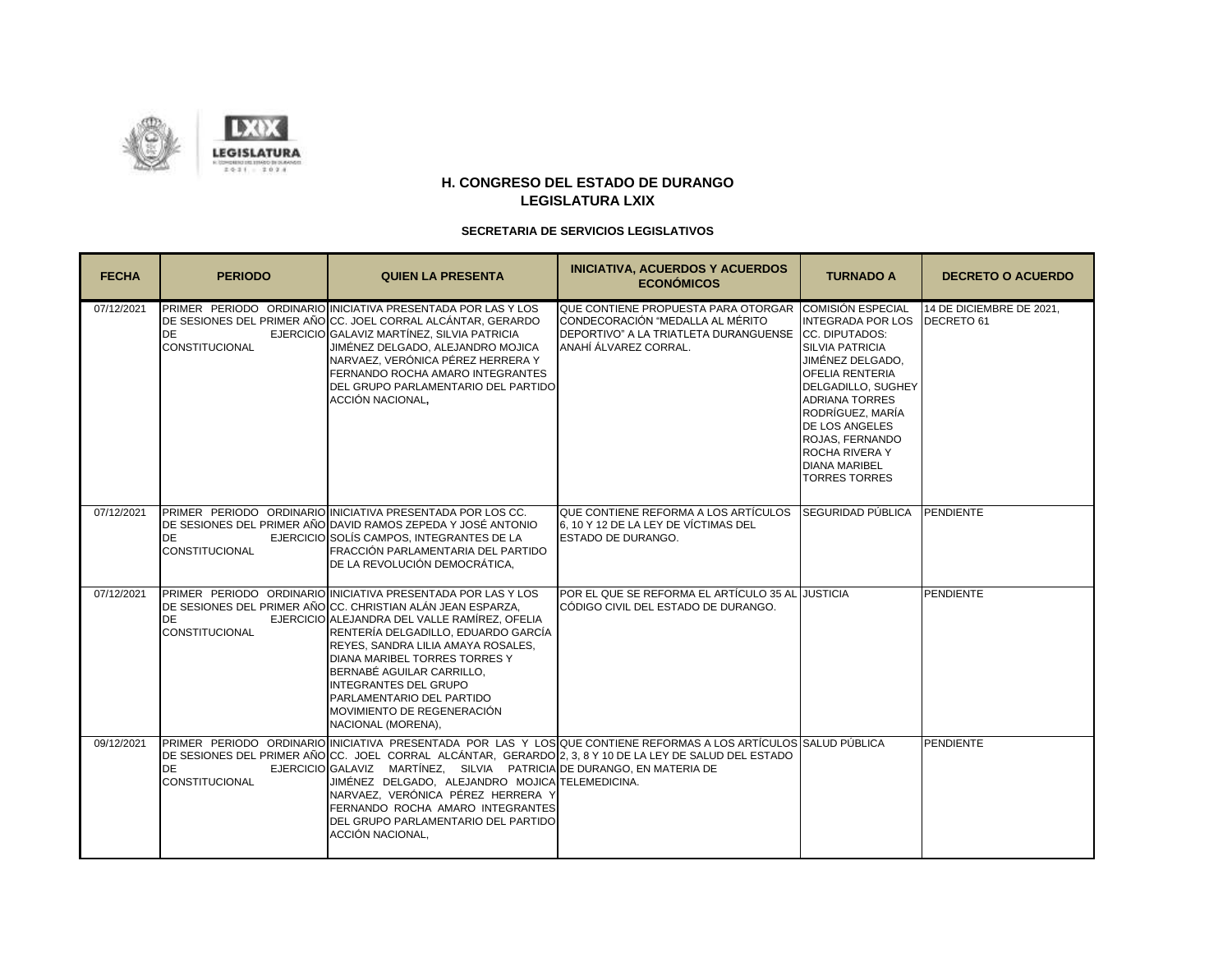

| <b>FECHA</b> | <b>PERIODO</b>                     | <b>QUIEN LA PRESENTA</b>                                                                                                                                                                                                                                                                                                                                                                                                                                                                                                                             | <b>INICIATIVA, ACUERDOS Y ACUERDOS</b><br><b>ECONÓMICOS</b>                                                                                                                                                                                                                                     | <b>TURNADO A</b>                                                             | <b>DECRETO O ACUERDO</b>            |
|--------------|------------------------------------|------------------------------------------------------------------------------------------------------------------------------------------------------------------------------------------------------------------------------------------------------------------------------------------------------------------------------------------------------------------------------------------------------------------------------------------------------------------------------------------------------------------------------------------------------|-------------------------------------------------------------------------------------------------------------------------------------------------------------------------------------------------------------------------------------------------------------------------------------------------|------------------------------------------------------------------------------|-------------------------------------|
| 09/12/2021   | <b>DE</b><br><b>CONSTITUCIONAL</b> | PRIMER PERIODO ORDINARIO INICIATIVA PRESENTADA POR LAS Y LOS POR EL QUE SE ADICIONA UN SEGUNDO<br>DE SESIONES DEL PRIMER AÑO CC. CHRISTIAN ALÁN JEAN ESPARZA, PÁRRAFO AL ARTÍCULO 187 DE LA LEY<br>RENTERÍA DELGADILLO, EDUARDO GARCÍA DURANGO.<br>REYES, SANDRA LILIA AMAYA ROSALES,<br>DIANA MARIBEL TORRES TORRES Y<br><b>BERNABÉ</b><br><b>AGUILAR</b><br>CARRILLO.<br><b>GRUPO</b><br><b>INTEGRANTES</b><br><b>DEL</b><br>DEL<br><b>PARTIDO</b><br><b>PARLAMENTARIO</b><br><b>REGENERACIÓN</b><br><b>MOVIMIENTO</b><br>DE<br>NACIONAL (MORENA), | EJERCICIO ALEJANDRA DEL VALLE RAMÍREZ, OFELIA ORGÁNICA DEL CONGRESO DEL ESTADO DE                                                                                                                                                                                                               | RÉGIMEN.<br><b>REGLAMENTO Y</b><br><b>PRÁCTICAS</b><br><b>PARLAMENTARIAS</b> | <b>PENDIENTE</b>                    |
| 14/12/2021   | <b>DE</b><br><b>CONSTITUCIONAL</b> | JIMÉNEZ DELGADO, ALEJANDRO MOJICA DERECHOS DE LOS ANIMALES.<br>NARVAEZ Y FERNANDO ROCHA AMARO<br><b>INTEGRANTES</b><br><b>DEL</b><br><b>GRUPO</b><br>PARLAMENTARIO DEL PARTIDO ACCIÓN<br>NACIONAL,                                                                                                                                                                                                                                                                                                                                                   | PRIMER PERIODO ORDINARIO INICIATIVA PRESENTADA POR LAS Y LOS POR EL QUE SE ADICIONA UN ARTÍCULO 275<br>DE SESIONES DEL PRIMER AÑO CC. JOEL CORRAL ALCÁNTAR, GERARDO BIS 8 DEL CÓDIGO PENAL DEL ESTADO LIBRE<br>EJERCICIO GALAVIZ MARTÍNEZ, SILVIA PATRICIA Y SOBERANO DE DURANGO, EN MATERIA DE | <b>JUSTICIA</b>                                                              | <b>PENDIENTE</b>                    |
| 14/12/2021   | <b>DE</b><br><b>CONSTITUCIONAL</b> | <b>PRIMER PERIODO ORDINARIO INICIATIVA PRESENTADA POR LAS Y LOS</b><br>IDE SESIONES DEL PRIMER AÑOICC. LUIS ENRIQUE BENÍTEZ OJEDA. JOSÉ<br>EJERCICIO RICARDO LÓPEZ PESCADOR. RICARDO<br>FIDEL PACHECO RODRÍGUEZ, GABRIELA<br>HERNÁNDEZ LÓPEZ, SUSY CAROLINA<br>TORRECILLAS SALAZAR, SANDRA LUZ<br>REYES RODRÍGUEZ. ALICIA GUADALUPE<br>GAMBOA MARTÍNEZ Y SUGHEY ADRIANA<br>TORRES RODRÍGUEZ INTEGRANTES DEL<br><b>GRUPO PARLAMENTARIO DEL PARTIDO</b><br>REVOLUCIONARIO,                                                                             | QUE CONTIENE REFORMA A LOS ARTÍCULOS JJUSTICIA<br>103. 107 Y 145 DE LA LEY DE JUSTICIA<br>ADMINISTRATIVA DEL ESTADO DE DURANGO.                                                                                                                                                                 |                                                                              | 20 DE ABRIL DE 2022, DECRETO<br>125 |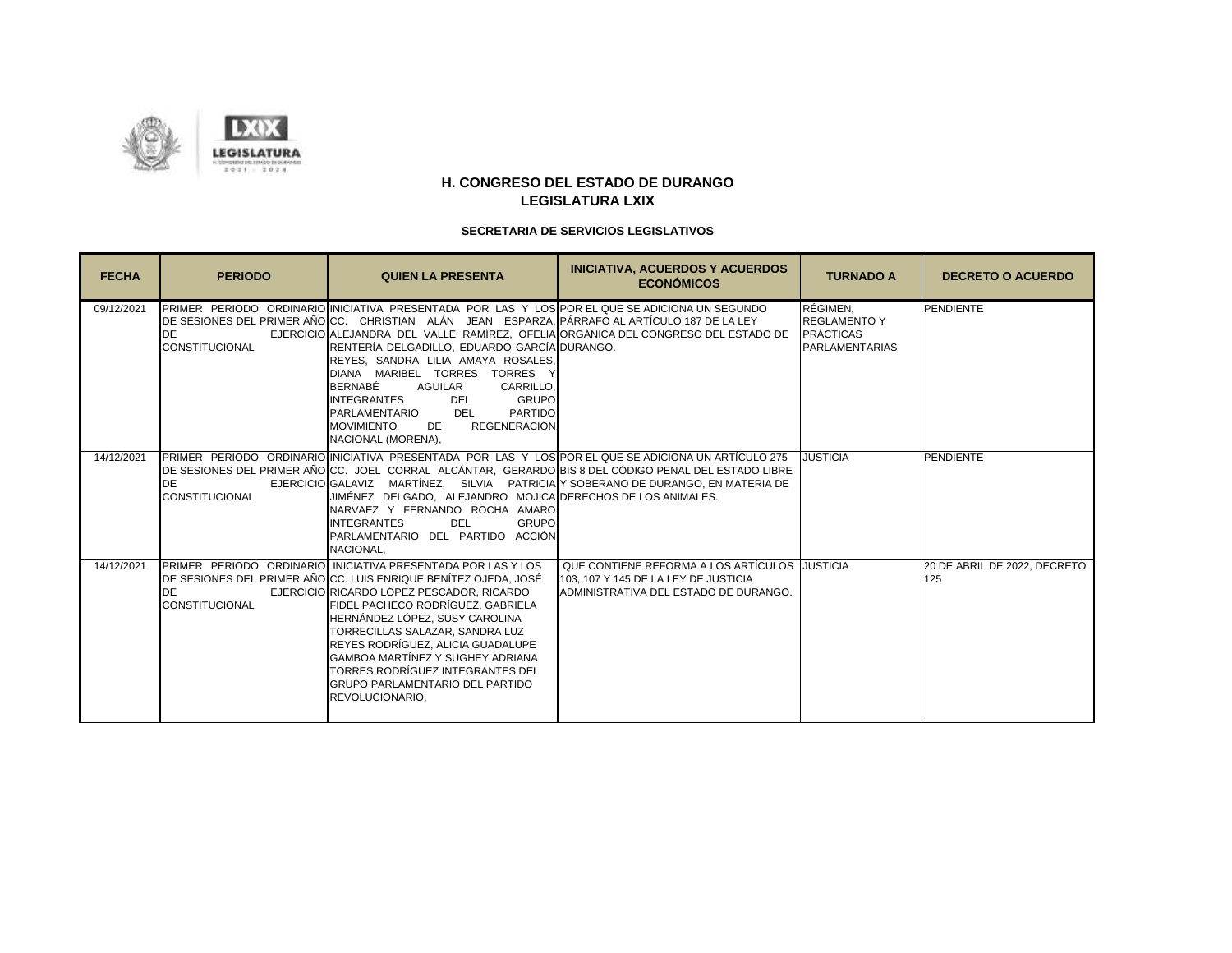

| <b>FECHA</b> | <b>PERIODO</b>                                                                                                   | <b>QUIEN LA PRESENTA</b>                                                                                                                                                                                                                                                                                                                                                                                                                                              | <b>INICIATIVA, ACUERDOS Y ACUERDOS</b><br><b>ECONÓMICOS</b>                                                                                                                                                                                                                                        | <b>TURNADO A</b>                                                                              | <b>DECRETO O ACUERDO</b>           |
|--------------|------------------------------------------------------------------------------------------------------------------|-----------------------------------------------------------------------------------------------------------------------------------------------------------------------------------------------------------------------------------------------------------------------------------------------------------------------------------------------------------------------------------------------------------------------------------------------------------------------|----------------------------------------------------------------------------------------------------------------------------------------------------------------------------------------------------------------------------------------------------------------------------------------------------|-----------------------------------------------------------------------------------------------|------------------------------------|
| 14/12/2021   | <b>DE</b><br><b>CONSTITUCIONAL</b>                                                                               | VALLE RAMÍREZ, OFELIA RENTERÍA DE DURANGO, PARA CREAR LA DIRECCIÓN<br>DELGADILLO, SANDRA LILIA AMAYA REGIONAL LAGUNA.<br>ROSALES, DIANA MARIBEL TORRES<br>TORRES Y BERNABÉ AGUILAR CARRILLO.<br><b>INTEGRANTES</b><br><b>GRUPO</b><br><b>DEL</b><br><b>PARTIDO</b><br>PARLAMENTARIO<br><b>DEL</b><br><b>MOVIMIENTO</b><br><b>REGENERACIÓN</b><br>DE<br>NACIONAL (MORENA), SE ADHIERE LA C.<br>DIPUTADA SILVIA PATRICIA JIMÉNEZ<br>DELGADO.                            | PRIMER PERIODO ORDINARIO INICIATIVA PRESENTADA POR LAS Y LOS QUE CONTIENE REFORMA AL ARTÍCULO 19 Y<br>DE SESIONES DEL PRIMER AÑO CC. CHRISTIAN ALÁN JEAN ESPARZA, SE ADICIONA EL ARTÍCULO 19 BIS DE LA LEY<br>EJERCICIO EDUARDO GARCÍA REYES, ALEJANDRA DEL DE CULTURA FÍSICA Y DEPORTE DEL ESTADO | <b>JUVENTUDY</b><br><b>DEPORTE</b>                                                            | PENDIENTE                          |
| 15/12/2021   | PRIMER PERIODO ORDINARIO<br>DE SESIONES DEL PRIMER AÑO<br><b>DE</b><br><b>EJERCICIO</b><br><b>CONSTITUCIONAL</b> |                                                                                                                                                                                                                                                                                                                                                                                                                                                                       | CLAUSURA DEL PRIMER PERIODO ORDINARIO DE SESIONES CORRESPONDIENTE AL PRIMER AÑO DE EJERCICIO CONSTITUCIONAL. DECRETO 93                                                                                                                                                                            |                                                                                               |                                    |
| 11/01/2022   | AÑO<br><b>DEL</b><br><b>PRIMER</b><br>EJERCICIO CONSTITUCIONAL                                                   | PRIMER PERIODO DE RECESO INICIATIVA ENVIADA POR EL C. DR. JOSÉ<br>DE ROSAS AISPURO TORRES, GOBERNADOR<br>DEL ESTADO.                                                                                                                                                                                                                                                                                                                                                  | QUE CONTIENE LEY DE ASENTAMIENTOS<br>HUMANOS, ORDENAMIENTO TERRITORIAL Y<br>DESARROLLO URBANO DEL ESTADO DE<br>DURANGO.                                                                                                                                                                            | <b>COMISIÓN DE</b><br><b>DESARROLLO</b><br><b>URBANO Y OBRAS</b><br>PÚBLICAS                  | 25 DE MAYO DE 2022, DECRETO<br>141 |
| 11/01/2022   | AÑO<br>PRIMER<br>DEL.<br>EJERCICIO CONSTITUCIONAL                                                                | PRIMER PERIODO DE RECESO INICIATIVA ENVIADA POR EL C. DR. JOSÉ<br>DE ROSAS AISPURO TORRES, GOBERNADOR<br>DEL ESTADO.                                                                                                                                                                                                                                                                                                                                                  | QUE CONTIENE REFORMAS A LA LEY DE<br>PLANEACIÓN DEL ESTADO DE DURANGO                                                                                                                                                                                                                              | <b>COMISIÓN DE</b><br><b>ADMINISTRACIÓN</b><br>PÚBLICA.                                       | PENDIENTE                          |
| 11/01/2022   | PRIMER<br>AÑO<br><b>DEL</b><br>EJERCICIO CONSTITUCIONAL                                                          | PRIMER PERIODO DE RECESO INICIATIVA ENVIADA POR EL C. DR. JOSÉ<br>DE ROSAS AISPURO TORRES, GOBERNADOR<br>DEL ESTADO,                                                                                                                                                                                                                                                                                                                                                  | QUE CONTIENE REFORMAS A LA LEY DE<br>FOMENTO ECONÓMICO PARA EL ESTADO DE DESARROLLO<br>DURANGO.                                                                                                                                                                                                    | <b>COMISIÓN DE</b><br><b>ECONÓMICO</b>                                                        | PENDIENTE                          |
| 11/01/2022   | AÑO<br>PRIMER<br><b>DEL</b><br>EJERCICIO CONSTITUCIONAL                                                          | PRIMER PERIODO DE RECESO INICIATIVA PRESENTADA POR LAS Y LOS<br>DE CC. ALICIA GUADALUPE GAMBOA<br>MARTÍNEZ. JOSÉ RICARDO LÓPEZ<br>PESCADOR, RICARDO FIDEL PACHECO<br>RODRÍGUEZ. GABRIELA HERNÁNDEZ<br>LÓPEZ, SUSY CAROLINA TORRECILLAS<br>SALAZAR. SANDRA LUZ REYES RODRÍGUEZ. EN MATERIA DE DERECHO DE ALIMENTOS.<br>LUIS ENRIQUE BENÍTEZ OJEDA Y SUGHEY<br>ADRIANA TORRES RODRÍGUEZ<br><b>INTEGRANTES DEL GRUPO</b><br>PARLAMENTARIO DEL PARTIDO<br>REVOLUCIONARIO, | QUE CONTIENE REFORMA AL ARTÍCULO 10.<br>FRACCIONES VII Y LXVII DEL ARTÍCULO 11 Y<br>FRACCIONES I Y III DEL ARTÍCULO 14. TODOS<br>DE LA LEY DE LA PROCURADURÍA DE<br>PROTECCIÓN DE NIÑAS, NIÑOS Y<br>ADOLESCENTES DEL ESTADO DE DURANGO.                                                            | ASUNTOS FAMILIARES PENDIENTE<br>Y DE LOS DERECHOS<br>DE NIÑAS, NIÑOS Y<br><b>ADOLESCENTES</b> |                                    |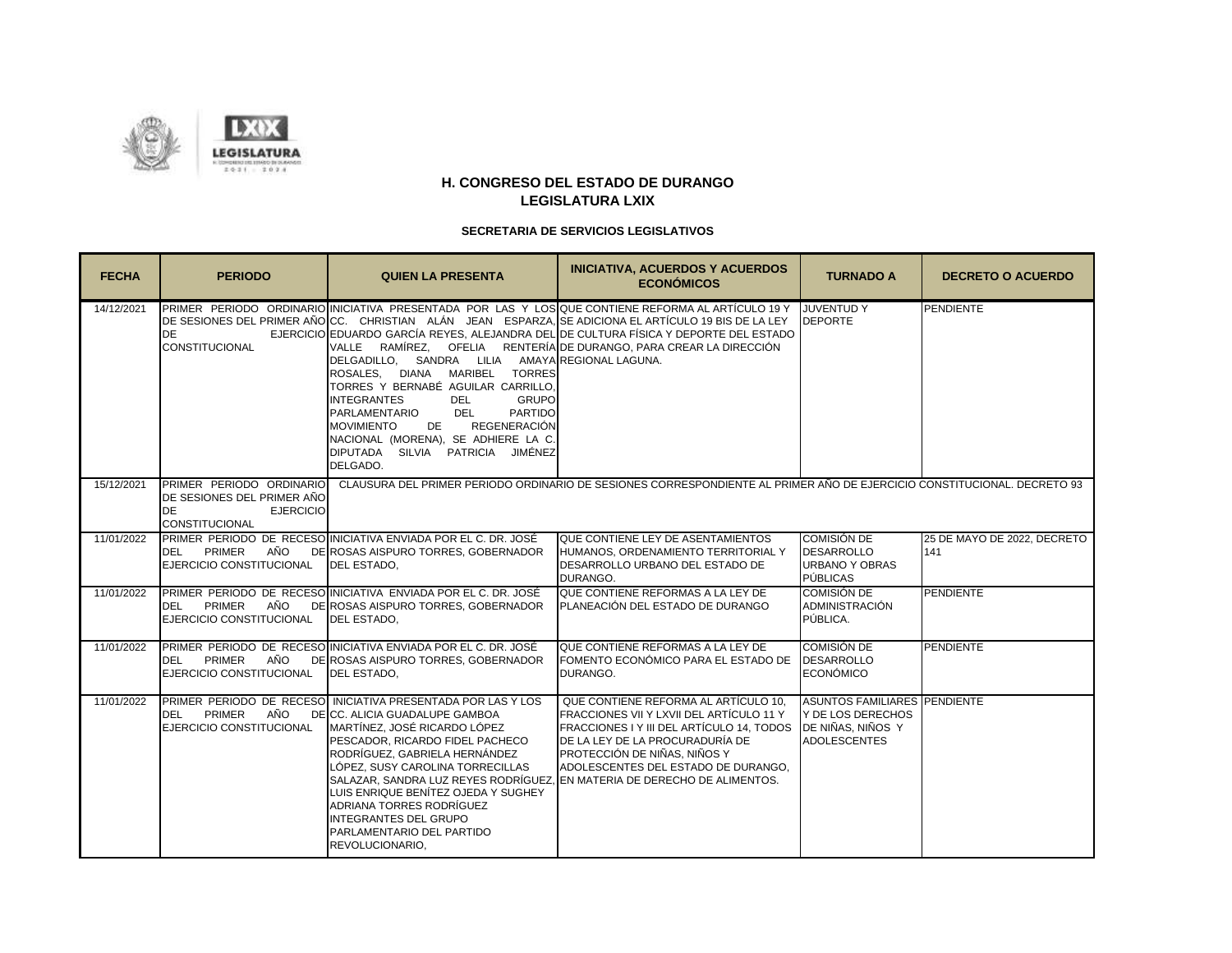

| <b>FECHA</b> | <b>PERIODO</b>                                   | <b>QUIEN LA PRESENTA</b>                                                                                                                                                                                                                                                                                                                                                                                                                                                     | <b>INICIATIVA, ACUERDOS Y ACUERDOS</b><br><b>ECONÓMICOS</b>                                                                                                                                                                                                                                 | <b>TURNADO A</b>                                                                                     | <b>DECRETO O ACUERDO</b>            |
|--------------|--------------------------------------------------|------------------------------------------------------------------------------------------------------------------------------------------------------------------------------------------------------------------------------------------------------------------------------------------------------------------------------------------------------------------------------------------------------------------------------------------------------------------------------|---------------------------------------------------------------------------------------------------------------------------------------------------------------------------------------------------------------------------------------------------------------------------------------------|------------------------------------------------------------------------------------------------------|-------------------------------------|
| 11/01/2022   | AÑO<br>PRIMER<br>DEL<br>EJERCICIO CONSTITUCIONAL | PRIMER PERIODO DE RECESO INICIATIVA PRESENTADA POR LAS Y LOS QUE CONTIENE REFORMA AL ARTÍCULO 32<br>GALAVIZ MARTÍNEZ, SILVIA PATRICIA NIÑOS Y ADOLESCENTES DEL ESTADO DE<br>JIMÉNEZ DELGADO, ALEJANDRO MOJICA DURANGO, EN MATERIA DE<br>NARVAEZ, TERESA SOTO RODRÍGUEZ Y HIPERSEXUALIZACIÓN INFANTIL.<br>FERNANDO ROCHA AMARO INTEGRANTES<br>DEL GRUPO PARLAMENTARIO DEL PARTIDO<br>ACCIÓN NACIONAL.                                                                         | DE CC. JOEL CORRAL ALCÁNTAR, GERARDO DE LA LEY DE LOS DERECHOS DE LAS NIÑAS, Y DE LOS DERECHOS                                                                                                                                                                                              | ASUNTOS FAMILIARES PENDIENTE<br>DE NIÑAS, NIÑOS Y<br><b>ADOLESCENTES</b>                             |                                     |
| 18/01/2022   | AÑO<br>PRIMER<br>DEL<br>EJERCICIO CONSTITUCIONAL | PRIMER PERIODO DE RECESO INICIATIVA PRESENTADA POR LAS Y LOS<br>PARLAMENTARIO DEL PARTIDO<br>REVOLUCIONARIO INSTITUCIONAL.                                                                                                                                                                                                                                                                                                                                                   | <b>POR EL QUE SE REFORMAN LAS FRACCIONES JUSTICIA</b><br>DE CC. DIPUTADOS INTEGRANTES DEL GRUPO XIX Y XX DEL ARTÍCULO 20 BIS Y EL ARTÍCULO<br>76, DEL CÓDIGO PENAL DEL ESTADO LIBRE Y<br>SOBERANO DE DURANGO, EN MATERIA DE<br>LESIONES Y TENTATIVA DE HOMICIDIO<br>CONTRA MENORES DE EDAD. |                                                                                                      | DECRETO 105, 03 DE MARZO DE<br>2022 |
| 18/01/2022   | AÑO<br>PRIMER<br>DEL<br>EJERCICIO CONSTITUCIONAL | PRIMER PERIODO DE RECESO INICIATIVA PRESENTADA POR LAS Y LOS<br>DE CC. CHRISTIAN ALÁN JEAN ESPARZA,<br>ALEJANDRA DEL VALLE RAMÍREZ, OFELIA<br>REYES, SANDRA LILIA AMAYA ROSALES,<br>MARISOL CARRILLO QUIROGA Y BERNABÉ<br>AGUILAR CARRILLO. INTEGRANTES DEL<br><b>GRUPO PARLAMENTARIO DEL PARTIDO</b><br>MOVIMIENTO DE REGENERACIÓN<br>NACIONAL (MORENA),                                                                                                                    | POR EL QUE SE REFORMAN LOS ARTÍCULOS PUNTOS<br>82,102,130,144,145 Y 176, ASÍ COMO LA<br>ADICIÓN DE UN CAPÍTULO VII AL TÍTULO<br>RENTERÍA DELGADILLO, EDUARDO GARCÍA  QUINTO DE LA CONSTITUCIÓN POLÍTICA DEL<br>ESTADO LIBRE Y SOBERANO DE DURANGO                                           | <b>CONSTITUCIONALES</b>                                                                              | 04 DE MAYO DE 2022, DECRETO<br>132  |
| 25/01/2022   | AÑO<br>PRIMER<br>DEL<br>EJERCICIO CONSTITUCIONAL | PRIMER PERIODO DE RECESO INICIATIVA PRESENTADA POR LAS Y LOS POR EL QUE SE REFORMA EL ARTÍCULO 37<br>DE CC. JOEL CORRAL ALCÁNTAR, GERARDO DE LA LEY DE LOS DERECHOS DE NIÑAS.<br>GALAVIZ MARTÍNEZ, SILVIA PATRICIA NIÑOS Y ADOLESCENTES DEL ESTADO DE<br>JIMÉNEZ DELGADO, ALEJANDRO MOJICA DURANGO, EN MATERIA DE DERECHO A LA<br>NARVAEZ, TERESA SOTO RODRÍGUEZ Y EDUCACIÓN.<br>FERNANDO ROCHA AMARO INTEGRANTES<br>DEL GRUPO PARLAMENTARIO DEL PARTIDO<br>ACCIÓN NACIONAL. |                                                                                                                                                                                                                                                                                             | <b>ASUNTOS FAMILIARES PENDIENTE</b><br>Y DE LOS DERECHOS<br>DE NIÑAS, NIÑOS Y<br><b>ADOLESCENTES</b> |                                     |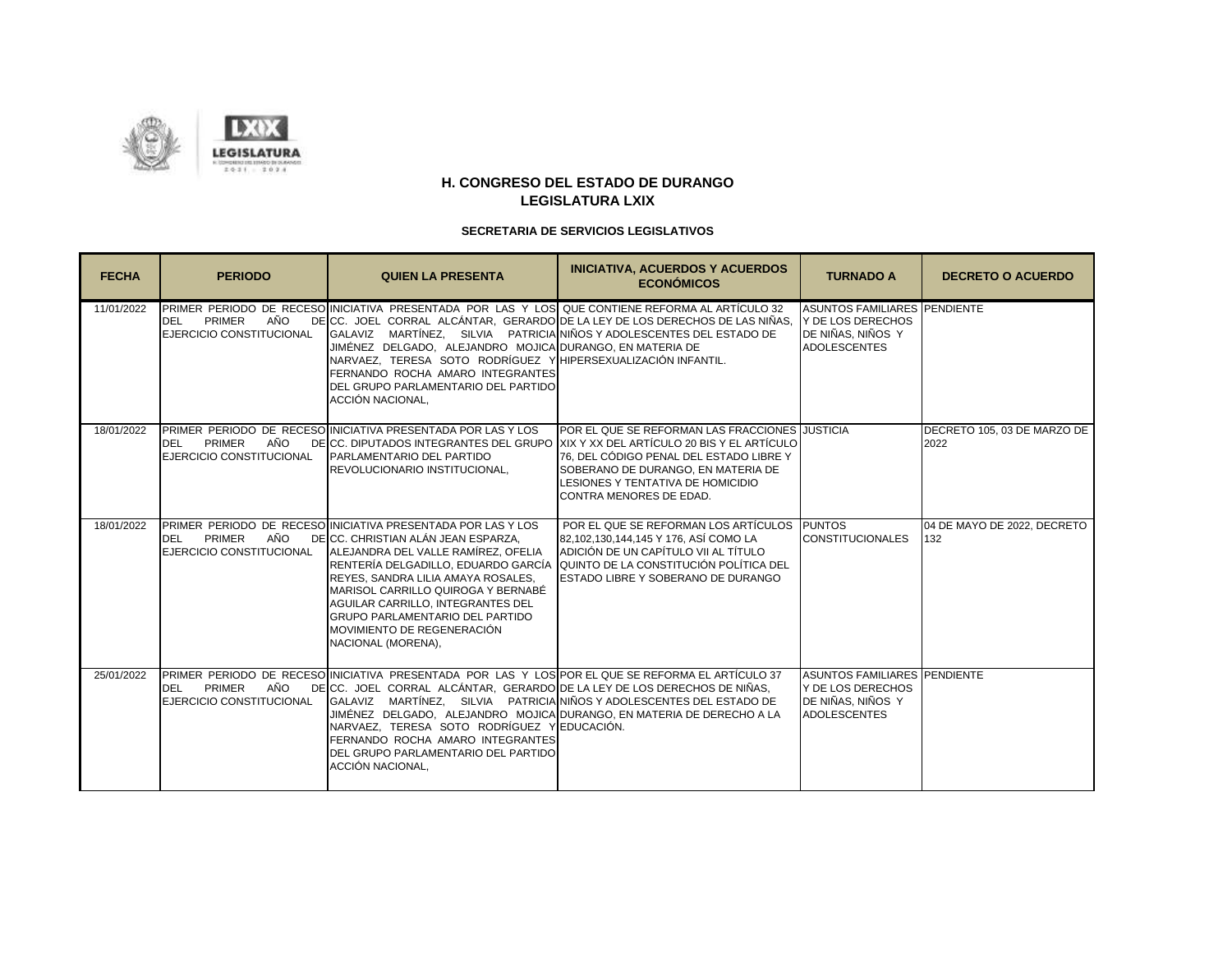



| <b>FECHA</b> | <b>PERIODO</b>                                   | <b>QUIEN LA PRESENTA</b>                                                                                                                                                                                                                                                                                                                                                                                                                                                                   | <b>INICIATIVA, ACUERDOS Y ACUERDOS</b><br><b>ECONÓMICOS</b>                                                                                                                                                                                                                                                                           | <b>TURNADO A</b> | <b>DECRETO O ACUERDO</b> |
|--------------|--------------------------------------------------|--------------------------------------------------------------------------------------------------------------------------------------------------------------------------------------------------------------------------------------------------------------------------------------------------------------------------------------------------------------------------------------------------------------------------------------------------------------------------------------------|---------------------------------------------------------------------------------------------------------------------------------------------------------------------------------------------------------------------------------------------------------------------------------------------------------------------------------------|------------------|--------------------------|
| 25/01/2022   | DEL PRIMER<br>AÑO<br>EJERCICIO CONSTITUCIONAL    | PRIMER PERIODO DE RECESO INICIATIVA PRESENTADA POR LAS Y LOS POR EL QUE SE ADICIONA EL ARTÍCULO 189<br>DE CC. CHRISTIAN ALÁN JEAN ESPARZA, BIS A LA LEY DE SALUD DEL ESTADO DE<br>ALEJANDRA DEL VALLE RAMÍREZ, OFELIA DURANGO.<br>RENTERÍA DELGADILLO, EDUARDO GARCÍA<br>REYES, SANDRA LILIA AMAYA ROSALES,<br>MARISOL CARRILLO QUIROGA Y BERNABÉ<br>AGUILAR CARRILLO, INTEGRANTES DEL<br>GRUPO PARLAMENTARIO DEL PARTIDO<br><b>MOVIMIENTO</b><br>REGENERACIÓN<br>DE<br>NACIONAL (MORENA), |                                                                                                                                                                                                                                                                                                                                       | SALUD PÚBLICA    | PENDIENTE                |
| 01/02/2022   | AÑO<br>PRIMER<br>DEL<br>EJERCICIO CONSTITUCIONAL | SEXÁGESIMA NOVENA LEGISLATURA POR<br>EL PARTIDO DE LA REVOLUCIÓN<br>DEMOCRÁTICA.                                                                                                                                                                                                                                                                                                                                                                                                           | PRIMER PERIODO DE RECESO INICIATIVA PRESENTADA POR LOS CC. QUE CONTIENE REFORMA A LOS ARTÍCULOS GOBERNACIÓN<br>DE DAVID RAMOS ZEPEDA Y JOSÉ ANTONIO 33, 55, 65, 75 Y 91 DE LA LEY ORGÁNICA DEL<br>SOLÍS CAMPOS, INTEGRANTES DE LA MUNICIPIO LIBRE DEL ESTADO DE DURANGO.                                                              |                  | <b>PENDIENTE</b>         |
| 01/02/2022   | AÑO<br>PRIMER<br>DEL<br>EJERCICIO CONSTITUCIONAL | DE CC. JOEL CORRAL ALCÁNTAR, GERARDO 29 Y 33 DE LA LEY DEL INSTITUTO DE<br>GALAVIZ MARTÍNEZ, SILVIA PATRICIA DEFENSORÍA PÚBLICA DEL ESTADO DE<br>JIMÉNEZ DELGADO, ALEJANDRO MOJICA DURANGO, EN MATERIA DE ATENCIÓN A<br>NARVAEZ, TERESA SOTO RODRÍGUEZ Y USUARIOS.<br>FERNANDO ROCHA AMARO, INTEGRANTES<br>DEL GRUPO PARLAMENTARIO DEL PARTIDO<br>ACCIÓN NACIONAL, SE ADHIEREN LOS CC.<br>DIPUTADOS GABRIELA HERNÁNDEZ LÓPEZ<br>Y DAVID RAMOS ZEPEDA                                       | PRIMER PERIODO DE RECESO INICIATIVA PRESENTADA POR LAS Y LOS QUE CONTIENE REFORMAS A LOS ARTÍCULOS JUSTICIA                                                                                                                                                                                                                           |                  | <b>PENDIENTE</b>         |
| 09/02/2022   | PRIMER<br>DEL<br>EJERCICIO CONSTITUCIONAL        | AÑO DEICC. ALICIA GUADALUPE<br>MARTÍNEZ.<br>RODRÍGUEZ.<br><b>GABRIELA</b><br>LÓPEZ, SUSY CAROLINA TORRECILLAS<br>SALAZAR, SANDRA LUZ REYES RODRÍGUEZ,<br>LUIS ENRIQUE BENÍTEZ OJEDA Y SUGHEY<br><b>RODRÍGUEZ</b><br><b>ADRIANA</b><br><b>TORRES</b><br><b>GRUPO</b><br><b>INTEGRANTES</b><br>DEL.<br>PARLAMENTARIO<br><b>PARTIDO</b><br>DEL.<br>REVOLUCIONARIO INSTITUCIONAL.                                                                                                              | PRIMER PERIODO DE RECESO INICIATIVA PRESENTADA POR LAS Y LOS POR EL QUE SE ADICIONA UN ARTÍCULO 717<br><b>GAMBOAIBIS Y SE REFORMAN LOS ARTÍCULOS 717.</b><br>JOSÉ RICARDO LÓPEZ 724, 725 Y 735 TODOS DEL CÓDIGO CIVIL<br>PESCADOR, RICARDO FIDEL PACHECO PARA EL ESTADO DE DURANGO, EN MATERIA<br>HERNÁNDEZIDE PATRIMONIO DE FAMILIA. | <b>JUSTICIA</b>  | <b>PENDIENTE</b>         |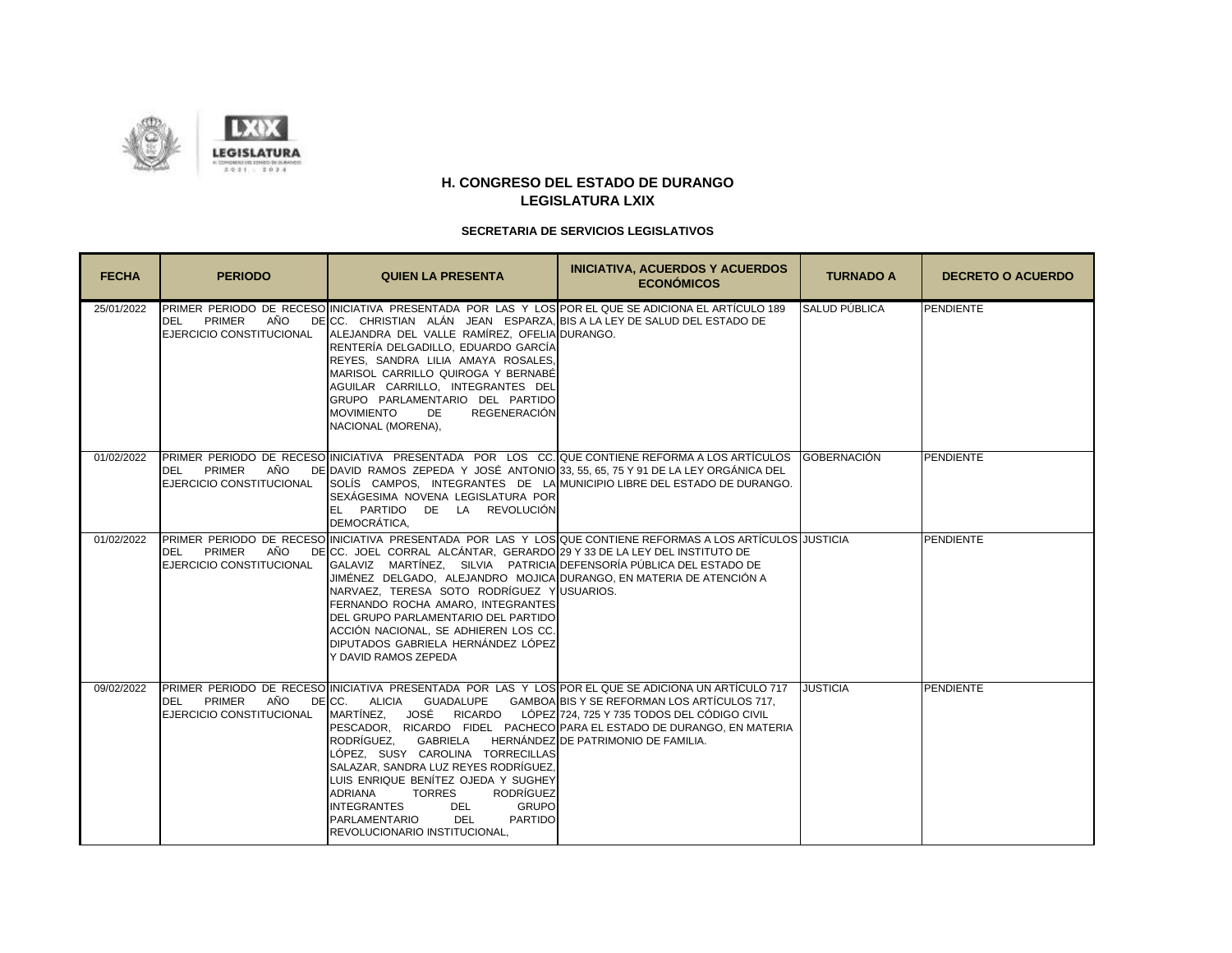

| <b>FECHA</b> | <b>PERIODO</b>                                          | <b>QUIEN LA PRESENTA</b>                                                                                                                                                                                                                                                                                                                                                                                                           | <b>INICIATIVA, ACUERDOS Y ACUERDOS</b><br><b>ECONÓMICOS</b>                                                                                                                                                                                                                                                                                                                                                                                                 | <b>TURNADO A</b>                                                                                 | <b>DECRETO O ACUERDO</b> |
|--------------|---------------------------------------------------------|------------------------------------------------------------------------------------------------------------------------------------------------------------------------------------------------------------------------------------------------------------------------------------------------------------------------------------------------------------------------------------------------------------------------------------|-------------------------------------------------------------------------------------------------------------------------------------------------------------------------------------------------------------------------------------------------------------------------------------------------------------------------------------------------------------------------------------------------------------------------------------------------------------|--------------------------------------------------------------------------------------------------|--------------------------|
| 09/02/2022   | AÑO<br><b>PRIMER</b><br>DEL<br>EJERCICIO CONSTITUCIONAL | SOLÍS CAMPOS, INTEGRANTES DE LA ESTADO DE DURANGO, A LA LEY DEL<br>SEXAGÉSIMA NOVENA LEGISLATURA POR SISTEMA DE MEDIOS DE IMPUGNACIÓN EN<br>EL PARTIDO DE LA REVOLUCIÓN MATERIA ELECTORAL Y DE PARTICIPACIÓN<br>DEMOCRÁTICA.                                                                                                                                                                                                       | PRIMER PERIODO DE RECESO INICIATIVA PRESENTADA POR LOS CC. QUE CONTIENE REFORMAS Y ADICIONES A LA PARTICIPACIÓN<br>DE DAVID RAMOS ZEPEDA Y JOSÉ ANTONIO LEY DE PARTICIPACIÓN CIUDADANA PARA EL<br><b>CIUDADANA PARA EL ESTADO DE DURANGO.</b><br>A LA LEY DE FISCALIZACIÓN SUPERIOR DEL<br>ESTADO DE DURANGO. A LA LEY ORGÁNICA<br>DEL MUNICIPIO LIBRE DEL ESTADO DE<br><b>DURANGO Y A LA LEY DE HACIENDA PARA</b><br>LOS MUNICIPIOS DEL ESTADO DE DURANGO. | CIUDADANA.<br>GOBERNACIÓN Y<br><b>HACIENDA.</b><br><b>PRESUPUESTO Y</b><br><b>CUENTA PÚBLICA</b> | <b>PENDIENTE</b>         |
| 17/02/2022   | <b>SEGUNDO</b><br><b>CONSTITUCIONAL</b>                 | PERIODO INICIATIVA PRESENTADA POR LAS Y LOS<br>ORDINARIO DE SESIONES DEL CC. JOEL CORRAL ALCÁNTAR, GERARDO<br>PRIMER AÑO DE EJERCICIO GALAVIZ MARTÍNEZ, SILVIA PATRICIA<br>JIMÉNEZ DELGADO. ALEJANDRO MOJICA<br>NARVAEZ. TERESA SOTO RODRÍGUEZ Y<br>FERNANDO ROCHA AMARO INTEGRANTES<br>DEL GRUPO PARLAMENTARIO DEL PARTIDO<br>ACCIÓN NACIONAL.                                                                                    | QUE CONTIENE REFORMA AL ARTÍCULO 147<br>IDEL CÓDIGO PENAL DEL ESTADO LIBRE Y<br>SOBERANO DE DURANGO, EN MATERIA DE<br>LESIONES CALIFICADAS.                                                                                                                                                                                                                                                                                                                 | <b>JUSTICIA</b>                                                                                  | <b>PENDIENTE</b>         |
| 17/02/2022   | <b>SEGUNDO</b><br><b>CONSTITUCIONAL</b>                 | IORDINARIO DE SESIONES DELICC. JOEL CORRAL ALCÁNTAR. GERARDOILA LEY DE GESTIÓN AMBIENTAL<br>PRIMER AÑO DE EJERCICIO GALAVIZ MARTÍNEZ, SILVIA PATRICIA SUSTENTABLE PARA EL ESTADO DE<br>JIMÉNEZ DELGADO, ALEJANDRO MOJICA DURANGO, EN MATERIA DE SEPARACIÓN Y<br>NARVAEZ, TERESA SOTO RODRÍGUEZ Y REUTILIZACIÓN DE RESIDUOS SÓLIDOS.<br>FERNANDO ROCHA AMARO INTEGRANTES<br>DEL GRUPO PARLAMENTARIO DEL PARTIDO<br>ACCIÓN NACIONAL, | PERIODO INICIATIVA PRESENTADA POR LAS Y LOS QUE CONTIENE REFORMA AL ARTÍCULO 98 DE ECOLOGÍA                                                                                                                                                                                                                                                                                                                                                                 |                                                                                                  | <b>PENDIENTE</b>         |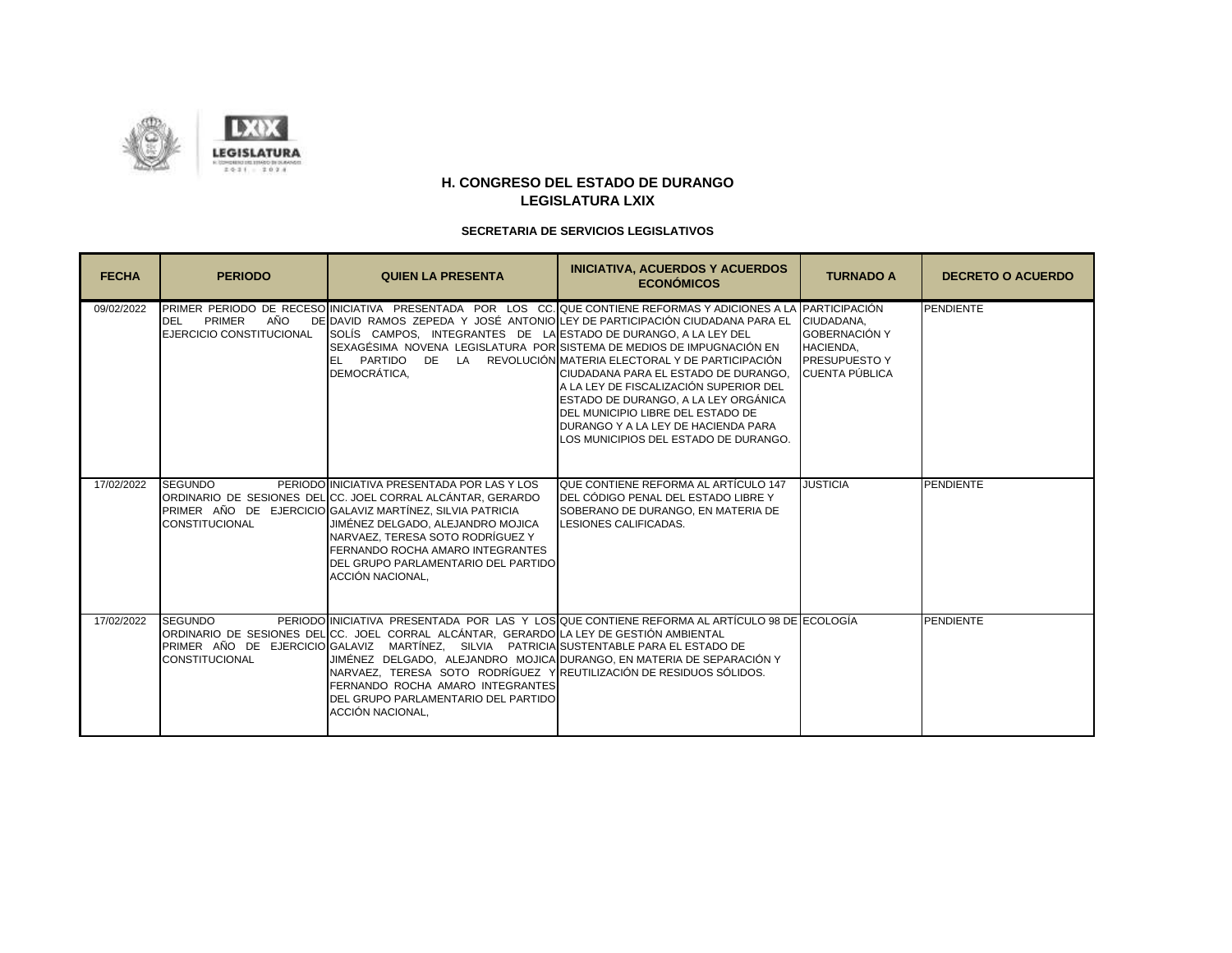



| <b>FECHA</b> | <b>PERIODO</b>                                                                     | <b>QUIEN LA PRESENTA</b>                                                                                                                                                                                                                                                                                                                                                                                                       | <b>INICIATIVA, ACUERDOS Y ACUERDOS</b><br><b>ECONÓMICOS</b>                                                                                                                                                    | <b>TURNADO A</b>                             | <b>DECRETO O ACUERDO</b>                                                                        |
|--------------|------------------------------------------------------------------------------------|--------------------------------------------------------------------------------------------------------------------------------------------------------------------------------------------------------------------------------------------------------------------------------------------------------------------------------------------------------------------------------------------------------------------------------|----------------------------------------------------------------------------------------------------------------------------------------------------------------------------------------------------------------|----------------------------------------------|-------------------------------------------------------------------------------------------------|
| 17/02/2022   | <b>SEGUNDO</b><br><b>CONSTITUCIONAL</b>                                            | ORDINARIO DE SESIONES DEL CC. CHRISTIAN ALÁN JEAN ESPARZA, EMPLEO PARA EL ESTADO DE DURANGO.<br>PRIMER AÑO DE EJERCICIO ALEJANDRA DEL VALLE RAMÍREZ, OFELIA<br>RENTERÍA DELGADILLO, EDUARDO GARCÍA<br>REYES, SANDRA LILIA AMAYA ROSALES,<br>MARISOL CARRILLO QUIROGA Y BERNABÉ<br>AGUILAR CARRILLO, INTEGRANTES DEL<br>GRUPO PARLAMENTARIO DEL PARTIDO<br><b>MOVIMIENTO</b><br><b>REGENERACIÓN</b><br>DE<br>NACIONAL (MORENA), | PERIODO INICIATIVA PRESENTADA POR LAS Y LOS POR LA QUE SE EXPIDE LA LEY DEL PRIMER                                                                                                                             | <b>DESARROLLO</b><br><b>ECONOMICO</b>        | <b>PENDIENTE</b>                                                                                |
| 17/02/2022   | <b>SEGUNDO</b><br><b>CONSTITUCIONAL</b>                                            | PRIMER AÑO DE EJERCICIO ALEJANDRA DEL VALLE RAMÍREZ, OFELIA SOBERANO DE DURANGO.<br>RENTERÍA DELGADILLO, EDUARDO GARCÍA<br>REYES, SANDRA LILIA AMAYA ROSALES,<br>MARISOL CARRILLO QUIROGA Y BERNABÉ<br>AGUILAR CARRILLO, INTEGRANTES DEL<br>GRUPO PARLAMENTARIO DEL PARTIDO<br><b>MOVIMIENTO</b><br>DE<br><b>REGENERACIÓN</b><br>NACIONAL (MORENA),                                                                            | PERIODO INICIATIVA PRESENTADA POR LAS Y LOS QUE CONTIENE REFORMA AL ARTÍCULO 177<br>ORDINARIO DE SESIONES DEL CC. CHRISTIAN ALÁN JEAN ESPARZA, BIS DEL CÓDIGO PENAL DEL ESTADO LIBRE Y                         | <b>JUSTICIA</b>                              | <b>PENDIENTE</b>                                                                                |
| 17/02/2022   | <b>SEGUNDO</b><br>ORDINARIO DE SESIONES DEL ALFONSO<br><b>CONSTITUCIONAL</b>       | DELGADO<br>PRIMER AÑO DE EJERCICIO INTEGRANTE DEL PARTIDO DEL TRABAJO.                                                                                                                                                                                                                                                                                                                                                         | PERIODO INICIATIVA PRESENTADA POR EL C. MARIO POR EL QUE SE ADICIONAN DOS PÁRRAFOS RÉGIMEN.<br>MENDOZA, AL ARTÍCULO 65, PÁRRAFO TERCERO DE LA<br>LEY ORGÁNICA DEL CONGRESO DEL ESTADO PRÁCTICAS<br>DE DURANGO. | <b>REGLAMENTO Y</b><br><b>PARLAMENTARIAS</b> | <b>PENDIENTE</b>                                                                                |
| 23/02/2022   | <b>SEGUNDO</b><br>PRIMER AÑO DE EJERCICIO GUADALUPE, DGO.<br><b>CONSTITUCIONAL</b> | <b>PERIODO INICIATIVA</b><br><b>ENVIADA</b><br>POR EL<br>ORDINARIO DE SESIONES DEL AYUNTAMIENTO DE SAN JUAN                                                                                                                                                                                                                                                                                                                    | H. QUE CONTIENE LEY DE INGRESOS<br>DE MODIFICADA, PRESUPUESTO DE EGRESOS<br><b>IDEFINITIVO Y TABULADOR DE SUELDOS.</b><br>PARA EL EJERCICIO FISCAL 2022.                                                       |                                              | PROCEDASE CON BASE EN EL ARTÍCULO 103 DE LA LEY<br>ORGÁNICA DEL CONGRESO DEL ESTADO DE DURANGO. |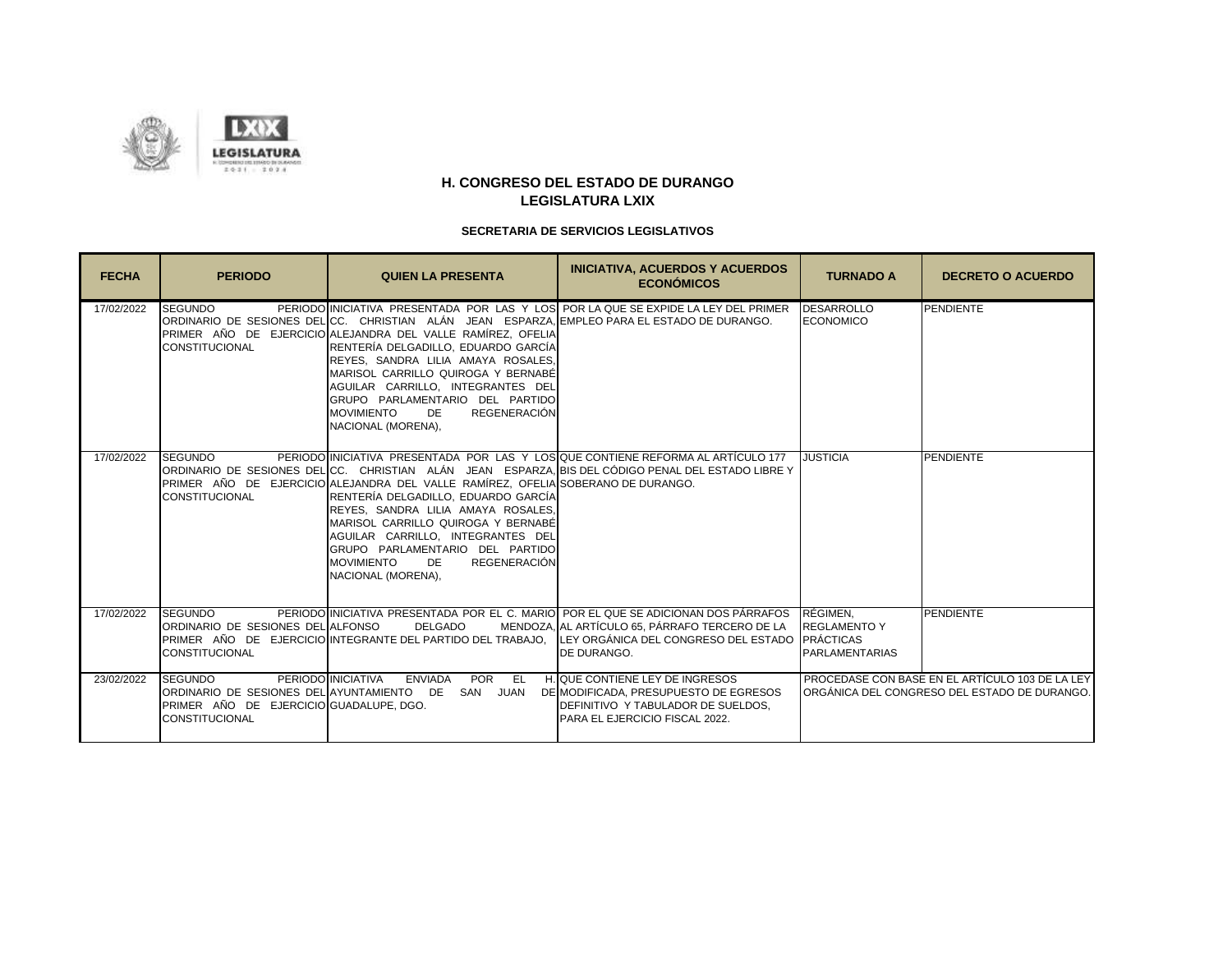



| <b>FECHA</b> | <b>PERIODO</b>                                                                            | <b>QUIEN LA PRESENTA</b>                                                                                                                                             | <b>INICIATIVA, ACUERDOS Y ACUERDOS</b><br><b>ECONÓMICOS</b>                                                                                                                                                                                                                                                                                                                                                                                                                                                                                                                                                                                                            | <b>TURNADO A</b>                       | <b>DECRETO O ACUERDO</b>                                                                                        |
|--------------|-------------------------------------------------------------------------------------------|----------------------------------------------------------------------------------------------------------------------------------------------------------------------|------------------------------------------------------------------------------------------------------------------------------------------------------------------------------------------------------------------------------------------------------------------------------------------------------------------------------------------------------------------------------------------------------------------------------------------------------------------------------------------------------------------------------------------------------------------------------------------------------------------------------------------------------------------------|----------------------------------------|-----------------------------------------------------------------------------------------------------------------|
| 01/03/2022   | <b>SEGUNDO</b><br>PRIMER AÑO DE EJERCICIO DEL ESTADO DE DURANGO.<br><b>CONSTITUCIONAL</b> | PERIODO INICIATIVA ENVIADA POR EL C. DR. JOSÉ<br>IORDINARIO DE SESIONES DELIROSAS AISPURO TORRES. GOBERNADOR                                                         | EN LA CUAL SOLICITA AUTORIZACIÓN PARA<br>ENAJENAR A TÍTULO GRATUITO EL INMUEBLE PRESUPUESTO Y<br>UBICADO EN EL BOULEVARD DE LAS ACACIAS CUENTA PÚBLICA<br>CALLE NARDOS Y CALLE CEDRO DE LA<br>COLONIA PROFORMEX, DE LA CIUDAD DE<br>SANTIAGO PAPASQUIARO, DGO.<br>CONSISTENTE EN UNA SUPERFICIE DE 956<br>M2, ASÍ MISMO LA DONACIÓN DE OTRO<br>INMUEBLE UBICADO EN CALLE JACARANDAS<br>DE LA CIUDAD DE DURANGO, CON UNA<br>SUPERFICIE DE 1059.80 M2 IDENTIFICADOS<br>COMO LOTES 35, 36, 37, 38 Y 39 AMBOS A<br>FAVOR DE LA UNIÓN DE EJIDOS Y<br>COMUNIDADES DE PRODUCCIÓN FORESTAL Y<br>AGROPECUARIA DEL NOROESTE DEL ESTADO<br>DE DURANGO, "GENERAL EMILIANO ZAPATA". | <b>HACIENDA.</b>                       | 15 DE MARZO<br>DE 2022,<br>DECRETO 115                                                                          |
| 01/03/2022   | <b>SEGUNDO</b><br><b>CONSTITUCIONAL</b>                                                   | ORDINARIO DE SESIONES DEL Y SECRETARIO DEL H. AYUNTAMIENTO DEL QUE POR CONDUCTO DE FUNCIONARIOS<br>PRIMER AÑO DE EJERCICIO MUNICIPIO DE SANTIAGO PAPASQUIARO,<br>DGO | PERIODO INICIATIVA ENVIADA POR EL C. PRESIDENTE EN LA CUAL SOLICITAN AUTORIZACIÓN PARA HACIENDA.<br>LEGALMENTE FACULTADOS Y EN TÉRMINOS<br>DE LEY. GESTIONE Y CONTRATE CON<br>CUALQUIER INSTITUCIÓN DE CRÉDITO<br>INTEGRANTE DEL SISTEMA FINANCIERO<br>MEXICANO. QUE OFREZCA LAS MEJORES<br>CONDICIONES DE MERCADO. UNO O VARIOS<br>FINANCIAMIENTOS EN LA MODALIDAD DE<br>CRÉDITO SIMPLE. HASTA POR LA CANTIDAD<br>DE: \$15,130,000.00 (QUINCE MILLONES CIENTO<br>TREINTA MIL PESOS 00/100 M.N.)                                                                                                                                                                       | <b>PRESUPUESTO Y</b><br>CUENTA PÚBLICA | <b>PROCEDASE CON BASE AL</b><br>ARTÍCULO 103 DE LA LEY<br>ORGÁNICA DEL CONGRESO DEL<br><b>ESTADO DE DURANGO</b> |
| 01/03/2022   | <b>SEGUNDO</b><br><b>CONSTITUCIONAL</b>                                                   | PERIODO INICIATIVA ENVIADA POR EL C.<br>ORDINARIO DE SESIONES DEL PRESIDENTE Y SECRETARIO DEL H.<br>DGO                                                              | EN LA CUAL SOLICITAN AUTORIZACIÓN PARA HACIENDA.<br>LA ADQUISICIÓN DE FINANCIAMIENTO POR LA PRESUPUESTO Y<br>PRIMER AÑO DE EJERCICIO AYUNTAMIENTO DEL MUNICIPIO DE RODEO, CANTIDAD DE HASTA \$4'300,000.00 (CUATRO<br>MILLONES TRESCIENTOS MIL PESOS 00/100<br>$M.N.$ ).                                                                                                                                                                                                                                                                                                                                                                                               | <b>ICUENTA PÚBLICA</b>                 | PROCEDASE CON BASE AL<br>ARTÍCULO 103 DE LA LEY<br>ORGÁNICA DEL CONGRESO DEL<br><b>ESTADO DE DURANGO</b>        |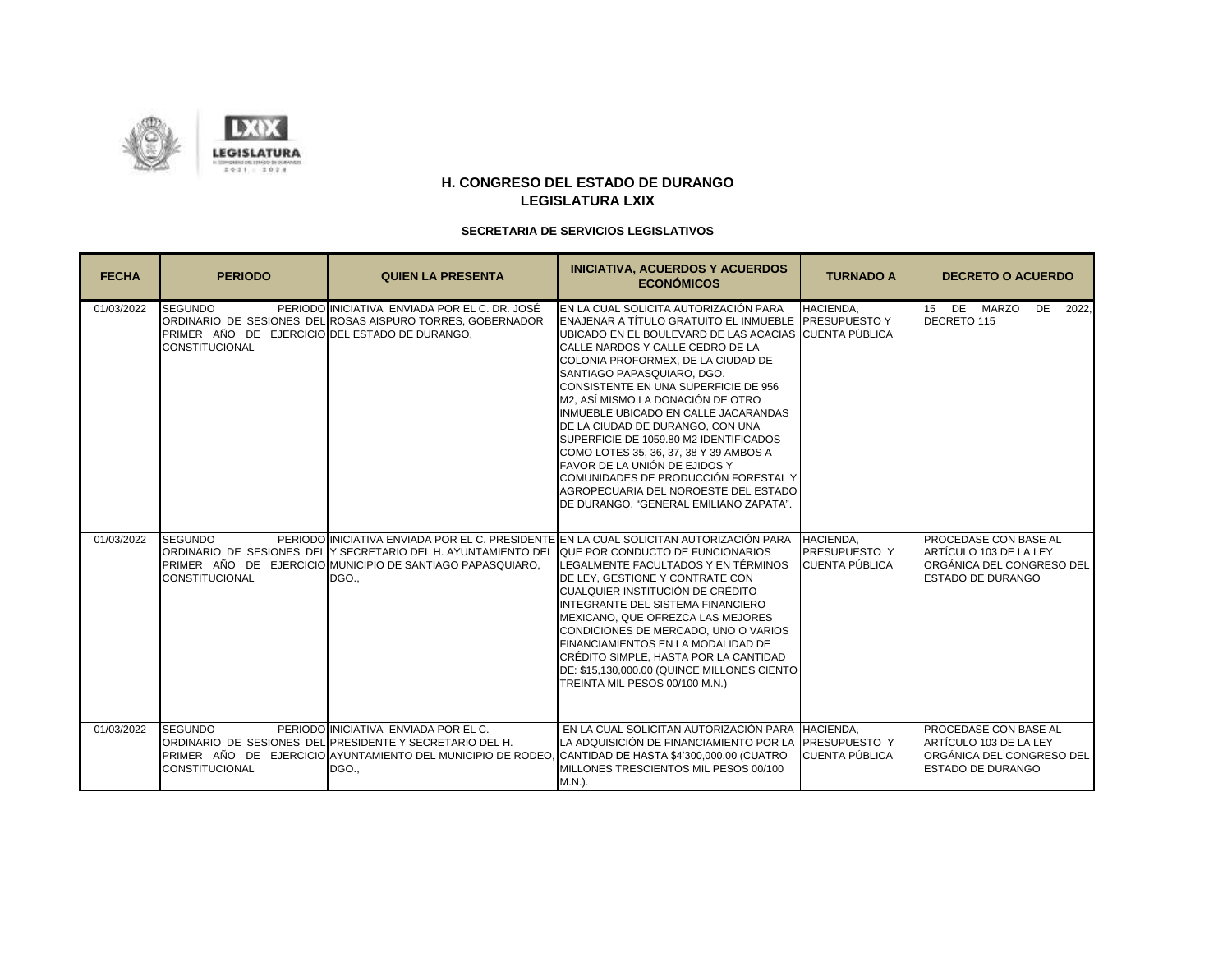

| <b>FECHA</b> | <b>PERIODO</b>                                                                                                                                      | <b>QUIEN LA PRESENTA</b>                                                                                                                                                                                                           | <b>INICIATIVA, ACUERDOS Y ACUERDOS</b><br><b>ECONÓMICOS</b>                                                                                                                                                                                                                                                                         | <b>TURNADO A</b>                                       | <b>DECRETO O ACUERDO</b> |
|--------------|-----------------------------------------------------------------------------------------------------------------------------------------------------|------------------------------------------------------------------------------------------------------------------------------------------------------------------------------------------------------------------------------------|-------------------------------------------------------------------------------------------------------------------------------------------------------------------------------------------------------------------------------------------------------------------------------------------------------------------------------------|--------------------------------------------------------|--------------------------|
| 01/03/2022   | <b>SEGUNDO</b><br>ORDINARIO DE SESIONES DELICC. INTEGRANTES DEL GRUPO<br>PRIMER AÑO DE EJERCICIO PARLAMENTARIO DEL PARTIDO<br><b>CONSTITUCIONAL</b> | PERIODO INICIATIVA PRESENTADA POR LAS Y LOS<br>REVOLUCIONARIO INSTITUCIONAL,                                                                                                                                                       | POR EL QUE SE ADICIONA UNA FRACCIÓN VII<br>BIS AL ARTÍCULO 55 DE LA LEY DE LOS<br>TRABAJADORES AL SERVICIO DE LOS TRES<br>PODERES DEL ESTADO DE DURANGO, EN<br>MATERIA DE PARTICIPACIÓN DE LOS PADRES<br>EN LA EDUCACIÓN DE SUS HIJOS.                                                                                              | TRABAJO, PREVISIÓN PENDIENTE<br>Y SEGURIDAD SOCIAL     |                          |
| 01/03/2022   | <b>SEGUNDO</b><br>ORDINARIO DE SESIONES DELICC.<br><b>CONSTITUCIONAL</b>                                                                            | PERIODO INICIATIVA PRESENTADA POR LAS Y LOS POR EL QUE SE ADICIONA EL ARTÍCULO 197<br><b>DEL</b><br><b>INTEGRANTES</b><br>PRIMER AÑO DE EJERCICIO PARLAMENTARIO DEL PARTIDO ACCIÓN SOBERANO DE DURANGO, EN MATERIA DE<br>NACIONAL, | GRUPO DEL CÓDIGO PENAL DEL ESTADO LIBRE Y<br>ROBO DE CELULARES.                                                                                                                                                                                                                                                                     | <b>JUSTICIA</b>                                        | <b>PENDIENTE</b>         |
| 01/03/2022   | <b>SEGUNDO</b><br>ORDINARIO DE SESIONES DELICC.<br>PRIMER AÑO DE EJERCICIO PARLAMENTARIO<br><b>CONSTITUCIONAL</b>                                   | <b>DEL</b><br><b>INTEGRANTES</b><br><b>DEL</b><br>REVOLUCIONARIO INSTITUCIONAL,                                                                                                                                                    | PERIODO INICIATIVA PRESENTADA POR LAS Y LOS QUE CONTIENE REFORMAS Y ADICIONES A LA VIVIENDA Y<br>GRUPOLLEY DE CONDOMINIOS DEL ESTADO DE<br>PARTIDO DURANGO, ASÍ COMO DIVERSOS ARTÍCULOS<br>DE LA LEY GENERAL DE DESARROLLO<br>URBANO PARA EL ESTADO DE DURANGO, EN<br>MATERIA DE RÉGIMEN JURÍDICO DE LA<br>PROPIEDAD EN CONDOMINIO. | <b>DESARROLLO</b><br><b>URBANO Y OBRAS</b><br>PÚBLICAS | <b>PENDIENTE</b>         |
| 01/03/2022   | <b>SEGUNDO</b><br>ORDINARIO DE SESIONES DEL CC. INTEGRANTES DEL GRUPO<br>PRIMER AÑO DE EJERCICIO PARLAMENTARIO DEL PARTIDO<br><b>CONSTITUCIONAL</b> | PERIODO INICIATIVA PRESENTADA POR LAS Y LOS<br>REVOLUCIONARIO INSTITUCIONAL,                                                                                                                                                       | POR EL QUE SE ADICIONA UNA FRACCIÓN VI<br>RECORRIENDO LA SUBSECUENTE AL<br>ARTÍCULO 25 Y SE REFORMA EL CUARTO<br>PÁRRAFO DEL ARTÍCULO 937, AMBOS DEL<br>CÓDIGO CIVIL DEL ESTADO DE DURANGO. EN<br>MATERIA DE RÉGIMEN JURÍDICO DE LA<br>PROPIEDAD EN CONDOMINIO                                                                      | <b>JUSTICIA</b>                                        | PENDIENTE                |
| 01/03/2022   | <b>SEGUNDO</b><br>ORDINARIO DE SESIONES DELICC.<br>PRIMER AÑO DE EJERCICIO PARLAMENTARIO<br><b>CONSTITUCIONAL</b>                                   | PERIODO INICIATIVA PRESENTADA POR LAS Y LOS POR EL QUE SE REFORMA LA FRACCIÓN III<br><b>INTEGRANTES</b><br><b>DEL</b><br><b>DEL</b><br><b>MOVIMIENTO</b><br>DE<br>NACIONAL (MORENA),                                               | GRUPO DEL ARTÍCULO 41 RECORRIENDO LAS DEMÁS<br>PARTIDO SUBSECUENTEMENTE A LA LEY ORGÁNICA<br>REGENERACIÓN DEL PODER JUDICIAL DEL ESTADO DE<br>DURANGO.                                                                                                                                                                              | <b>JUSTICIA</b>                                        | PENDIENTE                |
| 01/03/2022   | <b>SEGUNDO</b><br>ORDINARIO DE SESIONES DEL CC.<br>PRIMER AÑO DE EJERCICIO PARLAMENTARIO<br><b>CONSTITUCIONAL</b>                                   | <b>DEL</b><br><b>INTEGRANTES</b><br><b>DEL</b><br><b>MOVIMIENTO</b><br>DE<br><b>REGENERACIÓN</b><br>NACIONAL (MORENA),                                                                                                             | PERIODO INICIATIVA PRESENTADA POR LAS Y LOS POR EL QUE SE ADICIONA LA FRACCIÓN XVIII<br>GRUPO AL ARTÍCULO 47 A LA LEY DE PROTECCIÓN<br>PARTIDO CIVIL DEL ESTADO DE DURANGO.                                                                                                                                                         | PROTECCIÓN CÍVIL                                       | PENDIENTE                |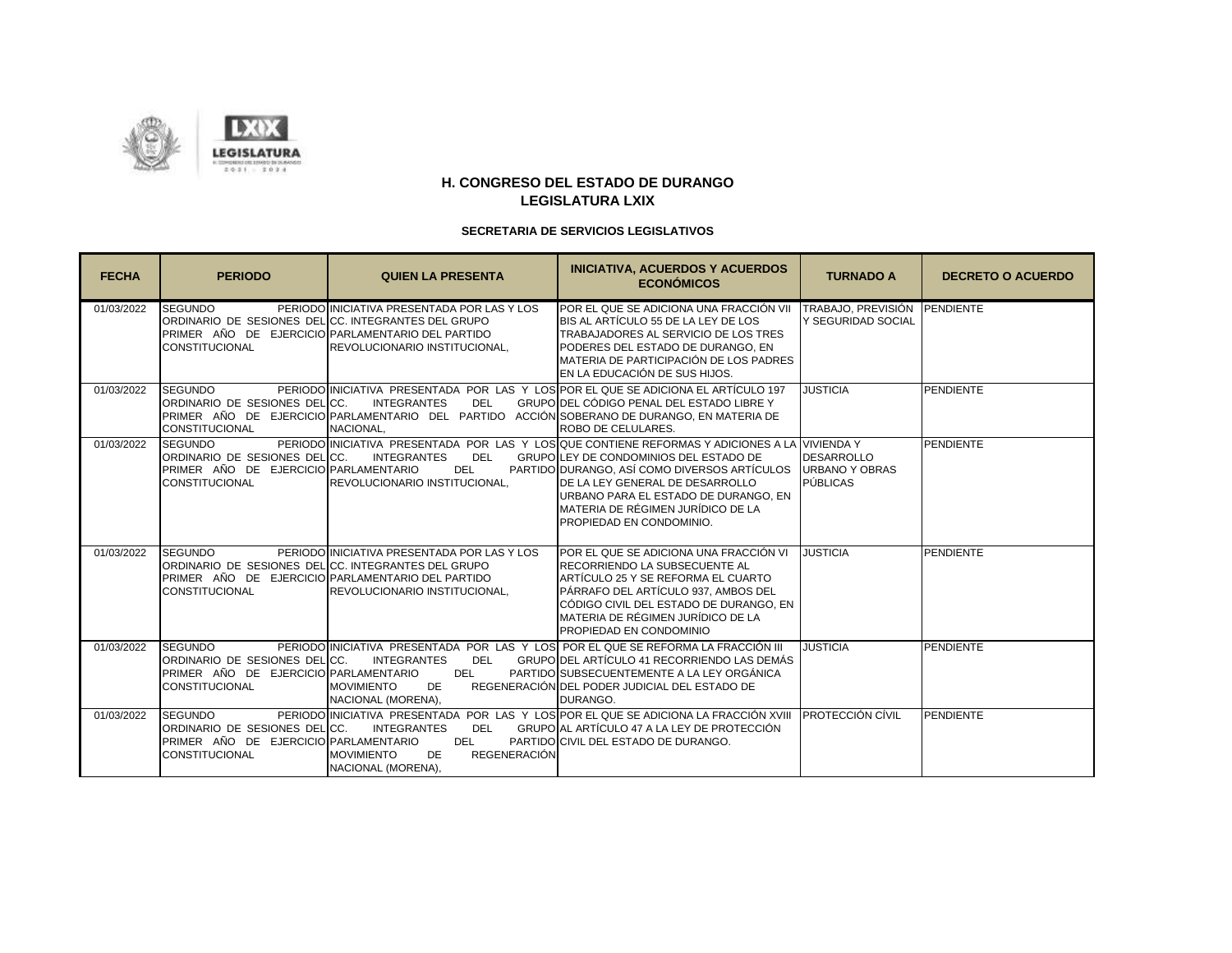

| <b>FECHA</b> | <b>PERIODO</b>                                                                                                    | <b>QUIEN LA PRESENTA</b>                                                                                                                                                                                                                                                                                                                                                                                                               | <b>INICIATIVA, ACUERDOS Y ACUERDOS</b><br><b>ECONÓMICOS</b>                                                                                                                                                                                                | <b>TURNADO A</b>                                                                                                                                                                                                                                                                                                            | <b>DECRETO O ACUERDO</b>                   |
|--------------|-------------------------------------------------------------------------------------------------------------------|----------------------------------------------------------------------------------------------------------------------------------------------------------------------------------------------------------------------------------------------------------------------------------------------------------------------------------------------------------------------------------------------------------------------------------------|------------------------------------------------------------------------------------------------------------------------------------------------------------------------------------------------------------------------------------------------------------|-----------------------------------------------------------------------------------------------------------------------------------------------------------------------------------------------------------------------------------------------------------------------------------------------------------------------------|--------------------------------------------|
| 01/03/2022   | <b>SEGUNDO</b><br>ORDINARIO DE SESIONES DEL SANDRA<br><b>CONSTITUCIONAL</b>                                       | <b>LILIA</b><br>AMAYA<br>PRIMER AÑO DE EJERCICIO ALEJANDRA DEL VALLE RAMÍREZ, OFELIA MANCINAS ESPINOZA, A LA C. LETICIA RIVAS<br><b>RENTERÍA</b><br>DELGADILLO,<br>CARRILLO<br>QUIROGA,<br>HERNÁNDEZ LÓPEZ, SUSY CAROLINA TRAYECTORIAS.<br>TORRECILLAS SALAZAR, SANDRA LUZ<br>REYES RODRÍGUEZ. ALICIA GUADALUPE<br>GAMBOA MARTÍNEZ, SUGHEY ADRIANA<br>TORRES RODRÍGUEZ, SILVIA PATRICIA<br>JIMÉNEZ DELGADO Y TERESA SOTO<br>RODRÍGUEZ, | PERIODO INICIATIVA PRESENTADA POR LAS CC. POR EL QUE SE OTORGA "RECONOCIMIENTO<br>ROSALES, ESPECIAL" A LA DRA. SANDRA ELIZABET<br>MARISOL CONTRERAS Y A LA MC. DORA ELIA DÍAZ, EN<br>GABRIELA RECONOCIMIENTO A SUS DIVERSAS                                | <b>COMISIÓN ESPECIAL</b><br><b>INTEGRADA POR LAS</b><br>CC. DIPUTADAS:<br><b>SANDRA LILIA AMAYA</b><br>ROSALES, SILVIA<br>PATRICIA JIMÉNEZ<br>DELGADO, MARISOL<br>CARRILLO QUIROGA,<br><b>SUGHEY ADRIANA</b><br><b>TORRES RODRÍGUEZ.</b><br><b>TERESA SOTO</b><br><b>RODRÍGUEZ Y</b><br><b>GABRIELA</b><br><b>HERNÁNDEZ</b> | 03 DE MARZO DE 2022.<br><b>DECRETO 114</b> |
| 01/03/2022   | <b>SEGUNDO</b><br>ORDINARIO DE SESIONES DEL ALFONSO<br><b>CONSTITUCIONAL</b>                                      | <b>DELGADO</b><br>PRIMER AÑO DE EJERCICIO REPRESENTANTE DEL PARTIDO<br>TRABAJO,                                                                                                                                                                                                                                                                                                                                                        | PERIODO INICIATIVA PRESENTADA POR EL C. MARIO MEDIANTE LA CUAL PROPONE REFORMAS Y<br>MENDOZA. ADICIONES AL ARTÍCULO 115 DE LA<br>DEL CONSTITUCIÓN POLÍTICA DEL ESTADO LIBRE<br>Y SOBERANO DE DURANGO.                                                      | <b>PUNTOS</b><br><b>CONSTITUCIONALES</b>                                                                                                                                                                                                                                                                                    | PENDIENTE                                  |
| 03/03/2022   | <b>SEGUNDO</b><br>ORDINARIO DE SESIONES DEL CC.<br>PRIMER AÑO DE EJERCICIO PARLAMENTARIO<br><b>CONSTITUCIONAL</b> | PERIODO INICIATIVA PRESENTADA POR LAS Y LOS POR LA QUE SE CREA LA LEY PARA EL<br><b>INTEGRANTES</b><br><b>DEL</b><br>DEL<br>REVOLUCIONARIO INSTITUCIONAL,<br>SESIÓN ORDINARIA SE ADHIEREN LOS CC.<br>DIPUTADOS MARISOL CARRILLO QUIROGA,<br>JOSÉ ANTONIO SOLIS CAMPOS Y J.<br>CARMEN FERNÁNDEZ PADILLA                                                                                                                                 | GRUPO DESARROLLO Y LA INCLUSIÓN DE LAS<br>PARTIDO PERSONAS CON DISCAPACIDAD EN EL<br>EN ESTADO DE DURANGO.                                                                                                                                                 | ATENCIÓN A<br><b>PERSONAS CON</b><br><b>DISCAPACIDAD Y</b><br><b>ADULTOS MAYORES</b>                                                                                                                                                                                                                                        | PENDIENTE                                  |
| 03/03/2022   | <b>SEGUNDO</b><br>ORDINARIO DE SESIONES DELICC.<br>PRIMER AÑO DE EJERCICIO PARLAMENTARIO<br><b>CONSTITUCIONAL</b> | PERIODO INICIATIVA PRESENTADA POR LAS Y LOS POR LA QUE SE CREA LA LEY DE LOS<br><b>INTEGRANTES</b><br><b>DEL</b><br><b>DEL</b><br>REVOLUCIONARIO INSTITUCIONAL,                                                                                                                                                                                                                                                                        | GRUPO DERECHOS DE LAS PERSONAS USUARIAS DE<br>PARTIDO ANIMALES DE ASISTENCIA EN EL ESTADO DE<br>DURANGO.                                                                                                                                                   | <b>ECOLOGÍA</b>                                                                                                                                                                                                                                                                                                             | PENDIENTE                                  |
| 03/03/2022   | <b>SEGUNDO</b><br>ORDINARIO DE SESIONES DELICC.<br>PRIMER AÑO DE EJERCICIO PARLAMENTARIO<br><b>CONSTITUCIONAL</b> | <b>INTEGRANTES</b><br><b>DEL</b><br><b>PARTIDO</b><br><b>DEL</b><br>REVOLUCIONARIO INSTITUCIONAL,                                                                                                                                                                                                                                                                                                                                      | PERIODO INICIATIVA PRESENTADA POR LAS Y LOS POR LA QUE SE CREA LA LEY DEL REGISTRO<br>GRUPO ESTATAL DE DEUDORES ALIMENTARIOS.                                                                                                                              | ASUNTOS FAMILIARES PENDIENTE<br>Y DE LOS DERECHOS<br>DE NIÑAS, NIÑOS Y<br><b>ADOLESCENTES</b>                                                                                                                                                                                                                               |                                            |
| 03/03/2022   | <b>SEGUNDO</b><br>ORDINARIO DE SESIONES DELICC.<br>PRIMER AÑO DE EJERCICIO PARLAMENTARIO<br><b>CONSTITUCIONAL</b> | <b>INTEGRANTES</b><br><b>DEL</b><br><b>DEL</b><br>REVOLUCIONARIO INSTITUCIONAL.                                                                                                                                                                                                                                                                                                                                                        | PERIODO INICIATIVA PRESENTADA POR LAS Y LOS QUE CONTIENE REFORMA AL ARTÍCULO 26 DE ASUNTOS FAMILIARES PENDIENTE<br>GRUPOLA LEY DE LOS DERECHOS DE NIÑAS, NIÑOS<br>PARTIDO Y ADOLESCENTES DEL ESTADO DE<br>DURANGO, EN MATERIA DE DEUDORES<br>ALIMENTARIOS. | Y DE LOS DERECHOS<br>DE NIÑAS, NIÑOS Y<br><b>ADOLESCENTES</b>                                                                                                                                                                                                                                                               |                                            |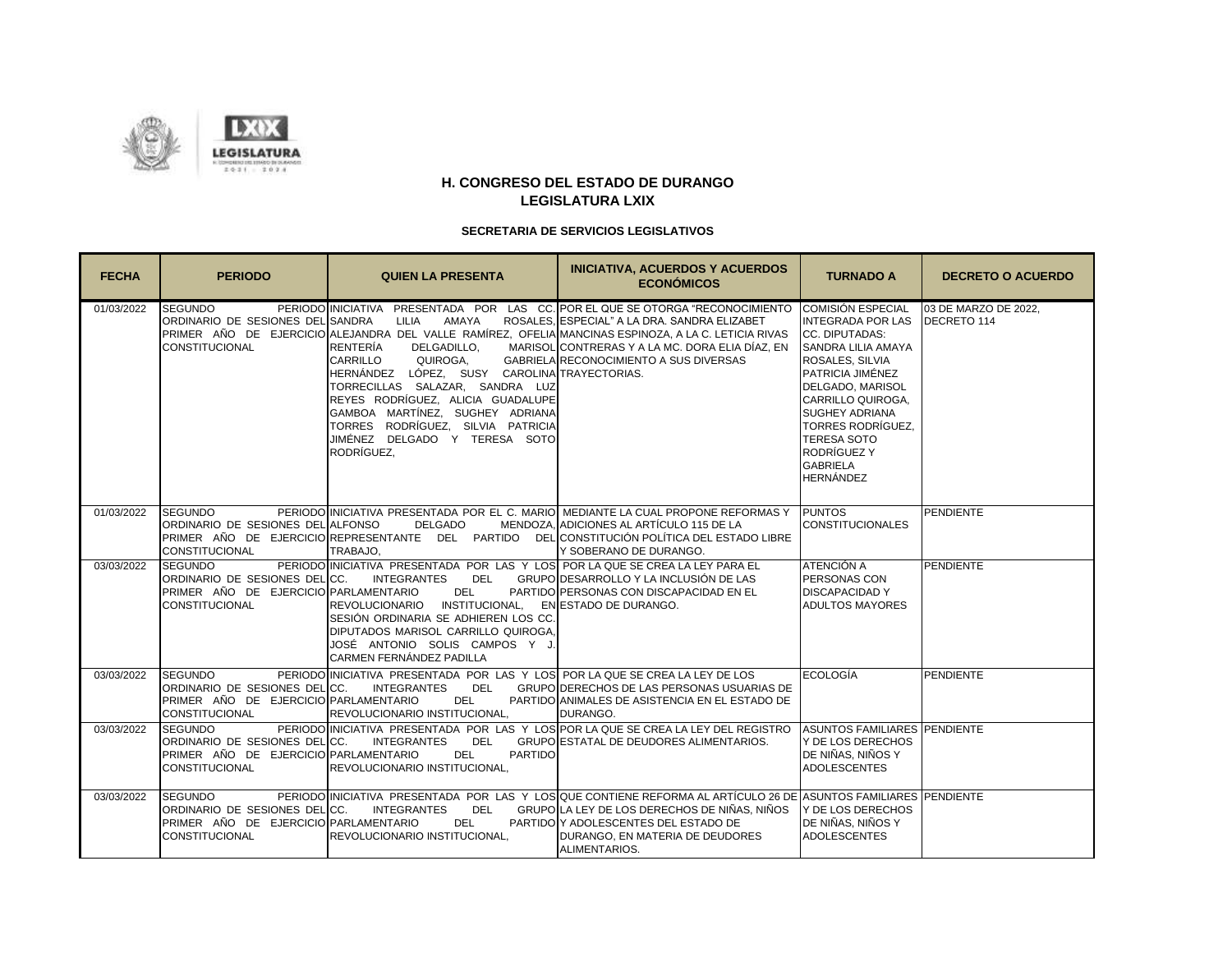

| <b>FECHA</b> | <b>PERIODO</b>                                                                                                    | <b>QUIEN LA PRESENTA</b>                                                                                                                                              | <b>INICIATIVA, ACUERDOS Y ACUERDOS</b><br><b>ECONÓMICOS</b>                                                                                                                                                                                                                                                                                                                  | <b>TURNADO A</b>                                                                                 | <b>DECRETO O ACUERDO</b>           |
|--------------|-------------------------------------------------------------------------------------------------------------------|-----------------------------------------------------------------------------------------------------------------------------------------------------------------------|------------------------------------------------------------------------------------------------------------------------------------------------------------------------------------------------------------------------------------------------------------------------------------------------------------------------------------------------------------------------------|--------------------------------------------------------------------------------------------------|------------------------------------|
| 03/03/2022   | <b>SEGUNDO</b><br>ORDINARIO DE SESIONES DEL CC.<br>PRIMER AÑO DE EJERCICIO PARLAMENTARIO<br><b>CONSTITUCIONAL</b> | PERIODO INICIATIVA PRESENTADA POR LAS Y LOS QUE CONTIENE REFORMAS A DIVERSAS<br><b>DEL</b><br><b>INTEGRANTES</b><br><b>DEL</b><br>REVOLUCIONARIO INSTITUCIONAL,       | GRUPO DISPOSICIONES DEL CÓDIGO CIVIL DEL<br>PARTIDO ESTADO DE DURANGO. EN MATERIA DE<br><b>REGISTRO ESTATAL DE DEUDORES</b><br>ALIMENTARIOS.                                                                                                                                                                                                                                 | <b>JUSTICIA</b>                                                                                  | PENDIENTE                          |
| 03/03/2022   | <b>SEGUNDO</b><br>ORDINARIO DE SESIONES DELICC.<br>PRIMER AÑO DE EJERCICIO PARLAMENTARIO<br><b>CONSTITUCIONAL</b> | PERIODO INICIATIVA PRESENTADA POR LAS Y LOS QUE CONTIENE ADICIONES A DIVERSAS<br><b>INTEGRANTES</b><br><b>DEL</b><br><b>DEL</b><br>REVOLUCIONARIO INSTITUCIONAL.      | GRUPO DISPOSICIONES A LA LEY DE TRÁNSITO DEL<br>PARTIDO ESTADO DE DURANGO Y ADICIONA DIVERSAS<br>DISPOSICIONES A LA LEY DE HACIENDA DEL<br>ESTADO DE DURANGO. EN MATERIA DE<br>APOYOS FISCALES LOCALES A PERSONAS<br><b>DISTRIBUIDORAS DE ALIMENTOS EN</b><br>MOTOCICLETAS.                                                                                                  | <b>TRÁNSITO Y</b><br><b>TRANSPORTES Y</b><br>HACIENDA.<br><b>PRESUPUESTO Y</b><br>CUENTA PÚBLICA | PENDIENTE                          |
| 03/03/2022   | <b>SEGUNDO</b><br>ORDINARIO DE SESIONES DEL CC.<br>PRIMER AÑO DE EJERCICIO PARLAMENTARIO<br><b>CONSTITUCIONAL</b> | PERIODO INICIATIVA PRESENTADA POR LAS Y LOS POR EL QUE SE ADICIONA DIVERSAS<br><b>DEL</b><br><b>INTEGRANTES</b><br><b>DEL</b><br><b>REVOLUCIONARIO INSTITUCIONAL.</b> | GRUPO DISPOSICIONES A LA LEY DE HACIENDA DEL<br>PARTIDO ESTADO DE DURANGO, EN MATERIA DE<br><b>APOYOS FISCALES LOCALES A PERSONAS</b><br>QUE HACEN USO DE IMPLEMENTOS DE<br>AUTOMOTORES, "TRAILAS", PARA USO DE<br>TRABAJO.                                                                                                                                                  | HACIENDA,<br><b>PRESUPUESTO Y</b><br><b>CUENTA PÚBLICA</b>                                       | PENDIENTE                          |
| 03/03/2022   | <b>SEGUNDO</b><br>ORDINARIO DE SESIONES DELICC.<br><b>CONSTITUCIONAL</b>                                          | <b>DEL</b><br><b>INTEGRANTES</b><br>PRIMER AÑO DE EJERCICIO PARLAMENTARIO DEL PARTIDO ACCIÓN LIBRE Y SOBERANO DE DURANGO, EN<br>NACIONAL.                             | PERIODO INICIATIVA PRESENTADA POR LAS Y LOS QUE CONTIENE REFORMA AL ARTÍCULO 28 DE PUNTOS<br>GRUPOLA CONSTITUCIÓN POLÍTICA DEL ESTADO<br>MATERIA DE PATRIMONIO CULTURAL.                                                                                                                                                                                                     | <b>CONSTITUCIONALES</b>                                                                          | 18 DE MAYO DE 2022, DECRETO<br>139 |
| 03/03/2022   | <b>SEGUNDO</b><br>ORDINARIO DE SESIONES DELICC.<br><b>CONSTITUCIONAL</b>                                          | <b>INTEGRANTES</b><br><b>DEL</b><br>PRIMER AÑO DE EJERCICIO PARLAMENTARIO DEL PARTIDO ACCIÓN LIBRE Y SOBERANO DE DURANGO Y<br>NACIONAL,                               | PERIODO INICIATIVA PRESENTADA POR LAS Y LOS QUE CONTIENE REFORMAS A LOS ARTÍCULOS JUSTICIA Y<br>GRUPO 171 Y 172 DEL CÓDIGO PENAL DEL ESTADO<br>ADICIONAN LOS ARTÍCULOS 54 Y 55 A LA LEY<br>DE PROTECCIÓN DE PERIODISTAS Y<br>PERSONAS DEFENSORAS DE DERECHOS<br>HUMANOS EN EL ESTADO DE DURANGO, EN<br>MATERIA DE LIBERTAD DE EXPRESIÓN Y<br>PROTECCIÓN DE DATOS PERSONALES. | GOBERNACIÓN                                                                                      | PENDIENTE                          |
| 03/03/2022   | <b>SEGUNDO</b><br>ORDINARIO DE SESIONES DEL CC.<br><b>CONSTITUCIONAL</b>                                          | <b>INTEGRANTES</b><br><b>DEL</b><br>PRIMER AÑO DE EJERCICIO PARLAMENTARIO DEL PARTIDO ACCIÓN ESPECIALIZADA EN COMBATE A LA<br>NACIONAL,                               | PERIODO INICIATIVA PRESENTADA POR LAS Y LOS QUE CONTIENE REFORMA AL ARTÍCULO 9 DE JUSTICIA<br>GRUPO LA LEY ORGÁNICA DE LA FISCALÍA<br>CORRUPCIÓN DEL ESTADO DE DURANGO. EN<br><b>MATERIA DE REQUISITOS PARA EL FISCAL</b><br>ESPECIALIZADO.                                                                                                                                  |                                                                                                  | PENDIENTE                          |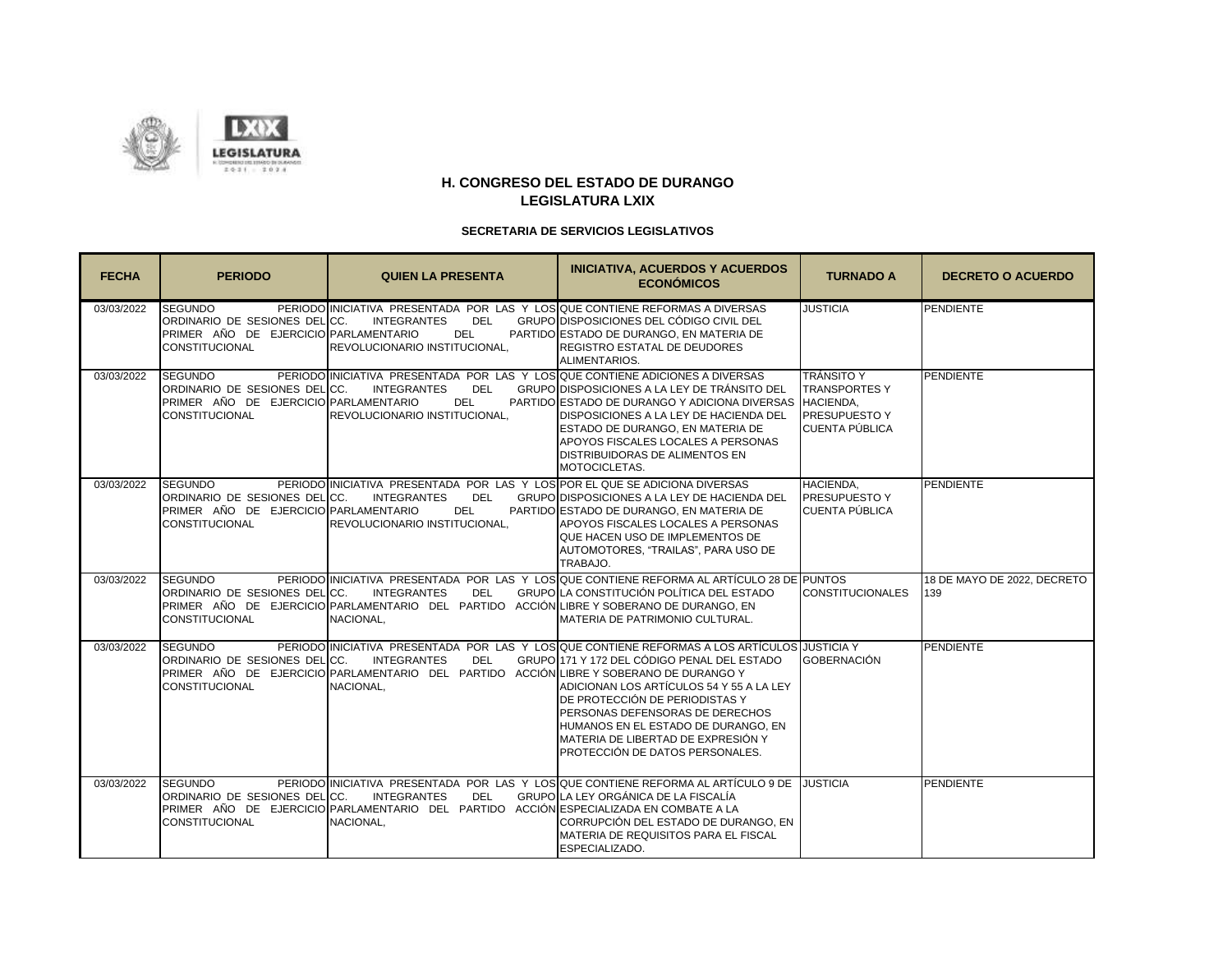

| <b>FECHA</b> | <b>PERIODO</b>                                                                                                                                      | <b>QUIEN LA PRESENTA</b>                                                                                                                                                     | <b>INICIATIVA, ACUERDOS Y ACUERDOS</b><br><b>ECONÓMICOS</b>                                                                                                                                                                                                                                                                                                                                                                            | <b>TURNADO A</b>                                           | <b>DECRETO O ACUERDO</b>            |
|--------------|-----------------------------------------------------------------------------------------------------------------------------------------------------|------------------------------------------------------------------------------------------------------------------------------------------------------------------------------|----------------------------------------------------------------------------------------------------------------------------------------------------------------------------------------------------------------------------------------------------------------------------------------------------------------------------------------------------------------------------------------------------------------------------------------|------------------------------------------------------------|-------------------------------------|
| 03/03/2022   | <b>SEGUNDO</b><br>ORDINARIO DE SESIONES DELICC.<br>PRIMER AÑO DE EJERCICIO PARLAMENTARIO<br><b>CONSTITUCIONAL</b>                                   | <b>INTEGRANTES</b><br><b>DEL</b><br><b>DEL</b><br><b>MOVIMIENTO</b><br>DE<br>NACIONAL (MORENA),                                                                              | PERIODO INICIATIVA PRESENTADA POR LAS Y LOS POR LA QUE SE ADICIONAN LOS ARTÍCULOS<br>GRUPO 21 BIS, 21 TER Y 21 QUATER A LA LEY DE<br>PARTIDO TRÁNSITO PARA LOS MUNICIPIOS DEL<br>REGENERACIÓN ESTADO DE DURANGO.                                                                                                                                                                                                                       | <b>TRÁNSITO Y</b><br><b>TRANSPORTES</b>                    | PENDIENTE                           |
| 09/03/2022   | <b>SEGUNDO</b><br>PRIMER AÑO DE EJERCICIO DEL ESTADO<br><b>CONSTITUCIONAL</b>                                                                       | PERIODO INICIATIVA ENVIADA POR EL C. DR. JOSÉ EN LA CUAL SOLICITA SE DECLARE LA<br>ORDINARIO DE SESIONES DEL ROSAS AISPURO TORRES GOBERNADOR DESINCORPORACIÓN DEL RÉGIMEN DE | BIENES DE DOMINIO PÚBLICO Y<br>AUTORIZACIÓN PARA QUE EL GOBIERNO DEL<br>ESTADO DE DURANGO ENAJENE A TÍTULO<br>GRATUITO UNA SUPERFICIE DE 1,300.81<br>METROS. DEL TERRENO UBICADO EN EL LOTE<br>NÚMERO 1 MANZANA NÚMERO 64 UBICADO<br>EN CALLE OYAMEL Y GLADIOLAS DE LA<br>COLONIA PROFORMEX, EN LA CIUDAD DE<br>SANTIAGO PAPASQUIARO, DGO., A FAVOR DE<br>LA IGLESIA APOSTÓLICA DE LA FE EN CRISTO<br>JESÚS DISTRITO DE DURANGO, A. R. | HACIENDA.<br><b>PRESUPUESTO Y</b><br><b>CUENTA PÚBLICA</b> | 29 DE MARZO DE 2022.<br>DECRETO 121 |
| 09/03/2022   | <b>SEGUNDO</b><br>PRIMER AÑO DE EJERCICIO DEL ESTADO<br><b>CONSTITUCIONAL</b>                                                                       | PERIODO INICIATIVA ENVIADA POR EL C. DR. JOSÉ<br>ORDINARIO DE SESIONES DELIROSAS AISPURO TORRES. GOBERNADOR                                                                  | QUE CONTIENE REFORMA A LA LEY DE<br>EDUCACIÓN DEL ESTADO DE DURANGO.                                                                                                                                                                                                                                                                                                                                                                   | EDUCACIÓN PÚBLICA                                          | 31 DE MAYO DE 2022. DECRETO<br>149  |
| 09/03/2022   | <b>SEGUNDO</b><br>ORDINARIO DE SESIONES DELICC. INTEGRANTES DEL GRUPO<br><b>CONSTITUCIONAL</b>                                                      | PERIODO INICIATIVA PRESENTADA POR LAS Y LOS<br>PRIMER AÑO DE EJERCICIO PARLAMENTARIO DEL PARTIDO ACCIÓN<br>NACIONAL,                                                         | QUE CONTIENE REFORMA A LOS ARTÍCULOS<br>48.50, 52 Y 56 DE LA LEY DE FOMENTO<br>ECONOMICO PARA EL ESTADO DE DURANGO.<br>EN MATERIA DE TRABAJO VIRTUAL O A<br><b>DISTANCIA</b>                                                                                                                                                                                                                                                           | DESARROLLO<br><b>ECONÓMICO</b>                             | PENDIENTE                           |
| 09/03/2022   | <b>SEGUNDO</b><br>ORDINARIO DE SESIONES DELICC. INTEGRANTES DEL GRUPO<br>PRIMER AÑO DE EJERCICIO PARLAMENTARIO DEL PARTIDO<br><b>CONSTITUCIONAL</b> | PERIODO INICIATIVA PRESENTADA POR LAS Y LOS<br>REVOLUCIONARIO INSTITUCIONAL,                                                                                                 | POR EL QUE SE REFORMA LA FRACCIÓN V<br>DEL ARTÍCULO 61. PÁRRAFO SEGUNDO DEL<br>ARTÍCULO 83 Y SE ADICIONA UNA FRACCIÓN<br>XII RECORRIÉNDOSE LA SUBSECUENTE AL<br>ARTÍCULO 84. TODOS DE LA LEY DE CULTURA<br>FÍSICA Y DEPORTE DEL ESTADO DE<br>DURANGO, EN MATERIA DE VIOLENCIA<br>DEPORTIVA.                                                                                                                                            | <b>JUVENTUDY</b><br><b>DEPORTE</b>                         | PENDIENTE                           |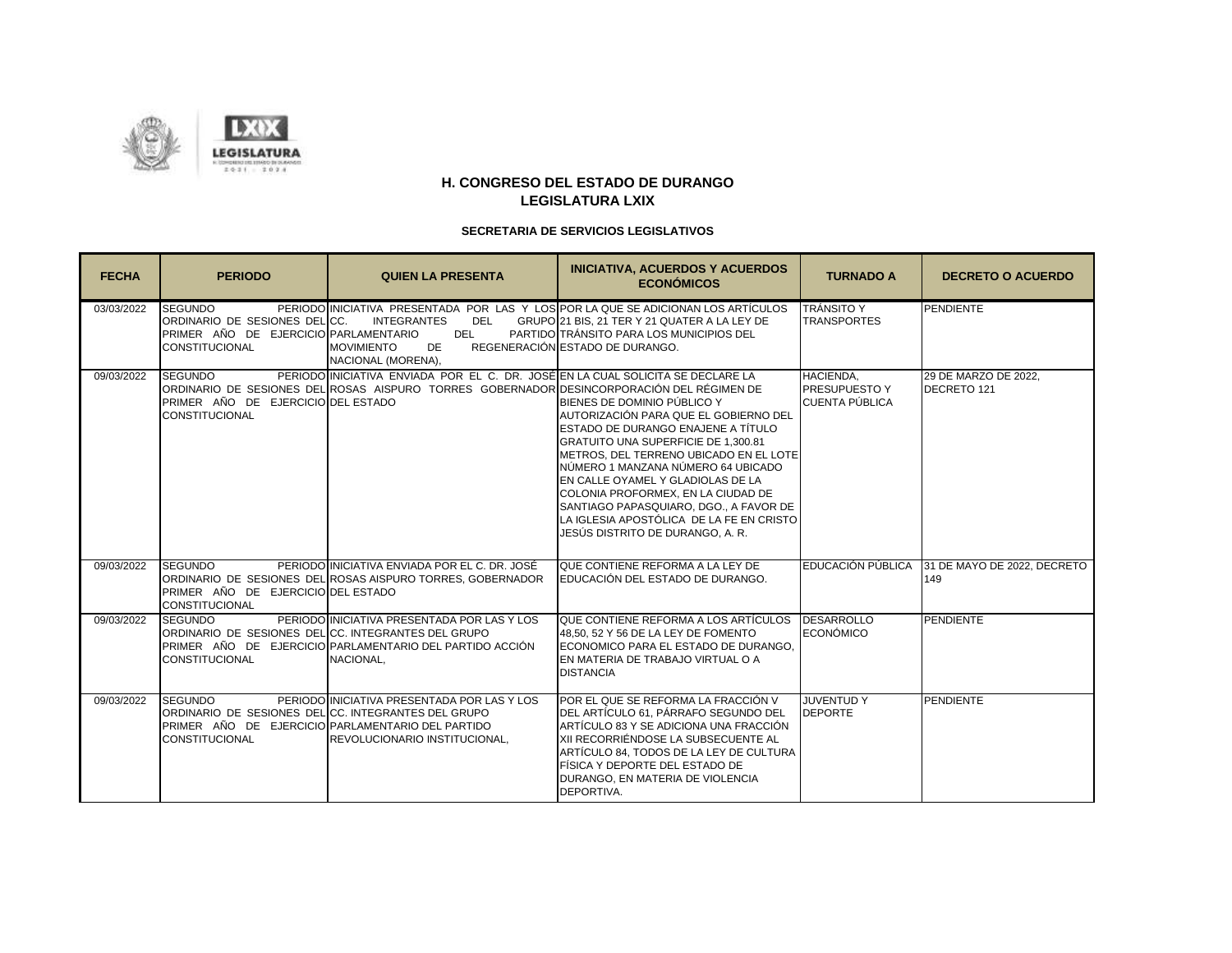

| <b>FECHA</b> | <b>PERIODO</b>                                                                                                                                      | <b>QUIEN LA PRESENTA</b>                                                                                                                                                                              | <b>INICIATIVA, ACUERDOS Y ACUERDOS</b><br><b>ECONÓMICOS</b>                                                                                                                                                                                                                                                                                   | <b>TURNADO A</b>                                    | <b>DECRETO O ACUERDO</b>            |
|--------------|-----------------------------------------------------------------------------------------------------------------------------------------------------|-------------------------------------------------------------------------------------------------------------------------------------------------------------------------------------------------------|-----------------------------------------------------------------------------------------------------------------------------------------------------------------------------------------------------------------------------------------------------------------------------------------------------------------------------------------------|-----------------------------------------------------|-------------------------------------|
| 09/03/2022   | <b>SEGUNDO</b><br>ORDINARIO DE SESIONES DEL CC. INTEGRANTES DEL GRUPO<br><b>CONSTITUCIONAL</b>                                                      | PERIODO INICIATIVA PRESENTADA POR LAS Y LOS<br>PRIMER AÑO DE EJERCICIO PARLAMENTARIO DEL PARTIDO ACCIÓN<br>NACIONAL, EN SESIÓN ORDINARIA SE<br>ADHIEREN LA C. DIPUTADA JENNIFER<br><b>ADELA DERAS</b> | POR EL QUE SE REFORMAN LOS ARTÍCULOS<br>7,9,10,170 Y 193 DE LA LEY DE DESARROLLO<br>RURAL SUSTENTABLE PARA EL ESTADO DE<br>DURANGO, EN MATERIA DE GRUPOS<br>PRODUCTIVOS RURALES.                                                                                                                                                              | ASUNTOS AGRÍCOLAS PENDIENTE<br>Y GANADEROS          |                                     |
| 09/03/2022   | <b>SEGUNDO</b><br>ORDINARIO DE SESIONES DEL CC.<br><b>CONSTITUCIONAL</b>                                                                            | <b>INTEGRANTES</b><br><b>DEL</b><br>PRIMER AÑO DE EJERCICIO PARLAMENTARIO DEL PARTIDO ACCIÓN SOBERANO DE DURANGO, EN MATERIA DE<br>NACIONAL.                                                          | PERIODO INICIATIVA PRESENTADA POR LAS Y LOS POR EL QUE SE REFORMA EL ARTÍCULO 147<br>GRUPO BIS DEL CÓDIGO PENAL DEL ESTADO LIBRE Y<br>DISCRIMINACIÓN.                                                                                                                                                                                         | <b>JUSTICIA</b>                                     | PENDIENTE                           |
| 09/03/2022   | <b>SEGUNDO</b><br>ORDINARIO DE SESIONES DELICC.<br><b>CONSTITUCIONAL</b>                                                                            | PERIODO INICIATIVA PRESENTADA POR LAS Y LOS POR EL QUE SE REFORMA EL ARTÍCULO 45<br><b>INTEGRANTES</b><br><b>DEL</b><br>NACIONAL,                                                                     | GRUPO DE LA LEY DE LAS MUJERES PARA UNA VIDA<br>PRIMER AÑO DE EJERCICIO PARLAMENTARIO DEL PARTIDO ACCIÓN SIN VIOLENCIA, EN MATERIA DE VIOLENCIA EN<br>EL ÁMBITO LABORAL.                                                                                                                                                                      | <b>IGUALDAD DE</b><br>GÉNERO                        | PENDIENTE                           |
| 09/03/2022   | <b>SEGUNDO</b><br>ORDINARIO DE SESIONES DEL CC. INTEGRANTES DEL GRUPO<br><b>CONSTITUCIONAL</b>                                                      | PERIODO INICIATIVA PRESENTADA POR LAS Y LOS<br>PRIMER AÑO DE EJERCICIO PARLAMENTARIO DEL PARTIDO<br>MOVIMIENTO DE REGENERACIÓN<br>NACIONAL (MORENA),                                                  | POR EL QUE SE ADICIONA UN SEGUNDO<br>PÁRRAFO AL ARTÍCULO 52 DE LA LEY DE<br>SEGURIDAD PÚBLICA PARA EL ESTADO DE<br><b>DURANGO</b>                                                                                                                                                                                                             | SEGURIDAD PÚBLICA PENDIENTE                         |                                     |
| 09/03/2022   | <b>SEGUNDO</b><br>ORDINARIO DE SESIONES DELICC. INTEGRANTES DEL GRUPO<br>PRIMER AÑO DE EJERCICIO PARLAMENTARIO DEL PARTIDO<br><b>CONSTITUCIONAL</b> | PERIODO INICIATIVA PRESENTADA POR LAS Y LOS<br>MOVIMIENTO DE REGENERACIÓN<br>NACIONAL (MORENA),                                                                                                       | QUE CONTIENE ADICIONES AL CÓDIGO CIVIL<br>DEL ESTADO DE DURANGO. EN MATERIA DE<br>MATERNIDAD SUBROGADA.                                                                                                                                                                                                                                       | <b>JUSTICIA</b>                                     | PEDIENTE                            |
| 15/03/2022   | <b>SEGUNDO</b><br>PRIMER AÑO DE EJERCICIO DEL ESTADO,<br><b>CONSTITUCIONAL</b>                                                                      | PERIODO INICIATIVA ENVIADA POR EL C. DR. JOSÉ<br>ORDINARIO DE SESIONES DEL ROSAS AISPURO TORRES, GOBERNADOR                                                                                           | EN LA CUAL SOLICITA AUTORIZACIÓN PARA<br>QUE EL SISTEMA PARA EL DESARROLLO<br>INTEGRAL DE LA FAMILIA DEL ESTADO DE<br>DURANGO (DIF) ENAJENA A TÍTULO GRATUITO<br>UNA SUPERFICIE DE 1,410.68 M2, UBICADA EN<br>EL BOULEVARD JOSÉ MARÍA PATONI S/N DE<br>LA CIUDAD DE DURANGO, DGO., A FAVOR DE<br>LA CRUZ ROJA MEXICANA DELEGACIÓN<br>DURANGO. | HACIENDA.<br>PRESUPUESTO Y<br><b>CUENTA PÚBLICA</b> | 29 DE MARZO DE 2022.<br>DECRETO 120 |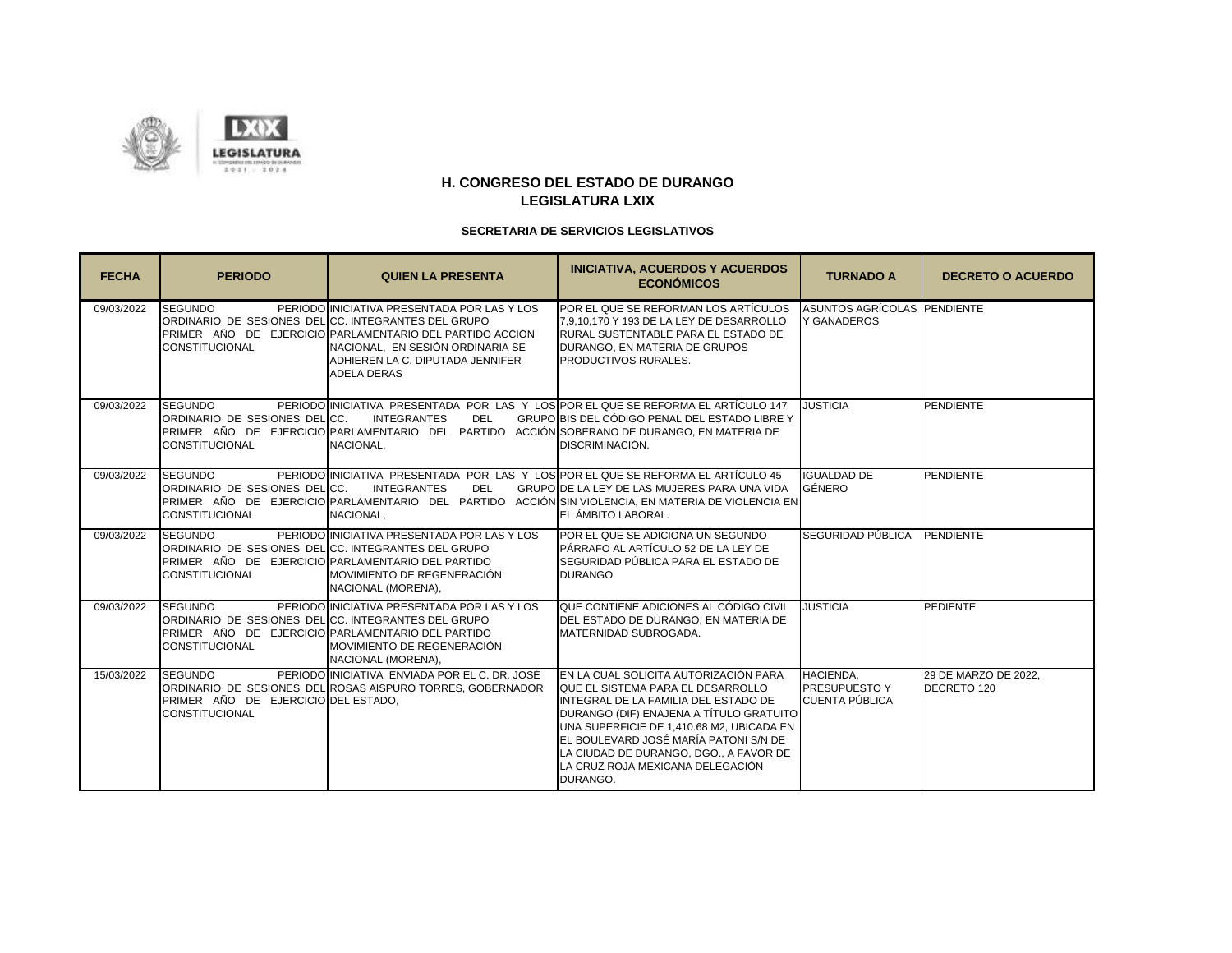



| <b>FECHA</b> | <b>PERIODO</b>                          | <b>QUIEN LA PRESENTA</b>                                                                                                                                                                                                                                                                                                                                                                                                                         | <b>INICIATIVA, ACUERDOS Y ACUERDOS</b><br><b>ECONÓMICOS</b>                                                                                                                                                                                                         | <b>TURNADO A</b>                                               | <b>DECRETO O ACUERDO</b>                                                                                                                                                                   |
|--------------|-----------------------------------------|--------------------------------------------------------------------------------------------------------------------------------------------------------------------------------------------------------------------------------------------------------------------------------------------------------------------------------------------------------------------------------------------------------------------------------------------------|---------------------------------------------------------------------------------------------------------------------------------------------------------------------------------------------------------------------------------------------------------------------|----------------------------------------------------------------|--------------------------------------------------------------------------------------------------------------------------------------------------------------------------------------------|
| 15/03/2022   | <b>SEGUNDO</b><br><b>CONSTITUCIONAL</b> | PERIODO OFICIOS S/N. - ENVIADOS POR LOS HH.<br>ORDINARIO DE SESIONES DEL AYUNTAMIENTOS DE LOS MUNICIPIOS DE:<br><b>PRIMER AÑO DE EJERCICIO VICENTE GUERRERO, PEÑON BLANCO.</b><br>RODEO, SAN LUIS DE CORDERO, GÓMEZ<br>PALACIO. OCAMPO. GUADALUPE VICTORIA.<br>SAN PEDRO DEL GALLO, GRAL, SIMÓN<br>BOLIVAR, HIDALGO, OTAEZ, SÚCHIL, SAN<br>DIMAS, CONETO DE COMONFORT, NAZAS,<br>INDE, TOPIA Y EL ORO, DGO.                                      | EN LOS CUALES ANEXAN INICIATIVAS QUE<br>CONTIENEN TABULADOR DE SUELDOS. LEY<br>DE INGRESOS MODIFICADA Y PRESUPUESTO<br>DE EGRESOS DEFINITIVO EJERCICIO 2022.                                                                                                        | HACIENDA,<br><b>PRESUPUESTO Y</b><br>CUENTA PÚBLICA            | GÓMEZ PALACIO: 18 DE MAYO<br>DE 2022. DECRETO 134. LOS<br><b>DEMÁS MUNICIPIOS</b><br>PROCEDASE CON BASE EN EL<br>ARTÍCULO 103 DE LA LEY<br>ORGÁNICA DEL CONGRESO DEL<br>ESTADO DE DURANGO. |
| 15/03/2022   | <b>SEGUNDO</b><br><b>CONSTITUCIONAL</b> | PERIODO INICIATIVA PRESENTADA POR LAS Y LOS<br>ORDINARIO DE SESIONES DEL CC. GABRIELA HERNÁNDEZ LÓPEZ. JOSÉ<br><b>PRIMER AÑO DE EJERCICIO RICARDO LÓPEZ PESCADOR. RICARDO</b><br>FIDEL PACHECO RODRÍGUEZ, SUSY<br>CAROLINA TORRECILLAS SALAZAR,<br>SANDRA LUZ REYES RODRÍGUEZ, ROSA<br>MARÍA TRIANA MARTÍNEZ Y SUGHEY<br>ADRIANA TORRES RODRÍGUEZ.<br><b>INTEGRANTES DEL GRUPO</b><br>PARLAMENTARIO DEL PARTIDO<br>REVOLUCIONARIO INSTITUCIONAL. | POR EL QUE SE REFORMAN LOS ARTÍCULOS<br>19 Y 45 DE LA LEY DE INTEGRACIÓN<br>TERRITORIAL PARA EL ESTADO DE DURANGO.<br>EN MATERIA DE LOCALIDADES DE LOS<br>MUNICIPIOS DE GUANACEVÍ Y TEPEHUANES.                                                                     | GOBERNACIÓN                                                    | 18 DE MAYO DE 2022, DECRETO<br>136                                                                                                                                                         |
| 15/03/2022   | <b>SEGUNDO</b><br><b>CONSTITUCIONAL</b> | PERIODO INICIATIVA PRESENTADA POR LAS Y LOS<br>ORDINARIO DE SESIONES DEL CC. JOEL CORRAL ALCÁNTAR, GERARDO<br><b>PRIMER AÑO DE EJERCICIO GALAVIZ MARTÍNEZ. SILVIA PATRICIA</b><br>JIMÉNEZ DELGADO, ALEJANDRO MOJICA<br>NARVAEZ, TERESA SOTO RODRÍGUEZ Y<br>FERNANDO ROCHA AMARO INTEGRANTES<br>DEL GRUPO PARLAMENTARIO DEL PARTIDO<br>ACCIÓN NACIONAL.                                                                                           | QUE CONTIENE REFORMA AL ARTÍCULO 300<br>DEL CÓDIGO PENAL DEL ESTADO LIBRE Y<br>SOBERANO DE DURANGO, EN MATERIA DE<br>VIOLENCIA FAMILIAR.                                                                                                                            | <b>JUSTICIA</b>                                                | <b>PENDIENTE</b>                                                                                                                                                                           |
| 15/03/2022   | <b>SEGUNDO</b><br><b>CONSTITUCIONAL</b> | PERIODO INICIATIVA PRESENTADA POR LAS Y LOS<br>ORDINARIO DE SESIONES DEL CC. JOEL CORRAL ALCÁNTAR, GERARDO<br>PRIMER AÑO DE EJERCICIO GALAVIZ MARTÍNEZ, SILVIA PATRICIA<br>JIMÉNEZ DELGADO, ALEJANDRO MOJICA<br>NARVAEZ. TERESA SOTO RODRÍGUEZ Y<br>FERNANDO ROCHA AMARO INTEGRANTES<br>DEL GRUPO PARLAMENTARIO DEL PARTIDO<br>ACCIÓN NACIONAL.                                                                                                  | QUE CONTIENE REFORMAS Y ADICIONES A LA ATENCIÓN A<br>LEY QUE CREA EL INSTITUTO PARA EL<br>DESARROLLO INTEGRAL DEL ADULTO MAYOR DISCAPACIDAD Y<br>EN EL ESTADO DE DURANGO Y LA LEY DEL<br>NOTARIADO PARA EL ESTADO DE DURANGO.<br>EN MATERIA DE LA FUNCIÓN NOTARIAL. | PERSONAS CON<br><b>ADULTOS MAYORES Y</b><br><b>GOBERNACIÓN</b> | <b>PENDIENTE</b>                                                                                                                                                                           |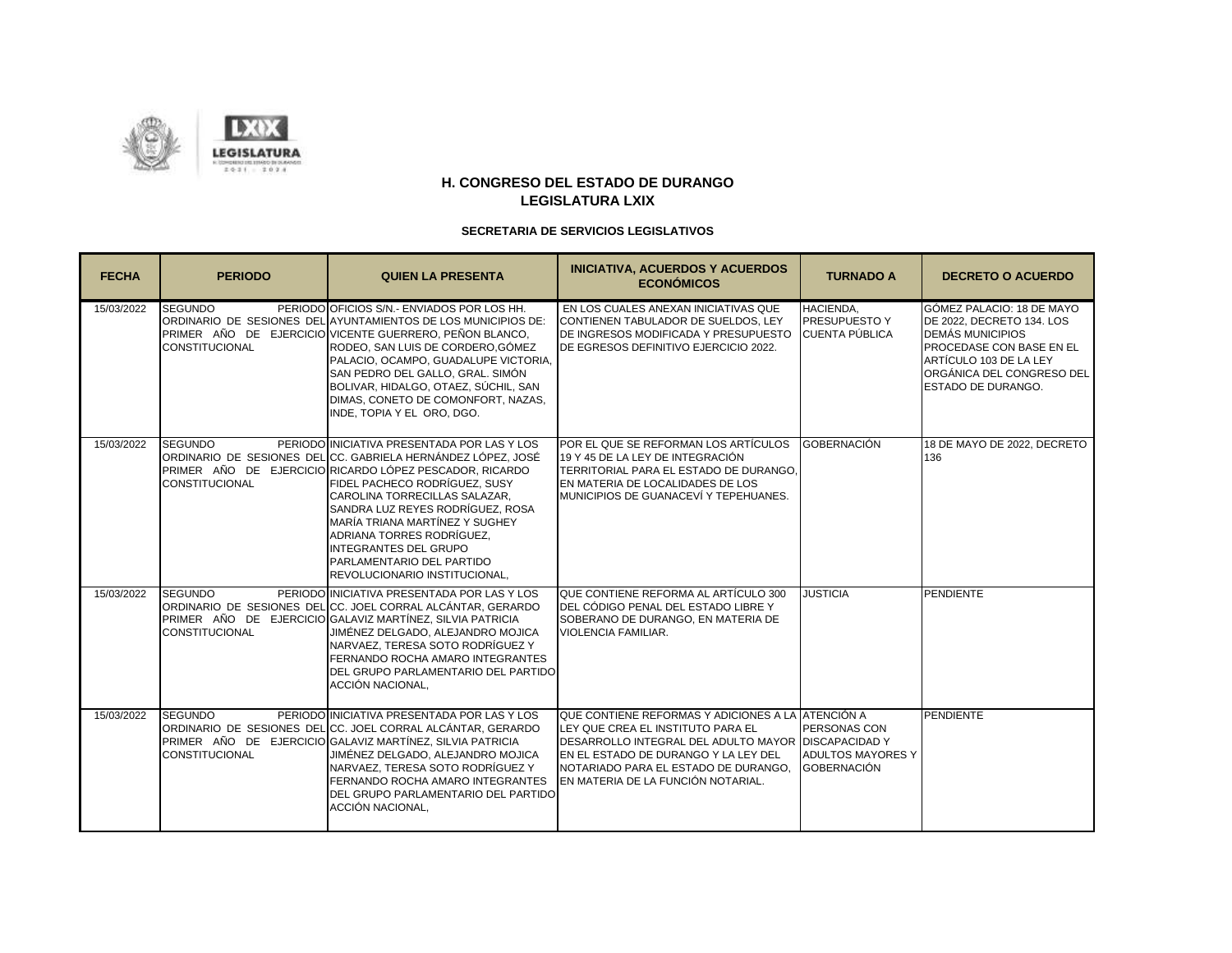



| <b>FECHA</b> | <b>PERIODO</b>                                                                                | <b>QUIEN LA PRESENTA</b>                                                                                                                                                                                                                                                                                                                                                                                                                                                                                                                                                       | <b>INICIATIVA, ACUERDOS Y ACUERDOS</b><br><b>ECONÓMICOS</b>                                                                                                                                                                                                                           | <b>TURNADO A</b>                                                | <b>DECRETO O ACUERDO</b>                                                                                                    |
|--------------|-----------------------------------------------------------------------------------------------|--------------------------------------------------------------------------------------------------------------------------------------------------------------------------------------------------------------------------------------------------------------------------------------------------------------------------------------------------------------------------------------------------------------------------------------------------------------------------------------------------------------------------------------------------------------------------------|---------------------------------------------------------------------------------------------------------------------------------------------------------------------------------------------------------------------------------------------------------------------------------------|-----------------------------------------------------------------|-----------------------------------------------------------------------------------------------------------------------------|
| 15/03/2022   | <b>SEGUNDO</b><br><b>CONSTITUCIONAL</b>                                                       | PERIODO INICIATIVA PRESENTADA POR LAS Y LOS<br>ORDINARIO DE SESIONES DEL CC. ALEJANDRA DEL VALLE RAMÍREZ,<br>PRIMER AÑO DE EJERCICIO OFELIA RENTERÍA DELGADILLO. EDUARDO<br>GARCÍA REYES, SANDRA LILIA AMAYA<br>ROSALES, CHRISTIAN ALÁN JEAN ESPARZA, ESTADO DE DURANGO<br>MARISOL CARRILLO QUIROGA Y BERNABÉ<br>AGUILAR CARRILLO, INTEGRANTES DEL<br><b>GRUPO PARLAMENTARIO DEL PARTIDO</b><br>MOVIMIENTO DE REGENERACIÓN<br>NACIONAL (MORENA), EN SESIÓN<br>ORDINARIA SE ADHIEREN LOS CC.<br><b>DIPUTADOS: LUIS ENRIQUE BENITEZ OJEDA</b><br>Y MARIO ALFONSO DELGADO MENDOZA | POR EL QUE SE ADICIONA LA FRACCIÓN XIII<br>AL ARTÍCULO 171 TER DEL CAPÍTULO DÉCIMO<br>SEGUNDO "DE LA PARTICIPACIÓN SOCIAL EN<br>LA EDUCACIÓN" A LA LEY DE EDUCACIÓN DEL                                                                                                               | EDUCACIÓN PÚBLICA                                               | 31 DE MAYO DE 2022, DECRETO<br>150                                                                                          |
| 15/03/2022   | <b>SEGUNDO</b><br><b>CONSTITUCIONAL</b>                                                       | PERIODO INICIATIVA PRESENTADA POR LAS Y LOS<br>ORDINARIO DE SESIONES DELICC. CHRISTIAN ALÁN JEAN ESPARZA.<br>PRIMER AÑO DE EJERCICIO ALEJANDRA DEL VALLE RAMÍREZ. OFELIA<br>RENTERÍA DELGADILLO. EDUARDO GARCÍA SEGUNDO DENOMINADO DERECHO A LA<br>REYES, SANDRA LILIA AMAYA ROSALES,<br>MARISOL CARRILLO QUIROGA Y BERNABÉ<br>AGUILAR CARRILLO, INTEGRANTES DEL<br><b>GRUPO PARLAMENTARIO DEL PARTIDO</b><br>MOVIMIENTO DE REGENERACIÓN<br>NACIONAL (MORENA),                                                                                                                 | POR EL QUE SE ADICIONA LA FRACCIÓN XXXIII ASUNTOS FAMILIARES PENDIENTE<br>AL ARTÍCULO 5, ADICIONA LA FRACCIÓN XXII<br>AL ARTÍCULO 10 Y EL CAPÍTULO VIGÉSIMO<br>PROTECCIÓN DE LA PRIMERA INFANCIA A LA<br>LEY DE LOS DERECHOS DE NIÑAS, NIÑOS Y<br>ADOLESCENTES DEL ESTADO DE DURANGO. | Y DE LOS DERECHOS<br>DE NIÑAS, NIÑOS Y<br><b>ADOLESCENTES</b>   |                                                                                                                             |
| 15/03/2022   | <b>SEGUNDO</b><br>ORDINARIO DE SESIONES DEL ALFONSO DELGADO MENDOZA,<br><b>CONSTITUCIONAL</b> | PERIODO INICIATIVA PRESENTADA POR EL C. MARIO<br>PRIMER AÑO DE EJERCICIO REPRESENTANTE DEL PARTIDO DEL<br>TRABAJO.                                                                                                                                                                                                                                                                                                                                                                                                                                                             | POR EL QUE SE REFORMAN Y ADICIONAN LOS RÉGIMEN,<br>ARTÍCULOS 110 Y 227 DE LA LEY ORGÁNICA<br>DEL CONGRESO DEL ESTADO DE DURANGO                                                                                                                                                       | <b>REGLAMENTO Y</b><br><b>RÁCTICAS</b><br><b>PARLAMENTARIAS</b> | <b>PENDIENTE</b>                                                                                                            |
| 16/03/2022   | <b>SEGUNDO</b><br><b>CONSTITUCIONAL</b>                                                       | PERIODO INICIATIVA PRESENTADA POR LAS Y LOS<br>ORDINARIO DE SESIONES DEL CC. JOEL CORRAL ALCÁNTAR. GERARDO<br><b>PRIMER AÑO DE EJERCICIO GALAVIZ MARTÍNEZ. SILVIA PATRICIA</b><br>JIMÉNEZ DELGADO, ALEJANDRO MOJICA<br>NARVAEZ. TERESA SOTO RODRÍGUEZ Y<br>FERNANDO ROCHA AMARO INTEGRANTES<br>DEL GRUPO PARLAMENTARIO DEL PARTIDO TECNOLÓGICAS DE ALTA CALIDAD.<br>ACCIÓN NACIONAL,                                                                                                                                                                                           | QUE CONTIENE REFORMAS Y ADICIONES A<br>LA LEY DE CIENCIA Y TECNOLOGÍA DEL<br>ESTADO DE DURANGO Y A LA LEY DE<br>EDUCACIÓN DEL ESTADO DE DURANGO, EN<br>MATERIA DE ACCESO ABIERTO A<br>PUBLICACIONES CIENTÍFICAS Y                                                                     | E INNOVACIÓN Y<br>EDUCACIÓN PÚBLICA                             | CIENCIA, TECNOLOGÍA EDUCACIÓN PÚBLICA, 31 DE<br>MAYO DE 2022. DECRETO 151.<br>PENDIENTE CIENCIA.<br>TECNOLOGÍA E INNOVACIÓN |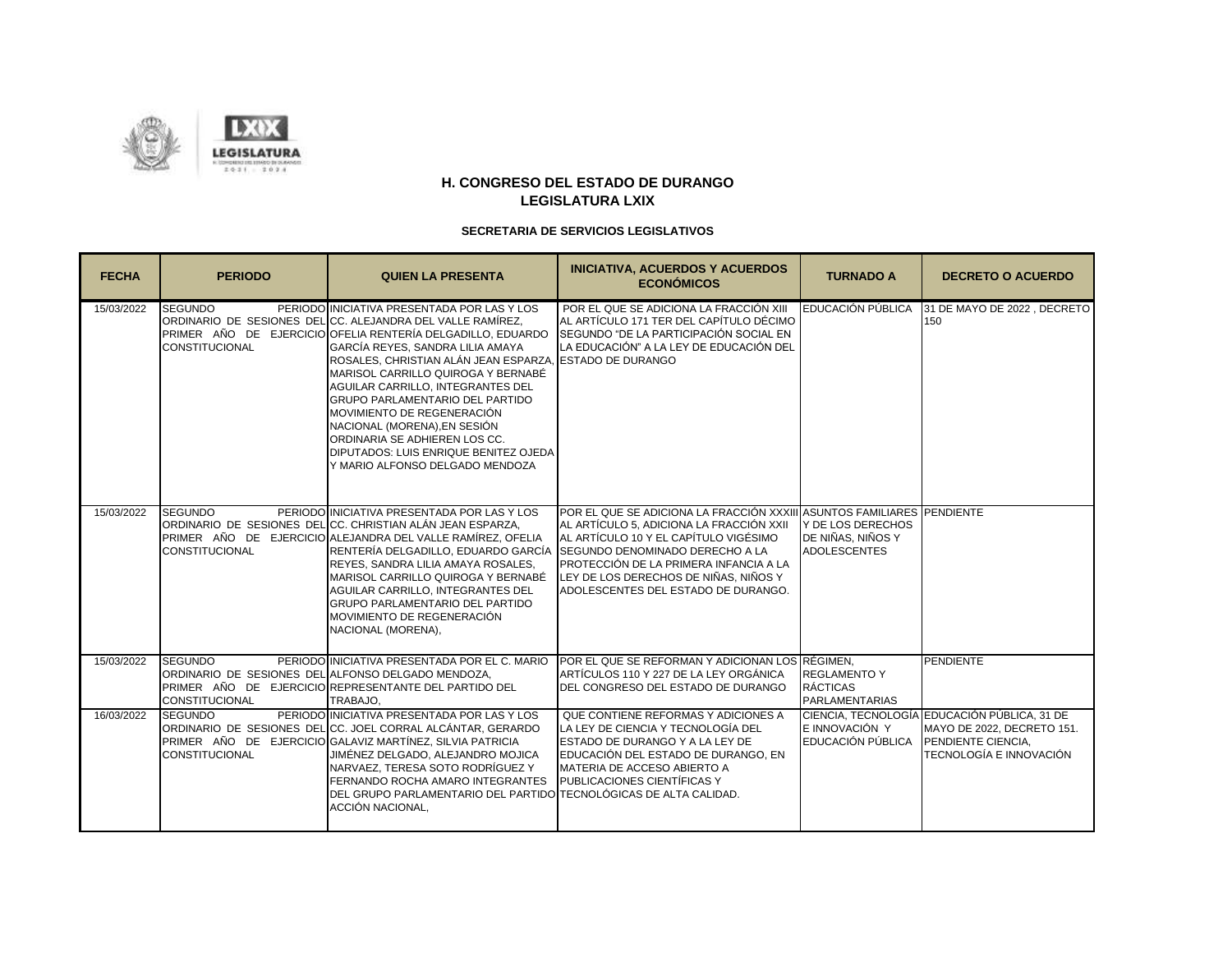

| <b>FECHA</b> | <b>PERIODO</b>                                                                                | <b>QUIEN LA PRESENTA</b>                                                                                                                                                                                                                                                                                                                                                                                                                                                                                                       | <b>INICIATIVA, ACUERDOS Y ACUERDOS</b><br><b>ECONÓMICOS</b>                                                                                                                                                                                                                                                                            | <b>TURNADO A</b>                                                             | <b>DECRETO O ACUERDO</b>           |
|--------------|-----------------------------------------------------------------------------------------------|--------------------------------------------------------------------------------------------------------------------------------------------------------------------------------------------------------------------------------------------------------------------------------------------------------------------------------------------------------------------------------------------------------------------------------------------------------------------------------------------------------------------------------|----------------------------------------------------------------------------------------------------------------------------------------------------------------------------------------------------------------------------------------------------------------------------------------------------------------------------------------|------------------------------------------------------------------------------|------------------------------------|
| 16/03/2022   | <b>SEGUNDO</b><br><b>CONSTITUCIONAL</b>                                                       | PERIODO INICIATIVA PRESENTADA POR LAS Y LOS<br>PRIMER AÑO DE EJERCICIO JOSÉ RICARDO LÓPEZ PESCADOR,<br>GABRIELA HERNÁNDEZ LÓPEZ. SUSY<br>CAROLINA TORRECILLAS SALAZAR.<br>SANDRA LUZ REYES RODRÍGUEZ. ROSA<br>MARÍA TRIANA MARTÍNEZ Y SUGHEY<br>ADRIANA TORRES RODRÍGUEZ.<br><b>INTEGRANTES DEL GRUPO</b><br>PARLAMENTARIO DEL PARTIDO<br>REVOLUCIONARIO INSTITUCIONAL,                                                                                                                                                        | POR EL QUE SE ADICIONA UN INCISO E) A LA TRÁNSITO Y<br>ORDINARIO DE SESIONES DEL CC. RICARDO FIDEL PACHECO RODRÍGUEZ, FRACCIÓN V DEL ARTÍCULO 21 DE LA LEY DE<br>TRÁNSITO PARA LOS MUNICIPIOS DEL<br>ESTADO DE DURANGO, EN MATERIA DE<br>FUNCIONES DEL PERSONAL OPERATIVO DE<br>LA DIRECCIÓN DE SEGURIDAD PÚBLICA<br><b>MUNICIPAL.</b> | <b>TRANSPORTES</b>                                                           | 18 DE MAYO DE 2022, DECRETO<br>133 |
| 16/03/2022   | <b>SEGUNDO</b><br><b>CONSTITUCIONAL</b>                                                       | PERIODO INICIATIVA PRESENTADA POR LAS Y LOS<br>ORDINARIO DE SESIONES DEL CC. JOEL CORRAL ALCÁNTAR, GERARDO<br>PRIMER AÑO DE EJERCICIO GALAVIZ MARTÍNEZ, SILVIA PATRICIA<br>JIMÉNEZ DELGADO. ALEJANDRO MOJICA<br>NARVAEZ. TERESA SOTO RODRÍGUEZ Y<br>FERNANDO ROCHA AMARO INTEGRANTES<br>DEL GRUPO PARLAMENTARIO DEL PARTIDO MUJER.<br>ACCIÓN NACIONAL, SE ADHIEREN LOS CC.<br>DIPUTADOS: MARISOL CARRILLO QUIROGA.<br>ALEJANDRA DEL VALLE. SANDRA LUZ<br>REYES, JOSÉ ANTONIO SOLIS, ROSA MARÍA<br>TRIANA Y J. CARMEN FERNANDEZ | <b>QUE CONTIENE REFORMAS A LAS</b><br>FRACCIONES IX Y X DEL ARTÍCULO 4 Y LOS<br>ARTÍCULOS 46 Y 48, DE LA LEY DE LAS<br><b>MUJERES PARA UNA VIDA SIN VIOLENCIA</b><br>VIGENTE EN EL ESTADO DE DURANGO. EN<br><b>MATERIA DE DISCRIMINACIÓN CONTRA LA</b>                                                                                 | <b>IGUALDAD DE</b><br><b>GÉNERO</b>                                          | <b>PENDIENTE</b>                   |
| 16/03/2022   | <b>SEGUNDO</b><br><b>CONSTITUCIONAL</b>                                                       | PERIODO INICIATIVA PRESENTADA POR LAS Y LOS<br>ORDINARIO DE SESIONES DEL CC. SANDRA LILIA AMAYA ROSALES,<br>PRIMER AÑO DE EJERCICIO CHRISTIAN ALÁN JEAN ESPARZA,<br>ALEJANDRA DEL VALLE RAMÍREZ. OFELIA<br>RENTERÍA DELGADILLO. EDUARDO GARCÍA                                                                                                                                                                                                                                                                                 | POR LA QUE SE EXPIDE LA LEY DE<br>EDUCACIÓN DIGITAL DEL ESTADO DE<br>DURANGO.                                                                                                                                                                                                                                                          | EDUCACIÓN PÚBLICA                                                            | <b>PENDIENTE</b>                   |
| 16/03/2022   | <b>SEGUNDO</b><br>ORDINARIO DE SESIONES DEL ALFONSO DELGADO MENDOZA.<br><b>CONSTITUCIONAL</b> | PERIODO INICIATIVA PRESENTADA POR EL C. MARIO<br>PRIMER AÑO DE EJERCICIO REPRESENTANTE DEL PARTIDO DEL<br>TRABAJO.                                                                                                                                                                                                                                                                                                                                                                                                             | QUE CONTIENE ADICIÓN DE UNA FRACCIÓN<br>AL ARTÍCULO 180 DE LA LEY ORGÁNICA DEL<br>CONGRESO DEL ESTADO DE DURANGO                                                                                                                                                                                                                       | RÉGIMEN.<br><b>REGLAMENTO Y</b><br><b>PRÁCTICAS</b><br><b>PARLAMENTARIAS</b> | <b>PENDIENTE</b>                   |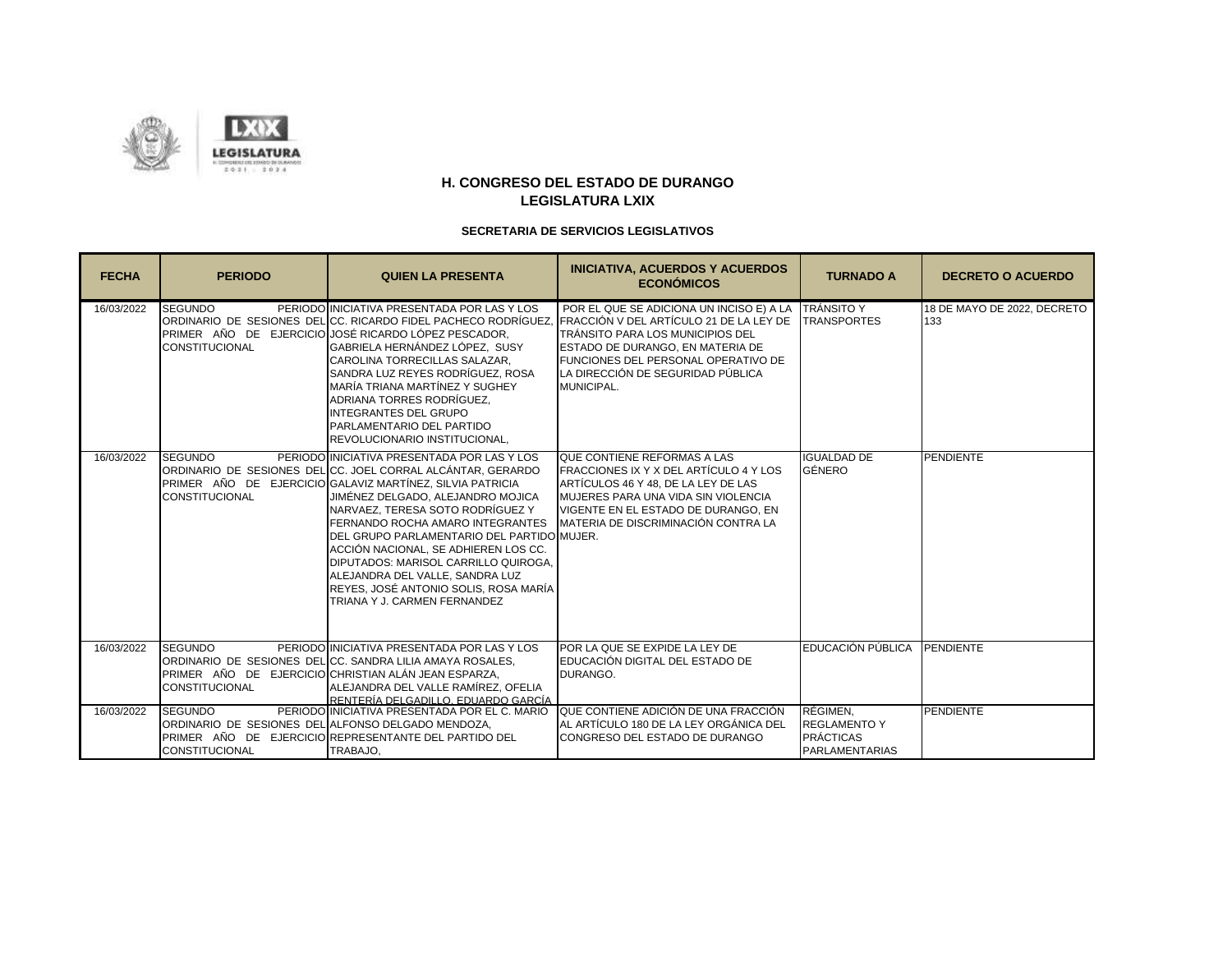

| <b>FECHA</b> | <b>PERIODO</b>                          | <b>QUIEN LA PRESENTA</b>                                                                                                                                                                                                                                                                                                                                                                                                                                                                                                                                                                                                     | <b>INICIATIVA, ACUERDOS Y ACUERDOS</b><br><b>ECONÓMICOS</b>                                                                                                                                                                                                                                                                                                | <b>TURNADO A</b>                                          | <b>DECRETO O ACUERDO</b>            |
|--------------|-----------------------------------------|------------------------------------------------------------------------------------------------------------------------------------------------------------------------------------------------------------------------------------------------------------------------------------------------------------------------------------------------------------------------------------------------------------------------------------------------------------------------------------------------------------------------------------------------------------------------------------------------------------------------------|------------------------------------------------------------------------------------------------------------------------------------------------------------------------------------------------------------------------------------------------------------------------------------------------------------------------------------------------------------|-----------------------------------------------------------|-------------------------------------|
| 23/03/2022   | <b>SEGUNDO</b><br><b>CONSTITUCIONAL</b> | <b>POR</b><br><b>PERIODO INICIATIVA</b><br><b>ENVIADA</b><br>EL.<br>ORDINARIO DE SESIONES DEL PRESIDENTE Y SECRETARIO MUNICIPAL Y OTORGAR LA CONCESIÓN DEL ESPACIO<br>IPRIMER AÑO DE EJERCICIOIDEL AYUNTAMIENTO DEL MUNICIPIO DEIPÚBLICITARIOQUEREPRESENTANLOS<br>DURANGO, DGO                                                                                                                                                                                                                                                                                                                                               | C. EN LA CUAL SOLICITAN AUTORIZACIÓN PARA HACIENDA.<br>PUENTES PEATONALES UBICADOS EN EL<br>BOULEVARD FRANCISCO VILLA A LA ALTURA<br>DE LA FACULTAD DE TRABAJO SOCIAL DE LA<br>UJED Y EL QUE SE REUBICARÁ EN<br>BOULEVARD JOSÉ MARÍA PATONI. FRENTE AL<br>HOSPITAL 450, POR UN PERÍODO DE 15 AÑOS,<br>A LA EMPRESA IMAGEN CREATIVA URBANA.<br>S.A. DE C.V. | <b>PRESUPUESTO Y</b><br><b>CUENTA PÚBLICA</b>             | 29 DE MARZO DE 2022.<br>DECRETO 119 |
| 23/03/2022   | <b>SEGUNDO</b><br><b>CONSTITUCIONAL</b> | PERIODO INICIATIVA PRESENTADA POR LAS Y LOS POR EL QUE SE ADICIONA UN ARTÍCULO 76<br>ORDINARIO DE SESIONES DELICC. SANDRA LUZ REYES RODRÍGUEZ. JOSÉIBIS A LA LEY DE SALUD DEL ESTADO DE<br>PRIMER AÑO DE EJERCICIO RICARDO LÓPEZ PESCADOR, GABRIELA DURANGO, EN MATERIA DE CULTURA<br>TORRECILLAS SALAZAR, ROSA MARÍA DE LA SALUD.<br>TRIANA MARTÍNEZ Y SUGHEY ADRIANA<br>TORRES RODRÍGUEZ INTEGRANTES DEL<br>GRUPO PARLAMENTARIO DEL PARTIDO<br>REVOLUCIONARIO INSTITUCIONAL,<br>EN<br>SESIÓN ORDINARIA SE ADHIEREN LAS CC.<br>DIPUTADAS: JENNIFER ADELA DERAS.<br>ALEJANDRA DEL VALLE Y SILVIA PATRICIA<br>JIMÉNEZ DELGADO | HERNÁNDEZ LÓPEZ, SUSY CAROLINA TRADICIONAL INDÍGENA EN LA PREVENCIÓN                                                                                                                                                                                                                                                                                       | SALUD PÚBLICA                                             | <b>PENDIENTE</b>                    |
| 23/03/2022   | <b>SEGUNDO</b><br><b>CONSTITUCIONAL</b> | PERIODO INICIATIVA PRESENTADA POR LAS Y LOS POR EL QUE SE ADICIONA UN ARTÍCULO 38<br>ORDINARIO DE SESIONES DELICC. JOEL CORRAL ALCÁNTAR. SILVIAIBIS DE LA LEY DE LOS TRABAJADORES AL<br>PRIMER AÑO DE EJERCICIO PATRICIA JIMÉNEZ DELGADO. TERESA SERVICIO DE LOS TRES PODERES DEL<br>SOTO RODRÍGUEZ, GERARDO GALAVIZ ESTADO DE DURANGO, EN MATERIA DE<br>IMARTÍNEZ. ALEJANDRO MOJICA NARVAEZ YI DERECHOS DE LOS TRABAJADORES CON<br>FERNANDO ROCHA AMARO INTEGRANTES HIJOS CON CÁNCER.<br>DEL GRUPO PARLAMENTARIO DEL PARTIDO<br>ACCIÓN NACIONAL.                                                                            |                                                                                                                                                                                                                                                                                                                                                            | TRABAJO, PREVISIÓN PENDIENTE<br><b>Y SEGURIDAD SOCIAL</b> |                                     |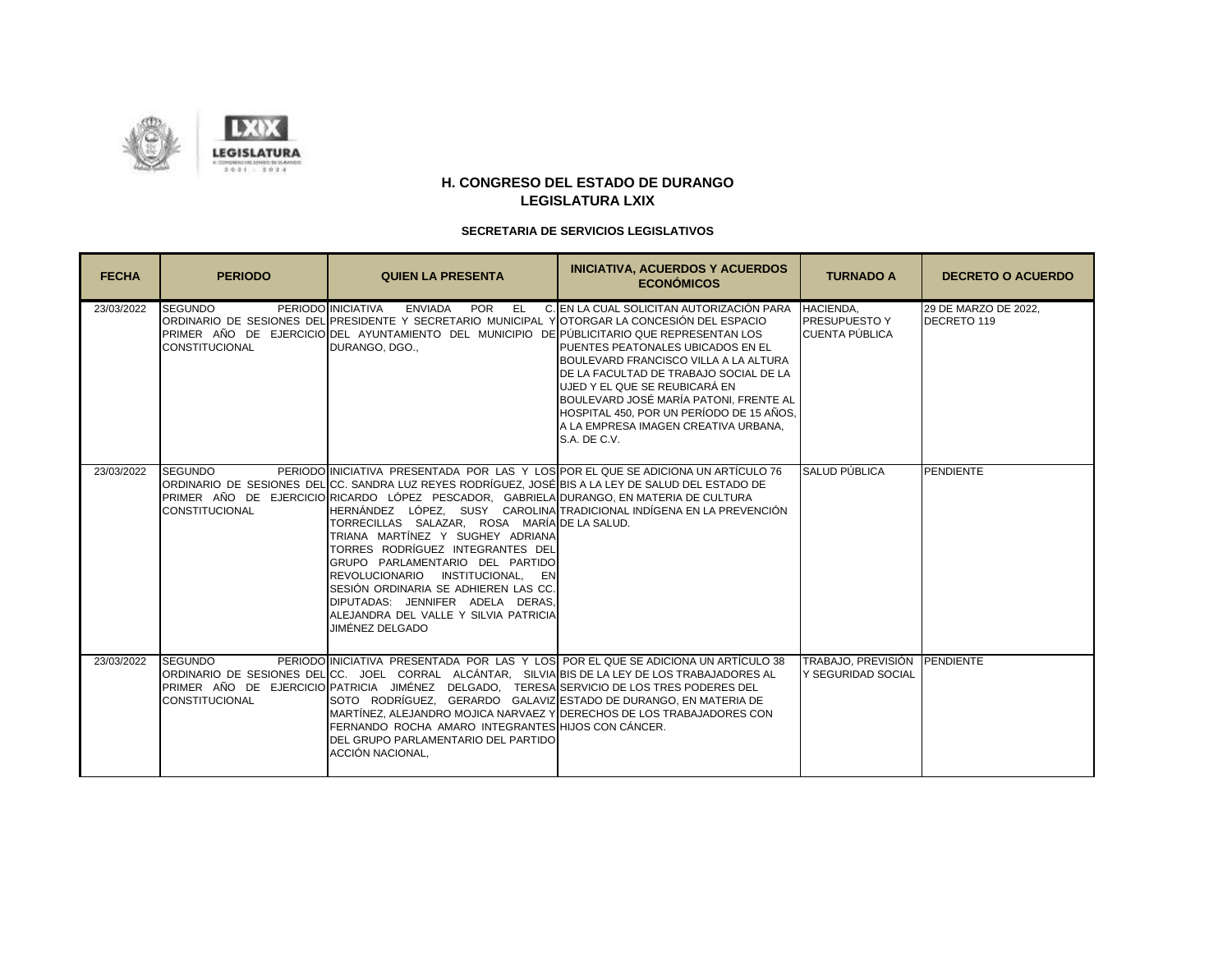

| <b>FECHA</b> | <b>PERIODO</b>                          | <b>QUIEN LA PRESENTA</b>                                                                                                                                                                                                                                                                                                                                                                                                       | <b>INICIATIVA, ACUERDOS Y ACUERDOS</b><br><b>ECONÓMICOS</b>                                                                                                                                                                                                                                                                                   | <b>TURNADO A</b>                                                     | <b>DECRETO O ACUERDO</b> |
|--------------|-----------------------------------------|--------------------------------------------------------------------------------------------------------------------------------------------------------------------------------------------------------------------------------------------------------------------------------------------------------------------------------------------------------------------------------------------------------------------------------|-----------------------------------------------------------------------------------------------------------------------------------------------------------------------------------------------------------------------------------------------------------------------------------------------------------------------------------------------|----------------------------------------------------------------------|--------------------------|
| 23/03/2022   | <b>SEGUNDO</b><br><b>CONSTITUCIONAL</b> | PERIODO INICIATIVA PRESENTADA POR LAS Y LOS<br>ORDINARIO DE SESIONES DEL CC. JOEL CORRAL ALCÁNTAR, GERARDO<br>PRIMER AÑO DE EJERCICIO GALAVIZ MARTÍNEZ. SILVIA PATRICIA<br>JIMÉNEZ DELGADO, ALEJANDRO MOJICA<br>NARVAEZ. TERESA SOTO RODRÍGUEZ Y<br>FERNANDO ROCHA AMARO INTEGRANTES<br>DEL GRUPO PARLAMENTARIO DEL PARTIDO ESPECTRO AUTISTA.<br>ACCIÓN NACIONAL,                                                              | POR EL QUE SE REFORMA EL ARTÍCULO 8.<br>DE LA LEY PARA LA ATENCIÓN Y PROTECCIÓN PERSONAS CON<br>A PERSONAS CON LA CONDICIÓN DEL<br>ESPECTRO AUTISTA DEL ESTADO DE<br>DURANGO. EN MATERIA DE DERECHOS DE<br>LAS PERSONAS CON LA CONDICIÓN DEL                                                                                                  | <b>ATENCIÓN A</b><br><b>DISCAPACIDAD Y</b><br><b>ADULTOS MAYORES</b> | PENDIENTE                |
| 23/03/2022   | <b>SEGUNDO</b><br><b>CONSTITUCIONAL</b> | PERIODO INICIATIVA PRESENTADA POR LAS Y LOS<br>ORDINARIO DE SESIONES DEL CC. CHRISTIAN ALÁN JEAN ESPARZA,<br>PRIMER AÑO DE EJERCICIO ALEJANDRA DEL VALLE RAMÍREZ, OFELIA<br>RENTERÍA DELGADILLO. EDUARDO GARCÍA<br>REYES, SANDRA LILIA AMAYA ROSALES,<br>MARISOL CARRILLO QUIROGA Y BERNABÉ<br>AGUILAR CARRILLO. INTEGRANTES DEL<br><b>GRUPO PARLAMENTARIO DEL PARTIDO</b><br>MOVIMIENTO DE REGENERACIÓN<br>NACIONAL (MORENA), | POR EL QUE SE ADICIONA EL ARTÍCULO 24<br>ADICIONANDO PÁRRAFO QUINTO A LA LEY<br>QUE REGULA MEDIDAS PARA LA PREVENCIÓN<br>DE LA TRANSMISIÓN DEL VIRUS SARS- COV-2<br>EN EL ESTADO DE DURANGO                                                                                                                                                   | SALUD PÚBLICA                                                        | <b>PENDIENTE</b>         |
| 23/03/2022   | <b>SEGUNDO</b><br><b>CONSTITUCIONAL</b> | RENTERÍA DELGADILLO. EDUARDO GARCÍA CON DISCAPACIDAD.<br>REYES. SANDRA LILIA AMAYA ROSALES.<br>MARISOL CARRILLO QUIROGA Y BERNABÉ<br>AGUILAR CARRILLO, INTEGRANTES DEL<br>GRUPO PARLAMENTARIO DEL PARTIDO<br><b>MOVIMIENTO</b><br><b>REGENERACIÓN</b><br>DE<br>NACIONAL (MORENA),                                                                                                                                              | PERIODO INICIATIVA PRESENTADA POR LAS Y LOSIPOR EL QUE SE ADICIONA EL CAPÍTULO IX BIS ATENCIÓN A<br>IORDINARIO DE SESIONES DELICC.  CHRISTIAN  ALÁN  JEAN  ESPARZA IORIENTACIÓN Y TRATAMIENTO PSICOLÓGICO IPERSONAS CON<br>PRIMER AÑO DE EJERCICIO ALEJANDRA DEL VALLE RAMÍREZ, OFELIA A LA LEY DE INCLUSIÓN PARA LAS PERSONAS DISCAPACIDAD Y | <b>ADULTOS MAYORES</b>                                               | PENDIENTE                |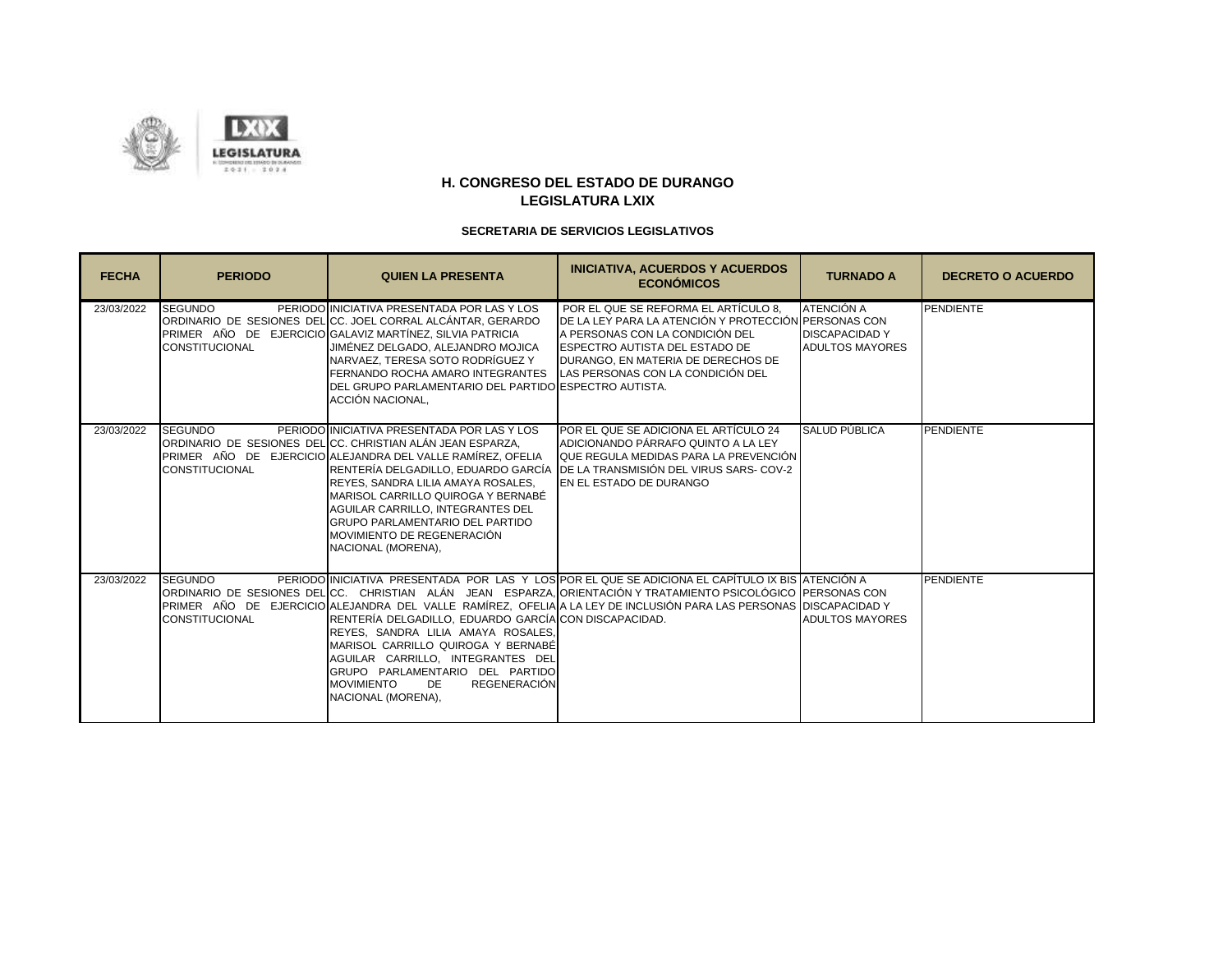



| <b>FECHA</b> | <b>PERIODO</b>                                                            | <b>QUIEN LA PRESENTA</b>                                                                                                                                                                                                                                                                                                                                                                                                                                        | <b>INICIATIVA, ACUERDOS Y ACUERDOS</b><br><b>ECONÓMICOS</b>                                                                                                                                                                                                                                                                                                                    | <b>TURNADO A</b>                         | <b>DECRETO O ACUERDO</b>                                        |
|--------------|---------------------------------------------------------------------------|-----------------------------------------------------------------------------------------------------------------------------------------------------------------------------------------------------------------------------------------------------------------------------------------------------------------------------------------------------------------------------------------------------------------------------------------------------------------|--------------------------------------------------------------------------------------------------------------------------------------------------------------------------------------------------------------------------------------------------------------------------------------------------------------------------------------------------------------------------------|------------------------------------------|-----------------------------------------------------------------|
| 24/03/2022   | <b>SEGUNDO</b><br><b>CONSTITUCIONAL</b>                                   | PERIODO INICIATIVA PRESENTADA POR LAS Y LOS<br>ORDINARIO DE SESIONES DEL CC. JOEL CORRAL ALCÁNTAR, GERARDO<br>PRIMER AÑO DE EJERCICIO GALAVIZ MARTÍNEZ, SILVIA PATRICIA<br>JIMÉNEZ DELGADO, ALEJANDRO MOJICA<br>NARVAEZ, TERESA SOTO RODRÍGUEZ Y<br>FERNANDO ROCHA AMARO INTEGRANTES<br>DEL GRUPO PARLAMENTARIO DEL PARTIDO<br>ACCIÓN NACIONAL, EN SESIÓN SE<br>ADHIEREN LAS CC. DIPUTADAS: ROSA<br>MARÍA TRIANA MARTÍNEZ Y SUSY<br><b>CAROLINA TORRECILLAS</b> | POR EL QUE SE REFORMA EL ARTÍCULO 16<br>DE LA CONSTITUCIÓN POLÍTICA DEL ESTADO<br>LIBRE Y SOBERANO DE DURANGO. EN<br>MATERIA DE PROTECCIÓN DE LAS FAMILIAS<br>DURANGUENSES.                                                                                                                                                                                                    | <b>PUNTOS</b><br><b>CONSTITUCIONALES</b> | PENDIENTE                                                       |
| 24/03/2022   | <b>SEGUNDO</b><br><b>CONSTITUCIONAL</b>                                   | ORDINARIO DE SESIONES DEL CC. ROSA MARÍA TRIANA MARTÍNEZ, JOSÉ DEL ARTÍCULO 9 DE LA LEY GENERAL DE<br>PRIMER AÑO DE EJERCICIONICARDO LÓPEZ PESCADOR. RICARDO EDUCACIÓN.<br>FIDEL PACHECO RODRÍGUEZ, GABRIELA<br>HERNÁNDEZ LÓPEZ, SUSY CAROLINA<br>TORRECILLAS SALAZAR, SANDRA LUZ<br>REYES RODRÍGUEZ Y SUGHEY ADRIANA<br>TORRES RODRÍGUEZ INTEGRANTES DEL<br>GRUPO PARLAMENTARIO DEL PARTIDO<br>REVOLUCIONARIO INSTITUCIONAL.                                   | PERIODO INICIATIVA PRESENTADA POR LAS Y LOS POR EL QUE SE REFORMA LA FRACCIÓN VIII                                                                                                                                                                                                                                                                                             |                                          | EDUCACIÓN PÚBLICA APROBADO, SE ENVIA AL<br>CONGRESO DE LA UNIÓN |
| 24/03/2022   | <b>SEGUNDO</b><br><b>CONSTITUCIONAL</b>                                   | PRIMER AÑO DE EJERCICIO GALAVIZ MARTÍNEZ, SILVIA PATRICIA PREVENCIÓN Y ELIMINACIÓN DE LA<br>FERNANDO ROCHA AMARO INTEGRANTES DENUNCIA.<br>DEL GRUPO PARLAMENTARIO DEL PARTIDO<br>ACCIÓN NACIONAL.                                                                                                                                                                                                                                                               | PERIODO INICIATIVA PRESENTADA POR LAS Y LOS QUE CONTIENE REFORMAS A LOS ARTÍCULOS DERECHOS HUMANOS PENDIENTE<br>ORDINARIO DE SESIONES DEL CC. JOEL CORRAL ALCÁNTAR, GERARDO 6.18.27.55, 55 BIS Y 57 DE LA LEY ESTATAL DE<br>JIMÉNEZ DELGADO, ALEJANDRO MOJICA DISCRIMINACIÓN VIGENTE EN EL ESTADO, EN<br>NARVAEZ, TERESA SOTO RODRÍGUEZ Y MATERIA DE CULTURA Y PROMOCIÓN DE LA |                                          |                                                                 |
| 24/03/2022   | <b>SEGUNDO</b><br>PRIMER AÑO DE EJERCICIO CARMEN<br><b>CONSTITUCIONAL</b> | ORDINARIO DE SESIONES DELLJOSÉ ANTONIO SOLÍS CAMPOS Y J. IDEL CÓDIGO CIVIL DEL ESTADO.<br>FERNÁNDEZ<br>PADILLA,<br><b>FRACCIÓN</b><br><b>INTEGRANTES</b><br>LA<br>DE<br>PARLAMENTARIA DEL PARTIDO DE LA<br>REVOLUCIÓN DEMOCRÁTICA.                                                                                                                                                                                                                              | PERIODO INICIATIVA PRESENTADA POR LOS CC. QUE CONTIENE REFORMA AL ARTÍCULO 439                                                                                                                                                                                                                                                                                                 | <b>JUSTICIA</b>                          | <b>PENDIENTE</b>                                                |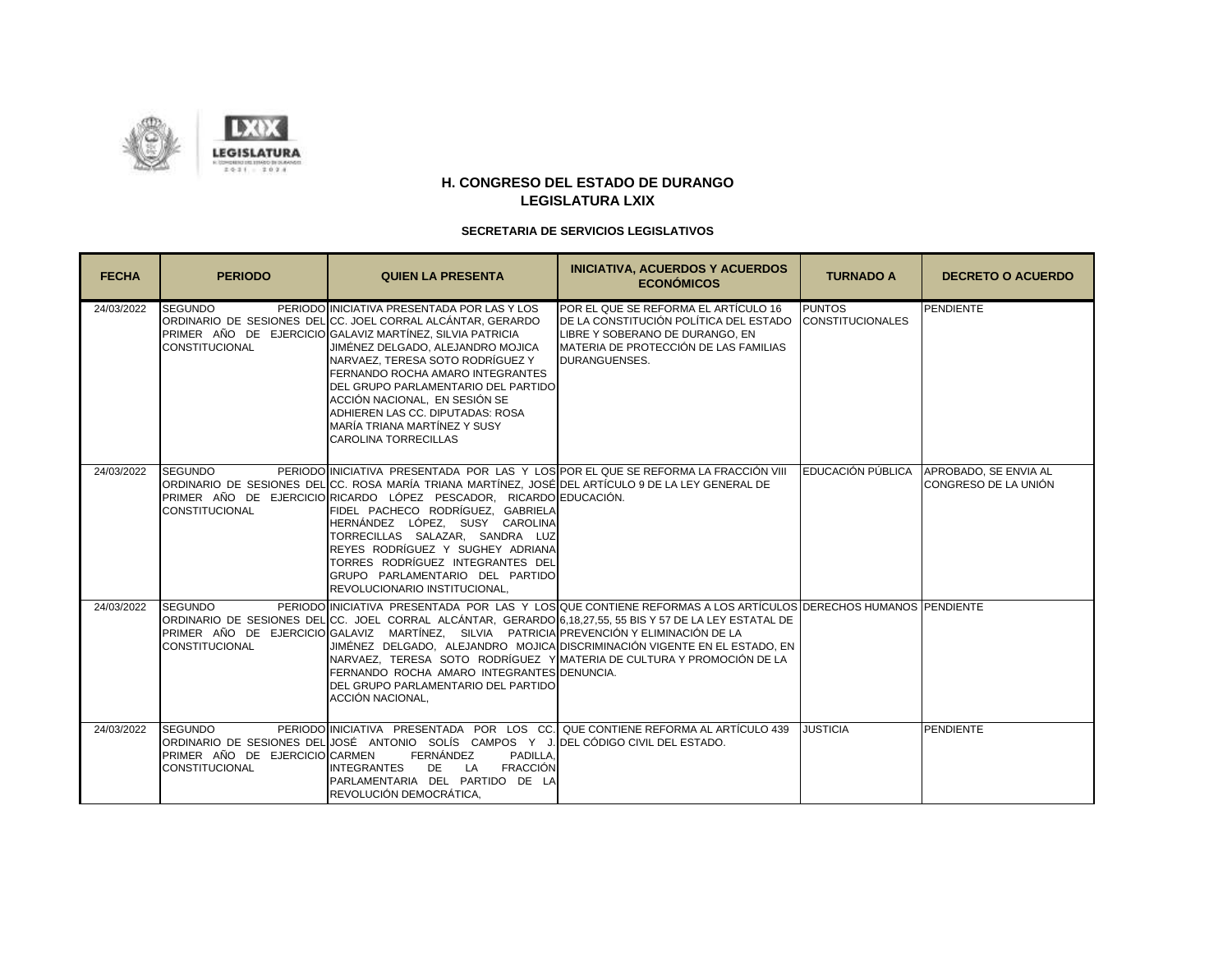



| <b>FECHA</b> | <b>PERIODO</b>                                                               | <b>QUIEN LA PRESENTA</b>                                                                                                                                                                                                                                                                                                                                                                                                                                                    | <b>INICIATIVA, ACUERDOS Y ACUERDOS</b><br><b>ECONÓMICOS</b>                                                                                                                                                                                       | <b>TURNADO A</b>                              | <b>DECRETO O ACUERDO</b>            |
|--------------|------------------------------------------------------------------------------|-----------------------------------------------------------------------------------------------------------------------------------------------------------------------------------------------------------------------------------------------------------------------------------------------------------------------------------------------------------------------------------------------------------------------------------------------------------------------------|---------------------------------------------------------------------------------------------------------------------------------------------------------------------------------------------------------------------------------------------------|-----------------------------------------------|-------------------------------------|
| 24/03/2022   | <b>SEGUNDO</b><br><b>CONSTITUCIONAL</b>                                      | PERIODO INICIATIVA PRESENTADA POR LAS Y LOS QUE CONTIENE REFORMA A LA FRACCIÓN<br>ORDINARIO DE SESIONES DEL CC. CHRISTIAN ALÁN JEAN ESPARZA, XXV DEL ARTÍCULO 118 Y SE ADICIONA UN<br>REYES, SANDRA LILIA AMAYA ROSALES, DE DURANGO.<br>MARISOL CARRILLO QUIROGA Y BERNABÉ<br>AGUILAR CARRILLO, INTEGRANTES DEL<br>GRUPO PARLAMENTARIO DEL PARTIDO<br><b>MOVIMIENTO</b><br><b>REGENERACIÓN</b><br>DE<br>NACIONAL (MORENA),                                                  | PRIMER AÑO DE EJERCICIO ALEJANDRA DEL VALLE RAMÍREZ, OFELIA SEGUNDO PÁRRAFO AL ARTÍCULO 144 DE LA PRÁCTICAS<br>RENTERÍA DELGADILLO, EDUARDO GARCÍA LEY ORGÁNICA DEL CONGRESO DEL ESTADO PARLAMENTARIAS                                            | RÉGIMEN.<br><b>REGLAMENTO Y</b>               | <b>PENDIENTE</b>                    |
| 24/03/2022   | <b>SEGUNDO</b><br>ORDINARIO DE SESIONES DEL ALFONSO<br><b>CONSTITUCIONAL</b> | PERIODO INICIATIVA PRESENTADA POR EL C. MARIO QUE CONTIENE ADICIÓN DE LA FRACCIÓN<br><b>DELGADO</b><br>PRIMER AÑO DE EJERCICIO REPRESENTANTE DEL PARTIDO DEL EDUCACIÓN DEL ESTADO DE DURANGO.<br>TRABAJO,                                                                                                                                                                                                                                                                   | MENDOZA, XXX AL ARTICULO 9 DE LA LEY DE                                                                                                                                                                                                           | EDUCACIÓN PÚBLICA                             | 31 DE MAYO DE 2022, DECRETO<br>152  |
| 29/03/2022   | <b>SEGUNDO</b><br>PRIMER AÑO DE EJERCICIO DEL ESTADO<br>CONSTITUCIONAL       |                                                                                                                                                                                                                                                                                                                                                                                                                                                                             | PERIODO INICIATIVA ENVIADA POR EL C. DR. JOSÉ QUE CONTIENE NUEVA LEY DEL INSTITUTO ATENCIÓN A<br>ORDINARIO DE SESIONES DEL ROSAS AISPURO TORRES. GOBERNADORIDE ATENCIÓN Y PROTECCIÓN AL MIGRANTE YIMIGRANTES<br>SU FAMILIA DEL ESTADO DE DURANGO. |                                               | <b>PENDIENTE</b>                    |
| 29/03/2022   | <b>SEGUNDO</b><br><b>CONSTITUCIONAL</b>                                      | PERIODO INICIATIVA PRESENTADA POR LAS Y LOS<br>IORDINARIO DE SESIONES DELICC. SANDRA LUZ REYES RODRÍGUEZ. JOSÉ ILA LEY QUE ESTABLECE EL CÁTALOGO DE<br>PRIMER AÑO DE EJERCICIO RICARDO LÓPEZ PESCADOR, RICARDO<br>FIDEL PACHECO RODRÍGUEZ. GABRIELA<br>HERNÁNDEZ LÓPEZ, SUSY CAROLINA<br>TORRECILLAS SALAZAR, ROSA MARÍA<br>TRIANA MARTÍNEZ Y SUGHEY ADRIANA<br>TORRES RODRÍGUEZ INTEGRANTES DEL<br><b>GRUPO PARLAMENTARIO DEL PARTIDO</b><br>REVOLUCIONARIO INSTITUCIONAL, | QUE CONTIENE REFORMA AL ARTÍCULO 3º DE IASUNTOS INDÍGENAS PPENDIENTE<br>PUEBLOS Y COMUNIDADES INDÍGENAS DEL<br>ESTADO DE DURANGO. EN MATERIA DE<br>LOCALIDADES DEL MUNICIPIO DE VICENTE<br>GUERRERO.                                              |                                               |                                     |
| 29/03/2022   | <b>SEGUNDO</b><br><b>CONSTITUCIONAL</b>                                      | PERIODO INICIATIVA PRESENTADA POR LAS Y LOS<br>ORDINARIO DE SESIONES DEL CC. JOEL CORRAL ALCÁNTAR, GERARDO<br><b>PRIMER AÑO DE EJERCICIO GALAVIZ MARTÍNEZ. SILVIA PATRICIA</b><br>JIMÉNEZ DELGADO, ALEJANDRO MOJICA<br>NARVAEZ. TERESA SOTO RODRÍGUEZ Y<br>FERNANDO ROCHA AMARO, INTEGRANTES<br>DEL GRUPO PARLAMENTARIO DEL PARTIDO<br>ACCIÓN NACIONAL.                                                                                                                     | POR EL QUE SE REFORMA LA FRACCIÓN XIV. HACIENDA.<br>DEL ARTÍCULO 15 DE LA LEY DEL IMPUESTO<br>AL VALOR AGREGADO                                                                                                                                   | <b>PRESUPUESTO Y</b><br><b>CUENTA PÚBLICA</b> | SE APRUEBA EL 17 DE MAYO DE<br>2022 |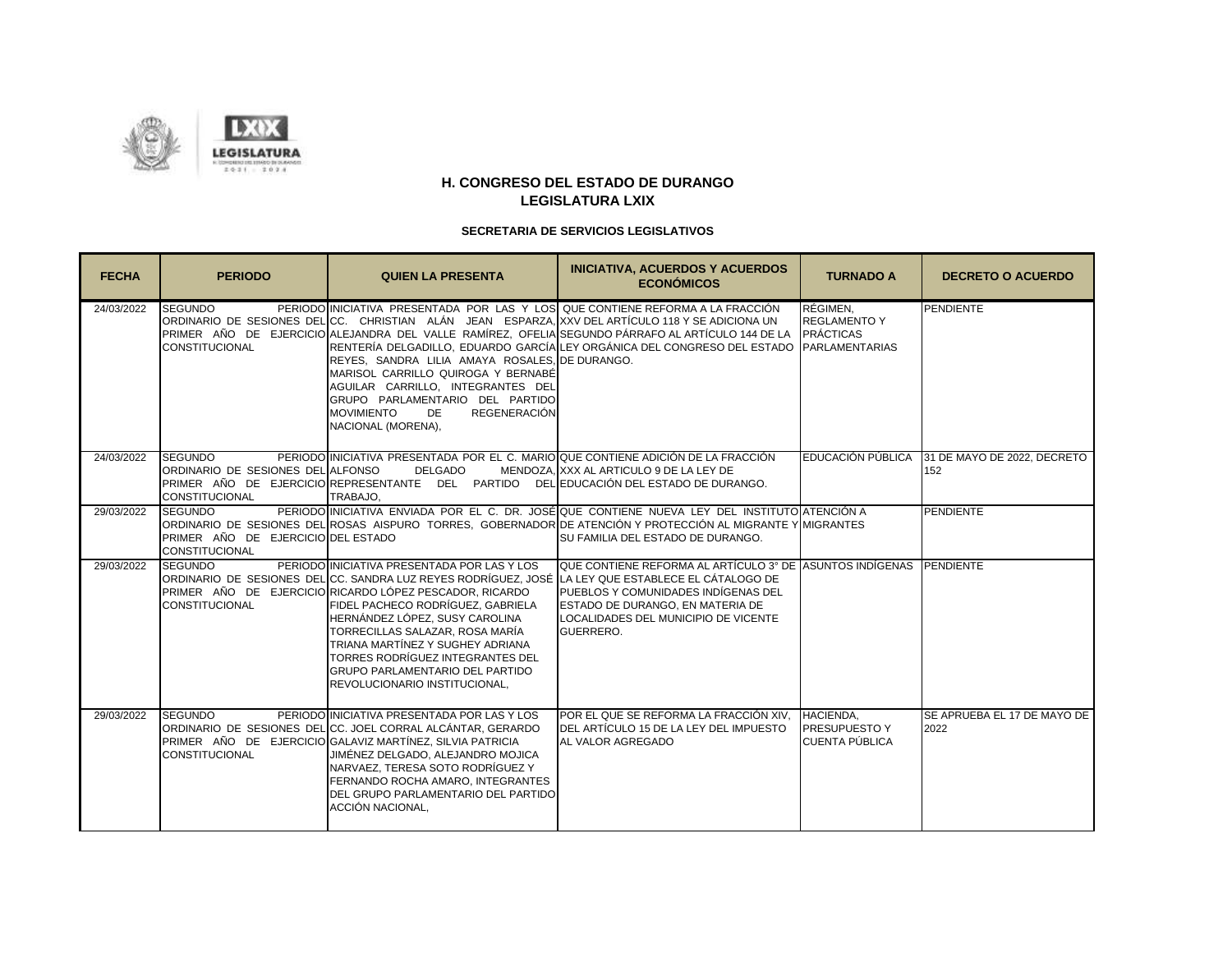

| <b>FECHA</b> | <b>PERIODO</b>                          | <b>QUIEN LA PRESENTA</b>                                                                                                                                                                                                                                                                                                                                                                                                        | <b>INICIATIVA, ACUERDOS Y ACUERDOS</b><br><b>ECONÓMICOS</b>                                                                                                                                                            | <b>TURNADO A</b>                  | <b>DECRETO O ACUERDO</b>           |
|--------------|-----------------------------------------|---------------------------------------------------------------------------------------------------------------------------------------------------------------------------------------------------------------------------------------------------------------------------------------------------------------------------------------------------------------------------------------------------------------------------------|------------------------------------------------------------------------------------------------------------------------------------------------------------------------------------------------------------------------|-----------------------------------|------------------------------------|
| 29/03/2022   | <b>SEGUNDO</b><br><b>CONSTITUCIONAL</b> | PERIODO INICIATIVA PRESENTADA POR LAS Y LOS<br>ORDINARIO DE SESIONES DEL CC. JOEL CORRAL ALCÁNTAR, GERARDO<br>PRIMER AÑO DE EJERCICIO GALAVIZ MARTÍNEZ, SILVIA PATRICIA<br>JIMÉNEZ DELGADO, ALEJANDRO MOJICA<br>NARVAEZ. TERESA SOTO RODRÍGUEZ Y<br>FERNANDO ROCHA AMARO, INTEGRANTES<br>DEL GRUPO PARLAMENTARIO DEL PARTIDO<br>ACCIÓN NACIONAL.                                                                                | POR LA QUE SE EXPIDE LA LEY DE SALUD<br>IMENTAL PARA EL ESTADO DE DURANGO                                                                                                                                              | SALUD PÚBLICA                     | 24 DE MAYO DE 2022, DECRETO<br>140 |
| 29/03/2022   | <b>SEGUNDO</b><br><b>CONSTITUCIONAL</b> | PERIODO INICIATIVA PRESENTADA POR LAS Y LOS<br>IORDINARIO DE SESIONES DELICC. CHRISTIAN ALÁN JEAN ESPARZA.<br>PRIMER AÑO DE EJERCICIO ALEJANDRA DEL VALLE RAMÍREZ, OFELIA<br>RENTERÍA DELGADILLO. EDUARDO GARCÍA<br>REYES, SANDRA LILIA AMAYA ROSALES,<br>MARISOL CARRILLO QUIROGA Y BERNABÉ<br>AGUILAR CARRILLO. INTEGRANTES DEL<br><b>GRUPO PARLAMENTARIO DEL PARTIDO</b><br>MOVIMIENTO DE REGENERACIÓN<br>NACIONAL (MORENA), | POR EL QUE SE ADICIONA LA FRACCIÓN LIII<br>AL ARTÍCULO 21. ASÍ COMO EL TERCER<br>PÁRRAFO AL ARTÍCULO 176 BIS DE LA LEY DE<br>EDUCACIÓN DEL ESTADO DE DURANGO                                                           | <b>EDUCACIÓN PÚBLICA</b>          | 31 DE MAYO DE 2022. DECRETO<br>151 |
| 29/03/2022   | <b>SEGUNDO</b><br><b>CONSTITUCIONAL</b> | PERIODO INICIATIVA PRESENTADA POR LAS Y LOS<br>ORDINARIO DE SESIONES DELICC. CHRISTIAN ALÁN JEAN ESPARZA.<br>PRIMER AÑO DE EJERCICIO ALEJANDRA DEL VALLE RAMÍREZ, OFELIA<br>REYES. SANDRA LILIA AMAYA ROSALES.<br>MARISOL CARRILLO QUIROGA Y BERNABÉ<br>AGUILAR CARRILLO. INTEGRANTES DEL<br><b>GRUPO PARLAMENTARIO DEL PARTIDO</b><br>MOVIMIENTO DE REGENERACIÓN<br>NACIONAL (MORENA),                                         | POR EL QUE SE REFORMA EL ARTÍCULO 34.<br>ARTÍCULO 35 Y EL ARTÍCULO 36. SE<br>ADICIONAN LOS ARTÍCULOS 36 TER A LA LEY<br>RENTERÍA DELGADILLO. EDUARDO GARCÍA DE PARTICIPACIÓN CIUDADANA DEL ESTADO<br><b>DE DURANGO</b> | PARTICIPACIÓN<br><b>CIUDADANA</b> | <b>PENDIENTE</b>                   |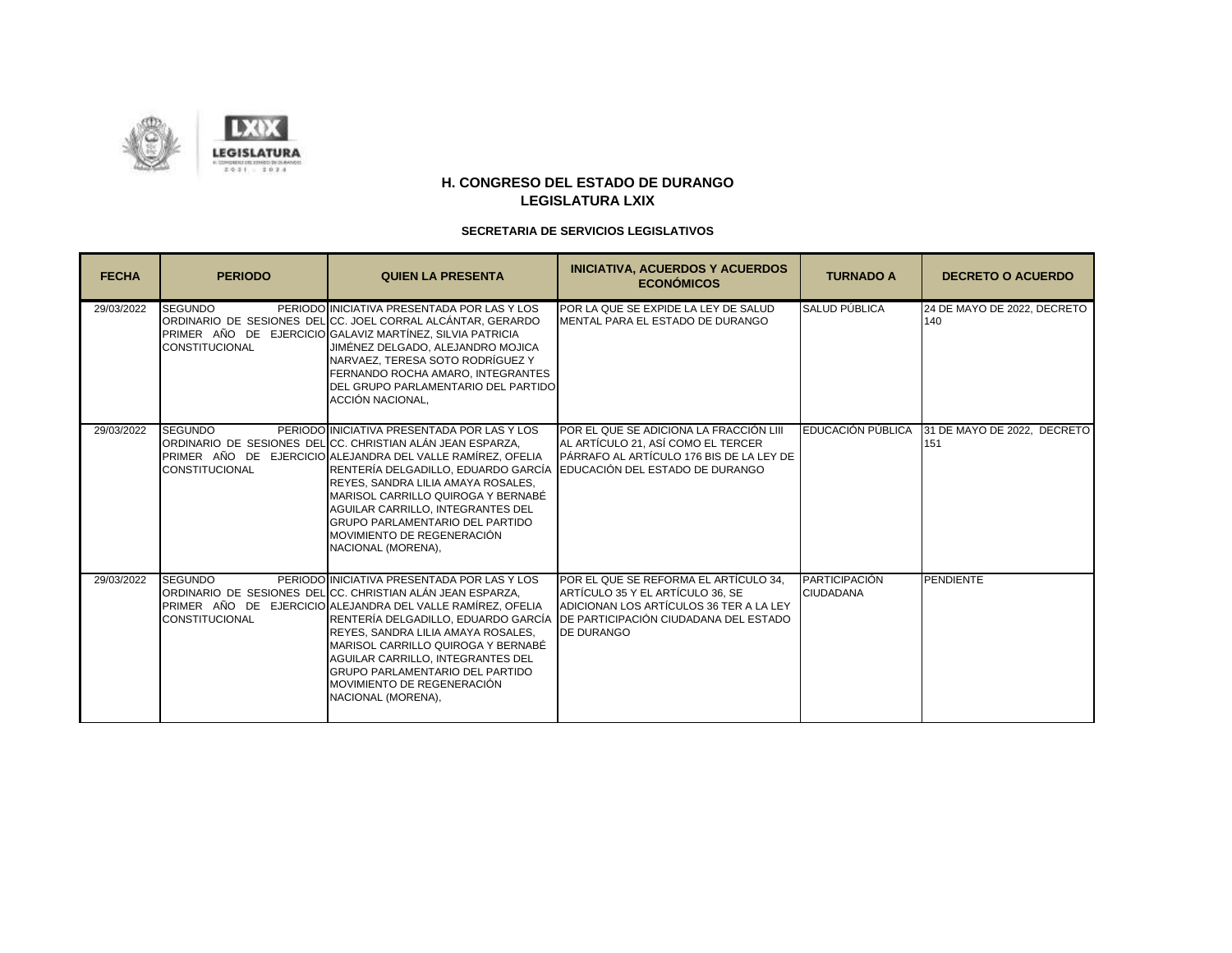



| <b>FECHA</b> | <b>PERIODO</b>                          | <b>QUIEN LA PRESENTA</b>                                                                                                                                                                                                                                                                                                                                                                                                                                                                                                          | <b>INICIATIVA, ACUERDOS Y ACUERDOS</b><br><b>ECONÓMICOS</b>                                                                                                                                                                                          | <b>TURNADO A</b>                                                   | <b>DECRETO O ACUERDO</b> |
|--------------|-----------------------------------------|-----------------------------------------------------------------------------------------------------------------------------------------------------------------------------------------------------------------------------------------------------------------------------------------------------------------------------------------------------------------------------------------------------------------------------------------------------------------------------------------------------------------------------------|------------------------------------------------------------------------------------------------------------------------------------------------------------------------------------------------------------------------------------------------------|--------------------------------------------------------------------|--------------------------|
| 05/04/2022   | <b>SEGUNDO</b><br><b>CONSTITUCIONAL</b> | PERIODO INICIATIVA PRESENTADA POR LAS Y LOS<br>ORDINARIO DE SESIONES DELICC. JOEL CORRAL ALCÁNTAR. GERARDO<br>PRIMER AÑO DE EJERCICIO GALAVIZ MARTÍNEZ, SILVIA PATRICIA<br>JIMÉNEZ DELGADO, ALEJANDRO MOJICA<br>NARVAEZ. TERESA SOTO RODRÍGUEZ Y<br>FERNANDO ROCHA AMARO, INTEGRANTES<br>DEL GRUPO PARLAMENTARIO DEL PARTIDO<br>ACCIÓN NACIONAL, SE ADHIEREN EN<br>SESIÓN LOS CC. DIPUTADOS: SUSY<br>CAROLINA TORRECILLAS, GABRIELA<br>HERNÁNDEZ, LUIS ENRIQUE BENITEZ, J.<br>CARMEN FERNÁNDEZ Y ROSA MARÍA<br><b>TRIANA</b>      | POR EL QUE SE ADICIONA UN ARTÍCULO 72<br>BIS Y UN CAPÍTULO XXVI AL TÍTULO II DE LA<br>LEY DE INCLUSIÓN PARA LAS PERSONAS CON DISCAPACIDAD Y<br><b>DISCAPACIDAD EN EL ESTADO DE DURANGO.</b><br>EN MATERIA DE PARTICIPACIÓN EN LA<br><b>NORMATIVA</b> | <b>ATENCIÓN A</b><br><b>PERSONAS CON</b><br><b>ADULTOS MAYORES</b> | <b>PENDIENTE</b>         |
| 05/04/2022   | <b>SEGUNDO</b><br><b>CONSTITUCIONAL</b> | PERIODO INICIATIVA PRESENTADA POR LAS Y LOS<br>ORDINARIO DE SESIONES DEL CC. JOEL CORRAL ALCÁNTAR. GERARDO<br>PRIMER AÑO DE EJERCICIO GALAVIZ MARTÍNEZ, SILVIA PATRICIA<br>JIMÉNEZ DELGADO, ALEJANDRO MOJICA<br>NARVAEZ. TERESA SOTO RODRÍGUEZ Y<br>FERNANDO ROCHA AMARO. INTEGRANTES<br>DEL GRUPO PARLAMENTARIO DEL PARTIDO<br>ACCIÓN NACIONAL, EN SESIÓN ORDINARIA<br>SE ADHIERE EL C. DIPUTADO RICARDO<br><b>PACHECO</b>                                                                                                       | <b>POR LA QUE SE PROPONEN REFORMAS Y</b><br>ADICIONES A LA LEY PARA EL CONTROL DE<br>BEBIDAS CON CONTENIDO ALCOHÓLICO DEL<br><b>ESTADO DE DURANGO.</b>                                                                                               | SALUD PÚBLICA                                                      | <b>PENDIENTE</b>         |
| 05/04/2022   | <b>SEGUNDO</b><br><b>CONSTITUCIONAL</b> | PERIODO INICIATIVA PRESENTADA POR LAS Y LOS<br>ORDINARIO DE SESIONES DELICC. CHRISTIAN ALÁN JEAN ESPARZA.<br>PRIMER AÑO DE EJERCICIO ALEJANDRA DEL VALLE RAMÍREZ. OFELIA<br>RENTERÍA DELGADILLO, EDUARDO GARCÍA MATERIA DE INCUMPLIMIENTO DE<br>REYES, SANDRA LILIA AMAYA ROSALES,<br>MARISOL CARRILLO QUIROGA Y BERNABÉ<br>AGUILAR CARRILLO. INTEGRANTES DEL<br><b>GRUPO PARLAMENTARIO DEL PARTIDO</b><br>MOVIMIENTO DE REGENERACIÓN<br>NACIONAL (MORENA), SE ADHIERE EN<br>SESIÓN LA C. DIPUTADA JENNIFER ADELA<br><b>DERAS</b> | POR EL QUE SE REFORMAN DIVERSOS<br>ARTÍCULOS DEL CÓDIGO PENAL DEL ESTADO<br>LIBRE Y SOBERANO DE DURANGO. EN<br>OBLIGACIONES ALIMENTARIAS                                                                                                             | <b>JUSTICIA</b>                                                    | PENDIENTE                |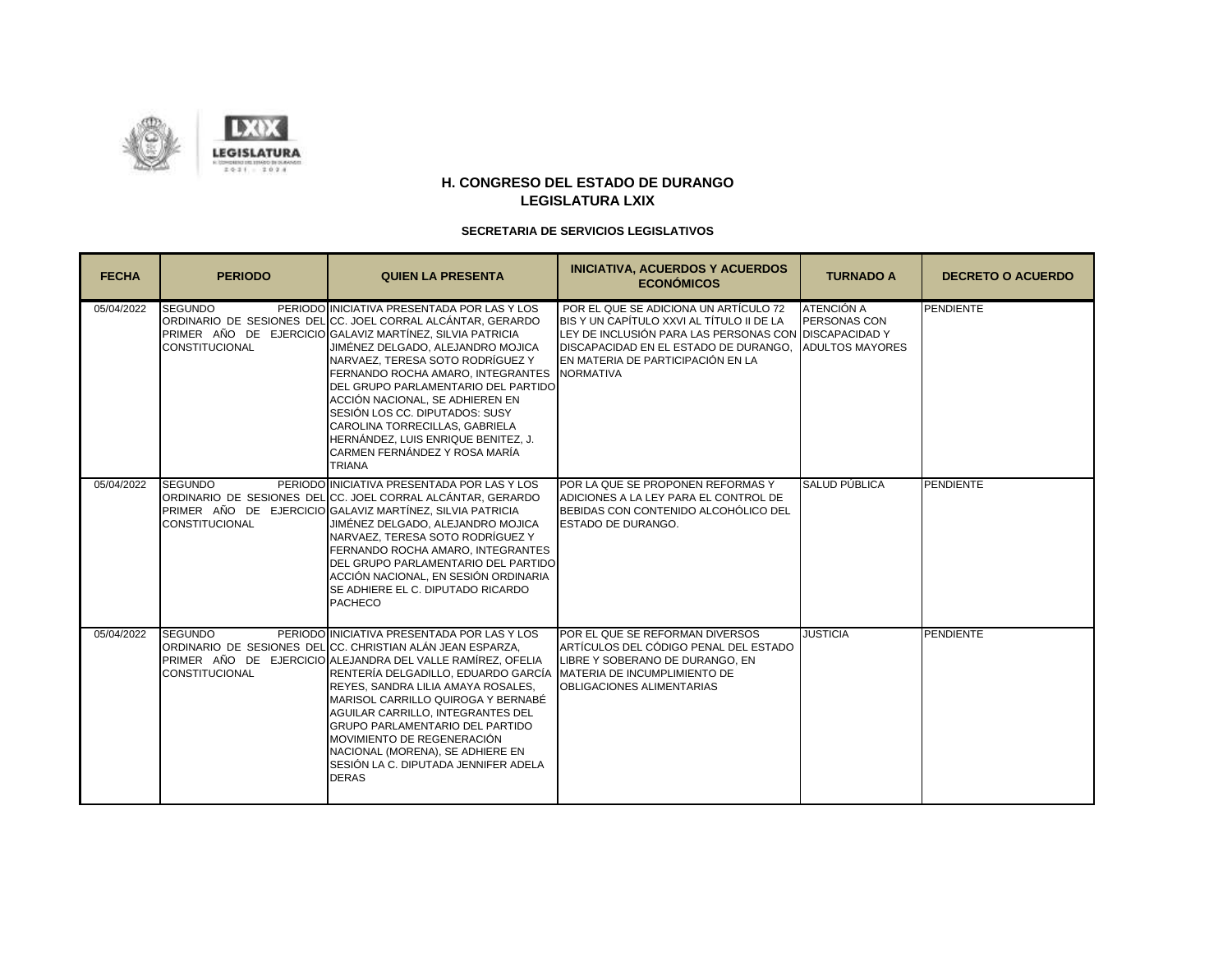



| <b>FECHA</b> | <b>PERIODO</b>                          | <b>QUIEN LA PRESENTA</b>                                                                                                                                                                                                                                                                                                                                                                                                                                                                                                                                                                                                                                                                | <b>INICIATIVA, ACUERDOS Y ACUERDOS</b><br><b>ECONÓMICOS</b>                                                                                                                                                                    | <b>TURNADO A</b>                        | <b>DECRETO O ACUERDO</b> |
|--------------|-----------------------------------------|-----------------------------------------------------------------------------------------------------------------------------------------------------------------------------------------------------------------------------------------------------------------------------------------------------------------------------------------------------------------------------------------------------------------------------------------------------------------------------------------------------------------------------------------------------------------------------------------------------------------------------------------------------------------------------------------|--------------------------------------------------------------------------------------------------------------------------------------------------------------------------------------------------------------------------------|-----------------------------------------|--------------------------|
| 05/04/2022   | <b>SEGUNDO</b><br><b>CONSTITUCIONAL</b> | PERIODO INICIATIVA PRESENTADA POR LAS Y LOS<br>ORDINARIO DE SESIONES DELICC. CHRISTIAN ALÁN JEAN ESPARZA.<br>PRIMER AÑO DE EJERCICIO ALEJANDRA DEL VALLE RAMÍREZ. OFELIA<br>RENTERÍA DELGADILLO, EDUARDO GARCÍA<br>REYES, SANDRA LILIA AMAYA ROSALES,<br>MARISOL CARRILLO QUIROGA Y BERNABÉ<br>AGUILAR CARRILLO. INTEGRANTES DEL<br><b>GRUPO PARLAMENTARIO DEL PARTIDO</b><br>MOVIMIENTO DE REGENERACIÓN<br>NACIONAL (MORENA),                                                                                                                                                                                                                                                          | POR EL QUE SE REFORMA EL ARTÍCULO 20<br>DE LA LEY DE LIBROS Y BIBLIOTECAS DEL<br><b>ESTADO DE DURANGO</b>                                                                                                                      | <b>EDITORIAL Y</b><br><b>BIBLIOTECA</b> | PENDIENTE                |
| 06/04/2022   | <b>SEGUNDO</b><br><b>CONSTITUCIONAL</b> | PERIODO INICIATIVA PRESENTADA POR LAS Y LOS<br>ORDINARIO DE SESIONES DEL CC. JOEL CORRAL ALCÁNTAR, GERARDO<br>PRIMER AÑO DE EJERCICIO GALAVIZ MARTÍNEZ, SILVIA PATRICIA<br>JIMÉNEZ DELGADO, ALEJANDRO MOJICA<br>NARVAEZ, TERESA SOTO RODRÍGUEZ Y<br>FERNANDO ROCHA AMARO. INTEGRANTES<br>DEL GRUPO PARLAMENTARIO DEL PARTIDO<br>ACCIÓN NACIONAL.                                                                                                                                                                                                                                                                                                                                        | QUE CONTIENE REFORMA AL ARTÍCULO 18 DE DERECHOS HUMANOS PENDIENTE<br>LA LEY ESTATAL DE PREVENCIÓN Y<br>ELIMINACIÓN DE LA DISCRIMINACIÓN<br>VIGENTE EN EL ESTADO DE DURANGO. EN<br><b>IMATERIA DE ACCIONES DISCRIMINATORIAS</b> |                                         |                          |
| 06/04/2022   | <b>SEGUNDO</b><br><b>CONSTITUCIONAL</b> | PERIODO INICIATIVA PRESENTADA POR LAS Y LOS<br>ORDINARIO DE SESIONES DELICC. CHRISTIAN ALÁN JEAN ESPARZA.<br>PRIMER AÑO DE EJERCICIO ALEJANDRA DEL VALLE RAMÍREZ, OFELIA<br>RENTERÍA DELGADILLO. EDUARDO GARCÍA IENTRE MUJERES Y HOMBRES DEL ESTADO<br>REYES, SANDRA LILIA AMAYA ROSALES,<br>MARISOL CARRILLO QUIROGA Y BERNABÉ<br>AGUILAR CARRILLO. INTEGRANTES DEL<br><b>GRUPO PARLAMENTARIO DEL PARTIDO</b><br>MOVIMIENTO DE REGENERACIÓN<br>NACIONAL (MORENA), EN SESIÓN<br>ORDINARIA SE ADHIEREN LOS CC.<br>DIPUTADOS: GABRIELA HERNÁNDEZ.<br>JENNIFER ADELA, SUGHEY TORRES,<br>SANDRA LUZ REYES, SUSY TORRECILLAS,<br>ROSA MARÍA TRIANA, SILVIA PATRICIA<br>JIMÉNEZ Y TERESA SOTO | POR EL QUE SE ADICIONA LA FRACCIÓN XIII   IGUALDAD DE<br>AL ARTÍCULO 15 Y ADICIONA LA FRACCIÓN VIII GÉNERO<br>AL ARTÍCULO 24 DE LA LEY DE IGUALDAD<br>DE DURANGO.                                                              |                                         | PENDIENTE                |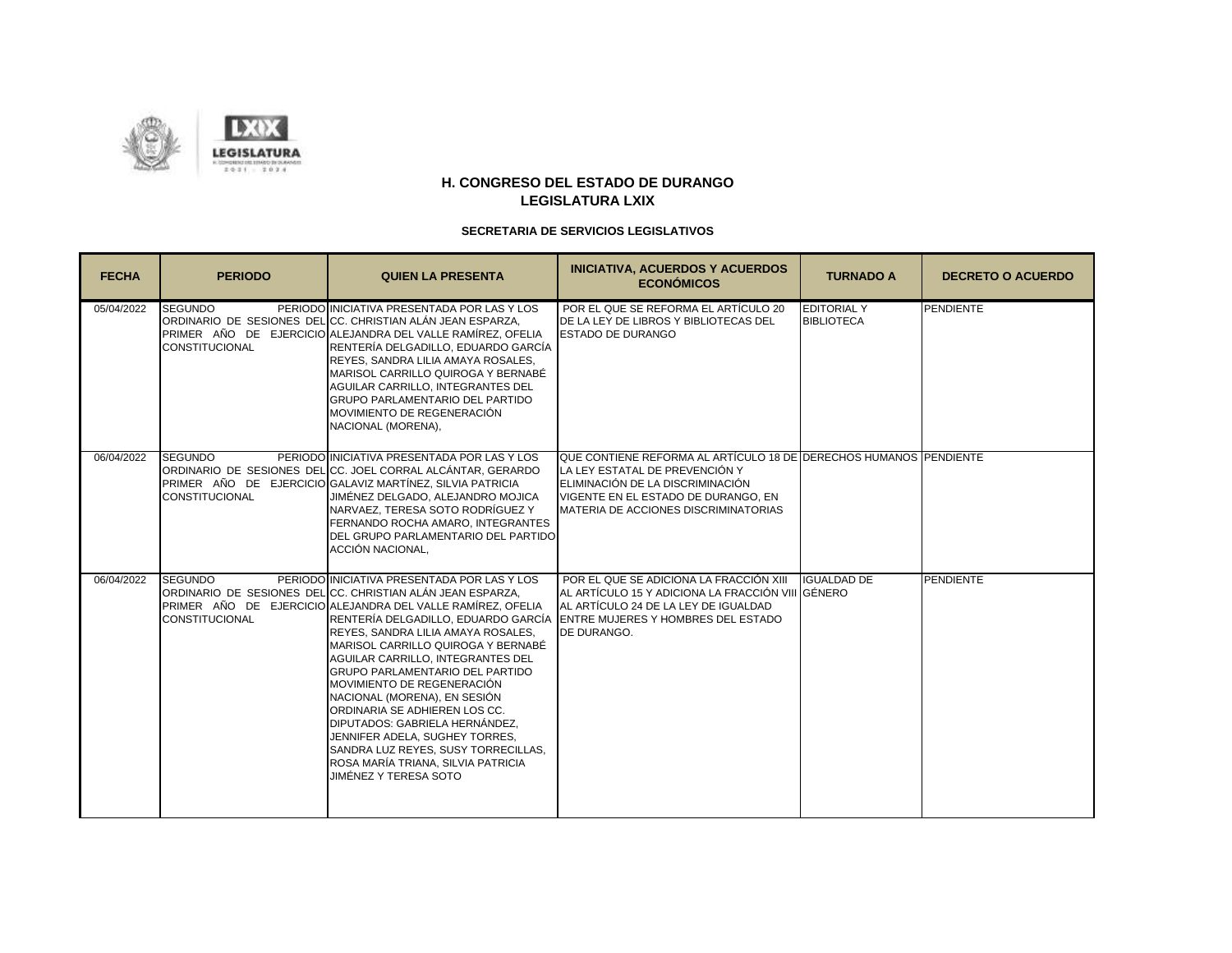

| <b>FECHA</b>       | <b>PERIODO</b>                                                                                   | <b>QUIEN LA PRESENTA</b>                                                                                                                                                                                                                                                                                                                                                                                                                                                                              | <b>INICIATIVA, ACUERDOS Y ACUERDOS</b><br><b>ECONÓMICOS</b>                                                                                                                                                         | <b>TURNADO A</b> | <b>DECRETO O ACUERDO</b> |
|--------------------|--------------------------------------------------------------------------------------------------|-------------------------------------------------------------------------------------------------------------------------------------------------------------------------------------------------------------------------------------------------------------------------------------------------------------------------------------------------------------------------------------------------------------------------------------------------------------------------------------------------------|---------------------------------------------------------------------------------------------------------------------------------------------------------------------------------------------------------------------|------------------|--------------------------|
|                    | 19/04/2022 SEGUNDO<br><b>CONSTITUCIONAL</b>                                                      | PERIODO INICIATIVA PRESENTADA POR LAS Y LOS<br>ORDINARIO DE SESIONES DEL CC. JOEL CORRAL ALCÁNTAR, SILVIA<br>PRIMER AÑO DE EJERCICIO PATRICIA JIMÉNEZ DELGADO, ALEJANDRO<br>MOJICA NARVAEZ, TERESA SOTO<br>RODRÍGUEZ Y FERNANDO ROCHA AMARO.<br><b>INTEGRANTES DEL GRUPO</b><br>PARLAMENTARIO DEL PARTIDO ACCIÓN<br>NACIONAL.                                                                                                                                                                         | QUE CONTIENE REFORMA A LOS ARTÍCULOS SALUD PÚBLICA<br>2, 13 BIS Y 16 DE LA LEY DE PROTECCIÓN A<br>LOS NO FUMADORES PARA EL ESTADO DE<br>DURANGO, EN MATERIA DE CONTAMINACIÓN<br>POR RESIDUOS DE TABACO              |                  | <b>PENDIENTE</b>         |
| 19/04/2022 SEGUNDO | <b>CONSTITUCIONAL</b>                                                                            | PERIODO INICIATIVA PRESENTADA POR LAS Y LOS<br>IORDINARIO DE SESIONES DELICC. CHRISTIAN ALÁN JEAN ESPARZA.<br>PRIMER AÑO DE EJERCICIO ALEJANDRA DEL VALLE RAMÍREZ, OFELIA<br>RENTERÍA DELGADILLO, EDUARDO GARCÍA<br>REYES, SANDRA LILIA AMAYA ROSALES,<br>MARISOL CARRILLO QUIROGA Y BERNABÉ<br>AGUILAR CARRILLO. INTEGRANTES DEL<br><b>GRUPO PARLAMENTARIO DEL PARTIDO</b><br>MOVIMIENTO DE REGENERACIÓN<br>NACIONAL (MORENA), EN SESIÓN SE<br>ADHIERE LA C. DIPUTADA JENNIFER ADELA<br><b>DERAS</b> | QUE CONTIENE REFORMAS Y ADICIONES AL<br><b>CÓDIGO PENAL DEL ESTADO LIBRE Y</b><br>SOBERANO DE DURANGO.                                                                                                              | <b>JUSTICIA</b>  | <b>PENDIENTE</b>         |
| 19/04/2022 SEGUNDO | <b>CONSTITUCIONAL</b>                                                                            | PRIMER AÑO DE EJERCICIO ALEJANDRA DEL VALLE RAMÍREZ, OFELIA EJERZAN LA TUTELA, GUARDA O CUSTODIA<br>RENTERÍA DELGADILLO, EDUARDO GARCÍA DEL ESTADO DE DURANGO.<br>REYES, SANDRA LILIA AMAYA ROSALES,<br>MARISOL CARRILLO QUIROGA Y BERNABÉ<br>AGUILAR CARRILLO, INTEGRANTES DEL<br>GRUPO PARLAMENTARIO DEL PARTIDO<br><b>MOVIMIENTO</b><br><b>REGENERACIÓN</b><br>DE<br>NACIONAL (MORENA), EN SESIÓN SE<br>ADHIERE LA C. DIPUTADA JENNIFER ADELA<br><b>DERAS</b>                                      | PERIODO INICIATIVA PRESENTADA POR LAS Y LOS POR LA QUE SE EXPIDE LA LEY QUE CREA LA EDUCACIÓN PÚBLICA PENDIENTE<br>ORDINARIO DE SESIONES DEL CC. CHRISTIAN ALÁN JEAN ESPARZA. ESCUELA PARA PADRES, MADRES O QUIENES |                  |                          |
|                    | 19/04/2022 SEGUNDO<br>PRIMER AÑO DE EJERCICIO CARMEN FERNÁNDEZ PADILLA,<br><b>CONSTITUCIONAL</b> | PERIODO INICIATIVA PRESENTADA POR LOS CC.<br>ORDINARIO DE SESIONES DELLJOSÉ ANTONIO SOLÍS CAMPOS Y J.<br>INTEGRANTES DE LA FRACCIÓN<br>PARLAMENTARIA DEL PARTIDO DE LA<br>REVOLUCIÓN DEMOCRÁTICA.                                                                                                                                                                                                                                                                                                     | QUE CONTIENE REFORMA AL ARTÍCULO 23<br>DEL CÓDIGO CIVIL VIGENTE EN EL ESTADO<br>DE DURANGO, EN MATERIA DE CAUSA DE<br>DIGNIDAD DE DISCAPACITADOS.                                                                   | <b>JUSTICIA</b>  | <b>PENDIENTE</b>         |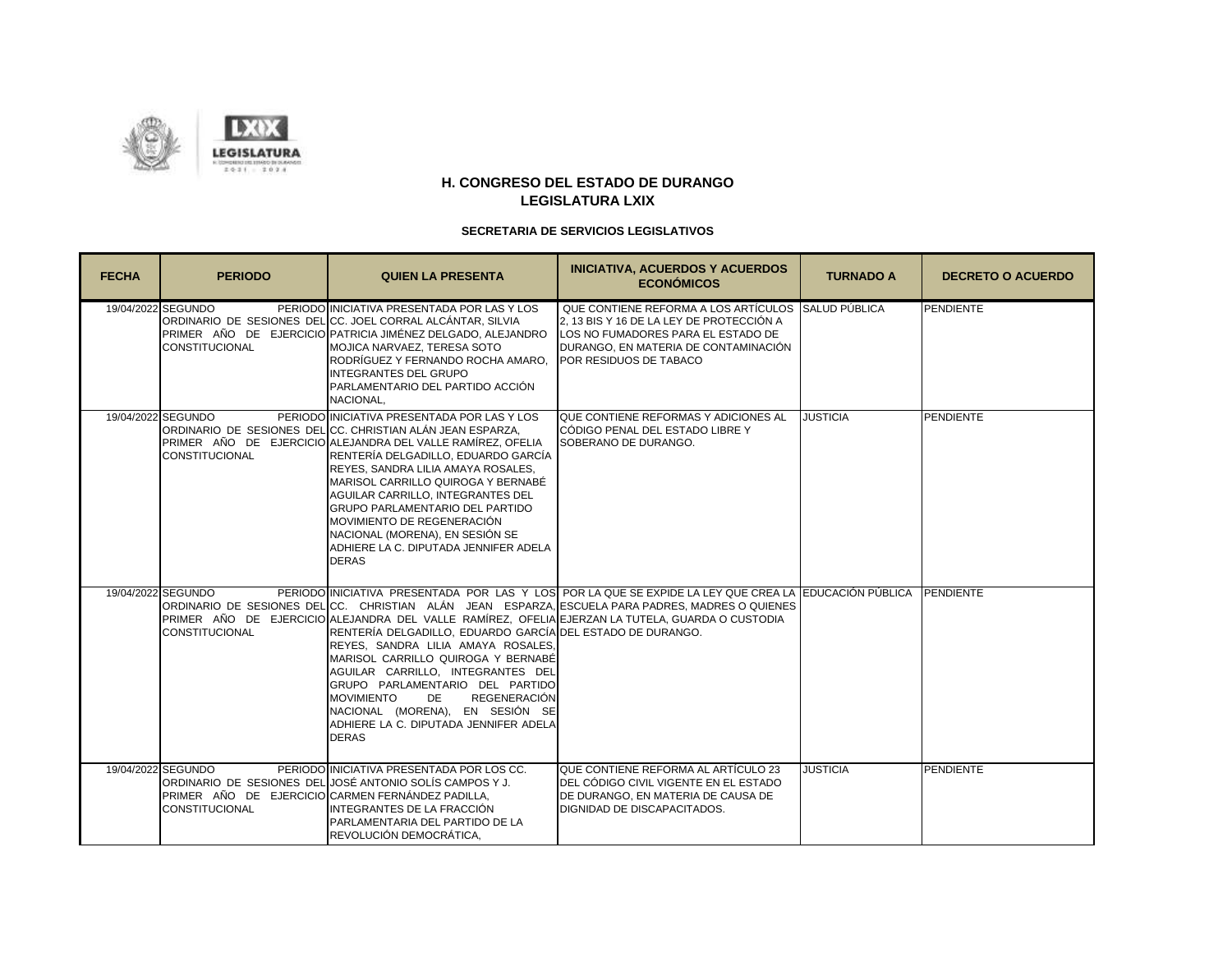

| <b>FECHA</b> | <b>PERIODO</b>                                                                            | <b>QUIEN LA PRESENTA</b>                                                                                                                                                                                                                                                                                                                                                                                                                            | <b>INICIATIVA, ACUERDOS Y ACUERDOS</b><br><b>ECONÓMICOS</b>                                                                                                                                                                             | <b>TURNADO A</b>                             | <b>DECRETO O ACUERDO</b> |
|--------------|-------------------------------------------------------------------------------------------|-----------------------------------------------------------------------------------------------------------------------------------------------------------------------------------------------------------------------------------------------------------------------------------------------------------------------------------------------------------------------------------------------------------------------------------------------------|-----------------------------------------------------------------------------------------------------------------------------------------------------------------------------------------------------------------------------------------|----------------------------------------------|--------------------------|
|              | 20/04/2022 SEGUNDO<br><b>CONSTITUCIONAL</b>                                               | PERIODO INICIATIVA PRESENTADA POR LAS Y LOS<br>ORDINARIO DE SESIONES DEL CC. JOEL CORRAL ALCÁNTAR, SILVIA<br>PRIMER AÑO DE EJERCICIO PATRICIA JIMÉNEZ DELGADO, ALEJANDRO<br>MOJICA NARVAEZ. TERESA SOTO<br>RODRÍGUEZ Y FERNANDO ROCHA AMARO.<br><b>INTEGRANTES DEL GRUPO</b><br>PARLAMENTARIO DEL PARTIDO ACCIÓN<br>NACIONAL.                                                                                                                       | POR EL QUE SE ADICIONAN LOS ARTÍCULOS<br>782 BIS Y 1277 BIS AL CÓDIGO CIVIL EN EL<br>ESTADO DE DURANGO, EN MATERIA DE<br>PATRIMONIO DIGITAL.                                                                                            | <b>JUSTICIA</b>                              | PENDIENTE                |
|              | 20/04/2022 SEGUNDO<br><b>CONSTITUCIONAL</b>                                               | PERIODO INICIATIVA PRESENTADA POR LAS Y LOS<br>ORDINARIO DE SESIONES DEL CC. JOEL CORRAL ALCÁNTAR, SILVIA<br>PRIMER AÑO DE EJERCICIO PATRICIA JIMÉNEZ DELGADO, ALEJANDRO<br>MOJICA NARVAEZ, TERESA SOTO<br>RODRÍGUEZ Y FERNANDO ROCHA AMARO.<br><b>INTEGRANTES DEL GRUPO</b><br>PARLAMENTARIO DEL PARTIDO ACCIÓN<br>NACIONAL, EN SESIÓN ORDINARIA SE<br>ADHIEREN LAS CC. DIPUTADAS GABRIELA<br>HERNÁNDEZ LÓPEZ Y SUGHEY ADRIANA<br>TORRES RODRÍGUEZ | QUE CONTIENE REFORMAS A LOS<br>ARTÍCULOS 846 Y 859, SE DEROGAN LOS<br>ARTÍCULOS 853, 854 Y 858 TODOS DEL<br>CÓDIGO CIVIL VIGENTE EN EL ESTADO DE<br>DURANGO. EN MATERIA DE PROTECCIÓN A<br><b>LOS ANIMALES</b>                          | <b>JUSTICIA</b>                              | PENDIENTE                |
|              | 20/04/2022 SEGUNDO<br>PRIMER AÑO DE EJERCICIO CARMEN FERNÁNDEZ PADILLA,<br>CONSTITUCIONAL | PERIODO INICIATIVA PRESENTADA POR LOS CC.<br>ORDINARIO DE SESIONES DEL JOSÉ ANTONIO SOLÍS CAMPOS Y J.<br>INTEGRANTES DE LA FRACCIÓN<br>PARLAMENTARIA DEL PARTIDO DE LA<br>REVOLUCIÓN DEMOCRÁTICA.                                                                                                                                                                                                                                                   | QUE CONTIENE REFORMAS A LOS ARTÍCULOS ATENCIÓN A<br>1 Y 2 DE LA LEY QUE CREA EL INSTITUTO DE<br>ATENCIÓN Y PROTECCIÓN AL MIGRANTE Y SU<br>FAMILIA DEL ESTADO DE DURANGO, EN<br>MATERIA DE CAUSA DE HOSPITALIDAD E<br>INTERCULTURALIDAD. | <b>MIGRANTES</b>                             | PENDIENTE                |
|              | 20/04/2022 SEGUNDO<br>CONSTITUCIONAL                                                      | PERIODO INICIATIVA PRESENTADA POR LAS Y LOS<br>ORDINARIO DE SESIONES DEL CC. CHRISTIAN ALÁN JEAN ESPARZA,<br>PRIMER AÑO DE EJERCICIO ALEJANDRA DEL VALLE RAMÍREZ. OFELIA<br>RENTERÍA DELGADILLO, EDUARDO GARCÍA<br>REYES, SANDRA LILIA AMAYA ROSALES,<br>MARISOL CARRILLO QUIROGA Y BERNABÉ<br>AGUILAR CARRILLO, INTEGRANTES DEL<br><b>GRUPO PARLAMENTARIO DEL PARTIDO</b><br>MOVIMIENTO DE REGENERACIÓN<br>NACIONAL (MORENA),                      | POR EL QUE SE ADICIONA UN SEGUNDO<br>PÁRRAFO AL ARTÍCULO 80, REFORMA Y SE<br>DEROGA EL SEGUNDO PÁRRAFO DEL<br>ARTÍCULO 229 DE LA LEY ORGÁNICA DEL<br>MUNICIPIO LIBRE DEL ESTADO DE DURANGO.                                             | <b>GOBERNACIÓN</b>                           | <b>PENDIENTE</b>         |
|              | 20/04/2022 SEGUNDO<br>CONSTITUCIONAL                                                      | PERIODO INICIATIVA PRESENTADA POR EL C.<br>ORDINARIO DE SESIONES DEL DIPUTADO MARIO ALFONSO DELGADO<br>PRIMER AÑO DE EJERCICIO MENDOZA. REPRESENTANTE DEL PARTIDO<br>DEL TRABAJO,                                                                                                                                                                                                                                                                   | QUE CONTIENE REFORMA Y ADICIÓN DE UN<br>SEGUNDO PÁRRAFO AL ARTICULO 62 AL<br>CÓDIGO FISCAL MUNICIPAL                                                                                                                                    | HACIENDA,<br>PRESUPUESTO Y<br>CUENTA PÚBLICA | <b>PENDIENTE</b>         |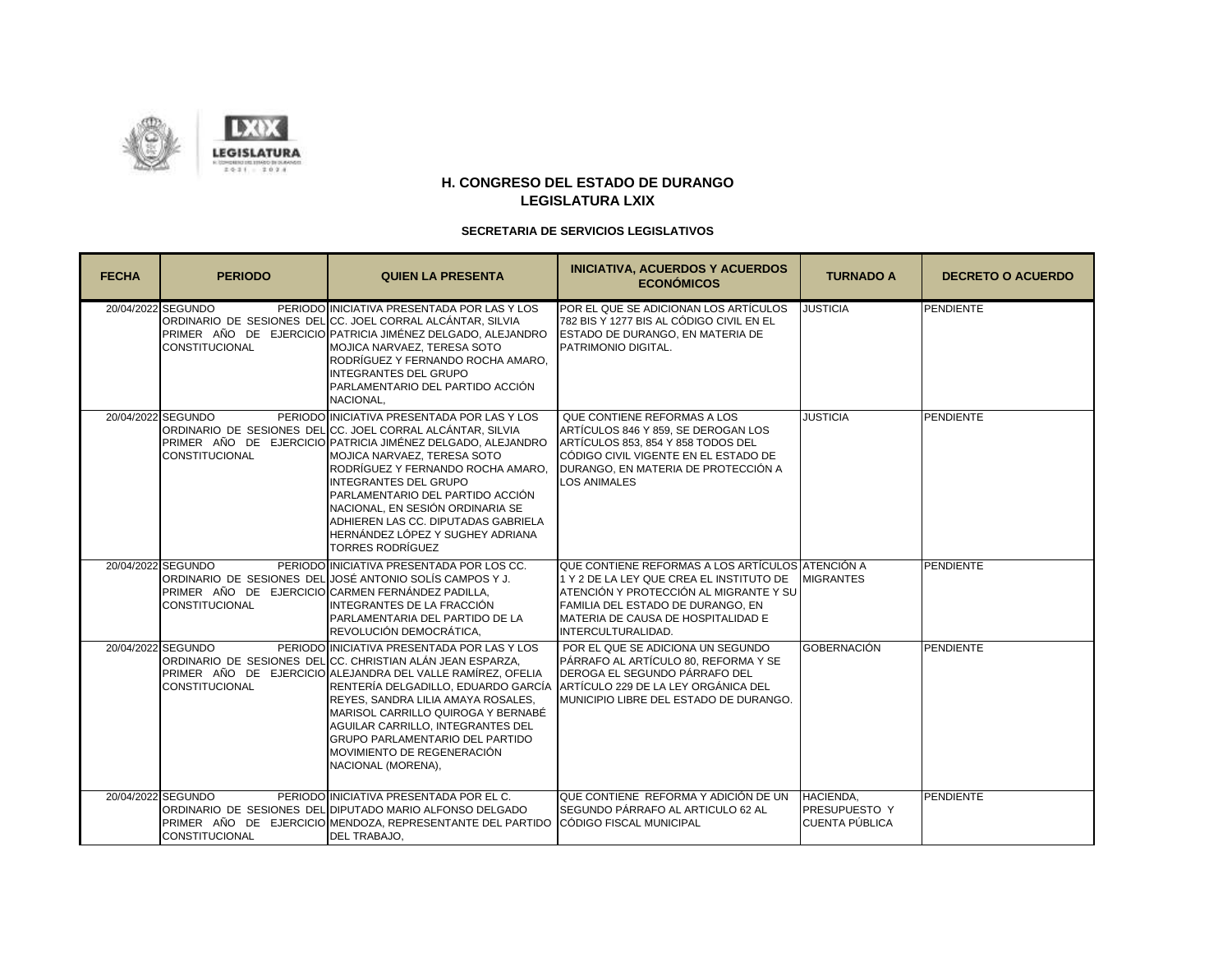

| <b>FECHA</b> | <b>PERIODO</b>                          | <b>QUIEN LA PRESENTA</b>                                                                                                                                                                                                                                                                                                                                                                                                                                                                                                                                                                            | <b>INICIATIVA, ACUERDOS Y ACUERDOS</b><br><b>ECONÓMICOS</b>                                                                                                                                                                                                                                                                                                                          | <b>TURNADO A</b>                                                                                                                                                                                                                                                                                                             | <b>DECRETO O ACUERDO</b>           |
|--------------|-----------------------------------------|-----------------------------------------------------------------------------------------------------------------------------------------------------------------------------------------------------------------------------------------------------------------------------------------------------------------------------------------------------------------------------------------------------------------------------------------------------------------------------------------------------------------------------------------------------------------------------------------------------|--------------------------------------------------------------------------------------------------------------------------------------------------------------------------------------------------------------------------------------------------------------------------------------------------------------------------------------------------------------------------------------|------------------------------------------------------------------------------------------------------------------------------------------------------------------------------------------------------------------------------------------------------------------------------------------------------------------------------|------------------------------------|
| 26/04/2022   | <b>SEGUNDO</b><br><b>CONSTITUCIONAL</b> | PERIODO INICIATIVA PRESENTADA POR LOS<br>ORDINARIO DE SESIONES DEL INTEGRANTES DEL H. PLENO DEL<br>PRIMER AÑO DE EJERCICIO TRIBUNAL SUPERIOR DE JUSTICIA DEL<br>ESTADO.                                                                                                                                                                                                                                                                                                                                                                                                                             | POR LA QUE SE REFORMAN LAS FRACCIONES PUNTOS<br>II Y III DEL SEGUNDO PÁRRAFO DEL ARTÍCULO CONSTITUCIONALES<br>82, LA FRACCIÓN VI DEL ARTÍCULO 98, EL<br>SEGUNDO PÁRRAFO DEL ARTÍCULO 105. LA<br>FRACCIÓN IV DEL ARTÍCULO 112 Y EL PRIMER<br>PÁRRAFO DEL ARTÍCULO 176 Y SE DEROGA<br>EL ARTÍCULO 117, TODOS DE LA<br>CONSTITUCIÓN POLÍTICA DEL ESTADO LIBRE<br>Y SOBERANO DE DURANGO. |                                                                                                                                                                                                                                                                                                                              | <b>PENDIENTE</b>                   |
| 26/04/2022   | <b>SEGUNDO</b><br><b>CONSTITUCIONAL</b> | PERIODO INICIATIVA PRESENTADA POR EL ING.<br>ORDINARIO DE SESIONES DEL EMILIANO HERNÁNDEZ CAMARGO,<br>PRIMER AÑO DE EJERCICIO CONSEJERO PRESIDENTE Y DIRECTOR<br>GENERAL DEL INSTITUTO DE EVALUACIÓN<br>DE POLÍTICAS PÚBLICAS DEL ESTADO DE<br><b>DURANGO</b>                                                                                                                                                                                                                                                                                                                                       | EN LA CUAL SOLICITA LA APROBACIÓN PARA HACIENDA.<br>QUE GOBIERNO DEL ESTADO SE CONSTITUYA PRESUPUESTO Y<br>EN AVAL SOLIDARIO DE LAS OBLIGACIONES A CUENTA PÚBLICA<br>CARGO DEL INEVAP. DERIVADAS DE LA<br>SUSCRIPCIÓN DEL CONVENIO DE<br>INCORPORACIÓN VOLUNTARIA DE SU<br>PLANTILLA LABORAL AL RÉGIMEN<br>OBLIGATORIO DE SEGURIDAD SOCIAL.                                          |                                                                                                                                                                                                                                                                                                                              | 31 DE MAYO DE 2022. DECRETO<br>147 |
| 26/04/2022   | <b>SEGUNDO</b><br><b>CONSTITUCIONAL</b> | PERIODO INICIATIVA PRESENTADA POR LAS Y LOS<br>ORDINARIO DE SESIONES DELICC. SUSY CAROLINA TORRECILLAS<br><b>PRIMER AÑO DE EJERCICIO SALAZAR. JOSÉ RICARDO LÓPEZ</b><br>PESCADOR, RICARDO FIDEL PACHECO<br>RODRÍGUEZ. GABRIELA HERNÁNDEZ<br>LÓPEZ. SANDRA LUZ REYES RODRÍGUEZ.<br>ROSA MARÍA TRIANA MARTÍNEZ Y SUGHEY<br>ADRIANA TORRES RODRÍGUEZ<br><b>INTEGRANTES DEL GRUPO</b><br>PARLAMENTARIO DEL PARTIDO<br>REVOLUCIONARIO INSTITUCIONAL. SE<br>ADHIEREN LAS CC. DIPUTADAS. OFELIA<br>RENTERÍA, ALEJANDRA DEL VALLE,<br>EDUARDO GARCÍA, TERESA SOTO,<br>MARISOL CARRILLO Y SANDRA LILIA AMAYA | POR EL CUAL SE DECLARA A LA ESCUELA<br>FEMILIO CARRANZA" COMO ESCUELA<br>CENTENARIA.                                                                                                                                                                                                                                                                                                 | <b>COMISIÓN ESPECIAL</b><br><b>INTEGRADA POR LOS</b><br>CC. DIPUTADOS: SUSY<br><b>CAROLINA</b><br><b>TORRECILAS, OFELIA</b><br><b>RENTERIA</b><br>DELGADILLO, TERESA<br>SOTO RODRÍGUEZ.<br><b>ALEJANDRA DEL</b><br>VALLE, PEDRO<br><b>TOQUERO, CARMEN</b><br>FERNÁNDEZ Y<br><b>SUGHEY ADRIANA</b><br><b>TORRES RODRÍGUEZ</b> | PENDIENTE                          |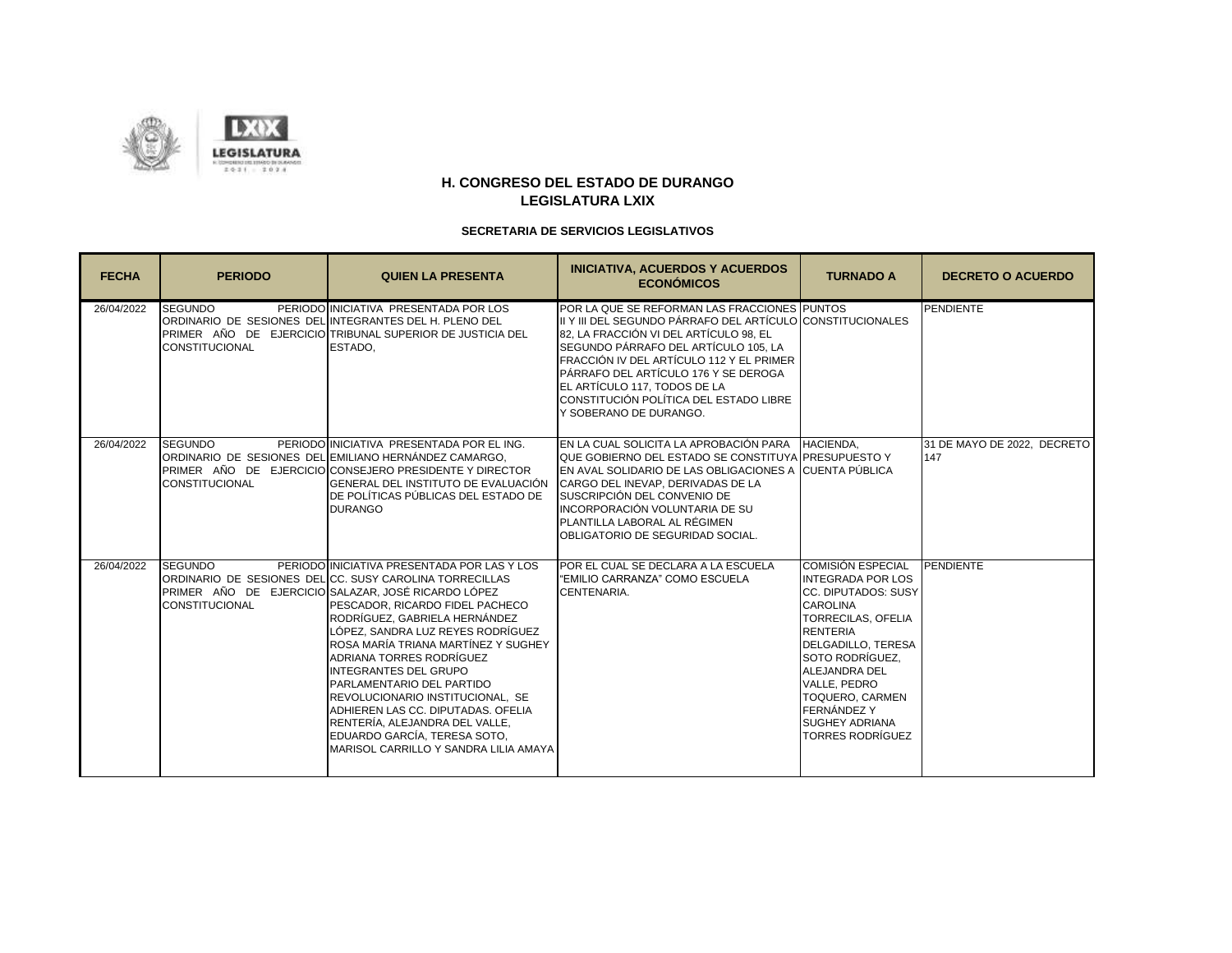

| <b>FECHA</b> | <b>PERIODO</b>                                                                               | <b>QUIEN LA PRESENTA</b>                                                                                                                                                                                                                                                                                                                                                                                                                                                                                                                                                                    | <b>INICIATIVA, ACUERDOS Y ACUERDOS</b><br><b>ECONÓMICOS</b>                                                                                                               | <b>TURNADO A</b>                                                                                                                                                                                                                                                                                                     | <b>DECRETO O ACUERDO</b>                             |
|--------------|----------------------------------------------------------------------------------------------|---------------------------------------------------------------------------------------------------------------------------------------------------------------------------------------------------------------------------------------------------------------------------------------------------------------------------------------------------------------------------------------------------------------------------------------------------------------------------------------------------------------------------------------------------------------------------------------------|---------------------------------------------------------------------------------------------------------------------------------------------------------------------------|----------------------------------------------------------------------------------------------------------------------------------------------------------------------------------------------------------------------------------------------------------------------------------------------------------------------|------------------------------------------------------|
| 26/04/2022   | <b>SEGUNDO</b><br><b>CONSTITUCIONAL</b>                                                      | PERIODO INICIATIVA PRESENTADA POR LAS Y LOS<br>ORDINARIO DE SESIONES DEL CC. SUSY CAROLINA TORRECILLAS<br>PRIMER AÑO DE EJERCICIO SALAZAR, JOSÉ RICARDO LÓPEZ<br>PESCADOR. RICARDO FIDEL PACHECO<br>RODRÍGUEZ. GABRIELA HERNÁNDEZ<br>LÓPEZ, SANDRA LUZ REYES RODRÍGUEZ<br>ROSA MARÍA TRIANA MARTÍNEZ Y SUGHEY<br>ADRIANA TORRES RODRÍGUEZ<br><b>INTEGRANTES DEL GRUPO</b><br>PARLAMENTARIO DEL PARTIDO<br>REVOLUCIONARIO INSTITUCIONAL, SE<br>ADHIEREN LAS CC. DIPUTADAS, OFELIA<br>RENTERÍA, ALEJANDRA DEL VALLE,<br>EDUARDO GARCÍA, TERESA SOTO,<br>MARISOL CARRILLO Y SANDRA LILIA AMAYA | POR EL CUAL SE DECLARA A LA ESCUELA<br>"BRUNO MARTÍNEZ" COMO ESCUELA<br>CENTENARIA.                                                                                       | <b>COMISIÓN ESPECIAL</b><br><b>INTEGRADA POR LOS</b><br>CC. DIPUTADOS: SUSY<br><b>CAROLINA</b><br><b>TORRECILAS, OFELIA</b><br><b>RENTERIA</b><br>DELGADILLO, TERESA<br>SOTO RODRÍGUEZ.<br>ALEJANDRA DEL<br>VALLE, PEDRO<br>TOQUERO, CARMEN<br><b>FERNÁNDEZY</b><br><b>SUGHEY ADRIANA</b><br><b>TORRES RODRÍGUEZ</b> | PENDIENTE                                            |
| 26/04/2022   | <b>SEGUNDO</b><br><b>CONSTITUCIONAL</b>                                                      | PERIODO INICIATIVA PRESENTADA POR LAS Y LOS<br>ORDINARIO DE SESIONES DEL CC. JOEL CORRAL ALCÁNTAR, SILVIA<br>PRIMER AÑO DE EJERCICIO PATRICIA JIMÉNEZ DELGADO, ALEJANDRO<br>MOJICA NARVAEZ, TERESA SOTO<br>RODRÍGUEZ Y FERNANDO ROCHA AMARO.<br><b>INTEGRANTES DEL GRUPO</b><br>PARLAMENTARIO DEL PARTIDO ACCIÓN<br>NACIONAL.                                                                                                                                                                                                                                                               | QUE CONTIENE REFORMAS Y ADICIONES A LA RÉGIMEN.<br>LEY ORGÁNICA DEL CONGRESO DEL ESTADO REGLAMENTO Y<br>DE DURANGO, EN MATERIA DE SERVICIO CIVIL PRÁCTICAS<br>DE CARRERA. | <b>PARLAMENTARIAS</b>                                                                                                                                                                                                                                                                                                | PENDIENTE                                            |
| 26/04/2022   | <b>SEGUNDO</b><br><b>CONSTITUCIONAL</b>                                                      | PERIODO INICIATIVA PRESENTADA POR LAS Y LOS<br>ORDINARIO DE SESIONES DEL CC. JOEL CORRAL ALCÁNTAR, SILVIA<br>PRIMER AÑO DE EJERCICIO PATRICIA JIMÉNEZ DELGADO, ALEJANDRO<br>MOJICA NARVAEZ, TERESA SOTO<br>RODRÍGUEZ Y FERNANDO ROCHA AMARO.<br><b>INTEGRANTES DEL GRUPO</b><br>PARLAMENTARIO DEL PARTIDO ACCIÓN<br>NACIONAL,                                                                                                                                                                                                                                                               | QUE CONTIENE REFORMA A LA FRACCIÓN<br>XLIX DEL ARTÍCULO 21, DE LA LEY DE<br>EDUCACIÓN DEL ESTADO DE DURANGO. EN<br><b>IMATERIA DE PROTECCIÓN DE DATOS</b><br>PERSONALES.  |                                                                                                                                                                                                                                                                                                                      | EDUCACIÓN PÚBLICA 31 DE MAYO DE 2022, DECRETO<br>153 |
| 26/04/2022   | <b>SEGUNDO</b><br>PRIMER AÑO DE EJERCICIO CARMEN FERNÁNDEZ PADILLA,<br><b>CONSTITUCIONAL</b> | PERIODO INICIATIVA PRESENTADA POR LOS CC.<br>ORDINARIO DE SESIONES DELLJOSÉ ANTONIO SOLÍS CAMPOS Y J.<br>INTEGRANTES DE LA FRACCIÓN<br>PARLAMENTARIA DEL PARTIDO DE LA<br>REVOLUCIÓN DEMOCRÁTICA,                                                                                                                                                                                                                                                                                                                                                                                           | POR EL QUE SE REFORMA EL ARTÍCULO 205<br>DEL CÓDIGO PENAL DEL ESTADO LIBRE Y<br>SOBERANO DE DURANGO, EN MATERIA DE<br>ROBO DE GANADO.                                     | <b>JUSTICIA</b>                                                                                                                                                                                                                                                                                                      | PENDIENTE                                            |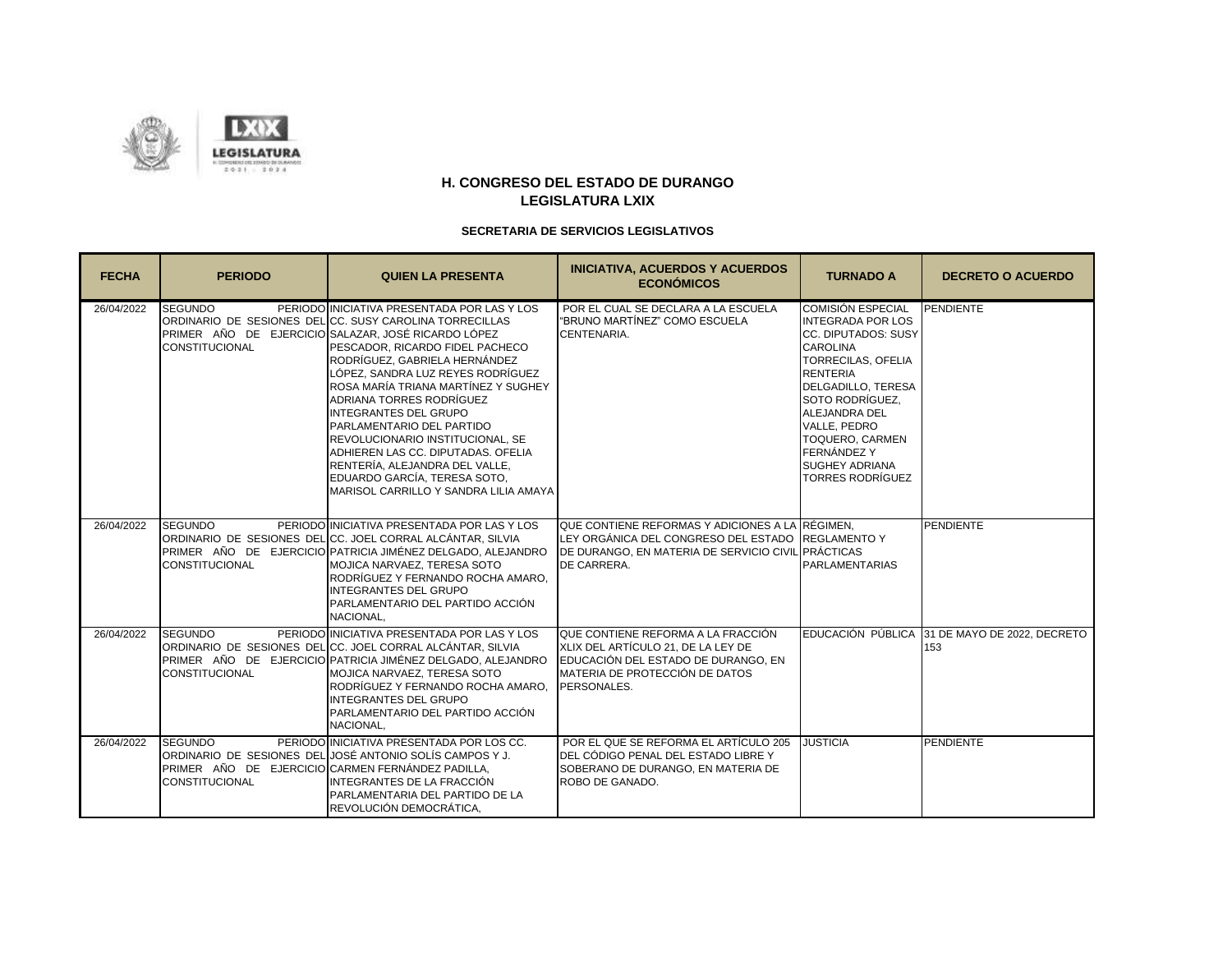



| <b>FECHA</b> | <b>PERIODO</b>                                                                               | <b>QUIEN LA PRESENTA</b>                                                                                                                                                                                                                                                                                                                                                                                                                                                                                    | <b>INICIATIVA, ACUERDOS Y ACUERDOS</b><br><b>ECONÓMICOS</b>                                                                                                                                                           | <b>TURNADO A</b>                                   | <b>DECRETO O ACUERDO</b> |
|--------------|----------------------------------------------------------------------------------------------|-------------------------------------------------------------------------------------------------------------------------------------------------------------------------------------------------------------------------------------------------------------------------------------------------------------------------------------------------------------------------------------------------------------------------------------------------------------------------------------------------------------|-----------------------------------------------------------------------------------------------------------------------------------------------------------------------------------------------------------------------|----------------------------------------------------|--------------------------|
| 26/04/2022   | <b>SEGUNDO</b><br>PRIMER AÑO DE EJERCICIO CARMEN FERNÁNDEZ PADILLA,<br><b>CONSTITUCIONAL</b> | PERIODO INICIATIVA PRESENTADA POR LOS CC.<br>ORDINARIO DE SESIONES DELLJOSÉ ANTONIO SOLÍS CAMPOS Y J.<br>INTEGRANTES DE LA FRACCIÓN<br>PARLAMENTARIA DEL PARTIDO DE LA<br>REVOLUCIÓN DEMOCRÁTICA,                                                                                                                                                                                                                                                                                                           | POR EL QUE SE REFORMA EL ARTÍCULO 306<br>DEL CÓDIGO PENAL DEL ESTADO LIBRE Y<br>SOBERANO DE DURANGO, EN MATERIA DE<br>DELITO DE DISCRIMINACIÓN.                                                                       | <b>JUSTICIA</b>                                    | <b>PENDIENTE</b>         |
| 26/04/2022   | <b>SEGUNDO</b><br><b>CONSTITUCIONAL</b>                                                      | PERIODO INICIATIVA PRESENTADA POR LAS Y LOS<br>ORDINARIO DE SESIONES DEL CC. CHRISTIAN ALÁN JEAN ESPARZA,<br>PRIMER AÑO DE EJERCICIO SANDRA LILIA AMAYA ROSALES, MARISOL<br>CARRILLO QUIROGA, BERNABÉ AGUILAR<br>CARRILLO, ALEJANDRA DEL VALLE<br>RAMÍREZ, OFELIA RENTERÍA DELGADILLO Y<br>EDUARDO GARCÍA REYES, INTEGRANTES<br>DEL GRUPO PARLAMENTARIO DEL PARTIDO<br>MOVIMIENTO DE REGENERACIÓN<br>NACIONAL (MORENA),                                                                                     | POR EL QUE SE REFORMA EL ARTÍCULO 187<br>BIS AL CÓDIGO PENAL DEL ESTADO LIBRE Y<br>SOBERANO DE DURANGO.                                                                                                               | <b>JUSTICIA</b>                                    | <b>PENDIENTE</b>         |
| 26/04/2022   | <b>SEGUNDO</b><br>CONSTITUCIONAL                                                             | PERIODO INICIATIVA PRESENTADA POR LAS Y LOS<br>ORDINARIO DE SESIONES DEL CC. CHRISTIAN ALÁN JEAN ESPARZA,<br>PRIMER AÑO DE EJERCICIO ALEJANDRA DEL VALLE RAMÍREZ. OFELIA<br>RENTERÍA DELGADILLO, EDUARDO GARCÍA<br>REYES, SANDRA LILIA AMAYA ROSALES,<br>MARISOL CARRILLO QUIROGA Y BERNABÉ<br>AGUILAR CARRILLO, INTEGRANTES DEL<br><b>GRUPO PARLAMENTARIO DEL PARTIDO</b><br>MOVIMIENTO DE REGENERACIÓN<br>NACIONAL (MORENA),                                                                              | POR EL QUE SE ADICIONA LA FRACCIÓN XIV<br>AL ARTÍCULO 55 DE LA LEY DE LOS<br>TRABAJADORES AL SERVICIO DE LOS TRES<br>PODERES DEL ESTADO DE DURANGO                                                                    | TRABAJO, PREVISIÓN PENDIENTE<br>Y SEGURIDAD SOCIAL |                          |
| 03/05/2022   | <b>SEGUNDO</b><br><b>CONSTITUCIONAL</b>                                                      | PERIODO INICIATIVA PRESENTADA POR LAS Y LOS QUE CONTIENE REFORMAS Y ADICIONES A<br>ORDINARIO DE SESIONES DEL CC. JOSÉ RICARDO LÓPEZ PESCADOR. LOS ARTÍCULOS 6.29.30 Y 39 DE LA LEY<br><b>TORRECILLAS</b><br>CAROLINA<br>SANDRA LUZ REYES RODRÍGUEZ. ROSA COORDINACIÓN DE GABINETE.<br>MARÍA TRIANA MARTÍNEZ Y SUGHEY<br><b>ADRIANA</b><br><b>RODRÍGUEZ</b><br><b>TORRES</b><br><b>INTEGRANTES</b><br><b>GRUPO</b><br>DEL.<br><b>PARTIDO</b><br>PARLAMENTARIO<br><b>DEL</b><br>REVOLUCIONARIO INSTITUCIONAL. | PRIMER AÑO DE EJERCICIO RICARDO FIDEL PACHECO RODRÍGUEZ ORGÁNICA DE LA ADMINISTRACIÓN PÚBLICA<br>GABRIELA HERNÁNDEZ LÓPEZ, SUSY DEL ESTADO DE DURANGO, EN MATERIA DE<br>SALAZAR. PLANEACIÓN GUBERNAMENTAL. ARCHIVOS Y | ADMINISTRACIÓN<br>PÚBLICA                          | PENDIENTE                |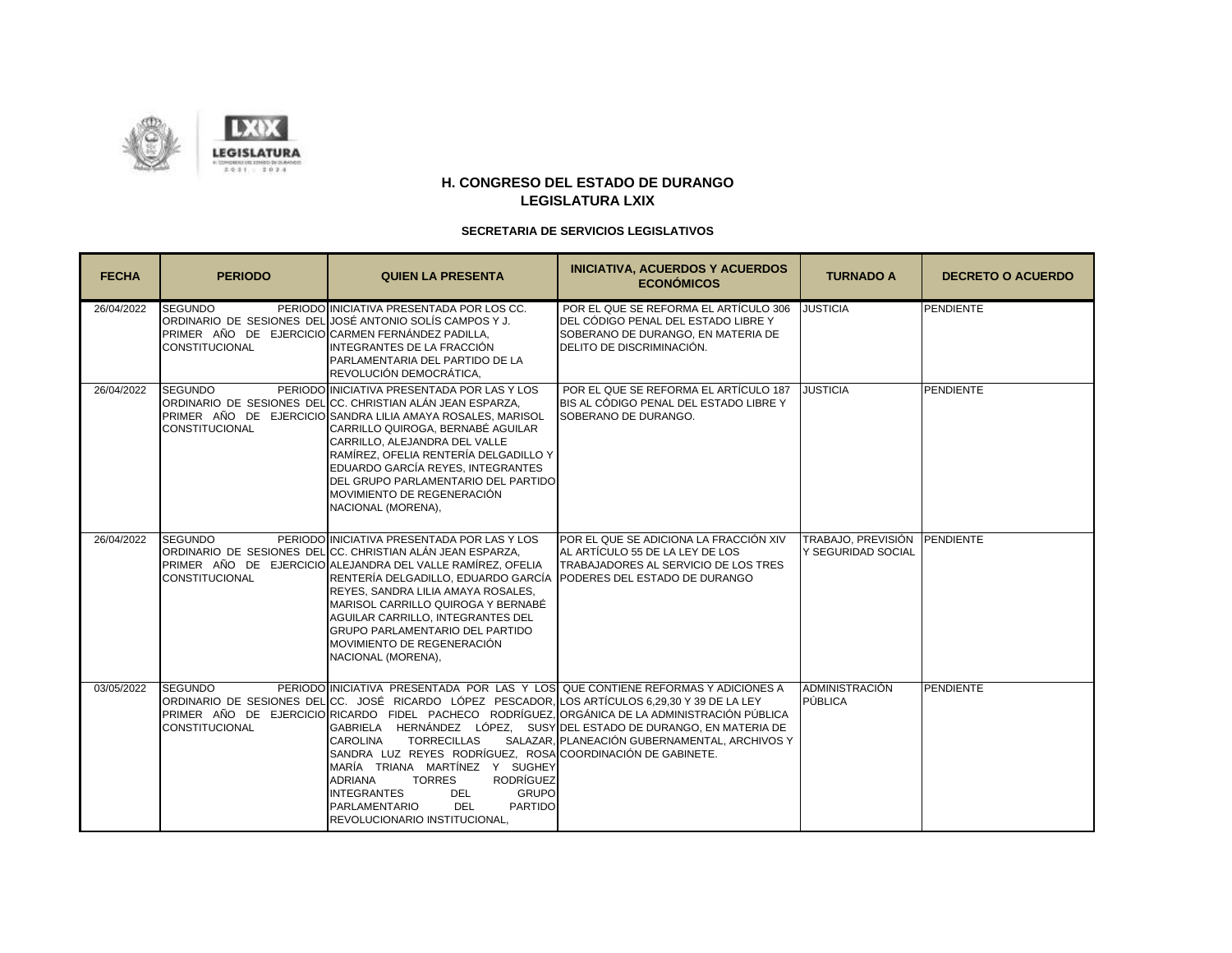

| <b>FECHA</b> | <b>PERIODO</b>                          | <b>QUIEN LA PRESENTA</b>                                                                                                                                                                                                                                                                                                                                                                                                                                                                            | <b>INICIATIVA, ACUERDOS Y ACUERDOS</b><br><b>ECONÓMICOS</b>                                                                                                                                                                                                                                                                               | <b>TURNADO A</b>   | <b>DECRETO O ACUERDO</b> |
|--------------|-----------------------------------------|-----------------------------------------------------------------------------------------------------------------------------------------------------------------------------------------------------------------------------------------------------------------------------------------------------------------------------------------------------------------------------------------------------------------------------------------------------------------------------------------------------|-------------------------------------------------------------------------------------------------------------------------------------------------------------------------------------------------------------------------------------------------------------------------------------------------------------------------------------------|--------------------|--------------------------|
| 03/05/2022   | <b>SEGUNDO</b><br><b>CONSTITUCIONAL</b> | ORDINARIO DE SESIONES DELOC. JOSÉ RICARDO LÓPEZ PESCADOR. LA LEY DE DESARROLLO SOCIAL PARA EL<br>PRIMER AÑO DE EJERCICIO RICARDO FIDEL PACHECO RODRÍGUEZ ESTADO DE DURANGO, EN MATERIA DE<br><b>TORRECILLAS</b><br>SALAZAR.<br><b>CAROLINA</b><br>SANDRA LUZ REYES RODRÍGUEZ, ROSA<br>MARÍA TRIANA MARTÍNEZ Y SUGHEY<br><b>RODRÍGUEZ</b><br>ADRIANA<br><b>TORRES</b><br><b>GRUPO</b><br><b>INTEGRANTES</b><br>DEL<br><b>PARTIDO</b><br>PARLAMENTARIO<br><b>DEL</b><br>REVOLUCIONARIO INSTITUCIONAL. | PERIODO INICIATIVA PRESENTADA POR LAS Y LOS QUE CONTIENE REFORMA AL ARTÍCULO 4 DE DESARROLLO SOCIAL PENDIENTE<br>GABRIELA HERNÁNDEZ LÓPEZ, SUSY POLÍTICA PÚBLICA DE DESARROLLO SOCIAL.                                                                                                                                                    |                    |                          |
| 03/05/2022   | <b>SEGUNDO</b><br><b>CONSTITUCIONAL</b> | GABRIELA HERNÁNDEZ LÓPEZ, SUSY DE DURANGO, EN MATERIA DE CONVENIOS<br><b>CAROLINA</b><br><b>TORRECILLAS</b><br>SANDRA LUZ REYES RODRÍGUEZ, ROSA DESARROLLO SOCIAL.<br>MARÍA TRIANA MARTÍNEZ Y SUGHEY<br><b>RODRÍGUEZ</b><br>ADRIANA<br><b>TORRES</b><br>GRUPO<br><b>INTEGRANTES</b><br><b>DEL</b><br><b>PARTIDO</b><br>PARLAMENTARIO<br><b>DEL</b><br><b>REVOLUCIONARIO INSTITUCIONAL.</b>                                                                                                          | PERIODO INICIATIVA PRESENTADA POR LAS Y LOS POR EL QUE SE ADICIONA UNA FRACCIÓN XI<br>ORDINARIO DE SESIONES DELOCO JOSÉ RICARDO LÓPEZ PESCADOR, AL APARTADO B DEL ARTÍCULO 33 DE LA LEY<br>PRIMER AÑO DE EJERCICIO RICARDO FIDEL PACHECO RODRÍGUEZ, ORGÁNICA DEL MUNICIPIO LIBRE DEL ESTADO<br>SALAZAR. PARA LA EVALUACIÓN DE POLÍTICA DE | <b>GOBERNACIÓN</b> | <b>PENDIENTE</b>         |
| 03/05/2022   | <b>SEGUNDO</b><br><b>CONSTITUCIONAL</b> | ORDINARIO DE SESIONES DELICC. JOEL CORRAL ALCÁNTAR. SILVIAIY 11 DE LA LEY DE FOMENTO ECONÓMICO<br>GUTIERREZ.<br>TOQUERO<br>MOJICA NARVAEZ.<br>TERESA SOTO EMPRESARIAS.<br>RODRÍGUEZ Y FERNANDO ROCHA AMARO.<br><b>INTEGRANTES</b><br><b>GRUPO</b><br><b>DEL</b><br>PARLAMENTARIO DEL PARTIDO ACCIÓN<br>NACIONAL. SE ADHIEREN LAS CC.<br><b>DIPUTADAS: SUSY CAROLINA TORRECILLAS</b><br>SALAZAR. ROSA MARÍA TRIANA MARTÍNEZ.<br>ALEJANDRA DEL VALLE RAMÍREZ Y OFELIA<br>RENTERIA DELGADILLO.         | PERIODO INICIATIVA PRESENTADA POR LAS Y LOS POR EL QUE SE REFORMAN LOS ARTÍCULOS 3 DESARROLLO<br>PRIMER AÑO DE EJERCICIO PATRICIA JIMÉNEZ DELGADO, PEDRO PARA EL ESTADO DE DURANGO, EN MATERIA<br>ALEJANDRO DE DERECHOS DE LAS MUJERES                                                                                                    | <b>ECONÓMICO</b>   | <b>PENDIENTE</b>         |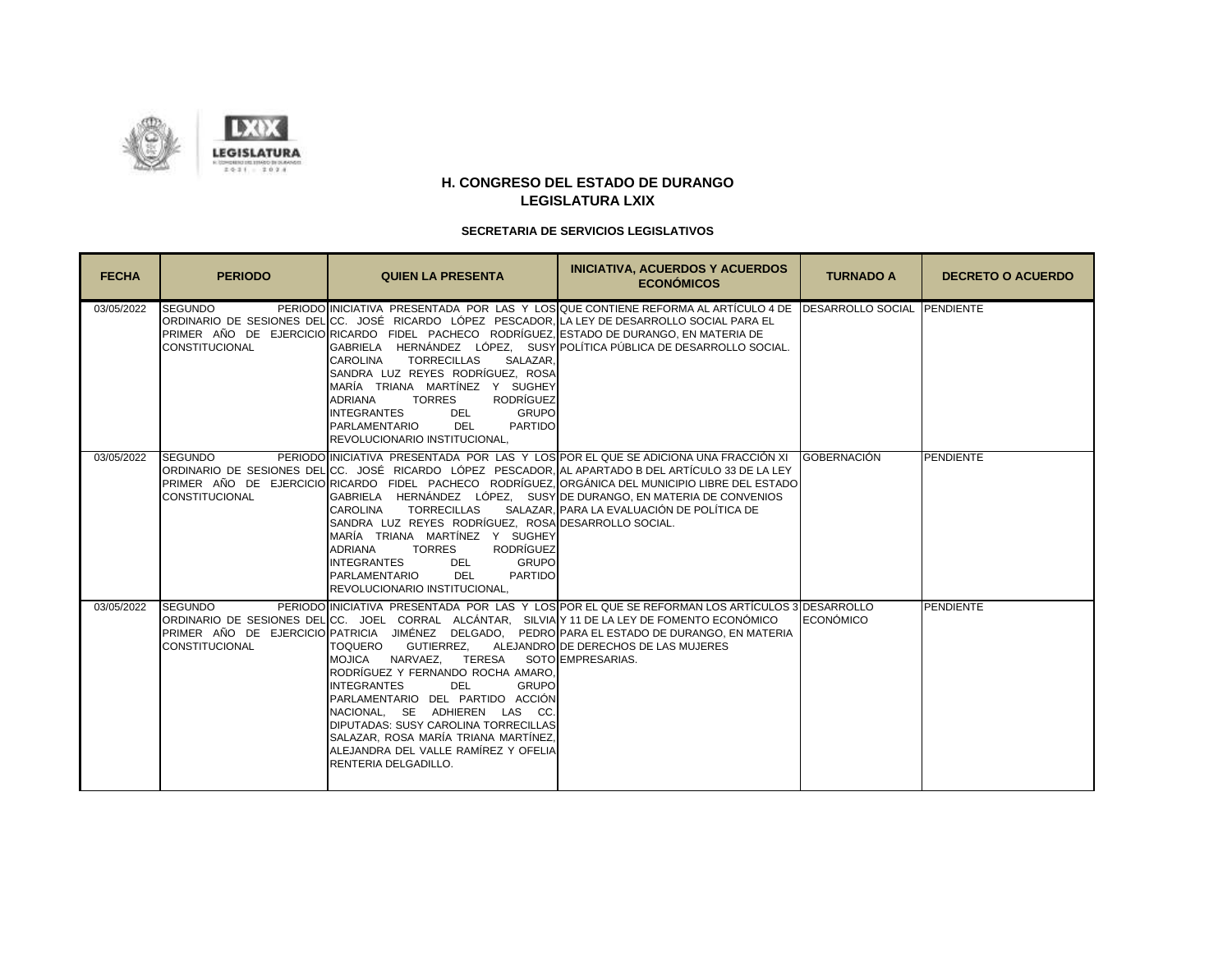

| <b>FECHA</b> | <b>PERIODO</b>                                                                               | <b>QUIEN LA PRESENTA</b>                                                                                                                                                                                                                                                                                                                                                                                                                              | <b>INICIATIVA, ACUERDOS Y ACUERDOS</b><br><b>ECONÓMICOS</b>                                                                                                  | <b>TURNADO A</b>                      | <b>DECRETO O ACUERDO</b> |
|--------------|----------------------------------------------------------------------------------------------|-------------------------------------------------------------------------------------------------------------------------------------------------------------------------------------------------------------------------------------------------------------------------------------------------------------------------------------------------------------------------------------------------------------------------------------------------------|--------------------------------------------------------------------------------------------------------------------------------------------------------------|---------------------------------------|--------------------------|
| 03/05/2022   | <b>SEGUNDO</b><br><b>CONSTITUCIONAL</b>                                                      | ORDINARIO DE SESIONES DELOC. CHRISTIAN ALÁN JEAN ESPARZA, BIS A LA LEY DE SALUD DEL ESTADO DE<br>PRIMER AÑO DE EJERCICIOLALEJANDRA DEL VALLE RAMÍREZ. OFELIALDURANGO.<br>RENTERÍA DELGADILLO, EDUARDO GARCÍA<br>REYES, SANDRA LILIA AMAYA ROSALES,<br>MARISOL CARRILLO QUIROGA, Y BERNABÉ<br>AGUILAR CARRILLO, INTEGRANTES DEL<br>GRUPO PARLAMENTARIO DEL PARTIDO<br><b>MOVIMIENTO</b><br>REGENERACIÓN<br>DF.<br>NACIONAL (MORENA),                   | PERIODO INICIATIVA PRESENTADA POR LAS Y LOS POR EL QUE SE ADICIONA EL ARTÍCULO 123                                                                           | SALUD PÚBLICA                         | PENDIENTE                |
| 03/05/2022   | <b>SEGUNDO</b><br><b>CONSTITUCIONAL</b>                                                      | IORDINARIO DE SESIONES DELICC. CHRISTIAN ALÁN JEAN ESPARZA. LA LEY DE FOMENTO ECONÓMICO PARA EL<br>PRIMER AÑO DE EJERCICIO ALEJANDRA DEL VALLE RAMÍREZ, OFELIA ESTADO DE DURANGO.<br>RENTERÍA DELGADILLO, EDUARDO GARCÍA<br>REYES, SANDRA LILIA AMAYA ROSALES,<br>MARISOL CARRILLO QUIROGA, Y BERNABÉ<br>AGUILAR CARRILLO, INTEGRANTES DEL<br>GRUPO PARLAMENTARIO DEL PARTIDO<br><b>MOVIMIENTO</b><br><b>REGENERACIÓN</b><br>DE<br>NACIONAL (MORENA), | PERIODO INICIATIVA PRESENTADA POR LAS Y LOS QUE CONTIENE REFORMA AL ARTÍCULO 69 A                                                                            | <b>DESARROLLO</b><br><b>ECONOMICO</b> | <b>PENDIENTE</b>         |
| 03/05/2022   | <b>SEGUNDO</b><br>PRIMER AÑO DE EJERCICIO CARMEN FERNÁNDEZ PADILLA,<br><b>CONSTITUCIONAL</b> | PERIODO INICIATIVA PRESENTADA POR LOS CC.<br>ORDINARIO DE SESIONES DEL JOSÉ ANTONIO SOLÍS CAMPOS Y J.<br>INTEGRANTES DE LA FRACCIÓN<br>PARLAMENTARIA DEL PARTIDO DE LA<br>REVOLUCIÓN DEMOCRÁTICA.                                                                                                                                                                                                                                                     | POR EL QUE SE REFORMAN LOS ARTÍCULOS<br>334 BIS. 335 Y 340 DEL CÓDIGO PENAL DEL<br>ESTADO LIBRE Y SOBERANO DE DURANGO.<br>EN MATERIA DE DELITO DE CORRUPCIÓN | <b>JUSTICIA</b>                       | PENDIENTE                |
| 03/05/2022   | <b>SEGUNDO</b><br>PRIMER AÑO DE EJERCICIO CARMEN<br><b>CONSTITUCIONAL</b>                    | ORDINARIO DE SESIONES DEL JOSÉ ANTONIO SOLÍS CAMPOS Y J. LA CONSTITUCIÓN POLÍTICA DEL ESTADO<br>FERNÁNDEZ<br><b>FRACCIÓN</b><br><b>INTEGRANTES</b><br>DE<br>LA<br>PARLAMENTARIA DEL PARTIDO DE LA<br>REVOLUCIÓN DEMOCRÁTICA.                                                                                                                                                                                                                          | PERIODO INICIATIVA PRESENTADA POR LOS CC. QUE CONTIENE REFORMA AL ARTÍCULO 2 DE PUNTOS<br>PADILLA. LIBRE Y SOBERANO DE DURANGO.                              | <b>CONSTITUCIONALES</b>               | PENDIENTE                |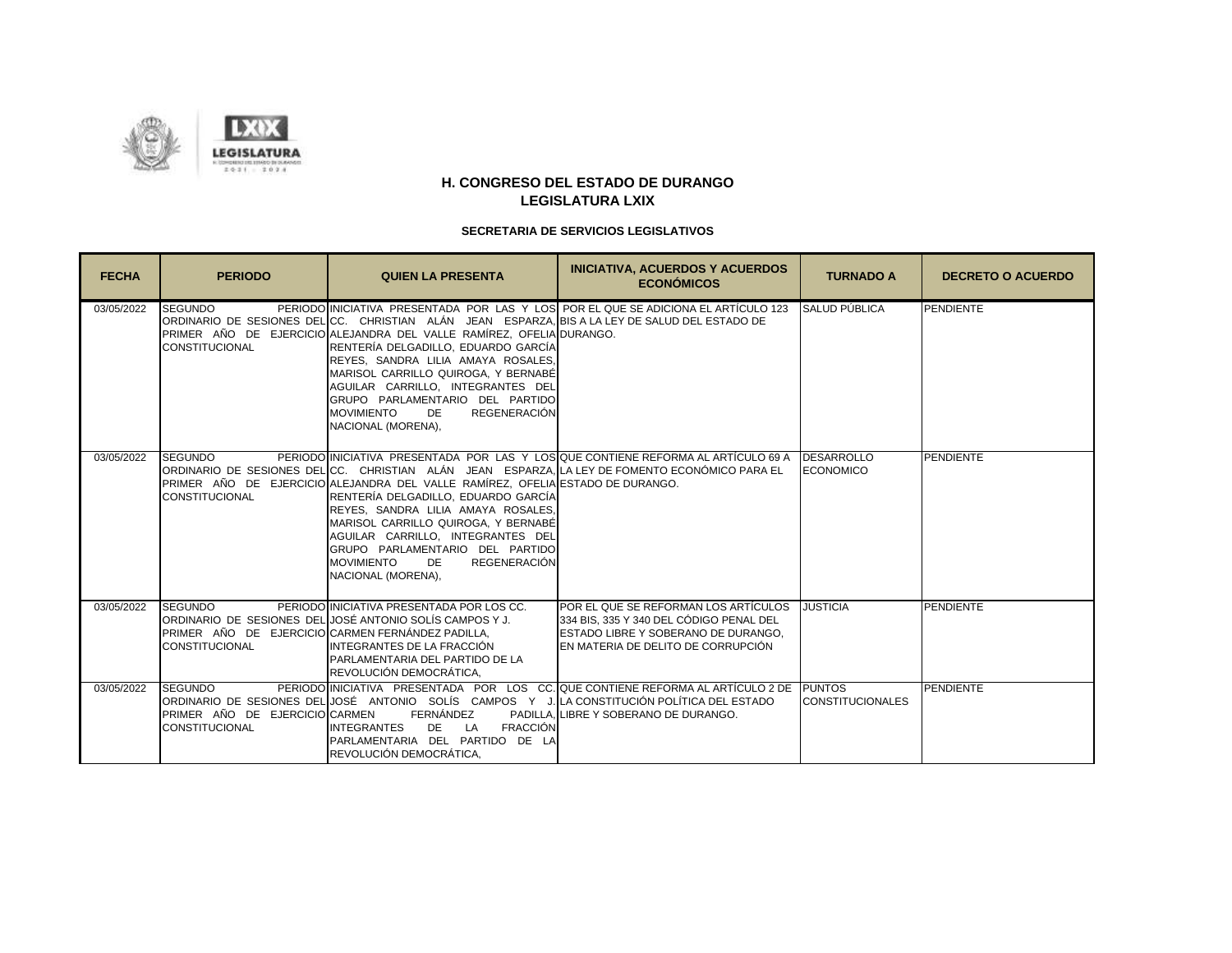

| <b>FECHA</b> | <b>PERIODO</b>                          | <b>QUIEN LA PRESENTA</b>                                                                                                                                                                                                                                                                                                                                                                                                                                                              | <b>INICIATIVA, ACUERDOS Y ACUERDOS</b><br><b>ECONÓMICOS</b>                                                                                                                         | <b>TURNADO A</b>                                                             | <b>DECRETO O ACUERDO</b>           |
|--------------|-----------------------------------------|---------------------------------------------------------------------------------------------------------------------------------------------------------------------------------------------------------------------------------------------------------------------------------------------------------------------------------------------------------------------------------------------------------------------------------------------------------------------------------------|-------------------------------------------------------------------------------------------------------------------------------------------------------------------------------------|------------------------------------------------------------------------------|------------------------------------|
| 11/05/2022   | <b>SEGUNDO</b><br><b>CONSTITUCIONAL</b> | PERIODO INICIATIVA PRESENTADA POR LAS Y LOS POR EL QUE SE REFORMA EL ARTÍCULO 40<br>PRIMER AÑO DE EJERCICIO PATRICIA JIMÉNEZ DELGADO. PEDRO LIBRE Y SOBERANO DE DURANGO. EN<br>GUTIERREZ,<br><b>TOQUERO</b><br><b>TERESA</b><br><b>MOJICA</b><br>NARVAEZ,<br>RODRÍGUEZ Y FERNANDO ROCHA AMARO.<br><b>INTEGRANTES</b><br><b>DEL</b><br>GRUPO<br>PARLAMENTARIO DEL PARTIDO ACCIÓN<br>NACIONAL,                                                                                          | ORDINARIO DE SESIONES DELOCO JOEL CORRAL ALCÁNTAR, SILVIA DE LA CONSTITUCIÓN POLÍTICA DEL ESTADO<br>ALEJANDRO MATERIA DE IMPULSO Y DESARROLLO DE LAS<br>SOTO ACTIVIDADES PRIMARIAS. | <b>PUNTOS</b><br><b>CONSTITUCIONALES</b>                                     | <b>PENDIENTE</b>                   |
| 11/05/2022   | <b>SEGUNDO</b><br><b>CONSTITUCIONAL</b> | PERIODO INICIATIVA PRESENTADA POR LAS Y LOS POR LO QUE SE REFORMAN Y ADICIONAN<br>ORDINARIO DE SESIONES DEL CC. JOEL CORRAL ALCÁNTAR, SILVIA LOS ARTÍCULOS 2, 27, 28 Y 39 DE LA LEY DE<br>GUTIERREZ,<br><b>TOQUERO</b><br>NARVAEZ,<br><b>TERESA</b><br>SOTO<br>MOJICA<br>RODRÍGUEZ Y FERNANDO ROCHA AMARO.<br><b>INTEGRANTES</b><br><b>DEL</b><br><b>GRUPO</b><br>PARLAMENTARIO DEL PARTIDO ACCIÓN<br>NACIONAL,                                                                       | PRIMER AÑO DE EJERCICIO PATRICIA JIMÉNEZ DELGADO, PEDRO PROTECCIÓN DE PERIODISTAS Y PERSONAS<br>ALEJANDRO DEFENSORAS DE DERECHOS HUMANOS.                                           | <b>GOBERNACIÓN</b>                                                           | 25 DE MAYO DE 2022. DECRETO<br>143 |
| 11/05/2022   | <b>SEGUNDO</b><br>CONSTITUCIONAL        | PERIODO INICIATIVA PRESENTADA POR LAS Y LOS<br>ORDINARIO DE SESIONES DEL CC. CHRISTIAN ALÁN JEAN ESPARZA,<br>PRIMER AÑO DE EJERCICIO ALEJANDRA DEL VALLE RAMÍREZ, OFELIA<br>RENTERÍA DELGADILLO, EDUARDO GARCÍA<br>REYES. SANDRA LILIA AMAYA ROSALES.<br>MARISOL CARRILLO QUIROGA Y BERNABÉ<br>AGUILAR CARRILLO, INTEGRANTES DEL<br>GRUPO PARLAMENTARIO DEL PARTIDO<br>MOVIMIENTO DE REGENERACIÓN<br>NACIONAL (MORENA),                                                               | QUE CONTIENE REFORMA AL PRIMER<br>PÁRRAFO DEL ARTÍCULO 65 Y SE ADICIONA<br>LA FRACCIÓN IV AL ARTÍCULO 219 DE LA LEY<br>ORGÁNICA DEL CONGRESO DEL ESTADO.                            | RÉGIMEN.<br><b>REGLAMENTO Y</b><br><b>PRÁCTICAS</b><br><b>PARLAMENTARIAS</b> | <b>PENDIENTE</b>                   |
| 11/05/2022   | <b>SEGUNDO</b><br><b>CONSTITUCIONAL</b> | ORDINARIO DE SESIONES DEL CC. CHRISTIAN ALÁN JEAN ESPARZA. SU FRACCIÓN IX Y SE ADICIONA UNA X A LA<br>PRIMER AÑO DE EJERCICIO ALEJANDRA DEL VALLE RAMÍREZ, OFELIA LEY DE LAS MUJERES PARA UNA VIDA SIN<br>RENTERÍA DELGADILLO, EDUARDO GARCÍA VIOLENCIA.<br>REYES, SANDRA LILIA AMAYA ROSALES,<br>MARISOL CARRILLO QUIROGA Y BERNABÉ<br>AGUILAR CARRILLO, INTEGRANTES DEL<br>GRUPO PARLAMENTARIO DEL PARTIDO<br><b>MOVIMIENTO</b><br><b>REGENERACIÓN</b><br>DE.<br>NACIONAL (MORENA), | PERIODO INICIATIVA PRESENTADA POR LAS Y LOS QUE CONTIENE REFORMA AL ARTÍCULO 39 EN IGUALDAD DE                                                                                      | <b>GÉNERO</b>                                                                | <b>PENDIENTE</b>                   |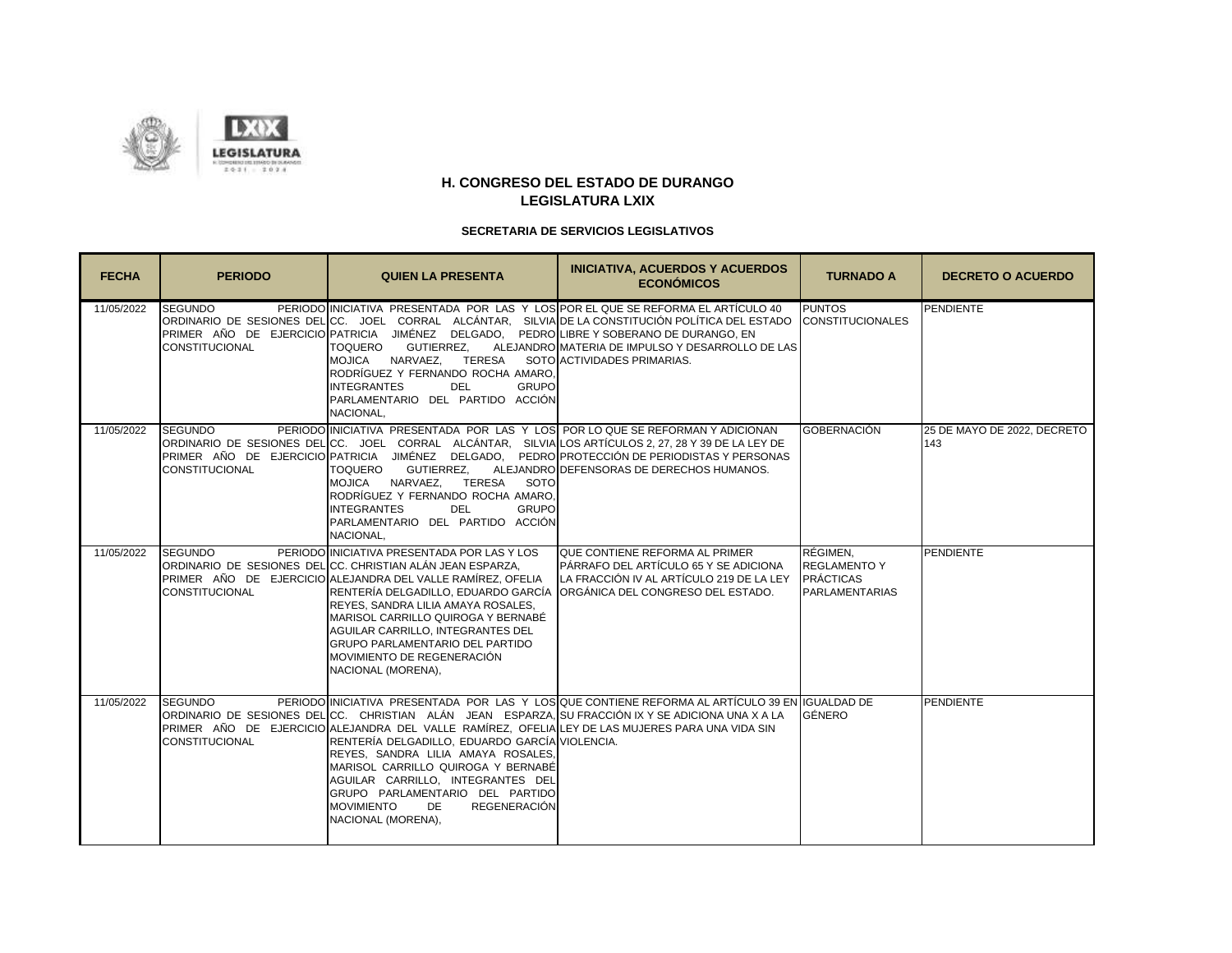

| <b>FECHA</b> | <b>PERIODO</b>                          | <b>QUIEN LA PRESENTA</b>                                                                                                                                                                                                                                                                                                                                                                                                                                                                                                                                                                                                                             | <b>INICIATIVA, ACUERDOS Y ACUERDOS</b><br><b>ECONÓMICOS</b>                                                                                                                                                           | <b>TURNADO A</b>                        | <b>DECRETO O ACUERDO</b>           |
|--------------|-----------------------------------------|------------------------------------------------------------------------------------------------------------------------------------------------------------------------------------------------------------------------------------------------------------------------------------------------------------------------------------------------------------------------------------------------------------------------------------------------------------------------------------------------------------------------------------------------------------------------------------------------------------------------------------------------------|-----------------------------------------------------------------------------------------------------------------------------------------------------------------------------------------------------------------------|-----------------------------------------|------------------------------------|
| 11/05/2022   | <b>SEGUNDO</b><br><b>CONSTITUCIONAL</b> | ORDINARIO DE SESIONES DELOCO. JOEL CORRAL ALCÁNTAR, SILVIA LA LEY DE EDUCACIÓN DEL ESTADO DE<br>PRIMER AÑO DE EJERCICIO PATRICIA JIMÉNEZ DELGADO, PEDRO DURANGO, EN MATERIA DE ECONOMÍA<br><b>TOQUERO</b><br>GUTIERREZ,<br>ALEJANDRO SOCIAL.<br><b>MOJICA</b><br>NARVAEZ.<br><b>TERESA</b><br><b>SOTO</b><br>RODRÍGUEZ Y FERNANDO ROCHA AMARO.<br><b>GRUPO</b><br><b>INTEGRANTES</b><br><b>DEL</b><br>PARLAMENTARIO DEL PARTIDO ACCIÓN<br>NACIONAL,                                                                                                                                                                                                  | PERIODO INICIATIVA PRESENTADA POR LAS Y LOS POR EL QUE SE REFORMA EL ARTÍCULO 9 DE EDUCACIÓN PÚBLICA                                                                                                                  |                                         | 31 DE MAYO DE 2022, DECRETO<br>152 |
| 11/05/2022   | <b>SEGUNDO</b><br><b>CONSTITUCIONAL</b> | PRIMER AÑO DE EJERCICIO JOEL CORRAL ALCÁNTAR, ALEJANDRO DURANGO, EN MATERIA DE PREVENCIÓN Y<br>MOJICA NARVAEZ, RICARDO FIDEL ATENCIÓN AL REZAGO EDUCATIVO POR<br>PACHECO RODRÍGUEZ, JOSÉ ANTONIO ENFERMEDAD.<br>SOLÍS CAMPOS, GABRIELA HERNÁNDEZ<br>LÓPEZ, SUSY CAROLINA TORRECILLAS<br>SALAZAR, SILVIA PATRICIA<br>JIMÉNEZ<br>DELGADO,<br>SANDRA<br>LUZ<br><b>REYES</b><br>MARÍA<br>RODRÍGUEZ,<br>ROSA<br><b>TRIANA</b><br>MARTÍNEZ, PEDRO TOQUERO GUTIERREZ,<br>SUGHEY ADRIANA TORRES RODRÍGUEZ,<br>TERESA SOTO RODRÍGUEZ, FERNANDO<br>ROCHA AMARO Y J. CARMEN FERNÁNDEZ<br>PADILLA. INTEGRANTES DEL LA COALICIÓN<br>PARLAMENTARIA VA POR DURANGO. | PERIODO INICIATIVA PRESENTADA POR LAS Y LOS POR EL QUE SE ADICIONA UN ARTÍCULO 163 EDUCACIÓN PÚBLICA PENDIENTE<br>IORDINARIO DE SESIONES DELICC. JOSÉ RICARDO LÓPEZ PESCADOR. BIS A LA LEY DE EDUCACIÓN DEL ESTADO DE |                                         |                                    |
| 17/05/2022   | <b>SEGUNDO</b><br><b>CONSTITUCIONAL</b> | ORDINARIO DE SESIONES DELOC. JOEL CORRAL ALCÁNTAR, SILVIA Y 6 DEL REGLAMENTO DE<br>PRIMER AÑO DE EJERCICIO PATRICIA JIMÉNEZ DELGADO, PEDRO RECONOCIMIENTOS CONDECORACIONES,<br>GUTIERREZ.<br><b>TOQUERO</b><br>TERESA<br><b>MOJICA</b><br>NARVAEZ.<br>RODRÍGUEZ Y FERNANDO ROCHA AMARO CUIDADO DE LOS ECOSISTEMAS.<br><b>INTEGRANTES</b><br><b>DEL</b><br><b>GRUPO</b><br>PARLAMENTARIO DEL PARTIDO ACCIÓN<br>NACIONAL, SE ADHIERE LA DIPUTADA<br>JENNIFER ADELA DERAS                                                                                                                                                                               | PERIODO INICIATIVA PRESENTADA POR LAS Y LOS POR EL QUE SE REFORMAN LOS ARTÍCULOS 4 RÉGIMEN.<br>ALEJANDRO PREMIOS Y ESTÍMULOS DEL CONGRESO DEL PARLAMENTARIAS<br>SOTO ESTADO DE DURANGO. EN MATERIA DE                 | <b>REGLAMENTO Y</b><br><b>PRÁCTICAS</b> | <b>PENDIENTE</b>                   |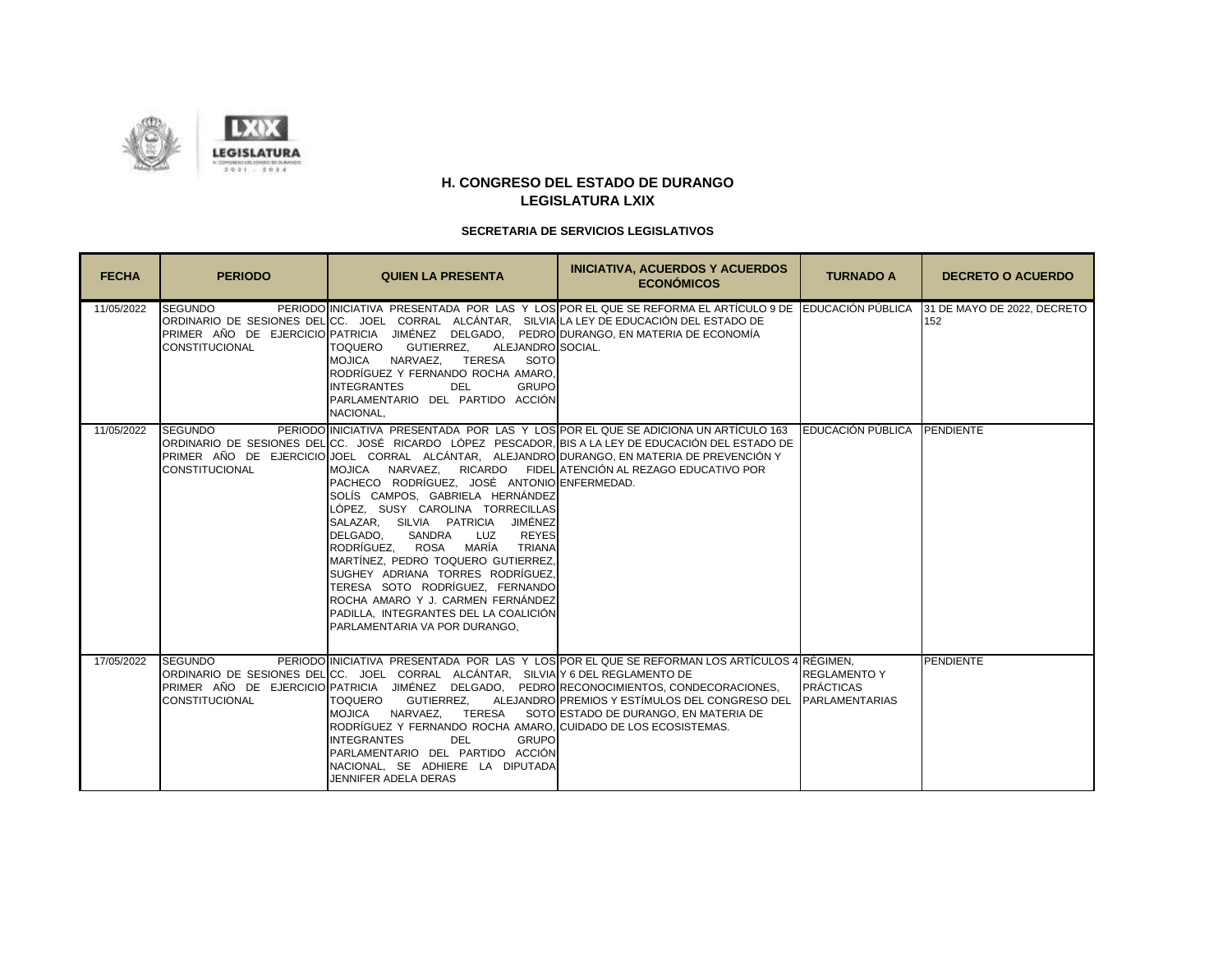

| <b>FECHA</b> | <b>PERIODO</b>                          | <b>QUIEN LA PRESENTA</b>                                                                                                                                                                                                                                                                                                                                                                                                                                                | <b>INICIATIVA, ACUERDOS Y ACUERDOS</b><br><b>ECONÓMICOS</b>                                                                                                                                                                                                                                             | <b>TURNADO A</b>                                                                  | <b>DECRETO O ACUERDO</b> |
|--------------|-----------------------------------------|-------------------------------------------------------------------------------------------------------------------------------------------------------------------------------------------------------------------------------------------------------------------------------------------------------------------------------------------------------------------------------------------------------------------------------------------------------------------------|---------------------------------------------------------------------------------------------------------------------------------------------------------------------------------------------------------------------------------------------------------------------------------------------------------|-----------------------------------------------------------------------------------|--------------------------|
| 17/05/2022   | <b>SEGUNDO</b><br><b>CONSTITUCIONAL</b> | PRIMER AÑO DE EJERCICIO PATRICIA JIMÉNEZ DELGADO, PEDRO Y ADOLESCENTES DEL ESTADO DE<br><b>TOQUERO</b><br>GUTIERREZ,<br><b>MOJICA</b><br>NARVAEZ.<br><b>TERESA</b><br>RODRÍGUEZ Y FERNANDO ROCHA AMARO, PENSAMIENTOS, CONCIENCIA Y RELIGIÓN.<br><b>GRUPO</b><br><b>INTEGRANTES</b><br><b>DEL</b><br>PARLAMENTARIO DEL PARTIDO ACCIÓN<br>NACIONAL,                                                                                                                       | PERIODO INICIATIVA PRESENTADA POR LAS Y LOS QUE CONTIENE REFORMA AL ARTÍCULO 41 DE ASUNTOS FAMILIARES PENDIENTE<br>ORDINARIO DE SESIONES DELOCO. JOEL CORRAL ALCÁNTAR, SILVIA LA LEY DE LOS DERECHOS DE NIÑAS, NIÑOS<br>ALEJANDRO DURANGO, EN MATERIA DE DERECHO A LA<br>SOTO LIBERTAD DE CONVICCIONES. | Y DE LOS DERECHOS<br>DE NIÑAS, NIÑOS Y<br><b>ADOLESCENTES</b>                     |                          |
| 17/05/2022   | <b>SEGUNDO</b><br><b>CONSTITUCIONAL</b> | ORDINARIO DE SESIONES DELICC. CHRISTIAN ALÁN JEAN ESPARZA.IAL ARTÍCULO 81 DE LA LEY DE SALUD DEL<br>PRIMER AÑO DE EJERCICIO ALEJANDRA DEL VALLE RAMÍREZ, OFELIA ESTADO DE DURANGO.<br>RENTERÍA DELGADILLO. EDUARDO GARCÍA<br>REYES, SANDRA LILIA AMAYA ROSALES,<br>MARISOL CARRILLO QUIROGA Y BERNABÉ<br>AGUILAR CARRILLO, INTEGRANTES DEL<br>GRUPO PARLAMENTARIO DEL PARTIDO<br><b>MOVIMIENTO</b><br>DE<br><b>REGENERACIÓN</b><br>NACIONAL (MORENA),                   | PERIODO INICIATIVA PRESENTADA POR LAS Y LOS POR EL QUE SE ADICIONA LA FRACCIÓN VIII                                                                                                                                                                                                                     | SALUD PÚBLICA                                                                     | <b>PENDIENTE</b>         |
| 17/05/2022   | <b>SEGUNDO</b><br><b>CONSTITUCIONAL</b> | PERIODO INICIATIVA PRESENTADA POR LAS Y LOS QUE CONTIENE ADICIONES A LA LEY DE<br>PRIMER AÑO DE EJERCICIO ALEJANDRA DEL VALLE RAMÍREZ, OFELIA LEY DE CULTURA FÍSICA Y DEPORTE DEL<br>RENTERÍA DELGADILLO, EDUARDO GARCÍA ESTADO DE DURANGO.<br>REYES, SANDRA LILIA AMAYA ROSALES,<br>MARISOL CARRILLO QUIROGA Y BERNABÉ<br>AGUILAR CARRILLO, INTEGRANTES DEL<br>GRUPO PARLAMENTARIO DEL PARTIDO<br><b>MOVIMIENTO</b><br>DE<br><b>REGENERACIÓN</b><br>NACIONAL (MORENA), | ORDINARIO DE SESIONES DEL CC. CHRISTIAN ALÁN JEAN ESPARZA. TURISMO DEL ESTADO DE DURANGO Y A LA                                                                                                                                                                                                         | <b>TURISMO Y</b><br><b>CINEMATOGRAFÍA Y</b><br><b>JUVENTUDY</b><br><b>DEPORTE</b> | <b>PENDIENTE</b>         |
| 18/05/2022   | <b>SEGUNDO</b><br><b>CONSTITUCIONAL</b> | PERIODO INICIATIVA PRESENTADA POR LAS Y LOS<br>ORDINARIO DE SESIONES DEL CC. JOEL CORRAL ALCÁNTAR, SILVIA<br>PRIMER AÑO DE EJERCICIO PATRICIA JIMÉNEZ DELGADO, PEDRO<br>TOQUERO GUTIERREZ, ALEJANDRO<br>MOJICA NARVAEZ, TERESA SOTO<br>RODRÍGUEZ Y FERNANDO ROCHA AMARO.<br><b>INTEGRANTES DEL GRUPO</b><br>PARLAMENTARIO DEL PARTIDO ACCIÓN<br>NACIONAL,                                                                                                               | QUE CONTIENE REFORMA AL ARTÍCULO 200<br>DE LA LEY DE DESARROLLO RURAL<br>SUSTENTABLE PARA EL ESTADO DE<br>DURANGO. EN MATERIA DE TRABAJADORES<br><b>MIGRANTES.</b>                                                                                                                                      | ASUNTOS AGRÍCOLAS PENDIENTE<br>Y GANADEROS                                        |                          |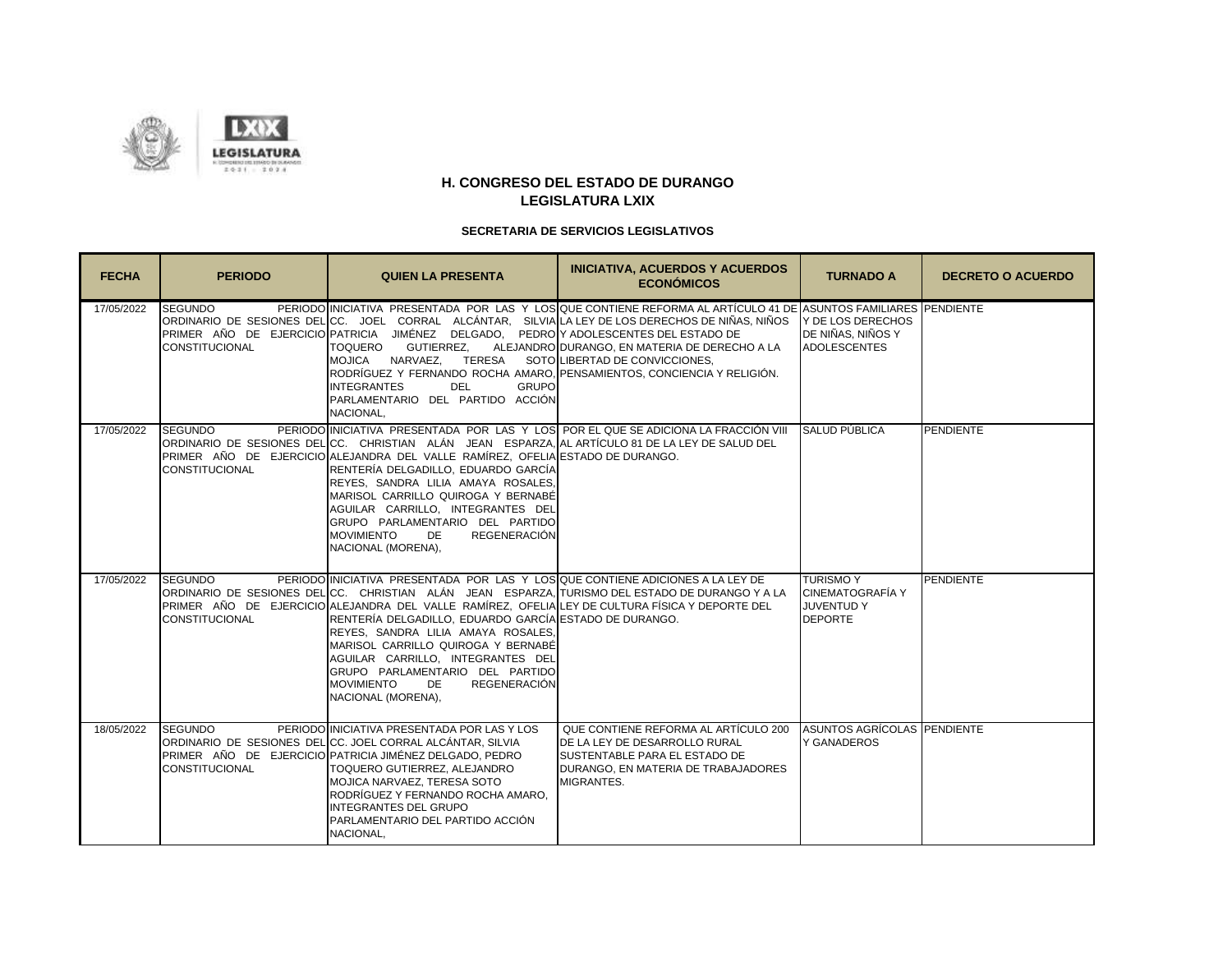

| <b>FECHA</b> | <b>PERIODO</b>                                                                               | <b>QUIEN LA PRESENTA</b>                                                                                                                                                                                                                                                                                                                                                                                                       | <b>INICIATIVA, ACUERDOS Y ACUERDOS</b><br><b>ECONÓMICOS</b>                                                                                                                                                                                                                                                                                                                                                                                                                               | <b>TURNADO A</b>                                                 | <b>DECRETO O ACUERDO</b>           |
|--------------|----------------------------------------------------------------------------------------------|--------------------------------------------------------------------------------------------------------------------------------------------------------------------------------------------------------------------------------------------------------------------------------------------------------------------------------------------------------------------------------------------------------------------------------|-------------------------------------------------------------------------------------------------------------------------------------------------------------------------------------------------------------------------------------------------------------------------------------------------------------------------------------------------------------------------------------------------------------------------------------------------------------------------------------------|------------------------------------------------------------------|------------------------------------|
| 18/05/2022   | <b>SEGUNDO</b><br><b>CONSTITUCIONAL</b>                                                      | PERIODO INICIATIVA PRESENTADA POR EL C.<br>ORDINARIO DE SESIONES DEL DIPUTADO LUIS ENRIQUE BENITEZ OJEDA.<br><b>DEL PARTIDO REVOLUCIONARIO</b><br>INSTITUCIONAL.                                                                                                                                                                                                                                                               | POR LA QUE SE AUTORIZA AL GOBIERNO DEL HACIENDA.<br>ESTADO PARA QUE SE CONSTITUYA EN AVAL PRESUPUESTO Y<br>PRIMER AÑO DE EJERCICIO INTEGRANTE DEL GRUPO PARLAMENTARIO DE LA FISCALÍA ESPECIALIZADA EN COMBATE ICUENTA PÚBLICA<br>A LA CORRUPCIÓN DEL ESTADO DE<br><b>DURANGO PARA RESPONDER DE LAS</b><br>OBLIGACIONES QUE CONTRAIGA CON EL<br>INSTITUTO MEXICANO DEL SEGURO SOCIAL<br>(IMSS), EN LA INCORPORACIÓN DE SU<br>PERSONAL AL RÉGIMEN OBLIGATORIO DE<br><b>SEGURIDAD SOCIAL</b> |                                                                  | 31 DE MAYO DE 2022, DECRETO<br>148 |
| 18/05/2022   | <b>SEGUNDO</b><br>PRIMER AÑO DE EJERCICIO CARMEN FERNÁNDEZ PADILLA.<br><b>CONSTITUCIONAL</b> | PERIODO INICIATIVA PRESENTADA POR LOS CC.<br>ORDINARIO DE SESIONES DELLJOSÉ ANTONIO SOLÍS CAMPOS Y J.<br>INTEGRANTES DE LA FRACCIÓN<br>PARLAMENTARIA DEL PARTIDO DE LA<br>REVOLUCIÓN DEMOCRÁTICA.                                                                                                                                                                                                                              | POR EL QUE SE ADICIONAN LAS FRACCIONES SSALUD PÚBLICA<br>I BIS. I TER Y I QUÁTER AL ARTÍCULO 173 BIS<br>1, Y SE ADICIONA UN ARTÍCULO 173 BIS 27 A<br>LA LEY DE SALUD DEL ESTADO DE DURANGO.<br>EN MATERIA DE BANCO DE CÉLULAS MADRE<br>DEL ESTADO DE DURANGO                                                                                                                                                                                                                              |                                                                  | <b>PENDIENTE</b>                   |
| 18/05/2022   | <b>SEGUNDO</b><br><b>CONSTITUCIONAL</b>                                                      | PERIODO INICIATIVA PRESENTADA POR LAS Y LOS<br>ORDINARIO DE SESIONES DEL CC. CHRISTIAN ALÁN JEAN ESPARZA,<br>PRIMER AÑO DE EJERCICIO ALEJANDRA DEL VALLE RAMÍREZ, OFELIA<br>RENTERÍA DELGADILLO, EDUARDO GARCÍA<br>REYES, SANDRA LILIA AMAYA ROSALES,<br>MARISOL CARRILLO QUIROGA Y BERNABÉ<br>AGUILAR CARRILLO. INTEGRANTES DEL<br><b>GRUPO PARLAMENTARIO DEL PARTIDO</b><br>MOVIMIENTO DE REGENERACIÓN<br>NACIONAL (MORENA), | POR EL QUE SE ADICIONA LA FRACCIÓN X AL RÉGIMEN,<br>ARTÍCULO 75 DE LA LEY ORGÁNICA DEL<br>CONGRESO DEL ESTADO DE DURANGO                                                                                                                                                                                                                                                                                                                                                                  | <b>REGLAMENTO Y</b><br><b>PRÁCTICAS</b><br><b>PARLAMENTARIAS</b> | <b>PENDIENTE</b>                   |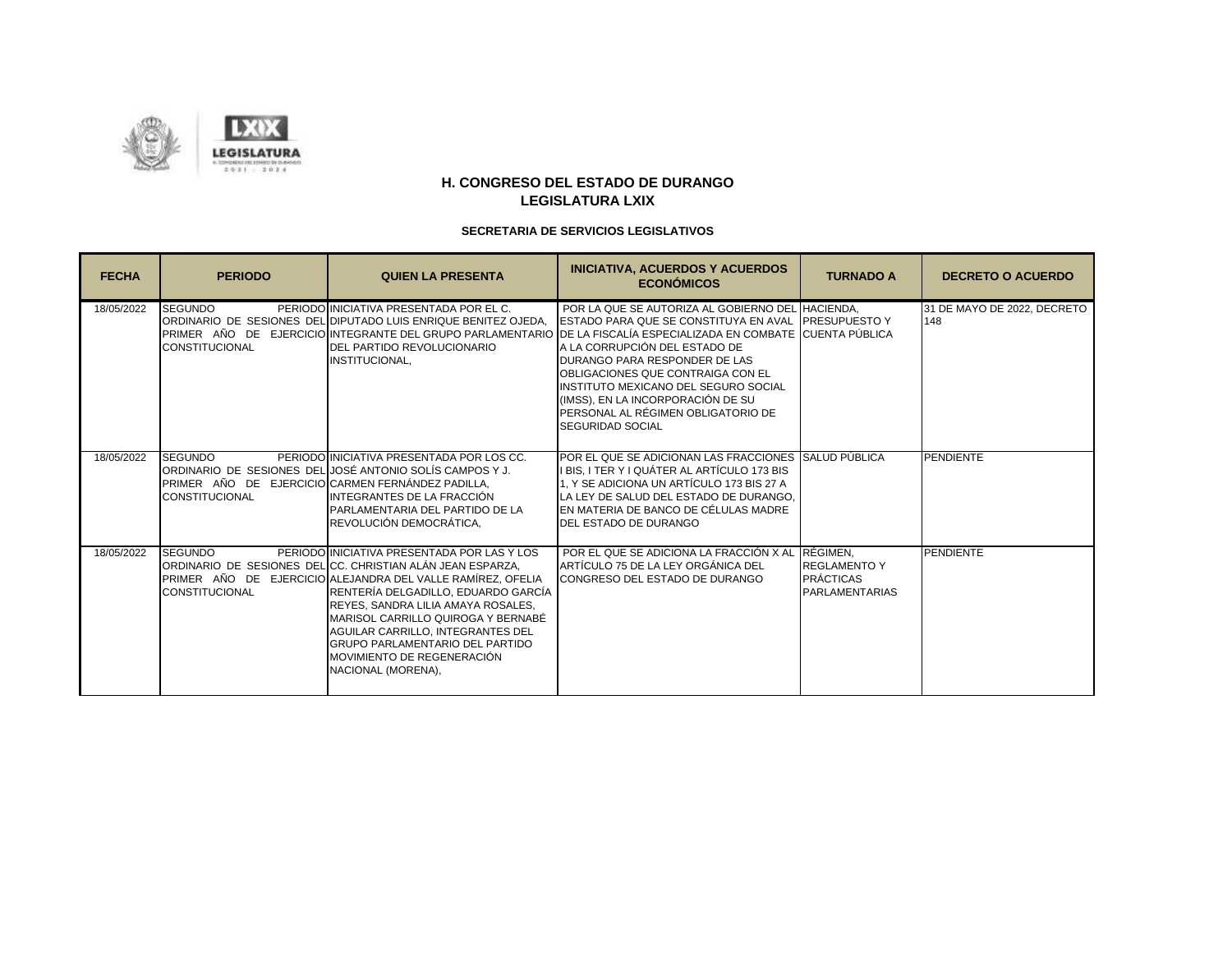

| <b>FECHA</b> | <b>PERIODO</b>                          | <b>QUIEN LA PRESENTA</b>                                                                                                                                                                                                                                                                                                                                                                                                                                                                                                                                                                                                                                                             | <b>INICIATIVA, ACUERDOS Y ACUERDOS</b><br><b>ECONÓMICOS</b>                                                                           | <b>TURNADO A</b>                                               | <b>DECRETO O ACUERDO</b> |
|--------------|-----------------------------------------|--------------------------------------------------------------------------------------------------------------------------------------------------------------------------------------------------------------------------------------------------------------------------------------------------------------------------------------------------------------------------------------------------------------------------------------------------------------------------------------------------------------------------------------------------------------------------------------------------------------------------------------------------------------------------------------|---------------------------------------------------------------------------------------------------------------------------------------|----------------------------------------------------------------|--------------------------|
| 24/05/2022   | <b>SEGUNDO</b><br><b>CONSTITUCIONAL</b> | PERIODO INICIATIVA PRESENTADA POR LAS Y LOS<br>ORDINARIO DE SESIONES DEL CC. LUIS ENRIQUE BENÍTEZ OJEDA, JOSÉ<br>PRIMER AÑO DE EJERCICIO RICARDO LÓPEZ PESCADOR, JOEL CORRAL MUNICIPIOS.<br>ALCÁNTAR, ALEJANDRO MOJICA NARVAEZ,<br>RICARDO FIDEL PACHECO RODRÍGUEZ.<br>JOSÉ ANTONIO SOLÍS CAMPOS, GABRIELA<br>HERNÁNDEZ LÓPEZ. SUSY CAROLINA<br>TORRECILLAS SALAZAR, SILVIA PATRICIA<br>JIMÉNEZ DELGADO, SANDRA LUZ REYES<br>RODRÍGUEZ. ROSA MARÍA TRIANA<br>MARTÍNEZ, PEDRO TOQUERO GUTIERREZ,<br>SUGHEY ADRIANA TORRES RODRÍGUEZ.<br>TERESA SOTO RODRÍGUEZ, FERNANDO<br>ROCHA AMARO Y J. CARMEN FERNÁNDEZ<br>PADILLA. INTEGRANTES DE LA COALICIÓN<br>PARLAMENTARIA VA POR DURANGO. | POR EL QUE SE EXPIDE LA LEY DE OBRAS<br>IPÚBLICAS DEL ESTADO DE DURANGO Y SUS                                                         | <b>DESARRROLLO</b><br><b>URBANO Y OBRAS</b><br><b>PÚBLICAS</b> | PENDIENTE                |
| 24/05/2022   | <b>SEGUNDO</b><br><b>CONSTITUCIONAL</b> | PERIODO INICIATIVA PRESENTADA POR LAS Y LOS<br>ORDINARIO DE SESIONES DEL CC. GABRIELA HERNÁNDEZ LÓPEZ. JOSÉ<br>PRIMER AÑO DE EJERCICIO RICARDO LÓPEZ PESCADOR, RICARDO<br>FIDEL PACHECO RODRÍGUEZ, SUSY<br>CAROLINA TORRECILLAS SALAZAR,<br>SANDRA LUZ REYES RODRÍGUEZ. ROSA<br>MARÍA TRIANA MARTÍNEZ Y SUGHEY<br>ADRIANA TORRES RODRÍGUEZ.<br>INTEGRANTES DE LA SEXAGÉSIMA NOVENA<br>LEGISLATURA,                                                                                                                                                                                                                                                                                   | POR EL QUE SE ADICIONA UN ARTÍCULO 14<br>BIS A LA LEY DEL SEGURO SOCIAL. EN<br>MATERIA DE SEGURO DE SALUD PARA<br><b>ESTUDIANTES.</b> | TRABAJO, PREVISIÓN PENDIENTE<br>Y SEGURIDAD SOCIAL             |                          |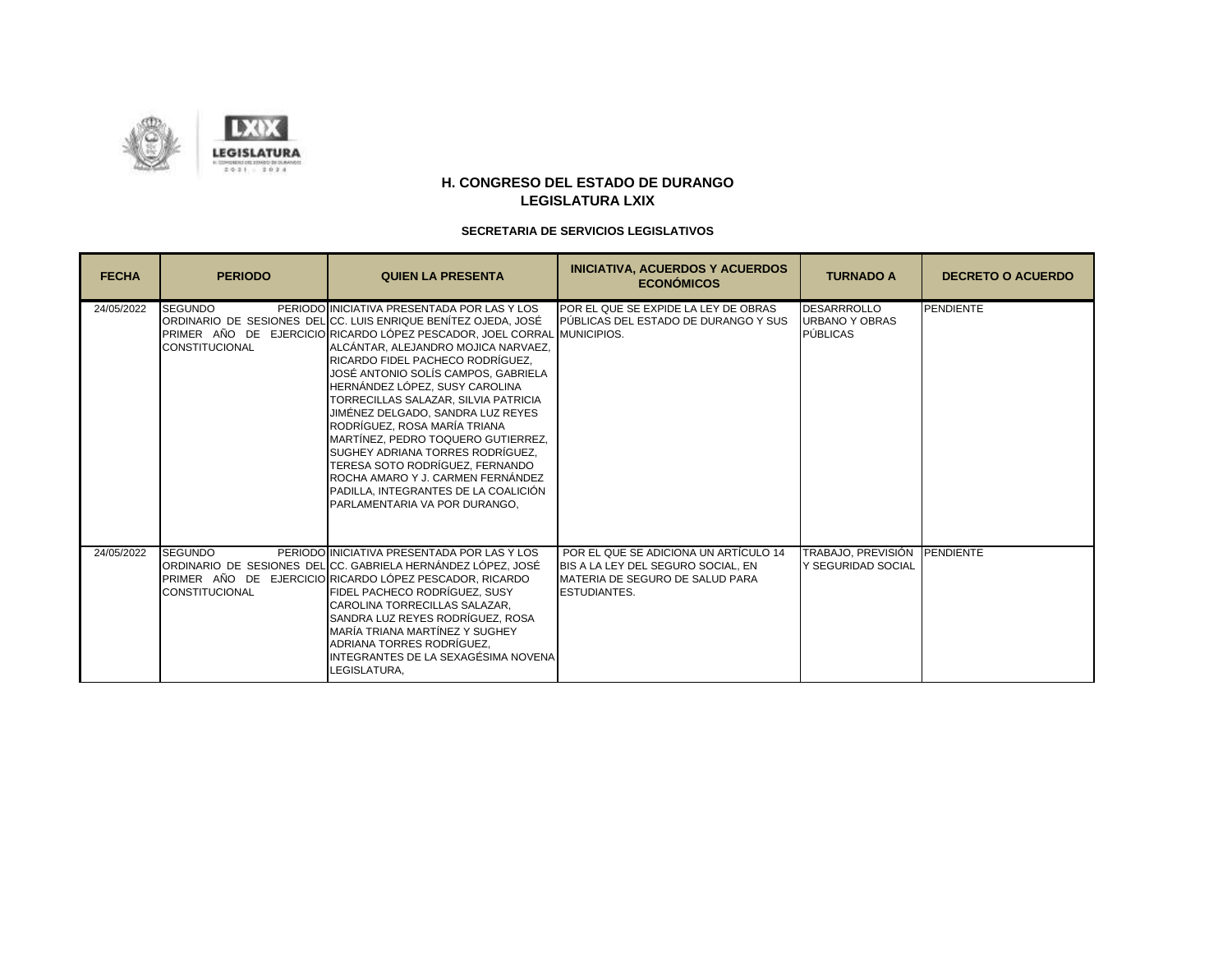



| <b>FECHA</b> | <b>PERIODO</b>                          | <b>QUIEN LA PRESENTA</b>                                                                                                                                                                                                                                                                                                                                                                                                                                                                                                                                                                                                                    | <b>INICIATIVA, ACUERDOS Y ACUERDOS</b><br><b>ECONÓMICOS</b>                                                                                                                                                                      | <b>TURNADO A</b>                                                                                     | <b>DECRETO O ACUERDO</b> |
|--------------|-----------------------------------------|---------------------------------------------------------------------------------------------------------------------------------------------------------------------------------------------------------------------------------------------------------------------------------------------------------------------------------------------------------------------------------------------------------------------------------------------------------------------------------------------------------------------------------------------------------------------------------------------------------------------------------------------|----------------------------------------------------------------------------------------------------------------------------------------------------------------------------------------------------------------------------------|------------------------------------------------------------------------------------------------------|--------------------------|
| 24/05/2022   | <b>SEGUNDO</b><br><b>CONSTITUCIONAL</b> | PERIODO INICIATIVA PRESENTADA POR LAS Y LOS<br>ORDINARIO DE SESIONES DEL CC. JOSÉ RICARDO LÓPEZ PESCADOR.<br>PRIMER AÑO DE EJERCICIO JOEL CORRAL ALCÁNTAR, ALEJANDRO<br>MOJICA NARVAEZ, RICARDO FIDEL<br>PACHECO RODRÍGUEZ, JOSÉ ANTONIO<br>SOLÍS CAMPOS. GABRIELA HERNÁNDEZ<br>LÓPEZ. SILVIA PATRICIA JIMÉNEZ<br>IDELGADO. PEDRO TOQUERO GUTIÉRREZ.<br><b>SUSY CAROLINA TORRECILLAS SALAZAR, J.</b><br>CARMEN FERNÁNDEZ PADILLA, SANDRA<br>LUZ REYES RODRÍGUEZ. ROSA MARÍA<br>TRIANA MARTÍNEZ. TERESA SOTO<br>RODRÍGUEZ, FERNANDO ROCHA AMARO Y<br>SUGHEY ADRIANA TORRES RODRÍGUEZ,<br>INTEGRANTES DE LA SEXAGÉSIMA NOVENA<br>LEGISLATURA. | POR EL QUE SE REFORMA LA<br>DENOMINACIÓN DEL TÍTULO SEGUNDO Y LOS<br>ARTÍCULOS 40,41,45,46,47 Y 142 DE LA<br>CONSTITUCIÓN POLÍTICA DEL ESTADO LIBRE<br>Y SOBERANO DE DURANGO, EN MATERIA DE<br>EVALUACIÓN DE POLÍTICAS PÚBLICAS. | <b>PUNTOS</b><br><b>CONSTITUCIONALES</b>                                                             | PENDIENTE                |
| 24/05/2022   | <b>SEGUNDO</b><br><b>CONSTITUCIONAL</b> | PERIODO INICIATIVA PRESENTADA POR LAS Y LOS<br>ORDINARIO DE SESIONES DEL CC. JOEL CORRAL ALCÁNTAR, SILVIA<br>PRIMER AÑO DE EJERCICIO PATRICIA JIMÉNEZ DELGADO, PEDRO<br>TOQUERO GUTIERREZ, ALEJANDRO<br>MOJICA NARVAEZ, TERESA SOTO<br>RODRÍGUEZ Y FERNANDO ROCHA AMARO.<br><b>INTEGRANTES DEL GRUPO</b><br>PARLAMENTARIO DEL PARTIDO ACCIÓN<br>NACIONAL.                                                                                                                                                                                                                                                                                   | POR EL QUE SE REFORMA EL ARTÍCULO 56<br>DE LA LEY PARA LA PREVENCIÓN Y GESTIÓN<br>INTEGRAL DE RESIDUOS DEL ESTADO DE<br>DURANGO, EN MATERIA DE DESECHOS DE<br><b>MEDICAMENTOS</b>                                                | <b>ECOLOGIA</b>                                                                                      | PENDIENTE                |
| 24/05/2022   | <b>SEGUNDO</b><br><b>CONSTITUCIONAL</b> | PERIODO INICIATIVA PRESENTADA POR LAS Y LOS<br>ORDINARIO DE SESIONES DEL CC. JOEL CORRAL ALCÁNTAR, SILVIA<br>PRIMER AÑO DE EJERCICIO PATRICIA JIMÉNEZ DELGADO. PEDRO<br>TOQUERO GUTIERREZ, ALEJANDRO<br>MOJICA NARVAEZ. TERESA SOTO<br>RODRÍGUEZ Y FERNANDO ROCHA AMARO,<br><b>INTEGRANTES DEL GRUPO</b><br>PARLAMENTARIO DEL PARTIDO ACCIÓN<br>NACIONAL. SE ADHIEREN LOS CC.<br><b>DIPUTADOS MARISOL CARRILLO QUIROGA.</b><br>RICARDO LÓPE PESCADOR, ROSA MARÍA<br>TRIANA Y SUSY CAROLINA TORRECILLAS                                                                                                                                      | POR EL QUE SE REFORMA EL ARTÍCULO 37<br>DE LA LEY DE LOS DERECHOS DE NIÑAS,<br>NIÑOS Y ADOLESCENTES DEL ESTADO DE<br>DURANGO, EN MATERIA DE SALUD MENTAL Y<br>EMOCIONAL.                                                         | <b>ASUNTOS FAMILIARES PENDIENTE</b><br>Y DE LOS DERECHOS<br>DE NIÑAS, NIÑOS Y<br><b>ADOLESCENTES</b> |                          |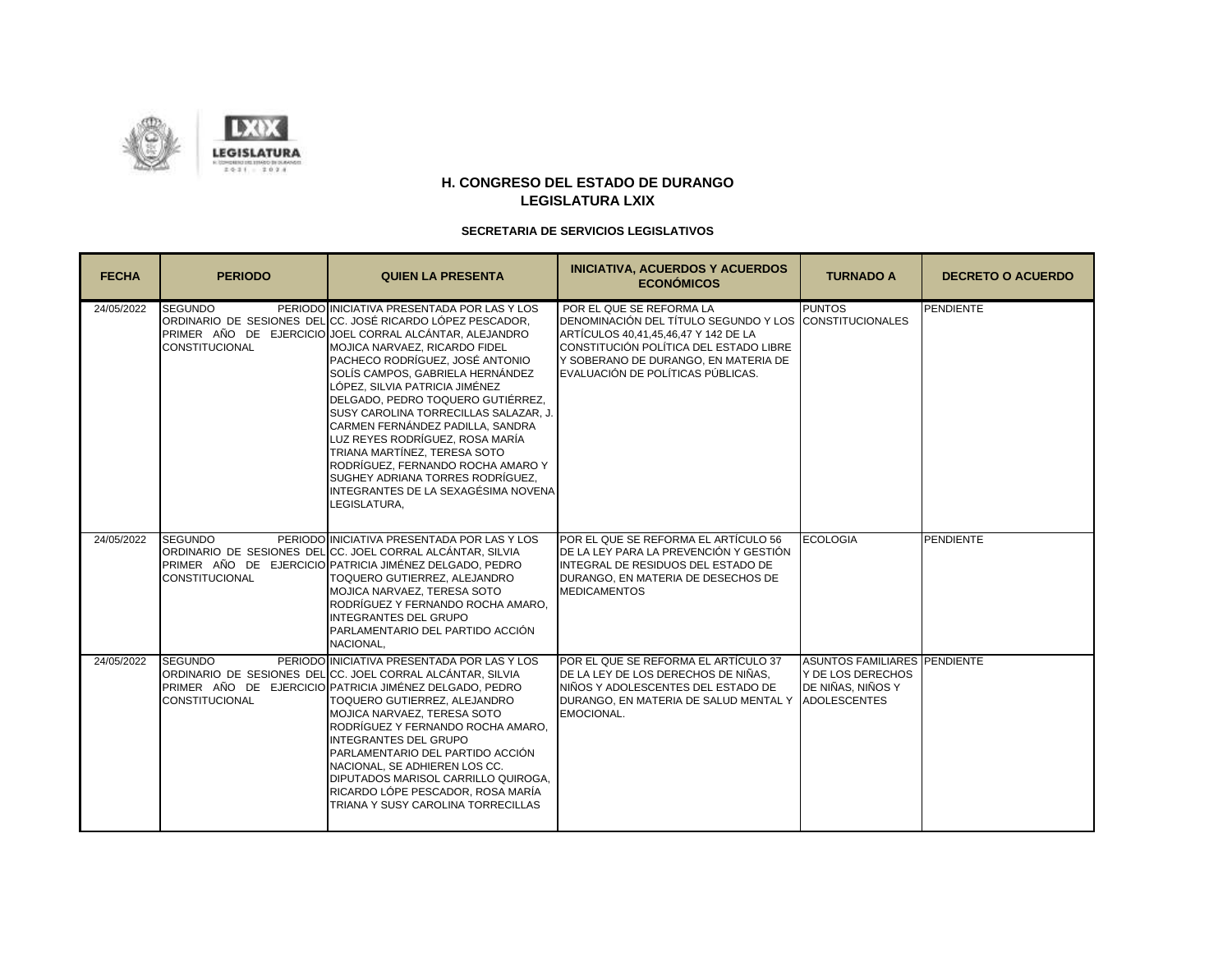

| <b>FECHA</b> | <b>PERIODO</b>                                                                               | <b>QUIEN LA PRESENTA</b>                                                                                                                                                                                                                                                                                                                                                                                                                                                                                  | <b>INICIATIVA, ACUERDOS Y ACUERDOS</b><br><b>ECONÓMICOS</b>                                                                                                                                              | <b>TURNADO A</b>                                                             | <b>DECRETO O ACUERDO</b>           |
|--------------|----------------------------------------------------------------------------------------------|-----------------------------------------------------------------------------------------------------------------------------------------------------------------------------------------------------------------------------------------------------------------------------------------------------------------------------------------------------------------------------------------------------------------------------------------------------------------------------------------------------------|----------------------------------------------------------------------------------------------------------------------------------------------------------------------------------------------------------|------------------------------------------------------------------------------|------------------------------------|
| 24/05/2022   | <b>SEGUNDO</b><br>PRIMER AÑO DE EJERCICIO CARMEN FERNÁNDEZ PADILLA,<br><b>CONSTITUCIONAL</b> | PERIODO INICIATIVA PRESENTADA POR LOS CC.<br>ORDINARIO DE SESIONES DEL JOSÉ ANTONIO SOLÍS CAMPOS Y J.<br>INTEGRANTES DE LA FRACCIÓN<br>PARLAMENTARIA DEL PARTIDO DE LA<br>REVOLUCIÓN DEMOCRÁTICA,                                                                                                                                                                                                                                                                                                         | POR EL CUAL SE PROPONE EL CAMBIO DE<br>RECINTO OFICIAL DEL H. CONGRESO DEL<br>ESTADO DE DURANGO A LA FACULTAD DE<br>DERECHO Y CIENCIAS POLÍTICAS DE LA<br>UNIVERSIDAD JUÁREZ DEL ESTADO DE<br>DURANGO.   | GOBERNACIÓN                                                                  | 25 DE MAYO DE 2022, DECRETO<br>142 |
| 24/05/2022   | <b>SEGUNDO</b><br><b>CONSTITUCIONAL</b>                                                      | PERIODO INICIATIVA PRESENTADA POR LAS Y LOS<br>ORDINARIO DE SESIONES DELICC. CHRISTIAN ALÁN JEAN ESPARZA.<br>PRIMER AÑO DE EJERCICIO ALEJANDRA DEL VALLE RAMÍREZ. OFELIA<br>IRENTERÍA DELGADILLO. EDUARDO GARCÍA  DURANGO Y A LA LEY DE FOMENTO<br>REYES, SANDRA LILIA AMAYA ROSALES,<br>MARISOL CARRILLO QUIROGA Y BERNABÉ<br>AGUILAR CARRILLO. INTEGRANTES DEL<br>GRUPO PARLAMENTARIO DEL PARTIDO<br>MOVIMIENTO DE REGENERACIÓN<br>NACIONAL (MORENA), SE ADHIERE LA C.<br>DIPUTADA JENNIFER ADELA DERAS | QUE CONTIENE REFORMAS Y ADICIONES A LA ASUNTOS INDÍGENAS PENDIENTE<br>LEY GENERAL DE LOS PUEBLOS Y<br>COMUNIDADES INDÍGENAS DEL ESTADO DE<br>ECONÓMICO PARA EL ESTADO DE DURANGO.                        | Y DESARROLLO<br><b>ECONOMICO</b>                                             |                                    |
| 24/05/2022   | <b>SEGUNDO</b><br><b>CONSTITUCIONAL</b>                                                      | PERIODO INICIATIVA PRESENTADA POR LAS Y LOS<br>ORDINARIO DE SESIONES DELICC. CHRISTIAN ALÁN JEAN ESPARZA.<br>PRIMER AÑO DE EJERCICIO ALEJANDRA DEL VALLE RAMÍREZ. OFELIA<br>RENTERÍA DELGADILLO, EDUARDO GARCÍA<br>REYES, SANDRA LILIA AMAYA ROSALES,<br>MARISOL CARRILLO QUIROGA Y BERNABÉ<br>AGUILAR CARRILLO. INTEGRANTES DEL<br><b>GRUPO PARLAMENTARIO DEL PARTIDO</b><br>MOVIMIENTO DE REGENERACIÓN<br>NACIONAL (MORENA),                                                                            | QUE CONTIENE REFORMAS Y ADICIONES A LA IEDUCACIÓN PÚBLICA I PENDIENTE<br>LEY DE EDUCACIÓN PARA EL ESTADO DE<br>DURANGO.                                                                                  |                                                                              |                                    |
| 25/05/2022   | <b>SEGUNDO</b><br>PRIMER AÑO DE EJERCICIO CARMEN FERNÁNDEZ PADILLA.<br><b>CONSTITUCIONAL</b> | PERIODO INICIATIVA PRESENTADA POR LOS CC.<br>ORDINARIO DE SESIONES DEL JOSÉ ANTONIO SOLÍS CAMPOS Y J.<br>INTEGRANTES DE LA FRACCIÓN<br>PARLAMENTARIA DEL PARTIDO DE LA<br>REVOLUCIÓN DEMOCRÁTICA.                                                                                                                                                                                                                                                                                                         | POR EL CUAL SE ADICIONA UN TERCER<br>PÁRRAFO AL ARTÍCULO 239 DE LA LEY<br>ORGÁNICA DEL CONGRESO DEL ESTADO DE<br>DURANGO, EN MATERIA DE ACCESO A LA<br>NORMATIVA DE PERSONAS CON<br><b>DISCAPACIDAD.</b> | RÉGIMEN.<br><b>REGLAMENTO Y</b><br><b>PRÁCTICAS</b><br><b>PARLAMENTARIAS</b> | <b>PENDIENTE</b>                   |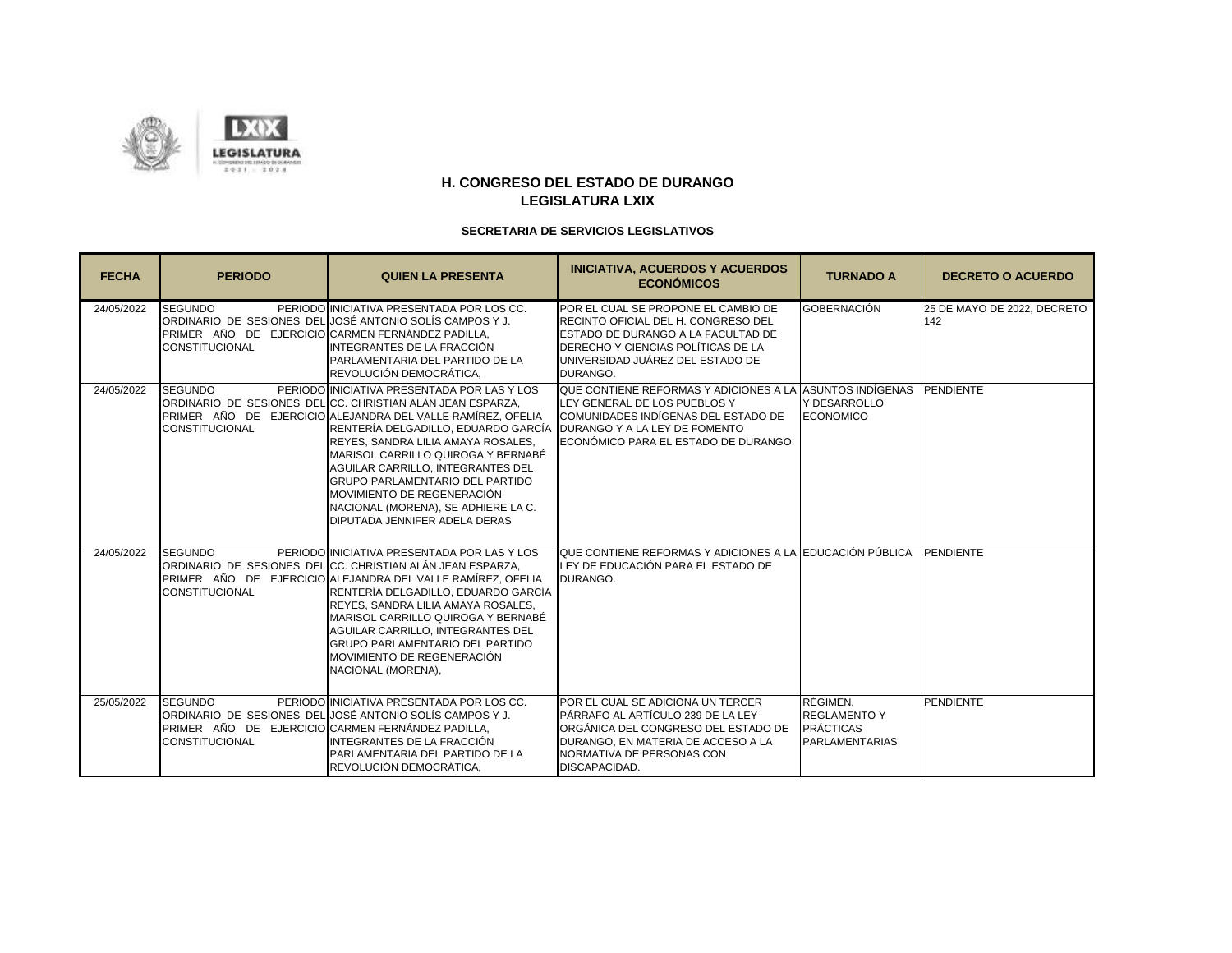



| <b>FECHA</b>            | <b>PERIODO</b>                          | <b>QUIEN LA PRESENTA</b>                                                                                                                                                                                                                                                                                                                                                                                                                                  | <b>INICIATIVA, ACUERDOS Y ACUERDOS</b><br><b>ECONÓMICOS</b>                                                                                                                                                                                                                                                                                                                                                                                                                                                                                                                                                                                                                | <b>TURNADO A</b>                                   | <b>DECRETO O ACUERDO</b>           |
|-------------------------|-----------------------------------------|-----------------------------------------------------------------------------------------------------------------------------------------------------------------------------------------------------------------------------------------------------------------------------------------------------------------------------------------------------------------------------------------------------------------------------------------------------------|----------------------------------------------------------------------------------------------------------------------------------------------------------------------------------------------------------------------------------------------------------------------------------------------------------------------------------------------------------------------------------------------------------------------------------------------------------------------------------------------------------------------------------------------------------------------------------------------------------------------------------------------------------------------------|----------------------------------------------------|------------------------------------|
| 25/05/2022              | <b>SEGUNDO</b><br><b>CONSTITUCIONAL</b> | PERIODO INICIATIVA PRESENTADA POR LAS Y LOS<br>ORDINARIO DE SESIONES DEL CC. CHRISTIAN ALÁN JEAN ESPARZA,<br>PRIMER AÑO DE EJERCICIO ALEJANDRA DEL VALLE RAMÍREZ. OFELIA<br>RENTERÍA DELGADILLO, EDUARDO GARCÍA TERCER PÁRRAFO AL ARTÍCULO 54 DEL<br>REYES, SANDRA LILIA AMAYA ROSALES,<br>MARISOL CARRILLO QUIROGA Y BERNABÉ<br>AGUILAR CARRILLO. INTEGRANTES DEL<br>GRUPO PARLAMENTARIO DEL PARTIDO<br>MOVIMIENTO DE REGENERACIÓN<br>NACIONAL (MORENA), | QUE CONTIENE REFORMA Y ADICIÓN A LOS<br>ARTÍCULOS 10 Y 81 DE LA LEY DE SALUD DEL<br>ESTADO DE DURANGO Y SE ADICIONA UN<br>CÓDIGO CIVIL DEL ESTADO DE DURANGO                                                                                                                                                                                                                                                                                                                                                                                                                                                                                                               | SALUD PÚBLICA Y<br><b>JUSTICIA</b>                 | <b>PENDIENTE</b>                   |
| 25/05/2022<br>(SEGUNDA) | <b>SEGUNDO</b><br><b>CONSTITUCIONAL</b> | PERIODO INICIATIVA ENVIADA POR EL C. DR. JOSÉ<br>ORDINARIO DE SESIONES DEL ROSAS AISPURO TORRES. GOBERNADOR<br>PRIMER AÑO DE EJERCICIO DEL ESTADO LIBRE Y SOBERANO DE<br>DURANGO,                                                                                                                                                                                                                                                                         | EN LA CUAL SOLICITA AUTORIZACIÓN PARA<br><b>ENAJENAR A TÍTULO GRATUITO LOS</b><br>SIGUIENTES INMUEBLES EL PRIMERO CUENTA CUENTA PÚBLICA<br>CON UNA SUPERFICIE DE 1-12.00 HAS., Y<br>FORMA PARTE DE LOS LOTES NÚMERO 40 Y<br>52 LETRA A DE LA ZONA NÚMERO 2, EL<br>SEGUNDO CUENTA CON UNA SUPERFICIE DE<br>1-88-00 HAS., Y FORMA PARTE DE LOS LOTES<br>41 Y 52 LETRA A DE LA ZONA NÚMERO 2<br>AMBOS CORRESPONDEN AL<br>FRACCIONAMIENTO EX HACIENDA DE SAN<br>PEDRO TAPONA DENTRO DE LA CIUDAD DE<br>GUADALUPE VICTORIA, DGO., A FAVOR DE LA<br>SECRETARÍA DE LA DEFENSA NACIONAL,<br>PARA QUE EN ESA SUPERFICIE CONSTRUYA<br>LAS INSTALACIONES PARA LA GUARDIA<br>NACIONAL. | HACIENDA.<br><b>PRESUPUESTO Y</b>                  | 31 DE MAYO DE 2022. DECRETO<br>146 |
| 25/05/2022<br>(SEGUNDA) | <b>SEGUNDO</b><br><b>CONSTITUCIONAL</b> | PERIODO INICIATIVA ENVIADA POR EL C. DR. JOSÉ<br>ORDINARIO DE SESIONES DELIROSAS AISPURO TORRES, GOBERNADOR<br>PRIMER AÑO DE EJERCICIO DEL ESTADO LIBRE Y SOBERANO DE<br>DURANGO.                                                                                                                                                                                                                                                                         | EN LA CUAL SOLICITA AUTORIZACIÓN PARA<br>QUE EL GOBIERNO DEL ESTADO DE<br>DURANGO, ENAJENE A TÍTULO GRATUITO,<br>UNA SUPERFICIE TOTAL DE 1-50-00 (UNA<br>HECTÁREA Y 50 ÁREAS) UBICADAS EN EL<br>MUNICIPIO DE VICENTE GUERRERO, DGO., A<br>FAVOR DE LA SECRETARÍA DE LA DEFENSA<br>NACIONAL, PARA QUE EN ESA SUPERFICIE SE<br>CONSTRUYAN LAS INSTALACIONES PARA LA<br><b>GUARDIA NACIONAL.</b>                                                                                                                                                                                                                                                                              | HACIENDA.<br><b>PRESUPUESTO Y</b><br>CUENTA PÚBLCA | 31 DE MAYO DE 2022. DECRETO<br>145 |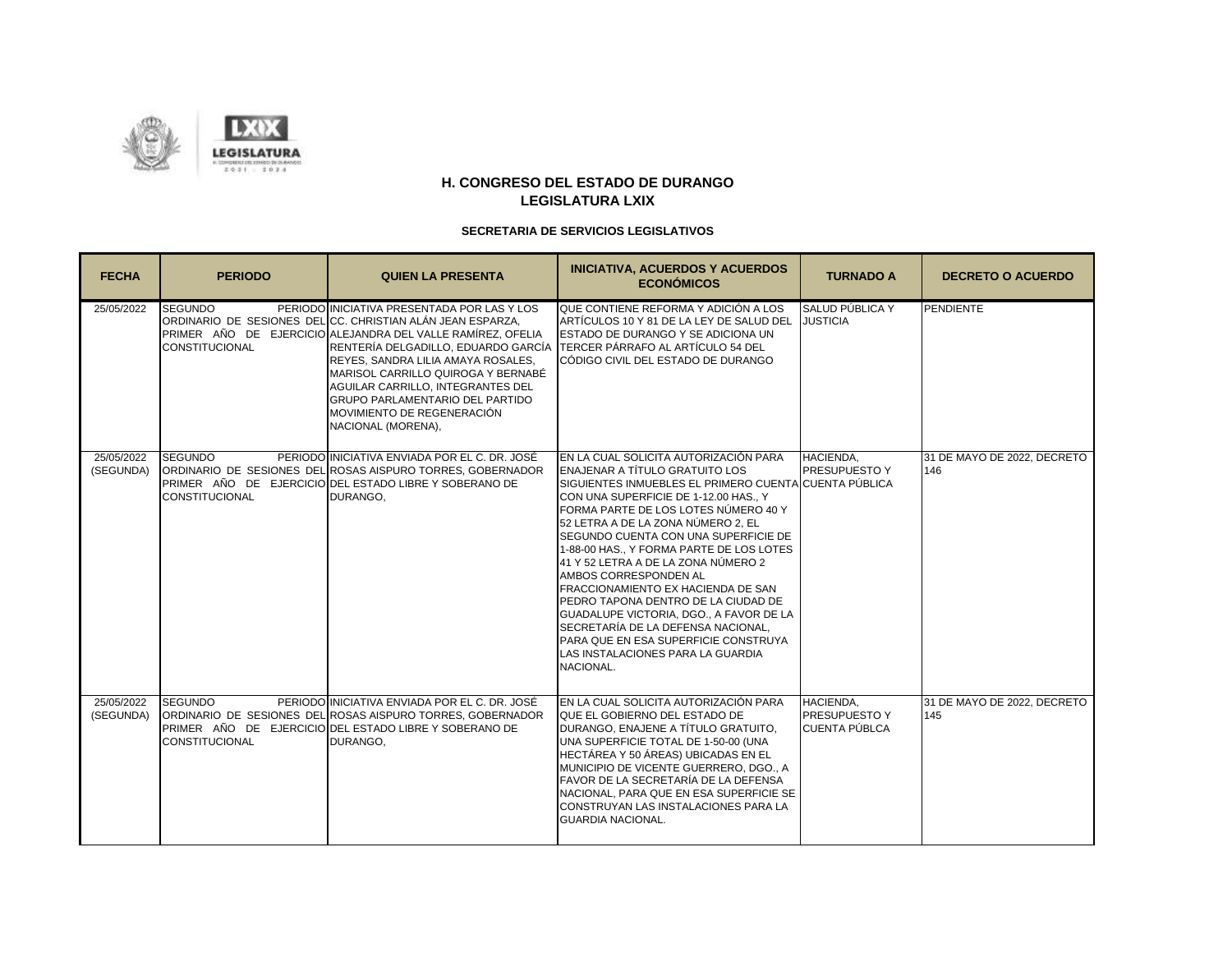

| <b>FECHA</b>            | <b>PERIODO</b>                          | <b>QUIEN LA PRESENTA</b>                                                                                                                                                                                                                                                                                                                                                                                                                                                                                                                                                                                                                                                                                    | <b>INICIATIVA, ACUERDOS Y ACUERDOS</b><br><b>ECONÓMICOS</b>                                                            | <b>TURNADO A</b>                         | <b>DECRETO O ACUERDO</b> |
|-------------------------|-----------------------------------------|-------------------------------------------------------------------------------------------------------------------------------------------------------------------------------------------------------------------------------------------------------------------------------------------------------------------------------------------------------------------------------------------------------------------------------------------------------------------------------------------------------------------------------------------------------------------------------------------------------------------------------------------------------------------------------------------------------------|------------------------------------------------------------------------------------------------------------------------|------------------------------------------|--------------------------|
| 25/05/2022<br>(SEGUNDA) | <b>SEGUNDO</b><br><b>CONSTITUCIONAL</b> | PERIODO INICIATIVA PRESENTADA POR EL C. QUE CONTIENE REFORMA AL ARTÍCULO 15.<br>ORDINARIO DE SESIONES DEL DIPUTADO LUIS ENRIQUE BENITEZ OJEDA, LA FRACCIÓN IV DEL ARTÍCULO 112, Y<br>PRIMER AÑO DE EJERCICIO INTEGRANTE DEL GRUPO PARLAMENTARIO ADICIONA Y REFORMA EL ARTÍCULO 117,<br><b>PARTIDO</b><br><b>DEL</b><br>IINSTITUCIONAL. SE ADHIERE LA<br><b>DIPUTADA ALEJANDRA DEL VALLE</b>                                                                                                                                                                                                                                                                                                                 | REVOLUCIONARIO TODOS DE LA CONSTITUCIÓN POLÍTICA DEL<br>C. ESTADO LIBRE Y SOBERANO DE DURANGO.                         | <b>PUNTOS</b><br><b>CONSTITUCIONALES</b> | PENDIENTE                |
| 31/05/2022              | <b>SEGUNDO</b><br><b>CONSTITUCIONAL</b> | PERIODO INICIATIVA PRESENTADA POR LAS Y LOS<br>ORDINARIO DE SESIONES DEL CC. JOSÉ RICARDO LÓPEZ PESCADOR,<br>PRIMER AÑO DE EJERCICIO JOEL CORRAL ALCÁNTAR, JOSÉ ANTONIO<br>SOLÍS CAMPOS, RICARDO FIDEL PACHECO<br>RODRÍGUEZ, GABRIELA HERNÁNDEZ<br>ÓPEZ, SUSY CAROLINA TORRECILLAS<br>SALAZAR, SANDRA LUZ REYES RODRÍGUEZ,<br>LUIS ENRIQUE BENÍTEZ OJEDA, ROSA<br>MARÍA TRIANA MARTÍNEZ, SUGHEY<br>ADRIANA TORRES RODRÍGUEZ, SILVIA<br>PATRICIA JIMÉNEZ DELGADO, FERNANDO<br>ROCHA AMARO, ALEJANDRO MOJICA<br>NARVAEZ, TERESA SOTO RODRÍGUEZ,<br>PEDRO TOQUERO GUTIÉRREZ Y J. CARMEN<br>FERNÁNDEZ PADILLA, INTEGRANTES DE LA<br>COALICIÓN PARLAMENTARIA "VA POR<br><b>IDURANGO" DE LA LXIX LEGISLATURA.</b> | IQUE CONTIENE LA LEY DE PLANEACIÓN PARA IADMINISTRACIÓN<br>EL DESARROLLO DEL ESTADO DE DURANGO<br>Y DE SUS MUNICIPIOS. | PÚBLICA                                  | <b>PENDIENTE</b>         |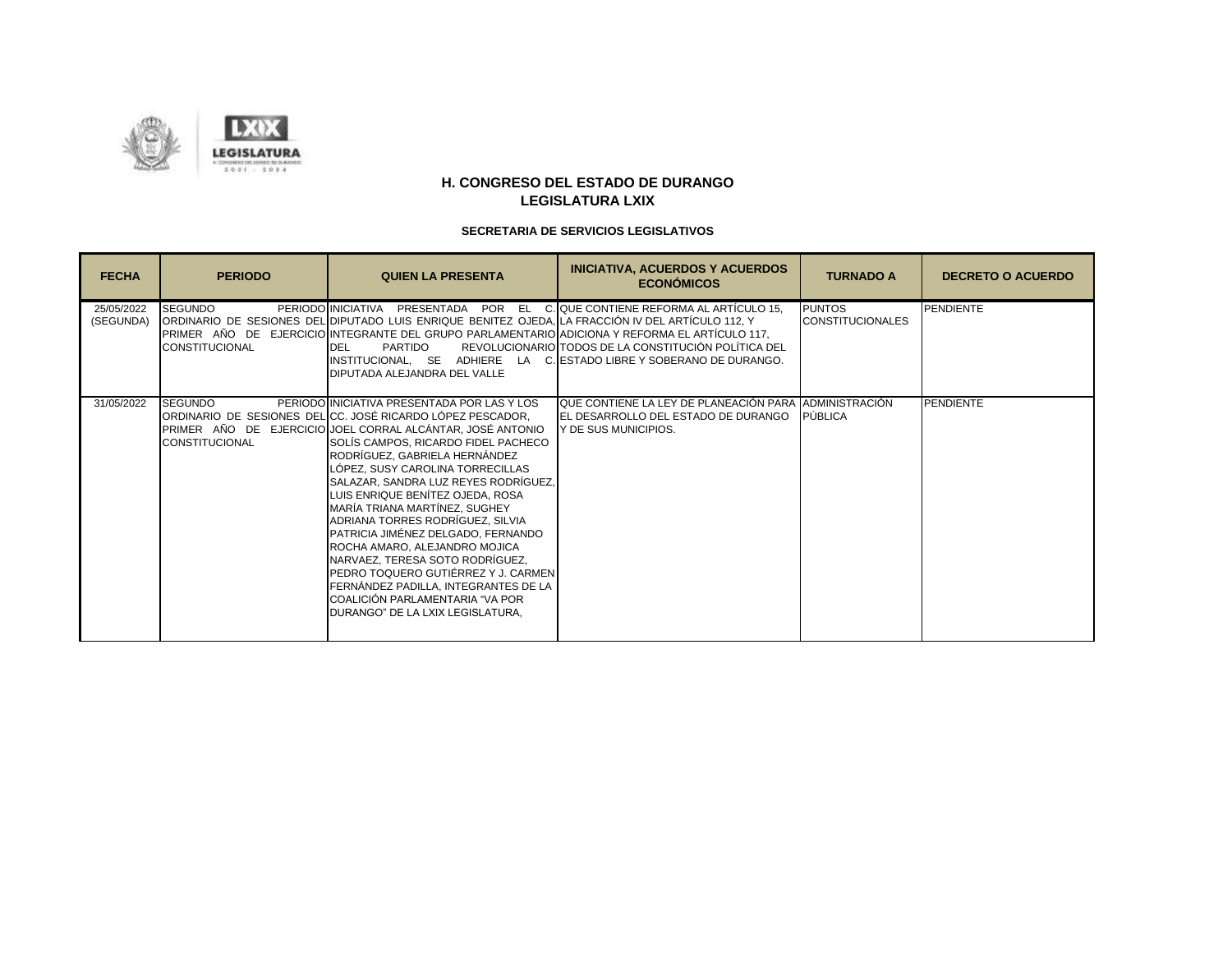

| <b>FECHA</b> | <b>PERIODO</b>                          | <b>QUIEN LA PRESENTA</b>                                                                                                                                                                                                                                                                                                                                                                                                                                                                                                                                                                                                                              | <b>INICIATIVA, ACUERDOS Y ACUERDOS</b><br><b>ECONÓMICOS</b>                                                                                                                        | <b>TURNADO A</b>                                                   | <b>DECRETO O ACUERDO</b> |
|--------------|-----------------------------------------|-------------------------------------------------------------------------------------------------------------------------------------------------------------------------------------------------------------------------------------------------------------------------------------------------------------------------------------------------------------------------------------------------------------------------------------------------------------------------------------------------------------------------------------------------------------------------------------------------------------------------------------------------------|------------------------------------------------------------------------------------------------------------------------------------------------------------------------------------|--------------------------------------------------------------------|--------------------------|
| 31/05/2022   | <b>SEGUNDO</b><br><b>CONSTITUCIONAL</b> | PERIODO INICIATIVA PRESENTADA POR LAS Y LOS<br>ORDINARIO DE SESIONES DEL CC. JOSÉ RICARDO LÓPEZ PESCADOR.<br>PRIMER AÑO DE EJERCICIO JOEL CORRAL ALCÁNTAR, ALEJANDRO<br>MOJICA NARVAEZ, RICARDO FIDEL<br>PACHECHO RODRÍGUEZ. JOSÉ ANTONIO<br>SOLÍS CAMPOS, GABRIELA HERNÁNDEZ<br>LÓPEZ. SILVIA PATRICIA JIMÉNEZ<br>DELGADO, PEDRO TOQUERO GUTIÉRREZ,<br>SUSY CAROLINA TORRECILLAS SALAZAR, J.<br>CARMEN FERNÁNDEZ PADILLA, SANDRA<br>LUZ REYES RODRÍGUEZ. ROSA MARÍA<br>TRIANA MARTÍNEZ, TERESA SOTO<br>RODRÍGUEZ, FERNANDO ROCHA AMARO Y<br>SUGHEY ADRIANA TORRES RODRÍGUEZ.<br>INTEGRANTES DE LA SEXAGÉSIMA NOVENA<br>LEGISLATURA.                  | QUE CONTIENE REFORMAS A DIVERSOS<br>ARTÍCULOS DE LA LEY DE ARCHIVOS PARA EL<br><b>ESTADO DE DURANGO.</b>                                                                           | <b>TRANSPARENCIA Y</b><br><b>ACCESO A LA</b><br><b>INFORMACIÓN</b> | PENDIENTE                |
| 31/05/2022   | <b>SEGUNDO</b><br><b>CONSTITUCIONAL</b> | PERIODO INICIATIVA PRESENTADA POR EL C.<br>ORDINARIO DE SESIONES DEL DIPUTADO LUIS ENRIQUE BENÍTEZ OJEDA.<br>PRIMER AÑO DE EJERCICIO INTEGRANTE DE LA SEXAGÉSIMA NOVENA<br>LEGISLATURA, EN SESIÓN ORDINARIA SE<br>ADHIEREN LOS CC. DIPUTADOS: JOSÉ<br>ANTONIO SOLIS CAMPOS. SANDRA LUZ<br>REYES, TERESA SOTO, J. CARMEN<br>FERNÁNDEZ, RICARDO LÓPEZ PESCADOR,<br>SILVIA PATRICIA JIMÉNEZ DELGADO.<br>ALEJANDRA DEL VALLE, BERNABE<br>AGUILAR, ROSA MARÍA TRIANA, SANDRA<br>LILIA AMAYA, GABRIELA HERNÁNDEZ<br>LÓPEZ, JENNIFER ADELA DERAS, EDUARDO<br>GARCÍA, OFELIA RENTERIA DELGADILLO,<br>MARISOL CARRILLO QUIROGA Y SUSY<br>CAROLINA TORRECILLAS. | QUE CONTIENE REFORMA AL ARTÍCULO 3 DE PUNTOS<br>LA CONSTITUCIÓN POLÍTICA DEL ESTADO<br>LIBRE Y SOBERANO DE DURANGO. EN<br>MATERIA DE DERECHO A UN AMBIENTE LIBRE<br>DE CORRUPCIÓN. | <b>CONSTITUCIONALES</b>                                            | <b>PENDIENTE</b>         |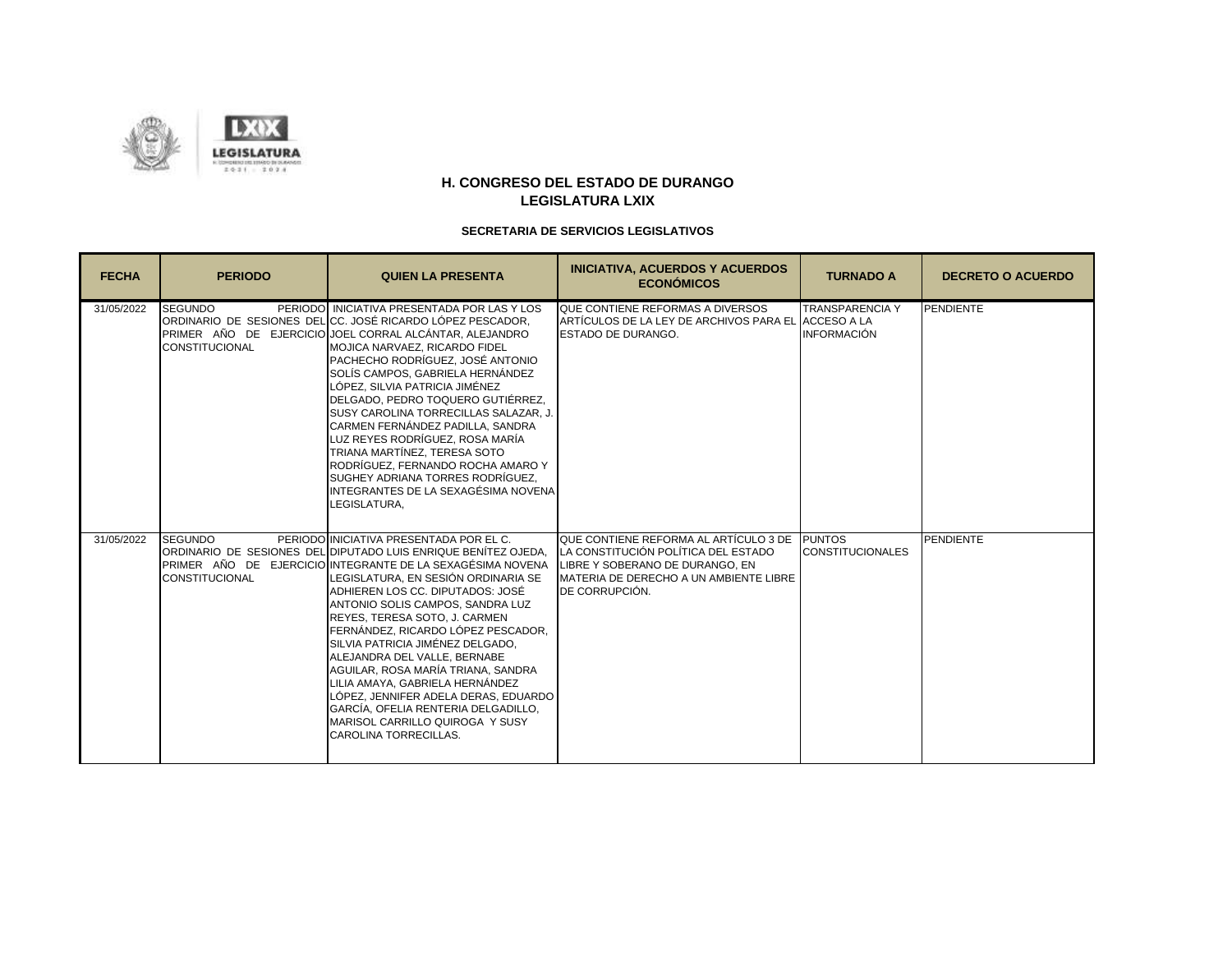

| <b>FECHA</b> | <b>PERIODO</b>                                                                               | <b>QUIEN LA PRESENTA</b>                                                                                                                                                                                                                                                                                                                                  | <b>INICIATIVA, ACUERDOS Y ACUERDOS</b><br><b>ECONÓMICOS</b>                                                                                                                                       | <b>TURNADO A</b>                                                       | <b>DECRETO O ACUERDO</b> |
|--------------|----------------------------------------------------------------------------------------------|-----------------------------------------------------------------------------------------------------------------------------------------------------------------------------------------------------------------------------------------------------------------------------------------------------------------------------------------------------------|---------------------------------------------------------------------------------------------------------------------------------------------------------------------------------------------------|------------------------------------------------------------------------|--------------------------|
| 31/05/2022   | <b>SEGUNDO</b><br><b>CONSTITUCIONAL</b>                                                      | PERIODO INICIATIVA PRESENTADA POR LAS Y LOS<br>ORDINARIO DE SESIONES DELICC. JOEL CORRAL ALCÁNTAR. SILVIA<br>PRIMER AÑO DE EJERCICIO PATRICIA JIMÉNEZ DELGADO, PEDRO<br>TOQUERO GUTIÉRREZ, ALEJANDRO<br>MOJICA NARVAEZ. TERESA SOTO<br>RODRÍGUEZ Y FERNANDO ROCHA AMARO.<br><b>INTEGRANTES DEL GRUPO</b><br>PARLAMENTARIO DEL PARTIDO ACCIÓN<br>NACIONAL. | QUE CONTIENE REFORMAS A LOS ARTÍCULOS SALUD PÚBLICA<br>4 Y 14 BIS 4 DE LA LEY DE SALUD DEL ESTADO<br>DE DURANGO, EN MATERIA DE PROTECCIÓN<br>AL PERSONAL MÉDICO.                                  |                                                                        | PENDIENTE                |
| 31/05/2022   | <b>SEGUNDO</b><br><b>CONSTITUCIONAL</b>                                                      | PERIODO INICIATIVA PRESENTADA POR LAS Y LOS<br>ORDINARIO DE SESIONES DELICC. JOEL CORRAL ALCÁNTAR. SILVIA<br>PRIMER AÑO DE EJERCICIO PATRICIA JIMÉNEZ DELGADO, PEDRO<br>TOQUERO GUTIÉRREZ, ALEJANDRO<br>MOJICA NARVAEZ, TERESA SOTO<br>RODRÍGUEZ Y FERNANDO ROCHA AMARO,<br><b>INTEGRANTES DEL GRUPO</b><br>PARLAMENTARIO DEL PARTIDO ACCIÓN<br>NACIONAL. | QUE CONTIENE REFORMA AL ARTÍCULO 20 DE ATENCIÓN A<br>LA LEY DE ACCESIBILIDAD PARA EL ESTADO<br>DE DURANGO, EN MATERIA DE PRIVACIDAD Y<br>LIBRE ACCESO A ESPACIOS PÚBLICOS.                        | <b>PERSONAS CON</b><br><b>DISCAPACIDAD Y</b><br><b>ADULTOS MAYORES</b> | PENDIENTE                |
| 31/05/2022   | <b>SEGUNDO</b><br>PRIMER AÑO DE EJERCICIO CARMEN FERNÁNDEZ PADILLA.<br><b>CONSTITUCIONAL</b> | PERIODO INICIATIVA PRESENTADA POR LOS CC.<br>ORDINARIO DE SESIONES DEL JOSÉ ANTONIO SOLÍS CAMPOS Y J.<br>INTEGRANTES DE LA FRACCIÓN<br>PARLAMENTARIA DEL PARTIDO DE LA<br>REVOLUCIÓN DEMOCRÁTICA.                                                                                                                                                         | QUE CONTIENE REFORMA AL ARTÍCULO 33 DE LASUNTOS FAMILIARES I PENDIENTE<br>LA LEY DE LOS DERECHOS DE NIÑAS. NIÑOS<br>Y ADOLESCENTES DEL ESTADO DE<br>DURANGO, EN MATERIA DE DERECHO A LA<br>SALUD. | <b>IY DE LOS DERECHOS</b><br>DE NIÑAS, NIÑOS Y<br><b>ADOLESCENTES</b>  |                          |
| 31/05/2022   | <b>SEGUNDO</b><br>PRIMER AÑO DE EJERCICIO CARMEN FERNÁNDEZ PADILLA,<br><b>CONSTITUCIONAL</b> | PERIODO INICIATIVA PRESENTADA POR LOS CC.<br>ORDINARIO DE SESIONES DELJOSÉ ANTONIO SOLÍS CAMPOS Y J.<br>INTEGRANTES DE LA FRACCIÓN<br>PARLAMENTARIA DEL PARTIDO DE LA<br>REVOLUCIÓN DEMOCRÁTICA,                                                                                                                                                          | QUE CONTIENE REFORMA AL ARTÍCULO 210<br>DEL CÓDIGO PENAL DEL ESTADO LIBRE Y<br>SOBERANO DE DURANGO, EN MATERIA DE<br>DELITO DE FRAUDE.                                                            | <b>JUSTICIA</b>                                                        | PENDIENTE                |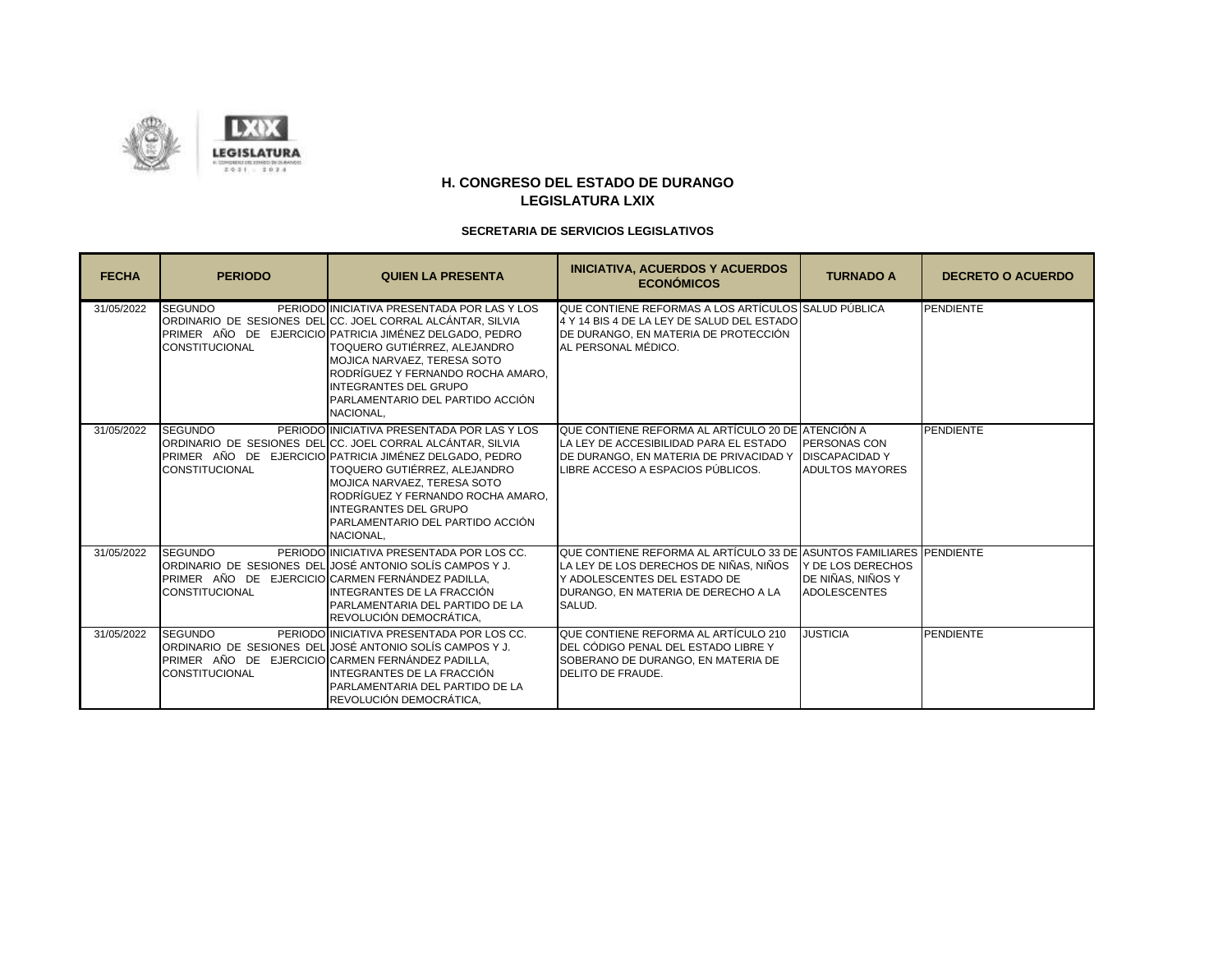



| <b>FECHA</b> | <b>PERIODO</b>                                               | <b>QUIEN LA PRESENTA</b>                                                                                                                                                                                                                                                                                                                                                                                                                                                                                                                                                                                                                                                                    | <b>INICIATIVA, ACUERDOS Y ACUERDOS</b><br><b>ECONÓMICOS</b>                                                                                                                                                                            | <b>TURNADO A</b>            | <b>DECRETO O ACUERDO</b> |
|--------------|--------------------------------------------------------------|---------------------------------------------------------------------------------------------------------------------------------------------------------------------------------------------------------------------------------------------------------------------------------------------------------------------------------------------------------------------------------------------------------------------------------------------------------------------------------------------------------------------------------------------------------------------------------------------------------------------------------------------------------------------------------------------|----------------------------------------------------------------------------------------------------------------------------------------------------------------------------------------------------------------------------------------|-----------------------------|--------------------------|
| 31/05/2022   | <b>SEGUNDO</b><br><b>CONSTITUCIONAL</b>                      | PERIODO INICIATIVA PRESENTADA POR LAS Y LOS<br>ORDINARIO DE SESIONES DEL CC. CHRISTIAN ALÁN JEAN ESPARZA,<br>PRIMER AÑO DE EJERCICIO ALEJANDRA DEL VALLE RAMÍREZ, OFELIA<br>RENTERÍA DELGADILLO, EDUARDO GARCÍA<br>REYES. SANDRA LILIA AMAYA ROSALES.<br>MARISOL CARRILLO QUIROGA Y BERNABÉ<br>AGUILAR CARRILLO, INTEGRANTES DEL<br><b>GRUPO PARLAMENTARIO DEL PARTIDO</b><br>MOVIMIENTO DE REGENERACIÓN<br>NACIONAL (MORENA), EN SESIÓN<br>ORDINARIA SE ADHIEREN LOS CC.<br>DIPUTADOS. SANDRA LUZ REYES<br>RODRÍGUEZ. JOSE ANTONIO SOLIS<br>CAMPOS, SUSY CAROLINA TORRECILLAS<br>SALAZAR, JENNIFER ADELA DERAS, LUIS<br>ENRIQUE BENITEZ OJEDA, ROSA MARÍA<br>TRIANA MARTÍNEZ Y TERESA SOTO | QUE CONTIENE REFORMA AL ARTÍCULO 24 DE EDUCACIÓN PÚBLICA<br>LA LEY PARA EL EJERCICIO DE LAS<br><b>PROFESIONES EN EL ESTADO DE DURANGO.</b>                                                                                             |                             | <b>PENDIENTE</b>         |
| 07/06/2022   | <b>SEGUNDO</b><br><b>PERIODO</b><br>EJERCICIO CONSTITUCIONAL | DE INICIATIVA PRESENTADA POR LAS Y LOS<br>RECESO DEL PRIMER AÑO DE CC. CHRISTIAN ALÁN JEAN ESPARZA.<br>ALEJANDRA DEL VALLE RAMÍREZ. OFELIA<br>REYES, SANDRA LILIA AMAYA ROSALES,<br>MARISOL CARRILLO QUIROGA Y BERNABÉ<br>AGUILAR CARRILLO. INTEGRANTES DEL<br><b>GRUPO PARLAMENTARIO DEL PARTIDO</b><br>MOVIMIENTO DE REGENERACIÓN<br>NACIONAL (MORENA),                                                                                                                                                                                                                                                                                                                                   | POR EL QUE SE ADICIONA PÁRRAFO<br>SEGUNDO RECORRIENDOSE LOS DEMÁS<br>SUBSECUENTES AL ARTÍCULO 86 A LA LEY DE<br>RENTERÍA DELGADILLO, EDUARDO GARCÍA PROTECCIÓN Y BIENESTAR ANIMAL PARA LA<br>SUSTENTABILIDAD DEL ESTADO DE<br>DURANGO. | ECOLOGÍA                    | <b>PENDIENTE</b>         |
| 14/06/2022   | <b>SEGUNDO</b><br>PERIODO<br>EJERCICIO CONSTITUCIONAL        | DE INICIATIVA ENVIADA POR EL C.<br>RECESO DEL PRIMER AÑO DE PRESIDENTE MUNICIPAL DE DURANGO,<br>DGO.,                                                                                                                                                                                                                                                                                                                                                                                                                                                                                                                                                                                       | QUE CONTIENE REFORMA AL ARTÍCULO 6 DE ECOLOGÍA<br>LA LEY DE GESTIÓN AMBIENTAL<br>SUSTENTABLE PARA EL ESTADO DE<br><b>DURANGO</b>                                                                                                       |                             | <b>PENDIENTE</b>         |
| 14/06/2022   | <b>SEGUNDO</b><br>PERIODO<br>EJERCICIO CONSTITUCIONAL        | DE INICIATIVA ENVIADA POR EL C.<br>RECESO DEL PRIMER AÑO DE PRESIDENTE MUNICIPAL DE DURANGO.<br>DGO.,                                                                                                                                                                                                                                                                                                                                                                                                                                                                                                                                                                                       | QUE CONTIENE REFORMA A LOS ARTÍCULOS<br>29. 33 FRACCIÓN I. 45. 61 Y 63 FRACCIÓN II DE<br>LA LEY DE SEGURIDAD PÚBLICA PARA EL<br><b>ESTADO DE DURANGO</b>                                                                               | SEGURIDAD PÚBLICA PENDIENTE |                          |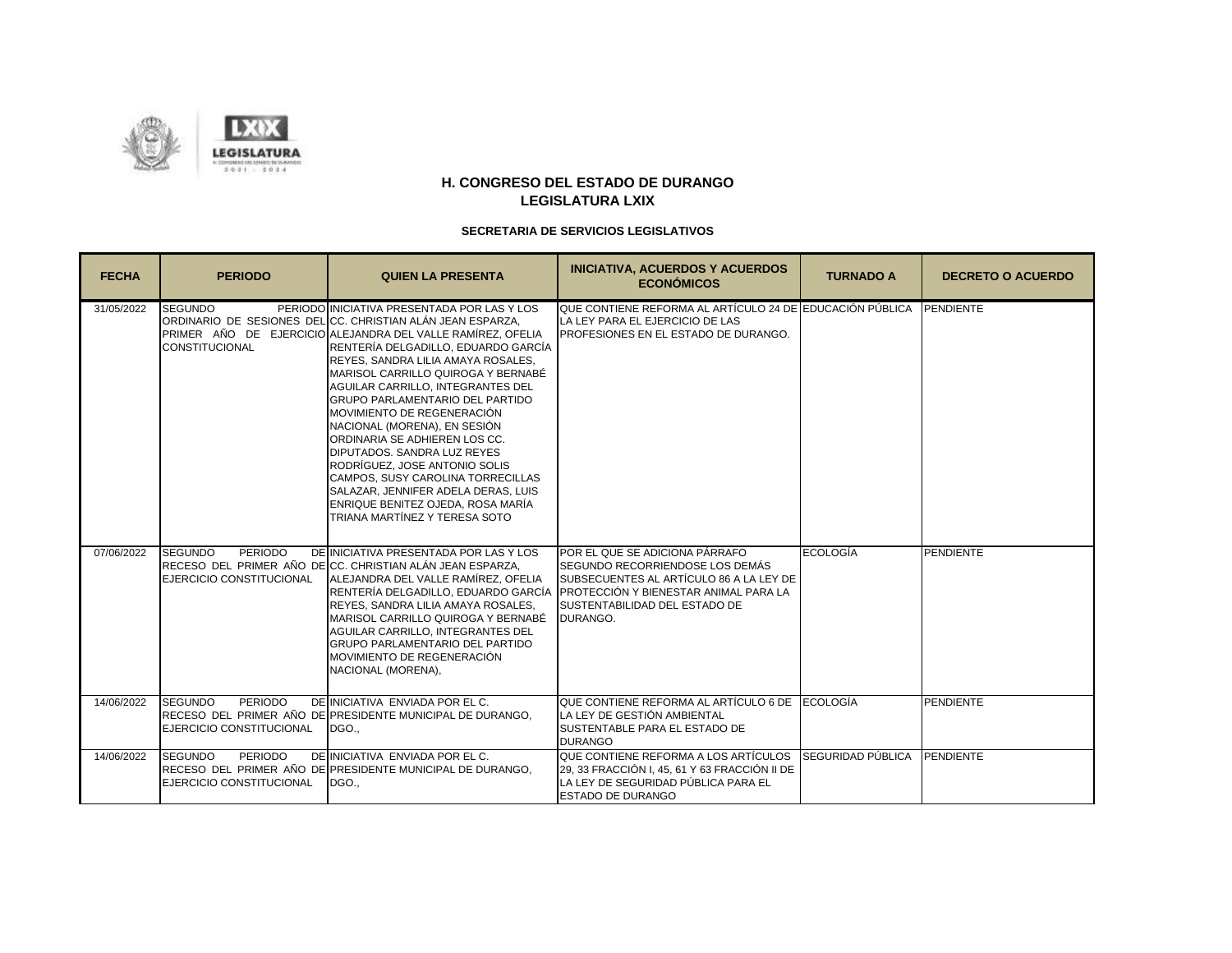

| <b>FECHA</b> | <b>PERIODO</b>                                               | <b>QUIEN LA PRESENTA</b>                                                                                                                                                                                                                                                                                                    | <b>INICIATIVA, ACUERDOS Y ACUERDOS</b><br><b>ECONÓMICOS</b>                                                                                                                                                                                                                                                                                                                                                    | <b>TURNADO A</b>                                                                                                      | <b>DECRETO O ACUERDO</b> |
|--------------|--------------------------------------------------------------|-----------------------------------------------------------------------------------------------------------------------------------------------------------------------------------------------------------------------------------------------------------------------------------------------------------------------------|----------------------------------------------------------------------------------------------------------------------------------------------------------------------------------------------------------------------------------------------------------------------------------------------------------------------------------------------------------------------------------------------------------------|-----------------------------------------------------------------------------------------------------------------------|--------------------------|
| 21/06/2022   | <b>PERIODO</b><br><b>SEGUNDO</b><br>EJERCICIO CONSTITUCIONAL | DE INICIATIVA ENVIADA POR EL C. DR. JOSÉ<br>RECESO DEL PRIMER AÑO DE ROSAS AISPURO TORRES. GOBERNADOR<br>DEL ESTADO DE DURANGO,                                                                                                                                                                                             | QUE CONTIENE REFORMAS A LA LEY DE LOS<br>DERECHOS DE NIÑAS, NIÑOS Y<br>ADOLESCENTES DEL ESTADO DE DURANGO:<br>CÓDIGO CIVIL DEL ESTADO DE DURANGO.<br>LEY DE SALUD DEL ESTADO DE DURANGO.<br>CÓDIGO PENAL DEL ESTADO LIBRE Y<br>SOBERANO DE DURANGO. LEY ORGÁNICA DE<br>LA ADMINISTRACIÓN PÚBLICA DEL ESTADO<br>DE DURANGO Y LEY DE SERVICIOS PARA EL<br>DESARROLLO INTEGRAL INFANTIL DEL<br>ESTADO DE DURANGO. | ASUNTOS DE LA<br><b>FAMILIA Y MENORES</b><br>DE EDAD, JUSTICIA,<br>SALUD PÚBLICA Y<br>ADMINITRACIÓN<br><b>PUBLICA</b> | PENDIENTE                |
| 21/06/2022   | <b>SEGUNDO</b><br><b>PERIODO</b><br>EJERCICIO CONSTITUCIONAL | DE INICIATIVA ENVIADA POR EL C. DR. JOSÉ<br>RECESO DEL PRIMER AÑO DE ROSAS AISPURO TORRES, GOBERNADOR<br>DEL ESTADO DE DURANGO.                                                                                                                                                                                             | QUE CONTIENE REFORMAS A LA LEY DE<br>FOMENTO ECONÓMICO PARA EL ESTADO DE<br>DURANGO.                                                                                                                                                                                                                                                                                                                           | <b>DESARROLLO</b><br>ECONÓMICO                                                                                        | PENDIENTE                |
| 21/06/2022   | <b>SEGUNDO</b><br><b>PERIODO</b><br>EJERCICIO CONSTITUCIONAL | DE INICIATIVA ENVIADA POR EL C. DR. JOSÉ<br>RECESO DEL PRIMER AÑO DE ROSAS AISPURO TORRES, GOBERNADOR<br>DEL ESTADO DE DURANGO.                                                                                                                                                                                             | QUE CONTIENE REFORMAS A LA LEY DE<br>SALUD DEL ESTADO DE DURANGO.                                                                                                                                                                                                                                                                                                                                              | SALUD PÚBLICA                                                                                                         | PENDIENTE                |
| 21/06/2022   | <b>SEGUNDO</b><br>PERIODO<br>EJERCICIO CONSTITUCIONAL        | DE INICIATIVA PRESENTADA POR LAS Y LOS<br>RECESO DEL PRIMER AÑO DE CC. JOEL CORRAL ALCÁNTAR, SILVIA<br>PATRICIA JIMÉNEZ DELGADO. PEDRO<br>TOQUERO GUTIÉRREZ, ALEJANDRO<br>MOJICA NARVAEZ, TERESA SOTO<br>RODRÍGUEZ Y FERNANDO ROCHA AMARO.<br><b>INTEGRANTES DEL GRUPO</b><br>PARLAMENTARIO DEL PARTIDO ACCIÓN<br>NACIONAL, | POR EL QUE SE REFORMAN Y ADICIONAN<br>LOS ARTÍCULOS 118, 123 Y 151 QUATER DE LA REGLAMENTO Y<br>LEY ORGÁNICA DEL CONGRESO DEL ESTADO PRÁCTICAS<br>DE DURANGO, EN MATERIA DE<br>TRANSPARENCIA Y COMBATE A LA<br>CORRUPCIÓN.                                                                                                                                                                                     | RÉGIMEN.<br><b>PARLAMENTARIAS</b>                                                                                     | PENDIENTE                |
| 28/06/2022   | <b>SEGUNDO</b><br><b>PERIODO</b><br>EJERCICIO CONSTITUCIONAL | DE INICIATIVA PRESENTADA POR LAS Y LOS<br>RECESO DEL PRIMER AÑO DE CC. JOEL CORRAL ALCÁNTAR, SILVIA<br>PATRICIA JIMÉNEZ DELGADO. PEDRO<br>TOQUERO GUTIÉRREZ, ALEJANDRO<br>MOJICA NARVAEZ. TERESA SOTO<br>RODRÍGUEZ Y FERNANDO ROCHA AMARO.<br><b>INTEGRANTES DEL GRUPO</b><br>PARLAMENTARIO DEL PARTIDO ACCIÓN<br>NACIONAL, | QUE CONTIENE REFORMA AL ARTÍCULO 174<br>DEL CÓDIGO PENAL DEL ESTADO LIBRE Y<br>SOBERANO DE DURANGO, EN MATERIA DE<br>PROTECCIÓN A PERIODISTAS Y A LA<br>LIBERTAD DE EXPRESIÓN.                                                                                                                                                                                                                                 | <b>JUSTICIA</b>                                                                                                       | PENDIENTE                |